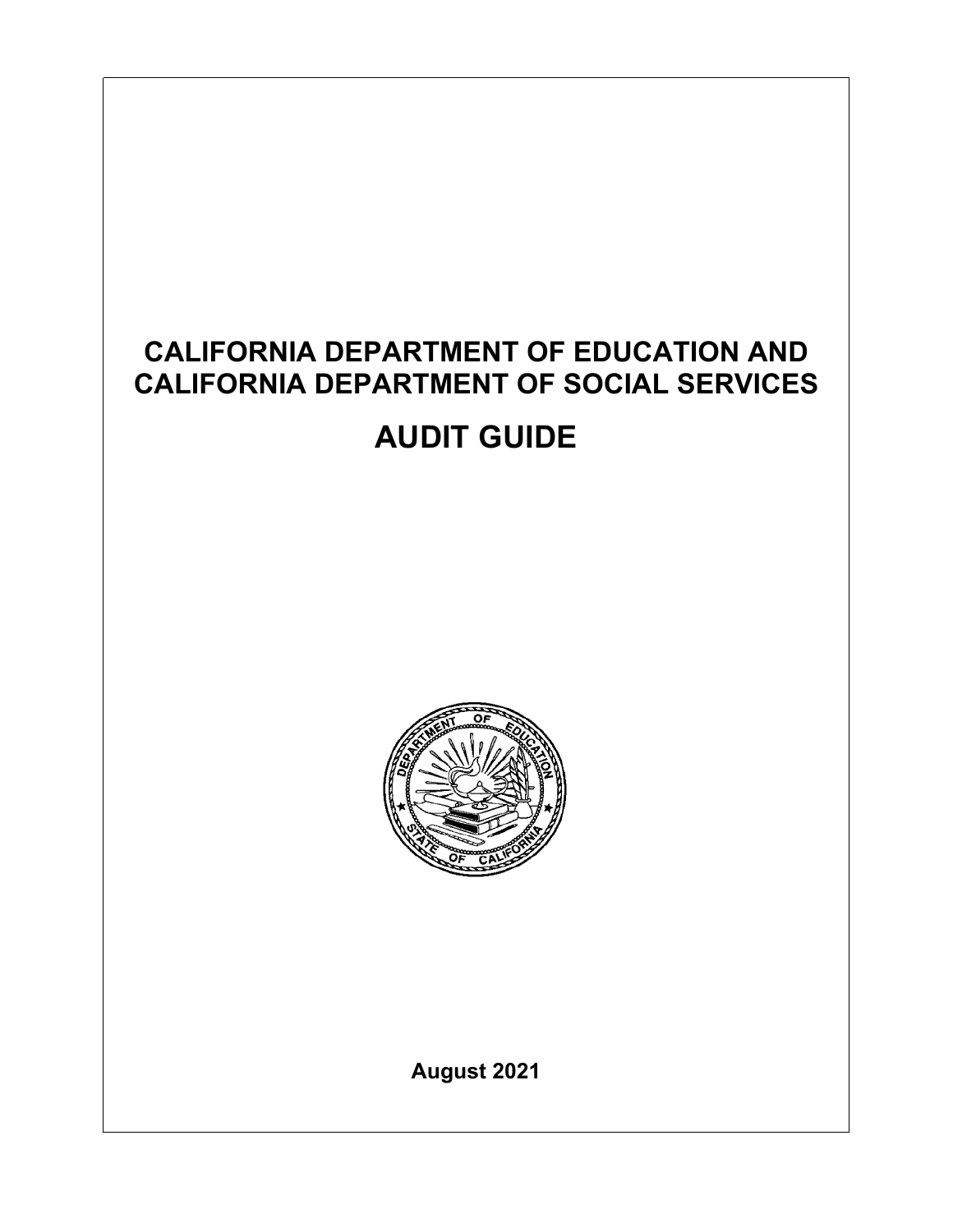#### **CALIFORNIA DEPARTMENT OF EDUCATION AND CALIFORNIA DEPARTMENT OF SOCIAL SERVICES**

# **AUDIT GUIDE**

# **TABLE OF CONTENTS**

#### **Chapter Number**

#### [Definition of Acronyms](#page-5-0)

| Single Extension per Year for Child Development Audits212 |  |
|-----------------------------------------------------------|--|
|                                                           |  |
| Reconciliation of Fiscal Years Not Ending on June 30 216  |  |
|                                                           |  |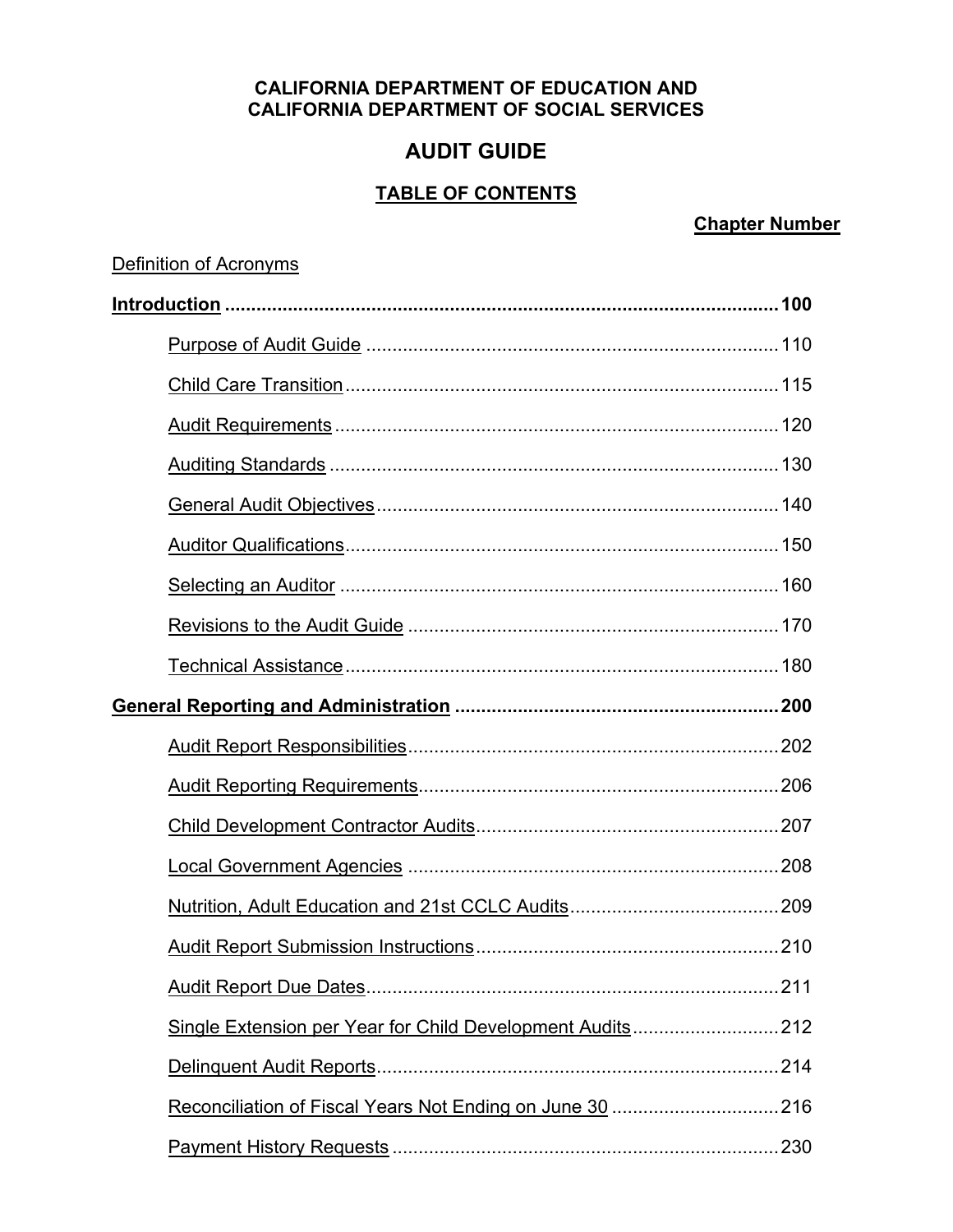| <b>Exhibits:</b>                                                 |  |
|------------------------------------------------------------------|--|
|                                                                  |  |
|                                                                  |  |
|                                                                  |  |
|                                                                  |  |
|                                                                  |  |
| Child Care and Development Programs Subject to Audit 305         |  |
|                                                                  |  |
| <b>Schedules Supporting Revenue and Expenses Reported on AUD</b> |  |
| Start-up Expenses (Services Level Exemption) and Close-Down      |  |
| Budget Impasse Credit Expense (Service Level Exemption) 325      |  |
|                                                                  |  |
|                                                                  |  |
|                                                                  |  |
| Reporting Subcontracts for Early Learning and Care Services 345  |  |
|                                                                  |  |
| Schedule of Expenditures of Federal and State Awards 355         |  |
| Notes to the Child Care and Development Program Supplemental     |  |
|                                                                  |  |
|                                                                  |  |
| Child and Adult Care Food Program (CACFP) Sponsors420            |  |
|                                                                  |  |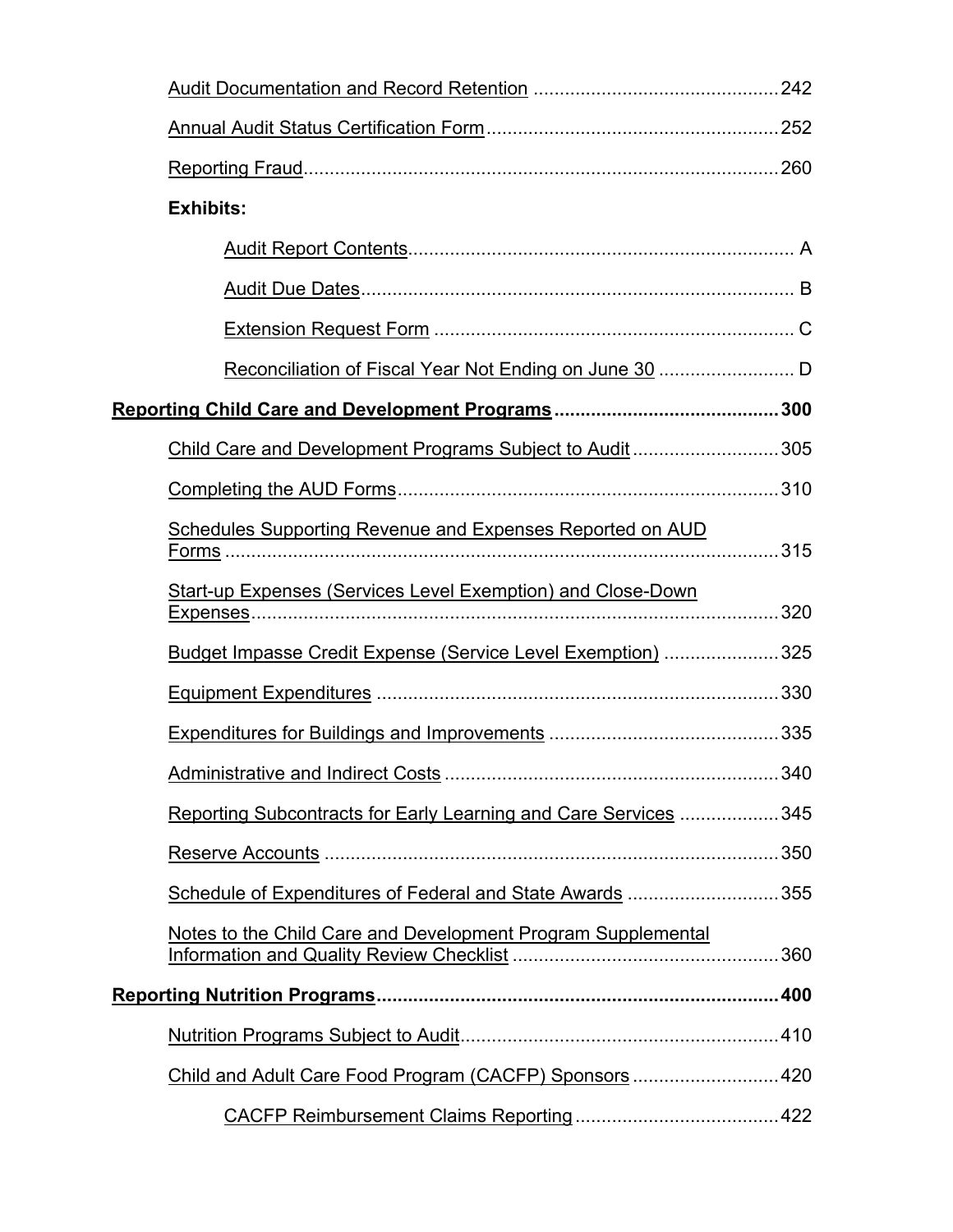| Reporting 21st Century Community Learning Centers Program 600 |     |
|---------------------------------------------------------------|-----|
|                                                               |     |
|                                                               |     |
|                                                               |     |
|                                                               |     |
|                                                               |     |
|                                                               | 704 |
|                                                               |     |
|                                                               |     |
|                                                               |     |
|                                                               |     |
|                                                               |     |
| <b>General Audit Requirements:</b>                            |     |
|                                                               |     |
|                                                               |     |
|                                                               |     |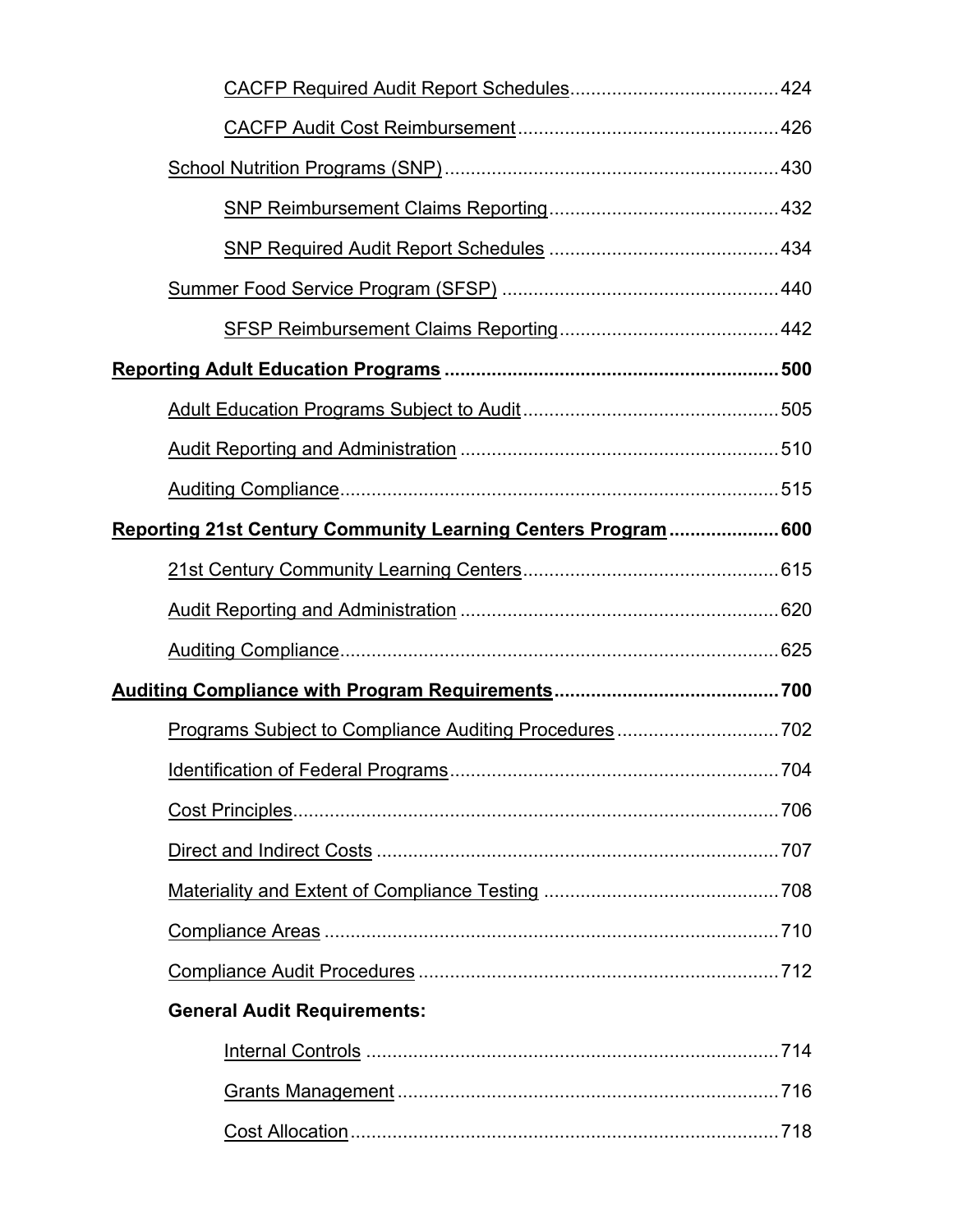| Reporting Internal Control and Compliance Deficiencies720                                                                                  |  |  |  |  |
|--------------------------------------------------------------------------------------------------------------------------------------------|--|--|--|--|
| <b>Specific Audit Requirements:</b>                                                                                                        |  |  |  |  |
|                                                                                                                                            |  |  |  |  |
|                                                                                                                                            |  |  |  |  |
|                                                                                                                                            |  |  |  |  |
|                                                                                                                                            |  |  |  |  |
|                                                                                                                                            |  |  |  |  |
|                                                                                                                                            |  |  |  |  |
|                                                                                                                                            |  |  |  |  |
|                                                                                                                                            |  |  |  |  |
| <b>Appendices:</b>                                                                                                                         |  |  |  |  |
| <b>Illustrative Contractor Audit Report (Addresses Audit Reporting</b><br>Requirements of Uniform Grants Guidance, Title 2 Code of Federal |  |  |  |  |
| <b>Examples of Schedules for Program-Specific Nutrition Audits:</b>                                                                        |  |  |  |  |
|                                                                                                                                            |  |  |  |  |
|                                                                                                                                            |  |  |  |  |
|                                                                                                                                            |  |  |  |  |
|                                                                                                                                            |  |  |  |  |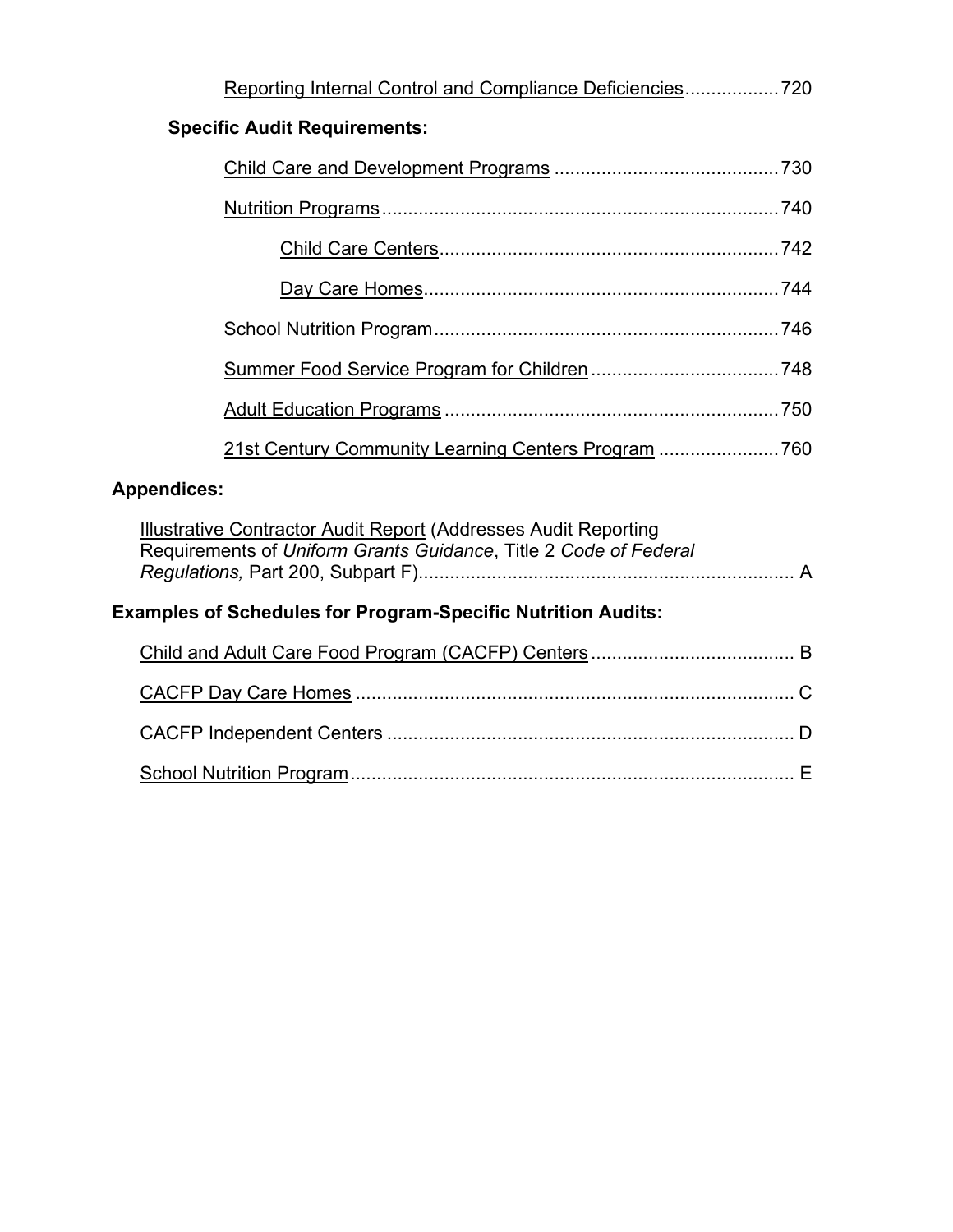# **DEFINITION OF ACRONYMS**

<span id="page-5-0"></span>

| 21st CCLC        | 21st Century Community Learning Centers                                                 |
|------------------|-----------------------------------------------------------------------------------------|
| A&I              | Audits and Investigations Division                                                      |
| <b>ABE</b>       | <b>Adult Basic Education</b>                                                            |
| <b>AICPA</b>     | American Institute of Certified Public Accountants                                      |
| AASC             | <b>Annual Audit Status Certification</b>                                                |
| <b>ASE</b>       | <b>Adult Secondary Education</b>                                                        |
| AU-C             | <b>Clarified Statement on Auditing Standards</b>                                        |
| <b>AUD</b>       | Audited Attendance and Fiscal Report or Audited Fiscal Report                           |
| <b>CACFP</b>     | Child and Adult Care Food Program                                                       |
| <b>CBO</b>       | <b>Community Based Organization</b>                                                     |
| <b>CCDF</b>      | <b>Child Care and Development Fund</b>                                                  |
| <b>CCFRF</b>     | <b>Child Care Facilities Revolving Fund</b>                                             |
| <b>CCR</b>       | California Code of Regulations                                                          |
| CD               | <b>Child Care and Development</b>                                                       |
| <b>CDE</b>       | <b>California Department of Education</b>                                               |
| <b>CDNFS</b>     | <b>Child Development and Nutrition Fiscal Services</b>                                  |
| <b>CDSS</b>      | <b>California Department of Social Services</b>                                         |
| <b>CFDA</b>      | <b>Catalog of Federal Domestic Assistance</b>                                           |
| CFR              | <b>Code of Federal Regulations</b>                                                      |
| <b>CNIPS</b>     |                                                                                         |
| <b>CPA</b>       | <b>Child Nutrition Information Payment System</b><br><b>Certified Public Accountant</b> |
|                  |                                                                                         |
| <b>CSAM</b>      | <b>California School Accounting Manual</b>                                              |
| <b>DHHS</b>      | United States Department of Health and Human Services                                   |
| EC               | California Education Code                                                               |
| <b>ELA</b>       | <b>English Language Acquisition</b>                                                     |
| <b>EL Civics</b> | <b>English Literacy and Civics Education</b>                                            |
| <b>ESEA</b>      | Elementary and Secondary Education Act of 1965                                          |
| <b>FASD</b>      | <b>Fiscal and Administrative Services Division</b>                                      |
| <b>FFPB</b>      | <b>Fiscal Forecasting and Policy Branch</b>                                             |
| <b>FNS</b>       | <b>Food and Nutrition Services</b>                                                      |
| FT&C             | <b>Funding Terms and Conditions for Child Development Programs</b>                      |
| G&A              | <b>General and Administrative</b>                                                       |
| <b>GAAP</b>      | Accounting Principles Generally Accepted in the United States of America                |
| <b>GAAS</b>      | <b>Generally Accepted Auditing Standards</b>                                            |
| <b>GAS</b>       | <b>Government Auditing Standards</b>                                                    |
| <b>LEA</b>       | <b>Local Educational Agency</b>                                                         |
| <b>MOE</b>       | <b>Maintenance of Effort</b>                                                            |
| <b>NSD</b>       | <b>Nutrition Services Division</b>                                                      |
| <b>OAS</b>       | <b>Office of Audit Services</b>                                                         |
| <b>OMB</b>       | Office of Management and Budget                                                         |
| PA               | <b>Public Accountant</b>                                                                |
| <b>PCA</b>       | <b>Program Cost Accounts</b>                                                            |
| <b>RFP</b>       | <b>Request for Proposal</b>                                                             |
| <b>SFSP</b>      | Summer Food Service Program                                                             |
| <b>SCO</b>       | <b>State Controller's Office</b>                                                        |
| <b>SNP</b>       | <b>School Nutrition Programs</b>                                                        |
| <b>USDA</b>      | United States Department of Agriculture                                                 |
| <b>WIOA</b>      | Workforce Innovation and Opportunity Act                                                |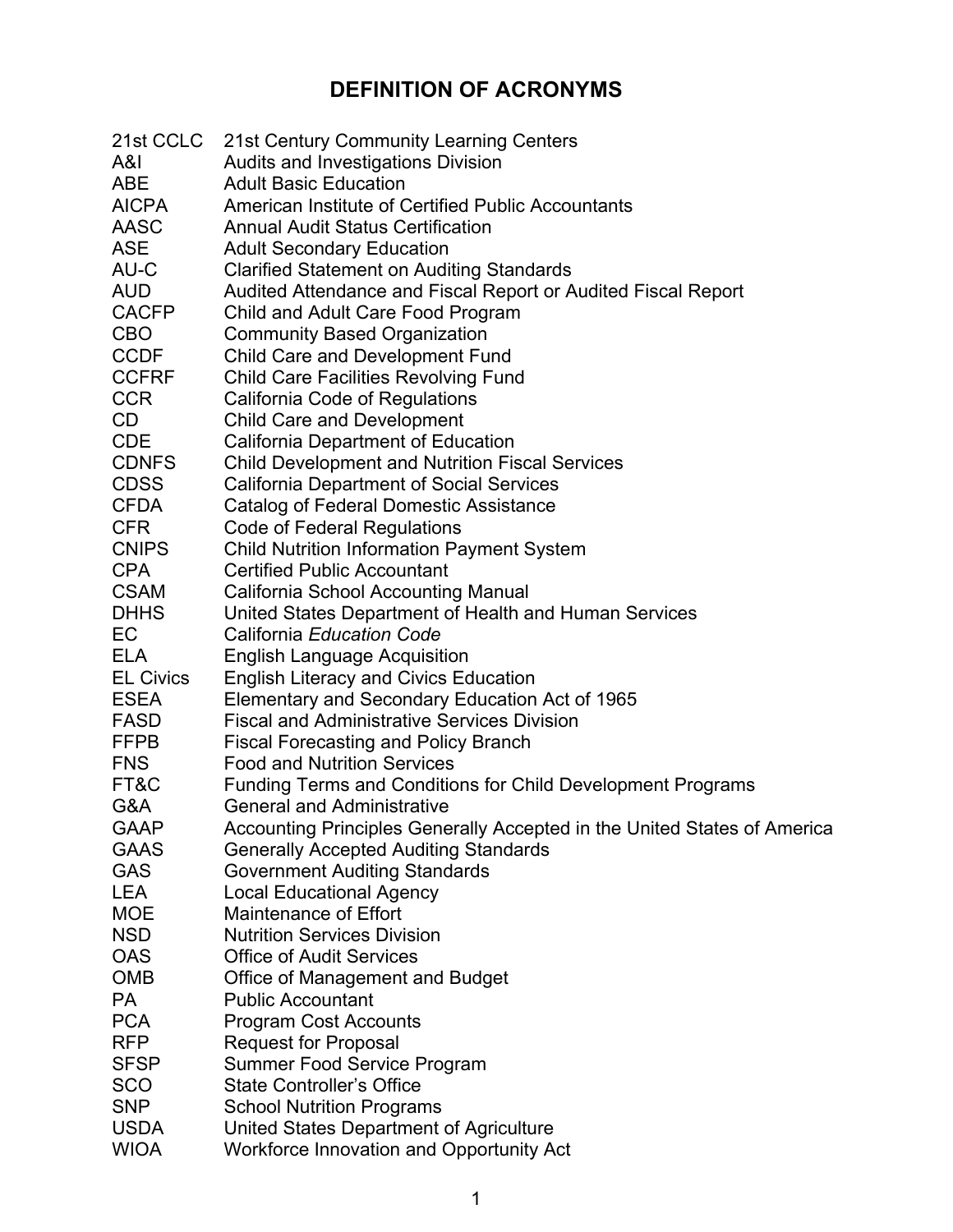# <span id="page-6-0"></span>**CHAPTER 100: INTRODUCTION**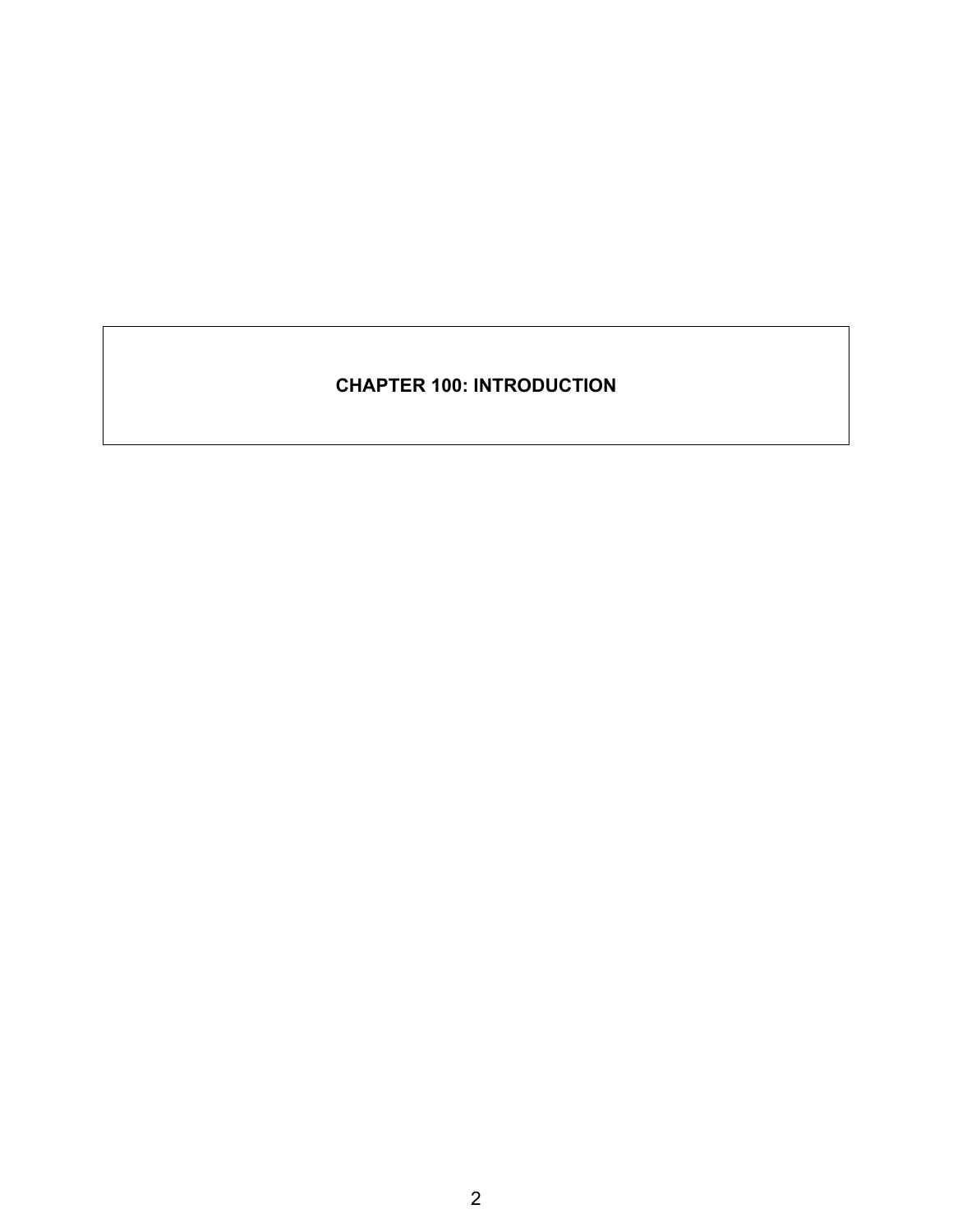# Chapter 100 - Introduction

# TABLE OF CONTENTS

# **Section**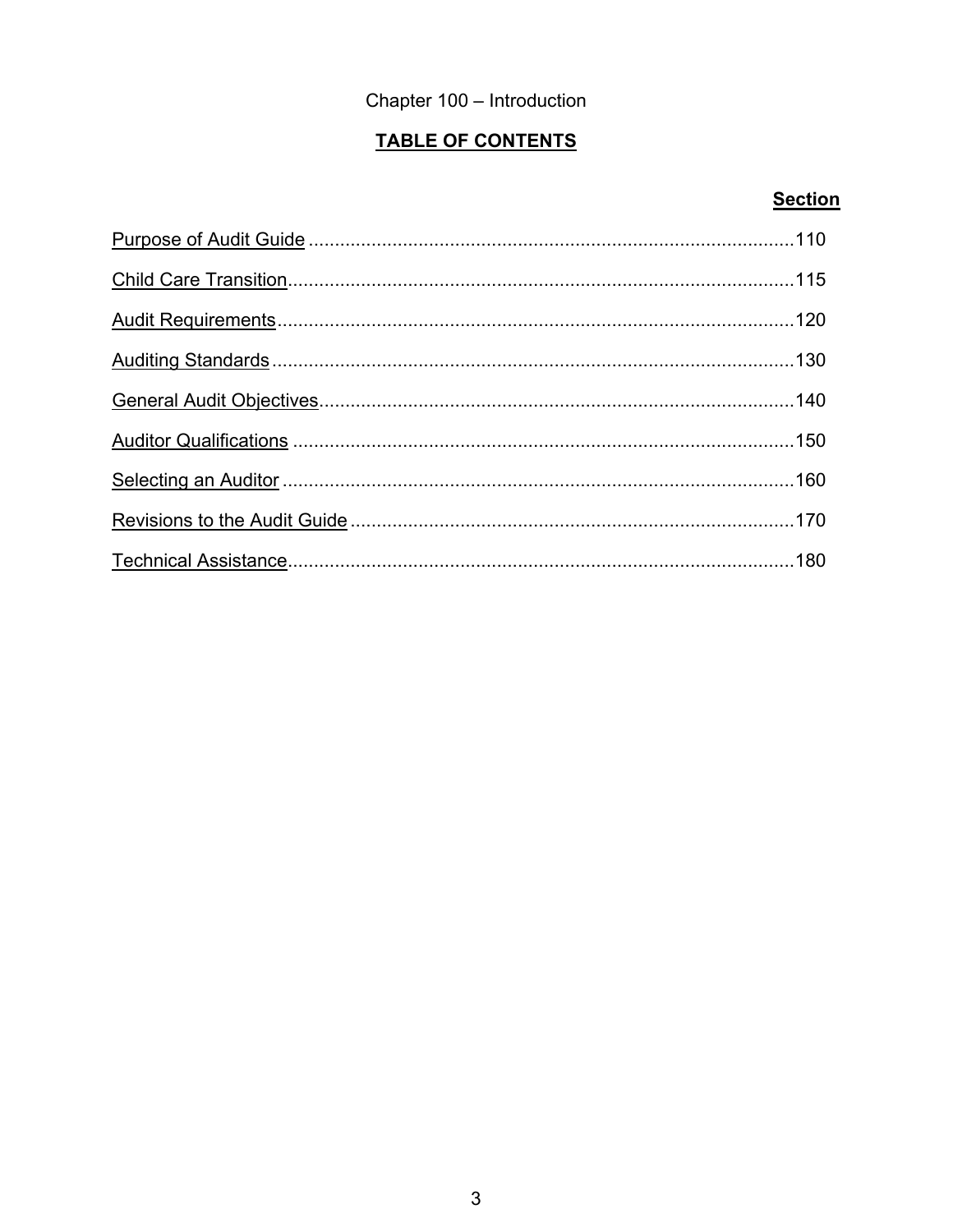## <span id="page-8-0"></span>**PURPOSE OF AUDIT GUIDE 110**

The *Audit Guide* delineates the audit requirements and guidance applicable to certain state and federal programs operated by private and public agencies under agreements with the California Department of Education (CDE) or the California Department of Social Services (CDSS). The *Audit Guide* also contains background information and audit procedures that should be considered when auditing these programs.

The *Audit Guide* is designed to supplement audit procedures and standards necessary to perform an examination in accordance with: (1) Generally Accepted Auditing Standards (GAAS); (2) *Government Auditing Standards* (*GAS*) issued by the Comptroller General of the United States; and (3) Title 2, *Code of Federal Regulations* (*CFR*), Part 200, Uniform Administrative Requirements, Cost Principles, and Audit Requirements for Federal Awards (Uniform Grants Guidance). The *Audit Guide* does not supplant the auditor's professional judgment; it leaves to the auditor's discretion which procedures to utilize in conducting an individual audit.

Effective with audits of fiscal year 2020–21, the 2021 revision of *Audit Guide* supersedes all previous *Audit Guide* revisions in its entirety. This revision of the *Audit Guide* is effective July 1, 2021, and applies to the programs of Child Care and Development (CD), Nutrition, Adult Education and 21<sup>st</sup> Century Community Learning Centers (21st CCLC) with a fiscal year ending June 30, 2021, or later. The *Audit Guide* should be used by independent auditors in conducting audits of state and federal programs, including, but not limited to:

- CD
- Nutrition
- Adult Education
- $\bullet$  21st CCLC

# <span id="page-8-1"></span>**CHILD CARE TRANSITION 115**

As of July 1, 2021, the Early Childhood Development Act of 2020 transferred administration of the following CD programs to CDSS:

- General CD Programs (CCTR)
- Migrant CD Programs (CMIG)
- California Alternative Payment Programs (CAPP)
- California Family Child Care Home Education Networks (CFCC)
- Stages 2 and 3 of the California Work Opportunity and Responsibility to Kids (CalWORKs) Child Care Programs (C2AP and C3AP)
- Migrant Alternative Payment Programs (CMAP)
- CD services for children with severe disabilities (CHAN)
- Child Care Resource and Referral Program (CRRP)
- The California Child Care Initiative Project (CCIP)
- Local CD Planning Councils (CLPC)
- The Child and Adult Care Food Program (CACFP)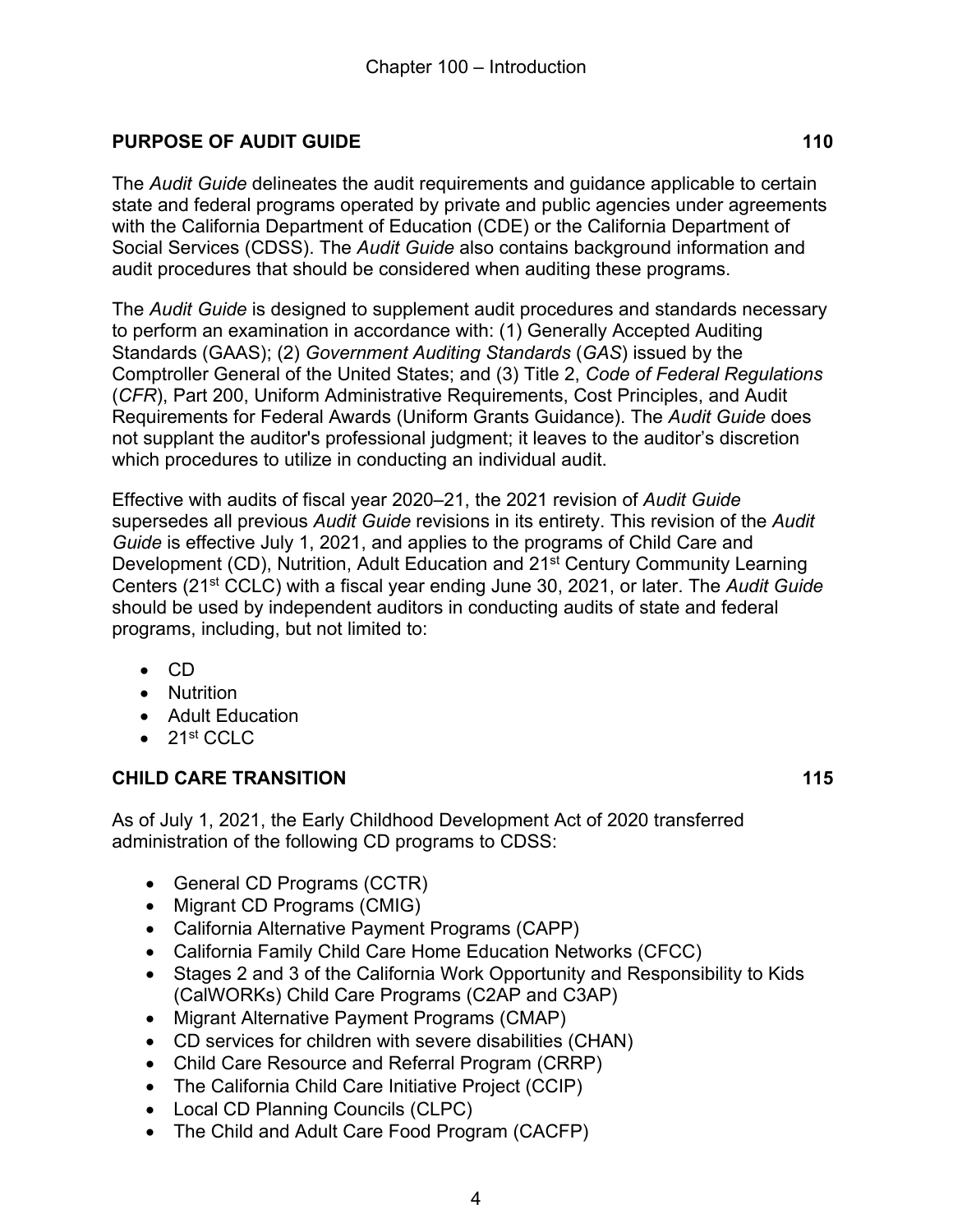More information regarding the transition can be viewed here: [https://www.cdss.ca.gov/](https://www.cdss.ca.gov/%E2%80%8Cinforesources/cdss-programs/calworks-child-care/child-care-transition) [inforesources/cdss-programs/calworks-child-care/child-care-transition.](https://www.cdss.ca.gov/%E2%80%8Cinforesources/cdss-programs/calworks-child-care/child-care-transition)

The CDE retains administration of the California State Preschool Program (CSPP), the Summer Food Service Program (SFSP), and the School Nutrition Program (SNP). The Adult Education and 21<sup>st</sup> CCLC programs are not affected by the transition and will continue to be administered by the CDE.

CDE and CDSS are committed to reducing the administrative burden of agencies affected by this transition, and to that end, have maintained consistent audit requirements by developing an integrated audit guide for both CDE and CDSS CD and nutrition programs.

Throughout the *Audit Guide* both CDE and CDSS are referenced. If an agency receives funding from both CDE and CDSS programs, it must follow the requirement for each department. For example, agencies that have both a CCTR and a CSPP child development contract would need to submit an Annual Audit Status Certification (AASC) form, extension request, audit report, and any other applicable documents to both CDE and CDSS. Specific instructions can be found in the appropriate section of the *Audit Guide*.

# <span id="page-9-0"></span>**AUDIT REQUIREMENTS 120**

Public and private agencies that contract with CDE and/or CDSS to provide certain educational services such as, but not limited to, child nutrition and child development services, are required to submit to the CDE and/or the CDSS an independent audit report as required by the following laws and regulations:

- A. California *Education Code* (*EC*), Section 8448, requires agencies that contract with the state under a direct service agreement to have a single independent financial and compliance audit. Such audits shall include an evaluation of the accounting and control systems of the direct service contractor and of the activities by the contractor.
- B. *EC* Section 33420, requires, as a condition to any contract with a private agency for the provision of educational services, that an audit of state and federal funds be conducted by CDE auditors, a certified public accountant (CPA), or a public accountant (PA) licensed by the California Board of Accountancy (Board). For child development services, the audit shall include all funds deposited in the child development fund.
- C. *EC* Section 41020, requires each county superintendent of schools to provide an audit of all funds under his or her jurisdiction and control, and the governing board of each Local Educational Agency (LEA) to either provide an audit of its books and accounts, including an audit of income and expenditures by source of funds, or make arrangements with the county superintendent of schools having jurisdiction over the LEA to provide for the audit.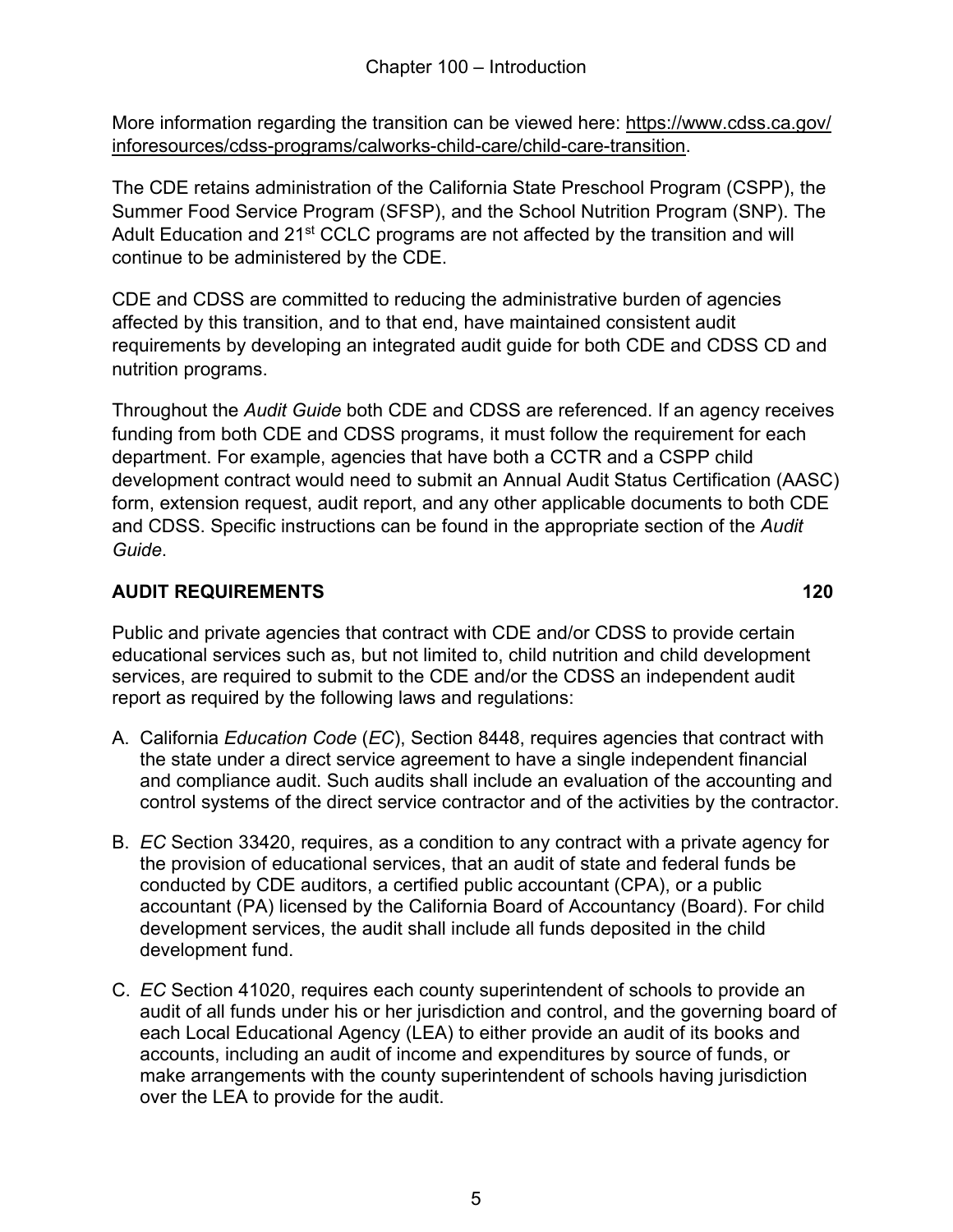D. Title 5*, California Code of Regulations* (5 *CCR*), Section 18071, requires child development contractors to submit an acceptable annual financial and compliance audit report.

## <span id="page-10-0"></span>**AUDITING STANDARDS 130**

Audits shall be conducted in accordance with: (1) GAAS, which are set forth by the American Institute of Certified Public Accountants (AICPA); (2) the standards applicable to financial audits, contained in *GAS,* as issued by the Comptroller General of the United States; and (3) federal audit requirements set forth in *Uniform Grants Guidance,*  Subpart F, if applicable.

### <span id="page-10-1"></span>**GENERAL AUDIT OBJECTIVES 140**

The general objectives for audits of programs addressed by the *Audit Guide* are to determine if:

- A. The agency's financial statements are presented in conformity with Accounting Principles Generally Accepted in the United States of America (GAAP).
- B. The agency establishes and maintains effective internal controls to discharge management responsibilities and adequately safeguard state and federal interests.
- C. State and federal funds are being expended in accordance with applicable agreements and provisions of law or regulations that could materially affect the financial statements or programs tested.
- D. The direct and indirect costs incurred and claimed for reimbursement under the contracts are reasonable, necessary, allowable, and allocable to the programs according to the benefits received.
- E. The supplemental information required by the *Audit Guide* is fairly stated in all material respects in relation to the financial statements as a whole.

# <span id="page-10-2"></span>**AUDITOR QUALIFICATIONS 150**

Independent annual audits of programs administered by private not-for-profit agencies, private for-profit agencies, four-year universities, colleges, cities, and counties shall be performed by one of the following (also applies to federal audits, excluding item C):

- A. CPA licensed by the California Board of Accountancy (Board)
- B. PA licensed on or before December 31, 1970, by the Board
- C. Internal audit unit of the contractor that is not subject to the direction or authority of the manager responsible for the programs subject to the *Audit Guide*
- D. CDE's Audits and Investigations Division (A&I), the California State Auditor, or the California State Controller's Office (SCO)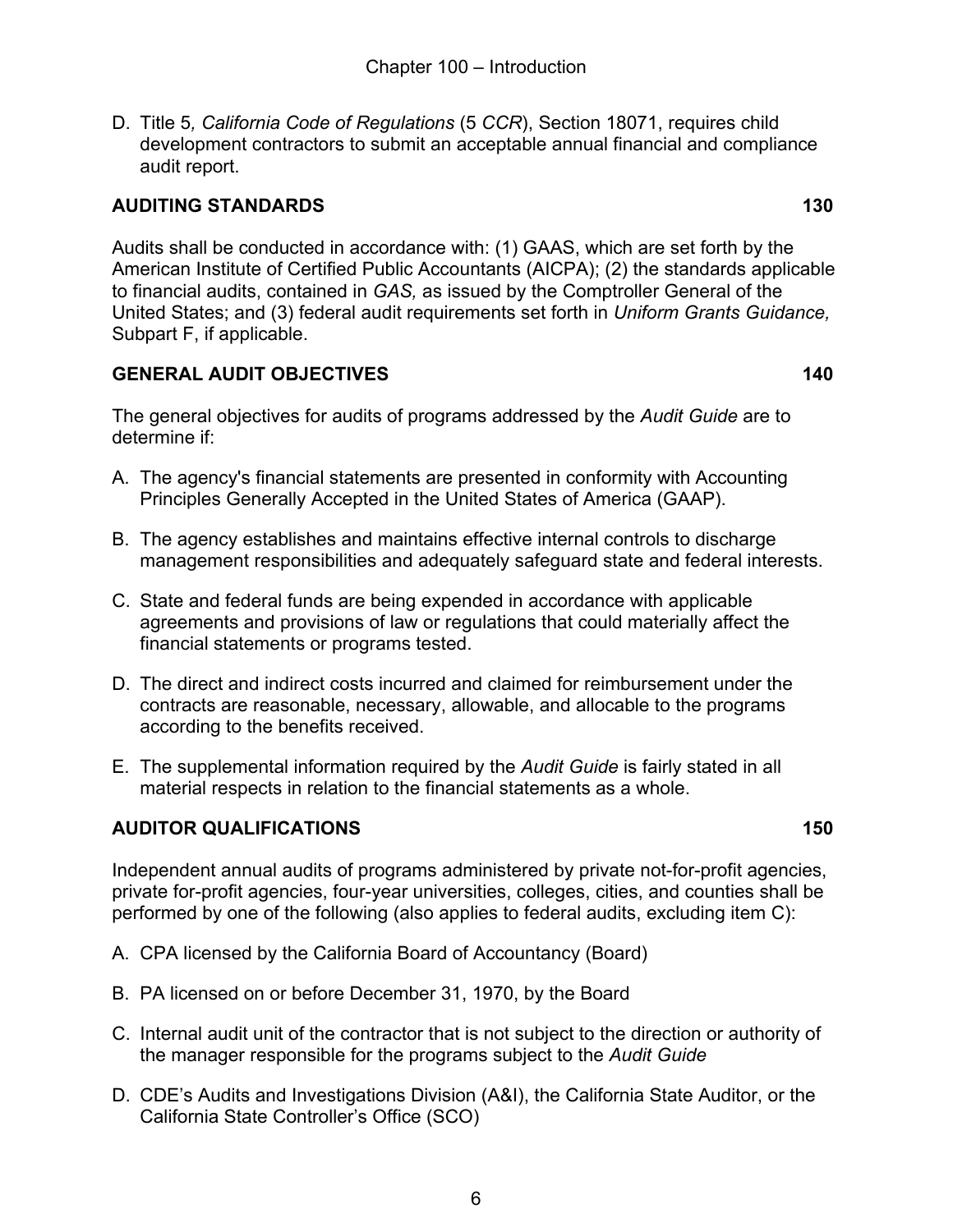#### <span id="page-11-0"></span>**SELECTING AN AUDITOR 160**

#### A. General

The Board maintains a website that lists considerations for selecting a CPA or PA at [http://www.dca.ca.gov/cba/consumers/select-a-cpa.shtml.](http://www.dca.ca.gov/cba/consumers/select-a-cpa.shtml) The Board also allows you to check the status of a practitioner's license by using its License Lookup Feature at <https://search.dca.ca.gov/?BD=19&TP=DC>*,* or you can contact the Board by telephone at 916-263-3680.

#### B. Peer Review

The AICPA has a detailed set of quality control requirements in place for public accounting firms. GAAS quality control standards require public accounting firm's overall auditing and attestation practice to be governed by AICPA Statements on Quality Control Standards No. 8. This standard mandates that public accounting firms must have a firm-wide system of quality control that sets overall firm standards for the conduct of all accounting and auditing engagements. This system must include a set of quality control policies and procedures as well as a system to monitor and report on compliance with this system of quality control. GAAS AU-C (Clarified Statements on Auditing Standards) Section 220 provides detailed quality control requirements as they apply to individual engagements. The AICPA also requires public accounting firms to undergo a peer review of their accounting and/or auditing practice. Third party accounting firms or other persons qualified to conduct peer reviews perform these reviews. All three elements work together to provide an overall system of accounting firm quality control and it is important that firms understand the requirements of each of these elements.

In addition, paragraph 5.60 of the 2018 revision of *GAS* requires that audit organizations obtain an external peer review that is sufficient in scope to provide a reasonable basis for determining if, for the period under review: (1) the reviewed audit organization's system of quality control was suitably designed, and (2) the organization is complying with its quality control system so that it has reasonable assurance that it is performing and reporting in conformity with professional standards and applicable legal and regulatory requirements in all material respects.

Moreover, paragraph 5.84 requires that an audit organization should obtain an external peer review at least once every 3 years. Audit organizations not already subject to a peer review requirement should obtain its first peer review covering a review period ending no later than 3 years from the date an audit organization begins its first engagement in accordance with *GAS*. For subsequent peer reviews, the audit organization should obtain a peer review report dated not later than 3 years and 6 months from the year-end of the previous peer review.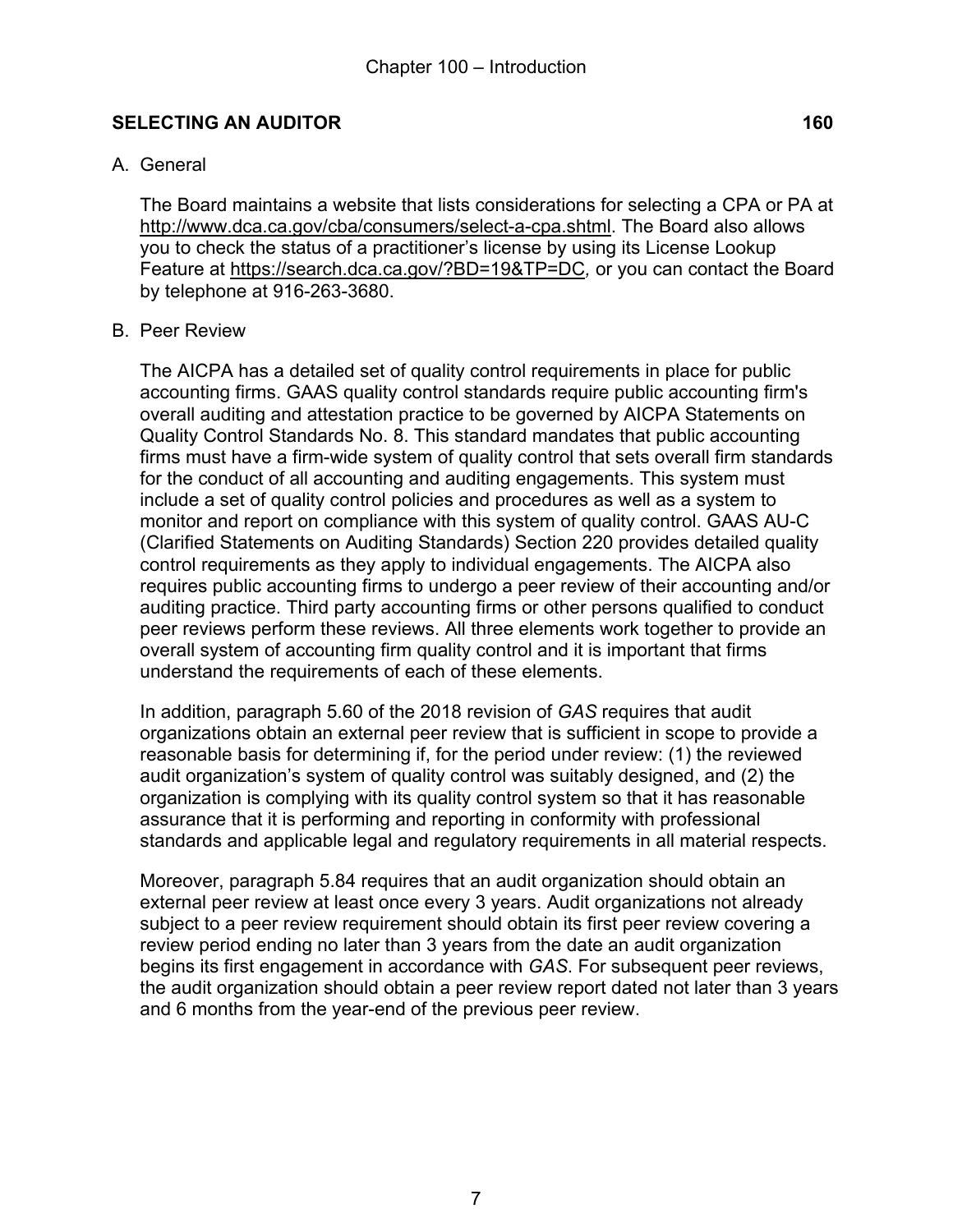C. Proposal Letter

When the organization is asking for a request for proposal (RFP) letter for audited financial statements, ensure that the RFP requires the auditor to provide:

- 1. A copy of the firm's most recent governmental peer review report, the related letter of comments, and the firm's response to the letter of comments.
- 2. A proposal letter that includes:
	- a. Assurance that the audit will adhere to the audit requirements of: (1) the *Audit Guide*; and (2) *Uniform Grants Guidance*, 2 *CFR* Part 200, Subpart F, if applicable.
	- b. Each of the financial and compliance areas to be audited.
	- c. The date by which the final audit report will be provided (see audit report submission and due date requirements in [Chapter 200\)](#page-14-0).
	- d. A statement to the effect that the auditor shall make available, on request by CDE and/or CDSS, a copy of all audit documentation pertaining to the audit.
	- e. Assurance that the CPA will provide the audit report and any management/communication letters directly to the CDE and/or the CDSS (see audit report submission instructions in [Section 210\)](#page-18-1).
- D. Contract for Audit Services

The contract for audit services should be obtained by using applicable procurement standards. The auditor must provide the organization with a written engagement letter that spells out all services to be performed, as described in the RFP and proposal letter.

# <span id="page-12-0"></span>**REVISIONS TO THE AUDIT GUIDE 170**

The *Audit Guide* incorporates the latest reporting standards and requirements issued by the AICPA, Office of Management and Budget (OMB), and Comptroller General of the United States. Revisions to the *Audit Guide* are ongoing to address applicable reporting standards and requirements; auditors should use the most current authoritative language in the audit reports.

Suggestions for improving the *Audit Guide* should be addressed to CDE in writing and sent to:

> California Department of Education Audits and Investigations Division 1430 N Street, Suite 5319 Sacramento, CA 95814 Attention: Audit Guide Revisions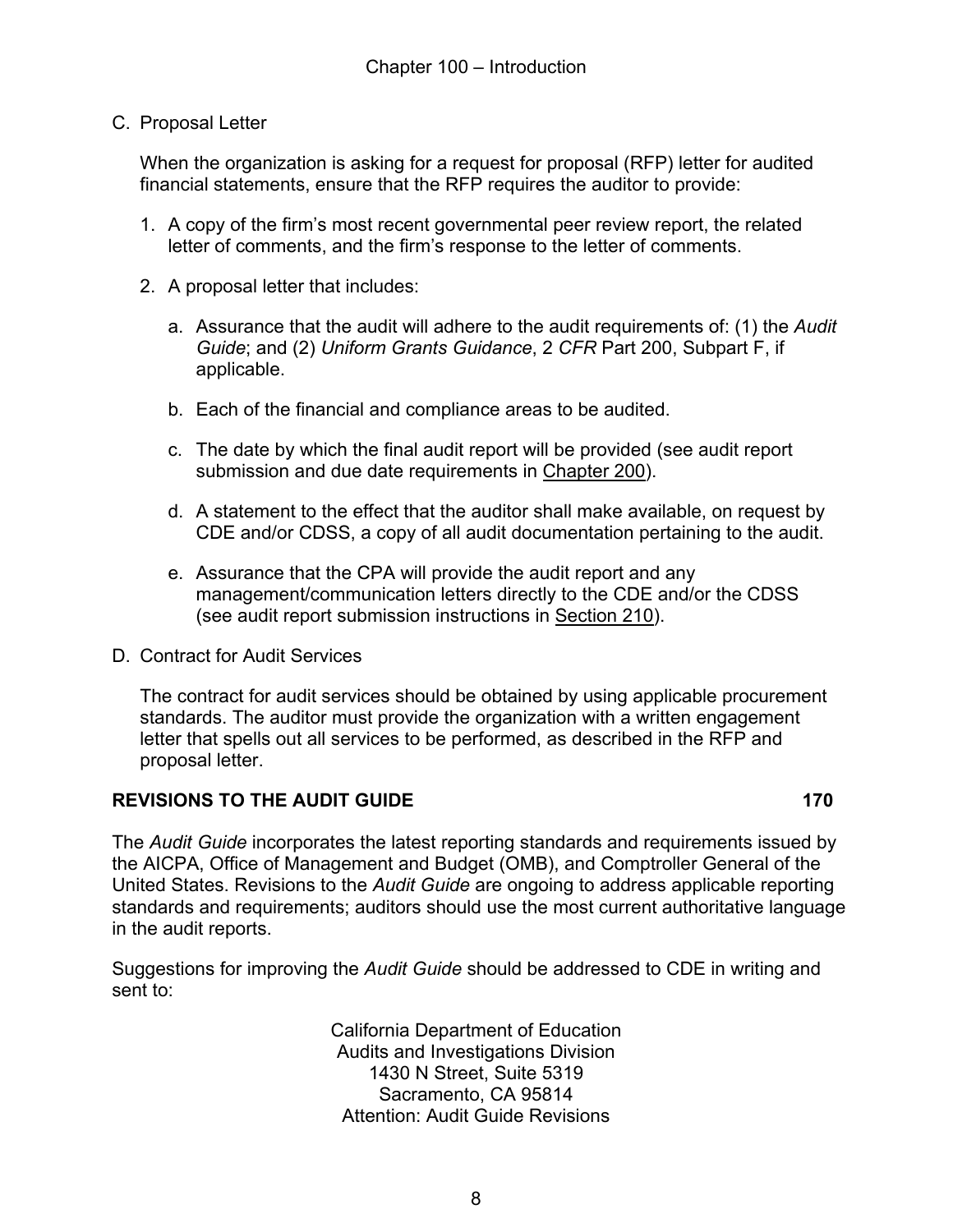## <span id="page-13-0"></span>**TECHNICAL ASSISTANCE 180**

Agencies or independent auditors with questions about the *Audit Guide*, or the audit requirements, may contact CDE and/or CDSS as follows:

- California Department of Education Audits and Investigations Division 1430 N Street, Suite 5319 Sacramento, CA 95814 Attention: Audit Reports Review Section Phone: 916-322-2288 Email: [AuditSubmissions@cde.ca.gov](mailto:AuditSubmissions@cde.ca.gov)
- California Department of Social Services Office of Audit Services 744 P Street, Mailbox 9-13-04 Sacramento, CA 95814 Attention: Audit Reports Review Bureau Phone: 916-654-2474 Email Address: [AuditsOffice@dss.ca.gov](mailto:AuditsOffice@dss.ca.gov)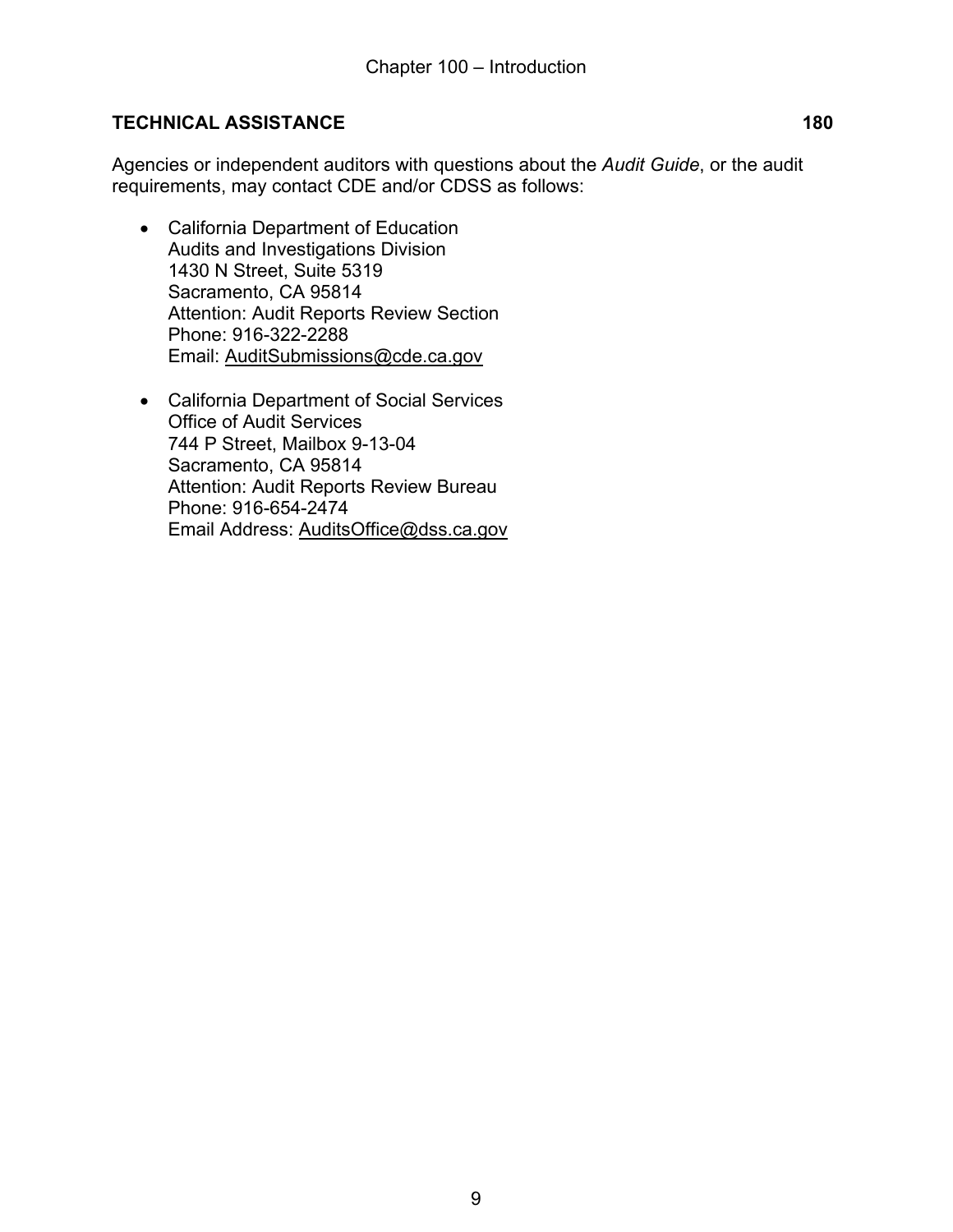# <span id="page-14-0"></span>**CHAPTER 200: GENERAL REPORTING AND ADMINISTRATION**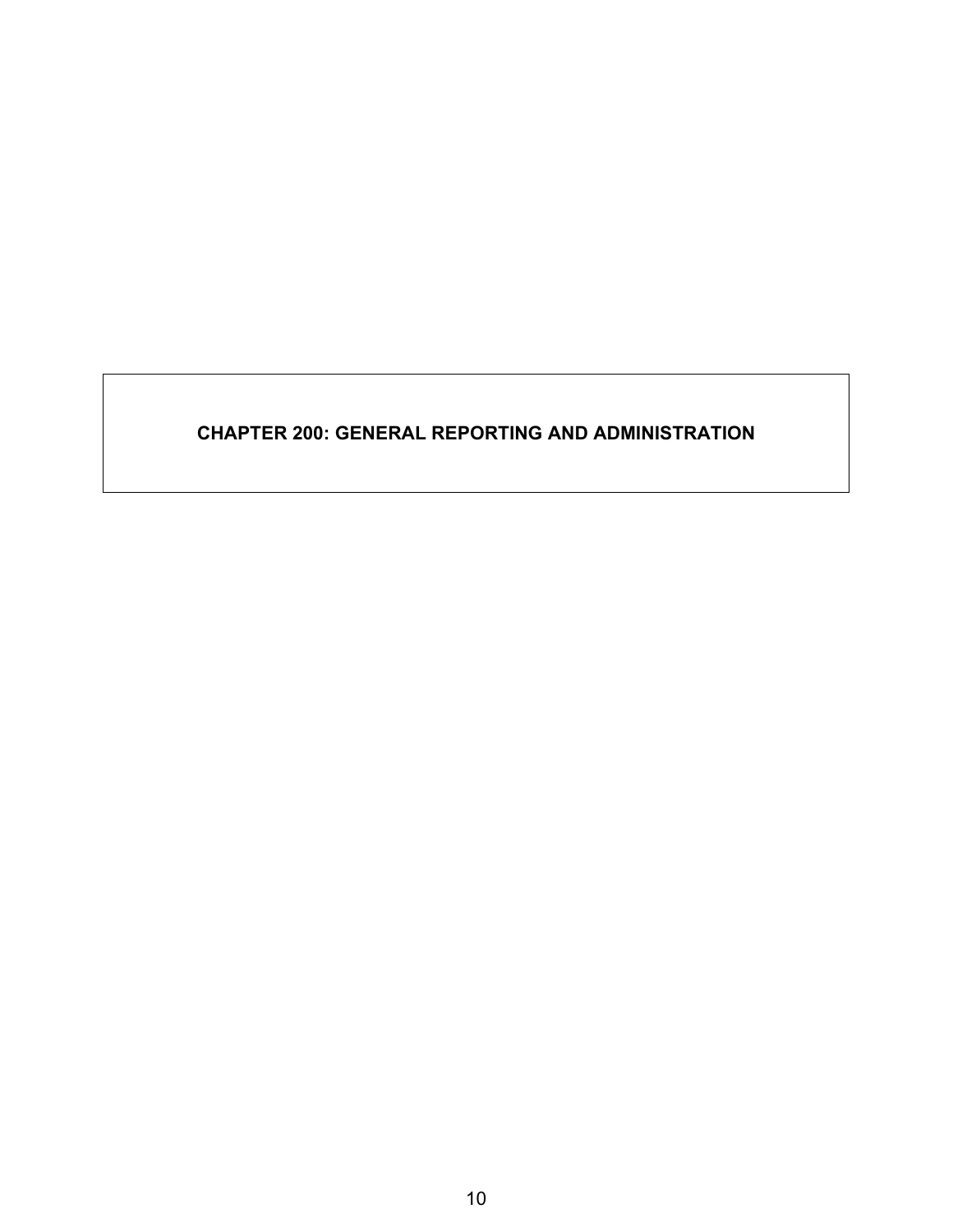# Chapter 200 – General Reporting and Administration

# **TABLE OF CONTENTS**

# **Section**

| .202 |
|------|
| .206 |
| .207 |
| .208 |
|      |
|      |
|      |
|      |
|      |
|      |
|      |
| .242 |
| .252 |
| .260 |

# **Exhibits:**

<span id="page-15-0"></span>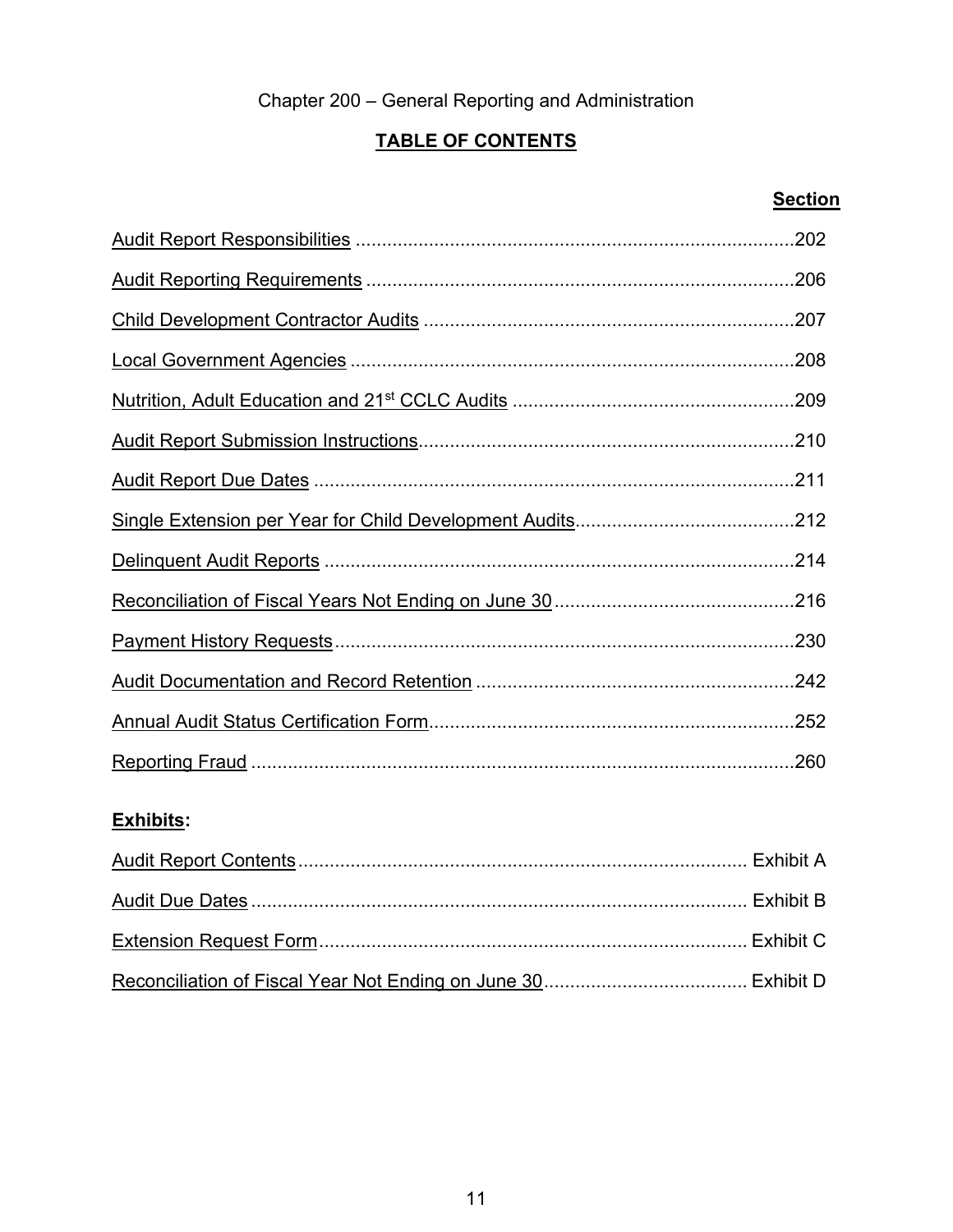#### **AUDIT REPORT RESPONSIBILTIES 202**

Management of the agency being audited is responsible for the validity and accuracy of the audit report submitted to the CDE and/or the CDSS. The audit report is comprised of the agency's financial statements and the supplementary information required by the *Audit Guide.* See a list of the audit report contents in [Exhibit A](#page-26-0) at the end of this chapter. Failure to timely submit an acceptable audit report may result in withheld contract payments.

The agency's auditor is responsible for performing independent verification and testing to validate and express an opinion on the fair presentation of the audited information. The audit must be performed in accordance with the applicable auditing standards described in [Section 130.](#page-10-0) In addition, the *Independent Auditor's Report* must be issued on the CPA/firm's letterhead and must indicate whether the supplementary information is fairly presented in all material respects in relation to the financial statements as a whole.

The CDE and/or the CDSS is responsible for reviewing all submitted audit reports to assess conformance with the audit reporting requirements of the *Audit Guide*.

#### <span id="page-16-0"></span>**AUDIT REPORTING REQUIREMENTS 206**

Audit reporting requirements vary by program and the amount of federal funds expended. The programs subject to audit under the *Audit Guide* include CD, Nutrition, Adult Education, and 21<sup>st</sup> CCLC. Not-for-profit, for-profit, local government, and local educational agencies (LEA) expending \$750,000 or more of federal funding are subject to the Single Audit requirements. LEAs are also subject to the requirements of the SCO *Guide for Annual Audits of K-12 Local Education Agencies and State Compliance Reporting*.

A. Audits of Agencies with CD Programs

When an agency receives CD funding to operate one or more CD programs under contract with the state, it must follow the audit reporting guidelines presented in [Section 207.](#page-17-0) Those guidelines also apply when an agency receives CD funding, plus other funding to operate Nutrition, Adult Education, and/or 21<sup>st</sup> CCLC programs.

B. Audits of Agencies without CD Programs

When an agency operates Nutrition, Adult Education, and/or 21<sup>st</sup> CCLC programs, but not CD programs, it must follow the audit reporting guidelines presented in [Section 209](#page-18-0).

Pro forma or draft audit reports may not be submitted as a substitute for the final audit report.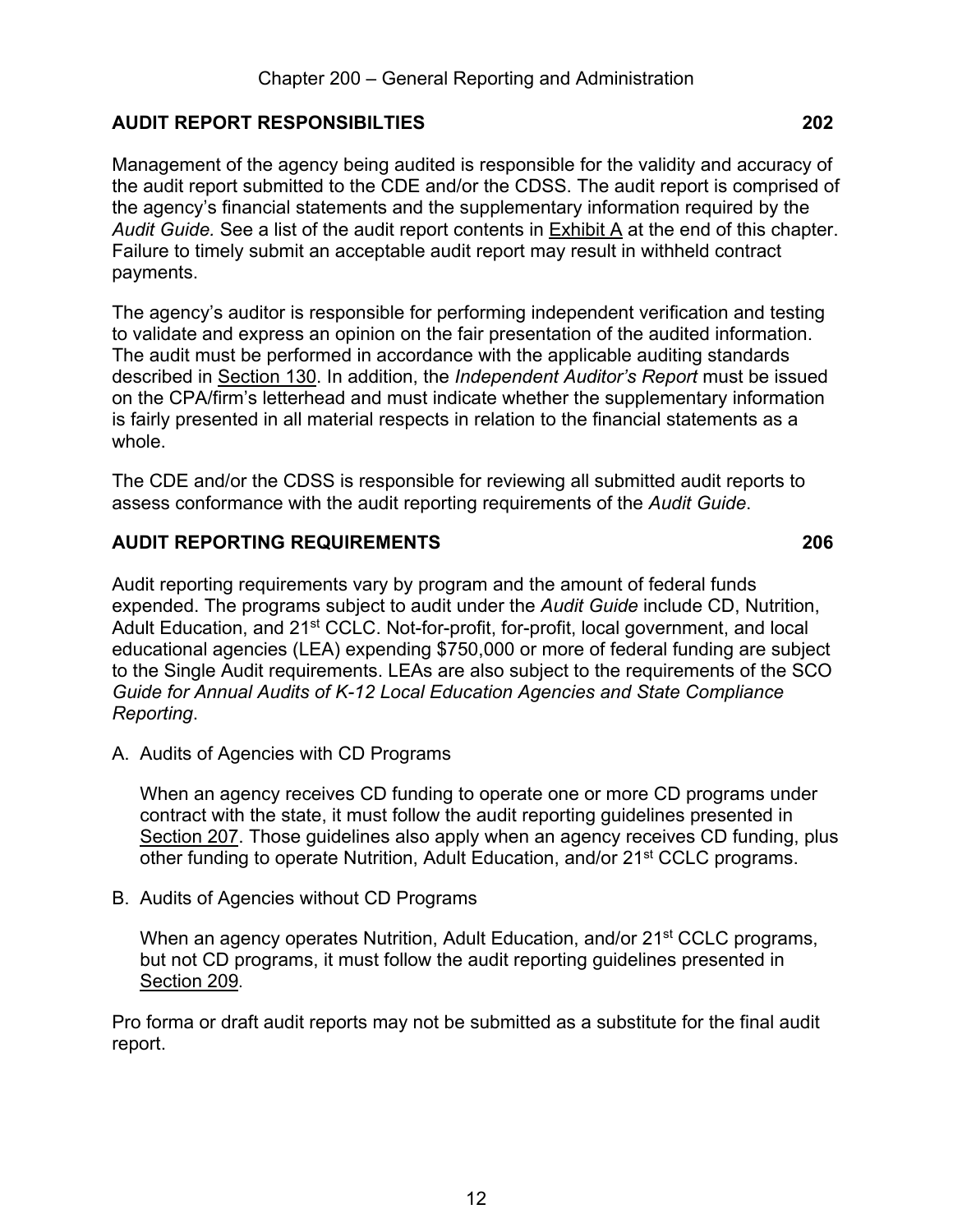#### <span id="page-17-0"></span>**CHILD DEVELOPMENT CONTRACTOR AUDITS 207**

An agency that enters into a contract with the CDE and/or the CDSS to operate CD programs is referred to as a contractor. A contractor is required to submit an annual independent financial and compliance audit report of the entire organization (Contractor Audit), not just an audit report for the individual contracts or programs. A Contractor Audit is required when a contractor receives \$25,000 or more in state funding from all state agencies combined. When a contractor receives less than \$25,000 per year in state funding, the audit must be conducted biennially or sooner if there is evidence of fraud or other violation of state law in connection with any direct service contract. See *EC,* Section 8448(g).

In order for the audit report to be deemed acceptable, the contractor's auditor must conduct the associated audit in accordance with the *Audit Guide* and include the applicable reports and schedules listed in [Exhibit A](#page-26-0) of this chapter. The audit report must meet the requirements stated in the *Audit Guide*, even if the contractor: (1) terminates the contract or goes out of business before completing the contract term; or (2) does not otherwise provide child care services in accordance with contract provisions. Failure to submit the required audit report could result in the contractor being liable and billed for all funds received for the affected contract(s).

### <span id="page-17-1"></span>**LOCAL GOVERNMENT AGENCIES 208**

Local government agencies are counties, cities and/or tribal governments.

- A. A local government agency that expends less than \$750,000 in federal awards during its fiscal year must provide CDE and/or CDSS with the following information:
	- 1. A Comprehensive Annual Financial Report, prepared in accordance with the standards set forth by the Government Accounting Standards Board, which includes an audit opinion, government-wide and fund financial statements, and additional information. In lieu of a complete Comprehensive Annual Financial Report, local government agencies may opt to provide an independent auditor's report and financial statements.
	- 2. Supplementary Information and Other Required Information See [Exhibit A](#page-26-0) of this chapter, Audit Report Contents; and [Chapter 300,](#page-31-0) Reporting CD Programs. If a local government agency is unable to meet the audit report deadlines, an audit report on the applicable program (Program Audit) may be submitted in lieu of a comprehensive financial statement audit report.
- <span id="page-17-2"></span>B. A local government agency that expends federal awards of \$750,000 or more during its fiscal year must provide CDE and/or CDSS with an audit reporting package that contains:
	- 1. Comprehensive Annual Financial Report, as described above.
	- 2. Supplementary Information and Other Required Information listed in [Exhibit A](#page-26-0) of this chapter, as applicable. A Single Audit with financial statements or a Program Audit would be acceptable in fulfilling this requirement (see [Section 208.A.2\)](#page-17-2).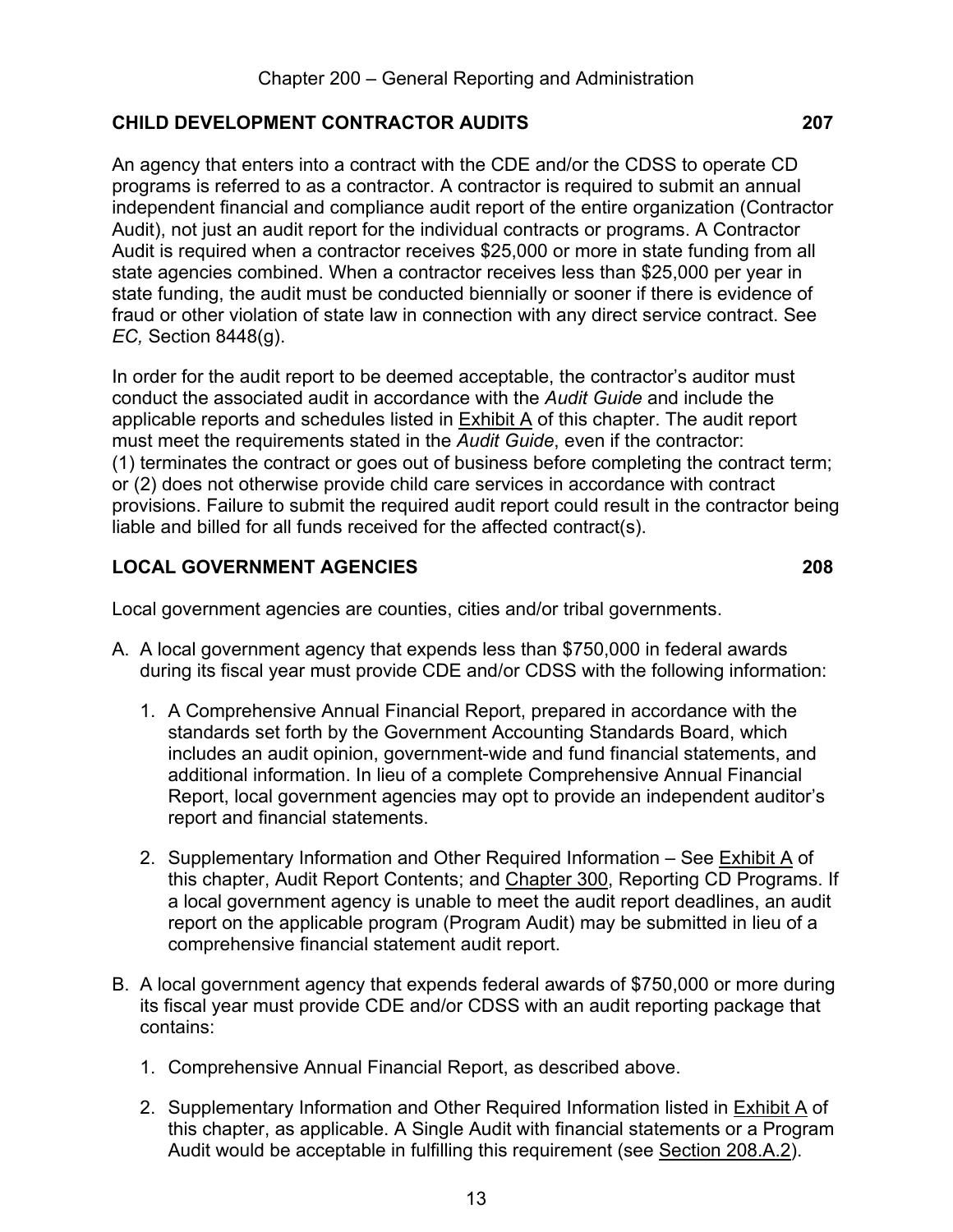#### <span id="page-18-0"></span>**NUTRITION, ADULT EDUCATION AND 21ST CCLC AUDITS 209**

For agencies that operate Nutrition, Adult Education, and/or 21<sup>st</sup> CCLC programs, but not CD programs, an audit report must be timely submitted to the CDE and/or the CDSS in accordance with the audit reporting guidelines below.

<span id="page-18-2"></span>An audit of Nutrition, Adult Education, and/or 21<sup>st</sup> CCLC programs is required when an agency receives program funding and expends \$750,000 or more in federal awards during its fiscal year. This requirement applies to all for-profit and not-for-profit agencies and local governments. The audit report must include, at minimum, the Independent Auditor's Report, basic financial statements, and supplementary information as listed in [Exhibit A](#page-26-0) of this chapter.

A local government agency that expends federal awards of \$750,000 or more during its fiscal year must provide the CDE and/or CDSS with an audit that includes a Comprehensive Annual Financial Report and the supplementary information listed in [Exhibit A](#page-26-0) of this chapter.

If an agency expends federal awards of \$750,000 or more under a single federal program, it may submit a *Program-Specific* audit (see *Uniform Grants Guidance*, 200.501c), which requires information related to federal awards expended, internal controls, compliance, and audit findings. The agency's auditor must also include the applicable supplementary information listed in [Exhibit A](#page-26-0) of this chapter.

When an agency receives Nutrition, Adult Education, and/or 21<sup>st</sup> CCLC program funding but expends less than \$750,000 in federal awards during its fiscal year, an audit is not required.

#### <span id="page-18-1"></span>**AUDIT REPORT SUBMISSION INSTRUCTIONS 210**

A. California Department of Education

Audit reports, quality review checklists, management letters (if applicable), and subcontractor audit reports (if applicable) may be submitted electronically through the CDE's exFiles File Transfer System. The project code and password used to upload files is mailed to agencies in mid-August. This information can also be requested by emailing [AuditSubmissions@cde.ca.gov.](mailto:AuditSubmissions@cde.ca.gov)

Alternately, the report may be mailed to:

California Department of Education Audits and Investigations Division 1430 N Street, Suite 5319 Sacramento, CA 95814 Attention: Audit Reports Review Section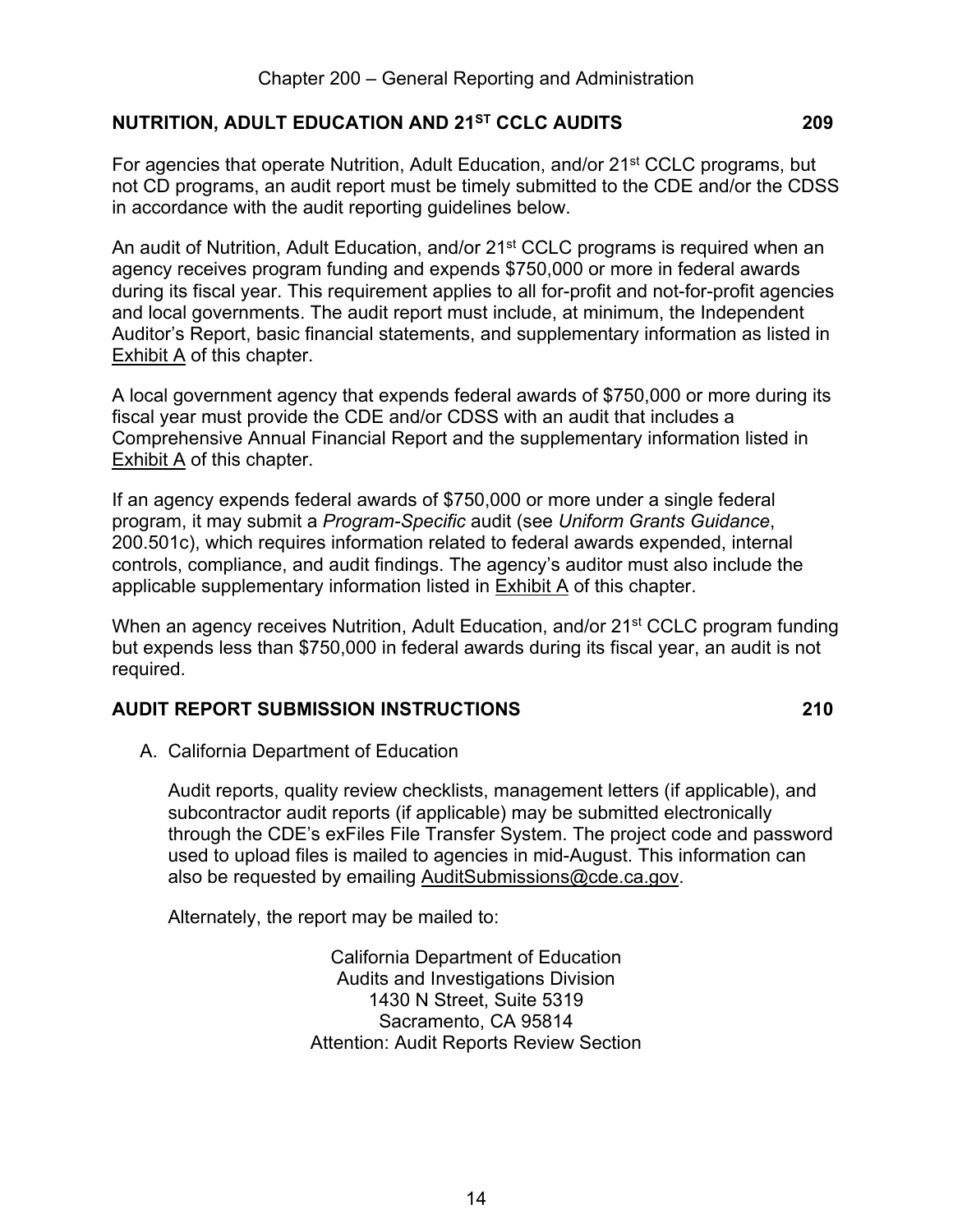Chapter 200 – General Reporting and Administration

B. California Department of Social Services

Audit reports, quality review checklists, management letters (if applicable), and subcontractor audit reports (if applicable) may be submitted by email to [AuditsOffice@dss.ca.gov.](mailto:AuditsOffice@dss.ca.gov)

Alternately, the report may be mailed to:

California Department of Social Services Office of Audit Services 744 P Street, Mailbox 9-13-04 Sacramento, CA 95814 Attention: Audit Reports Review Bureau

#### <span id="page-19-0"></span>**AUDIT REPORT DUE DATES 211**

<span id="page-19-1"></span>

The audit report submission requirements may vary depending on the programs administered, the contract status, and the type of entity. If a due date falls on a nonbusiness day, the due date will be extended to the next business day.

<span id="page-19-2"></span>**A.** Contractor Audit Report Deadlines (See Audit Due Dates, [Exhibit B\)](#page-28-0)

**Audit report and related action due dates for contractors with fiscal years ending June 30:**

- **November 14** Deadline to request time extension (one per year) – See [Section 212](#page-22-0)
- **November 15**

Electronic submission or postmarked due date for audit reports without an approved extension

• **December 1**

List of delinquent audit reports is sent to the CDE Fiscal and Administrative Services Division (FASD) and the CDSS Fiscal Forecasting and Policy Branch (FFPB) – See [Section 214](#page-22-1)

#### **Contractor audit report due dates and related action due dates for contractors with fiscal years ending other than June 30:**

- **14th day of the fifth month after fiscal year-end** Deadline to request time extension (one per year) – See [Section 212](#page-22-0)
- **15th day of the fifth month after fiscal year-end** Due date for audit reports without an approved extension
- <span id="page-19-3"></span>• **1st day of the sixth month after fiscal year-end** List of delinquent audit reports is sent to FASD and FFPB – See [Section](#page-22-1)  [214](#page-22-1)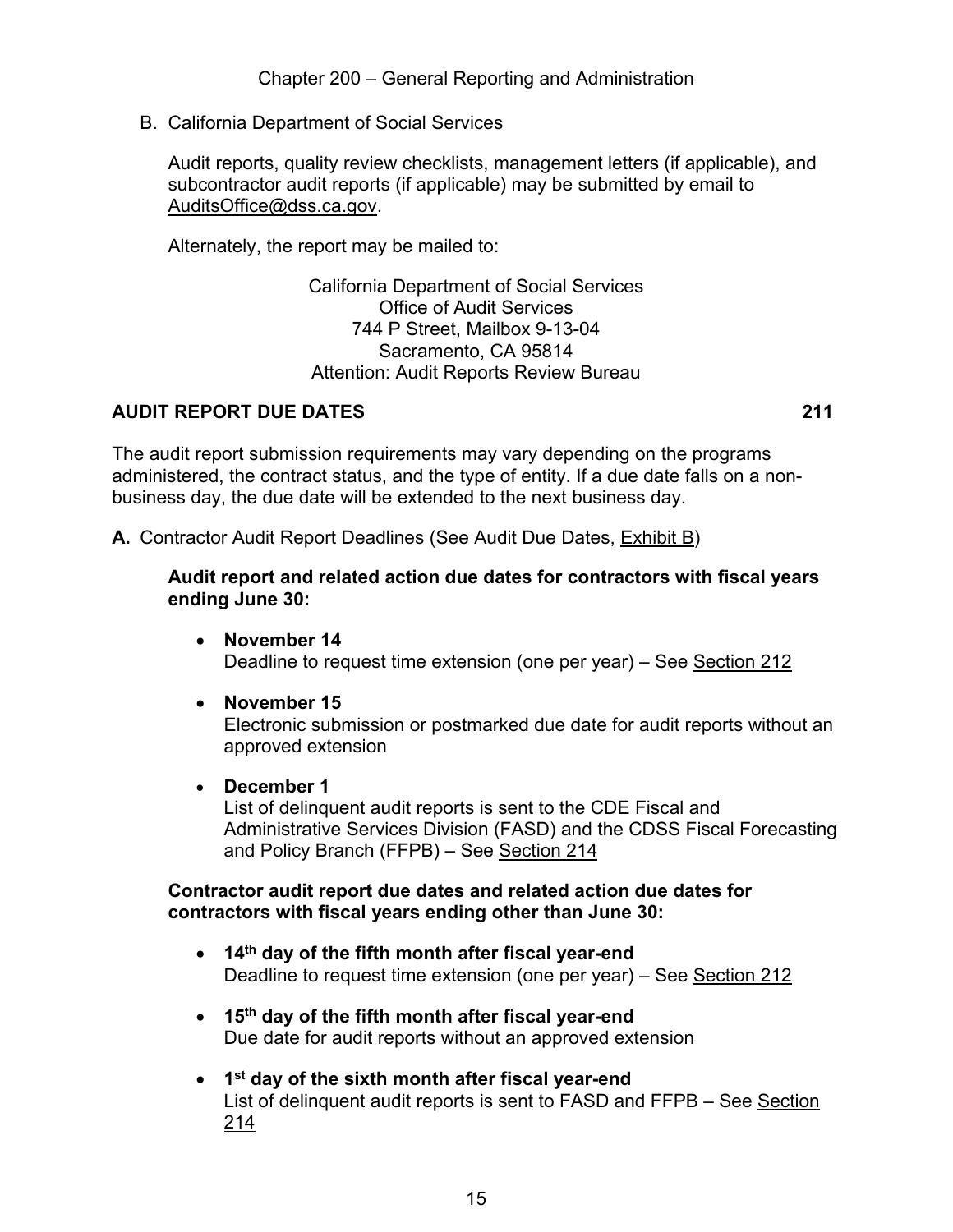- <span id="page-20-0"></span>B. Single Audit Deadlines (See *Audit Due Dates,* [Exhibit B\)](#page-28-0)
	- 1. A completed Single Audit report shall be submitted within the **earlier of 30 days after receipt of the audit by the agency, or nine months after the end of the audit period**, according to *Uniform Grants Guidance*, 200.512 (a)(1).

Some programs or government agencies have more stringent requirements. For example, when a Single Audit of a not-for-profit agency includes a CD program, the Single Audit report must be submitted by the due date of the contractor audit unless the auditee is a local government agency [\(Section 211.B.1.a](#page-20-0)).

- a. If the auditee is a local government agency and the Single Audit includes one or more CD programs, the Single Audit report and Comprehensive Annual Financial Report must be submitted within the timeframes specified for Single Audits.
- b. Pro forma or draft reports may not be submitted as a substitute for the final Single Audit report.
- 2. Additional Requirements
	- a. Adult Education Programs

The completed Single Audit report for not-for-profit contractors and subcontractors that receive Adult Education funding shall be submitted within the **earlier of 30 days after receipt of the audit report, or six months after the end of the agency's fiscal year** in accordance with the requirements of the state's final budget summary.

b. 21<sup>st</sup> CCLC Programs

Non-LEA agencies operating a 21<sup>st</sup> CCLC program must submit an annual Single Audit report **by December 15 of each year,** in accordance with *EC* section 8482.3(f)(5) and guidance issued by the CDE, Expanded Learning Division to the CDE at:

> California Department of Education Expanded Learning Division Independent Audit Report Submission 1430 N Street, Suite 3400 Sacramento, CA 95814

c. Community Colleges

The audit reports for community colleges are due by **December 31.** Note that CD programs operated by community colleges are not subject to the audit procedures in [Chapter 300.](#page-31-0)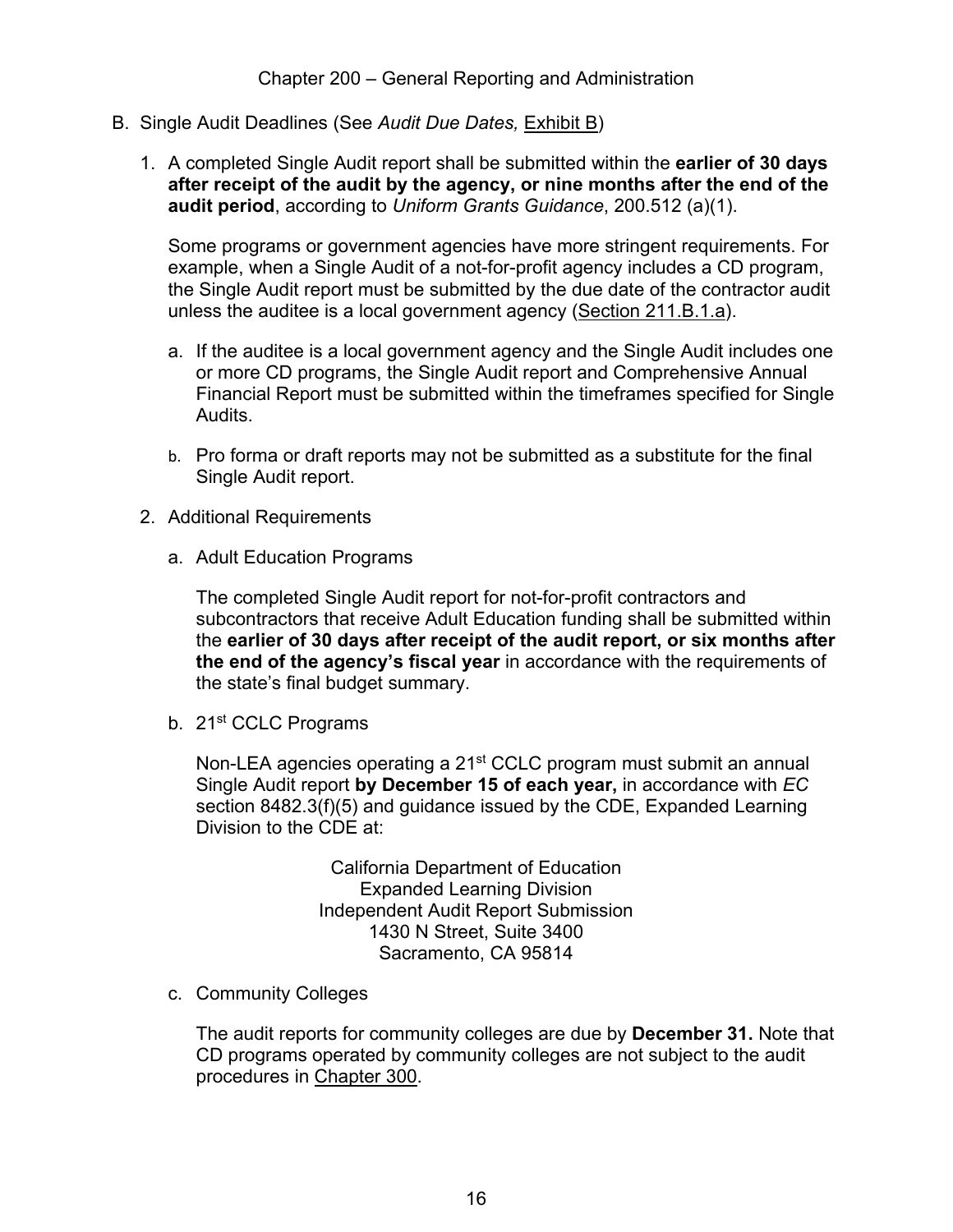Chapter 200 – General Reporting and Administration

d. School Districts and Charter Schools

School districts and charter schools must submit an annual Single Audit report **by December 15 of each year,** in accordance with *EC* sections 41020 and 47605.6, to:

• The SCO at:

State Controller's Office Division of Audits Post Office Box 942850 Sacramento, CA 94250-5874

• The CDE at:

California Department of Education School Fiscal Services Division 1430 N Street, Suite 3800 Sacramento, CA 95814

e. Institutions of Higher Education and Hospitals

<span id="page-21-0"></span>Not-for-profit institutions should follow the submission requirements in Section [211.B.1.](#page-20-0) For-profit institutions should follow submission requirements in [Section 211.B.2.f](#page-21-0).

f. For-Profit Organizations

For-profit organizations must follow the same reporting requirements established for CD contractor audits under [Section 211,](#page-19-1) or nutrition only audits under [Section 209.A.](#page-18-2)

<span id="page-21-1"></span>g. Requirement for Submitting Reporting Package and Data Collection Form to the Single Audit Clearinghouse

According to Uniform Grants Guidance, 200.512(b), the auditee must file electronically (online) to the Federal Audit Clearinghouse a completed data collection form and audit reporting package within the earlier of 30 days after receipt of the auditor's report(s), or nine months after the end of the audit period, unless a longer period is agreed to in advance by the cognizant or oversight agency for audit.

C. Internal Control Communication

Clarified Statement on Auditing Standards (AU-C Section 265), *Communicating Internal Control Related Matters Identified in an Audit,* addresses the auditor's responsibility to appropriately communicate to those charged with governance and management the deficiencies in internal control that the auditor has identified in an audit of financial statements.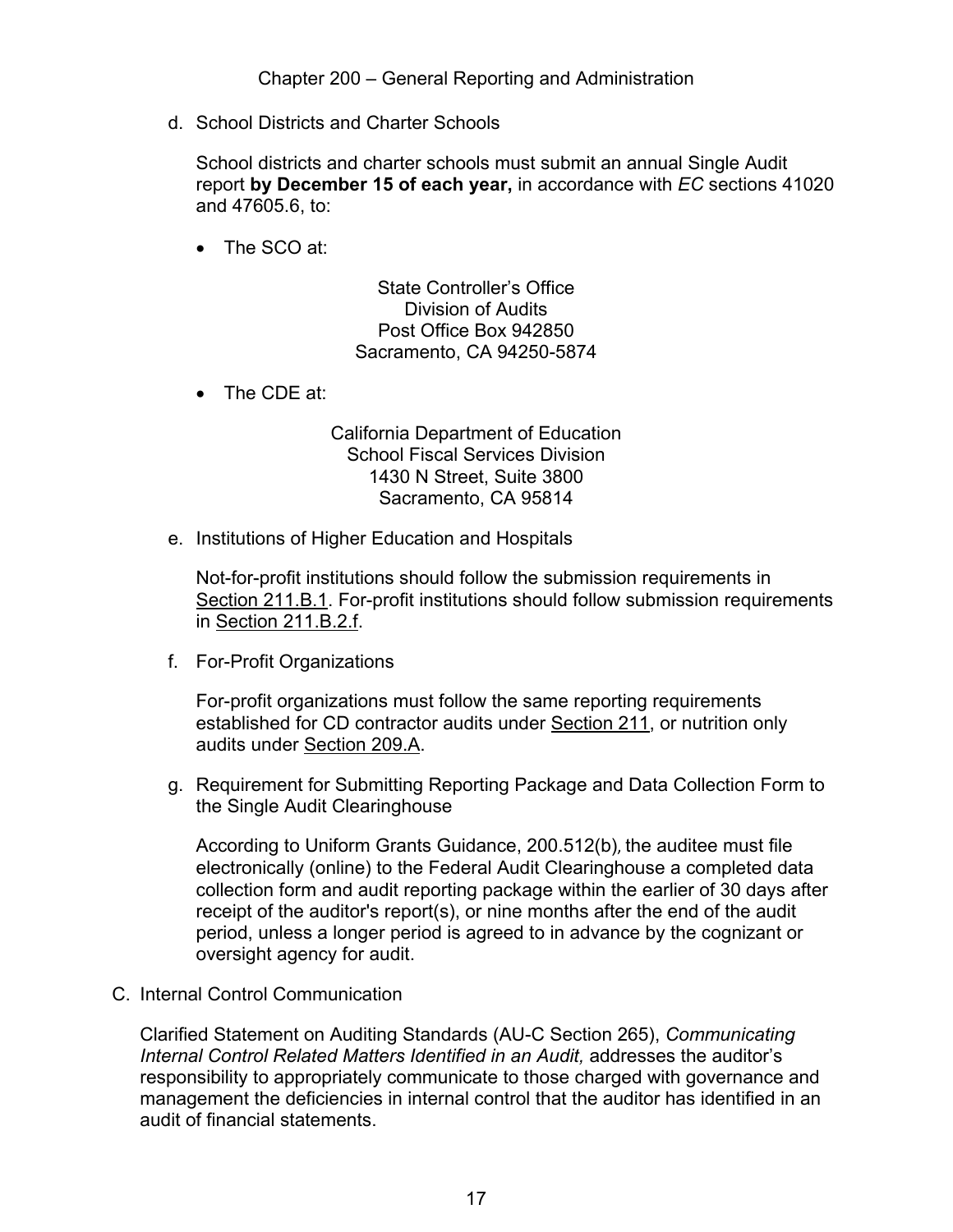Any internal control communication, such as a management letter, must be submitted with the agency's annual audit report. If the letter has not been issued at the time the audit report is submitted, then it must be submitted directly to the CDE and/or the CDSS upon issuance.

D. Subcontracts for Operating Child Development Programs

A contractor may choose to enter into a subcontract agreement with another organization where the subcontractor operates one or more of the contractor's CD programs. The contractor shall require the subcontractor to: (1) obtain an organization wide audit that meets the requirements of this audit guide; and (2) provide the contractor with a copy of the audit. Both the contractor's and the subcontractor's final audits are due **from the contractor** by the date specified in [Section 211.A.2.](#page-19-2) Note that affected subcontractors exclude those that operate CD programs only for school districts. Also, see [Section 345](#page-47-0) for guidance, including reporting on the AUD form.

#### <span id="page-22-0"></span>**SINGLE EXTENSION PER YEAR FOR CHILD DEVELOPMENT AUDITS 212**

Except for CD program contractors on conditional status, 5 *CCR*, Section 18073, allows a **one-time-only per year**, 30-calendar-day extension of the audit due date, provided the inability of the contractor to submit the audit report by the due date was beyond the fault and control of the contractor.

For contractors with a fiscal year ending June 30, a request for extension shall be made in writing following instructions provided in [Exhibit C](#page-29-0) by 4:00 p.m. on November 14. Note that contractors should submit an extension request form to both CDE and CDSS when they are required to submit their audit report to both departments.

For contractors with a fiscal year ending on a date other than June 30, a request for extension shall be in writing and either mailed (postmarked) or emailed by 4:00 p.m. on the  $14<sup>th</sup>$  day of the fifth month after the contractor's fiscal year-end. If a normal due date for an extension request falls on a weekend or state holiday, the required due date will be extended to the next business day.

Requests for extensions postmarked or emailed after the due date and time will not be considered or granted. A sample *Extension Request Form* is provided in [Exhibit C](#page-29-0) at the end of this chapter.

#### <span id="page-22-1"></span>**DELINQUENT AUDIT REPORTS 214**

A. Contractor Audit

5 *CCR*, Section 18073, maintains that Contractor Audits of CD programs are considered delinquent and all apportionments withheld if the audit is not received on or before the due date and an extension has not been granted.

B. Single Audit

Single Audit reports are due as provided in [Section 211.B.](#page-19-3) An extension may be granted if a Single Audit includes one or more CD programs and the contractor is not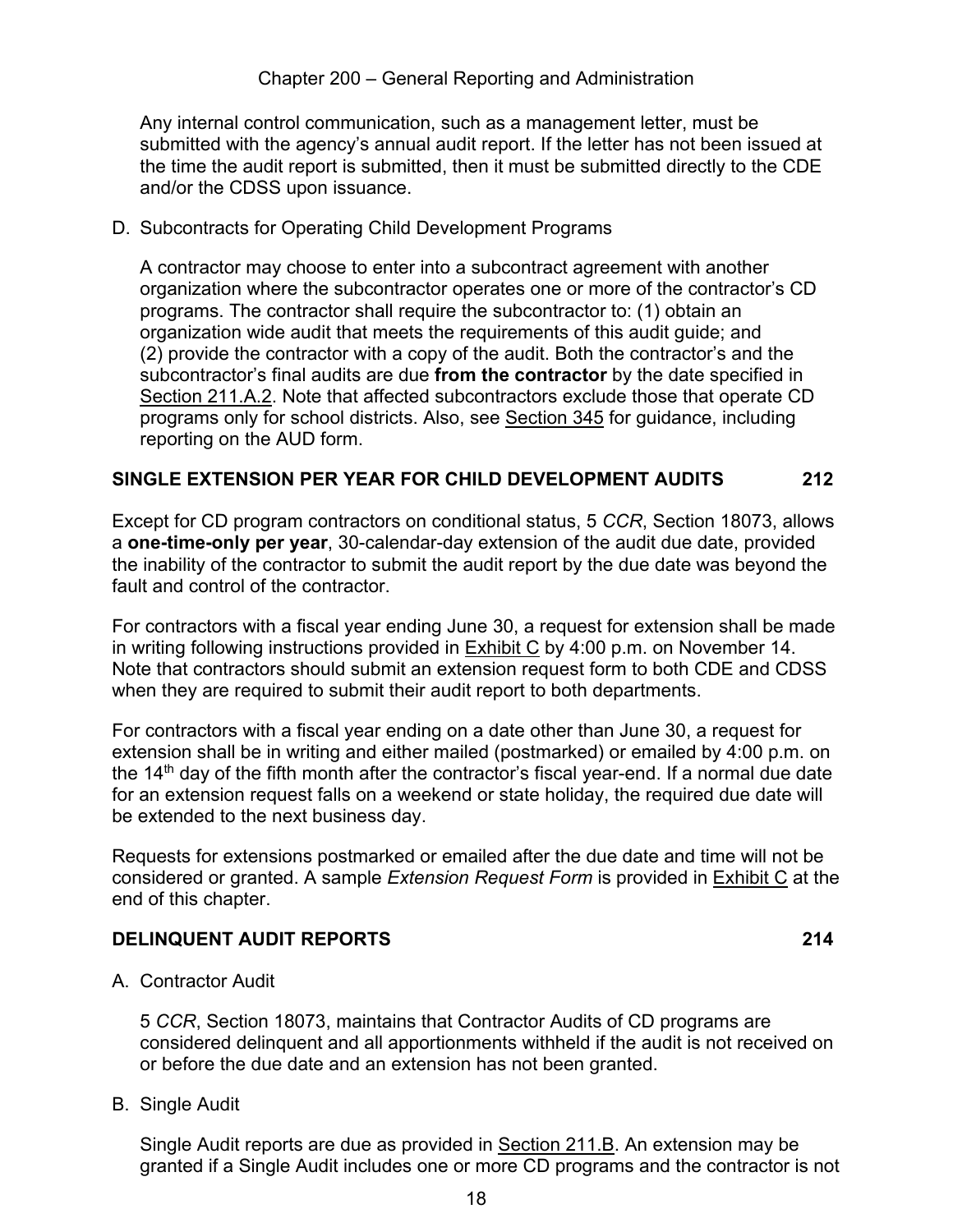a local government agency. No extensions will be granted for local government agencies.

C. Audit of SNP (School Breakfast Program, National School Lunch Program, and Special Milk Program)

If a sponsor does not submit to CDE a timely and acceptable School Nutrition audit, the sponsor's reimbursement claims may be suspended beginning with the first month of delinquency (usually July or January). If an audit is 30 or more days past due, payments may be canceled and the participant can lose reimbursement for one or more months. If the audit remains outstanding past 90 days, the participant may be terminated from all child nutrition programs and can lose all reimbursement beginning with the first month of cancellation.

An SNP participant that has been terminated from any child nutrition program for failure to meet the audit requirement shall submit an acceptable audit report before being reinstated. The audit shall cover the program year that was not previously audited and may also include the following program year.

#### <span id="page-23-0"></span>**RECONCILIATION OF FISCAL YEARS NOT ENDING ON JUNE 30 216**

Agencies that submit: (1) financial statements with a fiscal year ending on a date other than June 30 of the current state fiscal year; and (2) supplementary information on state CD programs for the fiscal year ending June 30, must reconcile the revenue and expense data reported for the two periods. Specifically, the amounts reported in the *Statement of Activities* for the agency's fiscal year-end must be reconciled with the amounts reported in the *Combining Statement of Activities* for the fiscal year ending June 30. See the *Example of Reconciliation of Fiscal Year Not Ending on June 30* in [Exhibit](#page-30-0) D at the end of this chapter.

If the agency's fiscal year ends between July 1 and December 31, the reconciliation should be from the agency's fiscal year-end back to June 30 of the **current** year. If the agency's fiscal year ends between January 1 and June 29, the reconciliation should be from the agency's fiscal year-end back to June 30 of the **previous** year. See the schedule of *Audit Due Dates* in [Exhibit B at the end of this chapter.](#page-28-0)

#### <span id="page-23-1"></span>**PAYMENT HISTORY REQUESTS 230**

The Child Nutrition Information Payment System (CNIPS) is an on-line system that provides access to claims, applications, and most nutrition program functions. The Child Development Provider Accounting Reporting Information System (CPARIS) is an online system that provides access to child development contract payment histories.

Note that CPARIS reports identify amounts paid to the agency. CDE and/or CDSS are unable to confirm the amount of revenue earned by the agency, as this amount can only be determined after audited attendance and expenditures are reported.

Agencies that receive nutrition or child development funding from CDE and/or CDSS have access to these systems. Additionally, reports from these systems are available upon request from CDE and/or CDSS; however, the auditor is expected to review the agency's records to verify payments received. Report requests for agencies with a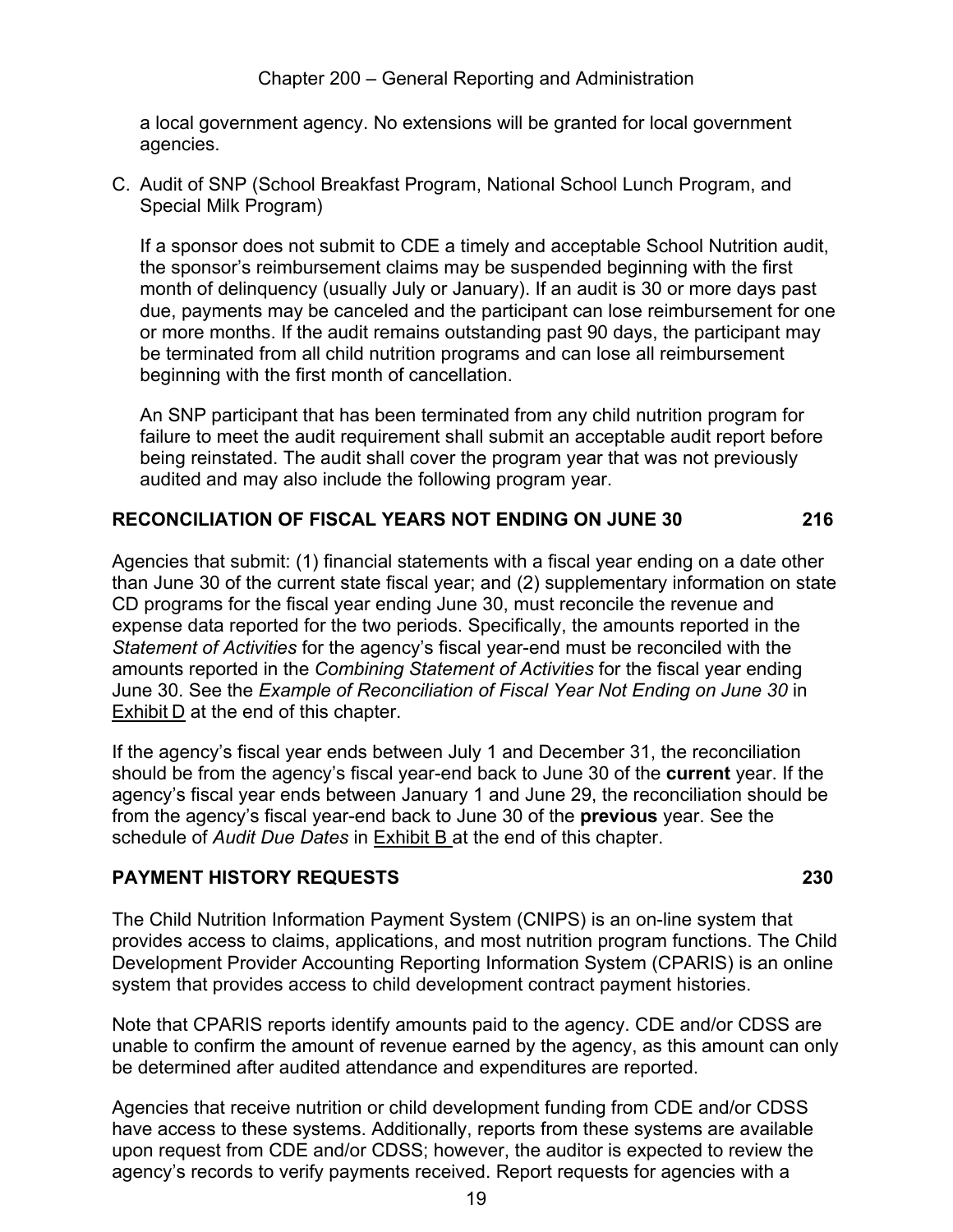June 30 year-end will be held until the second week of September to allow time for year-end payments to be posted to the systems.

#### <span id="page-24-0"></span>**AUDIT DOCUMENTATION AND RECORD RETENTION 242**

The *California Business and Professions Code*, Section 5097, and the California Board of Accountancy Regulations, Section 68.3, requires audit documentation to be retained by the auditor for a minimum of seven years, measured from the date of issuance of the report, unless the auditor is notified in writing by CDE or CDSS of the need to extend the retention period. CDE and CDSS reserve the right to perform quality control reviews of audit documentation to determine whether audits have been performed in conformity with *GAS*. Audit documentation shall be made available upon request.

The *EC* Section 33421, maintains that private agencies that receive state funds may be audited pursuant to the *EC* Section 33420. Upon request, agencies shall make all records pertaining to its state-funded programs available during regular business hours. The records shall be retained for at least five years, except for child nutrition program records (three years). Also, records for real property and equipment acquired wholly or partially with state funds shall be retained for five years after final disposition.

Child nutrition program records shall be retained for three years, according to regulations adopted by the United States Department of Agriculture (USDA). However, in cases where an audit remains unresolved, the records shall be retained until the date the audit is resolved. In addition, records for real property and equipment acquired with federal funds shall be retained for three years after final disposition.

#### <span id="page-24-1"></span>**ANNUAL AUDIT STATUS CERTIFICATION FORM 252**

Organizations that participate in CD, Nutrition, Adult Education, and/or 21st CCLC programs must annually report to CDE and/or CDSS the total amount of federal and state funds expended during the past fiscal year on an AASC form. The *AASC* form does not replace the requirement to submit an annual audit report to the [Federal Audit](http://harvester.census.gov/sac/index.html?submit=+++++++++++++Return+to+FAC+Home+Page++++++++++++++)  [Clearinghouse](http://harvester.census.gov/sac/index.html?submit=+++++++++++++Return+to+FAC+Home+Page++++++++++++++) [\(Section 211.B.2](#page-21-1).g) and to CDE and/or CDSS [\(Section 206\)](#page-16-0).

The *AASC* form must be completed, signed, dated, and returned by the deadline noted at the top of the form. For *AASC* form instructions, see the A&I webpage at <http://www.cde.ca.gov/fg/au/pm> or the CDSS webpage at [https://go.usa.gov/xF5ny.](https://go.usa.gov/xF5ny) The individual completing the *AASC* form should be familiar with the agency's financial contracts and programs. If the information requested on the *AASC* form does not apply to your agency for reasons such as cancellation, termination, or voluntary discontinuation of the *Audit Guide* programs, the responsible individual still must sign, date, and return the form with a notation stating the reason for non-applicability. Submit your agency's completed and signed *AASC* form by mail or email to the appropriate department(s) at:

> • California Department of Education Audits and Investigations Division 1430 N Street, Suite 5319 Sacramento, CA 95814 Email: [AuditSubmissions@cde.ca.gov](mailto:AuditSubmissions@cde.ca.gov)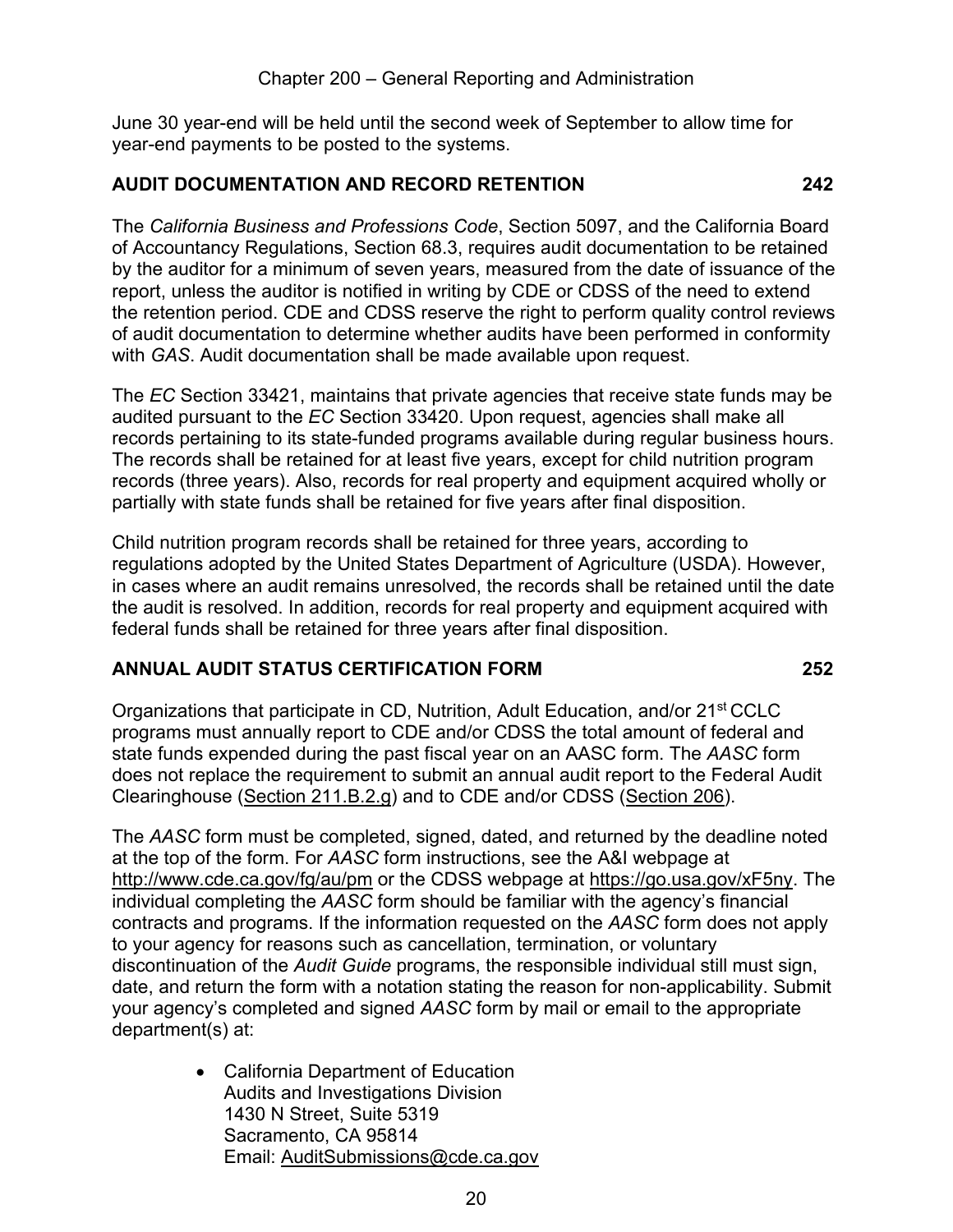Chapter 200 – General Reporting and Administration

• California Department of Social Services Office of Audit Services 744 P Street, Mailbox 9-13-04 Sacramento, CA 95814 Attention: Audit Reports Review Bureau Email Address: [AuditsOffice@dss.ca.gov](mailto:AuditsOffice@dss.ca.gov)

Failure to timely submit the *AASC* form may jeopardize an organization's continued participation in programs administered by the CDE and/or the CDSS.

#### <span id="page-25-0"></span>**REPORTING FRAUD 260**

During an audit of a program funded by the CDE, if an auditor uncovers fraud or an illegal act that has occurred, or is likely to have occurred, the auditor must report it to the CDE, A&I (see [Section 210](#page-18-1) for A&I's mailing address, or call 916-322-2288). Fraudulent or illegal acts discovered relating to a program funded by the CDSS should be communicated to the CDSS, Office of Audit Services (see [Section 210](#page-18-1) for CDSS's address, or call 916-654-2474). The following standards apply:

A. *Government Auditing Standards*

*GAS*, as issued by the Comptroller General of the United States, addresses fraud and illegal acts. Section 6.41 indicates that auditors should include in their report on internal control and compliance the relevant information about fraud and noncompliance with provisions of laws or regulations that have a material effect on the financial statements or other financial data significant to the audit objectives and any other instances that warrant the attention of those charged with governance. In addition, Section 4.27 indicates that when fraud has occurred or is likely to have occurred, auditors may consult with authorities or legal counsel as to whether publicly reporting such information would compromise investigative or legal proceedings. Furthermore, Section 4.30 indicates that, when an agency is informed of fraud and fails to take appropriate action, auditors should report the known or likely fraud directly to parties outside the audited agency, such as to the CDE and/or CDSS.

B. Clarified Statement on Auditing Standards (AU-C Section 240)

*Consideration of Fraud in a Financial Statement Audit,* AU-C Section 240, issued by the AICPA, provides guidance regarding fraud, including the auditor's responsibilities. An auditor conducting an audit in accordance with GAAS is responsible for obtaining reasonable assurance that the financial statements as a whole are free from material misstatement, whether caused by fraud or error.

21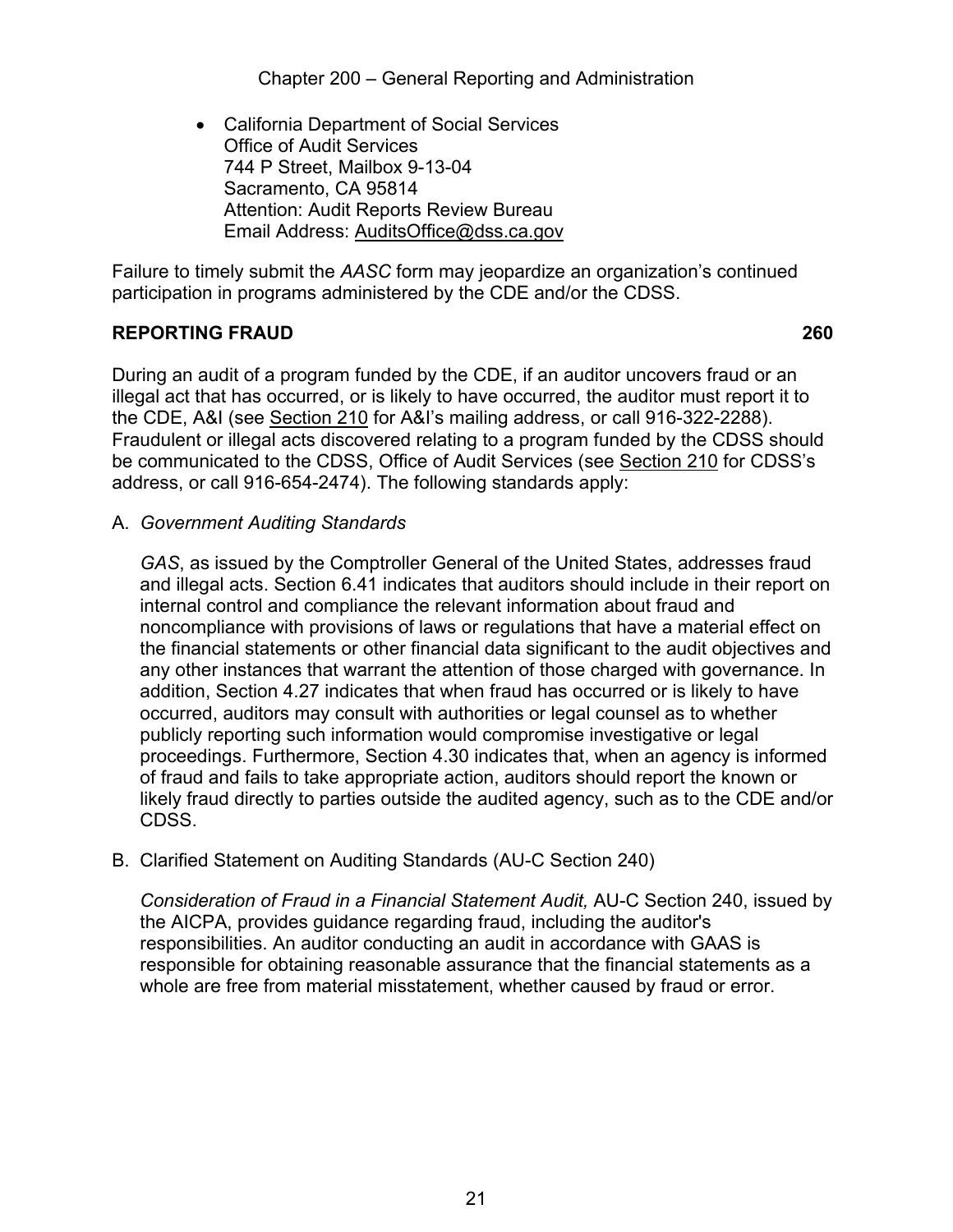#### Chapter 200 – General Reporting and Administration

#### EXHIBIT A: AUDIT REPORT CONTENTS

<span id="page-26-0"></span>The following reports, statements, schedules, and other information are required to meet state and single audit reporting requirements. Note: Samples of these reports, statements, and schedules have been removed for accessibility purposes. Please contact CDE at

AuditSubmissions@cde.ca.gov or CDSS at AuditsOffice@dss.ca.gov if you have any questions.

- **Independent Auditors Report<sup>1</sup>**
- **Basic Financial Statements1:**
	- $\circ$  Statement of Financial Position <Balance Sheet<sup>2</sup>>
	- o Statement of Activities and Changes in Net Assets <Income Statement<sup>2</sup>>
	- o Statement of Cash Flows, if applicable
	- o Statement of Functional Expenses, if applicable
	- o Notes to Financial Statements

#### • **Supplementary Information:**

 $\circ$  Schedule of Expenditures of Federal and State Awards (meets Audit Guide and Single Audit Requirements)

#### • **Child Care and Development Programs (see Chapter 300)**

- o Combining Statement of Activities <Combining Income Statement2>
- o Schedule of Expenditures by State Categories
- o Reconciliation of Child Care and Development Programs and GAAP Expense Reporting, if applicable
- o Schedule of Claimed Equipment Expenditures
- o Schedule of Claimed Expenditures for Renovations and Repairs
- o Schedule of Claimed Administrative Costs
- o Schedule of Claimed Start-Up Expenses, if applicable
- o Notes to the Child Chare and Development Programs Supplemental Information
- o Audited Attendance and Fiscal Reports and Audited Fiscal Reports (AUD Forms)
- o Audited Reserve Account Activity Report (for any reserve account that has not been closed, even if amounts are zero)
- o Reconciliation of Fiscal Year Not Ending on June 30, if applicable
- **Nutrition Programs (see Chapter 400)**
	- o **Child and Adult Care Food Program3:**
		- **Centers:**
			- Summary of Claim
			- Schedule of Reported, Adjusted and Allowed Meals and Earned Reimbursement
			- Schedule of Reported, Adjusted, and Allowed Eligibility
			- Schedule of Reported, Adjusted, and Allowed Meals
		- **Day Care Homes:**
			- Summary of Claim
			- Schedule of Reported, Adjusted, and Allowed Meals, Sites and Earned Reimbursement
			- Schedule of Reported, Adjusted, and Allowed Meals and Homes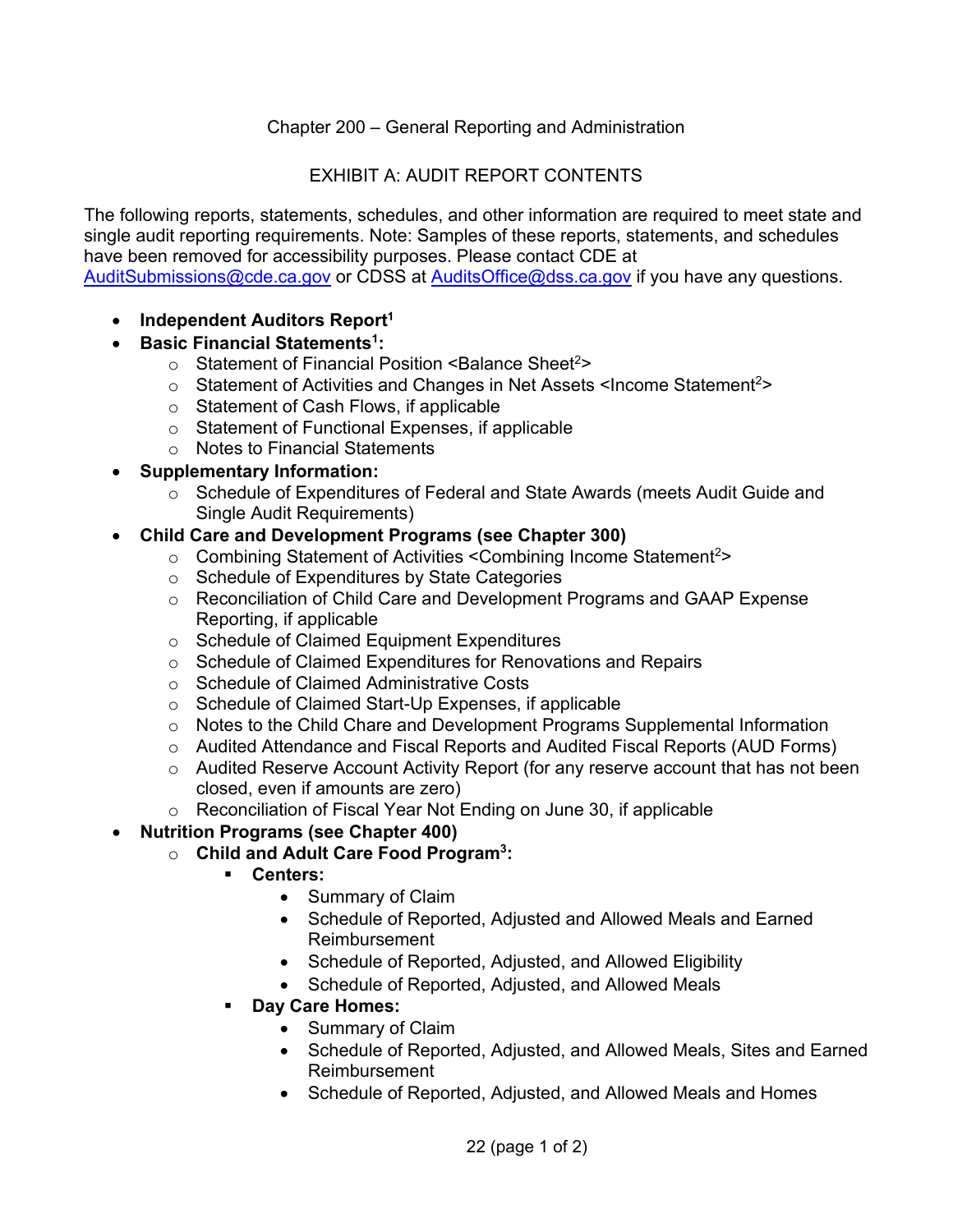- Determination of Allowable Administrative Reimbursement
- Schedule of Reported, Adjusted, and Allowed Administrative Income
- Determination of Reported, Adjusted, and Allowed Administrative Cost
- Determination of Budget Deficit (Adjustments)
- Determination of Allowed Provider Payments

#### **Independent Centers**

- Summary of Claim
- Schedule of Reported, Adjusted, and Allowed Meals, Sites and Earned Reimbursement
- Schedule of Reported, Adjusted, and Allowed Meals and Homes
- Schedule of Reported, Adjusted, and Allowed Eligibility
- Reconciliation of Allowable Administrative Costs
- Schedule of Allowed Administrative Costs
- Schedule of Allowed Funds Retained

#### o **School Nutrition Program4:**

- **Summary of Claim**
- Schedule of Reported, Adjusted, and Allowed Meals and Earned Reimbursement
- **Schedule of Reported, Adjusted, and Allowed Eligibility**

#### o **Summer Food Service Program4,5:**

- **Summary of Claim**
- **Schedule of Meals Served and Cost of Meal Service**
- Statement of Budgeted and Actual Administrative Expenses
- Calculation of Maximum Allowable Administrative Costs
- Schedule of State Disallowance Notices

#### • **Other Required Information**

- $\circ$  Report on Internal Control Over Financial Reporting and on Compliance and Other Matters Based on an Audit of Financial Statements Performed in Accordance with Government Auditing Standards,
- o Report on Compliance for Each Major Program, Report on Internal Control Over Compliance, and Report on Schedule of Expenditure of Federal Awards Required by Uniform Guidance, 2 CFR Part 200, Subpart F (Single Audit Only)
- o Schedule of Findings and Questioned Costs (all audits)
- o Any Internal Control Communication and/or Management Letter
- o Child Care and Development Programs Quality Review Checklist

#### **Foot Notes:**

- $\bullet$  <sup>1</sup> For audits of local governments, this information is included in the entity's Comprehensive Annual Financial Report (or similar report).
- <sup>2</sup> Use this title in audits of For-Profit entities (sole proprietor/partnership/corporation).
- $\bullet$  <sup>3</sup> Exclude when there are no Child and Adult Care Food Program findings, over/underpayments, and/or audit cost reimbursement requests.
- $\bullet$  4 Exclude when there are no Program findings and/or over/underpayments.
- <sup>5</sup> Refer to Section 4.40 for additional information on Summer Food Service Program.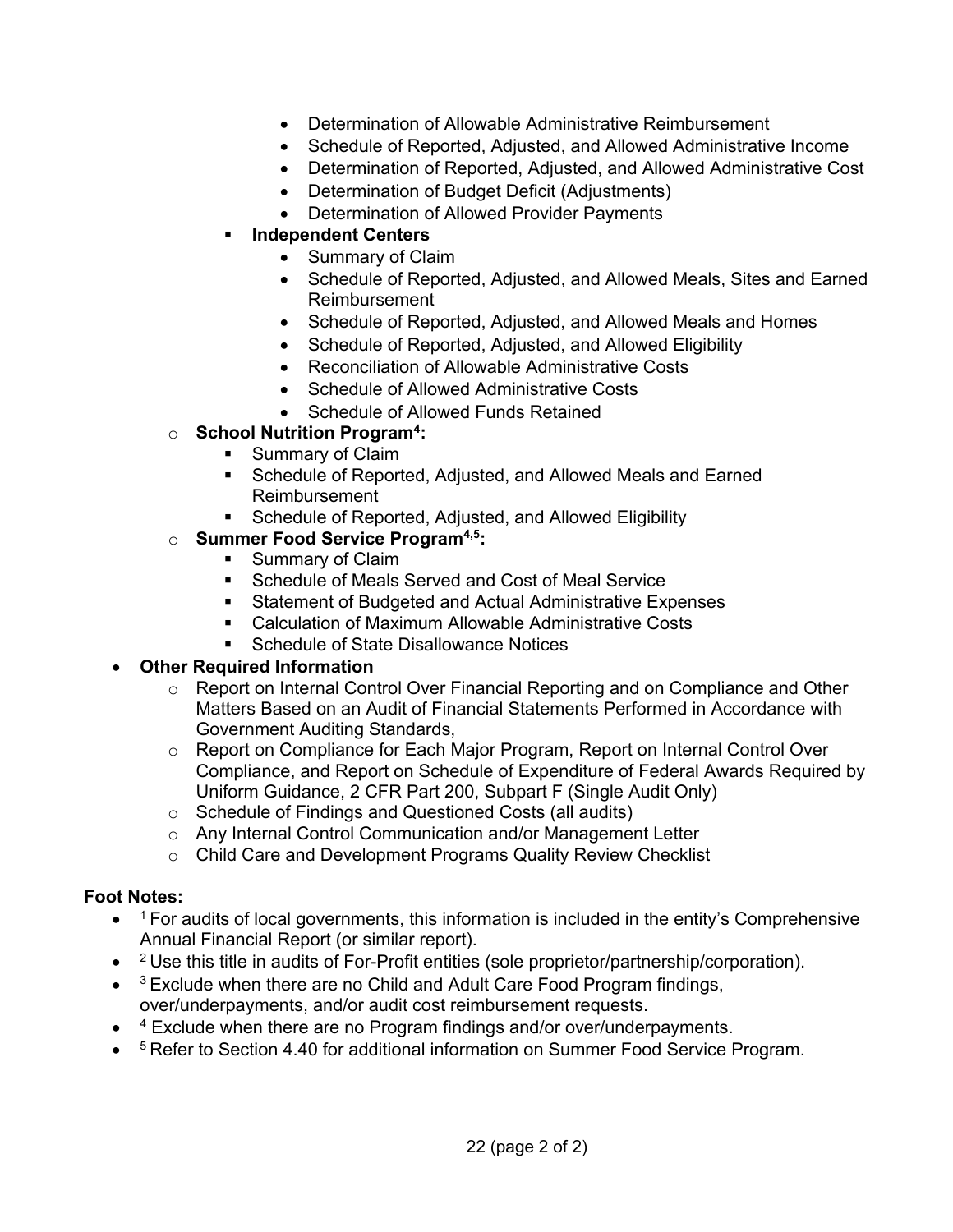#### <span id="page-28-0"></span>EXHIBIT B: AUDIT DUE DATES

| For<br><b>Contractors</b><br>with a FYE | <b>Child Care</b><br>and<br><b>Development</b><br><b>Contractor</b><br><b>Audit Due</b> | <b>Child Care</b><br>and<br><b>Development</b><br><b>Audit to</b><br><b>Include</b><br><b>Reconciliation</b><br>to State FYE | <b>Child Care</b><br>and<br><b>Development</b><br>Note-for-<br><b>Profit Single</b><br><b>Audit Due</b> | <b>Child Care and</b><br><b>Development</b><br>Local<br><b>Government</b><br><b>Supplementary</b><br><b>Information</b><br><b>Due</b> | <b>Child Care</b><br>and<br><b>Development</b><br>Local<br><b>Government</b><br><b>CAFR</b> and/or<br><b>Single Audit</b><br>Due $^{2,5}$ | <b>Nutrition</b><br>Only<br>-<br><b>Single</b><br><b>Audit Due</b> | <b>Adult</b><br><b>Education</b><br>Only<br><b>Single Audit</b><br><b>Due</b> |
|-----------------------------------------|-----------------------------------------------------------------------------------------|------------------------------------------------------------------------------------------------------------------------------|---------------------------------------------------------------------------------------------------------|---------------------------------------------------------------------------------------------------------------------------------------|-------------------------------------------------------------------------------------------------------------------------------------------|--------------------------------------------------------------------|-------------------------------------------------------------------------------|
| 12/31/2021                              | 5/15/2022                                                                               | <b>June 2021</b>                                                                                                             | 5/15/2022                                                                                               | 5/15/2022                                                                                                                             | 9/30/2022                                                                                                                                 | 9/30/2022                                                          | 6/30/2022                                                                     |
| 9/30/2021                               | 2/15/2022                                                                               | <b>June 2021</b>                                                                                                             | 2/15/2202                                                                                               | 2/15/2022                                                                                                                             | 6/30/2022                                                                                                                                 | 6/30/2022                                                          | 3/31/2022                                                                     |
| 8/31/2021                               | 1/15/2022                                                                               | <b>June 2021</b>                                                                                                             | 1/15/2022                                                                                               | 1/15/2022                                                                                                                             | 5/31/2022                                                                                                                                 | 5/31/2022                                                          | 2/28/2022                                                                     |
| 6/30/2021                               | 11/15/2021                                                                              | з                                                                                                                            | 11/15/2021                                                                                              | 11/15/2021                                                                                                                            | 3/31/2022                                                                                                                                 | 3/31/2022                                                          | 12/31/20214                                                                   |
| 3/31/2021                               | 8/15/2021                                                                               | <b>June 2020</b>                                                                                                             | 8/15/2021                                                                                               | 8/15/2021                                                                                                                             | 12/31/2021                                                                                                                                | 12/31/2021                                                         | 9/30/2021                                                                     |
| 2/28/2021                               | 7/15/2021                                                                               | <b>June 2020</b>                                                                                                             | 7/15/2021                                                                                               | 7/15/2021                                                                                                                             | 11/30/2021                                                                                                                                | 11/30/2021                                                         | 8/31/2021                                                                     |
| 1/31/2021                               | 6/15/2021                                                                               | <b>June 2020</b>                                                                                                             | 6/15/2021                                                                                               | 6/15/2021                                                                                                                             | 10/31/2021                                                                                                                                | 10/31/2021                                                         | 7/31/2021                                                                     |

 $1$  Child Care and development contractors may be granted a one-time-only, 30-calendar-day extension of the audit due date, under certain conditions. (Section 212)

<sup>2</sup> A local government must provide a Comprehensive Annual Financial Report (CAFR) and/or a Single Audit by the date that a Single Audit would be due under Section 211.B.1.a

 $3$  A reconciliation is not needed in an audit when the contractor's and state's fiscal years both end June 30 (Section 216)

<sup>4</sup> The audit reports for Community Colleges are due by December 31 (Section 211.B.2.c)

<sup>5</sup> The audit reports for 21<sup>st</sup> CCLC agencies are due by December 15 (Section 211.B.2.b)

FYE=Fiscal year ending.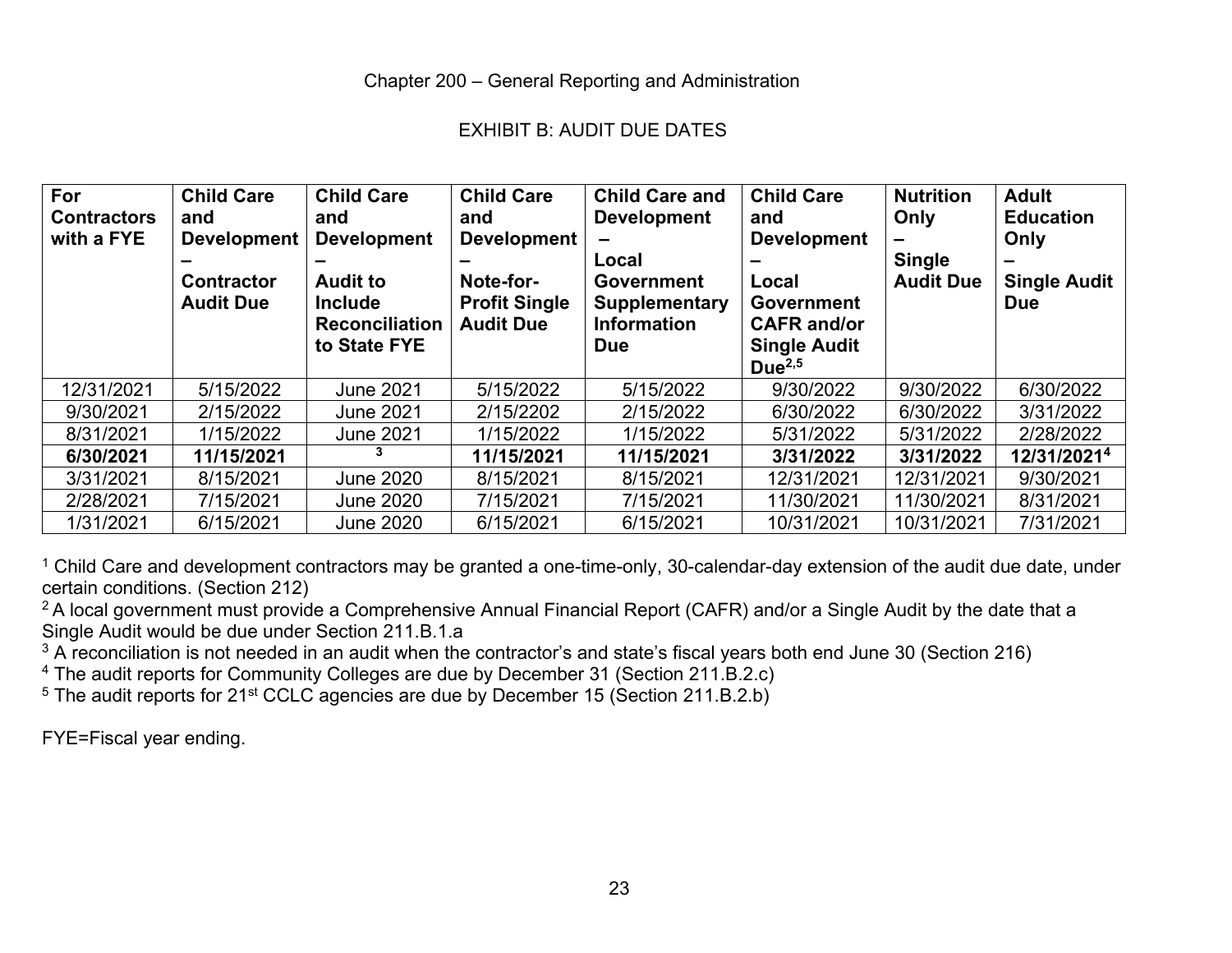California Department of Education **Audits & Investigations Division** 

# <span id="page-29-0"></span>**Exhibit C: Extension Request Form**

#### **Contractor:**

#### **Vendor No. Fiscal Year End:**

In accordance with *Title 5, California Code of Regulations,* Section 18073, we are requesting a **one-time-only, 30-calendar-day extension** of time to file the required child development audit report. It was beyond the fault and control of the contractor to submit the audit by the due date for the following reason:

#### **Requested by:**

| <b>Requestor Title:</b> |  |  |
|-------------------------|--|--|
|                         |  |  |

# **Phone Number:**

#### **Return Response to (email):**

Send request by mail **or** email to:

| <b>California Department of Education</b> | and/or | <b>California Department of Social</b> |
|-------------------------------------------|--------|----------------------------------------|
| <b>Audit Report Review Unit</b>           |        | <b>Services</b>                        |
| 1430 N Street, Suite 5319                 |        | <b>Office of Audit Services</b>        |
| Sacramento, California 95814              |        | 744 P Street, Mailbox 9-13-04          |
| Email:                                    |        | Sacramento, CA 95814                   |
| AuditSubmissions@cde.ca.gov               |        | Email:                                 |
|                                           |        | AuditsOffice@dss.ca.gov                |

#### For Use by CDE/CDSS Only:

#### **Extension is Granted to the New Due Date of**

#### **Extension is Denied Because:**

- Contractor is on conditional contract status
- $\Box$  No extension is granted for a request made after 4:00 PM on the day prior to the due date
- $\Box$  A second extension is not allowed

By: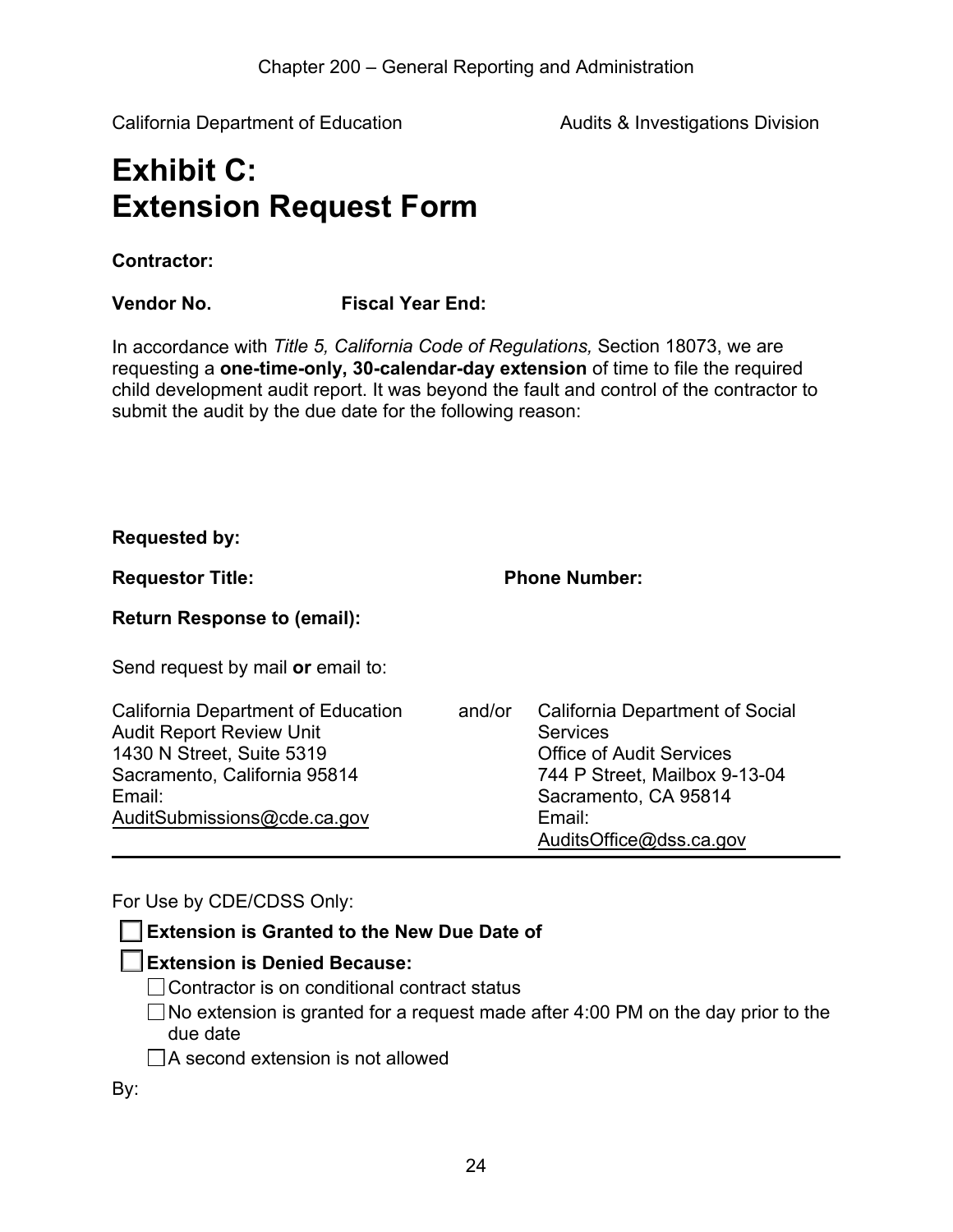#### <span id="page-30-0"></span>Chapter 200 – General Reporting and Administration

## EXHIBIT D: RECONCILIATION OF FISCAL YEAR NOT ENDING ON JUNE 30

This image has been removed for accessibility purposes.

Please contac[t AuditSubmissions@cde.ca.gov](AuditSubmissions@cde.ca.gov) or CDSS at<AuditsOffice@dss.ca.gov>if you have any questions.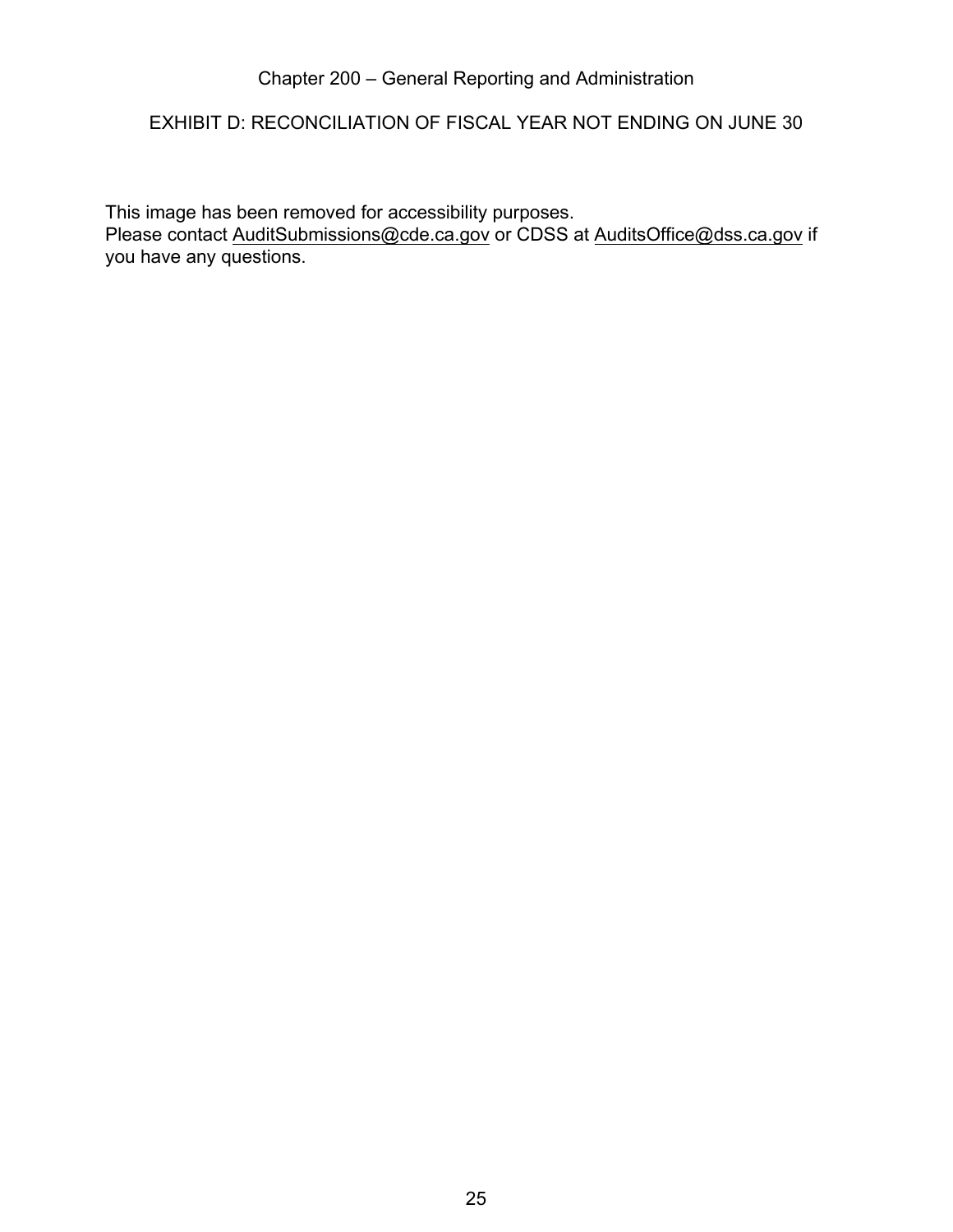<span id="page-31-0"></span>**CHAPTER 300: REPORTING CHILD CARE AND DEVELOPMENT PROGRAMS**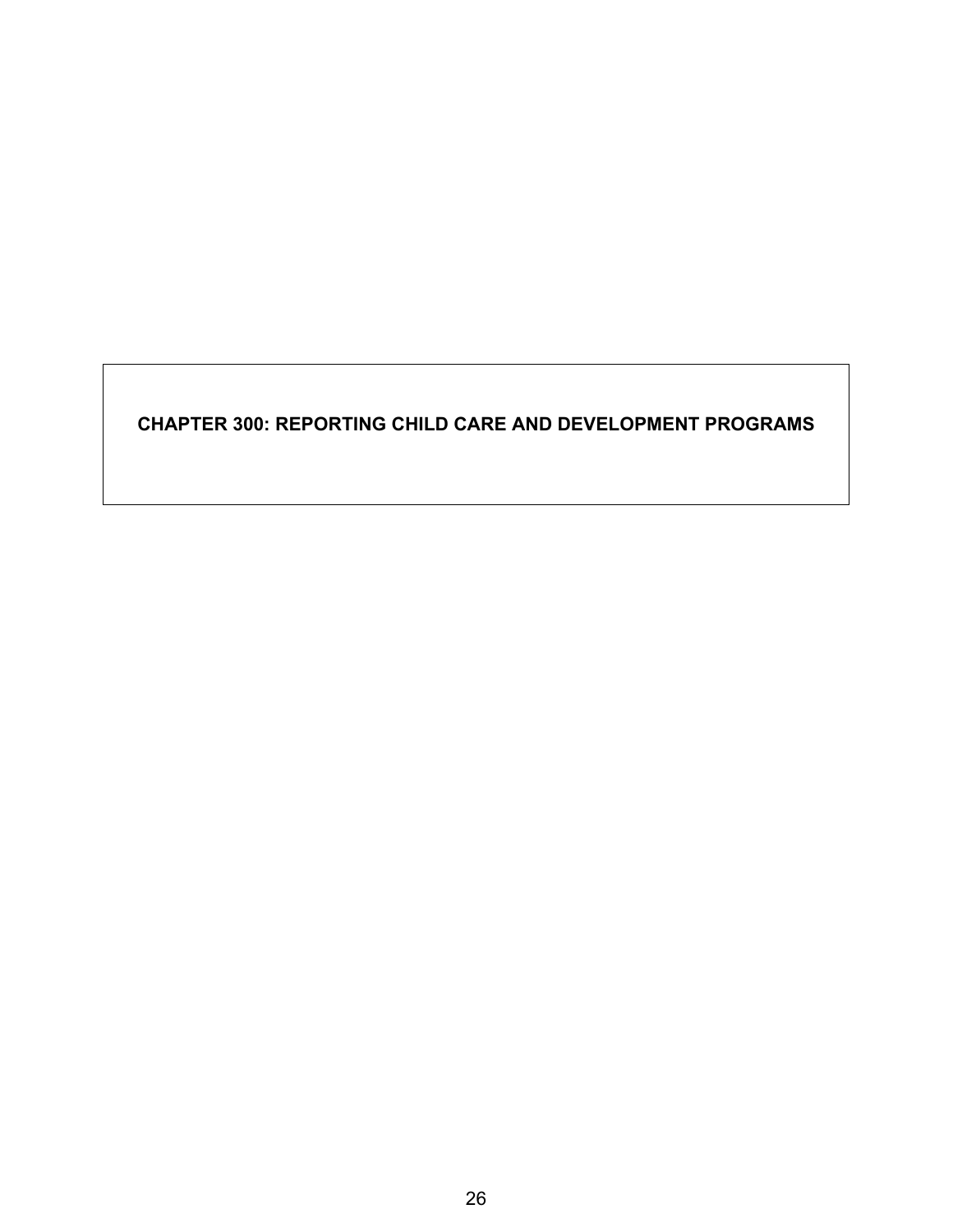# **TABLE OF CONTENTS**

#### **Section**

| Schedules Supporting Revenue and Expenses Reported on AUD Forms315 |  |
|--------------------------------------------------------------------|--|
| <b>Start-Up Expenses (Service Level Exemption) and</b>             |  |
| Budget Impasse Credit Expense (Service Level Exemption) 325        |  |
|                                                                    |  |
|                                                                    |  |
|                                                                    |  |
| Reporting Subcontracts for Early Learning and Care Services 345    |  |
|                                                                    |  |
|                                                                    |  |
| Notes to the Child Care and Development Program Supplemental       |  |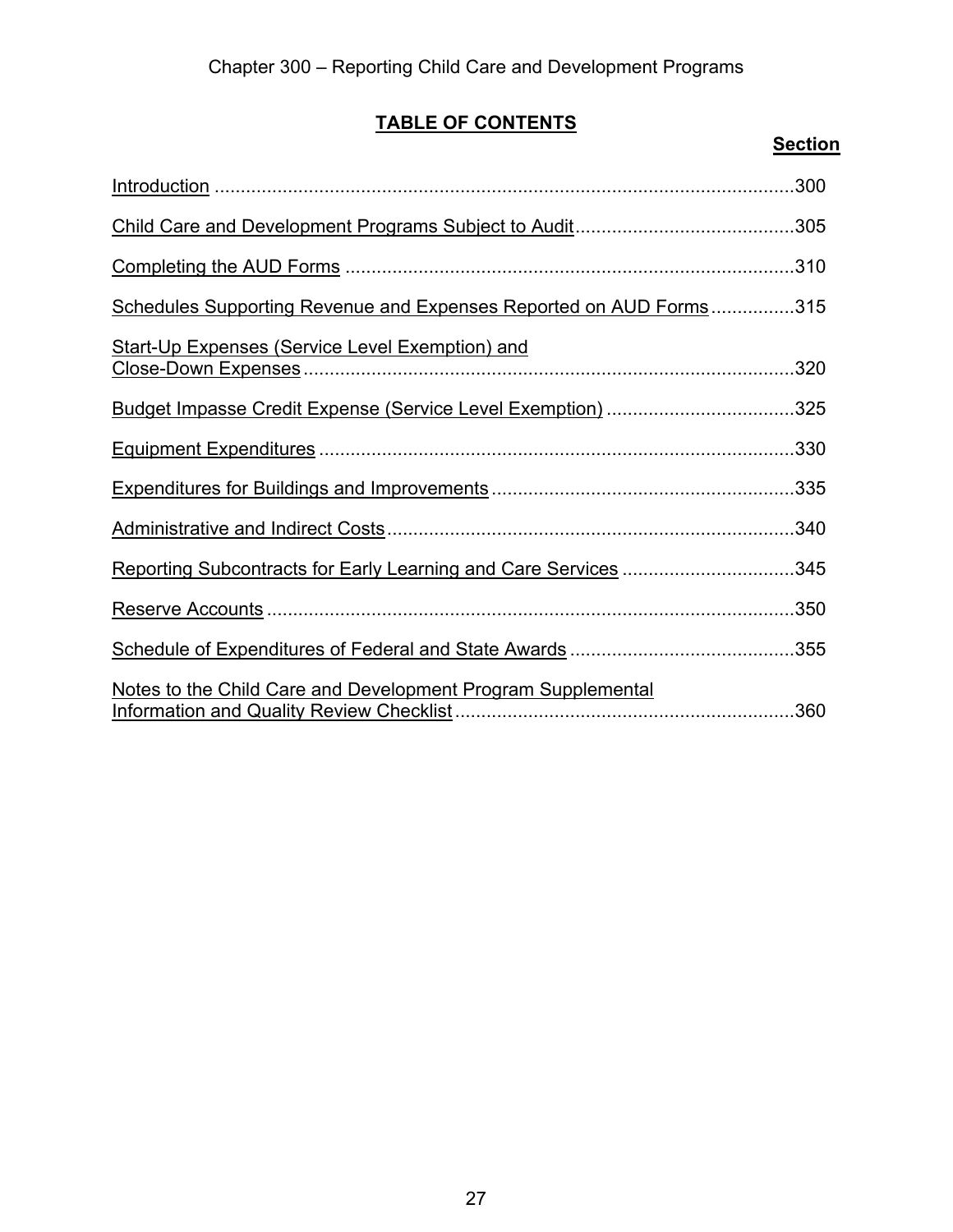# <span id="page-33-0"></span>**INTRODUCTION 300**

For CD programs, the CDE and/or the CDSS requires contractors to submit a fiscal and compliance audit each year that includes the *Audited Attendance and Fiscal Reports or Audited Fiscal Reports* (AUD) forms. The AUD forms represent the contractor's audited claim for reimbursement of a CD program. The AUD forms must be supported by the contractor's basic financial statements and supplementary information identified in Chapter 200, [Exhibit A.](#page-26-0) Each year, the contractor must submit the following:

- Independent Auditor's Report
- Financial statements that report the agency's costs in accordance with *GAAP*, either as expenses in the *Statement of Activities*, or as capital outlays (e.g., property and equipment) in the *Statement of Financial Position*
- Supplementary information that conforms with the *Audit Guide*
- The AUD forms for each of the program(s) the contractor is operating, completed in accordance with the program regulations, requirements, and Funding Terms and Conditions for Child Development Programs (FT&C)
- A completed CD Programs Quality Review Checklist

The GAAP and CD reporting requirements for expenses are the same, except that reimbursable audit costs may be claimed on an AUD form during the contract period for which the audit is being performed or in which the audit is completed.

Additionally, the GAAP and CD reporting of capital outlays differ as follows:

- Under GAAP reporting, a capital asset would be depreciated over a period of years and only one year's depreciation would be expensed during a contract period. These transactions would be reported on the organization's financial statements.
- Under CD reporting, the entire capital asset, if purchased with program funding, must be expensed during the contract period; otherwise, any unspent funds might have to be returned to the CDE and/or the CDSS. These transactions would be reported on AUD forms and supporting supplementary schedules.

When GAAP and CD reporting differences are encountered, reconciliation is required, serving as a link between the financial statements and the CD supplementary information, as explained in [Section 315.C.](#page-39-0)

The following sections describe how to report CD claims for reimbursement and the required supporting information.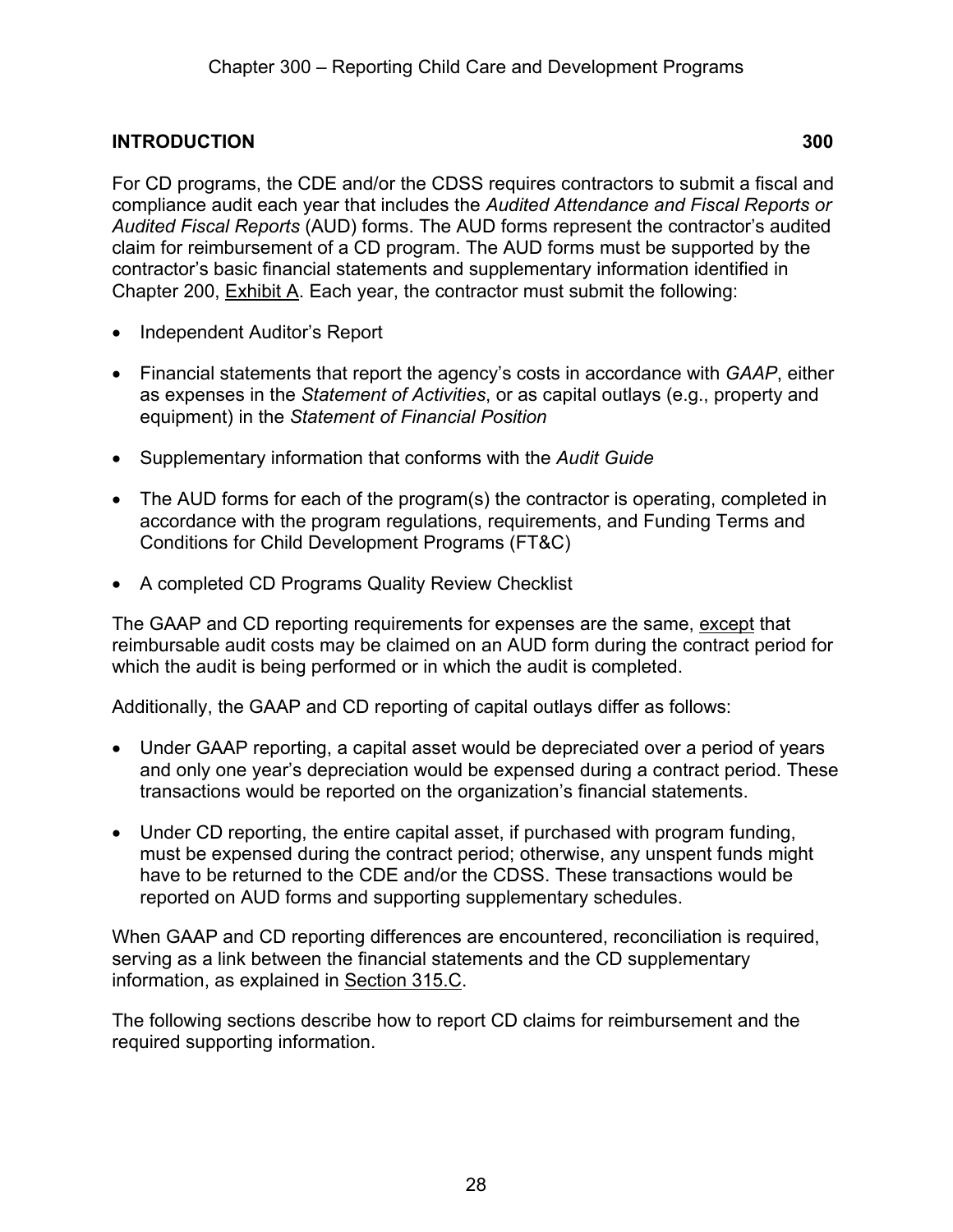#### <span id="page-34-0"></span>**CHILD CARE AND DEVELOPMENT PROGRAMS SUBJECT TO AUDIT 305**

Most CD programs operate under one-year contracts that require reimbursable program costs to be incurred during the contract period. The contractors are required to report the results of program operations, either monthly or quarterly, depending on the contract or the contract status, to CDE's Child Development and Nutrition Fiscal Services (CDNFS) and/or CDSS's FFPB, so that they can monitor the programs and determine the amounts of the advances (apportionments) to approve under each contract. The types of program contracts and reporting form numbers are identified in the *Child Development Attendance & Fiscal Reporting & Reimbursement Procedures*, commonly referred to as the *CDNFS Fiscal Handbook*, which can be found on CDE's webpage at [http://www.cde.ca.gov/fg/aa/cd/.](http://www.cde.ca.gov/fg/aa/cd/)

The primary program types and their reporting requirements are summarized below:

- A. **Center Based Programs:** The contractor is required to report the days of enrollment, operation, attendance, and program revenue and expenses.
- B. **Alternative Payment Programs:** The contractor is required to report the program revenue and expenses and the days of operation.
- C. **Resource and Referral Programs:** The contractor is required to report the program revenue and expenses.
- D. **Quality (Support) Contracts:** The contractor is required to report program revenue and expenses.

Any federally funded portion of CD programs in categories A and B above falls under two Catalog of Federal Domestic Assistance (CFDA) numbers:

- 1. CD Block Grant CFDA 93.575
- 2. Child Care Mandatory and Matching Funds of the Child Care and Development Fund (CCDF) – CFDA 93.596

These two federal programs are part of the CCDF program administered by the U.S. Department of Health and Human Services (DHHS).

The amounts of federal and state funding for each contract are identified on the contract's face sheet. Also, contract reimbursements and advance apportionments for federal and state funding are specified by a five-digit Program Cost Accounts (PCA) number on the remittance advice accompanying each check. A funding payment will have a five-digit PCA number that begins with "1" to designate a federal payment, or "2" to designate a state payment.

The AUD forms and supporting supplementary schedules are discussed on the following pages.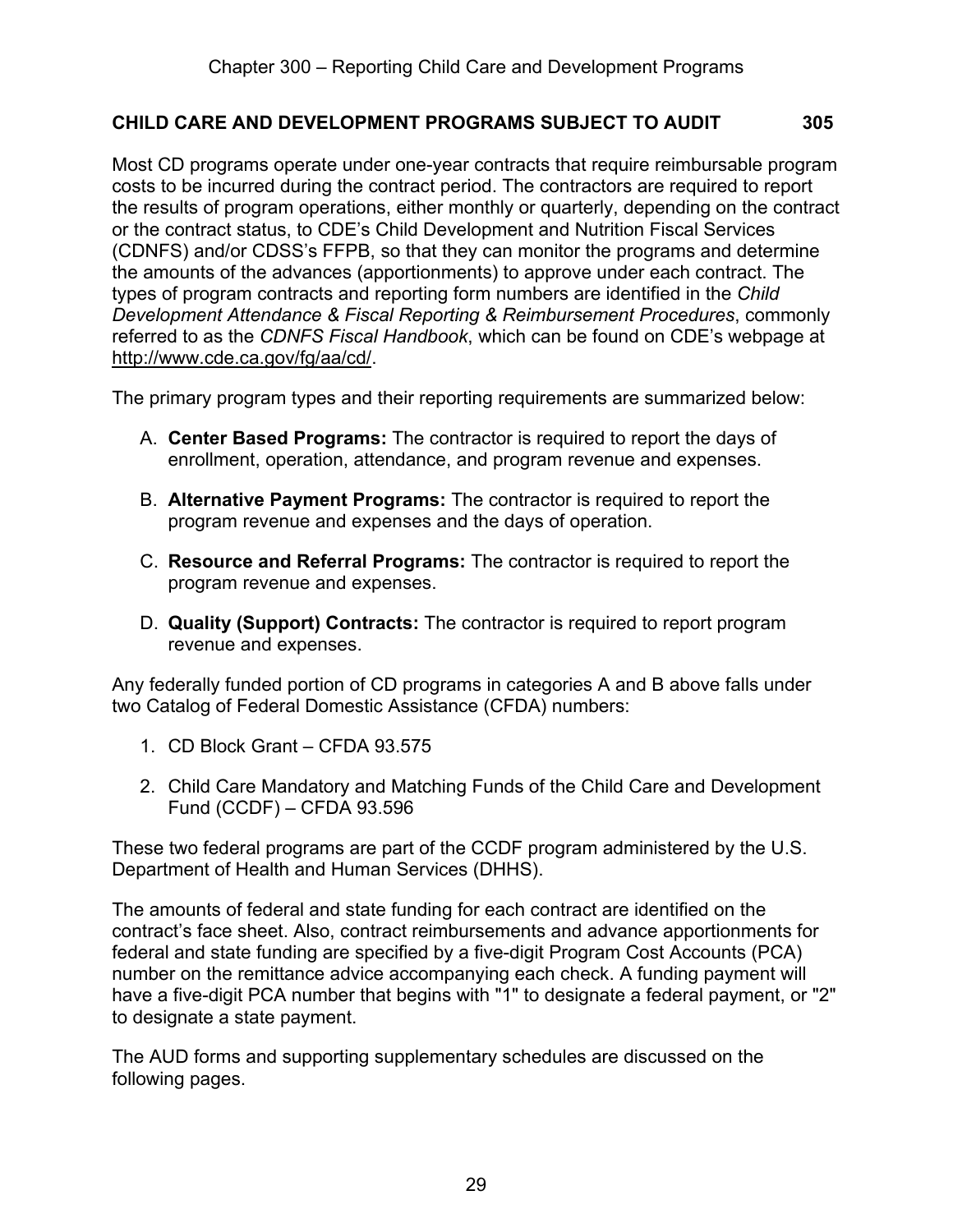#### <span id="page-35-0"></span>**COMPLETING THE AUD FORMS 310**

A CD contractor receives funds (advances) from CDNFS and/or FFPB throughout a contract period for operating a CD contract. At the end of the fiscal year, a contractor must provide an annual financial and compliance audit that includes an AUD form for each contract, plus supporting schedules and other information, which complement the financial statements. After reviewing the audit, the CDE and/or the CDSS determine whether the contractor is due a final payment of funds, or will be billed for a portion of the advances.

A. Purpose of an AUD Form

There are three types of AUD forms: (1) an *Audited Attendance and Fiscal Report* must be used for reporting center-based programs such as the California State Preschool Program; (2) an *Audited Fiscal Report* must be used for reporting alternative payment programs, resource and referral programs, or other programs not requiring the reporting of enrollment and attendance; and (3) an *Audited Reserve Account Activity Report* must be used for reporting reserve account(s). See examples of completed AUD forms in [Appendix A.](#page-112-0) Note that an AUD form must be provided for each contract, even if there are no expenditures to report on a contract. The AUD form applicable to the year being audited must be used to ensure accurate reporting.

The A&I's website, located at: [http://www.cde.ca.gov/fg/au/pm/,](http://www.cde.ca.gov/fg/au/pm/) contains interactive Adobe forms for use in completing AUD forms (see "Audit Guidelines/Audited Attendance and Fiscal Reports"). Also, the website provides instructions for completing AUD forms (see "Instructions"). CDSS forms and related instructions are located at: [https://go.usa.gov/xF5ny.](https://go.usa.gov/xF5ny)

Additional guidance on reporting CD program information, can be found in the CDE publication titled *Attendance and Fiscal Reporting and Reimbursement Procedures for Child Development Contracts* (see website at [http://www.cde.ca.gov/fg/aa/cd/\)](http://www.cde.ca.gov/fg/aa/cd/).

**Important**: When completing the AUD forms for CD contracts (e.g., form AUD 9500), note that Column A, titled "Cumulative Fiscal Year per form CDNFS 9500," is to contain amounts from Column C of the respective June 30 CDNFS forms (e.g., CDNFS 9500 Cumulative Fiscal Year). The independent auditor must:

- (1) Review the cumulative amounts (column C) on the CDNFS form to verify that the data is carried over correctly to Column A on the AUD form.
- (2) Test the information being reported on the AUD to ensure that it is accurate and properly supported.

Any adjustments should be entered in Column B on the AUD form. The resulting totals are calculated automatically on Column C of the AUD form.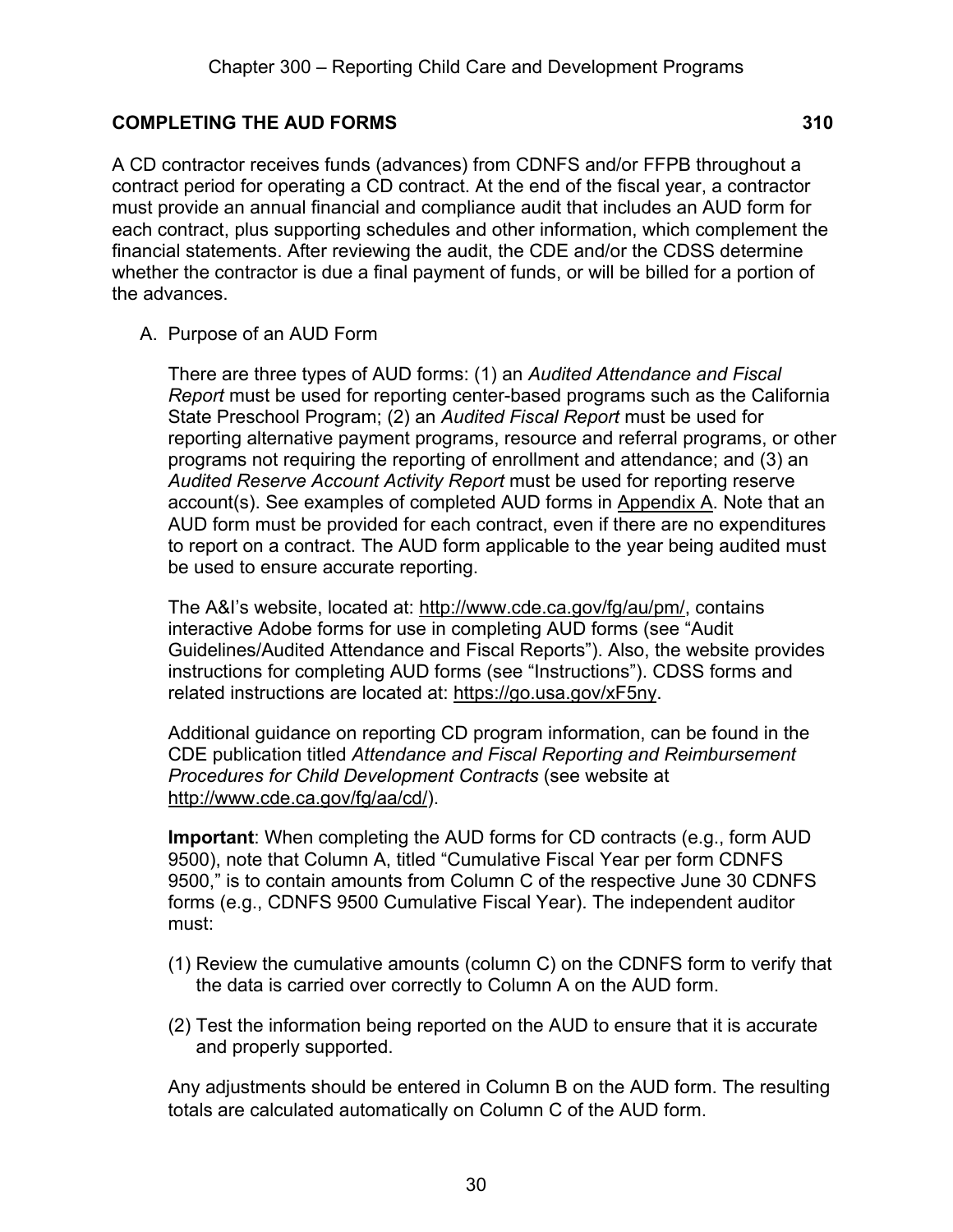B. Days of Enrollment, Operation, and Attendance Section

On the applicable AUD form for center-based programs, report in Section I of the AUD form the days of enrollment, operation, and attendance for certified children enrolled in the program. Also, if applicable, report in Section II of the AUD form the days of enrollment for any noncertified children enrolled in the program. For alternative payment programs, report days of operation at the end of Section II of form AUD 9500-AP. The days of enrollment, operation, and attendance do not apply to resource and referral programs or to quality (support) contracts.

Note that days of attendance cannot be greater than total days of enrollment. More information on reporting days of enrollment, operation, and attendance can be found online in the *[Child Development Attendance & Fiscal Reporting &](https://www.cde.ca.gov/fg/aa/cd/documents/greenbook17.pdf)  [Reimbursement Procedures](https://www.cde.ca.gov/fg/aa/cd/documents/greenbook17.pdf)*.

C. Revenue and Reimbursable Expenses Sections

**Do not report on the AUD the CD contract payments (apportionments) received for the program from the CDE and/or the CDSS as revenue.** Contract payments are not considered program income, but are reimbursements that have been sent as advance apportionments. To include these contract reimbursements as income will result in an incorrect, low earnings calculation. However, the following information must be reported:

- 1. **Restricted Income**  Program income that may only be expended for certified children or is provided for specific limited purposes. Report restricted income only when related reimbursable expenses are reported. Examples of restricted income are as follows:
	- Child Nutrition Programs Revenue received for the following programs:
		- o CACFP
		- o National School Lunch Program (NSLP)
		- o School Breakfast Program (SBP)
		- o Special Milk Program (SMP)
		- o Seamless Summer Feeding Option (SSFO)
		- o SFSP
	- Match requirement for Child Care Initiative Project (CCIP) contracts matching fund if it was designated as restricted by the contributor.
	- County maintenance of effort (MOE) Funds received by a county to meet the requirements of *EC* Section 8279. These funds may be considered unrestricted unless specifically restricted by the county granting the funds.
	- Transfers from reserve fund Funds transferred from the reserve account to pay for reimbursable expenses.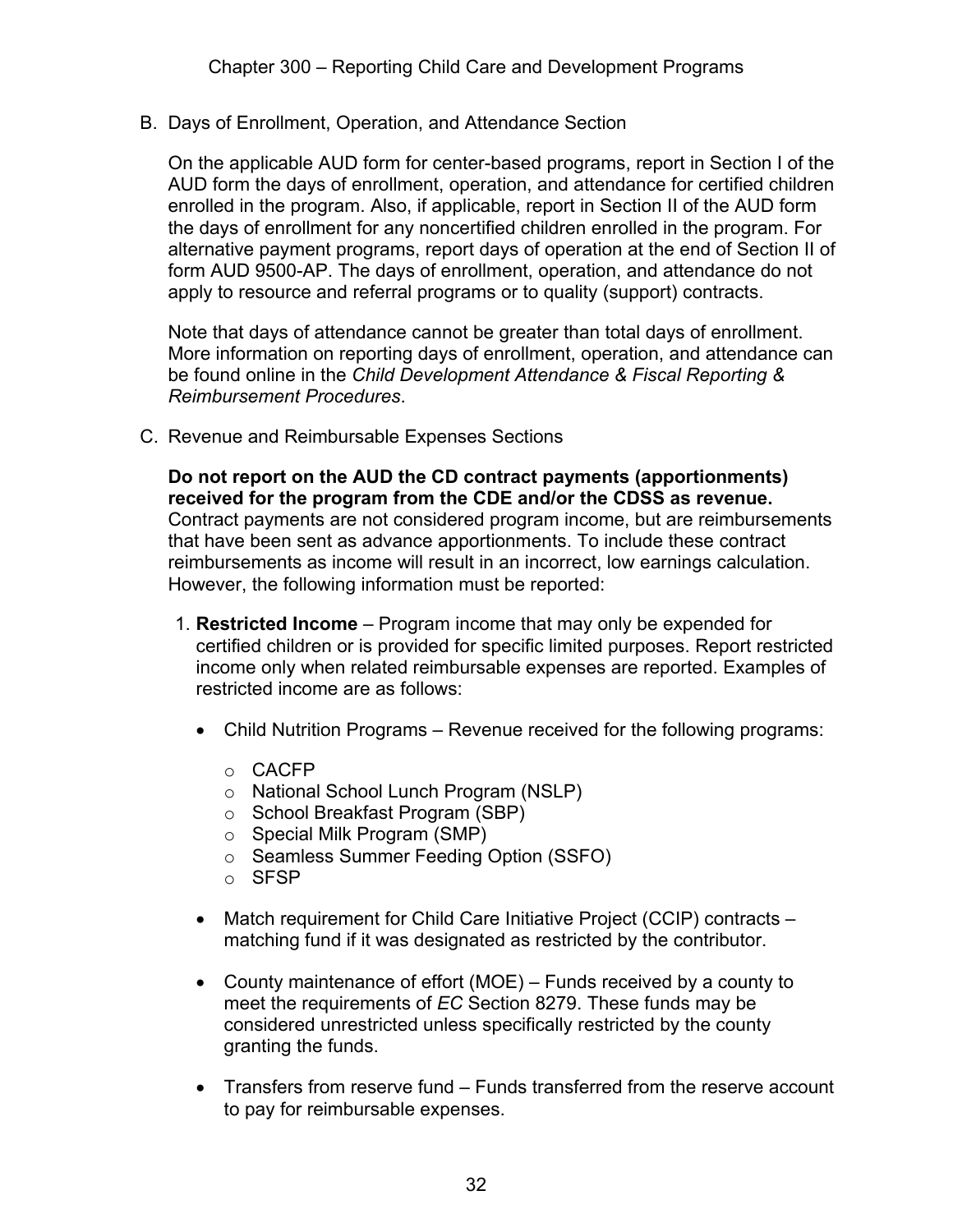Chapter 300 – Reporting Child Care and Development Programs

- Family fees for certified children Fees collected by the contractor to pay expenses for certified children being served under the contract. (Any family fees for noncertified children are to be reported under *Unrestricted Income*).
- Interest on apportionment payments Interest earned on advanced contract payments.
- Other Restricted Income Includes in-kind donations and fees collected from fundraising, field trips, workshops, or other activities and services, for which related expenses are reported.
- 2. **Unrestricted Income**  Program income that has no restrictions regarding use, including income for services to noncertified children (e.g., family fees). It may be expended for certified or non-certified children. Report related expenses under *Reimbursable Expenses*.

Preschool Exception: For California State Preschool Programs (part-day only), federal Head Start funds used to provide preschool services are deemed to be unrestricted [*EC,* Section 8235(h)].

- 3. **Reimbursable Expenses** Program expenses that are reasonable and necessary to the performance of the contract and otherwise comply with Section V of the contract FT&C. All expenses related to the program that are reimbursable by the contract should be reported on the second fiscal page of the AUD form.
- D. Supplemental Revenue and Expenses Sections
	- 1. **Supplemental Revenue** Program income (restricted or unrestricted) used to pay for CD program expenses that are not reimbursable by the contract. The funds are intended to pay for projects or benefits beyond the basic CD services for certified and noncertified children. Examples of such income includes:
		- Head Start
		- First 5
		- Quality Rating and Improvement System (QRIS) and other enhancement funds
		- Race to the Top-Early Learning Challenge (RTT-ELC)
		- Donations from individuals or other entities
		- Fundraising income

Restricted supplemental income should only be reported when the corresponding supplemental expenses are also reported. Unexpended restricted income is considered deferred revenue and should not be reported in the AUDs until expended. Supplemental revenue is reported on the third fiscal page of the AUD form.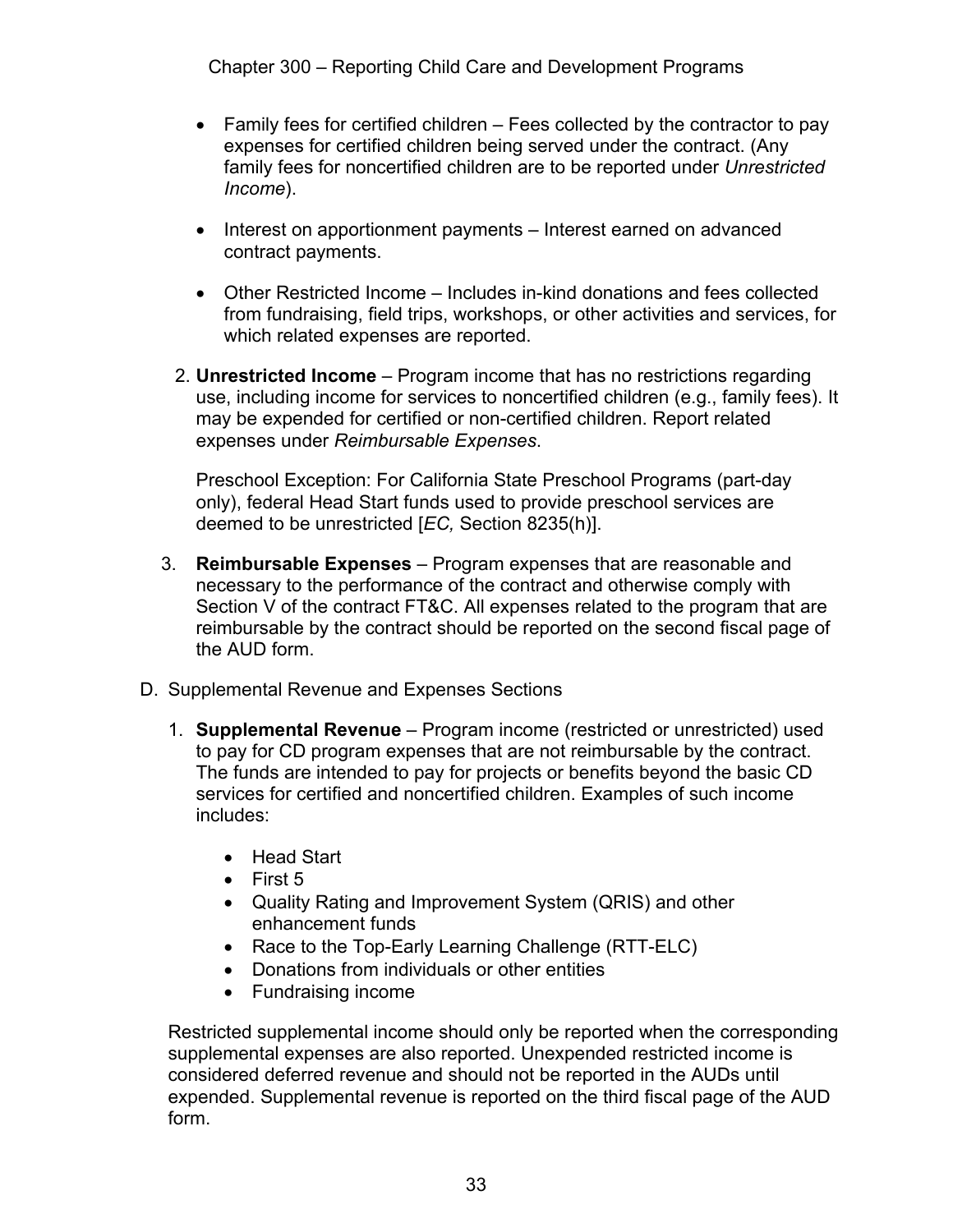2. **Supplemental Expenses**- Program expenditures related to supplemental income or otherwise non-reimbursable expenses. For example, if an auditor disallowed certain costs (e.g., employee bonuses) those expenses would be reported under *Supplemental Expenses – Non-reimbursable Expenses.* Report such expenses on the third fiscal page of the AUD form.

Information entered on the fiscal pages of each AUD form is to be summarized on certain supporting schedules, described below.

### **SCHEDULES SUPPORTING REVENUE AND EXPENSES REPORTED ON AUD FORMS 315**

Three schedules support revenue and expenses reported on the AUD forms and serve as a link between the supplementary information and the financial statements.

A. Schedule of Expenditures by State Categories

The expenses reported on the fiscal pages of the AUD form for each CD contract must agree with the expenditures reported on the *Schedule of Expenditures by State Categories* (example in [Appendix A\)](#page-112-0). Specifically, the AUD form total expenses claimed for reimbursement must agree with the *Schedule of Expenditures by State Categories* total expenditures claimed for reimbursement. Also, the AUD form total supplemental expenses must agree with the *Schedule of Expenditures by State Categories* total supplemental expenses.

The AUD forms and the *Schedule of Expenditures by State Categories* may include expenses that are not reported according to *GAAP*. For example, all CDfunded equipment purchases are required to be expensed on AUD forms, even if the equipment would be capitalized under the contractor's accounting policies. Because *GAAP* would require such equipment to be capitalized rather than expensed, the differences between CD and *GAAP* reporting must be reconciled, as explained in [Section 315.C.](#page-39-0)

In reviewing the *Schedule of Expenditures by State Categories,* the auditor must ensure that the entity complied in all material respects with the applicable compliance requirements. That is, the auditor must examine the claims filed for reimbursement and the original records supporting the transactions recorded under the contracts identified in the *Schedule of Expenditures by State Categories* to an extent considered necessary to be assured that the amounts claimed by the contractor were reasonable, necessary, adequately supported, and allowable according to governing laws, regulations, and contract provisions.

If material noncompliance exists (see [Section 708,](#page-75-0) Materiality and Extent of Compliance Testing), it should be reported in accordance with [Section 720.](#page-79-0) The expense information reported on the *Schedule of Expenditures by State Categories,* with minor differences, is reported also on the *Combining Statement of Activities*. The *Combining Statement of Activities,* which is described below,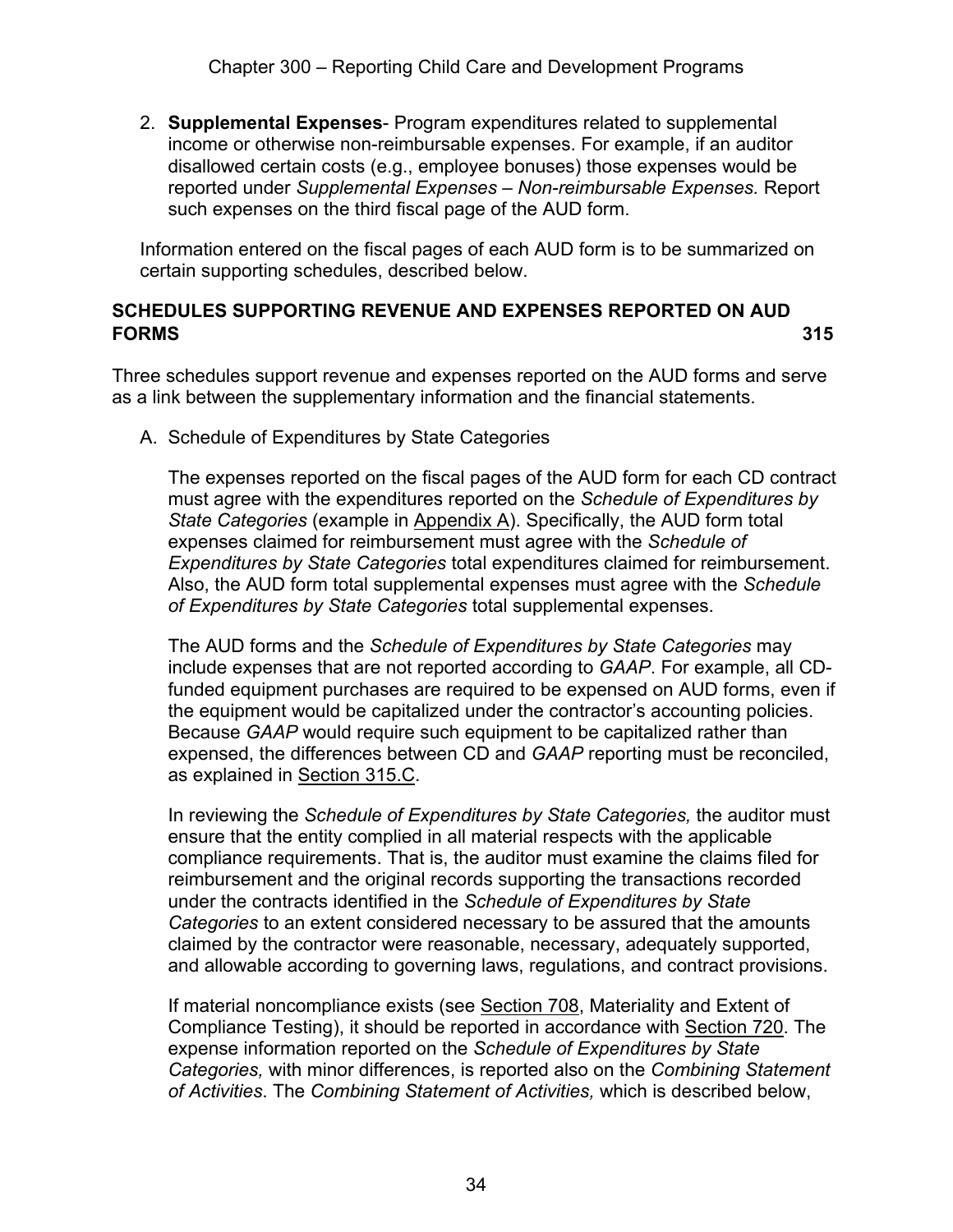### Chapter 300 – Reporting Child Care and Development Programs

includes revenue, as well as expenses, and reports them in accordance with *GAAP*.

B. Combining Statement of Activities

The audit must include a *Combining Statement of Activities* for the current year ended June 30 (example in Appendix  $\overline{A}$ ), which presents all revenue and expenses reported according to *GAAP* for: (1) each CD contract, both individually and in total; and (2) any non-CD programs, either individually and/or in total. The revenue and expenses reported on the *Combining Statement of Activities* must agree in total with those reported in the financial statements on the *Statement of Activities.* If the contractor has a fiscal year ending on a date other than June 30, the audit must reconcile the revenue and expense data reported for the two periods (see [Section 216,](#page-23-0) *Reconciliation of Fiscal Years not ending on June 30*).

When reporting on the *Combining Statement of Activities* any child care food program funding for CD centers, do **not** report food program revenue and expenses in a separate column. Instead, report each food program agreement with its identifying CNIPS ID number on a separate line, allocating food revenue amounts to the appropriate CD contracts with the identifying contract numbers and to any applicable non-CD child care programs. Account for all nutrition revenue (e.g., the total amount reported as paid on the CNIPS *Nutrition Claim History Report* for the current fiscal year-end). Report food expenses in the appropriate line item category and under the appropriate headings for CD contracts and for non-CD child care programs (e.g., Head Start).

<span id="page-39-0"></span>C. Reconciliation of CD and *GAAP* Expense Reporting

When a difference exists between CD and *GAAP* expense amounts, the audit must contain a *Reconciliation of CD and GAAP Expense Reporting* (example in [Appendix A\)](#page-112-0)*.* This will tie together the *Schedule of Expenditures by State Categories* and the CD program expenses on the *Combining Statement of Activities*, serving as a link between AUD forms and the financial statements.

When there are no differences between CD and *GAAP* expense amounts, the audit may omit the *Reconciliation of CD and GAAP Expense Reporting.*

Other schedules supporting the revenue and expenses reported on the AUD forms are:

- Schedule of Claimed Start-Up Expenses
- Schedule of Claimed Budget Impasse Credit Expenses
- Schedule of Claimed Equipment Expenditures
- Schedule of Claimed Expenditures for Renovations and Repairs
- Schedule of Claimed Administrative Costs

These schedules are discussed on the following pages.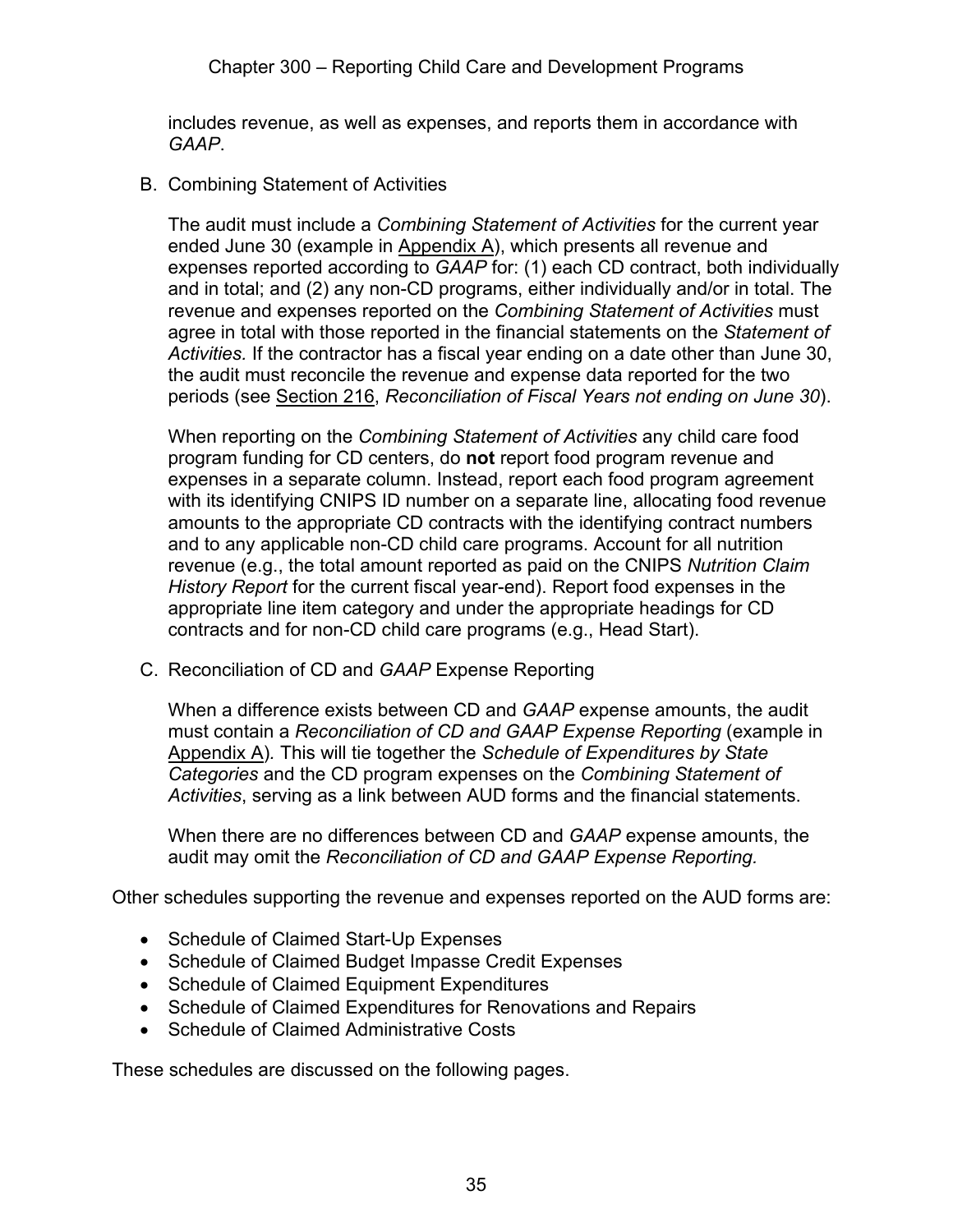### <span id="page-40-0"></span>**START-UP EXPENSES (SERVICE LEVEL EXEMPTION) AND CLOSE-DOWN EXPENSES 320**

If a contract authorizes start-up expenses (service level exemption) for a new or expanded program, the contractor may claim reimbursement for such expenses, provided they were incurred and eligible under *FT&C*, Section V.E. Any amount authorized for start-up expenses would be provided on the face sheet of the contract. The *FT&Cs* can be accessed in the Regulations and Requirements section of the website at [http://www.cde.ca.gov/fg/aa/cd/.](http://www.cde.ca.gov/fg/aa/cd/)

Reimbursable start-up expenses shall occur **prior** to attainment of full enrollment. The amount of start-up expenses is **not** an additional amount that is added to total expenses. It is an amount that may be reimbursed without the required enrollment to earn it. The total amount of such expenses should be reported on the "Start-Up Expenses (service level exemption)" line of the AUD, instead of on the line items where the expenses normally would be reported – **do not report them in both places**.

For example, if a portion of materials and supplies is attributed to a new or expanded program for which start-up expenses have been authorized, the contractor may classify the applicable portion of materials and supplies as start-up expenses.

Seasonal migrant contractors may also incur unique costs associated with starting up or closing down operations to coincide with the periods of service needed by migrant families. For additional guidance, refer to the *CDE publication titled Child Development Attendance and Fiscal Reporting and Reimbursement Procedures*. Contractors shall maintain an auditable record of start-up costs and close-down costs that shall be included within the audit at the end of the year (*FT&C*, Section V.E). The costs should be claimed on the appropriate AUD forms and a *Schedule of Claimed Start-up Expenses* must support the AUD forms. [Appendix A](#page-112-0) of this audit guide illustrates a *Schedule of Claimed Start-Up Expenses* that also would accommodate close-down costs for migrant programs.

### <span id="page-40-1"></span>**BUDGET IMPASSE CREDIT EXPENSE (SERVICE LEVEL EXEMPTION) 325**

With prior CDE and/or CDSS approval, a contractor may be able to claim for reimbursement expenses that are incurred due to circumstances beyond the control of the contractor, including expenses resulting from a State of California Budget Impasse. Contractors who are unable to operate due to a budget impasse that must reduce staff through layoffs or unpaid furloughs may request emergency closure reimbursement for ongoing administrative and operational expenses that occurred during the closure. For additional guidance, refer to the CDE publication titled *Child Development Attendance and Fiscal Reporting and Reimbursement Procedures.*

The contractor's expenses incurred during the period of closure due to the budget impasse must be reported on the "Budget Impasse Credit" line of the AUD, instead of on the line item numbers where the expenses normally would be reported – **do not report them in both places**. The audit must include a *Schedule of Claimed Budget Impasse Credit Expenses* supporting any budget impasse credit expenses claimed on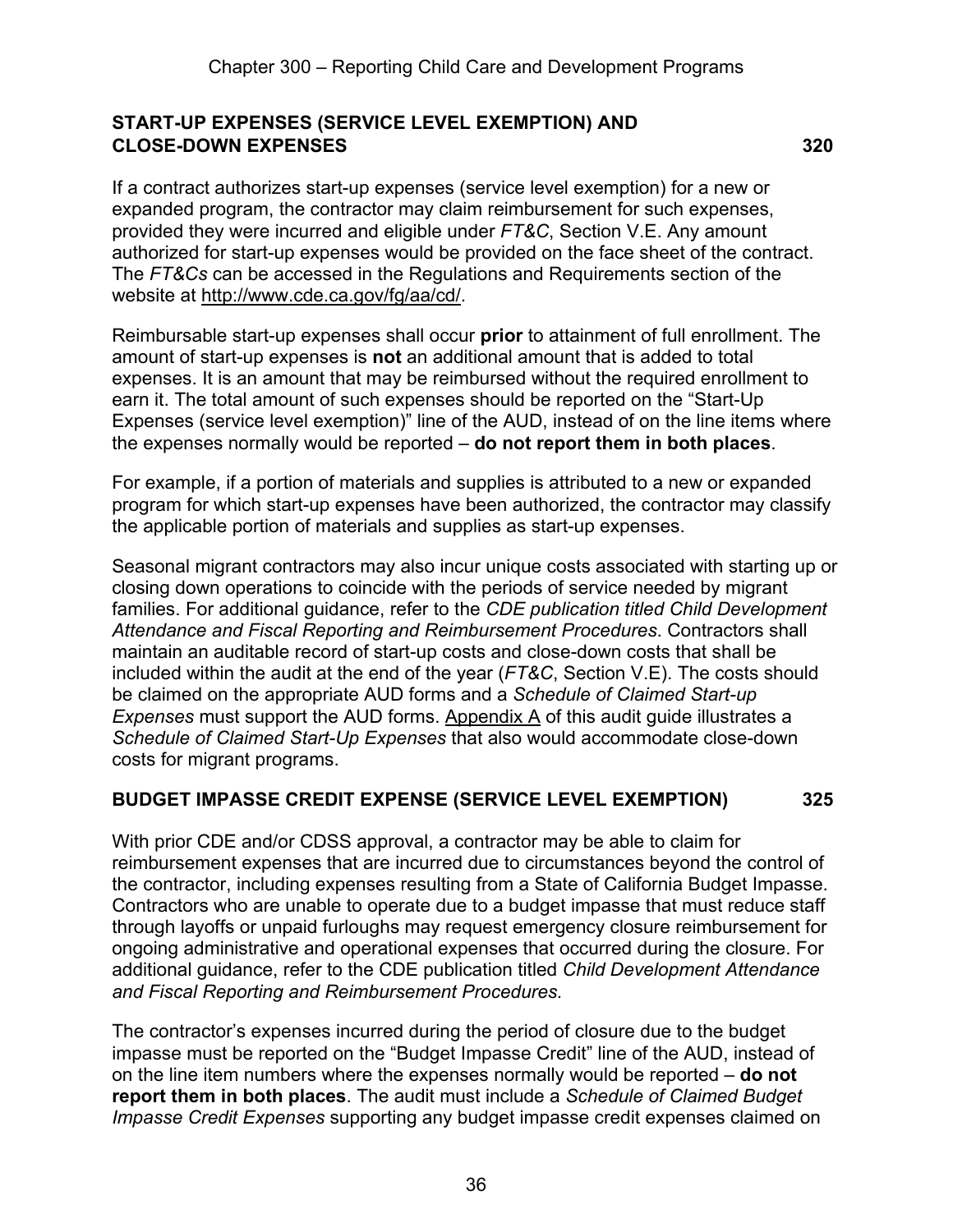the AUD form. [Appendix A](#page-112-0) illustrates a *Schedule of Claimed Budget Impasse Credit Expenses*.

### **EQUIPMENT EXPENDITURES 330**

- A. Equipment Acquired with CD Contract Funds
	- 1. Equipment acquired with CD contract funds should be accounted for as either capitalized or non-capitalized equipment on the applicable AUD form. See the *California School Accounting Manual (CSAM)*, Procedure 770 for information on equipment.

Capitalized equipment should be classified in:

- Object 6400 New Equipment
- Object 6500 Replacement Equipment

Non-capitalized equipment should be classified in:

- Object 4300 Materials and Supplies
- Object 4400 Non-capitalized Equipment

The equipment expense should also be reported on the *Schedule of Expenditures by State Categories* under the appropriate object code, 4000, 6400, or 6500, and the benefiting CD contract (see [Appendix A](#page-112-0) - *Schedule of Expenditures by State Categories*). In addition, all equipment having a useful life of more than one year and a per-unit acquisition cost which equals or exceeds the lesser of the capitalization level established by the contractor for financial statement purposes, or \$5,000 must be included on the *Schedule of Claimed Equipment Expenditures.*

Contractors with a capitalization threshold less than or equal to \$5,000 should categorize equipment as follows:

- Capitalized equipment expensed on the AUD with prior written approval
- Capitalized equipment expensed on the AUD without prior written approval

Contractors with a capitalization threshold over \$5,000 should categorize equipment as follows:

- Per-Unit Acquisition Cost over \$5,000, with prior written approval
- Per-Unit Acquisition Cost over \$5,000, without prior written approval

All expenses associated with the purchase that are necessary for the equipment to perform its intended purpose should be included in calculating the purchase cost. For example, when purchasing a computer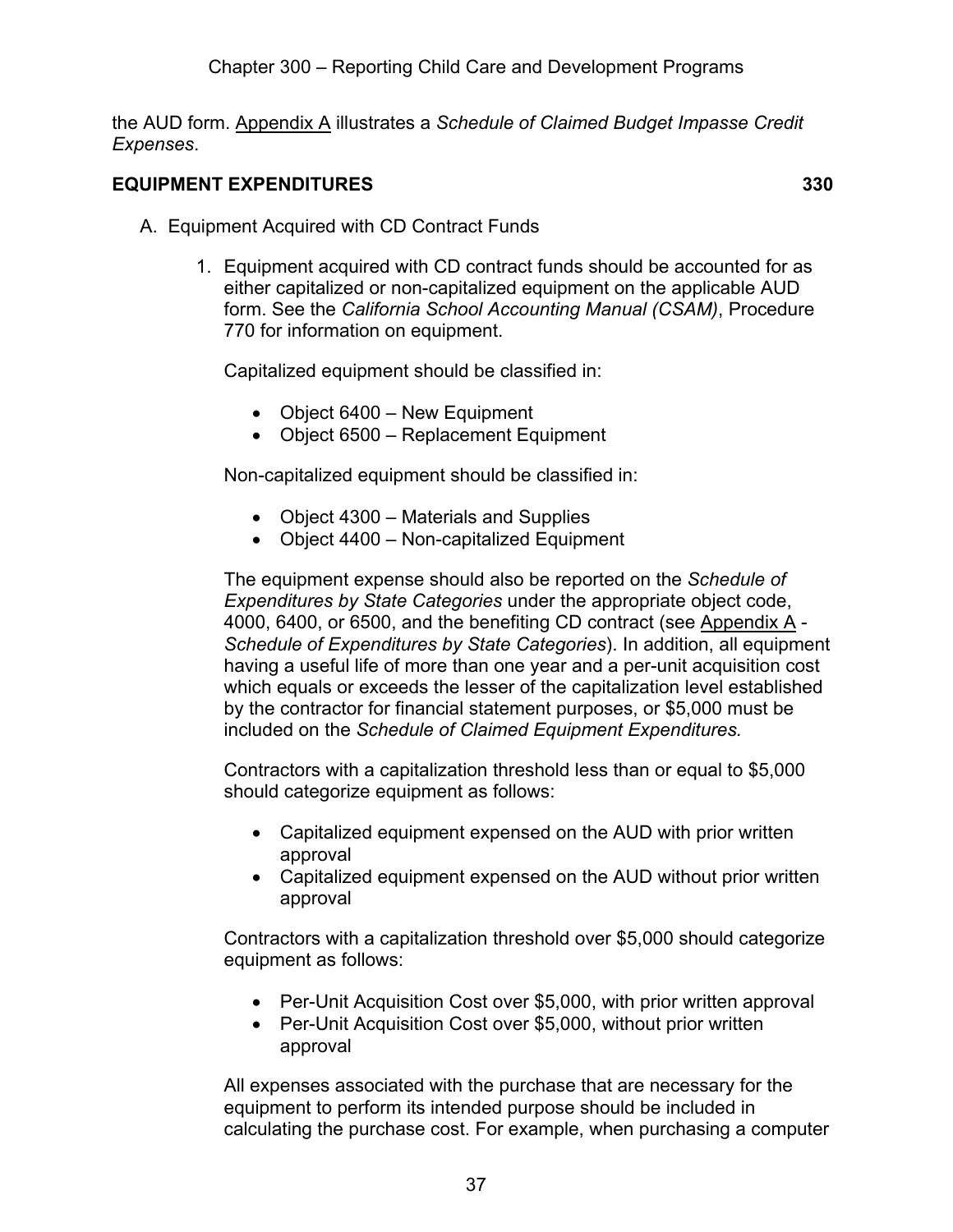system that exceeds \$5,000, the contractor may not split purchases of individual computer components of less than \$5,000 to circumvent the approval process. If the contractor decides to share the use of the equipment among programs, the cost of such equipment shall be prorated among the programs, according to benefits received (*FT&C*, Section III.B.3). When prorating cost among programs, the approval threshold is based on the total purchase price of the equipment, not the cost to the program.

In the *Schedule of Claimed Equipment Expenditures*, the equipment expense should be listed under the appropriate CD contract. If the equipment purchase is designated as a start-up cost, include the equipment expenditure in a separate column, by contract number. If the cost of the equipment is shared among non-CD programs, include at least one column for non-CD programs. Show the sum of all CD contracts and non-CD programs in the "Total" column (see [Appendix A](#page-112-0) - *Schedule of Claimed Equipment Expenditures*). The *Schedule of Claimed Equipment Expenditures* is required even if there are no expenditures to report.

Equipment acquired with non-CD funds for use in the CD programs should be reported on the AUD form's supplemental page.

B. Equipment Acquired with Non-CD Funds

Capitalized equipment acquired with non-CD funds that meet the requirements of the FT&C and are utilized in CD programs may be reimbursable as depreciation or use allowance. According to 5 *CCR*, Section 18034 and *FT&C*, Section III.D, equipment depreciation (or use allowance) may or may not be reimbursable under a contract, depending on the source of funds used to purchase the equipment.

- 1. Depreciation is **not** reimbursable and shall not be claimed on equipment that is donated, purchased with public funds (e.g., CD contract funds or other government funds), or fully depreciated.
- 2. Use allowance is an alternate method of amortization when depreciation is not claimed. The use allowance for equipment is computed at an annual rate not to exceed six and two-thirds percent of acquisition costs.
- 3. A use allowance is **not** reimbursable and shall not be claimed on equipment that is purchased with contract funds, or on equipment for which depreciation has been claimed.
- 4. Depreciation and use allowance are reimbursable and may be claimed when capitalized equipment was purchased **without** using donated or public funds (e.g., noncertified family fees, unless family fees are being used to meet a federal matching requirement).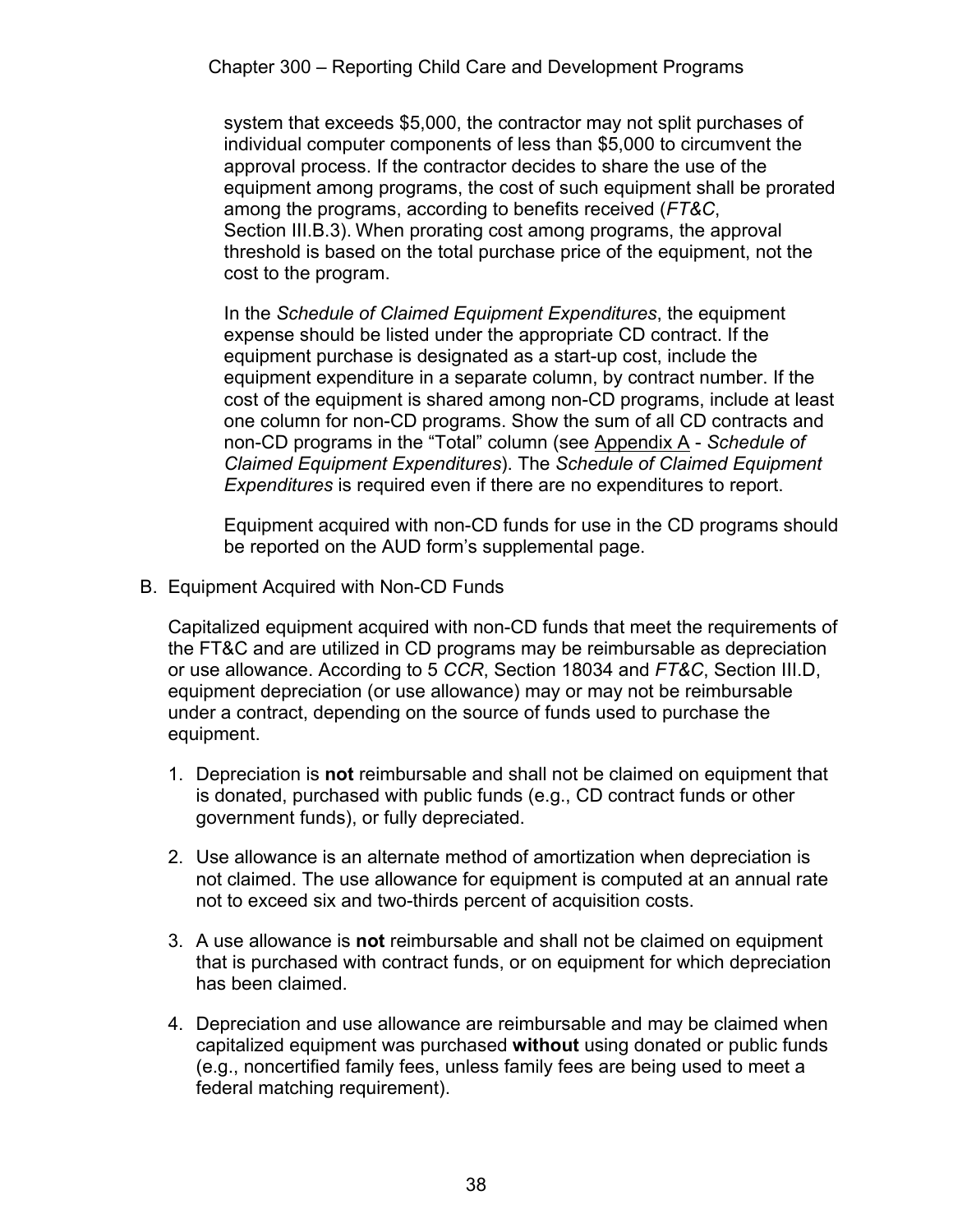- 5. **Reimbursable** depreciation or use allowance should be reported as "Depreciation or Use Allowance" on **both** the *Schedule of Expenditures by State Categories* and the applicable AUD forms.
- 6. Equipment acquired with supplemental revenue or disallowed by an auditor should be reported on the AUD form's supplemental page.
- C. Reconciling CD and GAAP Expense Reporting

For CD supplementary schedules, the entire reimbursable cost of equipment purchased with CD contract funds, which might otherwise be capitalized for accounting purposes, should be expensed and reported in the contract year it was purchased. Conversely, CD reporting excludes depreciation of CD program assets that were donated or purchased with CD contract funds or other government funds. To resolve such differences, the audit must include the schedule – *Reconciliation of CD and GAAP Expense Reporting* to reconcile *GAAP* reporting on the *Combining Statement of Activities* to the CD supplementary reporting on the *Schedule of Expenditures by State Categories*. The above-mentioned schedules are illustrated in the sample audit report at [Appendix A.](#page-112-0)

### **EXPENDITURES FOR BUILDINGS AND IMPROVEMENTS 335**

- 
- A. Expenditures for buildings and improvements may be reimbursable if they are used to:
	- 1. Repay existing loans for acquiring re-locatable facilities (portable classrooms) under the Child Care Facilities Revolving Fund (CCFRF). The CCFRF lease payments may be capitalized for accounting purposes, but are presented as expenditures in CD reports under the Objects 6100/6200 *Other Approved Capital Outlay*. Note: **Do not** report CCFRF lease payments in Object 5000, and do **not** include them in the base for calculating indirect costs.
	- 2. Renovate, remodel, or replace child care facilities under center-based contracts. This would include improving facility sites (e.g., grading, landscaping, and planting shrubs and trees; constructing new sidewalks, roadways, and storm drains; furnishing and installing fixed playground apparatus, flagpoles, and fences; and doing demolition work in connection with improving sites). Also, it would include site improvement costs to leased property.
	- 3. Repay California Renovation and Repair Loan (CRRL) Program funds. CRRL Program funds are interest-free loans awarded to eligible CD contractors for renovation and repairs to existing facilities to ensure compliance with applicable federal and state licensing health and safety standards.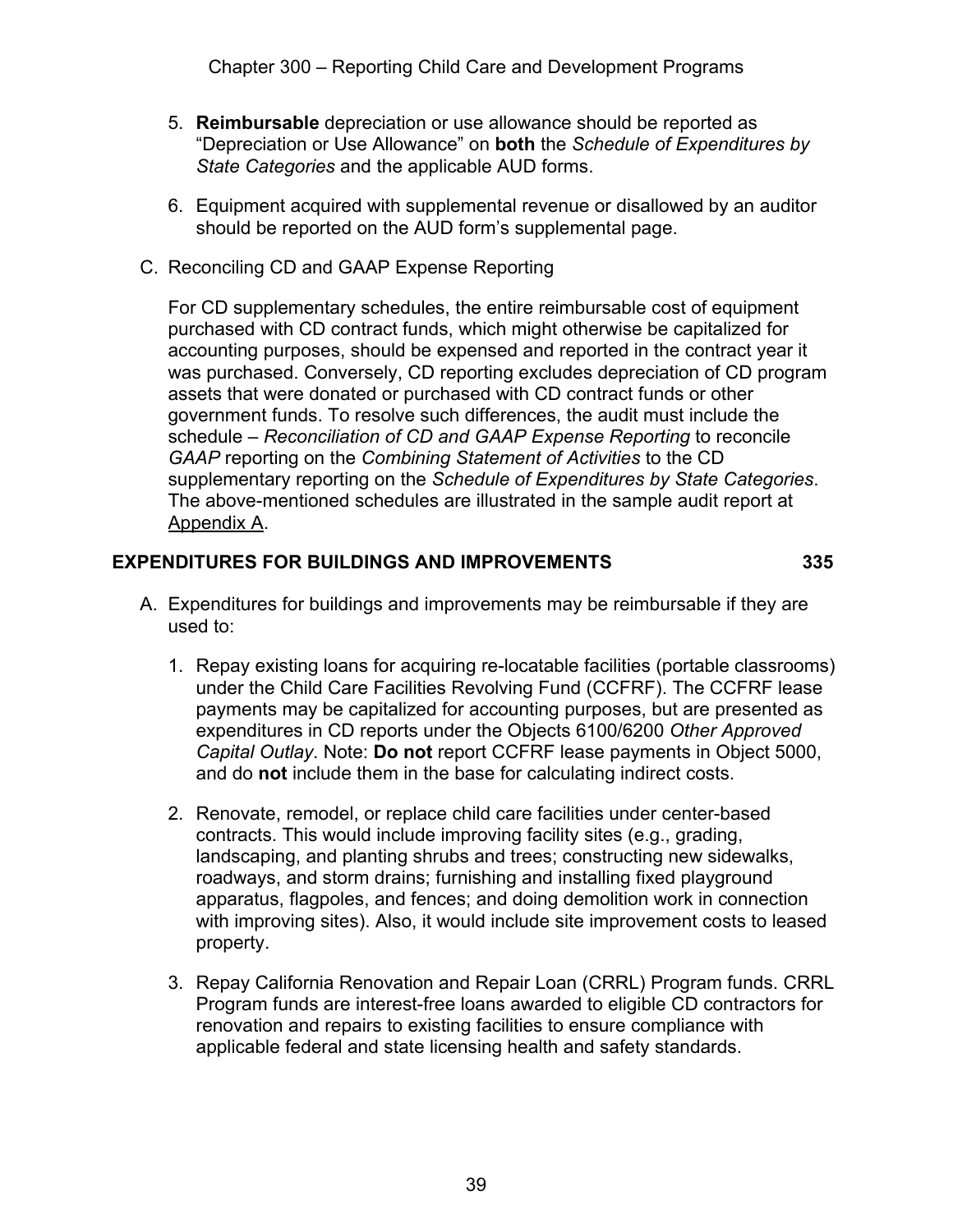B. Renovation and Repairs

Renovation and repairs are improvements of child care facilities, facility sites, and adjacent grounds where the improvements do not increase the facility's value beyond what is required to meet community care licensing standards.

Renovation and repair costs may be charged under center-based contracts, as long as those costs are allowable under program requirements (*FT&C*, Section  $III.C$ ).

C. CD Contract Funded Expenditures for Renovation and Repairs

For accounting purposes, renovation and repairs purchased under CD contracts are either capitalized or not capitalized, depending on the organization's approved capitalization threshold. Renovation and repairs should be classified in accordance with the *CSAM*:

Non-capitalized renovation and repairs would be classified under Object 5600 – "Rentals, Leases, Repairs, and Non-capitalized Improvements."

Capitalized renovation and repairs would be classified as follows:

- Object 6100 Land Improvements: Work on old sites and adjacent ways, such as sidewalks, landscaping, retaining walls, sewers and storm drains, and fences.
- Object 6200 Building Improvements: Work such as repairing or replacing faulty electrical wiring, painting interior or exterior walls, and repairing or replacing air conditioning or heating systems.

(See *CSAM* Procedure 330 for additional information on object codes.)

CD contract funded expenditures for renovation and repairs should be reported consistently on the AUD forms, Schedule of Expenditures by State Categories, Schedule of Claimed Expenditures for Renovation and Repairs and, as applicable, the Schedule of Claimed Start-Up Expenses and Schedule of Claimed Budget Impasse Credit Expenses.

Renovation and repair expenses should be classified as follows:

- Object 5000 Services and Other Operating Expenses for any noncapitalized renovation and repair expenses (Object 5600)
- Objects 6100/6200 Other Approved Capital Outlay for capitalized renovation and repair expenses charged to the contract

The renovation and repair expenditures should be reported in the same object codes on the AUD forms and the *Schedule of Expenditures by State Categories,* under the appropriate CD contract column.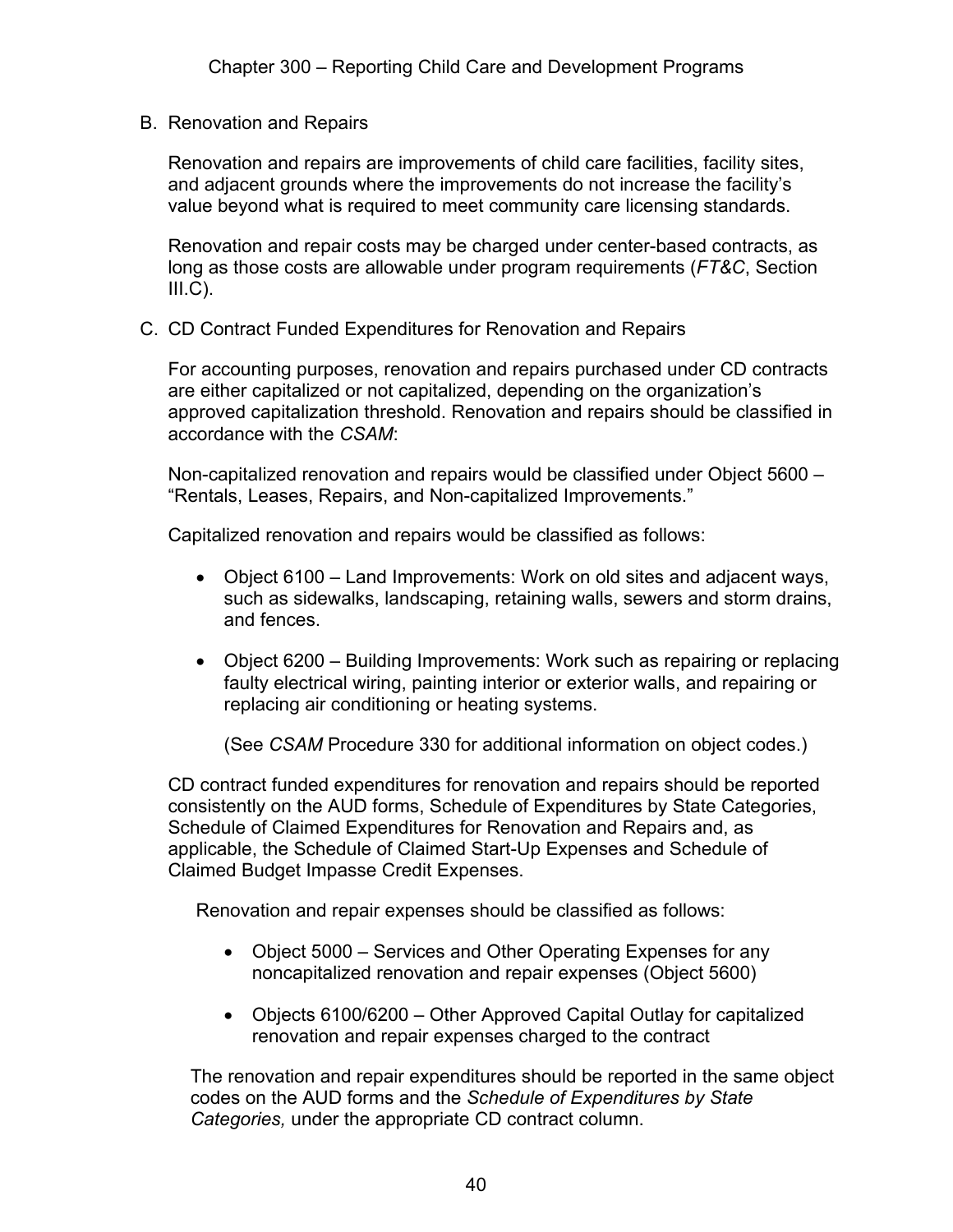A *Schedule of Claimed Expenditures for Renovations and Repairs* (example in [Appendix A\)](#page-112-0) is required even if there are no expenditures to report. The contractor's capitalized expenditures for renovations and repairs must be reported on the *Schedule of Claimed Expenditures for Renovations and Repairs* (Objects 6100/6200) in the appropriate CD contract column.

The renovation and repair expenditures should be categorized as follows:

- Work costing under \$10,000 per procurement
- Work costing \$10,000 or more per procurement with prior written approval
- Work costing \$10,000 or more per procurement without prior approval

The related bidding and prior approval requirements for renovation and repairs can be found in 5 *CCR*, 18040(b) and *FT&C,* Sections III.E and III.F.

When determining whether the purchase price meets or exceeds the \$10,000 prior approval threshold, all expenses associated with the purchase that are necessary for completion of the work should be included in calculating the cost of the renovation or repair. For example, when renovating a playground area with a cost of \$10,000 or more, the contactor must not report individual playground components of less than \$10,000, or split payments to vendors to circumvent the bidding and approval process.

D. Non-CD Contract Funded Expenditures for Renovations and Repairs

Non-CD funded capitalized renovations and repairs that meet the requirements of the *FT&C* and benefit the program may be reimbursable as depreciation or use allowance. Depreciation or use allowance for renovation and repairs may or may not be a reimbursable cost, depending on the source of funds used to purchase the renovation and repairs (See the *FT&C,* Section III.D).

- <span id="page-45-0"></span>1. Depreciation is **not** reimbursable and shall not be claimed on renovation and repairs that are donated, purchased with public funds (e.g., CD contract funds or other government funds), fully depreciated, or on idle or excess facilities. Depreciation of re-locatable buildings acquired under the CCFRF program is also not reimbursable.
- 2. A use allowance is **not** reimbursable and shall not be claimed on land or assets purchased with contract funds or on assets for which depreciation has been claimed.
- 3. Depreciation is reimbursable and may be claimed on capitalized renovation and repairs purchased without donated or public funds (e.g., parent fees, unless parent fees are being used to meet a federal matching requirement).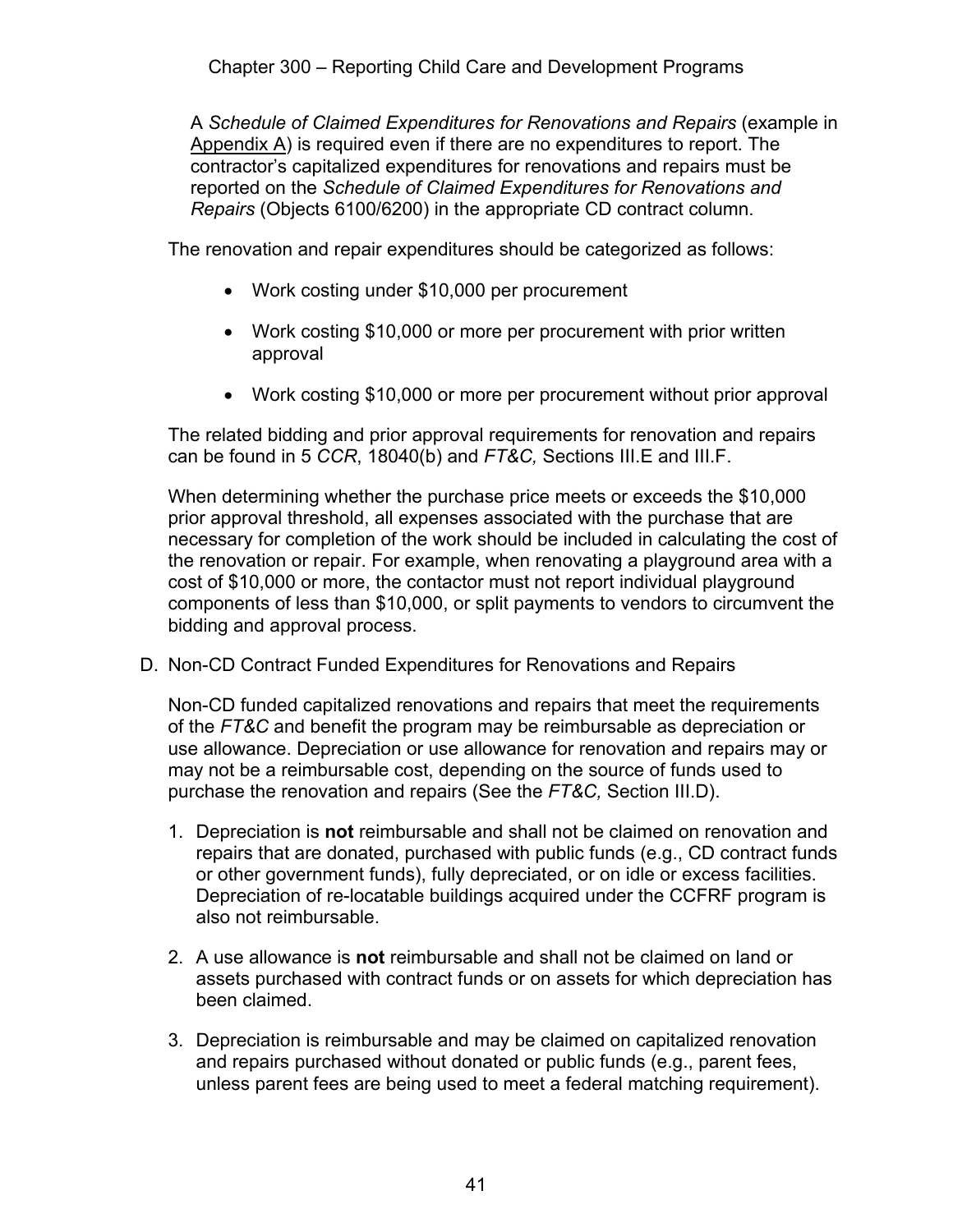- 4. Use allowance is an alternate method of amortization when depreciation is not claimed. The use allowance for buildings and improvements is computed at an annual rate not to exceed two percent of acquisition costs.
- 5. **Reimbursable** depreciation should be reported under *Depreciation or Use Allowance* on **both** the *Schedule of Expenditures by State Categories* and the applicable AUD forms.
- 6. Renovations and repairs funded with supplemental revenue or disallowed by an auditor should be reported on the AUD form's supplemental page.
- E. Reconciling CD and GAAP Expense Reporting

The reimbursable cost of a capital improvement, which would be capitalized for accounting purposes, is expensed for CD purposes. Conversely, CD reporting excludes depreciation of CD program assets that were donated or purchased with public funds, as noted in [Section 335.D.1.](#page-45-0) To resolve such differences, the audit shall include the schedule titled *Reconciliation of CD and GAAP Expense Reporting* to reconcile *GAAP* reporting on the *Combining Statement of Activities* to the CD supplementary reporting on the *Schedule of Expenditures by State Categories*. See [Appendix A](#page-112-0) for a sample of the schedules.

### **ADMINISTRATIVE AND INDIRECT COSTS 340**

A. Administrative Costs

Administrative costs include any reimbursable indirect costs, audit costs, and the cost of activities that do not provide a direct benefit to the children, parents, or providers. Contractors may claim administrative costs that otherwise are related to the provision of CD services.

- 1. For center-based or alternative payment programs, report the total administrative costs included in the Reimbursable Expenses section of the AUD.
- 2. For Resource and Referral contracts, do not report administrative costs on a separate line, because all expenses for such contracts are administrative in nature.

On the AUD form, the individual administrative expenses must be reported on the appropriate lines in the "Reimbursable Expenses" section, and in total on the "Total Administrative Costs" line, located below the "Total Expenses Claimed for Reimbursement" line.

A contractor must maintain written documentation of the rationale used in determining direct and administrative costs (*FT&C*, Section V.D).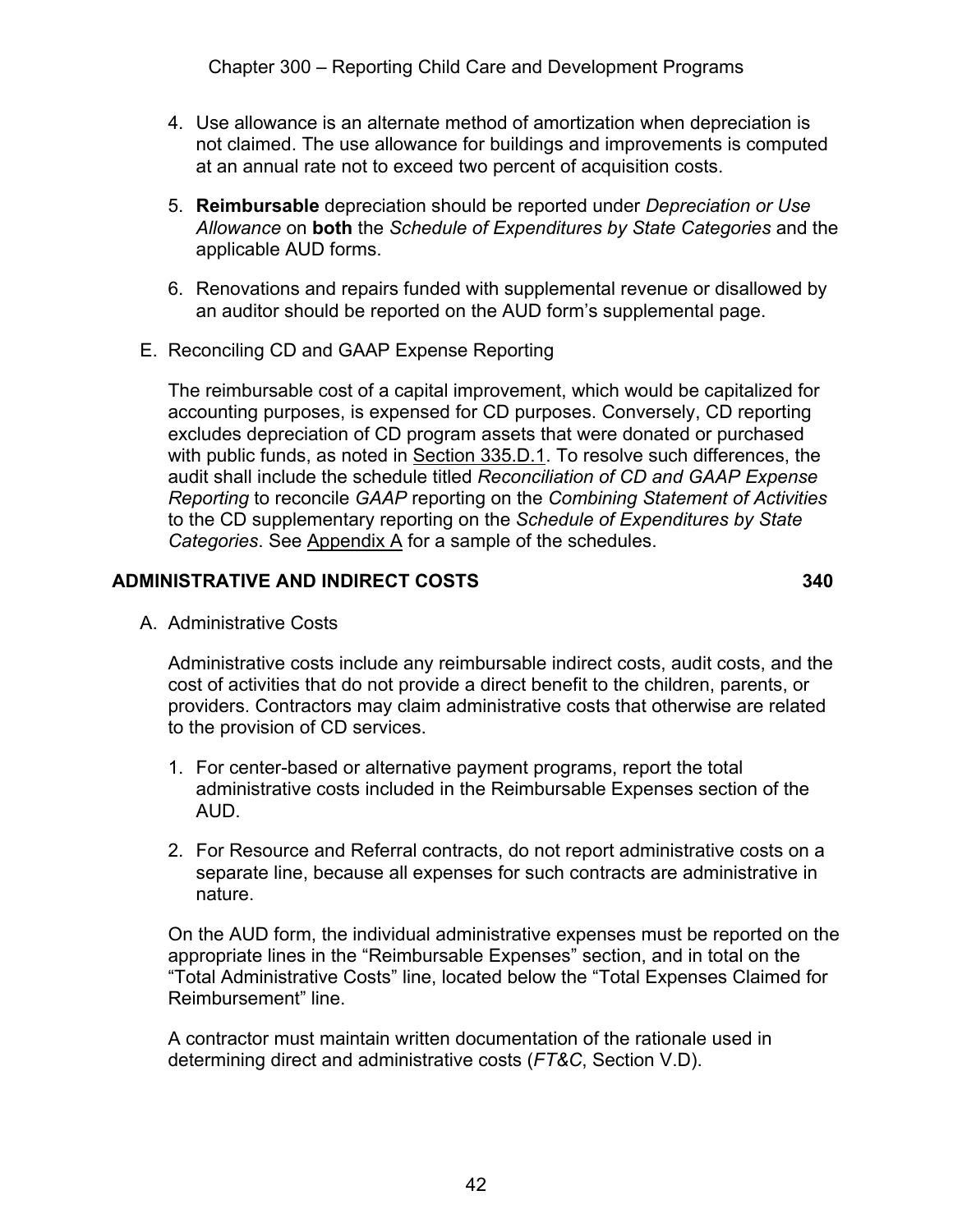B. Indirect Costs

Indirect costs are general and administrative costs that benefit the operations of the entire organization, but cannot be identified to specific programs or activities. Information on indirect costs can be found in the *Uniform Grants Guidance,* Part 200.414.

Indirect costs should be reported on the "Indirect Costs" line of the AUD form, only if they are reimbursable in accordance with the contract *FT&C,* and the contractor has a written cost allocation plan on file (e.g., in the contractor's main accounting office). The plan should be approved by the board of directors (notfor-profits), or other appropriate governing body (e.g., local governments).

Claimed indirect costs are limited to the lesser of the entity's negotiated indirect cost rate or ten percent of modified total direct costs (MTDC). MTDC includes object codes 1000 through 5000, including expenditure categories 1000-5000 that are reported as start-up expenses and budget impasse credit expenses, and direct payments to providers. Required supporting schedules that break out the indirect cost base are illustrated in [Appendix A.](#page-112-0) Also, see sections [320](#page-40-0) and [325.](#page-40-1)

C. Schedule of Claimed Administrative Costs

The audit report must include a *Schedule of Claimed Administrative Costs*  (example in [Appendix A\)](#page-112-0), which is part of the required Supplementary Information listed in [Exhibit A](#page-26-0) of Chapter 200. These costs must be listed for each CD contract and may be presented by functional category or the object code shown on the AUD forms. The total amount of administrative costs for each contract on the schedule must agree with the total amount of administrative costs reported on the respective contract AUD forms.

### **REPORTING SUBCONTRACTS FOR EARLY LEARNING AND CARE SERVICES 345**

An organization that operates a CD program under a direct service contract with the CDE and/or CDSS is called a contractor. The contractor may choose to enter into an agreement with another organization to provide management and/or direct services for one or more of the contractor's CD programs, in effect, making that organization a subcontractor. Contractors and subcontractors are required to report contracts and subcontracts in a similar manner (see [Section 211.D\)](#page-22-0).

This audit guide section does **not** apply to subcontractors that operate CD programs for school districts, county offices of education, and community colleges.

**Contractor:** The contractor shall include in its audit report the following information related to its subcontract (examples are located in [Appendix A\)](#page-112-0):

1. *Schedule of Expenditures of Federal and State Awards*: Report the name of the subcontractor and the related contract, including the contract number and amount.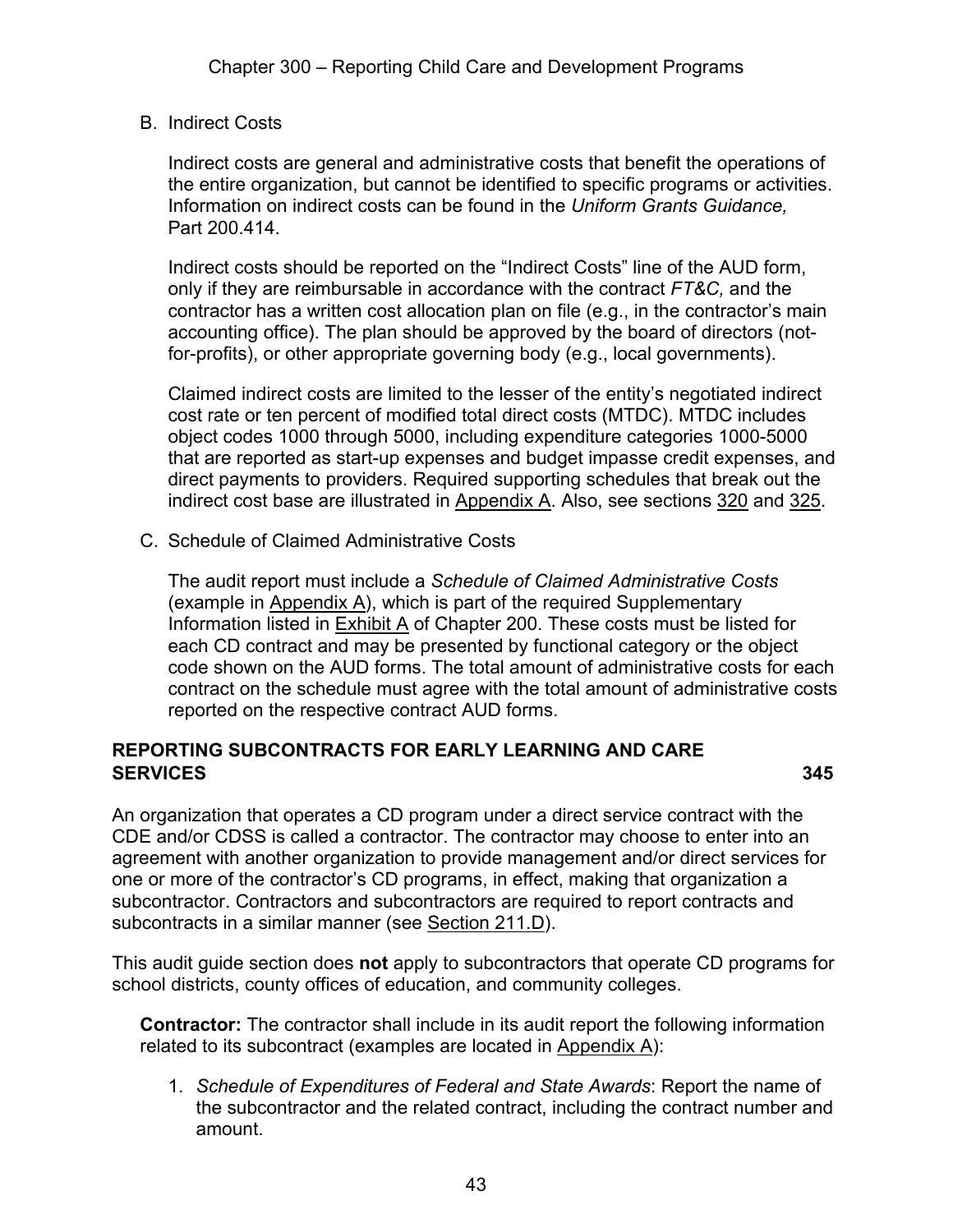- 2. *Notes to Financial Statements*: Disclose any subcontract agreements, the contract, and the amount of funds paid to the subcontractor.
- 3. *Combining Statement of Activities*: Report the subcontracted revenue and expenses in a separate column.
- 4. *Schedule of Expenditures by State Categories*: Report the subcontracted expenditures in a separate column. The total reimbursable expense amount for each contract (including the reimbursable expenses for the subcontract) must agree or reconcile with the total reimbursable expense amount for the contract on the *Combining Statement of Activities*.
- 5. AUD Forms: Report the subcontract revenue and expenses plus any revenue and expenses incurred by the contractor (e.g., administration costs). The contractor's material adjustments to revenue and expenses should be described in the comments section of the AUD form.
- 6. *Schedule of Claimed Equipment Expenditures*: Report subcontract expenses in a separate column.
- 7. *Schedule of Claimed Expenditures for Renovation and Repair*: Report subcontract expenses in a separate column.

**Subcontractor:** Similar to the requirements of a direct contractor, the contractor shall submit an organization-wide audit of the subcontractor, which includes all required supplementary schedules (Chapter 200, [Exhibit A\)](#page-26-0) and the following information:

- 1. *Schedule of Expenditures of Federal and State Awards*: Include a footnote identifying the contractor name and the vendor number. (See example in [Appendix A\)](#page-112-0).
- 2. *Combining Statement of Activities*: Report the subcontracted revenue and expenses in a separate column.
- 3. *Schedule of Expenditures by State Categories*: Report the subcontracted expenditures in a separate column.
- 4. AUD Forms: For "Agency Name," include the name of the subcontractor and the contractor.

**For contractors and subcontractors that have different fiscal year-ends, all of the audit information is due by the contractor's audit due date.** If the subcontract audit information is not submitted, the contractor's audit will be considered delinquent. It is the responsibility of the contractor to provide timely audit information for all of its CD contracts.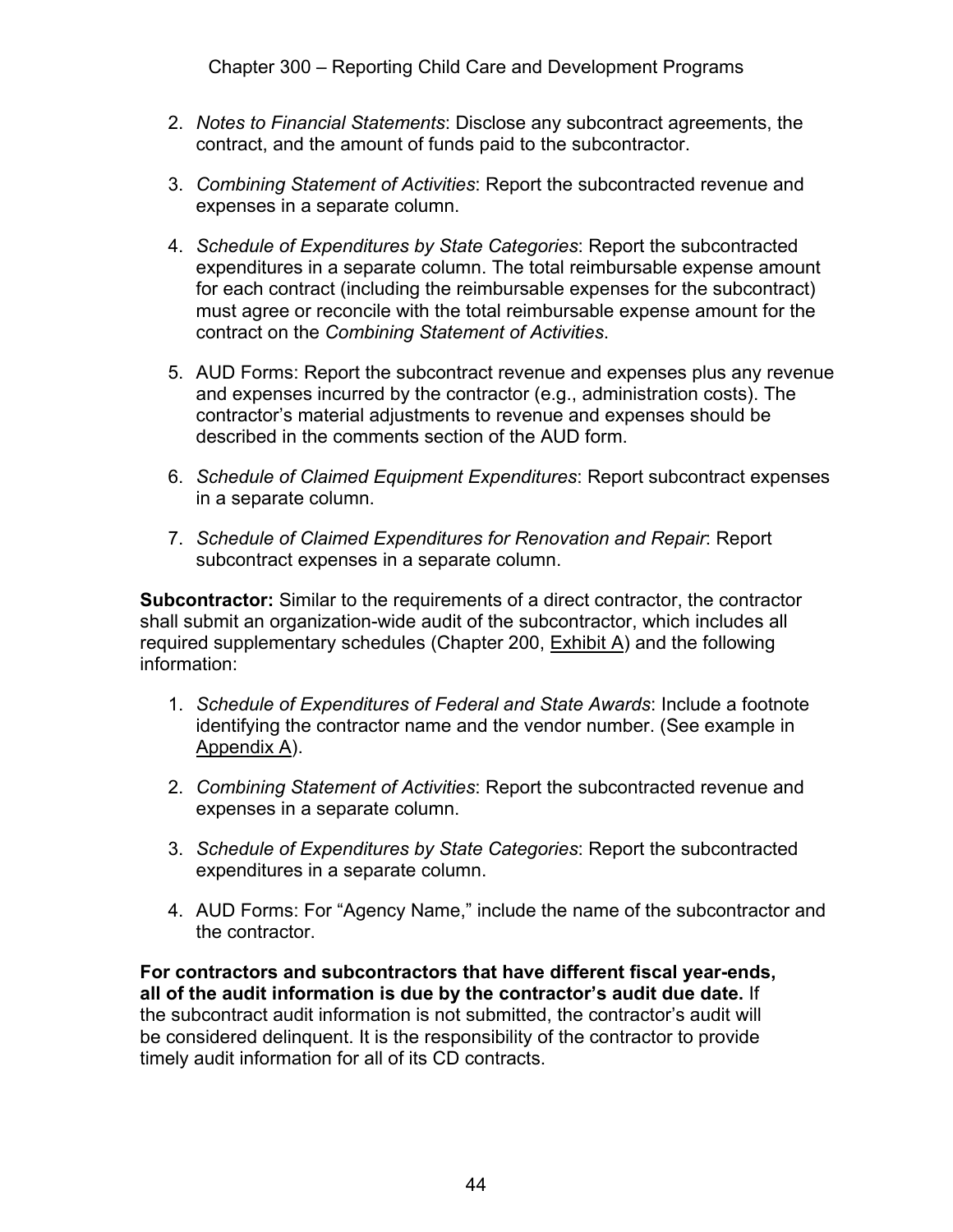## **RESERVE ACCOUNTS 350**

Reserve account funds are state CD funds that the contractor holds in reserve as deferred revenue until the funds are either properly spent in accordance with program requirements or returned to the CDE or the CDSS. There are three types of reserve accounts: (1) center-based; (2) alternative payment; and (3) resource and referral. Each account must be maintained separately due to different maximum limits and use requirements.

Auditors should ensure that reserve account funds are included on the agency's *Statement of Financial Position* in the cash account (deposited in an interest-bearing account within the agency's CD fund) and as an offsetting liability (deferred revenue).

All contractors with a reserve account are required to submit with the annual audit report an Audited Reserve Account Activity Report, Form AUD 9530-A (sample in [Appendix A\)](#page-112-0) to verify the activity of the reserve account. The contractor should include an AUD 9530-A for each type of reserve account, even if the account has a zero balance.

The AUD 9530-A form contains two main sections, Last Year and This Year. Ensure that in the Last Year section, the beginning balance equals the ending balance from the prior year's Audited Reserve Account Activity Report. Last year's ending balance and any transfers to the reserve should agree to the prior year's Reserve Account Status Report, form CDNFS 9530. Also, if no interest was reported on a reserve account balance, the contractor must explain why in the AUD 9530-A comments section.

For additional information on reserve accounts, see the *FT&C* Section VI.S on the CDE website at [http://www.cde.ca.gov/fg/aa/cd/index.asp.](http://www.cde.ca.gov/fg/aa/cd/index.asp)

# **SCHEDULE OF EXPENDITURES OF FEDERAL AND STATE AWARDS 355**

The *Schedule of Expenditures of Federal and State Awards* is required to be completed and submitted with the annual audit to meet both state and Single Audit requirements (Chapter 200, [Exhibit A\)](#page-26-0) and required to report both federal and state expenditures for all program awards.

This schedule is required by the *Audit Guide* even if no federal funds were awarded, and must include each of the categories identified in the example at [Appendix A.](#page-112-0) The actual CD expenditures are identified from the *Combining Statement of Activities*; however, the *Schedule of Expenditures of Federal and State Awards* should only report expenses up to the amount of the awards, which may be less than the total program expenditures per the *Combining Statement of Activities*.

### **NOTES TO THE CHILD CARE AND DEVELOPMENT PROGRAM SUPPLEMENTAL INFORMATION AND QUALITY REVIEW CHECKLIST 360**

As a result of the Child Care Transition, discussed in [Section 115,](#page-8-0) two state departments are responsible for reviewing audit reports subject to the *Audit Guide* requirements. In order to streamline the audit report review process and reduce or eliminate the need for follow-up questions that arise as CDE and/or CDSS reviews an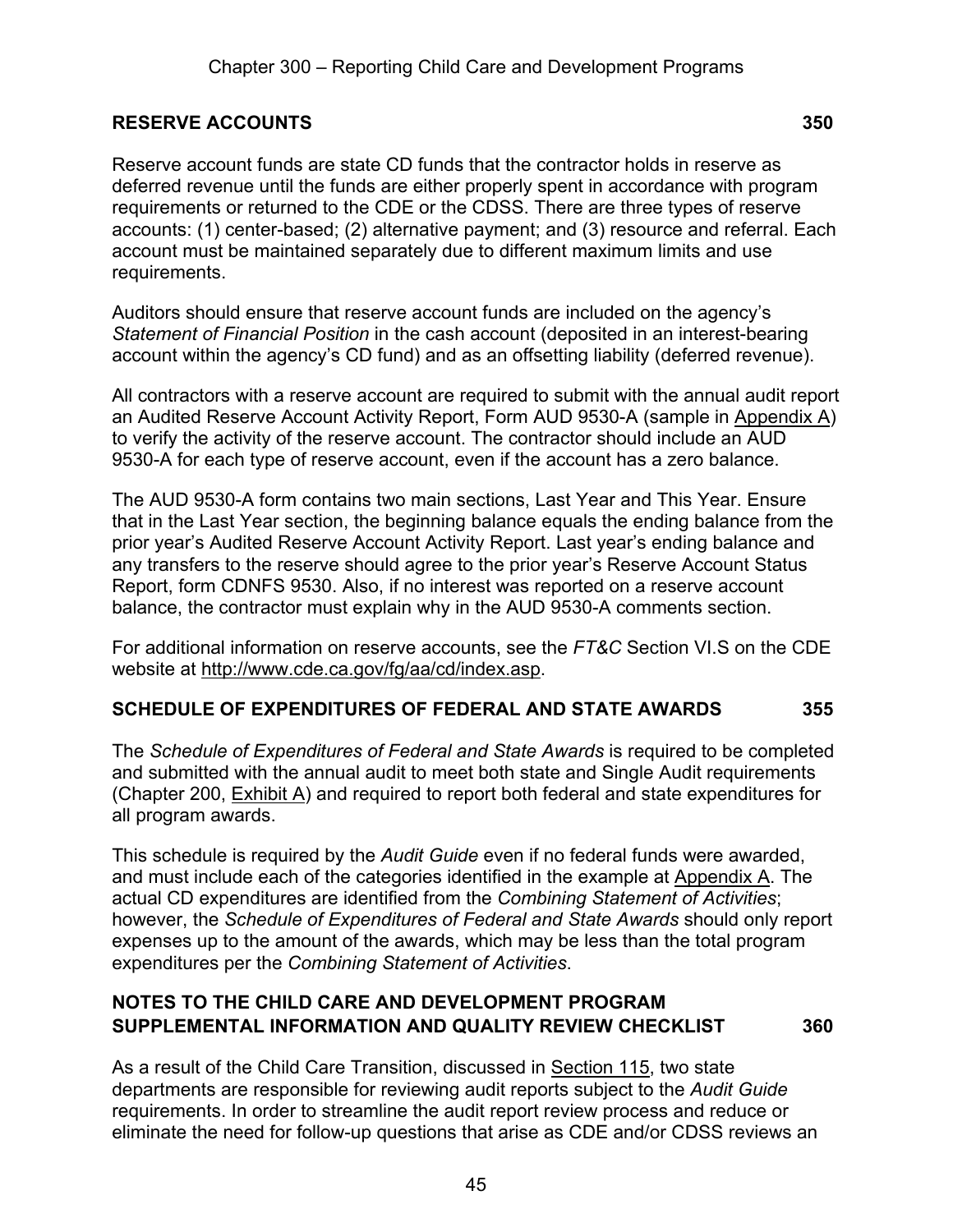audit report submitted to meet the CD requirements, the following documents must be included with the audit report submission:

1. Notes to the CD Program Supplemental Information

This schedule must be included in the supplemental information section of the audit report and included in the auditor's determination of whether the supplementary information is fairly presented in all material respects in relation to the financial statements as a whole [\(Section 202\)](#page-15-0). An example schedule can be found in [Appendix A.](#page-112-0) The schedule must at a minimum include notes related to interest, bad debt, and related party rent but may include any other notes to address commonly asked questions. The notes should state whether any of these expenses were charged to a CD contract for the fiscal year and, if applicable, how much was charged to each contract.

2. Quality Review Checklist for CD Program Agencies

The quality review checklist is available on CDE's webpage, [https://www.cde.ca.](https://www.cde.ca.gov/fg/au/pm/) [gov/fg/au/pm/,](https://www.cde.ca.gov/fg/au/pm/) and CDSS's webpage, [https://go.usa.gov/xF5ny,](https://go.usa.gov/xF5ny) and is required to be completed by an agency representative (i.e. an employee of the agency or an accountant or CPA acting on behalf of the agency) prior to issuing the final audit report. The checklist is designed to alert the agency to possible errors in the audit report that will result in CDE and/or CDSS requesting a revision. The quality review checklist is a separate document from the audit report, but does need to be submitted along with the audit report. An audit report submitted without a completed quality review checklist will not be accepted.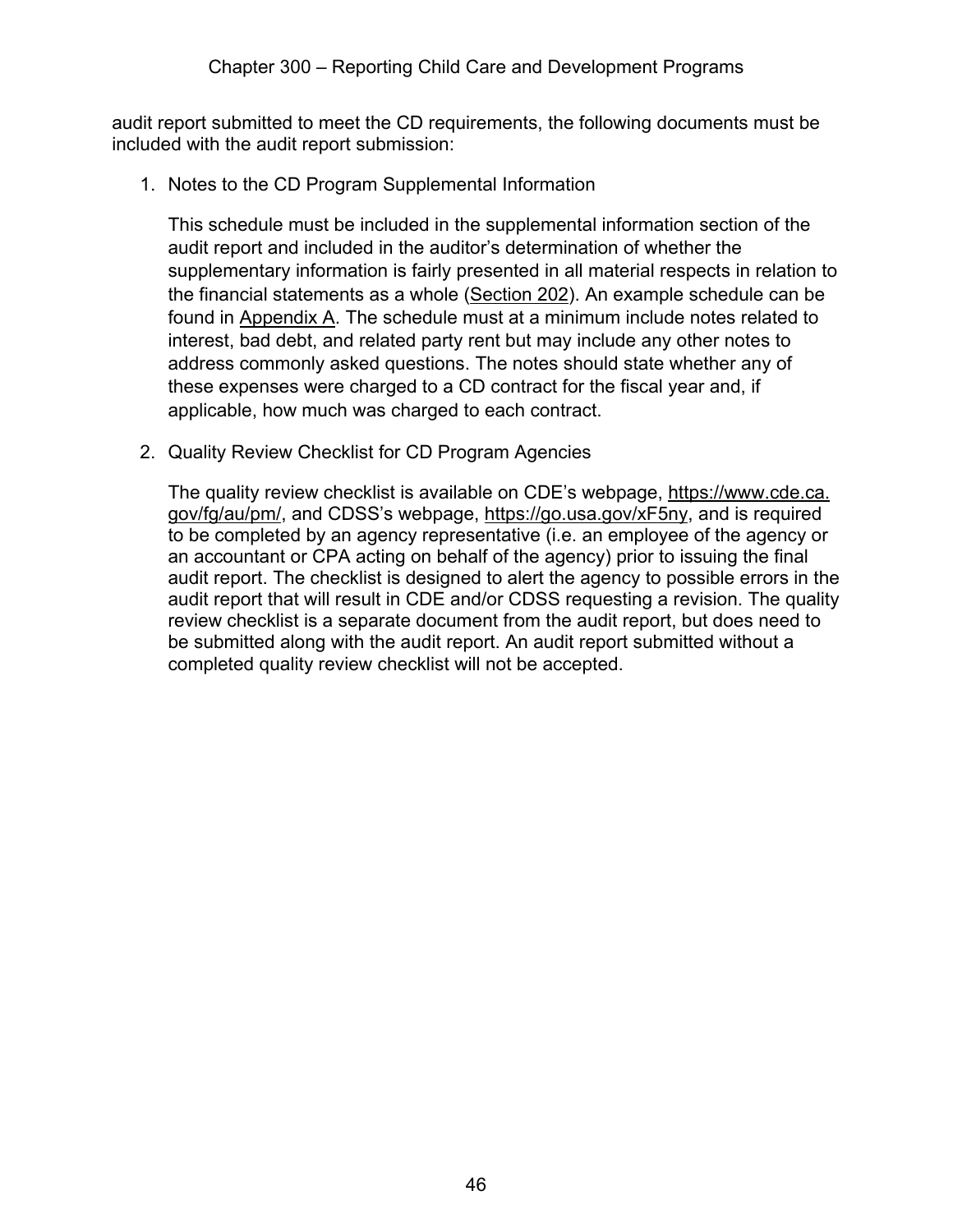**CHAPTER 400: REPORTING NUTRITION PROGRAMS**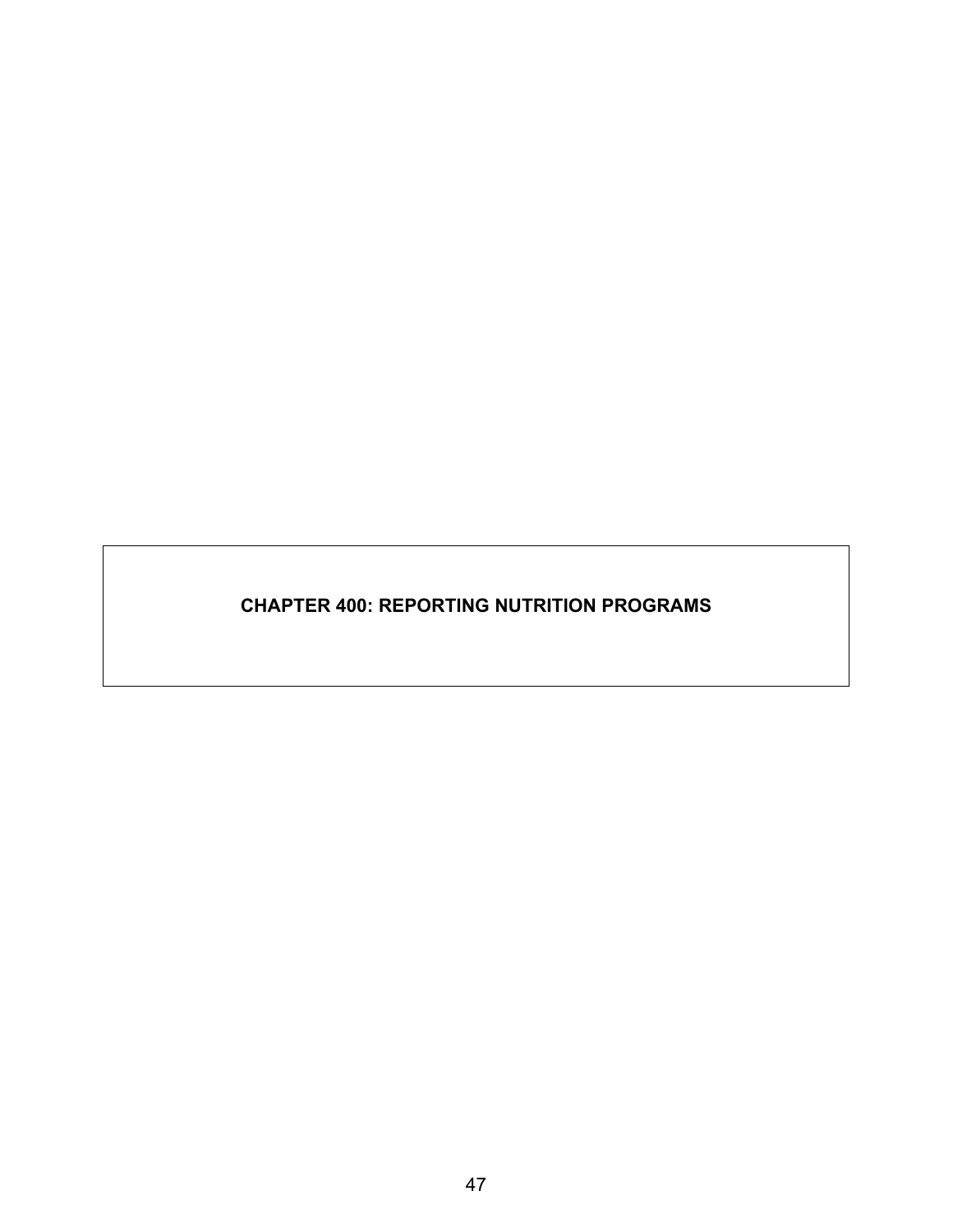# **TABLE OF CONTENTS**

# **Section**

<span id="page-52-0"></span>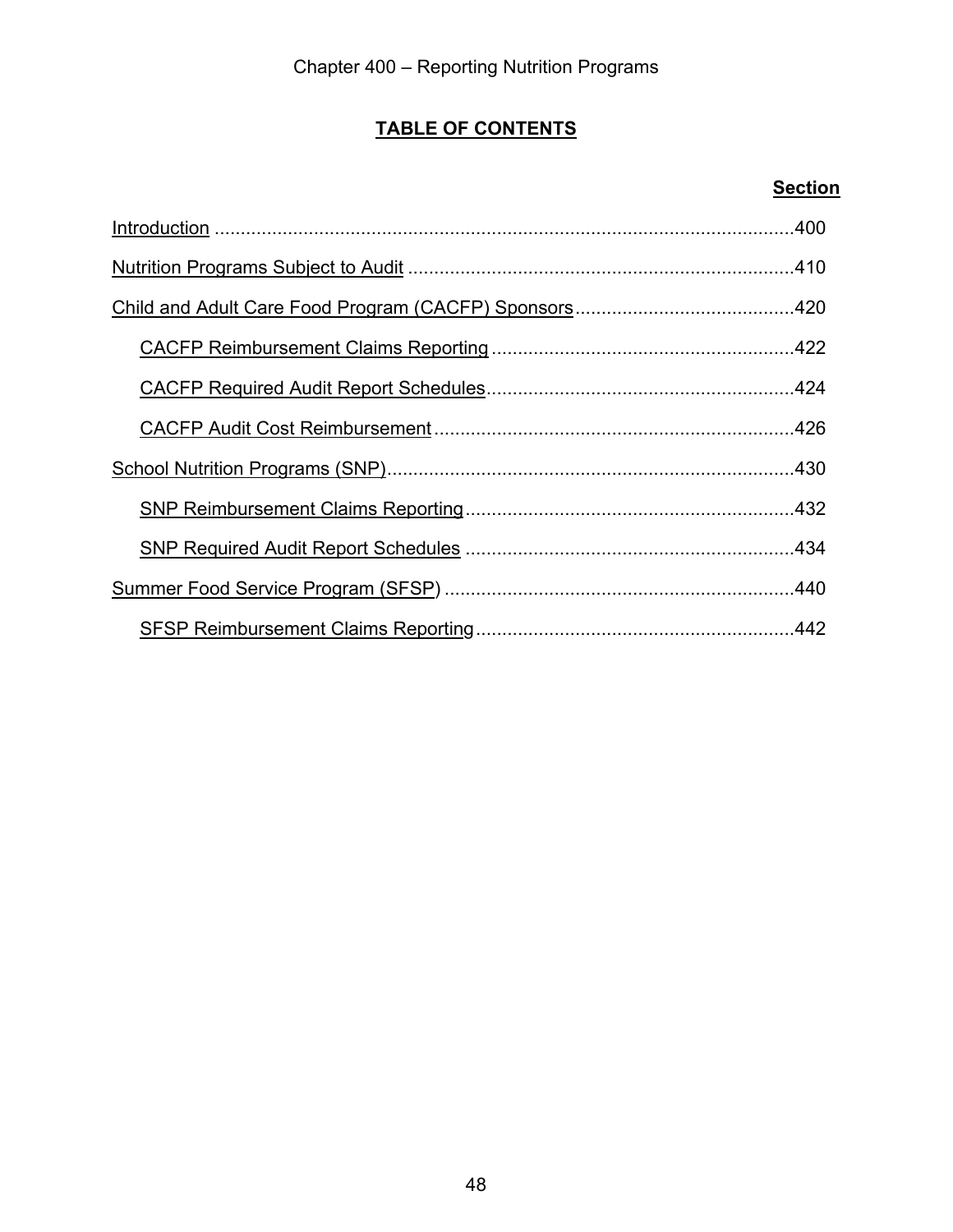### **INTRODUCTION 400**

The USDA, Food and Nutrition Services (FNS), administers nutrition programs at the federal level. The CDE, Nutrition Services Division (NSD), and the CDSS, Family Engagement and Empowerment Division, oversee nutrition programs at the state level, contracting with nonprofit, for-profit, governmental, and educational entities.

### <span id="page-53-0"></span>**NUTRITION PROGRAMS SUBJECT TO AUDIT 410**

The federal nutrition programs and corresponding CFDA numbers administered by the CDE are as follows:

- 1. School Breakfast Program CFDA 10.553
- 2. National School Lunch Program CFDA 10.555
- 3. Special Milk Program for Children CFDA 10.556
- 4. SFSP for Children CFDA 10.559

The CDSS administers the following nutrition program:

1. CACFP – CFDA 10.558

The above-listed nutrition programs are reported under three main categories: (1) SNP; (2) SFSP; and (3) CACFP. For a description of the nutrition programs, see CDE's web page at <http://www.cde.ca.gov/ls/nu/>. Also, Financial Management of the CACFP, the largest nutrition program is governed by FNS Instruction 796-2, Rev. 4 at [http://www.fns.usda.gov/sites/default/files/796-2 Rev 4.pdf.](http://www.fns.usda.gov/sites/default/files/796-2%20Rev%204.pdf)

Nutrition schedules are required on the CACFP and SNP reported in program-specific nutrition audits, Single Audits, and for-profit audits when there are overpayments, underpayments, or program findings. Also, the schedules are required for audit cost reimbursement requests in the CACFP.

### <span id="page-53-1"></span>**CHILD AND ADULT CARE FOOD PROGRAM (CACFP) SPONSORS 420**

The CACFP is administered at the agency level by the following types of sponsors:

- 1. Centers
- 2. Outside School Hour Care Center
- 3. Day Care Homes
- 4. Homeless/Emergency Shelter
- 5. Head Start
- 6. At-Risk Outside-School-Hour
- 7. Sponsor of Independent Centers
- 8. Adult Day Health Care Center (Not for Profit)
- 9. Adult Day Health Care Center (For Profit)

Child Care Centers that operate nutrition programs may be not-for-profit or for-profit. For-profit child care centers may qualify for program participation by meeting one of two criteria: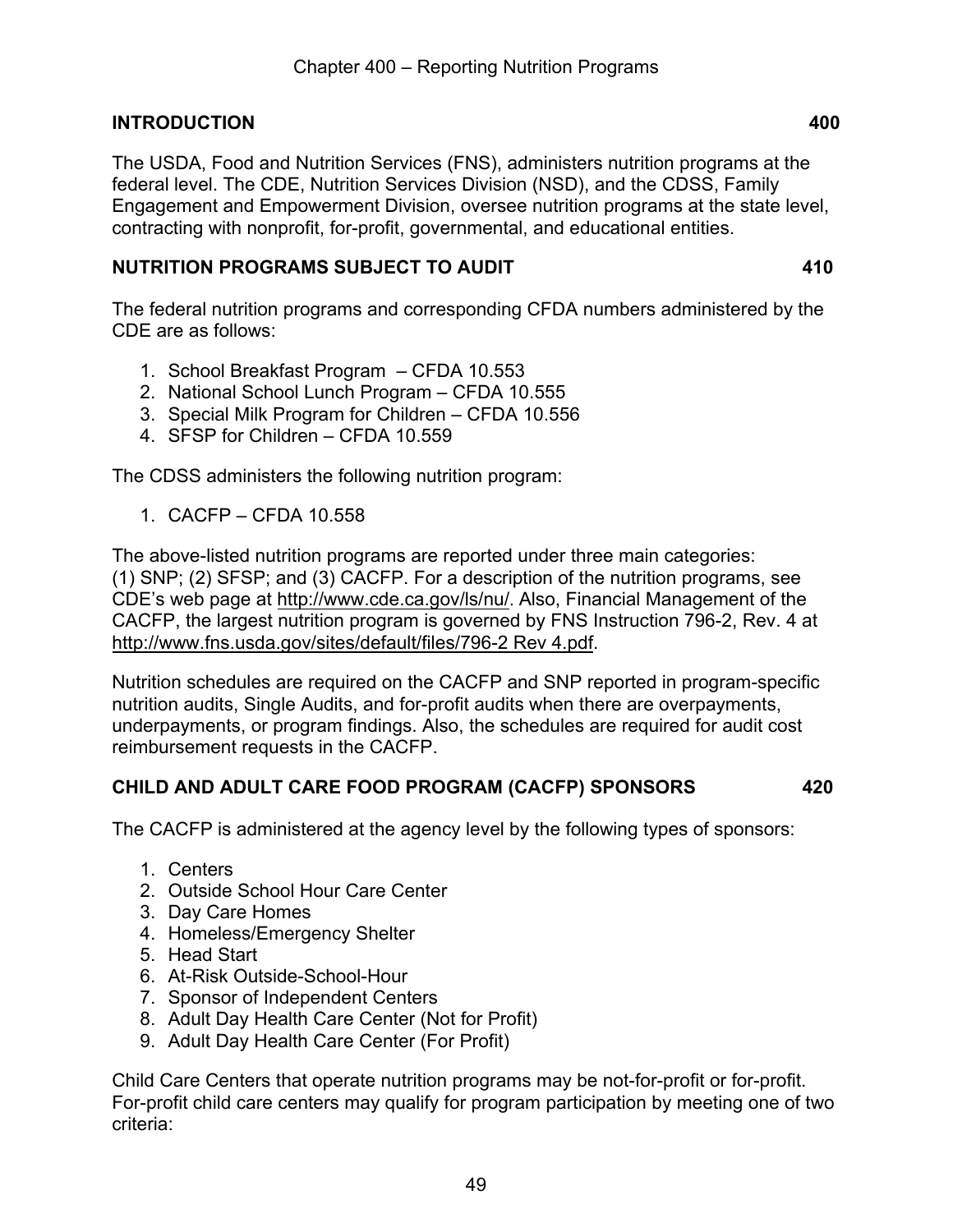- a. 25 percent of center enrollment or licensed capacity, whichever is less, is eligible for free or reduced-price meal reimbursement according to the USDA income eligibility guidelines.
- b. 25 percent of center enrollment or licensed capacity, whichever is less, receives subsidized care (e.g., from CDE Child Development or CalWORKS).

### <span id="page-54-0"></span>**CACFP REIMBURSEMENT CLAIMS REPORTING 422**

The CACFP claim reporting requirements and methods are summarized below. For additional information, refer to the CACFP Claiming Types and Instructions, located on the CDE website at<http://www.cde.ca.gov/fg/aa/nt/cacfp.asp>*.*

- •Fixed Percentage Claiming Method
- •Day Care Homes
- •Actual Count Claiming Method
- •Actual Count Claiming Method for Sponsors of Independent Centers
- A. Eligibility and Sites Reporting

Eligibility pertains to centers and sponsors of independent centers, and day care homes. Sites' reporting relates to centers or day care homes, but not sponsors of independent centers.

Required schedules for reporting enrollment are identified in [Section 424](#page-58-0) for applicable sponsors. Also, examples of the schedules are provided in Appendices [B](#page-185-0) and [D.](#page-203-0)

If adjustments are made to enrollment or eligibility data, a finding must be reflected on the *Schedule of Findings and Questioned Costs*. If the monetary effect of the adjustment exceeds \$600, then it must be reported on the Claim for Reimbursement, according to the 2004 USDA Implementation memorandum CACFP 4 (reauthorized), effective October 1, 2004.

The *Schedule of Reported, Adjusted and Allowed Eligibility* (See [Appendix B,](#page-185-0) [Exhibit C;](#page-189-0) and Appendix D, [Exhibit D\)](#page-208-0) must break down enrollment data into eligibility categories (free, reduced-price and base) on a monthly basis. The schedule will reflect the reported enrollment per the Child Nutrition Information and Payment System (CNIPS), any adjustment, and the allowed enrollment. If the schedule is being provided for audit cost reimbursement and there are no adjustments, reported enrollment must match the allowed enrollment for each month. Incomplete schedules will not be accepted.

- 1. Enrollment and Eligibility
	- a. Fixed Percentage Claiming Method (all CACFP sponsors except day care homes)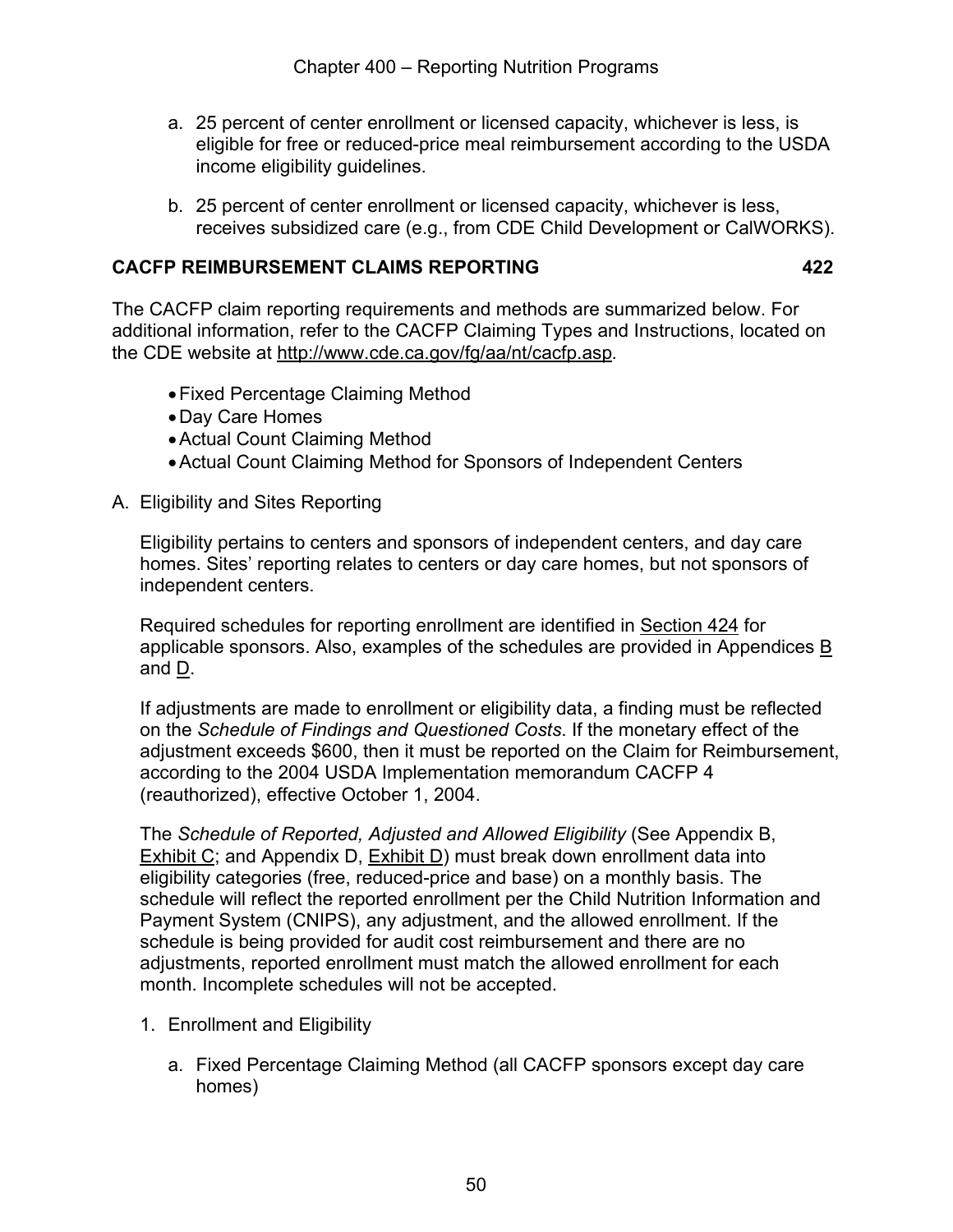The fixed percentage claiming method requires the sponsor to develop a roster of all enrolled children by eligibility category (free, reduced-price, and base) participating in the CACFP for each active, approved site during the month of October or the first month of operation in the program year. The percentages established will become the sponsor's "fixed" percentage for the fiscal year. Meals claimed will be reimbursed based on the calculated fixed percentages for each category and the sponsor should not re-report the number of free, reduced and base price children enrolled in the program on the *Claim for Reimbursement* for the months following October or the first month of operation as the fixed percentages will remain in effect for the entire fiscal year.

The sponsor may choose to submit new enrollment/eligibility data in order to adjust the percentages and maximize reimbursement. A sponsor must submit new enrollment data during the year if: (1) the sponsor adds a new site; (2) the average daily participation for the claim month exceeds the total enrollment previously reported; or (3) to correct a reporting error. A sponsor may update its enrollment and/or eligibility data on the claim if it is financially beneficial to the center (for instance, if the number of participants eligible for free or reduced-price meals increases). An updated roster is required for those subsequent months when new enrollment/eligibility data is reported on the Claim for Reimbursement.

b. Actual Count Claiming Method (all sponsors except day care homes)

The "Actual Count" claiming method requires the sponsor to accurately report on a monthly basis the "actual" eligibility categories of enrolled, participating children and the actual number of meals served to the participants in each eligibility category. Percentages are not used.

2. Approved Sites Reporting

An approved site is one that is an active site that serves at least one eligible meal to one eligible child during the claim month. The number of sites claimed cannot exceed the number of approved sites. New sites must be approved prior to being claimed for reimbursement.

a. Child Care Centers

All sites must be approved prior to being reported. Meals cannot be claimed for unapproved sites. Visit the CDE website at<http://www.cde.ca.gov/ls/nu/rs/> for CACFP meal reimbursement rates. All meals claimed for unapproved sites will be disallowed.

b. Day Care Homes

All sites must be approved prior to being reported. For day care homes, reported enrollment and sites must be broken down by tier level. Visit the CDE website at<http://www.cde.ca.gov/ls/nu/rs/> for CACFP reimbursement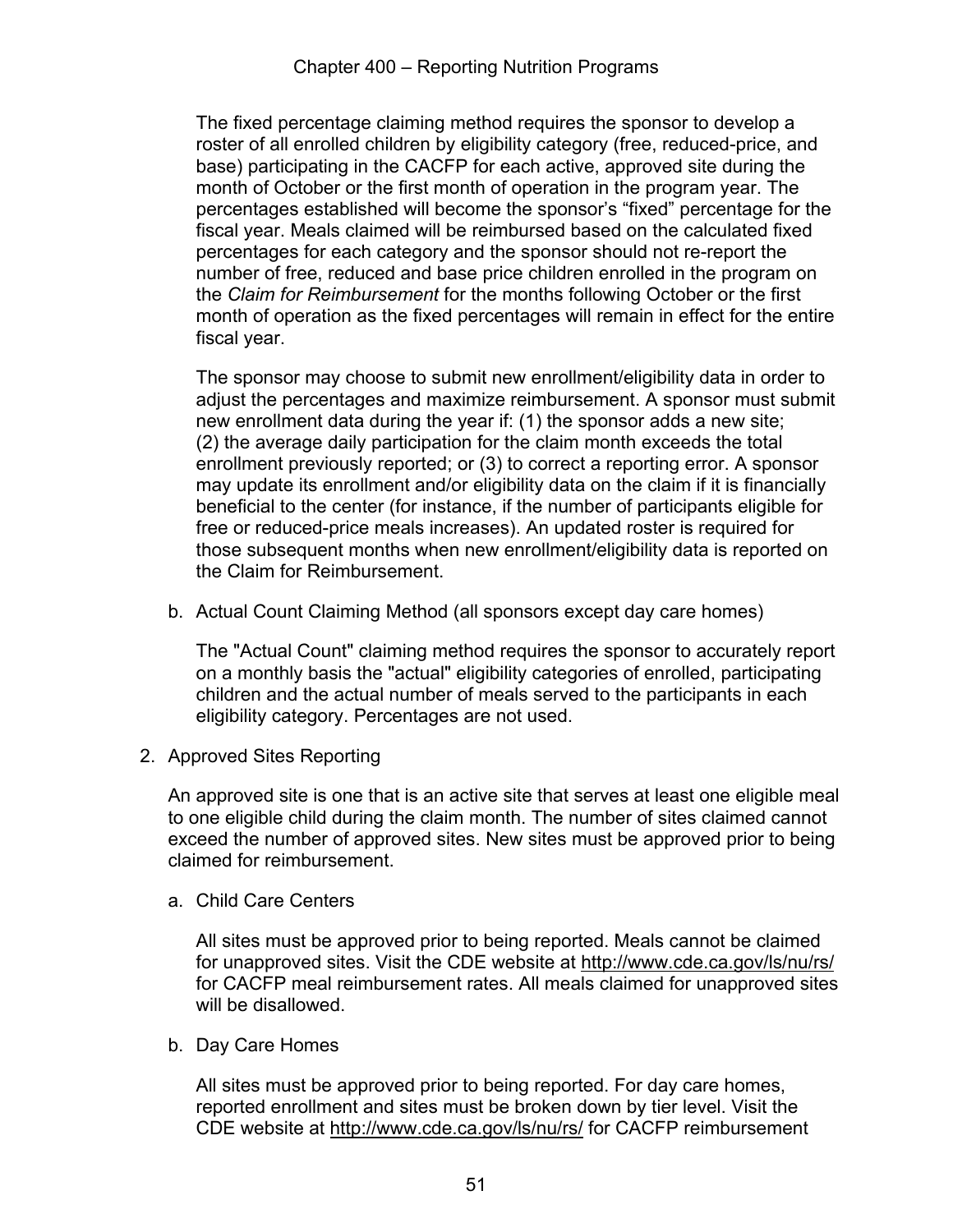rates by tier level. The number of sites claimed by the sponsor may not exceed the number of "active" sites approved. To be considered an active site, the provider must have served at least one eligible meal during the month and have at least one eligible enrollment on file.

Auditors must include the number of homes on the *Schedule of Reported, Adjusted, and Allowed Meals and Homes*; and the *Determination of Allowable Administrative Reimbursement* [\(Appendix C\)](#page-193-0). Site data included on the *Schedule of Reported, Adjusted and Allowed Meals, Sites and Earned Reimbursement*; and on the *Schedule of Reported, Adjusted and Allowed Meals and Homes* must be reported on a monthly basis. Incomplete schedules will not be accepted.

c. Adult Day Care Center

A Site Information Sheet must be completed for each site submitted for approval. Each participating center may serve breakfasts, lunches, suppers, and supplemental foods (snacks) that meet prescribed nutritional standards outlined in Schedule B. The sponsor must indicate each meal service proposed at the site on the site application.

Each center must be licensed or approved to operate by a federal, state or local government agency. All licenses must be current. A copy of each license or proof of approval to operate must accompany the application.

In addition, a for-profit center may participate as a proprietary Title XIX or Title XX center only if at least 25 percent of its enrolled eligible participants are beneficiaries of one or the other types of funding. Title XIX and Title XX beneficiaries are individuals for whom a center receives the funds. Eligibility of the center must be established under one source. Once a proprietary center is determined eligible to participate, it can only claim reimbursement during months when at least 25 percent of its enrolled participants are Title XIX or Title XX beneficiaries. Meals cannot be claimed any month the level of Title XIX or Title XX enrolled participants falls below 25 percent.

3. Average Daily Participation

The average daily participation is a record of the number of children who consumed at least one meal or supplement each day from the daily attendance counts for each tiering site category. Total the daily attendance counts for the claim month and divide by the highest number of days that food was served.

#### B. Meals Served

If audit adjustments are made to meal data, the adjustments must be reflected on the *Schedule of Findings and Questioned Costs*. Adjustments exceeding \$600 must also be reported on the Claim for Reimbursement.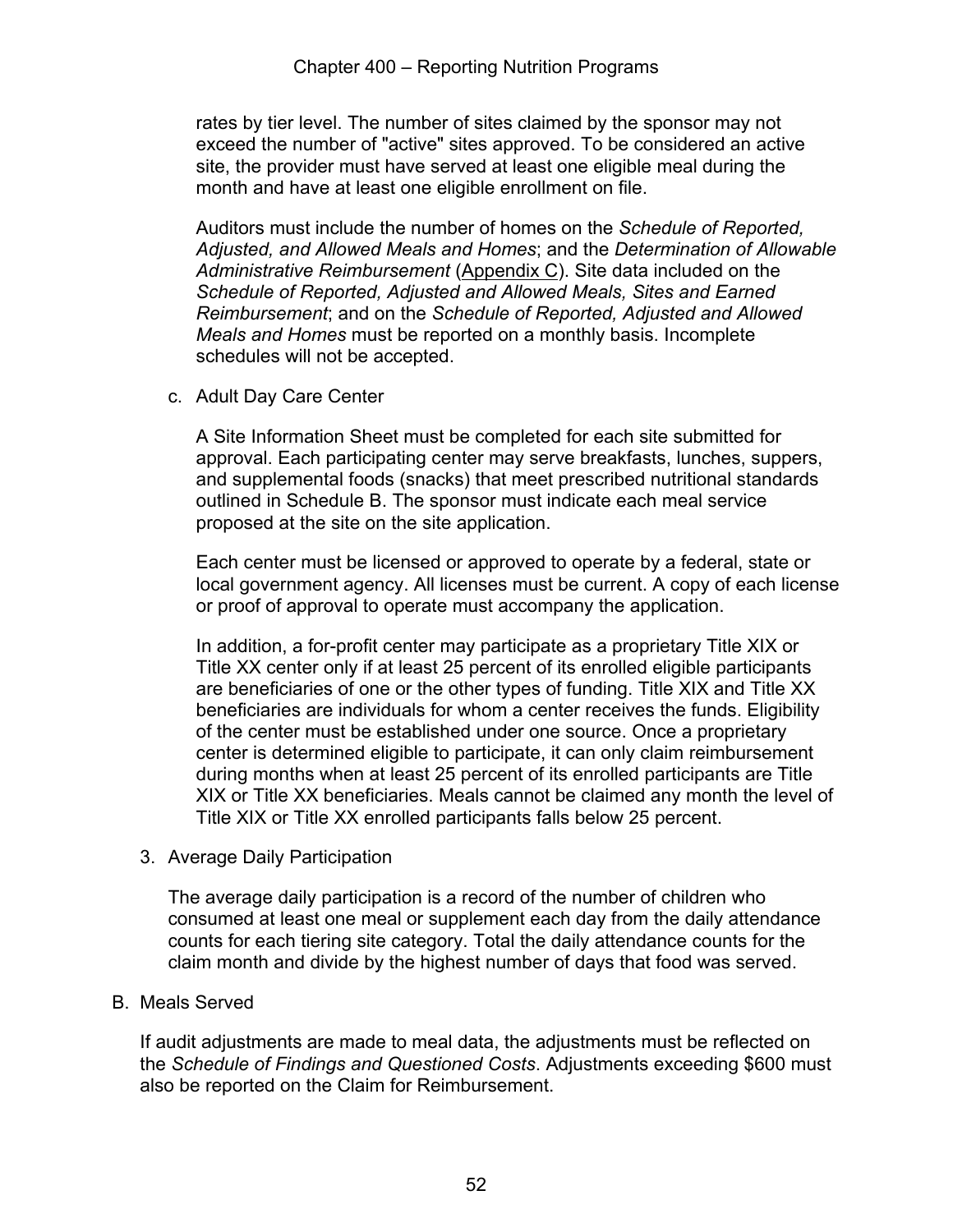Independent auditors must include the Summary of Claim and the *Schedule of Reported, Adjusted and Allowed Meals and Earned Reimbursement*, using the Cash-in Lieu reimbursement rate [\(Appendix D\)](#page-203-0). If sponsors retain a percentage of the allowed meal compensation for administrative expenses, then the *Schedule of Allowed Administrative Costs* must be included in the audit report.

C. Disallowed Meals

During an audit of meal reimbursement, the types of meals that the auditor must disallow may include, but are not limited to:

- 1. All CACFP Sponsors (except day care homes)
	- Meals served to any participant who is not enrolled for care in the center
	- Meals served in excess of the center's licensed or authorized capacity
	- Meals served in unapproved centers
	- Meals served that exceed the number of allowed meals claimed daily for each enrolled participant
	- Meals that do not meet the approved meal pattern requirements
- 2. Day Care Homes Sponsors
	- Meals served to any child who is not enrolled for care in the home
	- Meals served in excess of the home's licensed or authorized capacity
	- Meals served at unapproved sites
	- Meal types not approved in the home's agreement with the sponsoring organization
	- Meals served that are in excess of the two meals and a snack (or one meal and two snacks) claimed daily for each enrolled child
	- Meals that do not meet the meal pattern requirements
	- Meals served to the provider's own children unless they have been approved as income eligible
	- Meals served to the provider's own children when no other enrolled children are participating
- CI. Program Income

Day care homes must report income generated by the CACFP (e.g. interest earned on unspent funds, audit cost reimbursements, food sales, donations) as an offset to CACFP administrative expenditures.

CII. Administrative Advances for Day Care Homes

The procedures for reporting advances are listed in the *CACFP Claim for Reimbursement Instructions* located on the CDE website at [https://www.cde.ca.gov/](https://www.cde.ca.gov/ls/nu/cc/cacfpmanualsec5-1.asp) [ls/nu/cc/cacfpmanualsec5-1.asp.](https://www.cde.ca.gov/ls/nu/cc/cacfpmanualsec5-1.asp)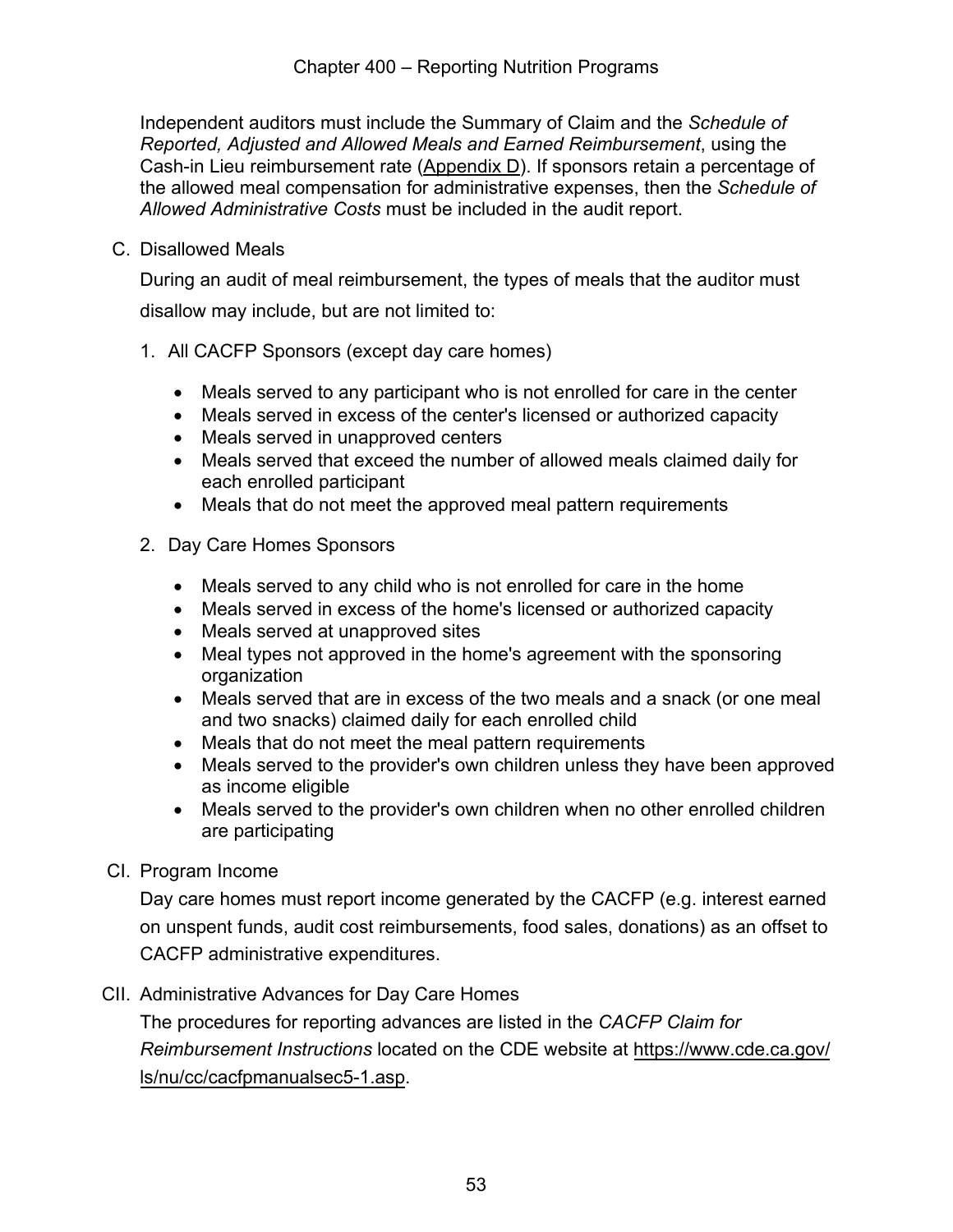The administrative advance is calculated on the basis of the estimated administrative reimbursement of "rates x homes." An administrative advance can only be used for CACFP administrative expenditures and must be deposited into an interest-bearing account. Interest earned on the funds is considered offsetting income and must be reported on the claim for reimbursement and spent on allowable administrative costs.

Both the earned interest and the cash advance must be clearly identified in the agency's accounting records. The cash advance must be reported in the audit report either as a separate liability line item in the Statement of Financial Position or identified as an advance in the notes to the financial statements.

# <span id="page-58-0"></span>**CACFP REQUIRED AUDIT REPORT SCHEDULES 424**

The schedules listed below are required for all program-specific audits of the CACFP. The schedules are required to report: (1) CACFP findings; (2) over/underpayments; and/or (3) audit cost reimbursement requests.

- A. CACFP Centers (example at [Appendix B\)](#page-185-0)
	- 1. Summary of Claim
	- 2. Schedule of Reported, Adjusted, and Allowed Meals and Earned Reimbursement
	- 3. Schedule of Reported, Adjusted, and Allowed Eligibility
	- 4. Schedule of Reported, Adjusted, and Allowed Meals
- B. CACFP Day Care Homes Sponsors (example at [Appendix C\)](#page-193-0)
	- 1. Summary of Claim
	- 2. Schedule of Reported, Adjusted, and Allowed Meals, Sites and Earned Reimbursement
	- 3. Schedule of Reported, Adjusted, and Allowed Meals and Homes
	- 4. Determination of Allowable Administrative Reimbursement
	- 5. Schedule of Reported, Adjusted, and Allowed Administrative Income
	- 6. Determination of Reported, Adjusted, and Allowed Administrative Cost
	- 7. Determination of Budget Deficit (Adjustments)
	- 8. Determination of Allowed Provider Payments
- <span id="page-58-1"></span>C. CACFP Sponsor of Independent Centers (example at [Appendix D\)](#page-203-0)
	- 1. Summary of Claim
	- 2. Schedule of Reported, Adjusted, and Allowed Meals and Earned Reimbursement
	- 3. Schedule of Reported, Adjusted, and Allowed Meals
	- 4. Schedule of Reported, Adjusted, and Allowed Eligibility
	- 5. Reconciliation of Allowable Administrative Costs
	- 6. Schedule of Allowed Administrative Costs
	- 7. Schedule of Allowed Funds Retained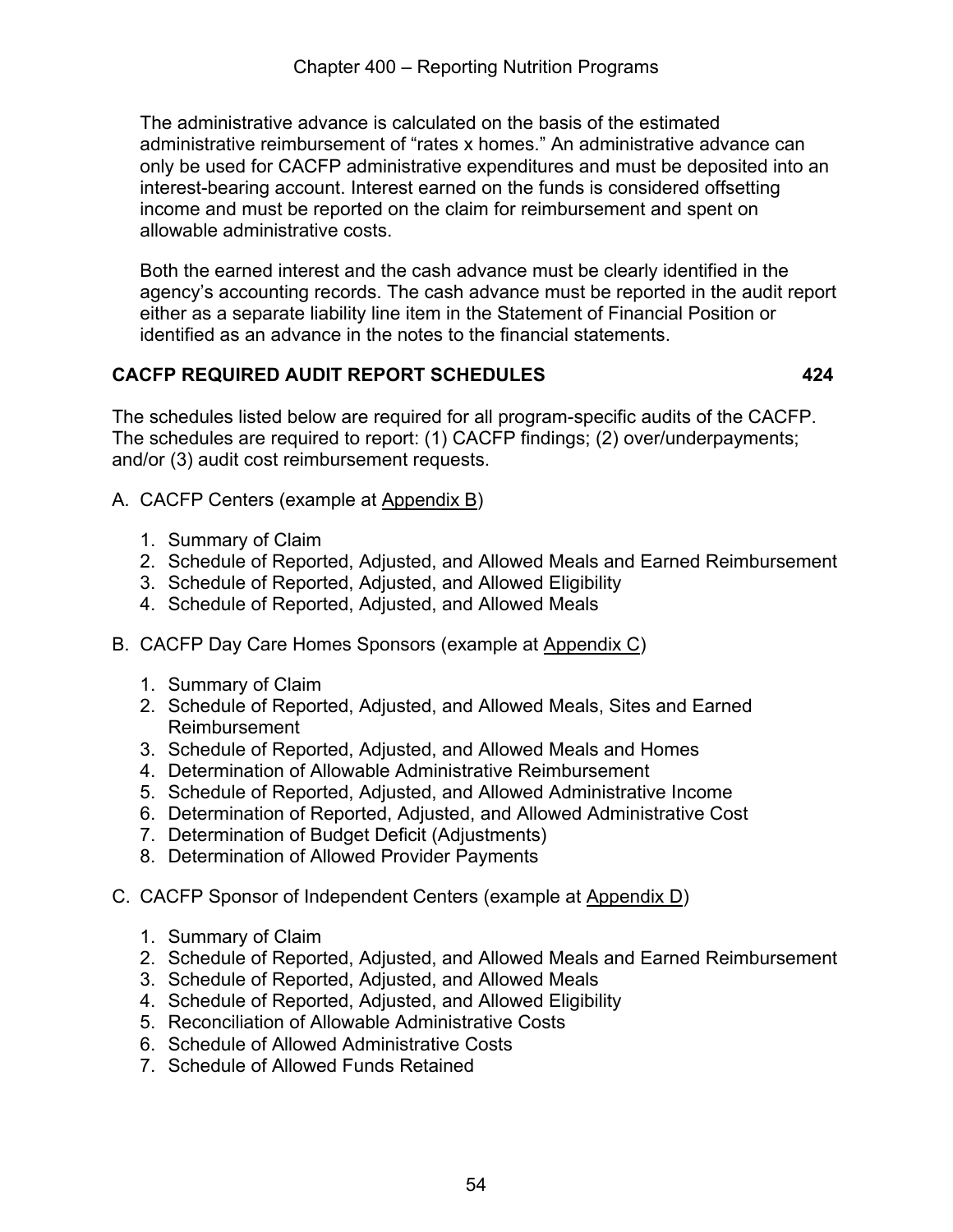### **CACFP AUDIT COST REIMBURSEMENT 426**

- A. Agencies may request reimbursement for audit costs specific to the CACFP. However, the agency's independent auditor must have audited the CACFP funds and included the following schedules in the audit report:
	- 1. Summary of Claim
	- 2. Schedule of Reported, Adjusted, and Allowed Meals and Earned Reimbursement
	- 3. Schedule of Reported, Adjusted, and Allowed Eligibility (if applicable)
	- 4. Schedule of Reported, Adjusted, and Allowed Meals
- B. In order to request audit cost reimbursement, the agency must:
	- 1. Ensure that audit costs were approved in the agency's CACFP budget
	- 2. Pay the invoice for the audit and account for the audit costs as a regular administrative cost in the period incurred
	- 3. Submit to the CDSS a copy of:
		- a. The audit engagement letter
		- b. Cancelled checks totaling the amount of audit cost
		- c. Auditor's itemized invoice, detailing cost components and listing the audit cost for each program/fund audited

To request audit cost reimbursement, the agency must submit a letter and supporting information by mail or email to:

California Department of Social Services Office of Audit Services 744 P Street, Mailbox 9-13-04 Sacramento, CA 95814 Attention: Audit Reports Review Bureau [AuditsOffice@dss.ca.gov](mailto:AuditsOffice@dss.ca.gov) 

Note: Audit costs cannot be reimbursed until all outstanding child nutrition accounts receivable have been paid.

### <span id="page-59-0"></span>**SCHOOL NUTRITION PROGRAMS (SNP) 430**

Three federally-funded programs fall under the category of school nutrition:

- 1. School Breakfast Program Funding for schools and other agencies to provide nutritious breakfasts to children at reasonable prices.
- 2. National School Lunch Program In addition to financial assistance, the program provides donated commodity foods to help reduce lunch program costs.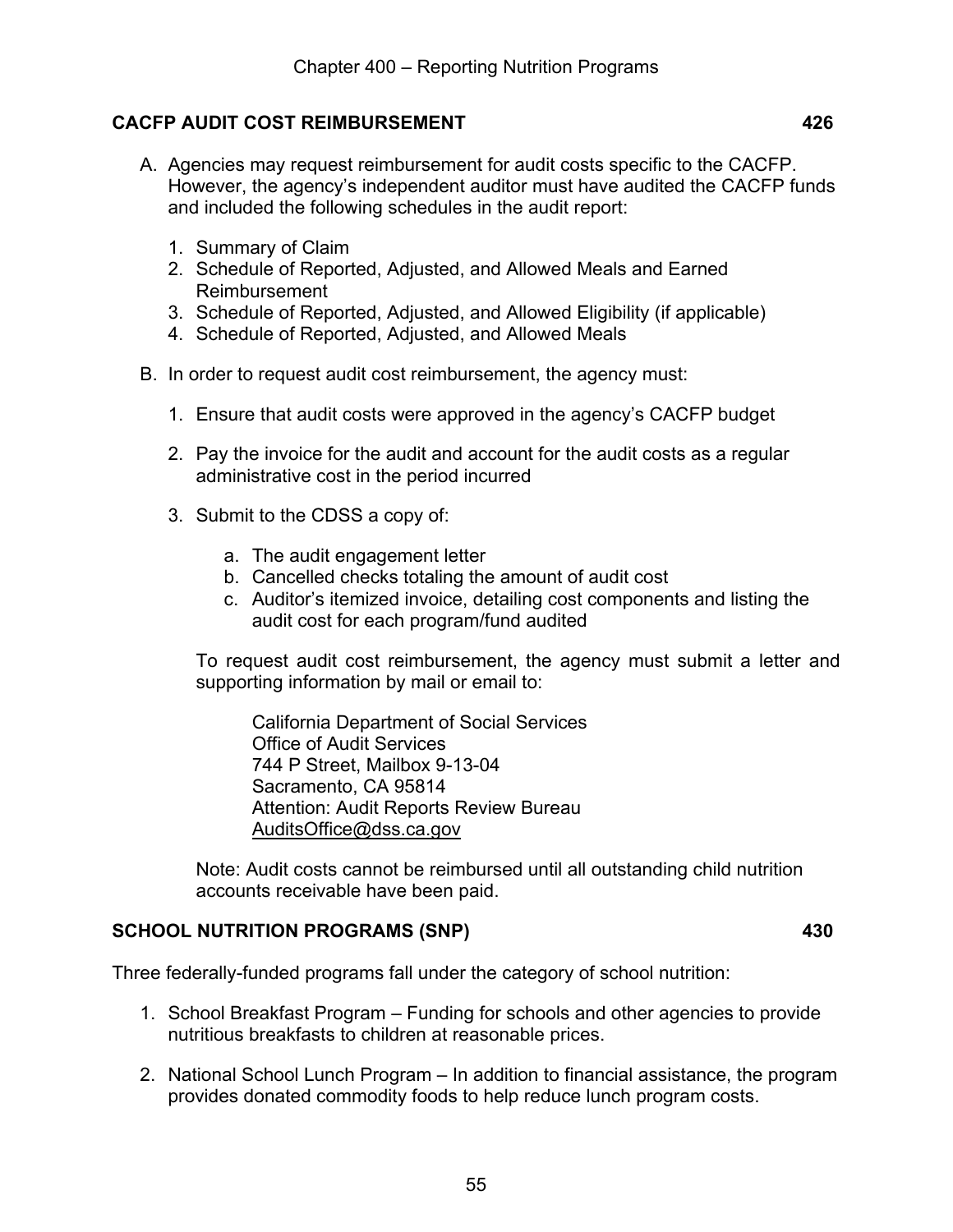3. Special Milk Program for Children – Funding to schools and other agencies to provide milk to children at reasonable prices.

#### <span id="page-60-0"></span>**SNP REIMBURSEMENT CLAIMS REPORTING 432**

The SNP agencies are required to use the "Actual Count" claiming method which requires an accurate reporting of each child's eligibility and the actual number of meals served to children at the point of service. For further details, refer to the SNP Claiming Types and Instructions and the SNP Reimbursement Instructions Booklet located on the CDE web page at [http://www.cde.ca.gov/fg/aa/nt/snp.asp.](http://www.cde.ca.gov/fg/aa/nt/snp.asp)

### <span id="page-60-1"></span>**SNP REQUIRED AUDIT REPORT SCHEDULES 434**

Sponsor of School Food Authority (example at [Appendix E\)](#page-212-0)

- 1. Summary of Claim
- 2. Schedule of Reported, Adjusted, and Allowed Meals and Earned Reimbursement
- 3. Schedule of Reported, Adjusted, and Allowed Eligibility

### <span id="page-60-2"></span>**SUMMER FOOD SERVICE PROGRAM (SFSP) 440**

The SFSP for Children provides free meals and snacks to children in needy areas during the summer months.

#### <span id="page-60-3"></span>**SFSP REIMBURSEMENT CLAIMS REPORTING 442**

The SFSP sponsors are to use the "Actual Count" claiming method which requires an accurate reporting of each child's eligibility and the actual number of meals served to children at the point of service.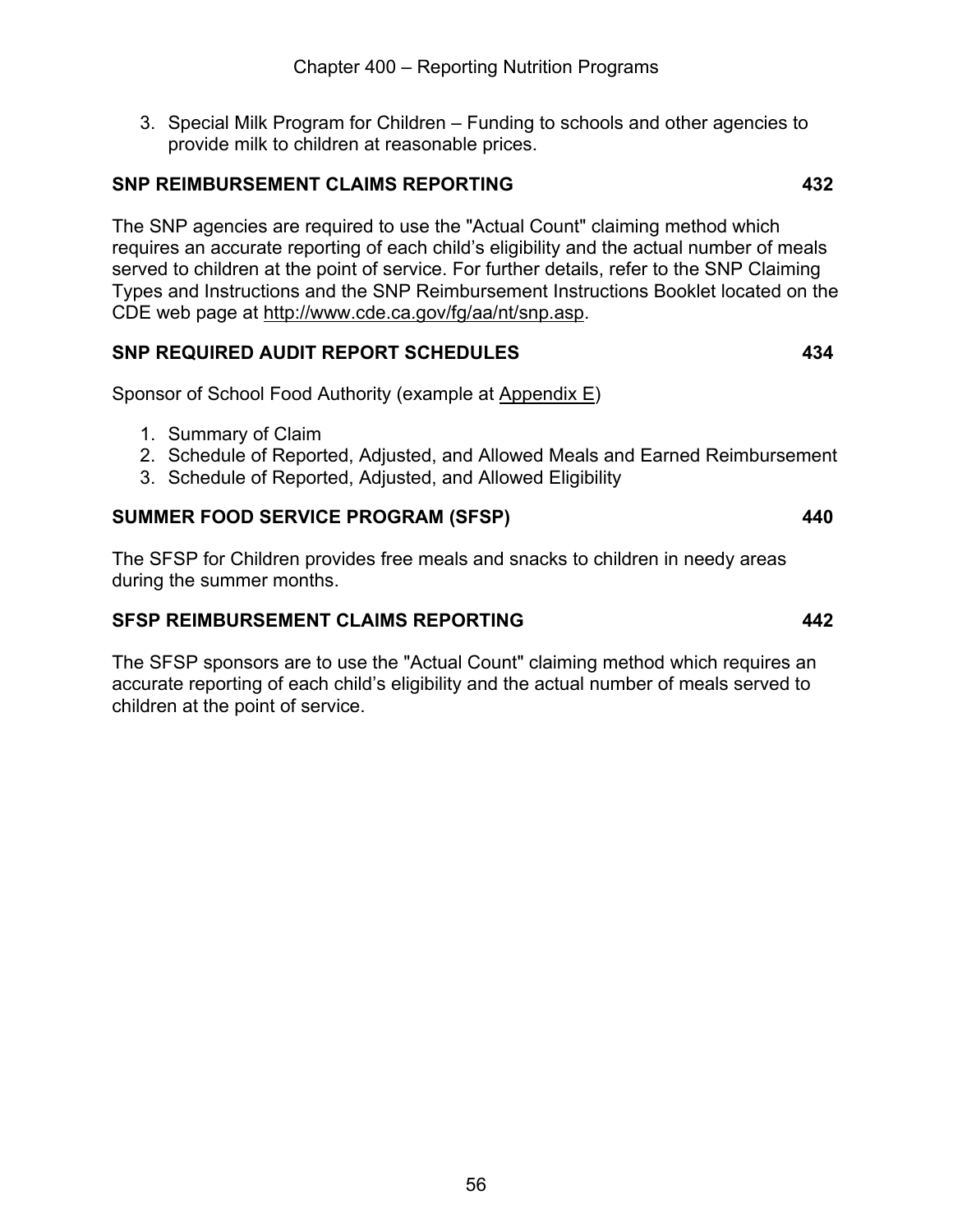**CHAPTER 500: REPORTING ADULT EDUCATION PROGRAMS**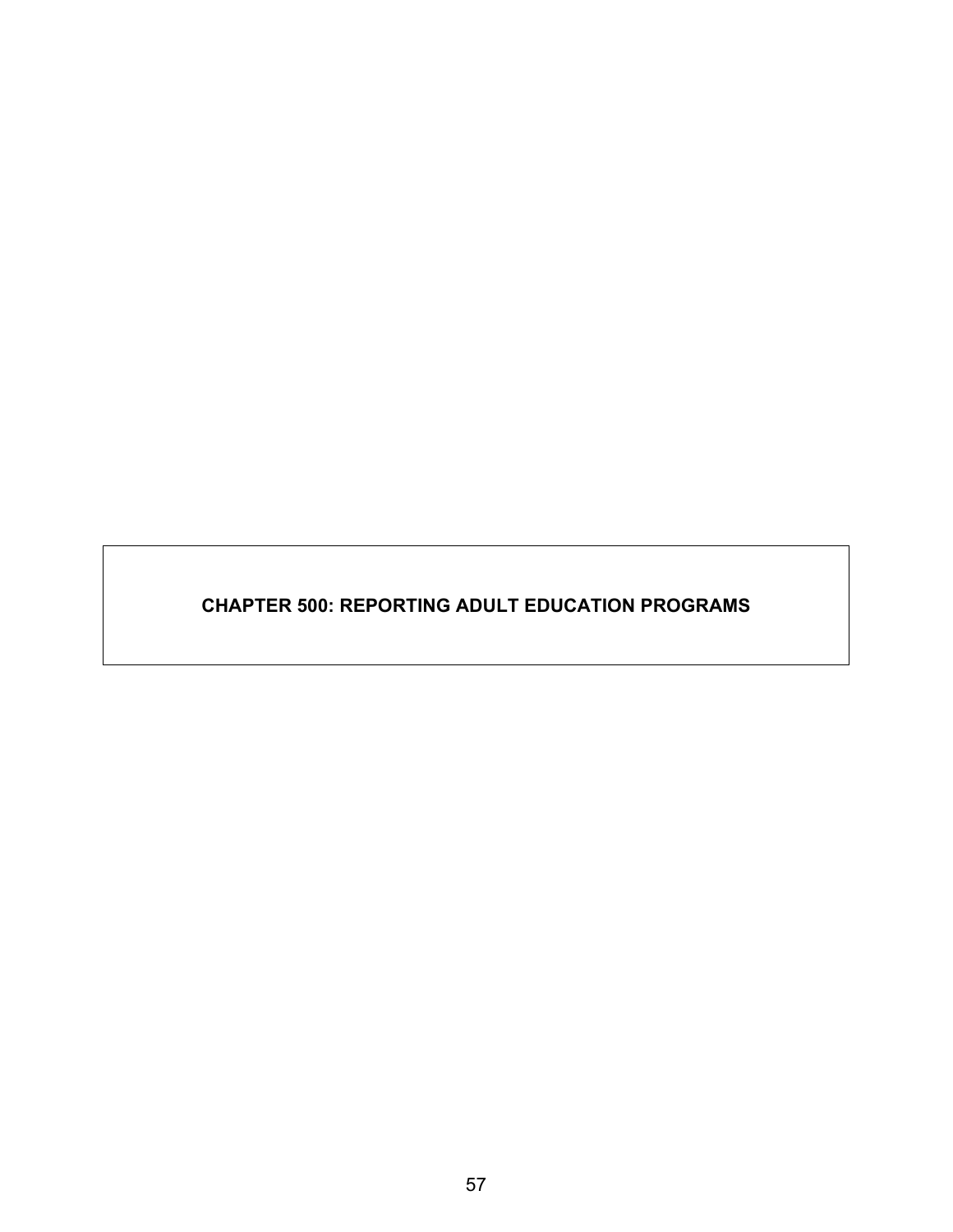# **TABLE OF CONTENTS**

# **Section**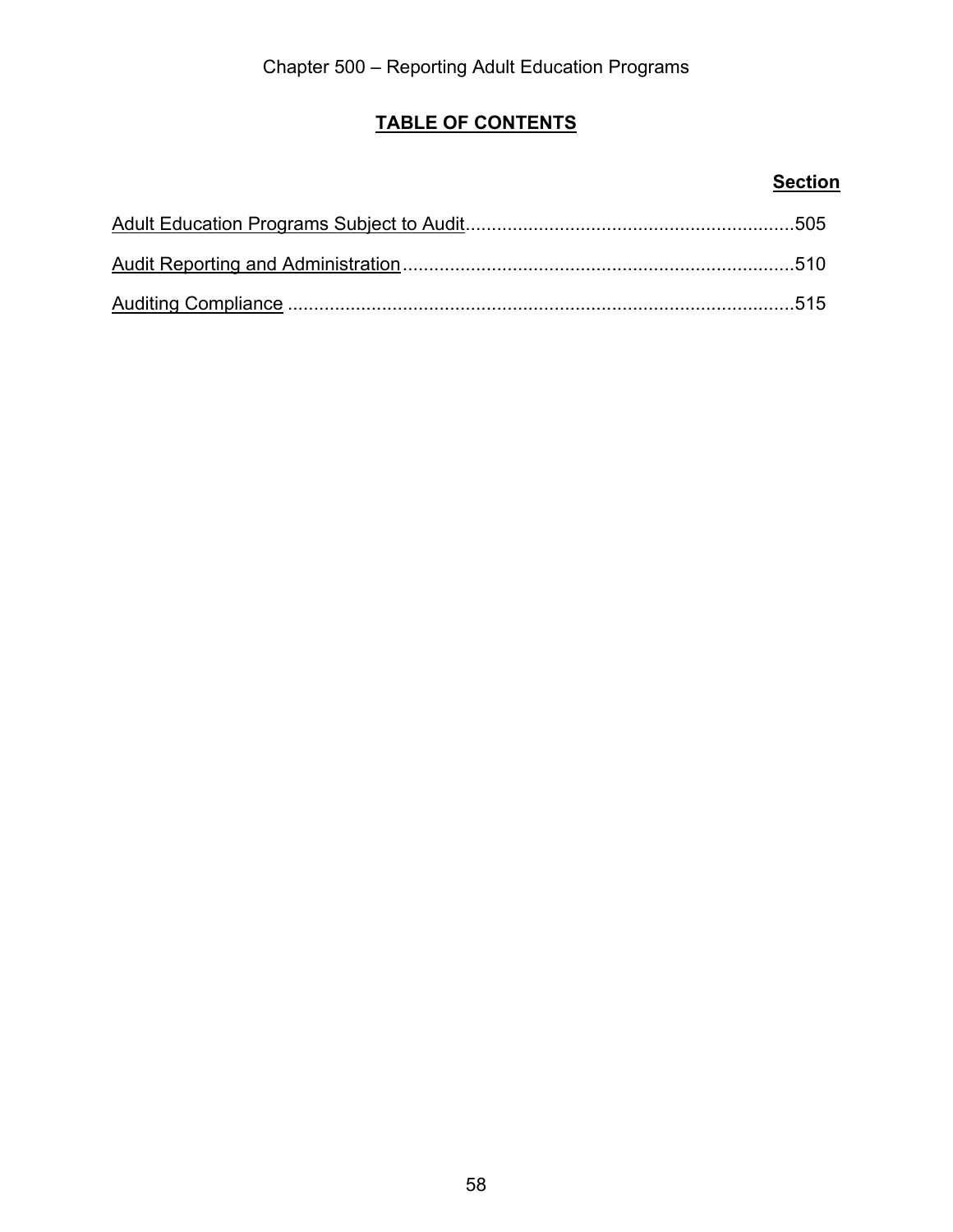### <span id="page-63-0"></span>**ADULT EDUCATION PROGRAMS SUBJECT TO AUDIT 505**

The Adult Education programs serve state and national interests by providing life-long educational opportunities and support services to all adults. The Adult Education programs address the unique and evolving needs of individuals and communities by providing adults with the knowledge and skills necessary to participate effectively as productive citizens, workers, and family members.

The federal Adult Education and Family Literacy Act, enacted as Title II of the Workforce Innovation and Opportunity Act (WIOA) (CFDA No. 84.002), provides funding to supplement adult education programs in both public and private non-profit institutions. The goal of this program is to enable learners to become more employable, productive, and responsible citizens through literacy.

- Adult Basic Education (ABE) The goal of the ABE program is to improve students' basic skills in language arts and mathematics in order to help the students develop job readiness skills, leading to employment, job advancement, or preparedness for adult secondary education classes.
- Adult Secondary Education (ASE) The goal of the ASE program is to provide a curriculum that enables adults to attain a high school diploma or a high school equivalency certificate. Subjects include mathematics, language arts, history, science, government, and other courses necessary to complete the required credits or gain the knowledge necessary to attain a high school diploma or high school equivalency certificate.
- English Language Acquisition (ELA) This program of instruction is designed to help learners achieve competence in the English language.
- English Literacy and Civics Education (EL Civics) WIOA Section 231 EL Civics activities include:
	- $\circ$  Civic Participation Contextualized programs that support the design, creation, implementation, and delivery of instructional activities that integrate civics education content with existing ELA courses.
	- $\circ$  Citizenship Preparation Courses that use ELA methodologies and citizenship preparation material to prepare learners to take and pass the U.S. Citizenship and Immigration Services oral and written citizenship tests.
- Integrated English Literacy and Civics Education This program strives to enable English language learners to achieve English language competency and acquire the basic and advanced skills needed to function effectively as parents, workers, and U.S. citizens (as outlined in WIOA, Section 231(b) activities). WIOA, Section 243 has an added dimension that language and literacy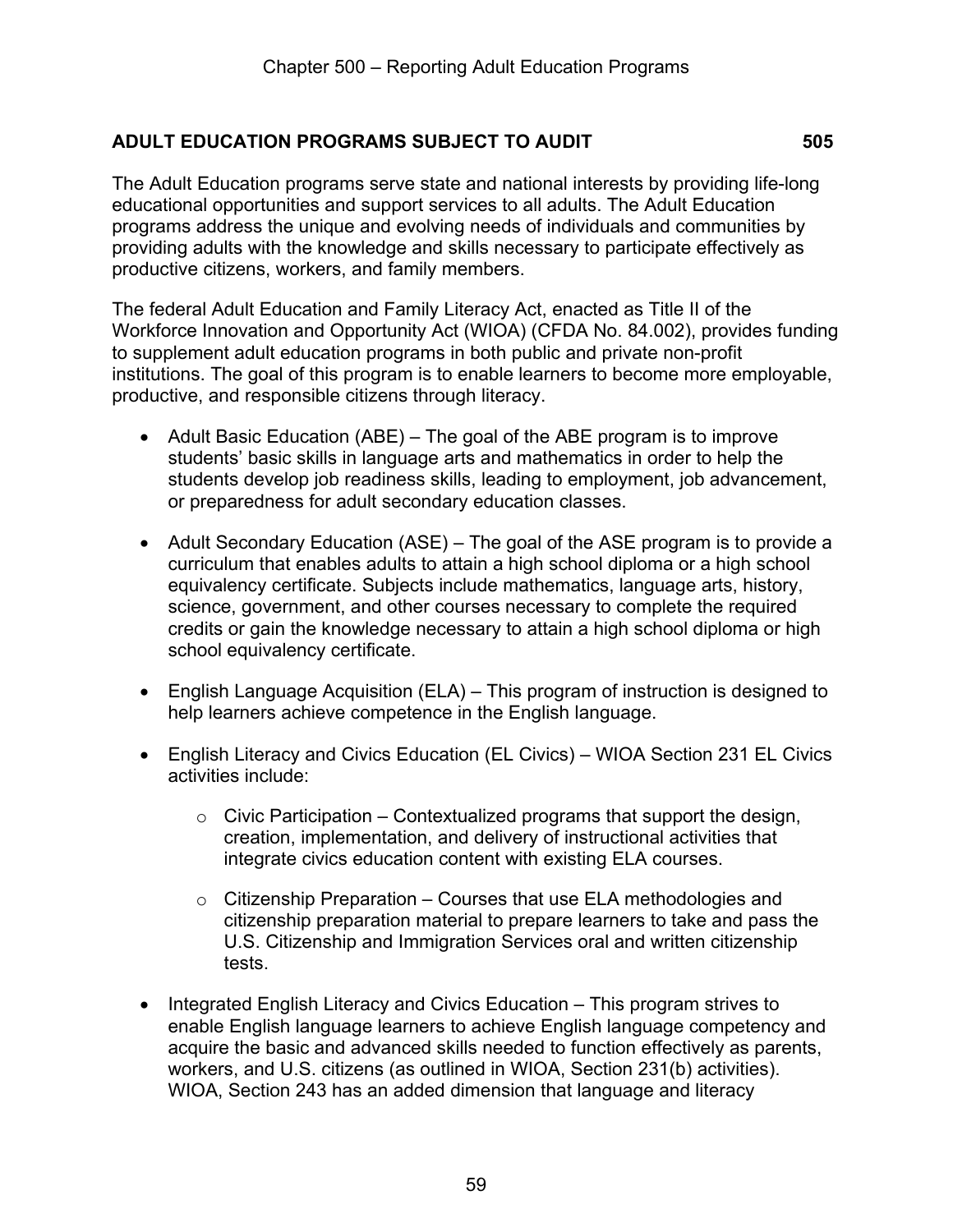objectives must be provided as a program in combination with integrated education and training.

For additional information on Adult Education programs, see the CDE website at [http://www.cde.ca.gov/sp/ae/.](http://www.cde.ca.gov/sp/ae/)

## <span id="page-64-0"></span>**AUDIT REPORTING AND ADMINISTRATION 510**

The Adult Education entities and subcontractors that receive and expend federal funding of \$750,000 or more during a fiscal year must meet the Single Audit requirements of *Uniform Grants Guidance*, Subpart F. General reporting requirements for Adult Education entities and subcontractors that receive and expend federal funding of less than \$750,000, are addressed in [Chapter](#page-14-0) 200.

### <span id="page-64-1"></span>**AUDITING COMPLIANCE 515**

Guidance on auditing compliance, including examples of audit procedures and related deficiencies that have surfaced in previous audits, is provided in [Chapter 700.](#page-68-0)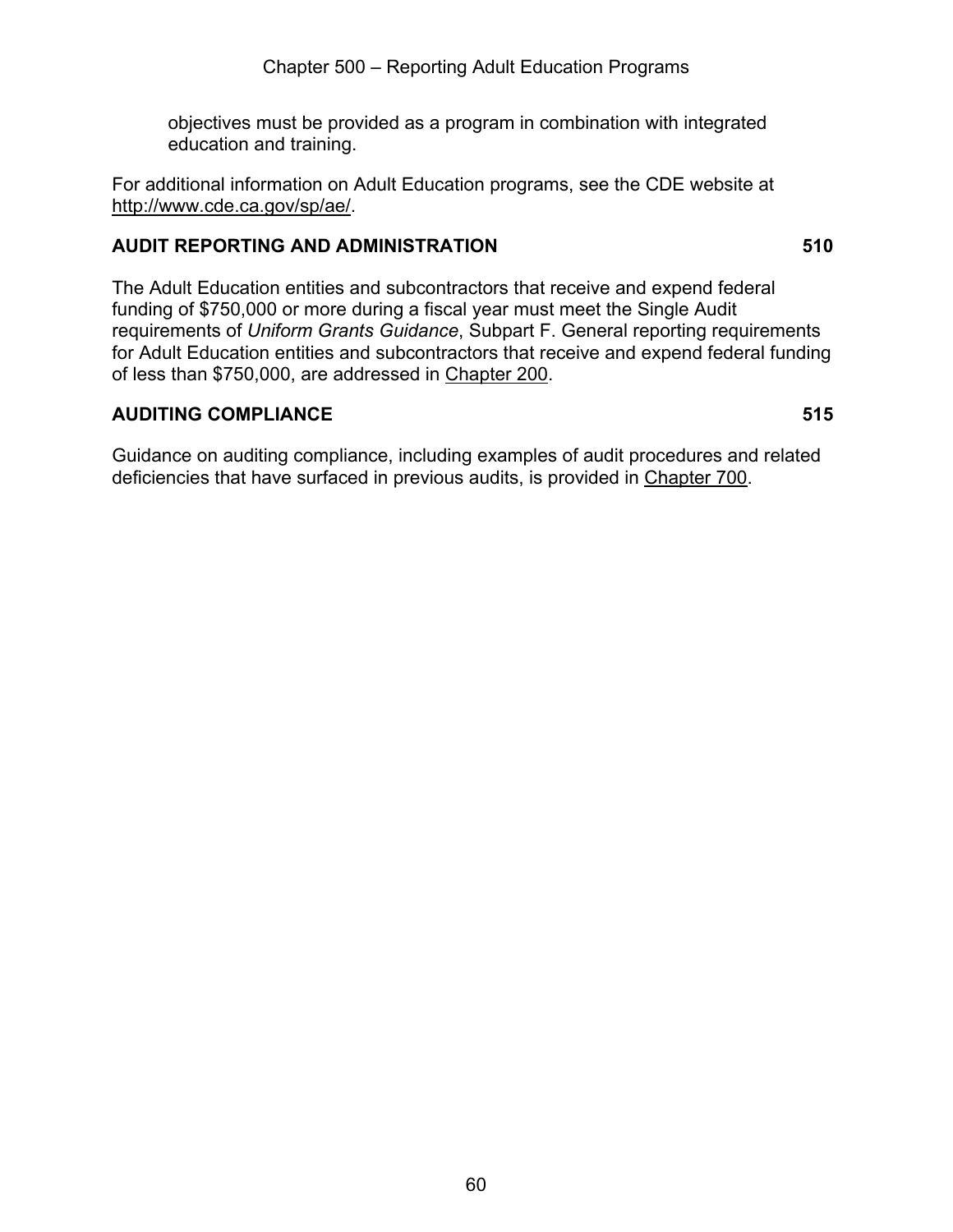# **CHAPTER 600: REPORTING 21st CENTURY COMMUNITY LEARNING CENTERS PROGRAM**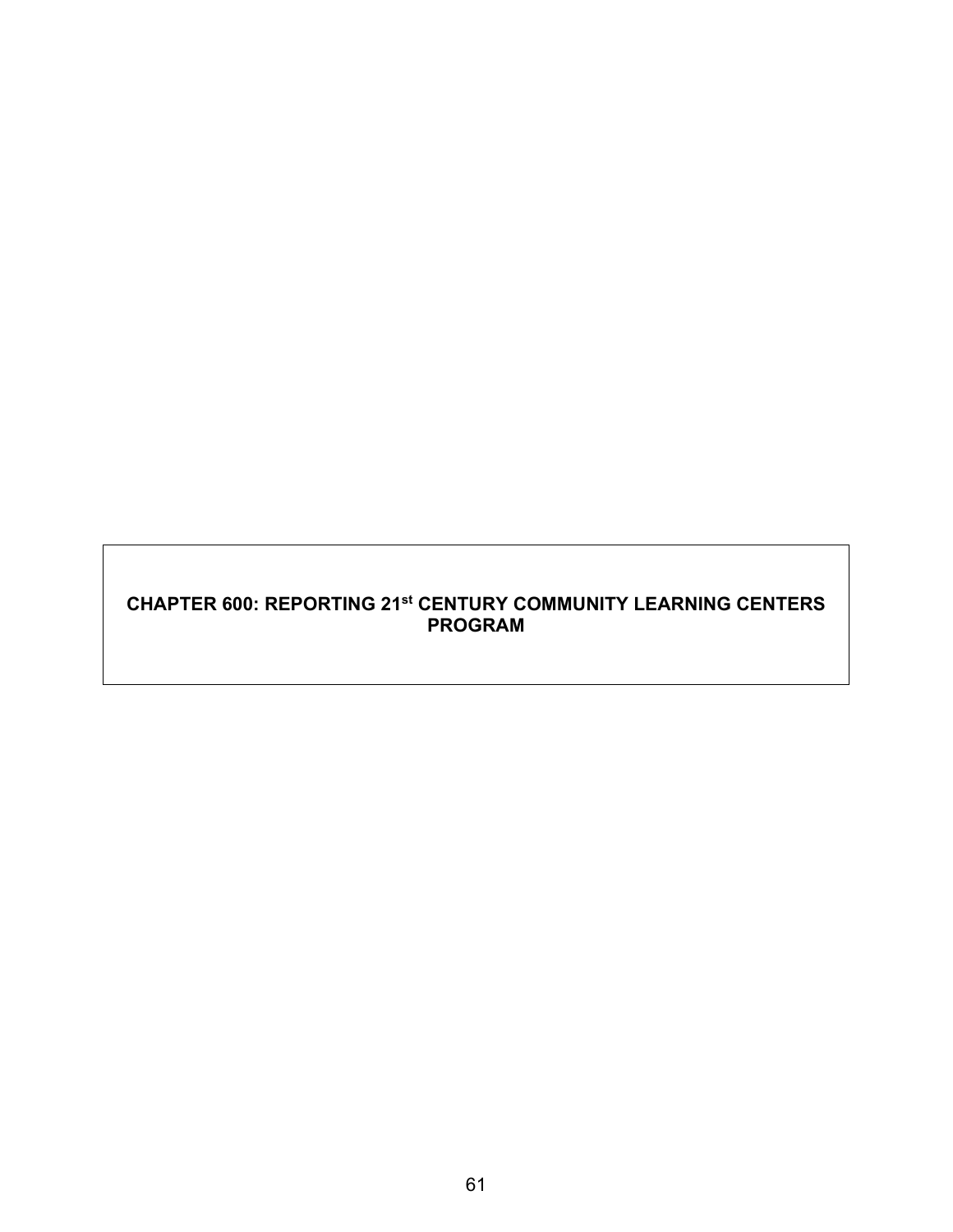# **TABLE OF CONTENTS**

## **Section**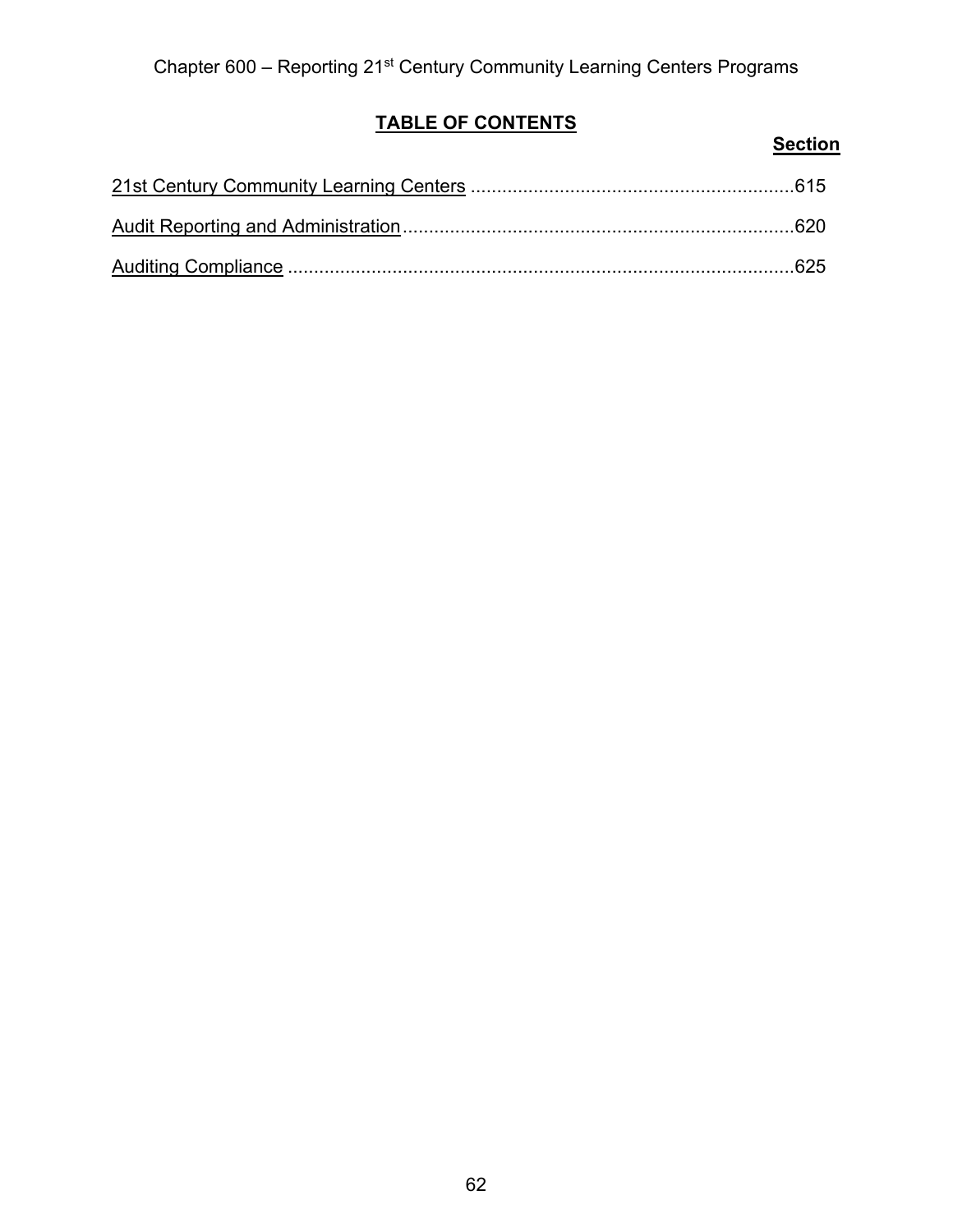## <span id="page-67-0"></span>**21st CENTURY COMMUNITY LEARNING CENTERS 615**

The purpose of the 21st CCLC Program is to provide five-year grant funding to establish or expand before- and after-school programs in community learning centers that provide disadvantaged K-12 students (particularly students who attend schools in need of improvement) with academic enrichment opportunities and supportive services to help the students meet state and local standards in core content areas. For additional information and resources, see the website at [https://www.cde.ca.gov/ls/ex/fundingop.](https://www.cde.ca.gov/ls/ex/fundingop.%E2%80%8Casp#centurycommunitylearningcenters21st) [asp#centurycommunitylearningcenters21st.](https://www.cde.ca.gov/ls/ex/fundingop.%E2%80%8Casp#centurycommunitylearningcenters21st)

<span id="page-67-1"></span>The CFDA Number of the 21st CCLC program is 84.287.

## **AUDIT REPORTING AND ADMINISTRATION 620**

The 21<sup>st</sup> CCLC entities and subcontractors that receive and expend federal funding of \$750,000 or more during a fiscal year must meet the Single Audit requirements of *Uniform Grants Guidance*, Subpart F. General reporting requirements for 21st CCLC entities and subcontractors that receive and expend federal funding of less than \$750,000, are addressed in [Chapter](#page-14-0) 200.

## <span id="page-67-2"></span>**AUDITING COMPLIANCE 625**

Guidance on auditing compliance, including examples of audit procedures and related deficiencies that have surfaced in previous audits, is provided in [Chapter 700.](#page-68-0)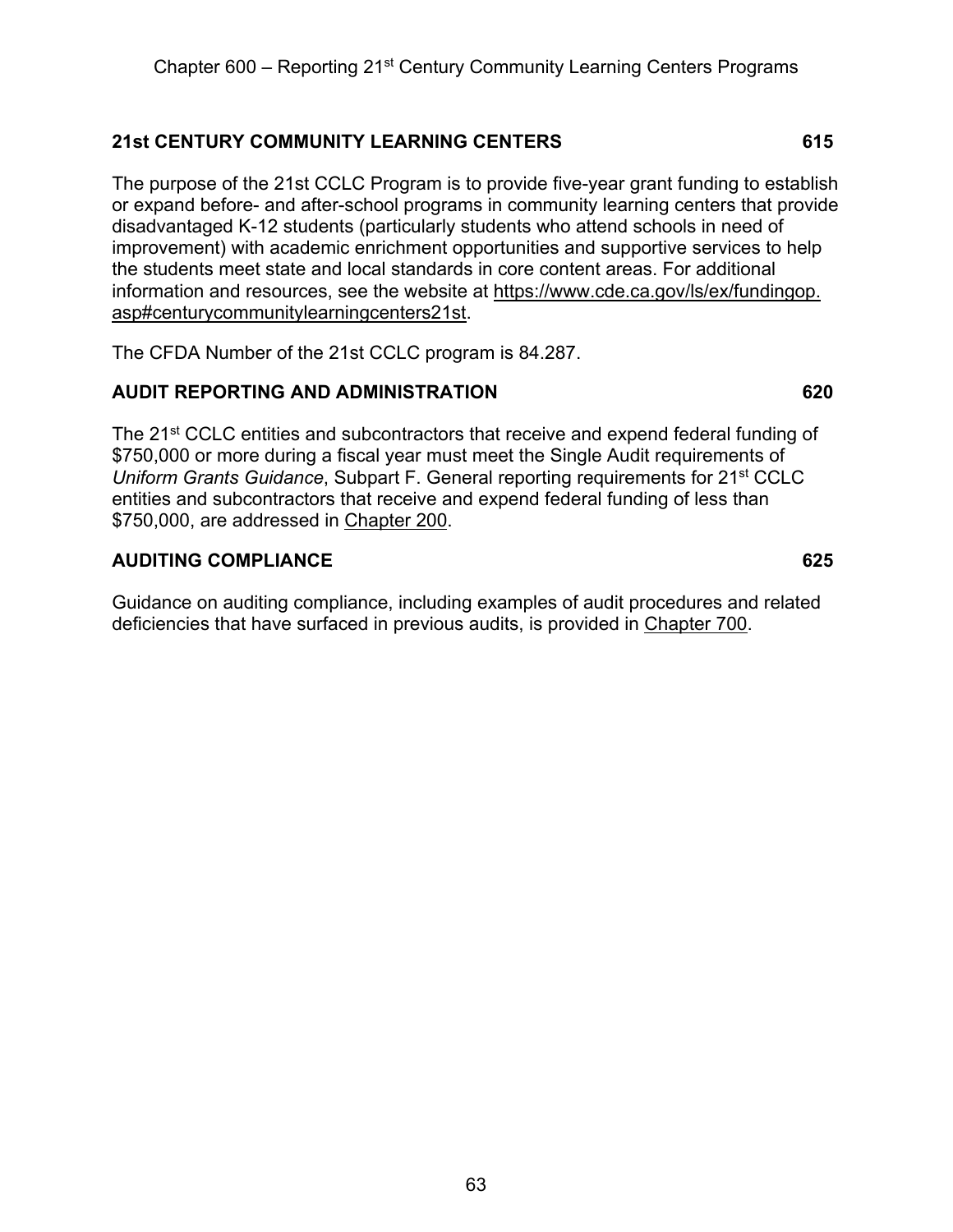<span id="page-68-0"></span>**CHAPTER 700: AUDITING COMPLIANCE WITH PROGRAM REQUIREMENTS**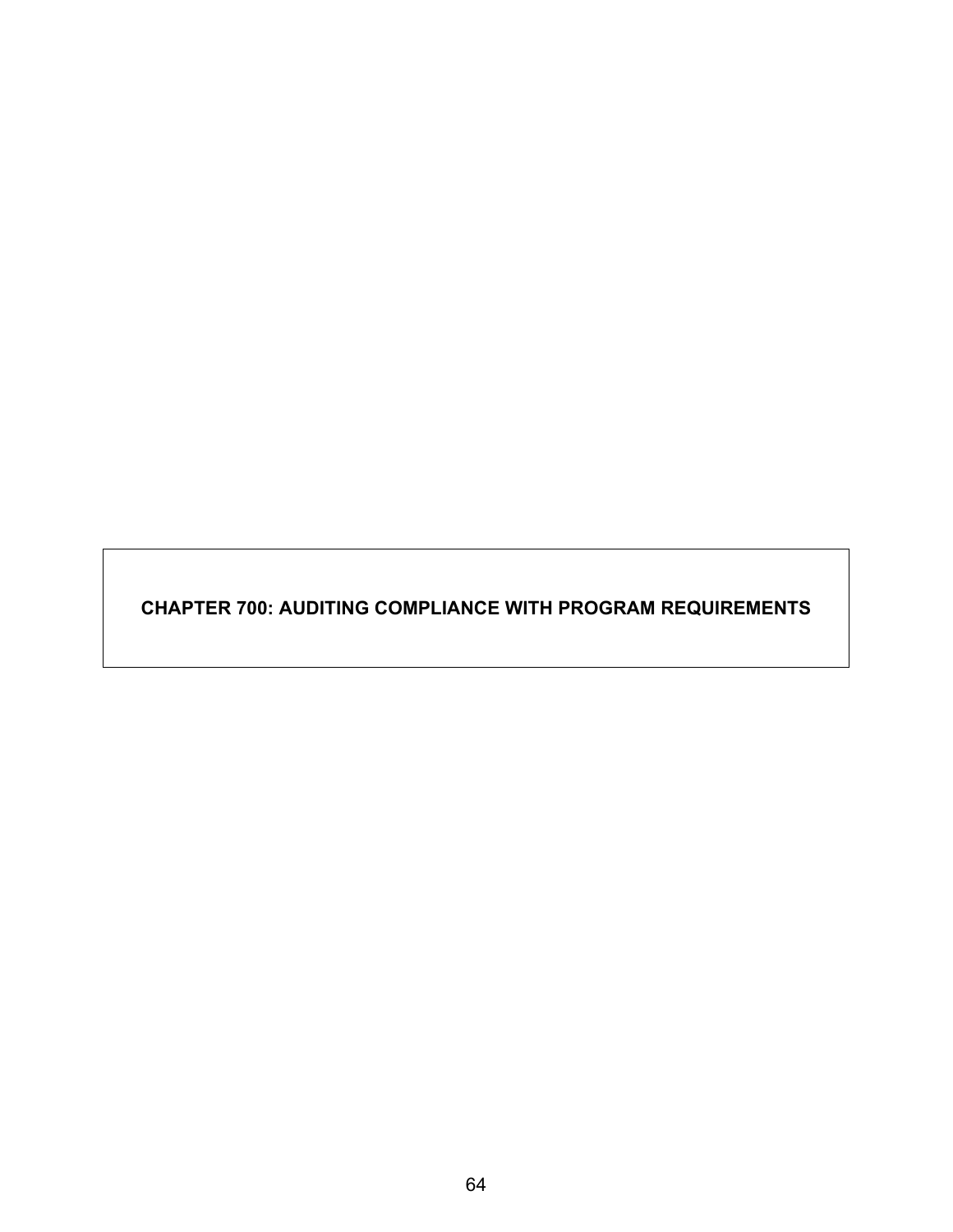# **TABLE OF CONTENTS**

### **Section**

### **INTRODUCTION**

# **GENERAL AUDIT REQUIREMENTS**

### **SPECIFIC AUDIT REQUIREMENTS**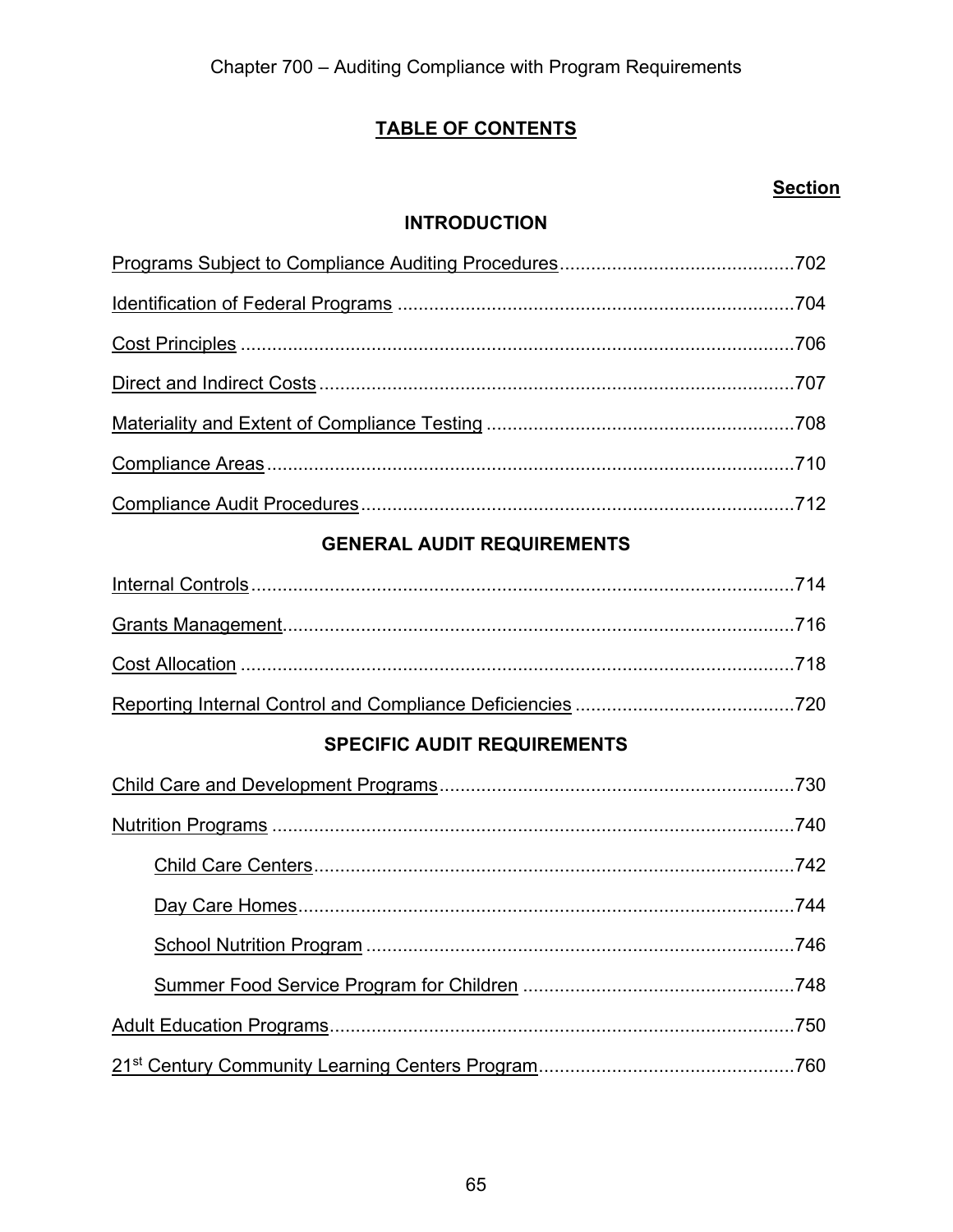# **INTRODUCTION**

The programs identified below are funded by or through the CDE or the CDSS. These programs are subject to audit, as authorized by the laws and regulations cited in [Section](#page-9-0)  [120.](#page-9-0) The following audit procedures are presented to help the auditor assess the agency's compliance with program requirements.

### <span id="page-70-0"></span>**PROGRAMS SUBJECT TO COMPLIANCE AUDITING PROCEDURES 702**

The programs subject to compliance auditing procedures include the state- and/or federally-funded CD, Nutrition, Adult Education, and 21<sup>st</sup> CCLC programs.

A. Child Care and Development Programs

The major CD programs that are subject to compliance auditing procedures are described on the CDE website at<http://www.cde.ca.gov/sp/cd/op/cdprograms.asp>*.* Primary CD program types are:

- 1. Center-based—Examples include General Childcare Centers, California State Preschool, and Migrant Program
- 2. Alternative Payment child care and CalWORKs child care (Stages 2 and 3)
- 3. Resource and Referral
- 4. Quality (Support) contracts

Child development contracts are funded through a combination of state and federal funds. The contracts will specify on the face sheet the amount of federal funding included in the total contract amount and the CFDA, identified as an "FC" number. If the contract has more than one funding source, there will be an attached encumbrance page with multiple funding blocks. The funding block will also identify different state PCA numbers associated with the state funds and the federal funds; and the remittance advice that accompanies each state check will specify the amounts of funds by these PCA numbers. For example, an apportionment payment will have a five-digit PCA number that begins with "1" to designate federal funds, or "2" to designate state funds. Therefore, contractors that are required to report the amount of federal funding they receive will need to pay particular attention to the PCA numbers that identify federal funds.

B. Nutrition Programs

The primary nutrition programs subject to audit are described on the CDE website at [http://www.cde.ca.gov/ls/nu/.](http://www.cde.ca.gov/ls/nu/)

C. Adult Education Programs

The Adult Education programs subject to audit are described on the CDE website at [http://www.cde.ca.gov/sp/ae/.](http://www.cde.ca.gov/sp/ae/)

D. 21st CCLC: [http://www.cde.ca.gov/ls/ba/cp/.](http://www.cde.ca.gov/ls/ba/cp/)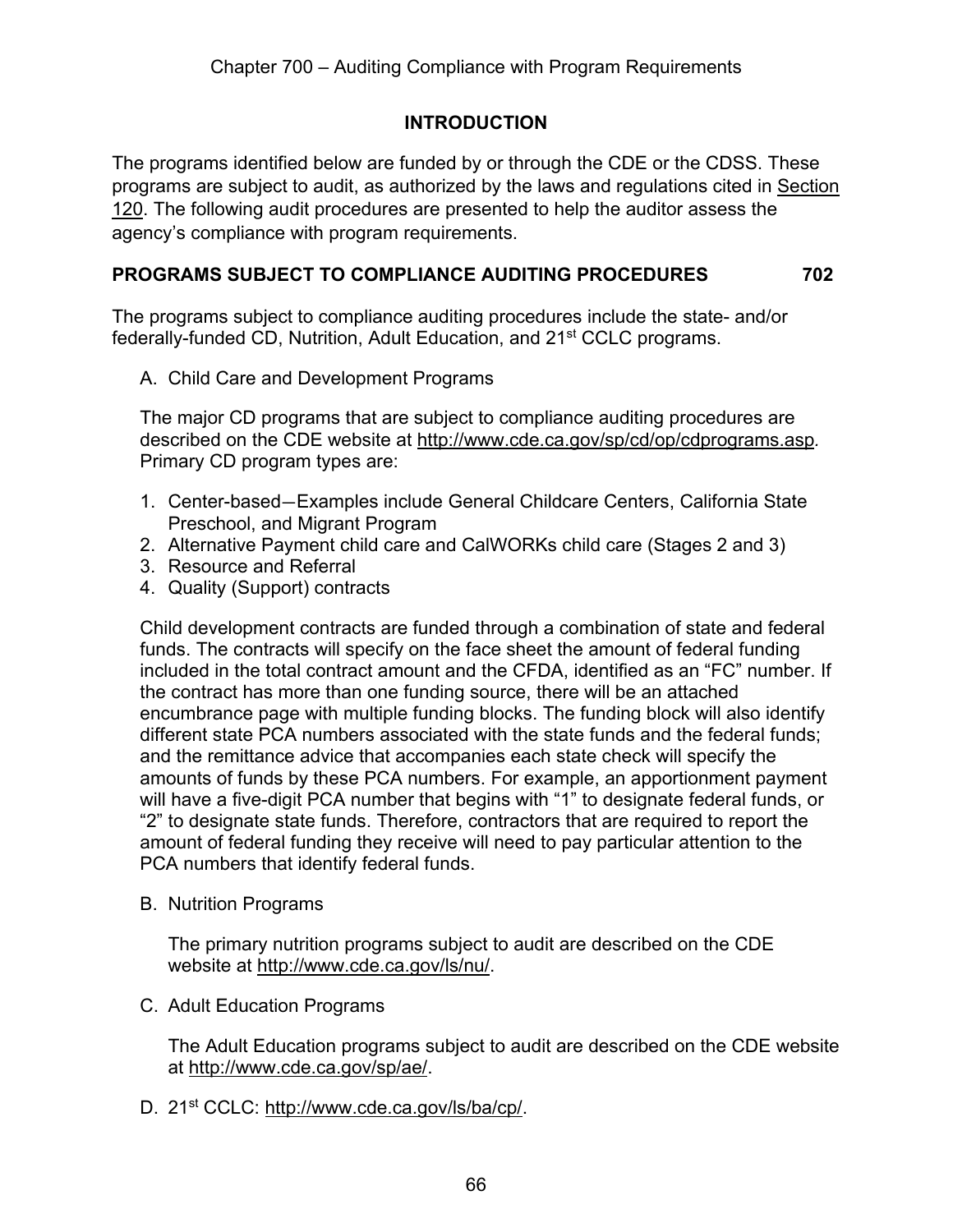# <span id="page-71-0"></span>**IDENTIFICATION OF FEDERAL PROGRAMS 704**

Where a Single Audit is required, the federal government expects the auditor to consider the compliance requirements and suggested audit objectives and procedures outlined in the *Uniform Grants Guidance* located in 2 *CFR*, Part 200, and related Appendices. The federal programs governed by the *Audit Guide* are identified below. The CFDA numbers for applicable federal programs must be included in the *Schedule of Expenditures of Federal and State Awards* (see [Appendix A\)](#page-112-0).

### A. Child Development

- 1. CD Block Grant CFDA 93.575
- 2. Child Care Mandatory and Matching Funds of the CCDF CFDA 93.596

## B. Nutrition

- 1. School Breakfast Program CFDA 10.553
- 2. National School Lunch Program CFDA10.555
- 3. Special Milk Program CFDA 10.556
- 4. CACFP CFDA 10.558
- 5. SFSP for Children CFDA 10.559
- C. Adult Education
	- 1. Basic Grants to State CFDA 84.002
- D. 21st CCLC CFDA 84.287

# <span id="page-71-1"></span>**COST PRINCIPLES 706**

The cost principles that establish guidelines for determining allowable costs applicable to federal and state programs are contained in the *Uniform Grants Guidance,* Subpart E*.*

The CDE and the CDSS enforce the requirements of the *Uniform Grants Guidance* as part of its responsibility to ensure that the federal and state awards made to child development agencies and nutrition sponsors (sub-recipients) are used in accordance with the federal and state laws and regulations and the terms of the contracts.

When costs are allocated to more than one program, the costs must be assigned to the programs using allocation bases that accurately measure the benefits provided to each program. The following cost allocation guidance for direct and indirect costs supplements the cost allocation compliance audit procedures described in [Section 718.](#page-78-1)

# <span id="page-71-2"></span>**DIRECT AND INDIRECT COSTS 707**

A. Direct and Indirect Costs

Costs claimed for reimbursement may be classified as direct costs or indirect costs (if indirect costs are permitted), depending on the number and composition of programs operated by an agency. Direct costs provide measurable, direct benefits to a particular program. Indirect costs are organization-wide general management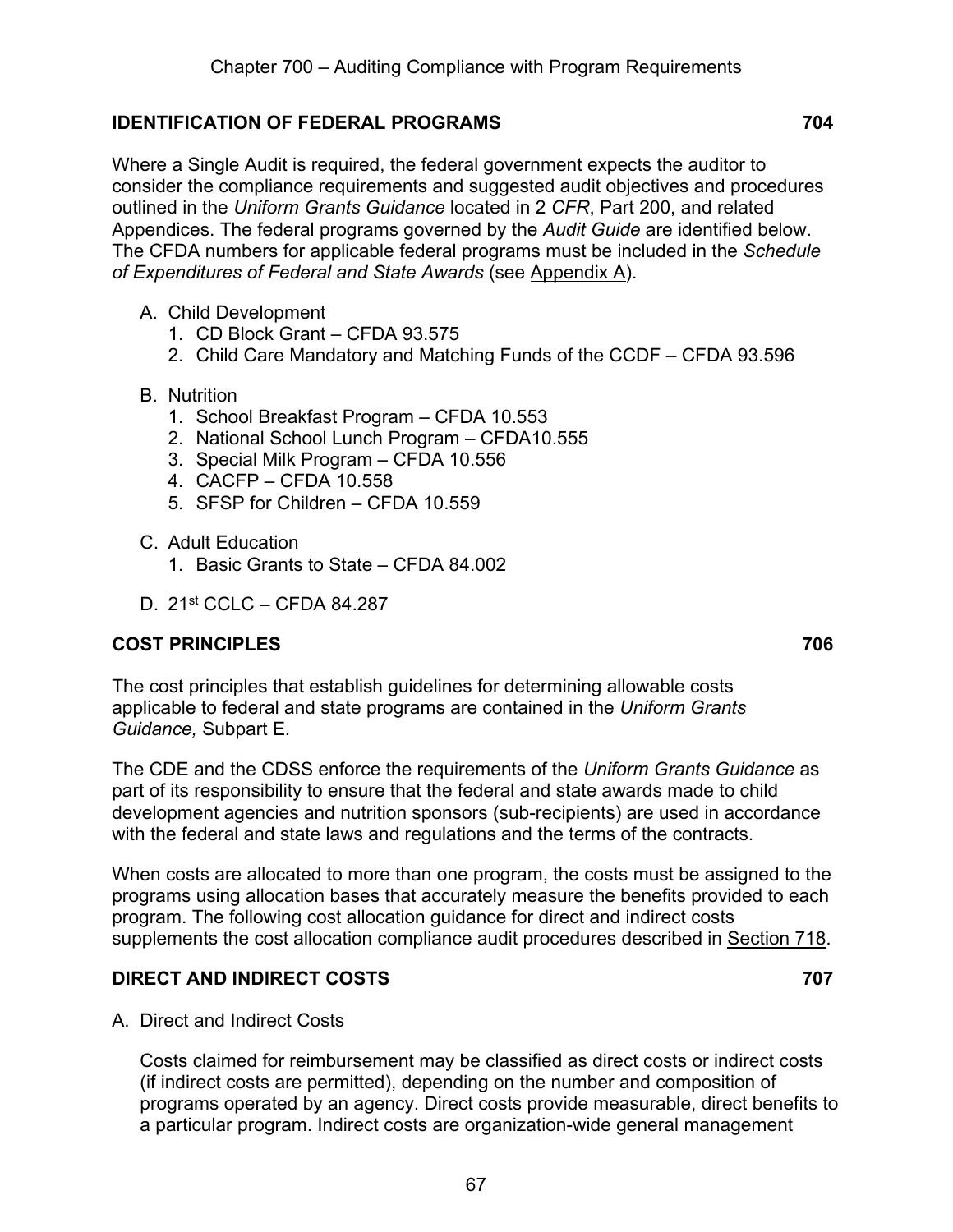costs that cannot be readily assigned to one specific program or one specific line item within a program.

1. Direct Costs

Generally, if an agency operates one program, all costs are direct costs of that program. However, if an agency operates more than one program, direct costs must be shared among the programs in proportion to the benefits received by each program. For example, salaries and fringe benefits must be allocated by using individual employee time sheets that report the actual time employees spend in each program each day. The shared direct costs of rent and associated utilities, maintenance, and insurance are typically allocated by using the square footage of building space occupied by each program according to floor plans and/or room measurements. Training costs for staff are typically allocated in proportion to the actual time spent in the programs on which they work. Legal fees and audit costs are typically allocated in proportion to direct hours charged to each program, based on invoices or engagement letters. Other cost allocation methods may be applied, provided they accurately measure the benefits provided to each program or activity.

2. General and Administrative (G&A) Costs

G&A costs (e.g., accounting services, human resources, information technology, and administrative office receptionist) may be allocated among multiple programs as either shared direct costs or indirect costs.

a. Shared Direct Costs

If an organization operates similar types of programs, for example, centerbased programs, it could elect to allocate G&A costs as shared direct costs, using the respective number of children enrolled in each program and length of time in class.

# b. Indirect Costs

If an organization operates dissimilar programs or activities (e.g., centerbased programs, plus resource and referral programs, or non-CD programs), then the allocation of G&A costs as shared costs may be impractical. The organization then may allocate G&A costs as indirect costs. If an organization elects to claim indirect costs, it must have a current indirect cost allocation plan on file (e.g., in its main accounting office). The plan should be approved by the board of directors (not-for-profits), or other appropriate governing body (local governments).

The *FT&C*, Section V.C., addresses requirements pertaining to indirect costs. Also, the *CCR* provides regulatory guidance at Title 5, Section 18013(n), *Definition of Indirect Cost Allocation Plan*, and Title 5, Section 18034(k), *Indirect Cost Rate per Approved Plan*.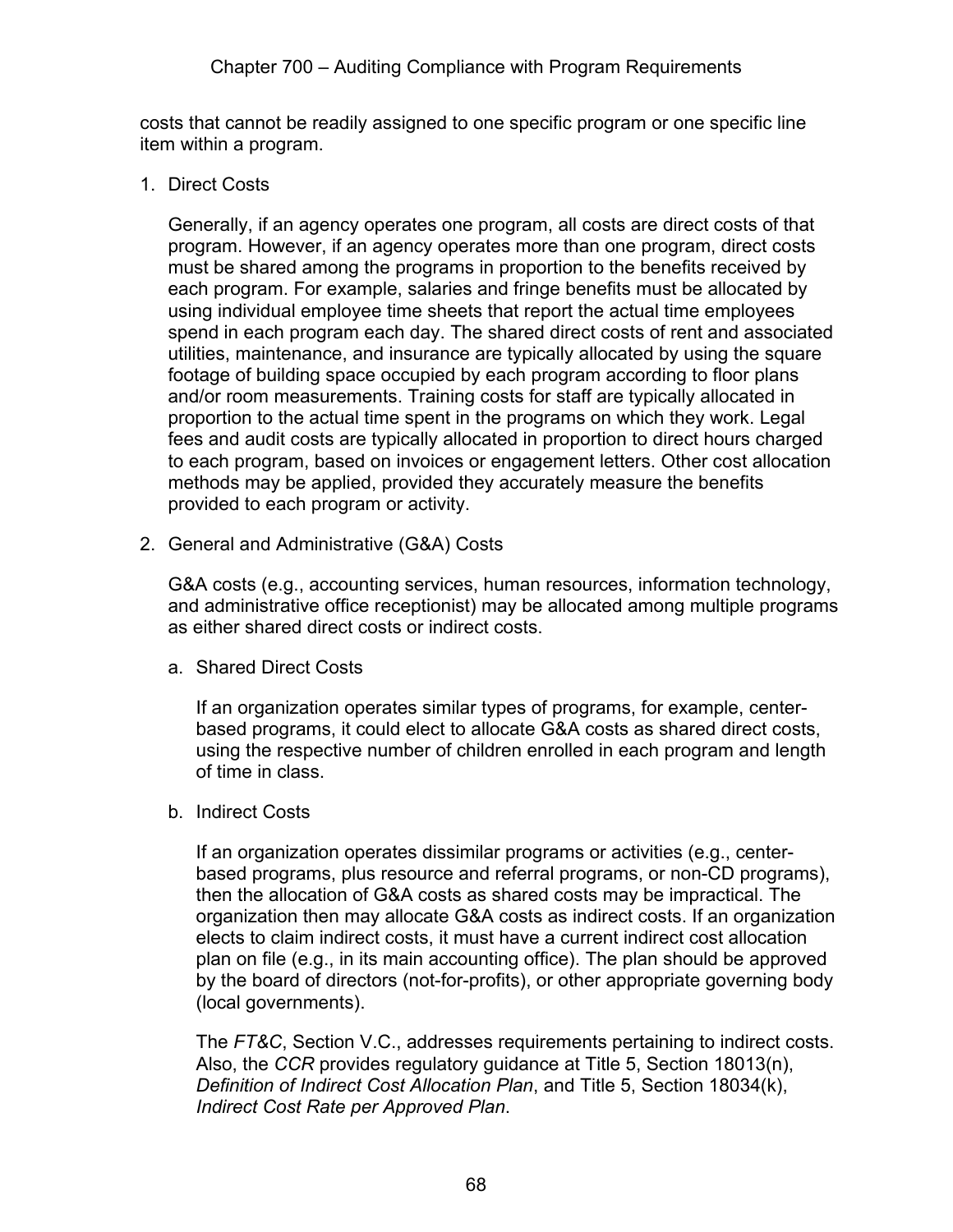B. Documentation of Rationale and Methodology

Regardless of the method adopted for allocating direct and/or indirect costs, the rationale and methodology must be objective, reliable, and adequately explained and documented each fiscal year. All claimed costs must be supported in accounting records and by invoices and other appropriate documents.

C. Examples of Cost Allocation Bases

The most appropriate cost allocation base will depend on the circumstances. The examples of cost allocation bases presented below and other allocation bases applicable to assigning costs are appropriate if they accurately measure the benefits provided to each program or activity.

| <b>Costs to be Allocated</b>                                                | <b>Allocation Base</b>                                          | <b>Documentation</b>                                                                         |
|-----------------------------------------------------------------------------|-----------------------------------------------------------------|----------------------------------------------------------------------------------------------|
| <b>Rent, Utilities</b><br>$\bullet$<br>Maintenance<br>Insurance             | Square footage<br>$\bullet$<br>usage                            | Room<br>$\bullet$<br>measurements<br>Floor plans<br>$\bullet$                                |
| <b>Salaries</b><br><b>Benefits</b>                                          | <b>Employee hours</b><br>$\bullet$<br>worked on each<br>program | <b>Time Sheets</b><br>$\bullet$                                                              |
| <b>Legal Fees</b><br><b>Audits</b>                                          | <b>Direct hours</b><br>$\bullet$<br>charged                     | Invoices<br>$\bullet$                                                                        |
| Training                                                                    | <b>Staff trained</b><br>$\bullet$                               | <b>Invoices</b><br>$\bullet$<br><b>Training records</b><br>$\bullet$                         |
| <b>Human Resources</b><br>Information Technology<br>$\bullet$<br>Accounting | Number of children<br>$\bullet$<br>enrolled                     | Attendance reports<br>$\bullet$<br>for Child<br>Development, or<br><b>Nutrition Programs</b> |

# D. *California School Accounting Manual (CSAM)*

In the *FT&C* for child development programs*,* Section VI.A states that contractors shall follow the accounting procedures specified in the most recent edition of the *CSAM* and report expenditures on an accrual basis. While the *CSAM* applies mostly to schools, its principles can be used by other organizations when determining how to allocate direct and indirect costs. The *CSAM* provides cost allocation guidance in Procedures 910 and 915, based in part on federal cost principles.

1. Procedure 910, Program Cost Accounting

This procedure contains primarily school-oriented accounting procedures. Its discussion of direct-charged and allocated costs may be helpful on a conceptual level. For specific guidance, see the *FT&C* for CD programs in which Section VI.E addresses, for example, time sheets for multi-funded employees. Note that the majority of operating costs of center-based programs are payroll costs. Together, the *CSAM* and the *FT&C* provide that all employees must maintain time sheets, which are sometimes referred to as personnel activity reports. For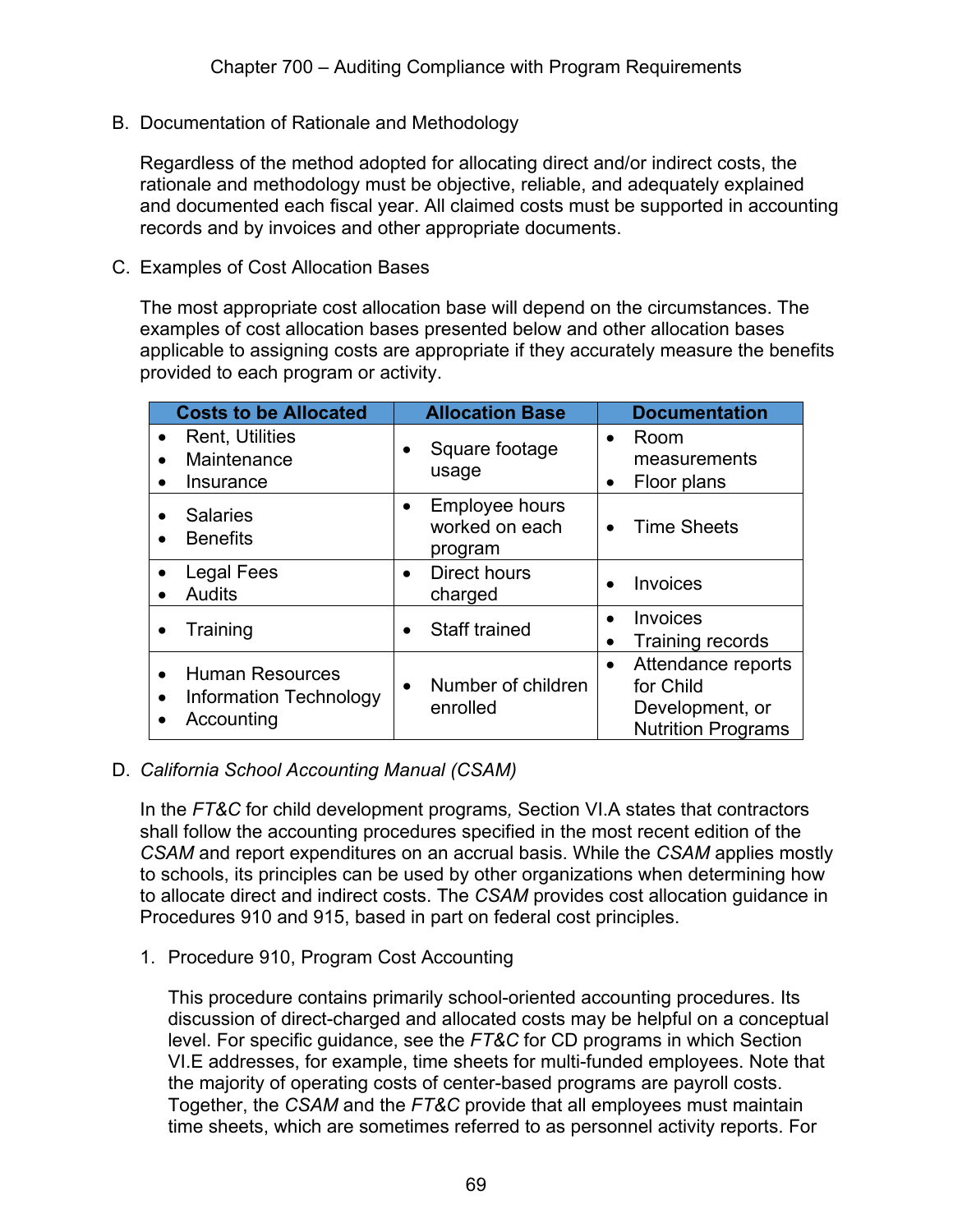local governments, each time sheet must be signed by the individual employee. For a not-for-profit organization, each time sheet must be signed by the individual employee, or a responsible supervisory official having first-hand knowledge of the activities performed by the employee. For federal programs (e.g., Nutrition, Adult Education, and 21st CCLC), refer to *Uniform Grants Guidance*, 2 *CFR* Part 200, Subpart E, Subsection 200.430, *Compensation–personal services,* for additional information on documentation required for employees who work on single and multiple activities.

a. Employees Performing Only **Direct** Cost Activities

If an employee is engaged in direct cost activities that are funded by multiple programs, the employee's time sheet must report the actual amount of time spent in each program or activity per day.

b. Employees Performing Only **Indirect** Cost Activities.

If an employee is engaged only in indirect cost activities and all of the employee's time is charged to an indirect cost pool, then the employee would not need a detailed time sheet to identify time spent on individual activities.

c. Employees Performing **Both** Direct and Indirect Cost Activities.

If an employee is engaged in both direct and indirect cost activities, then the employee's time sheet must report the actual amount of time spent in each program or activity per day.

2. Procedure 915, Indirect Cost Rate

This procedure states that indirect costs are those costs of general management that are organization-wide. General management costs consist of expenditures for administrative activities necessary for the general operation of the organization (e.g., accounting, budgeting, payroll preparation, personnel management, purchasing, and centralized data processing). Indirect costs are distributed to programs using an *indirect cost rate*.

The *CSAM* Procedure 915 states that an indirect cost rate is determined by dividing an organization's indirect costs by the majority of its other expenditures, referred to as base costs. The organization's base costs are comprised of its modified total direct costs, defined by *Uniform Grants Guidance* as, "all direct salaries and wages, applicable fringe benefits, materials and supplies, services, travel, and up to the first \$25,000 of each subaward (regardless of the period of performance of the subawards under the award)." Costs must be consistently charged as either indirect or direct costs, but may not be double charged or inconsistently charged as both.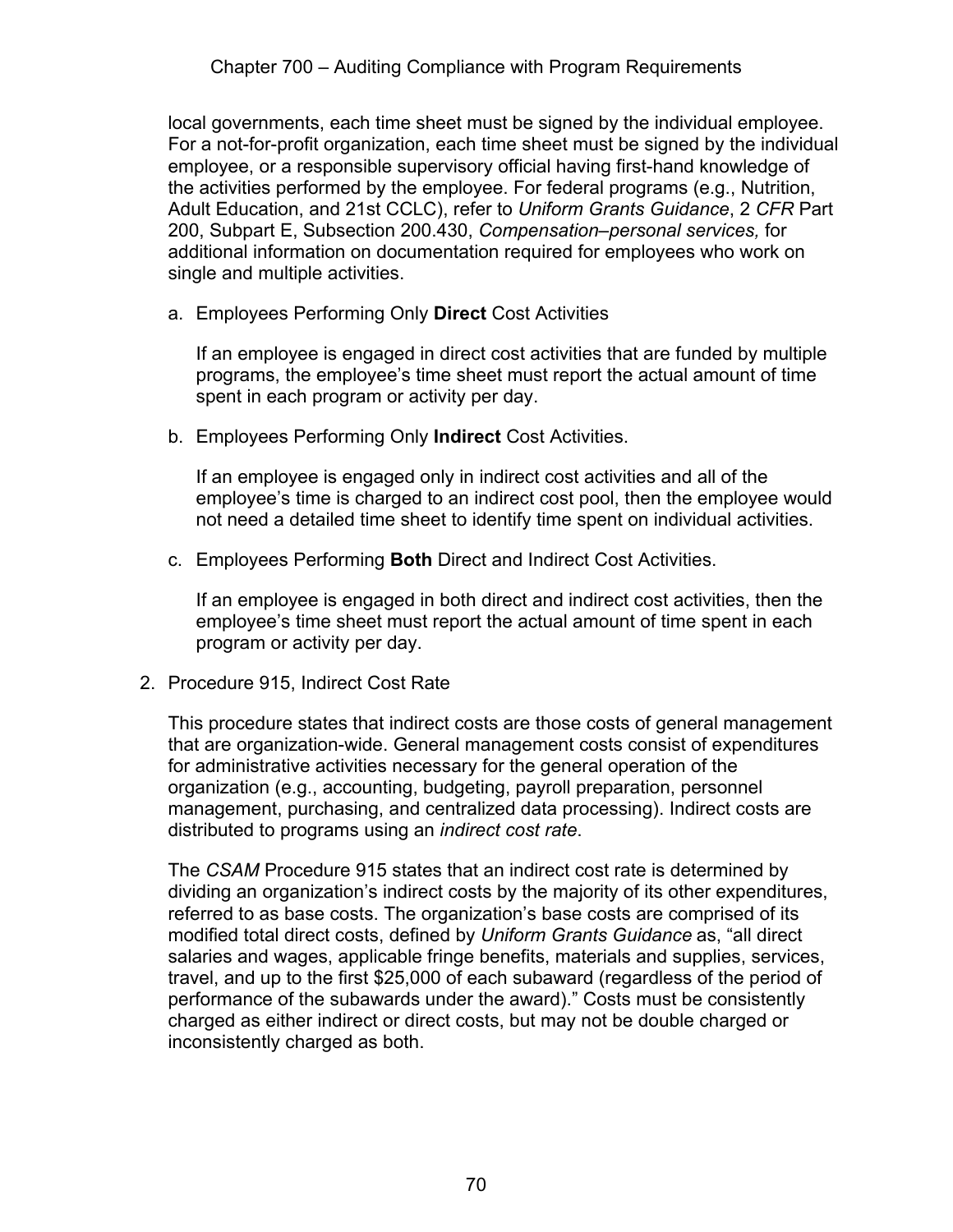E. Cognizant Agencies for Approving Indirect Cost Rates for Federal Programs

A cognizant agency is an agency (usually federal) that has been assigned responsibilities over one or more federal programs. The OMB publishes a list of cognizant agency assignments applicable to some state agencies, cities, and counties. The cognizant agency for governmental units not on that list and for nonprofit organizations is the agency that provides the most grant funds directly to the entity. The DHHS s is the cognizant agency for all state-wide central service cost allocation plans and public assistance cost allocation plans. The DHHS Program Support Center handles cost allocation and indirect cost negotiations for government and non-profit organizations. However, the DHHS does not approve indirect cost rate proposals for a local governmental unit when the DHHS' funding is passed through a state. The primary grantee recipient is responsible for negotiating the subrecipient's indirect cost rate, and monitoring the costs.

For hospitals, the DHHS serves as the main cognizant agency. An organization with a cognizant agency must submit an annual formal indirect cost rate proposal to the DHHS' Program Support Center for approval. The Department of the Interior is the cognizant agency for all Indian tribal governments.

F. Technical Assistance

The CDE's A&I and the CDSS's Office of Audit Services (OAS) review annual financial and compliance audits submitted by contractors, and conduct performance audits or limited scope reviews of selected programs. Consequently, the A&I and the OAS do not provide detailed recommendations for developing an organization's cost allocation plan, which later could become the subject of their review. The A&I and the OAS must maintain their independence under *GAS*, as issued by the Comptroller General of the United States.

# **MATERIALITY AND EXTENT OF COMPLIANCE TESTING 708**

The materiality level for determining compliance with program requirements differs from the materiality level for auditing financial statements. The AICPA Audit Guide generally addresses materiality in terms of the impact on the financial statements as a whole. The *Audit Guide* focuses on materiality involving compliance aspects of specific programs. In child development, nutrition, adult education and  $21<sup>st</sup> CCLC$  programs, the auditor is required to report program noncompliance in the Schedule of Findings and Questioned Costs that: (1) results in disallowances totaling more than \$600 per program; or (2) adversely affects program performance, such as unqualified staff, inadequate records, and unspent funds.

When a contractor engages its independent auditor, the engagement letter should address the extent of compliance testing that will be performed (sections [160.C](#page-12-0) and [D\)](#page-12-1). Compliance testing should determine that the agency has complied substantially with the *FT&C* for CD programs, and other state and federal requirements associated with carrying out child development, nutrition, adult education and/or 21<sup>st</sup> CCLC programs.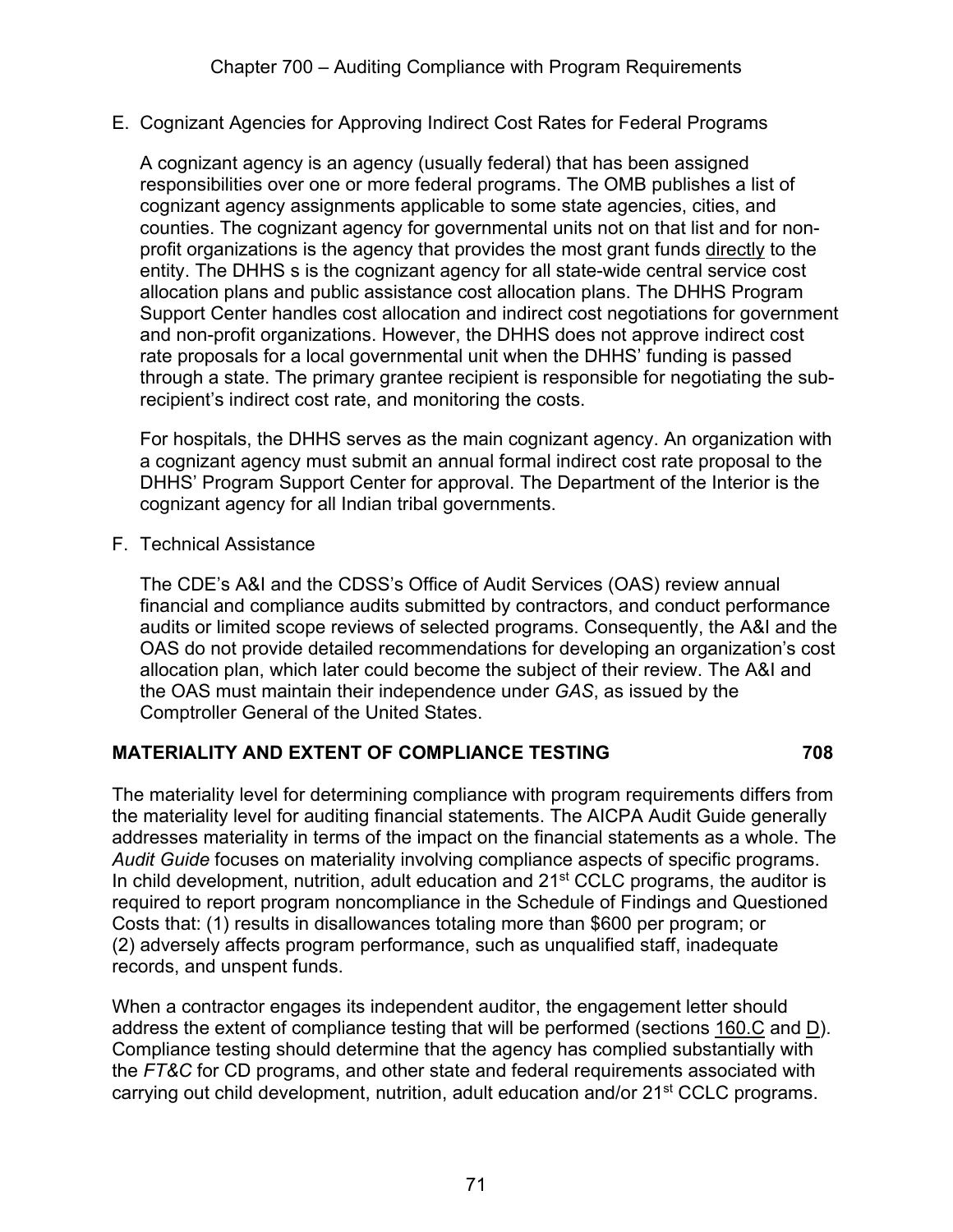# <span id="page-76-0"></span>**COMPLIANCE AREAS 710**

Each of the following compliance areas, unless otherwise indicated, is applicable in audits of child development, nutrition, adult education and 21<sup>st</sup> CCLC programs:

- Activities and Costs The specific requirements for activities allowed or unallowed are unique to each program, as identified in program rules and regulations and the provisions of contracts, grants, or other agreements. Costs are addressed in the cost principles identified in *Uniform Grants Guidance,* Subpart E – Cost Principles, 5 *CCR*, sections 18033-18037, and in the *FT&C,* Section V.
- Cash Management Addresses how an agency administers and safeguards cash received to operate its programs.
- Eligibility Determines that an agency ensures that only eligible individuals receive appropriate assistance under the programs.
- Equipment Ascertains that the agency adequately accounts for, safeguards, maintains, inventories, and properly disposes of equipment acquired with program funds.
- Matching Determines that the minimum amount or percentage of contributions of matching funds were provided.
- Procurement Determines that goods and services were acquired using appropriate procedures and in a manner that promotes open and free competition.
- Program Income Determines that program income, such as family fees, was correctly earned (charged and collected), reported, and expended in accordance with program requirements.
- Reporting Ensures all submitted reports are accurate and properly supported in accordance with program requirements.
- Subcontract Monitoring Ensures that an agency adequately tracked a subcontractor's compliance with program requirements.

# **COMPLIANCE AUDIT PROCEDURES 712**

The audit procedures in the *Uniform Grants Guidance*, Compliance Supplement are developed to assist auditors in examining compliance with federal program requirements. These procedures are applicable, but not limited to the following:

A. The audit procedures presented in this chapter consider the audit procedures contained in Compliance Supplement that contains requirements applicable to: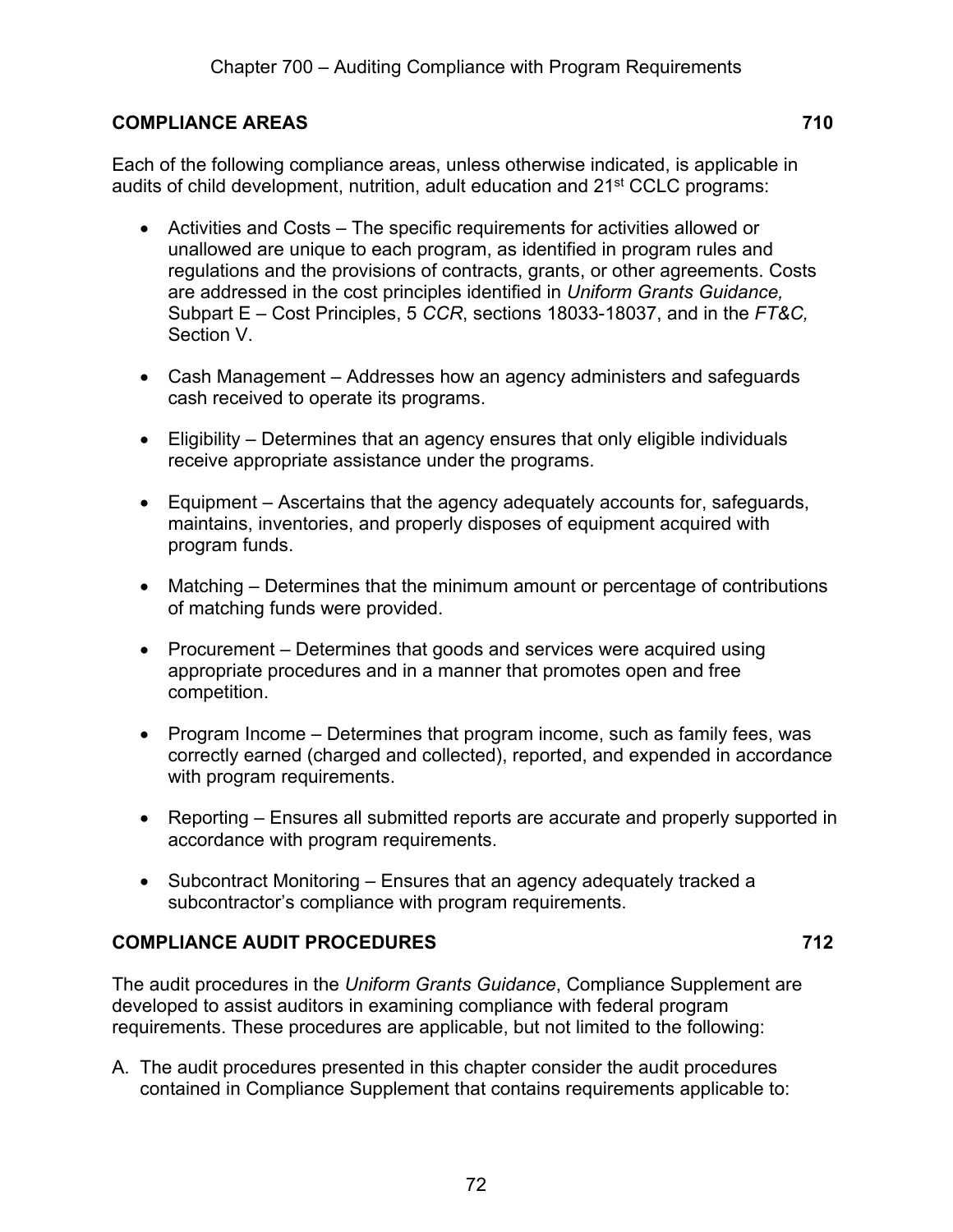- 1. The DHHS, including CD Block Grant, and Child Care Mandatory and Matching Funds of the CCDF
- 2. The U.S. Department of Education, including the Adult Education Program and the 21<sup>st</sup> CCLC Program
- 3. The U. S. Department of Agriculture, including the CACFP, and other nutrition programs (except the commodities program)
- B. The compliance audit procedures contained in the *Audit Guide* are not intended to uncover all forms of noncompliance, so the auditor should apply additional appropriate procedures when determined necessary. Furthermore, the auditor should gather and assess information to identify and assess risks of fraud that are significant within the scope of the audit objectives or that could affect the findings and conclusion of the audit [\(Section 260\)](#page-25-0).
- C. The auditor should report noncompliance and inadequate internal controls in the Internal Control Communication Letter, Management Letter, or Schedule of Findings and Questioned Costs, depending on the severity of the consequences of the noncompliance. The auditor should also report any associated questioned costs [\(Section 720\)](#page-79-0).

# **GENERAL AUDIT REQUIREMENTS**

General audit requirements apply to both contractor audits and Single Audits. The audit compliance areas for internal controls and cost allocation, presented below, contain audit objectives and audit procedures.

# **INTERNAL CONTROLS 714**

The following audit procedures for evaluating and testing the operating effectiveness of internal controls are based on *Uniform Grants Guidance,* Compliance Supplement.

Audit Objective: Evaluate internal controls, identify risk areas, and assess the impact of risk areas on noncompliance.

- 1. Interview appropriate management officials and staff familiar with the internal accounting and other management controls applicable to program activities.
- 2. Based on information obtained from the interview and other survey work, determine the nature, timing, and extent of substantive testing, including the number of transactions to be tested for evaluating compliance.
- 3. Determine that the agency adequately separated significant financial duties and responsibilities among staff.
- 4. Evaluate the agency's policies for authorizing expenditures and signing checks.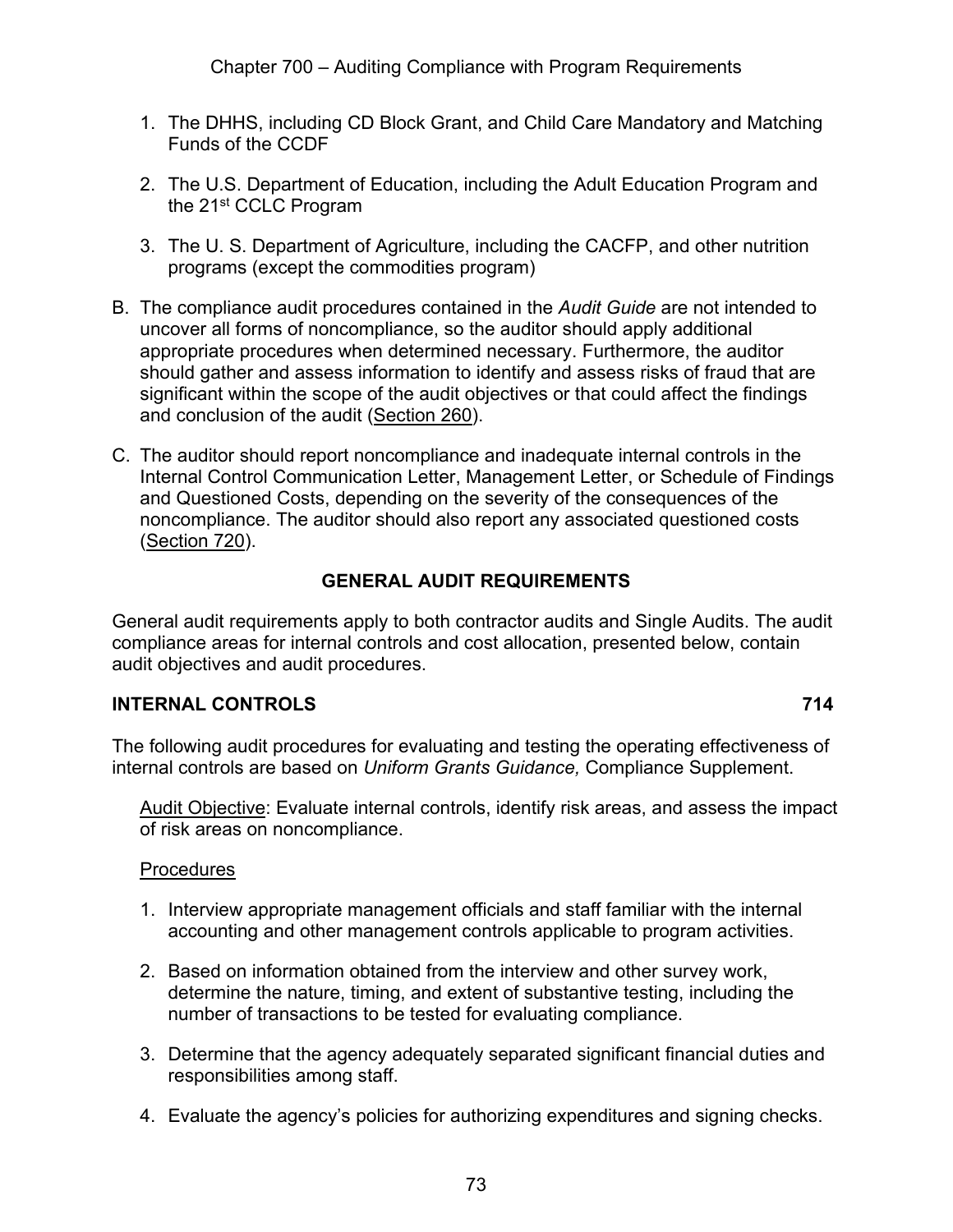5. Identify and report conflicts of interest in any transactions to which a child development contractor is a party and the other party has a financial interest in the contractor, as outlined in *FT&C*, Section II.P.

# **GRANTS MANAGEMENT 716**

The federal grants management requirements for administering programs are set forth in *Uniform Grants Guidance*, Subpart D—Post Federal Award Requirements, which include:

- 1. Standards for Financial and Program Management
- 2. Property Standards
- 3. Procurement Standards
- 4. Performance and Financial Monitoring and Reporting
- 5. Records Retention and Access

Applicable state grants management standards for administering programs are located in the *EC,* 5 *CCR, FT&C*, Child Development Attendance and Fiscal Reporting & Reimbursement Procedures, Management Bulletins, and *CSAM*.

# <span id="page-78-0"></span>**COST ALLOCATION 718**

Audit Objective: Determine that the contractor's direct costs and indirect costs (if any) were assigned to state and federal programs using allocation bases that accurately measured the benefits provided to each program.

Cost Allocation Audit Procedures for Agencies other than Local Governments: These audit procedures are based on the *Uniform Grants Guidance*, Subpart E and the Compliance Supplement.

- Direct Costs
	- 1. Verify that the CD contractor maintains written documentation of the rationale used in determining direct and administrative costs for CD programs (*FT&C*, Section V.D).
	- 2. Determine that direct costs are net of credits, refunds, insurance recoveries, and adjustments for uncashed checks.
	- 3. If the agency claimed indirect costs, verify that these indirect costs are not also claimed under direct costs (e.g., depreciation of equipment).
	- 4. Verify direct costs are actual costs supported by appropriate documentation, such as vendor invoices, canceled checks, and/or time and attendance records. Verify that they are charged to the correct accounts, for the appropriate amounts, and during the applicable period.
	- 5. Determine that costs have been assigned to the correct cost objective or activity.

<span id="page-78-1"></span>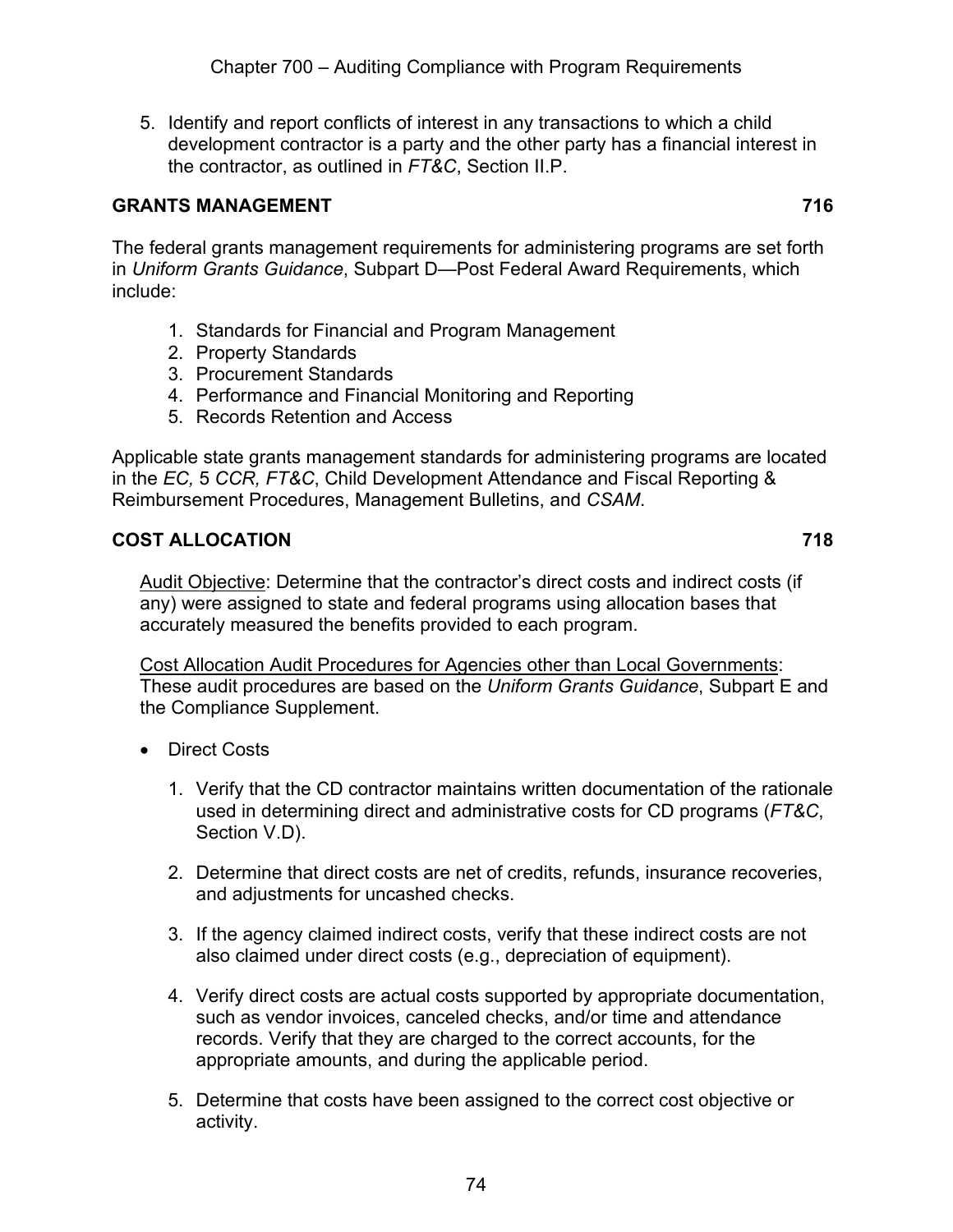- Indirect Costs
	- 1. Determine that the grant or contract permits indirect costs (the Adult Education Program and some CD contracts do not permit indirect costs).

If a CD contractor claimed indirect costs, verify that the contractor has a written cost allocation plan available for review (*FT&C,* Section V.C). The plan should be approved by the board of directors (not-for-profits), or other appropriate governing body (local governments). In addition, the contractor's annual audit must include the various bases used to allocate costs.

- 2. Review the agency's indirect cost allocation plan, or indirect cost rate proposal for reasonableness.
- 3. If the agency uses the Direct Allocation Method, test the data supporting the proposed allocation bases to determine that data are complete, accurate, appropriate, and properly documented.
- 4. Determine that the indirect cost rate was applied in accordance with the approved rate agreement, and to the proper base amounts.
- 5. Verify that the base used was accurate, included all direct costs (including unallowable costs, such as fund raising), and reflected the terms of the rate agreement.
- 6. Determine that the indirect cost rate was within approved limits. For instance, in a CD program, the agency's indirect cost rate may not exceed ten percent of the modified total direct costs, or ten percent times reimbursable expense line items 1000 through 5000, including expenses for these cost categories reported as Start-Up expense; plus any provider payments. See *FT&C,* Section V.C; and the *Child Development Attendance and Fiscal Reporting and Reimbursement Procedures* – Reporting – Expenses – Indirect Costs.

# <span id="page-79-0"></span>**REPORTING INTERNAL CONTROL AND COMPLIANCE DEFICIENCIES 720**

Significant deficiencies and material weaknesses in internal control over compliance found during an audit should be identified in the audit report. For deficiencies found in child development programs [\(Section 730\)](#page-80-0) that are identified as costs that are unreasonable, undocumented, or otherwise non-reimbursable in accordance with contract requirements, the auditor should report a finding and adjust the reimbursable expense on the appropriate AUD form [\(Section 310.A\)](#page-35-0). The auditor also should enter the finding number in the comments section of the AUD form.

- A. When writing audit findings on deficiencies, be sure to include all elements of a finding:
	- 1. Program Information –The identification number and type of each affected contract, grant, or other agreement.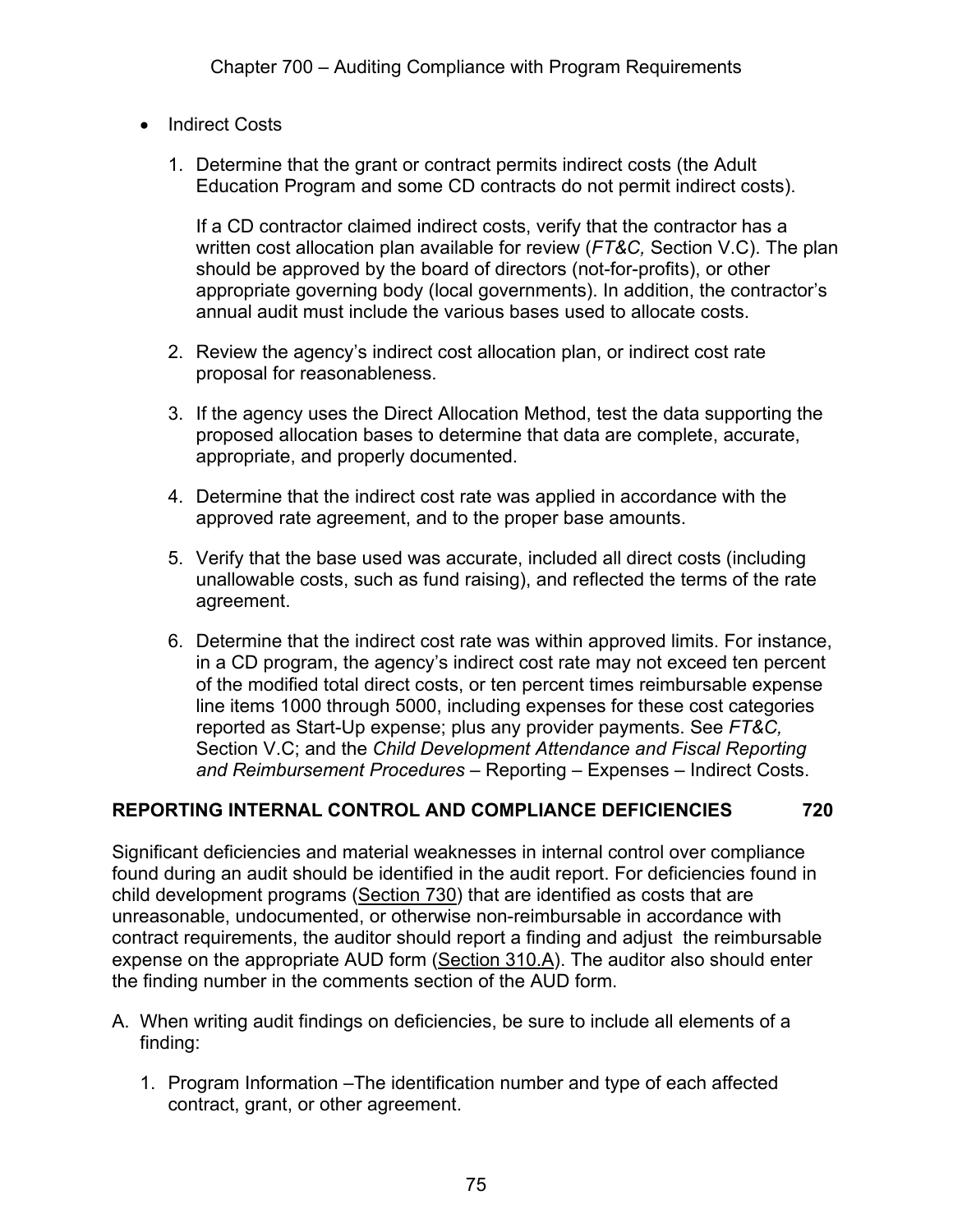- 2. Criteria Identify the laws, regulations, contract requirements, and/or grant agreements that are relevant to the audit, such as the applicable section of the *EC*, *CFR, CCR*, or *FT&C.*
- 3. Condition The situation that exists. Determine and document the condition during the audit.
- 4. Questioned Costs Quantify the dollar amount of a non-reimbursable expenditure.
- 5. Effect and Context Describe the outcome or consequence of the problem and the scope of testing. Document the work performed that resulted in the finding, including the sample size.
- 6. Cause Identify the reason or explanation for the condition.
- 7. Recommendation Identify the actions necessary to correct deficiencies and findings identified during the audit.
- 8. Views of Responsible Officials and Planned Corrective Action Obtain management's response to the finding(s) and recommendation(s), and identify the steps management plans to take in resolving the finding(s) and a specific timeline.

Additional guidance in developing findings is provided in *GAS*.

- B. Single Audits must follow the audit reporting requirements of the *Uniform Grants Guidance*, Subpart F including subsections .515 and .516 regarding reporting and audit findings. Also, see [Section 211.B](#page-19-0) of the *Audit Guide*.
- C. Auditors should refer to the reporting standards for financial audits in Chapter 4 of *GAS* to determine the types of deficiencies to be reported.

# **SPECIFIC AUDIT REQUIREMENTS**

Specific audit requirements are particular legal, regulatory, or contractual obligations that apply to one or more of four types of programs:

- 1. CD (Section 730, below)
- 2. Nutrition [\(Section 740\)](#page-91-0)
- 3. Adult Education [\(Section 750\)](#page-102-0)
- 4. 21<sup>st</sup> CCLC Program [\(Section 760\)](#page-106-0)

<span id="page-80-0"></span>The specific audit requirements apply to both contractor and Single Audits. The audit objectives and procedures are organized by compliance area [\(Section 710\)](#page-76-0).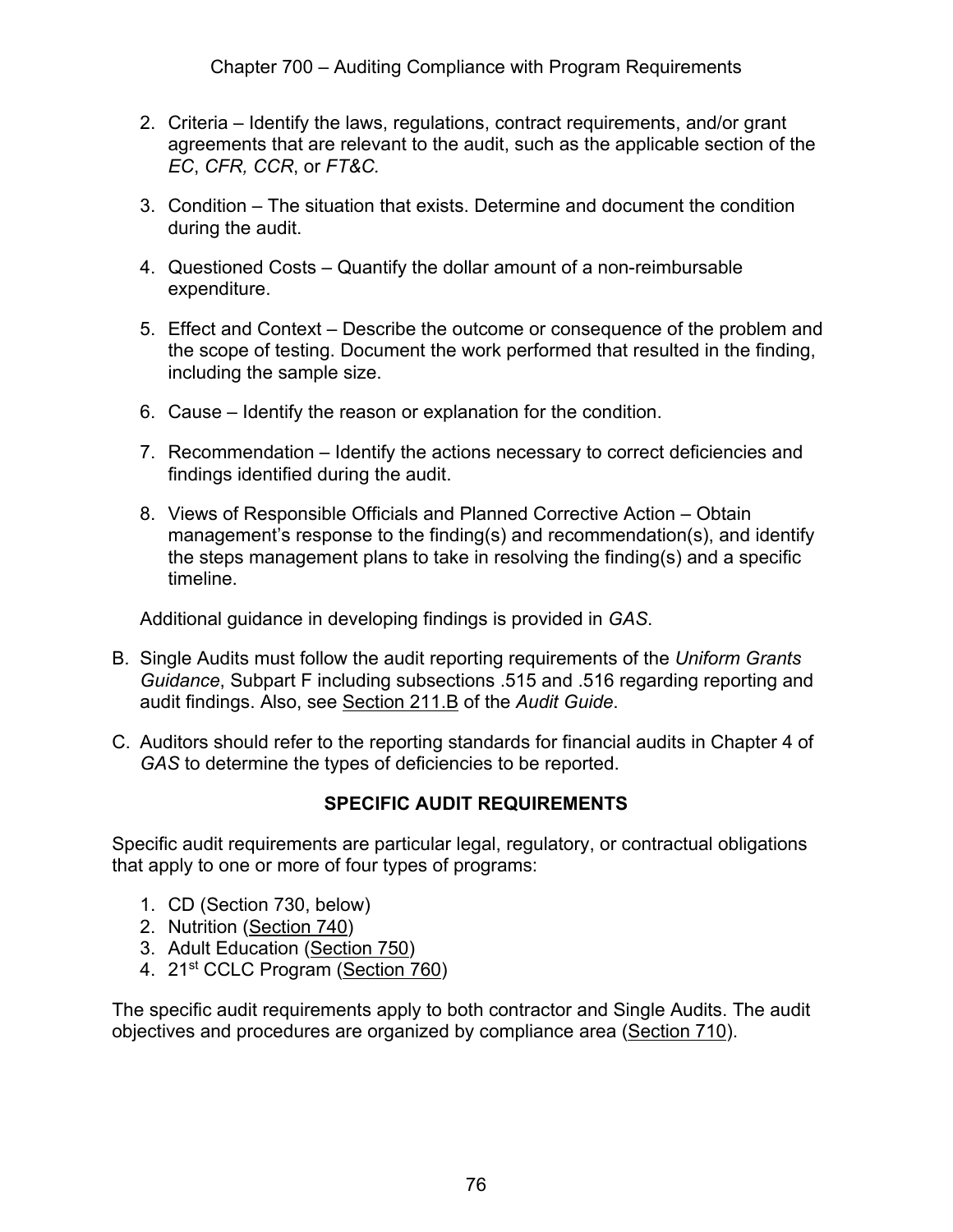# **CHILD CARE AND DEVELOPMENT PROGRAMS 730**

The procedures for auditing compliance with CD program requirements focus on the programs addressed by the Child Care and Development Services Act (*EC*, Part 6, Chapter 2). The Act provides a comprehensive, coordinated, and cost-effective system of CD services for children to age 13 and their parents, including a full range of supervision, health, and support services through full- and part-time programs. Organizations, called contractors, administer the CD programs under one or more contracts with the CDE and/or the CDSS. Operation of CD programs by contractors is governed by the Act, described above, and the following regulations and guidelines:

- 5 *CCR,* Chapter 19, Section 18000 et seq.
- Applicable Contracts' *FT&Cs*
- *CSAM*
- *Uniform Grants Guidance*, Subpart E Cost Principles

For additional CD program information and general audit reporting requirements, see [Chapter 300.](#page-33-0)

The audit compliance areas, presented below, contain audit objectives, audit procedures, and examples of common deficiencies.

A. CD Allowable Activities and Costs

Audit Objective: Determine that state and federal funds were expended only for allowable activities and costs.

- 1. Ensure that the contractor has a system of internal control which provides reasonable assurance that all charges are accurate, allowable, and properly allocated.
- 2. Select a sample of hourly and salaried employees representing personnel that are funded by single and multiple cost objectives for review.
- 3. Determine that salaries and wages are based on records that accurately reflect the work performed. These records must:
	- (a) Be supported by a system of internal control which provides reasonable assurance that the charges are accurate, allowable, and properly allocated.
	- (b) Be incorporated into the official records of the contractor.
	- (c) Reasonably reflect the total activity for which the employee is compensated by the contractor, not exceeding 100 percent of compensated activities.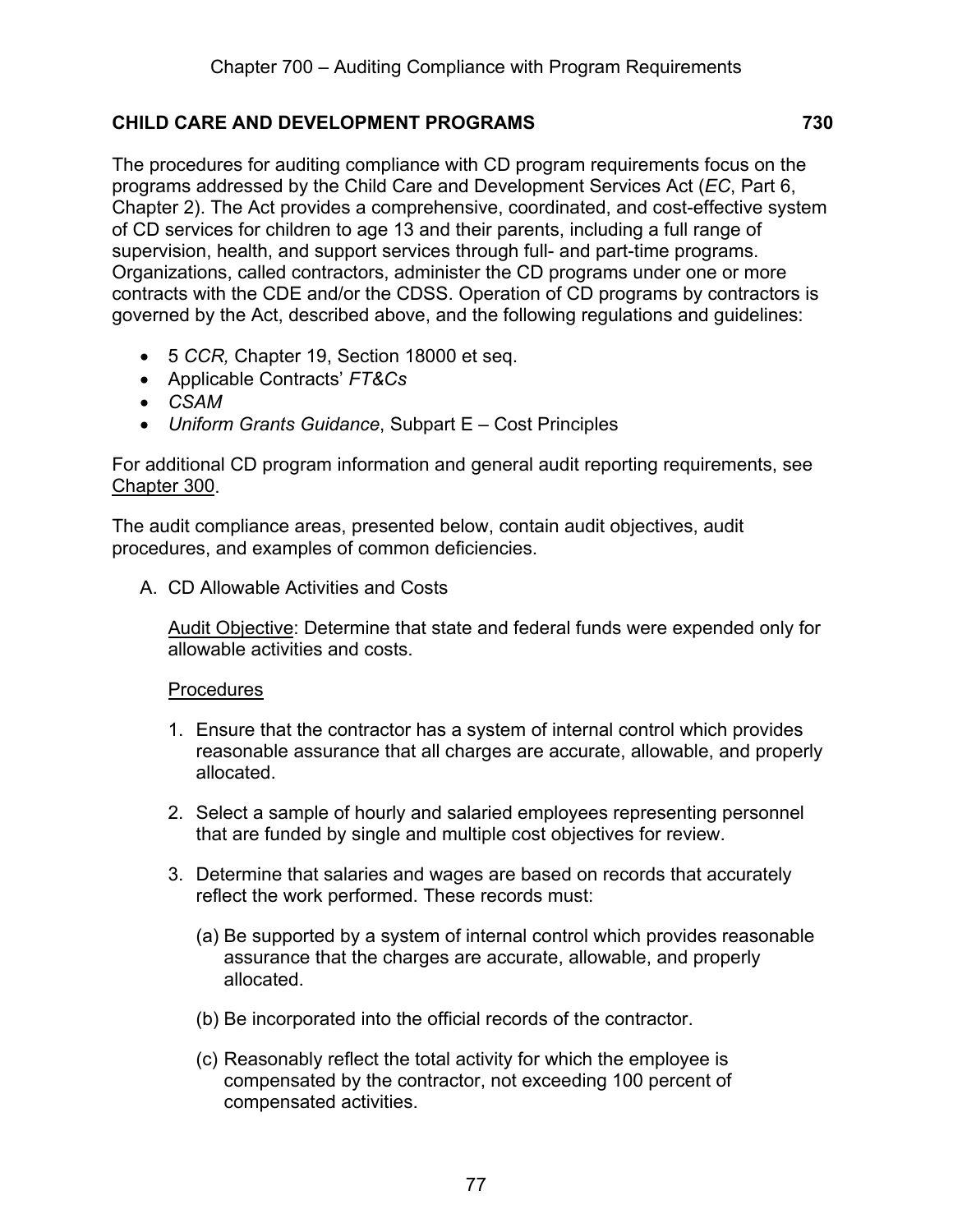- (d) Encompass both federally assisted and all other activities compensated by the contractor on an integrated basis, but may include the use of subsidiary records as defined in the contractor's written policy.
- (e) Comply with the established accounting policies and practices of the contractor.
- (f) Support the distribution of the employee's salary or wages among specific activities or cost objectives if the employee works on more than one federal award; a federal award and a non-federal award; an indirect cost activity and a direct cost activity; two or more indirect activities which are allocated using different allocation bases; or an unallowable activity and a direct or indirect cost activity.

Budget estimates (e.g., estimates determined before the services are performed) alone do not qualify as support for charges to federal awards, but may be used for interim accounting purposes.

- 4. Reconcile employee time accounting records to the payroll register to ensure salaries and wages are accurately charged based on the actual hours the employees worked.
- 5. Select a representative sample of expenditures and verify that the costs were reasonable and necessary to the performance of the contract, properly authorized, allowable under program guidelines, and supported by appropriate documentation, such as invoices, canceled checks, and written authorizations (*FT&C*, sections V.B, V.H, and VI.E).
- 6. Verify that the cost was charged to the appropriate contract period (*FT&C*, Section V.I).
- 7. Verify that the contractor's direct costs and any indirect costs (if permitted) were assigned to programs using allocation bases that accurately measure the benefits provided to each program, such as actual hours worked for payroll, square footage for rents, or actual amount charged for audit fees (*CSAM,* procedures 910 and 915*; FT&C,* Section V.C*;* and *Audit Guide* [Section 718,](#page-78-0) *Cost Allocation)*.
- 8. Verify that the contractor maintains written documentation for the justification used to determine administrative costs, that the justification is reasonable, and that costs are properly categorized between direct and administrative (*FT&C*, Section V.D).
- 9. Verify that depreciation expense was not claimed on facilities and equipment (*FT&C*, Section III.D) that were:
	- a. Purchased with CDE, CDSS or other public funds
	- b. Donated to the contractor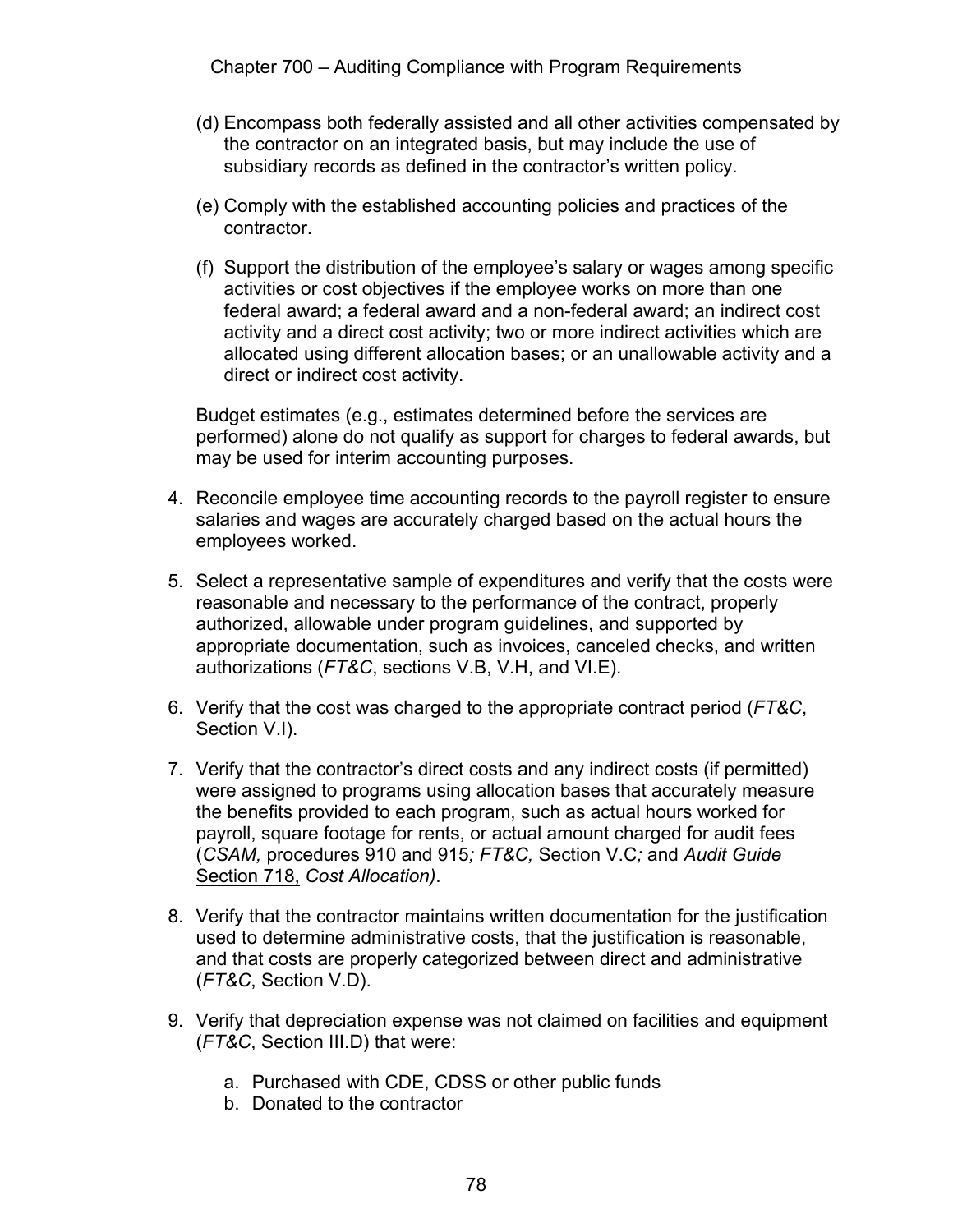- c. Considered to be idle or excess facilities
- d. Fully depreciated
- 10.If a contractor is claiming an expense for a building owned by the contractor, ensure that the expense is only for depreciation or use allowance (not rent) (*FT&C*, Section II.P).
- 11.If the contractor is claiming an expense that involves the renting of property, either land or building, that is owned by affiliated agencies, officers or other key personnel of the contractor or their families, ensure that a fair market rental estimate is obtained from a licensed independent appraiser (*FT&C*, Section II.P).
	- a. A new fair market rental estimate is required for each change, adjustment or escalation to any reimbursable costs under a transaction.
- B. CD Cash Management

Audit Objective: Determine that the contractor followed procedures to: (1) administer and safeguard CD funds received; and (2) report interest earned on contract payments and any reserve accounts.

- 1. Identify procedures established by the contractor to administer and safeguard funds and to account for and report any income earned on program funds (*Uniform Grants Guidance*, Part 200.305).
- 2. Determine that the contractor established a Child Development Fund as specified in 5 *CCR* Section 18064.
- 3. If the contractor has a CD reserve account, determine that the contractor's reserve account funds are maintained in an interest-bearing account within the Child Development Fund (*EC* Section 8450).
- 4. Verify that the contractor properly accounted for and reported reserve account amounts.
- 5. Verify that any interest earned on child development contract funds is placed in a separate account within the Child Development Fund and properly reported, as required (*EC* sections 8450(f) and 8328 and 5 *CCR* Section 18064).
- 6. For alternative payment programs and other programs with direct payments to providers, identify checks that were issued to providers that were not cashed and have remained outstanding: (1) past the expiration dates of the checks; or (2) longer than six months from issuance, if the checks do not have expiration dates (California Uniform Commercial Code, Section 4404).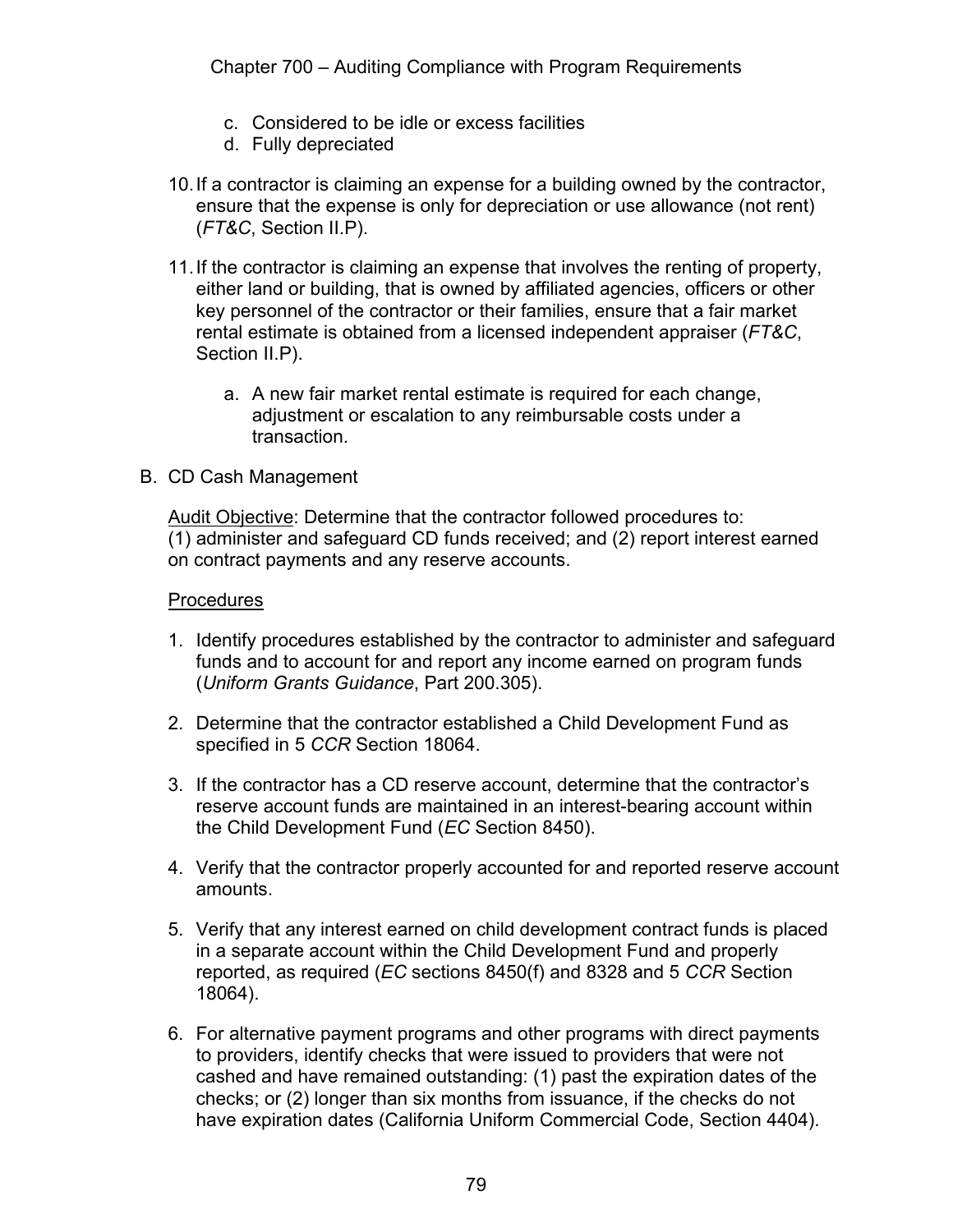Chapter 700 – Auditing Compliance with Program Requirements

- 7. Determine that the contractor made a reasonable effort to contact payees and identify the plan for reclaiming the funds. If the checks were written off in a subsequent fiscal year, determine that the contractor correctly reported amounts on the appropriate AUD forms under Restricted Income, Uncashed Checks to Providers.
- C. CD Eligibility

Audit Objective: Ensure that eligibility was properly determined and documented, and that only eligible recipients received services under the contract.

#### **Procedures**

- 1. Identify eligibility requirements defined in the *FT&C* for the applicable program and fiscal year under Regulations and Requirements on the webpage at [http://www.cde.ca.gov/fg/aa/cd.](http://www.cde.ca.gov/fg/aa/cd) Also, see Management Bulletins at <http://www.cde.ca.gov/sp/cd/ci/allmbs.asp> which provide income eligibility schedules, fee schedules, and additional guidance on interpreting program requirements.
- 2. Select a representative sample of family files for review to determine if the file contains all required elements, including a completed application for services, documentation of eligibility status, and documentation of need, if required.
- 3. Verify that the eligibility of recipients was properly determined and documented according to eligibility program requirements.
- 4. Verify that only eligible children in center-based programs were claimed by the contractor.
- 5. Verify that provider payments were made only for eligible children in alternative payment programs (including CalWORKS) and/or family child care home education networks.
- D. CD Attendance

Audit Objective: Determine that the contractor has a system in place to properly document child attendance.

- 1. For center-based contractors, select a representative sample of attendance records for review to determine that the contractor maintained daily signin/sign-out attendance sheets that documented the time of arrival and departure of the child with the following:
	- a. Full signature of the parent or authorized adult for both arrival and departure of the child.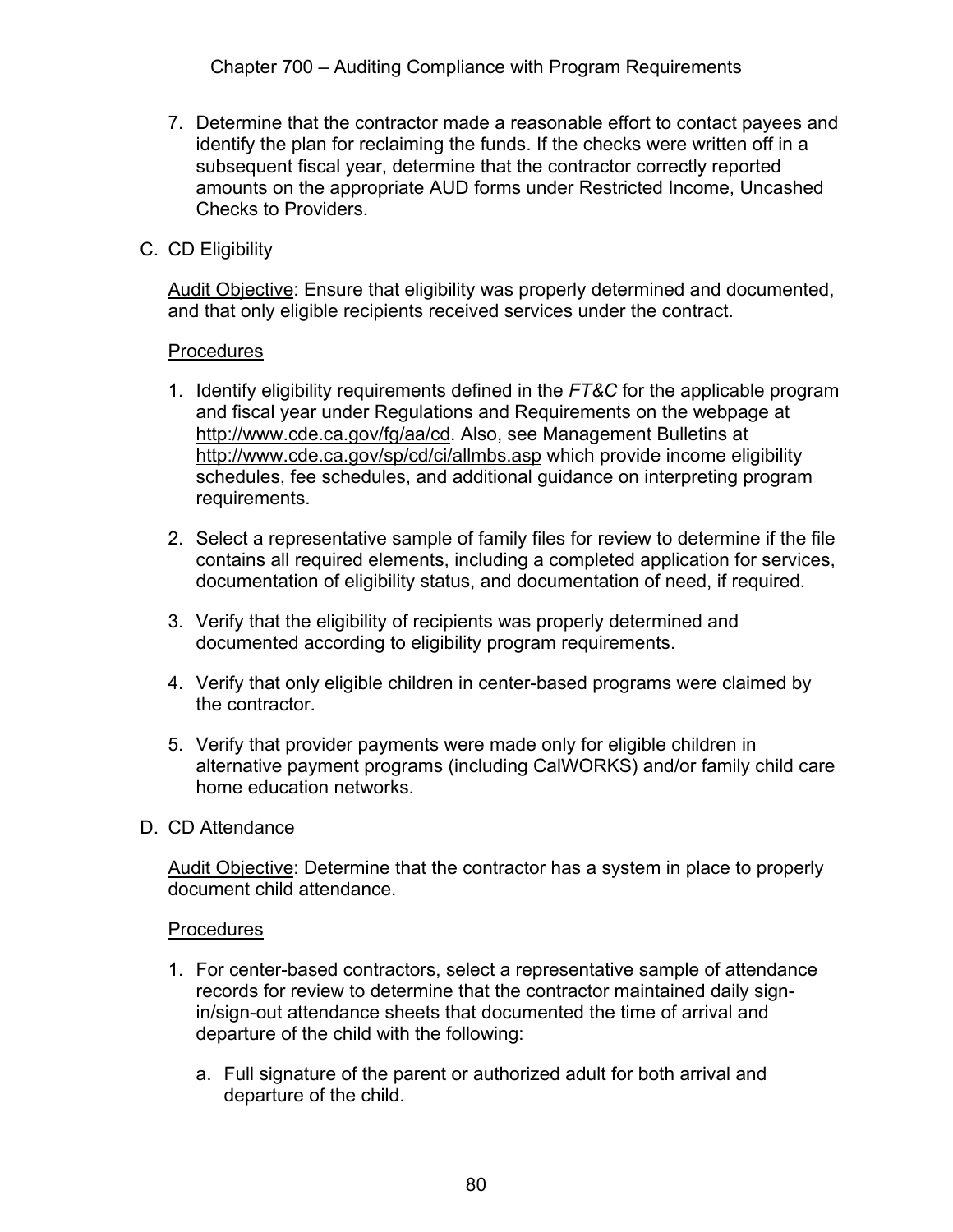Chapter 700 – Auditing Compliance with Program Requirements

- b. Full signature of the staff person designated to record the time of arrival and departure, if the child is not dropped off or picked up by a parent or other authorized adult.
- c. First and last initials of the staff person designated to record the time when a school-age child departs for and returns from school during the day.
- 2. For alternative payment program (including CalWORKS) and/or family child care home network providers, select a representative sample of monthly attendance records or invoices and verify that they include, at a minimum:
	- a. The dates and actual time of the child's arrival and departure each day.
	- b. Full signature of the parent or authorized adult of the child receiving services and the provider attesting under penalty of perjury that the information is true and accurate.
- 3. Ascertain that the contractor's attendance accounting records contain verification that includes the following information to support excused absences that were claimed for reimbursement:
	- a. Name of child
	- b. The date(s) of absence
	- c. The specific reason for the absence
	- d. The parent's or designated staff person's signature if verification is made by telephone
- 4. Select a sample of excused absences and verify that absences are due to illness or quarantine of the child or parent, family emergency, court-ordered visitations or a reason that is clearly in the best interest of the child.
- 5. Verify that no more than ten excused absences "in the best interest of the child" were claimed during the contract period, except for children who were recipients of protective services or at risk of abuse or neglect.
- 6. Determine that the contractor's governing board adopted policies regarding the following:
	- a. Circumstances constituting excused absences for "family emergencies" and absences considered to be "in the best interest of the child"
	- b. Circumstances defining unexcused absences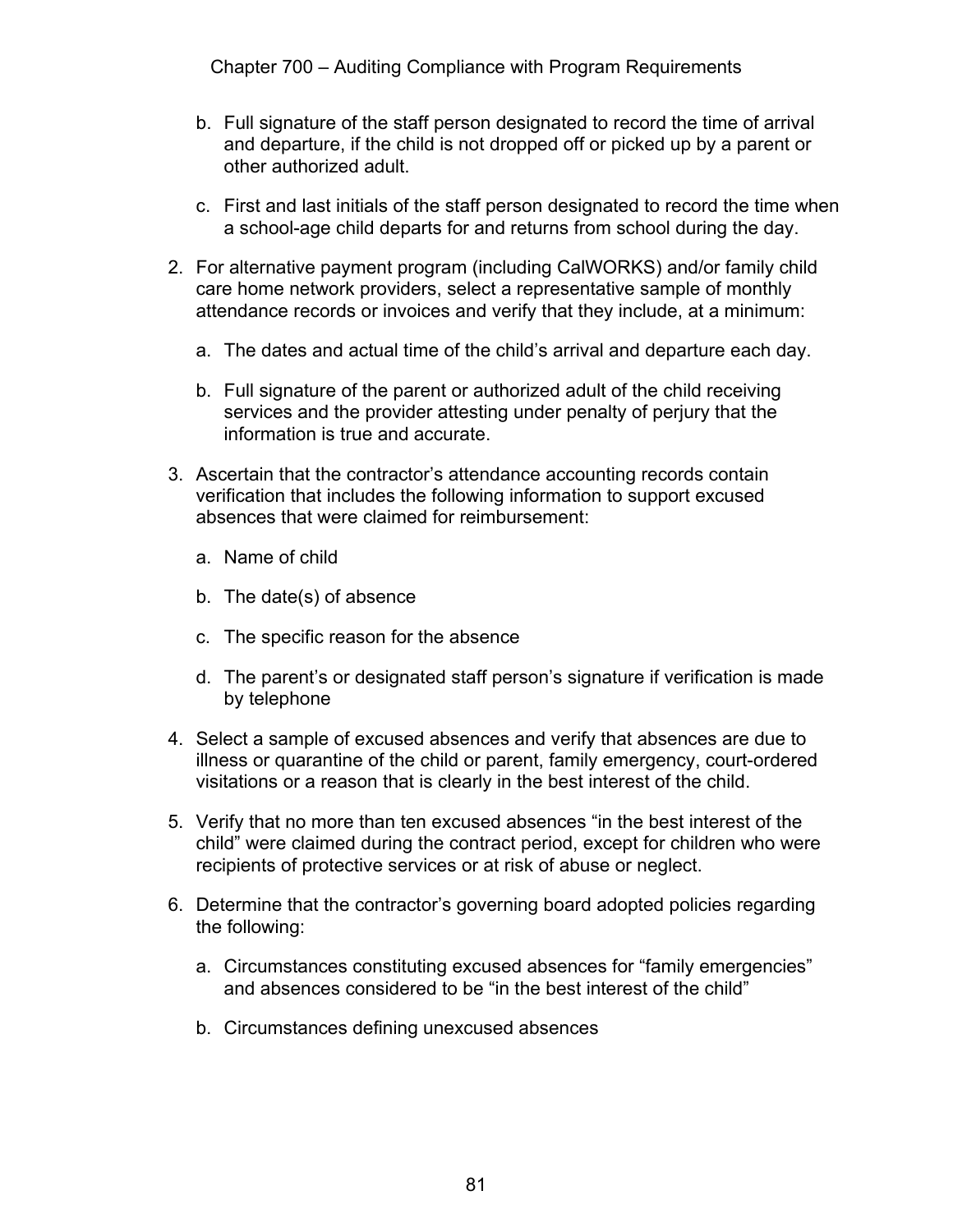E. CD Equipment

Audit Objective: Determine that the contractor maintains required records for equipment purchased with CD contract funds and adequately safeguards, maintains, and disposes of such equipment.

### Procedures

Obtain the contractor's policies and procedures for equipment management. Determine that they comply with the state's policies and procedures (*CSAM* Procedure 770) and with the grants management requirements listed in [Section](#page-78-1) 716.

- 1. Ensure the contractor's inventory records include a description of the equipment, serial number, source of the equipment, acquisition date, cost, location, use and condition of the equipment, and disposal date, if any (*FT&C*, Section III.H).
- 2. Verify that the contractor conducts a physical inventory of equipment at least every two years and reconciles it with property records (*FT&C,* Section III.H).
- 3. Ensure the contractor has a control system in place to safeguard equipment and prevent loss, damage or theft (*FT&C*, Section III.H).
- 4. Select a representative sample of equipment purchases during the reporting period for review to ensure contractors are meeting program requirements, including prior approval and bidding requirements (*FT&C*, Section III).
- F. CD Depreciation and/or Use Allowance

Audit Objective: Ensure that the contractor claimed the proper amount of depreciation or use allowance for equipment.

- 1. Verify the appropriate amount of depreciation or use allowance was claimed for equipment (*FT&C*, Section III.D).
- 2. Verify depreciation or use allowance was claimed for only eligible, appropriate capital assets (*FT&C*, Section III.D).
- 3. Ensure that the contractor did not claim depreciation on land or equipment that was fully depreciated, donated, or purchased with public funds (*FT&C*, Section III.D).
- 4. Ensure that the contractor did not claim both depreciation and use allowance on the same asset.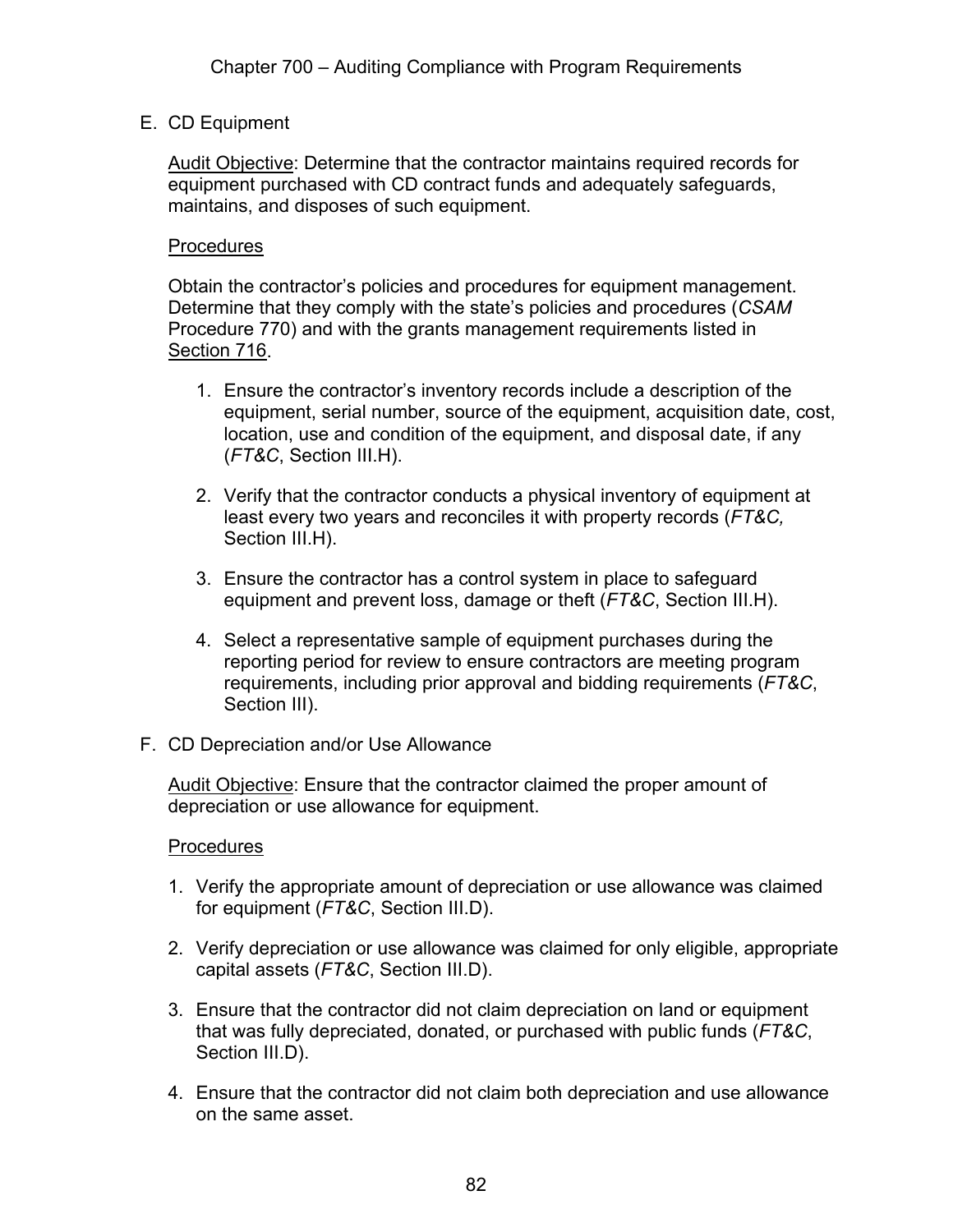G. CD Matching and Maintenance of Effort

Audit Objective: Ensure that the contractor: (1) met all program matching requirements; and (2) maintained required service or expenditure levels.

- Matching
	- 1. Review all contract face sheets to determine if the contracts under review have any matching requirements.
	- 2. Perform tests to ensure that the contractor included a match portion from local resources.
	- 3. Verify that the match amount, both income and expenses, were properly reported in accordance with program requirements.
	- 4. Determine sources of matching contributions and verify that they were from an allowable source (*Uniform Grants Guidance*, Part 200.306).
	- 5. Perform tests to ensure that the determination of value placed on donated goods or services used to meet the match requirements are in accordance with applicable cost principles and program requirements (*Uniform Grants Guidance*, Part 200.306).
- Level of Effort Maintenance of Effort
	- 1. Verify that the MOE funds were used exclusively for child development programs (*EC* 8279 and 8279.1).
	- 2. Verify that the MOE funds were reported correctly.
	- 3. Determine if MOE funds are required to be used for specific children or for the benefit of all children.
		- If MOE funds were designated to be used for specific children:
			- a. Ensure that the children's days of enrollment are reported on the AUD form under Noncertified Children.
			- b. Verify that any MOE funds for noncertified children are reported as unrestricted income on the AUD form.
		- If MOE funds are used to benefit all children:
			- a. Verify that MOE funds are reported as restricted income on the AUD form.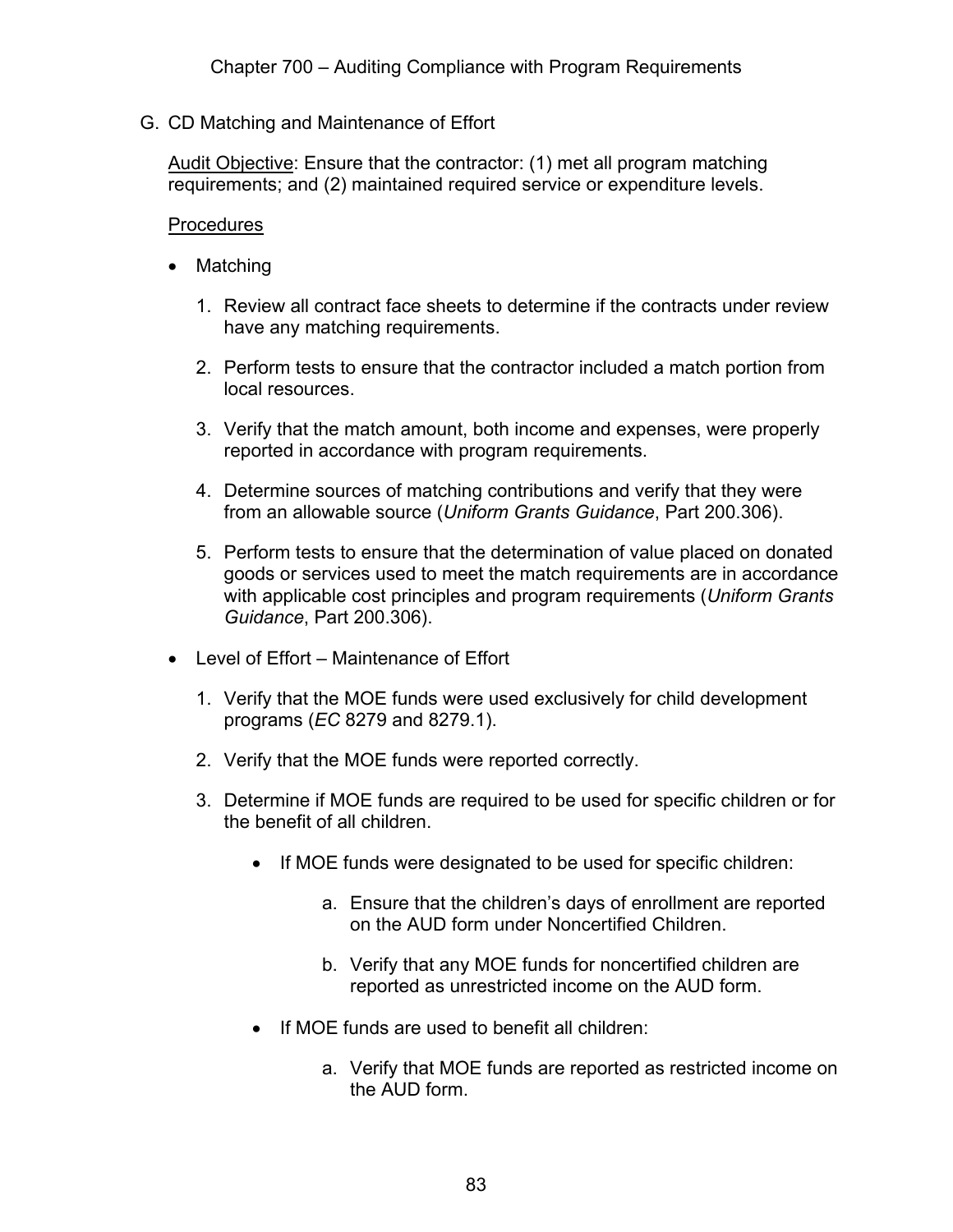- b. Verify that costs associated with MOE funds are reported as reimbursable expenses on the AUD form.
- H. CD Procurement

Audit Objective: Determine that the contractor complied with the procurement requirements of the contract and applicable laws and regulations. See *Uniform Grants Guidance,* Subpart D – Post Federal Award Requirements and *FT&C*, sections III and IV.

#### **Procedures**

- 1. Identify procurement requirements of the contract or grant agreement under review.
- 2. Select a representative sample of procurement transactions to test.
- 3. Verify that the contractor (private and public) complied with applicable requirements, such as obtaining prior approval from the Early Education and Care Division (5 *CCR*, sections 18040).
- 4. For a **private** contractor, verify that the contractor complied with subcontract bid requirements (5 *CCR*, sections 18027-18029). All equipment purchases, replacements, and improvements that exceed \$5,000 must meet the bidding requirements.
- 5. For a **public** contractor, verify that the contractor complied with the applicable sections of the *Public Contract Code* for obtaining bids for equipment purchases.
- I. CD Program Income

Audit Objective: Ensure that program income was correctly calculated, recorded, reported and expended in accordance with program requirements.

- 1. Review the laws, regulations, and provisions of contracts or grant agreements applicable to the program, including 2 *CFR* Part 200, 5 *CCR, FT&C*, and the *Child Development Attendance and Fiscal Reporting and Reimbursement Procedures*.
- 2. If program income was earned, evaluate the contractor's requirements for: (1) verifying or assessing the amount of program income; (2) recording program income; (3) reporting program income; and (4) expending program income.
- 3. Verify on a test basis that income earned on program funds was properly recorded in the accounting records and reported on the AUD form.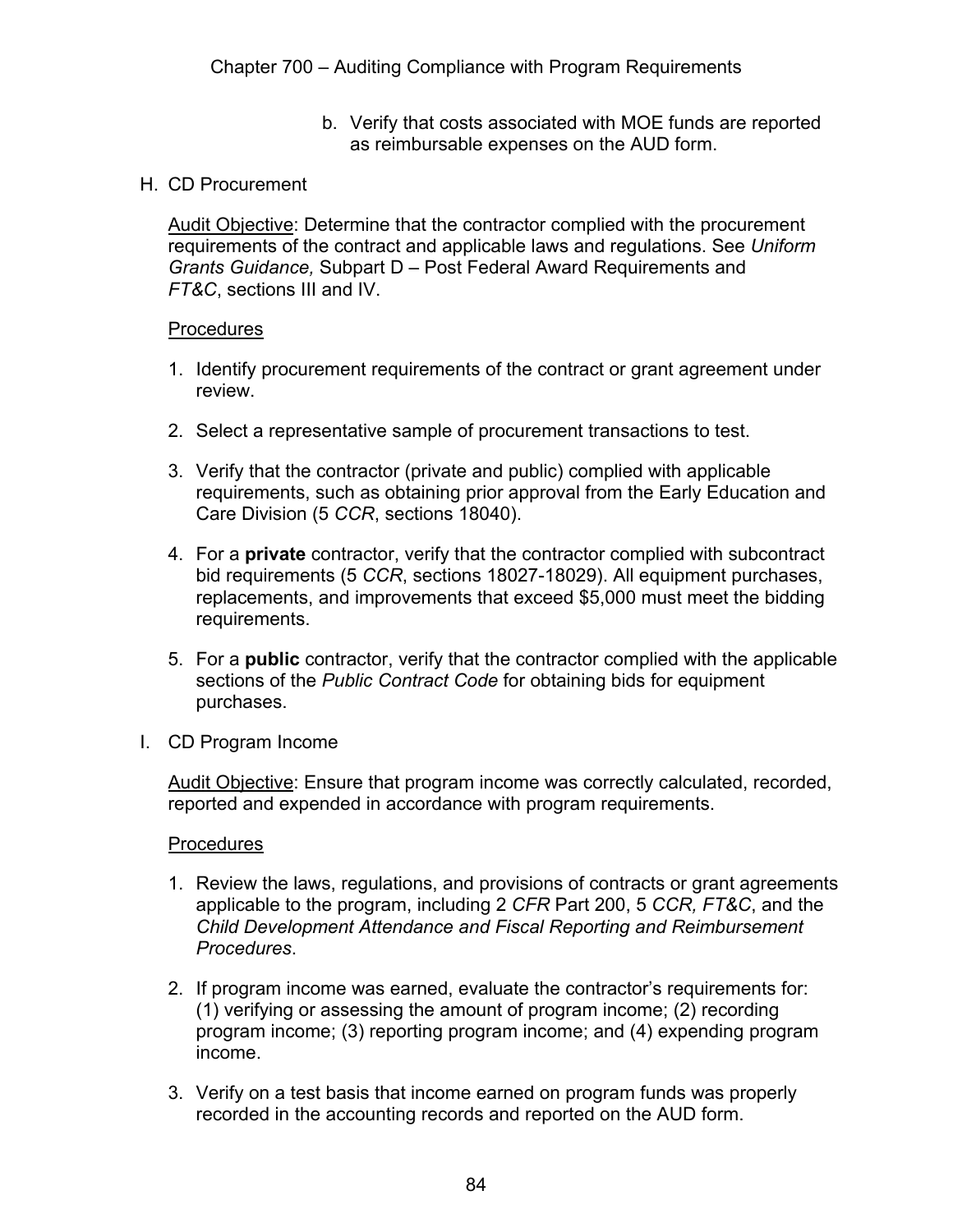Chapter 700 – Auditing Compliance with Program Requirements

- 4. Determine that the contractor charged and collected fees according to program requirements. Specifically:
	- a. Select a representative sample of non-subsidized children to ensure that child care fees were properly charged, paid, recorded and reported (*EC* Section 8224 & 8267).
	- b. Test a representative sample of family fees for subsidized children to ensure they were properly assessed, collected, recorded and reported (*EC* sections 8224 & 8267).
- 5. Determine that program income was expended in accordance with program requirements (5 *CCR* sections 18057 & 18064).
- J. CD Reporting

Audit Objective: Ensure that the attendance and fiscal reports (AUD forms) are accurate, complete, and properly supported for each CD contract.

#### Procedures for Reporting Enrollment, Operation, and Attendance

- 1. Determine that the contractor accurately classified and reported the days of enrollment, operation, and attendance on the CDNFS forms (*FT&C*, sections VI.C, VI.D, and VI.F).
- 2. Verify that the contractor has sufficient documentation to substantiate the enrollment and attendance information as well as days of operation reported.

# Procedures for Reporting Revenue

- 1. Determine that the revenue was appropriately reported as:
	- **Restricted** Revenue received from child nutrition programs, county MOE funds, field trip fees, transfers from reserve fund, interest earned on CD contract funds, fundraising, and donations or contributions that are designated for specific limited purposes.
	- **Unrestricted** Revenue that may be expended for certified or noncertified children and that is not provided for specific, limited purposes. Examples are family fees for non-certified children, Head Start revenue and fundraising income.
- 2. Determine that the contractor reported only expended restricted income. Restricted income that is not expended during the contract period remains restricted and shall be considered deferred revenue. Deferred revenue is not reported on the Attendance and Expenditure reports (5 *CCR,* Section 18068 and *FT&C*, Section VI.F).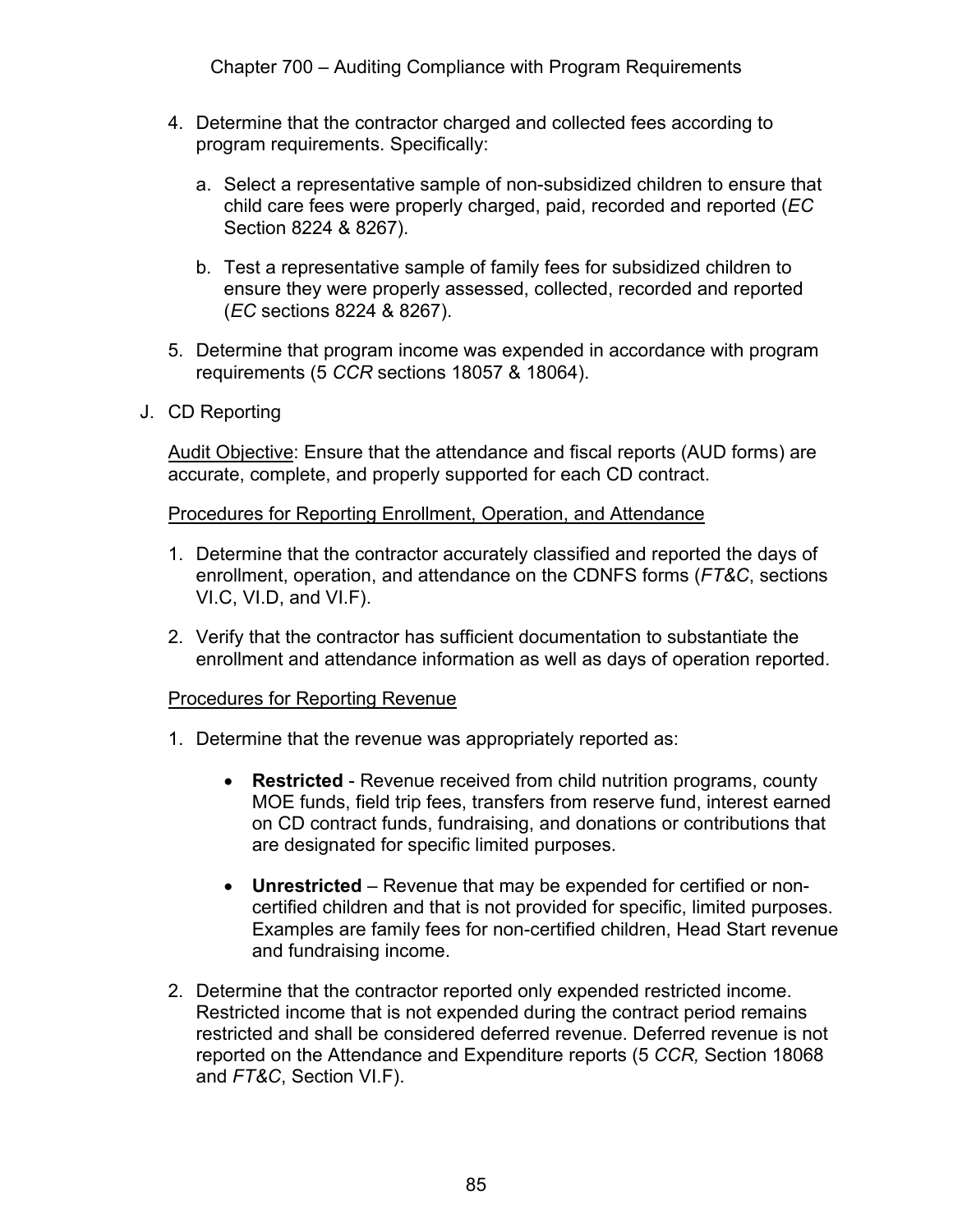- 3. Ascertain that funds transferred from the reserve account to pay for reimbursable expenses were reported in the same amount on: (1) the designated line of the contract's CDNFS form; and (2) the Reserve Account Activity Report (CDNFS 9530-A).
- 4. Verify that any other income was reported correctly on the appropriate lines.

### Procedures for Reporting Reimbursable Expenses

- 1. Verify that reimbursable expenses are properly reported on the CDNFS form.
- 2. Ensure that the contractor has sufficient documentation to substantiate the reported reimbursable expenditures. Note that any non-reimbursable "program" expenses would be reported under Supplemental Expenses; however, any expenses not related to the program would not be reported on the AUD form.
- 3. Verify that the contractor did not exceed the maximum indirect costs rate of ten percent and that the rate was only applied to budget categories 1000- 5000, including budget categories 1000-5000 reported as Start-Up expense, and provider payments.
- 4. Verify that start-up/service level exemption allowance did not exceed the contract terms identified on the contract face sheet and that all start-up costs are reimbursable and necessary for the establishment and stability of a new child development program (*FT&C*, Section V.E).
- 5. Verify that the attendance and fiscal reports agree with the accounting records that support the financial statements.
- 6. Verify that the required Independent Auditor's Assurances are made on the applicable AUDs by marking the "Yes" or "No" check boxes, confirming that:
	- a. Eligibility, enrollment, and attendance records were being maintained as required
	- b. Reimbursable expenses claimed were eligible for reimbursement, reasonable, necessary, and adequately supported

#### Procedure for Reporting Supplemental Revenue

- 1. Verify that revenue reported under Supplemental Revenue was for program expenses that were not reimbursable by CD, including income such as Head Start, QRIS, First 5 enhancement funds, foundation grants or other funds intended to pay for projects or benefits beyond the basic child development services for children.
- 2. Determine that the contractor reported supplemental revenue only when its corresponding supplemental expenses are reported. Restricted supplemental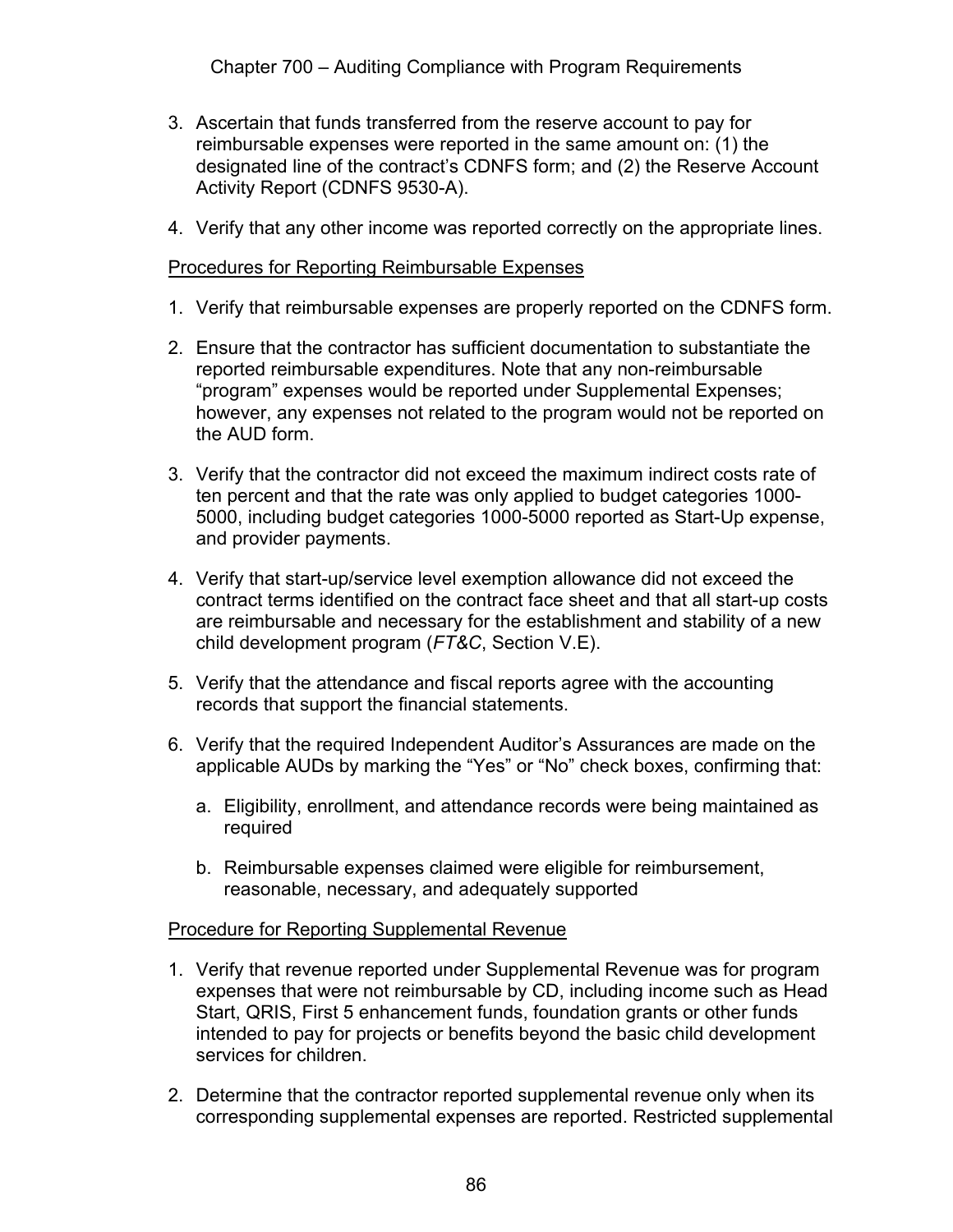revenue that is not expended during the contract period is considered deferred revenue and should not be reported on the Attendance and Fiscal reports. Unrestricted program income is only considered supplemental when used for supplemental expenditures.

### Procedure for Reporting Supplemental Expenses

- 1. Verify that expenses reported under Supplemental Expenses were for program expenses that are related to Supplemental Revenue, or other nonreimbursable program expenses. Note that any expenses not related to the program would not be reported on the AUD form.
- K. CD Sub-recipient Monitoring

Audit Objective: Determine that the contractor has complied with CD subcontracting requirements.

#### **Procedures**

- 1. Determine that the contractor's subcontract agreement contains all required elements and contractual arrangements identified in program regulations and requirements (5 *CCR*, Section 18031 and *FT&C*, Section IV.C).
- 2. Verify that the subcontract agreement did not increase the contractor's cost of performance (*FT&C*, Section IV.F).
- 3. Determine that the contractor adequately monitored the performance of the subcontractor, ensuring that the subcontractor complied with the provisions of the subcontract and provided services appropriately for the year under review.
- 4. Ascertain that the contractor obtained and submitted to CDE and/or CDSS an appropriate audit from the subcontractor in accordance with program requirements (5 *CCR*, Section 18032, *FT&C* Section IV.G).

# <span id="page-91-0"></span>**NUTRITION PROGRAMS 740**

The procedures for auditing compliance with nutrition program requirements focus on child care centers, day care homes, and adult day care centers that administer the CACFP, SNP and SFSP.

The nutrition programs included in the *Audit Guide* are authorized by sections 2, 13, and 17 of the National School Lunch Act, as amended; and sections 3 and 4 of the Child Nutrition Act of 1966, as amended. Nutrition program operations are governed by 7 *CFR*. FNS Instruction 796-2, Rev. 4, specifies the financial management requirements for the CACFP.

The CDE and the CDSS are authorized to administer federal nutrition programs for nonprofit, for-profit, governmental, and educational agencies, pursuant to *EC*, sections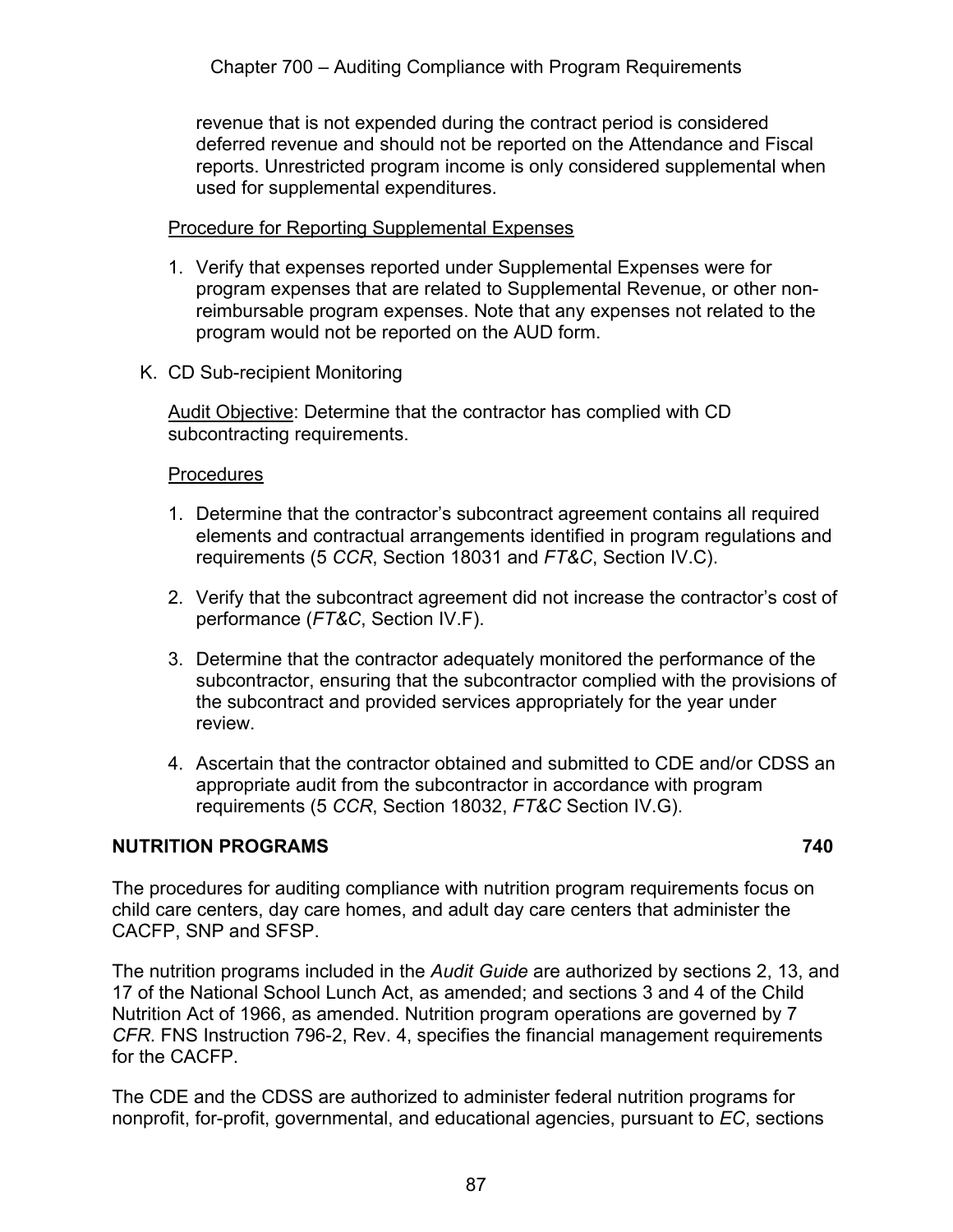8240, 49531, 49540-49546, and 49550. Local educational agencies (LEAs) [e.g., school districts, typically are not subject to the audit procedures in the *Audit Guide*] are typically audited under the Single Audit requirements using the SCO *Guide for Annual Audits of K-12 Local Education Agencies and State Compliance Reporting.*

An agency that enters into a nutrition program agreement with the CDE and/or CDSS assumes administrative and financial responsibility for providing federally-subsidized meals and/or milk to children in most child care settings (child care centers and daycare homes) and federally-subsidized meals to adults in day care settings.

For additional nutrition program information and general audit reporting requirements, see [Chapter 400](#page-51-0) and Appendices [B](#page-185-0) through [E.](#page-212-0)

# **CHILD CARE CENTERS 742**

A child care center is a facility licensed to provide child care services to children, including nutrition services under the CACFP. California's licensing requirements define a "child care center" as any child care facility of any capacity, except a day care home, in which less than 24-hour per day non-medical care and supervision are provided to children in a group setting.

There are two primary child care center sponsors: (1) a "center" sponsor is an agency that owns and operates its own centers; and (2) an "independent center" sponsor is an agency that provides administrative services to centers that it does not legally own.

Adult day care centers are public, non-profit, and for-profit adult day care facilities that provide structured, comprehensive services (including the CACFP) to nonresidential adults who are functionally impaired, or age 60 and older. Each adult day care center must be licensed or approved to operate by a federal, state, or local government agency. Note: Many of the following child care center audit procedures also apply to adult day care centers. However, the meals and eligibility requirements for adult day care centers are different than child care centers.

For additional information on adult day care center meals and eligibility, refer to the Adult Day Care Center Component on CDE's web pag[e at https://www.cde.ca.gov/](https://www.cde.ca.gov/%E2%80%8Cls/nu/cc/) [ls/nu/cc/.](https://www.cde.ca.gov/%E2%80%8Cls/nu/cc/)

The following audit procedures are not intended to be all inclusive for assessing compliance with CACFP requirements. Therefore, the independent auditor must be familiar with CACFP regulations and requirements and apply sound professional judgment when conducting the CACFP audit.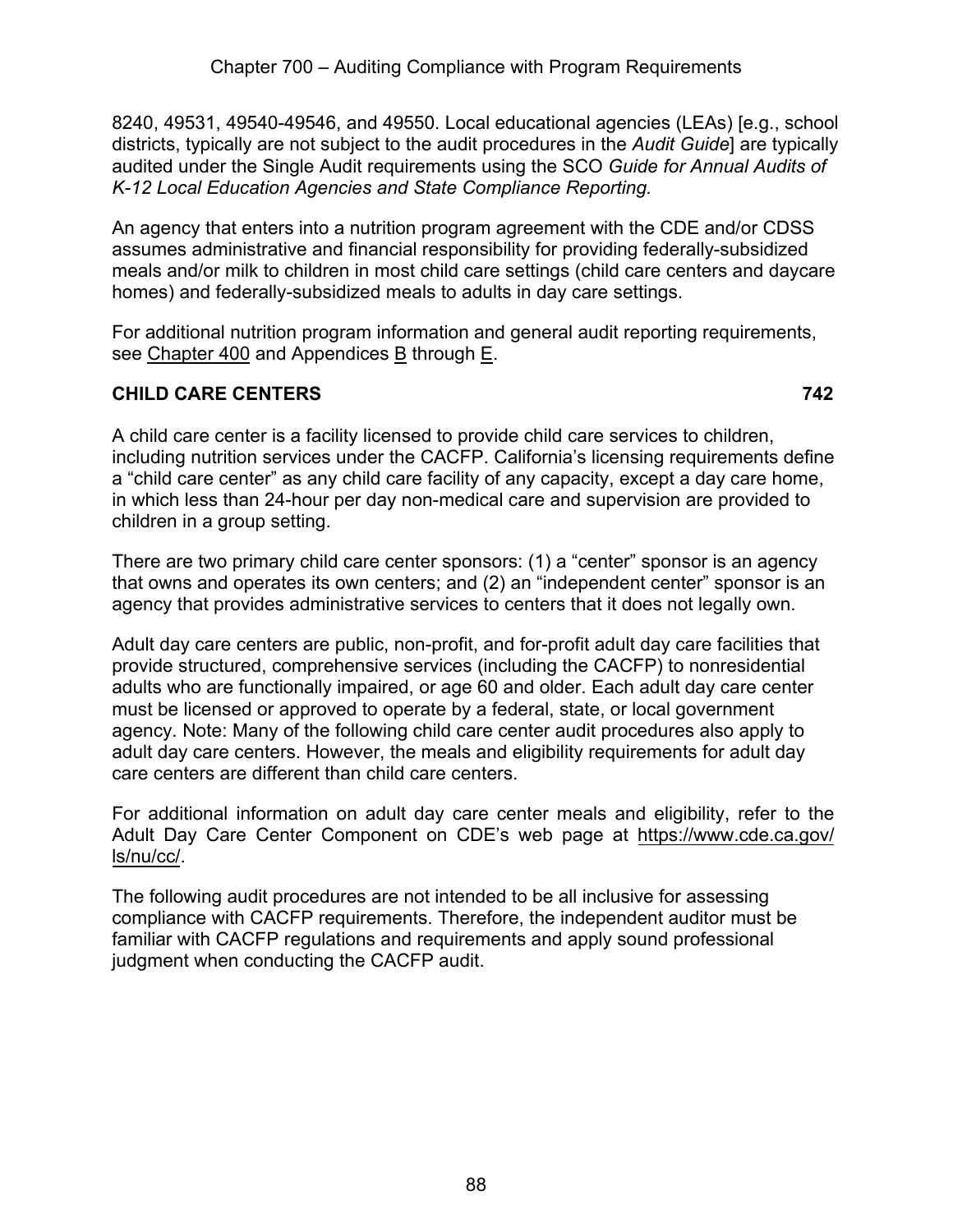A. Child Care Centers – Financial Activities and Costs

Audit Objective: Assess fiscal accountability.

- 1. Examine the agency's chart of accounts and general ledger to determine that the agency separately accounts for CACFP income and expenditures in general ledger accounts (non-profit food service accounts), and that the accounting system accurately records CACFP income and expenditures.
- 2. Reconcile meal reimbursement income payments from the agency's Claim History Report to the general ledger CACFP income account to verify that all meal reimbursement income has been accurately accounted for by the agency.
- 3. Examine general ledger expenditure accounts for CACFP food, supplies, and personnel costs, and trace amounts to expenditure source documents to verify that posted expenditures are allowable, reasonable, and necessary to food service operations.
- 4. Determine that salaries and wages are based on records that accurately reflect the work performed. These records must:
	- (a) Be supported by a system of internal control which provides reasonable assurance that the charges are accurate, allowable, and properly allocated.
	- (b) Be incorporated into the official records of the agency.
	- (c) Reasonably reflect the total activity for which the employee is compensated by the agency, not exceeding 100 percent of compensated activities.
	- (d) Encompass both federally assisted and all other activities compensated by the agency on an integrated basis, but may include the use of subsidiary records as defined in the agency's written policy.
	- (e) Comply with the established accounting policies and practices of the agency.
	- (f) Support the distribution of the employee's salary or wages among specific activities or cost objectives if the employee works on more than one federal award; a federal award and a non-federal award; an indirect cost activity and a direct cost activity; two or more indirect activities which are allocated using different allocation bases; or an unallowable activity and a direct or indirect cost activity.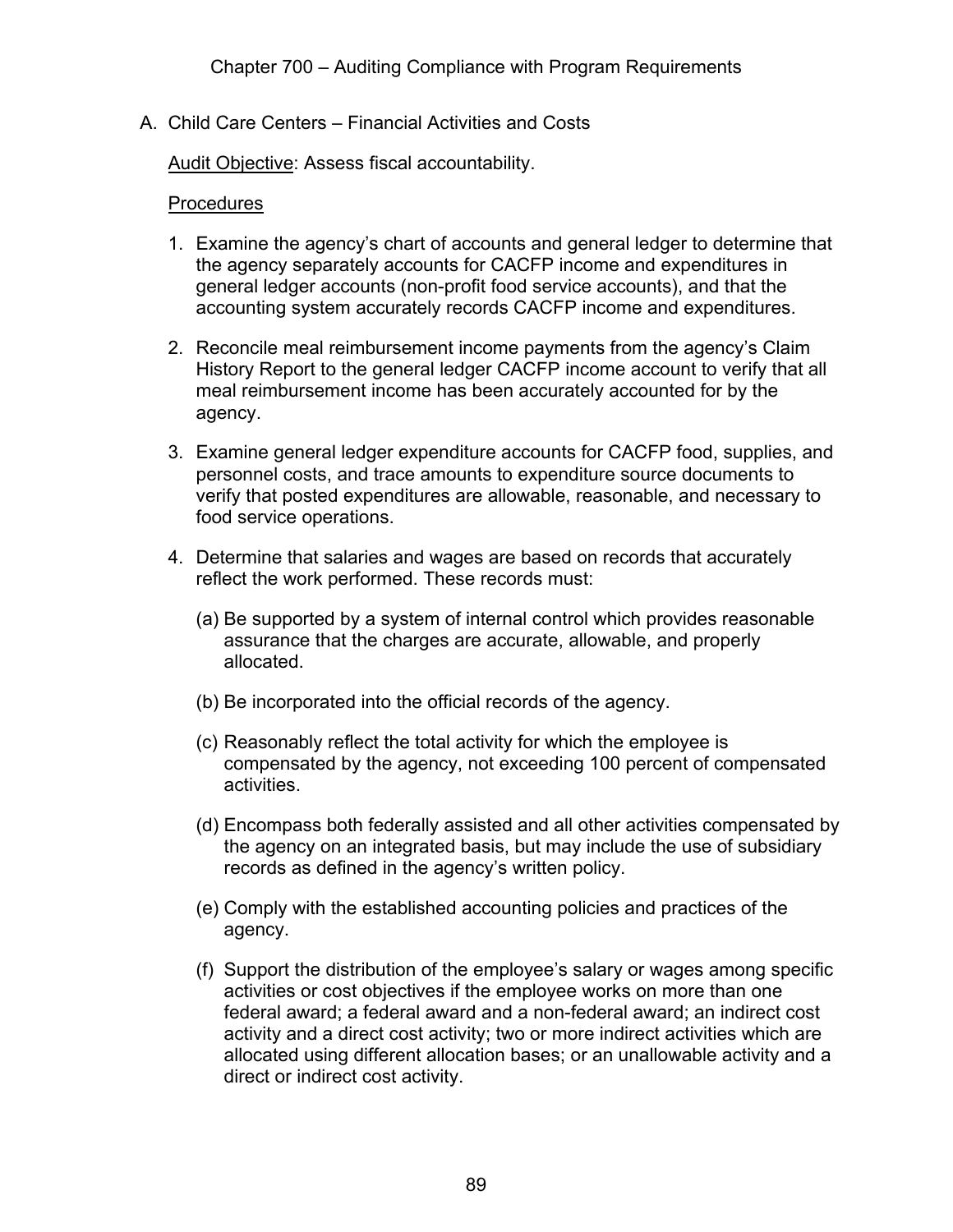Budget estimates (e.g., estimates determined before the services are performed) alone do not qualify as support for charges to federal awards, but may be used for interim accounting purposes.

- 5. Reconcile employee time accounting records to the payroll register to ensure salaries and wages are accurately charged based on the actual hours the employees worked.
- B. Child Care Centers CACFP Fund Balance

Audit Objective: Determine excess CACFP account balance.

#### **Procedures**

- 1. Examine the CACFP income and expenditure account activity from the prior fiscal year to determine that CACFP meal reimbursements exceeded CACFP expenses. Any resulting CACFP income amount greater than expenses is considered excess account balance of funds and restricted solely for CACFP purposes.
- 2. Determine if the CACFP non-profit food account contains an excess balance of more than three months of average operating expenses for the year. Agencies are required to spend the excess amount on food service operations and approved enhancements to reduce the excess account balances to an amount under three months of average operating expenses.
- 3. Examine general ledger account balances for the prior period to ensure that any excess expenditures that exceed the meal reimbursement income is charged to a non-restricted account.
- C. Child Care Centers Enrollment and Eligibility

Audit Objective: Verify child enrollment and eligibility.

- 1. Review family files for each child in care, including those claimed at the base category, to determine if a current enrollment document is signed and dated by the parent/guardian prior to the beginning enrollment date.
- 2. Review the Meal Benefit Form (MBF) for each enrolled child claimed at the Free and Reduced-Price eligibility categories to ensure that the MBFs are signed and dated by the parent/guardian and certified by the agency. Verify that the entity considered all current household income in determining correct eligibility.
- 3. Verify that each At-Risk Afterschool site facility is within the attendance boundaries of the school in which at least 50 percent of enrolled children are eligible for free or reduced-price school meals.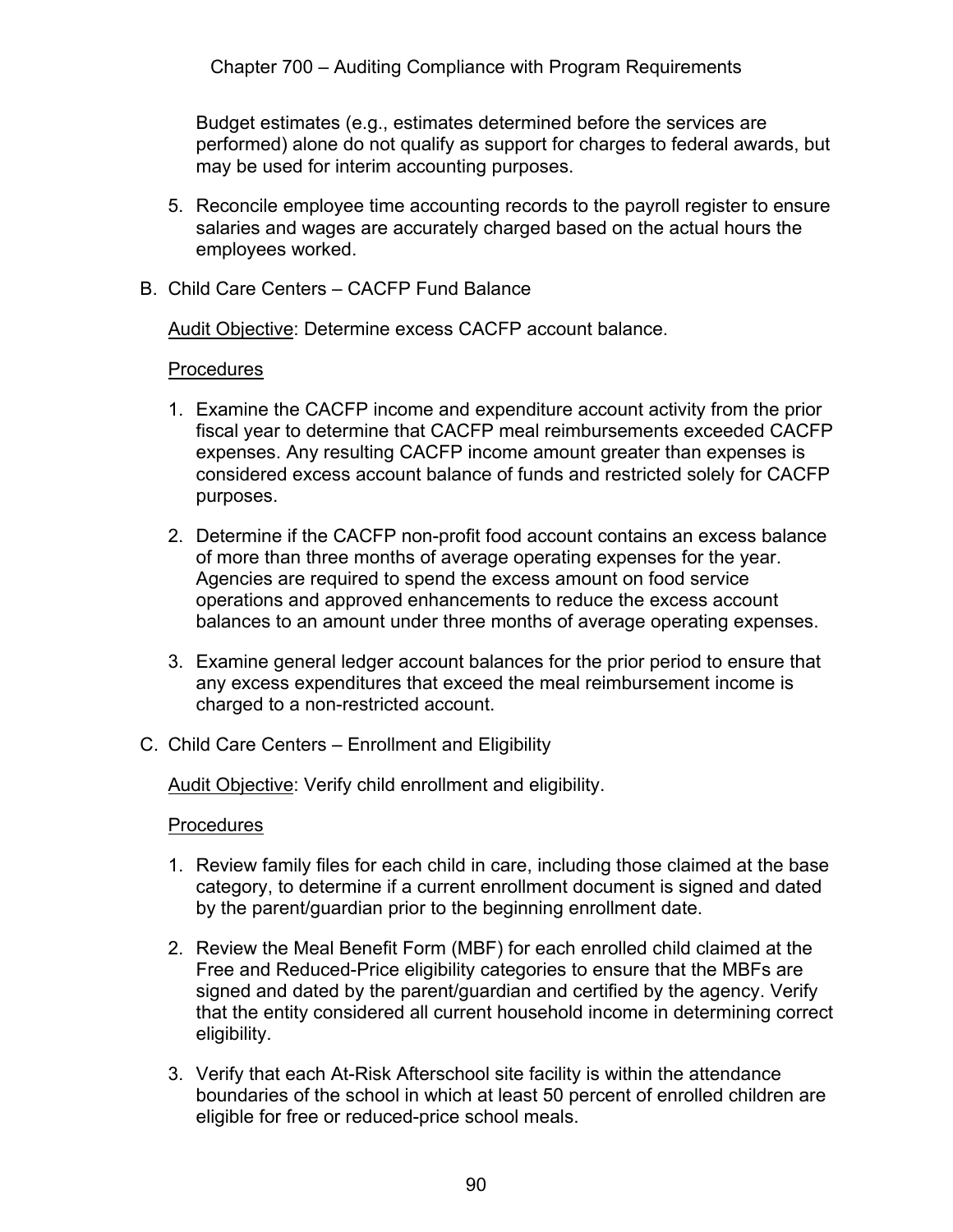- 4. Verify that all reported participants are supported with required eligibility and enrollment records.
- 5. Examine the agency's roster of eligible children for October of each year (the base month for fixed rates of reimbursement for the program year), and the roster for any month in which the rates of reimbursement changed.
- 6. For emergency shelters, verify that the agency maintains a daily roster of residential children/eligible disabled persons with age, date entered, and date exited for each location claimed. Verify that the participants listed on the daily roster reside in the shelter, and verify that reported numbers for the month match the roster numbers in total.
- 7. For for-profit centers, verify that at least 25 percent of the enrolled participants or licensed capacity, whichever is less, are eligible for free or reduced-price meals in each month for which a claim was submitted.

For Income Eligibility Guidelines and Reimbursement Rates, visit the CDE web page at [https://www.cde.ca.gov/ls/nu/rs/index.asp.](https://www.cde.ca.gov/ls/nu/rs/index.asp)

Child Care Centers – Administrative Costs

Audit Objective: Verify that administrative costs and unspent CACFP funding is not excessive.

# Procedure

- 1. Verify that the center retained no more than 15 percent of meal reimbursement for its administrative expenses, unless the center was granted a waiver (7 *CFR*, Part 226).
- D. Child Care Centers Meal Counts

Audit Objective: Validate accuracy of claimed meal counts.

- 1. Review the number of approved sites for children to verify that the agency claimed reimbursement only for approved facilities as reflected in the CNIPS.
- 2. Sample and examine child attendance records for at least two months to verify that daily and weekly meal counts are supported by attendance records, and do not exceed the maximum licensed capacity of the facility.
- 3. Verify the accuracy of daily and monthly meal counts and summary sheets to substantiate the reported number and type of meals claimed for reimbursement.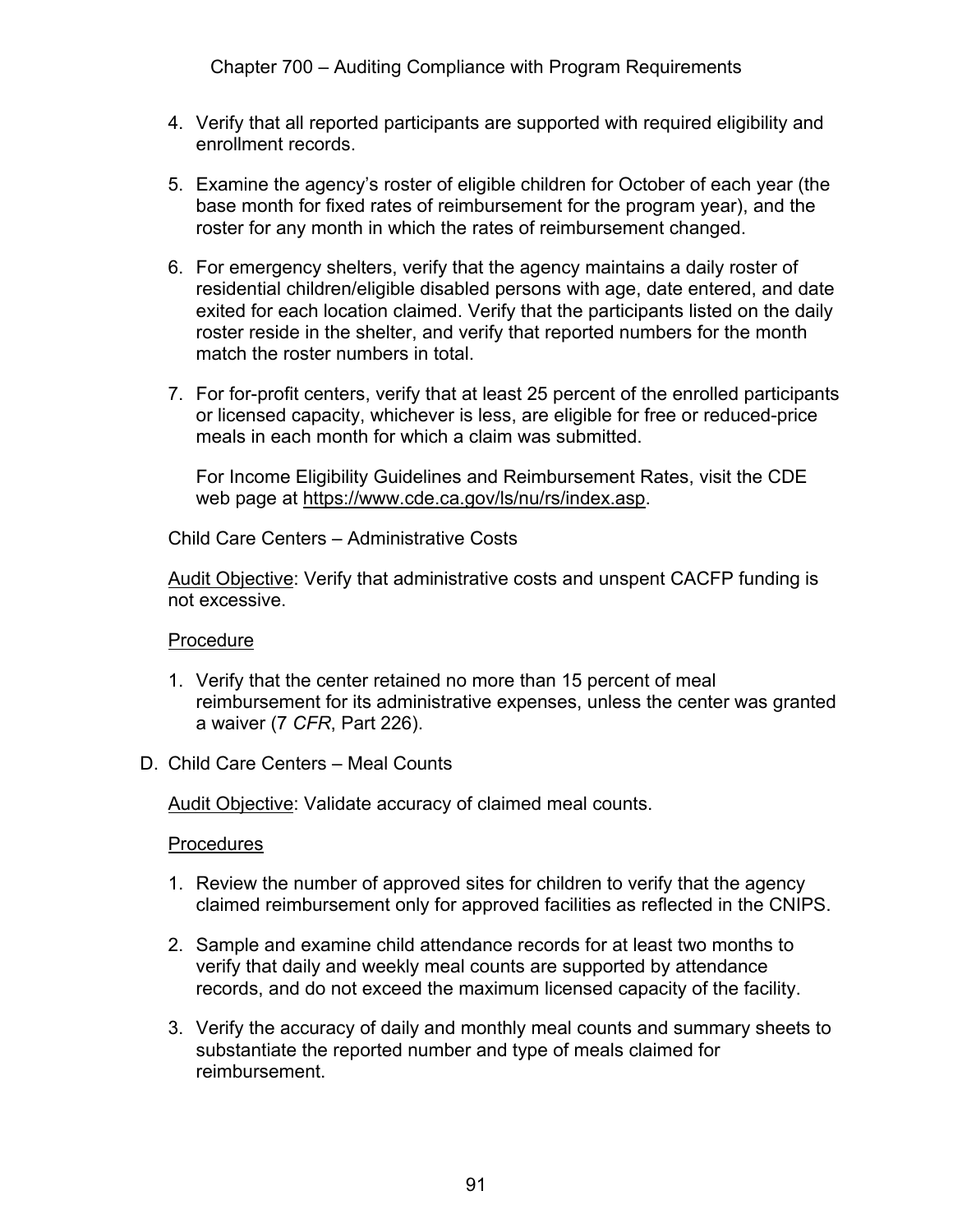Chapter 700 – Auditing Compliance with Program Requirements

- a. Determine that the center accurately reported point of service meal counts by meal type.
- b. Ascertain that reported meals:
	- (1) Were served only to enrolled children
	- (2) Did not exceed licensed capacity
	- (3) Did not exceed the number of children in attendance, in accordance with 7 *CFR*, parts 226.11 (c) and 226.17 (b) 3

Note: The auditor should be alert to indications of misreporting (e.g., the same meal counts being reported each day, or meal counts exceeding the number of participants in attendance).

Report any adjustments on the appropriate audit report schedule [\(Chapter 400](#page-53-0) and [Appendix B](#page-185-0) for Centers, or [Appendix D](#page-203-0) for Independent Centers).

# **DAY CARE HOMES 744**

A day care home, sometimes referred to as a family day care home, is a private home licensed to provide day care services, including nutrition services under the auspices of a sponsoring organization. A sponsoring agency is a public or nonprofit agency that is responsible for administering a food program in one or more day care homes. Although day care homes may not enter into an agreement directly with the CDSS, the day care home provider must have a current agreement with the sponsoring agency.

A. Day Care Homes – Activities and Costs

Audit Objective: Verify that nutrition funds were expended only for allowable activities and costs.

#### **Procedures**

Perform the following procedures to test administrative costs and provider payments (7 *CFR*, parts 226.12 and 226.13; FNS Instruction 796-2, Rev. 4):

- Administrative Costs
	- 1. Trace the total amount of claimed monthly administrative expenses to the agency's general ledger.
	- 2. Select and trace a representative sample of administrative costs to source documents and determine that the costs are within the approved budget, allowable, reasonable, and necessary to the CACFP.
	- 3. Determine that salaries and wages are based on records that accurately reflect the work performed. These records must: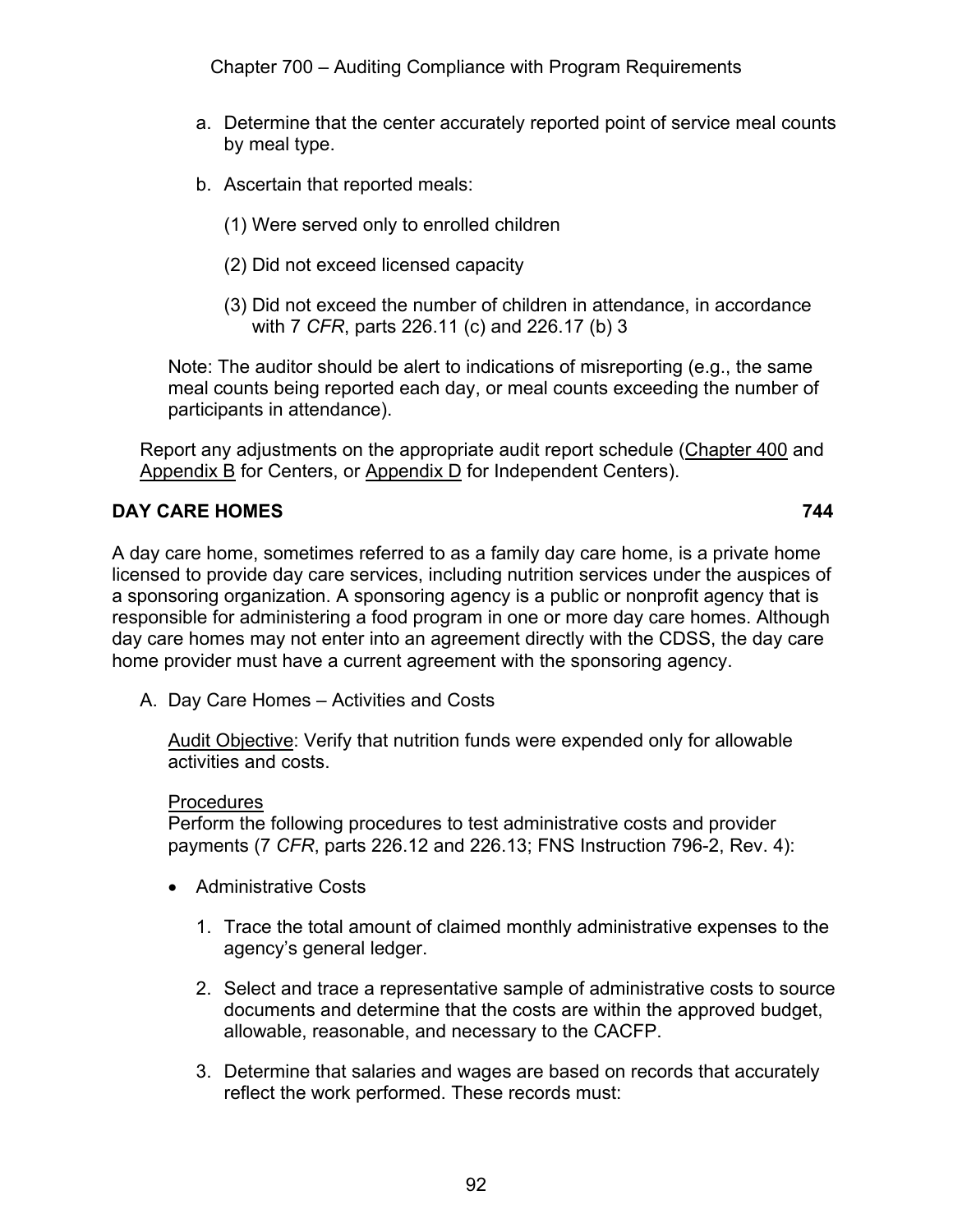- (a) Be supported by a system of internal control which provides reasonable assurance that the charges are accurate, allowable, and properly allocated.
- (b) Be incorporated into the official records of the agency.
- (c) Reasonably reflect the total activity for which the employee is compensated by the agency, not exceeding 100 percent of compensated activities.
- (d) Encompass both federally assisted and all other activities compensated by the agency on an integrated basis, but may include the use of subsidiary records as defined in the agency's written policy.
- (e) Comply with the established accounting policies and practices of the agency.
- (f) Support the distribution of the employee's salary or wages among specific activities or cost objectives if the employee works on more than one federal award; a federal award and a non-federal award; an indirect cost activity and a direct cost activity; two or more indirect activities which are allocated using different allocation bases; or an unallowable activity and a direct or indirect cost activity.

Budget estimates (e.g., estimates determined before the services are performed) alone do not qualify as support for charges to federal awards, but may be used for interim accounting purposes.

- 4. Reconcile employee time accounting records to the payroll register to ensure salaries and wages are accurately charged based on the actual hours the employees worked.
- Provider Payments
	- 1. Determine that payments to providers are properly recorded and adequately supported by bank statements and cancelled checks.
	- 2. Select a representative sample of payments and test to determine if payments were made accurately.
- B. Day Care Homes Cash Management

Audit Objective: Determine if the CACFP day care home sponsors appropriately handled any outstanding checks payable to providers.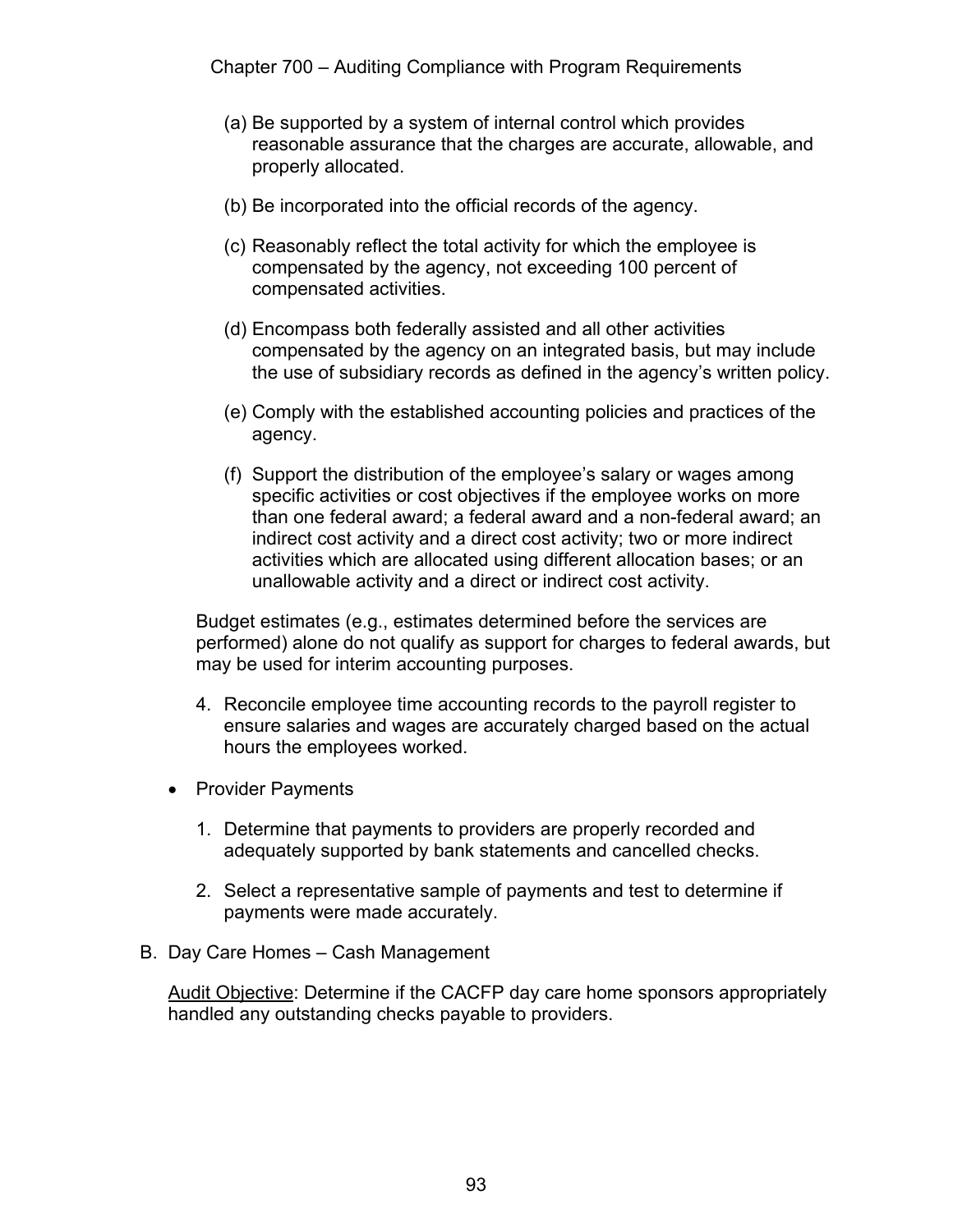# **Procedures**

- 1. Verify that the sponsoring agency disbursed meal reimbursement payments to its day care homes within five working days of receiving them (7 *CFR*, parts 226.16(g) and (h)).
- 2. Identify checks issued to a provider that were outstanding more than nine months. Determine that the sponsor made adequate attempts to locate the provider, or to return the funds to the CDE and/or CDSS (NSD Management Bulletin No. NSD-CACFP-05-2007).
- 3. Review general ledger cash accounts to identify any funds being transferred from the entity's CACFP account into the general cash account.
- C. Day Care Homes Enrollment and Eligibility

Audit Objective: Verify that the sponsor's providers have entered into written agreements in accordance with 7 *CFR*, Part 226.18 and children are properly enrolled in the CACFP.

### Procedures

- 1. Verify that providers entered into written agreements with the sponsor which specify the rights and responsibilities of both parties.
- 2. Determine that the providers' Tier I and Tier II eligibility determinations are supported by low income school boundary area information, census data, or documentation of low household income (see the USDA's CACFP Eligibility Guidance for Family Day Care Homes, and 2 *CFR*, Part 200, Compliance Supplement, Appendix XI, Part 4-10.558).
- 3. Verify that participating children are supported with fully completed Meal Benefit Forms and other required records to support income eligibility.
- D. Day Care Homes Equipment

Audit Objective: Determine that the agency maintains required records and internal controls over equipment purchased with CACFP funds.

- 1. Review and assess the adequacy of the agency's policies and procedures for acquiring, recording, securing, and disposing equipment.
- 2. Test equipment transactions for compliance with policies and procedures for acquiring, recording, securing, and disposing of equipment, including adherence to obtaining prior approvals and competitive bidding requirements.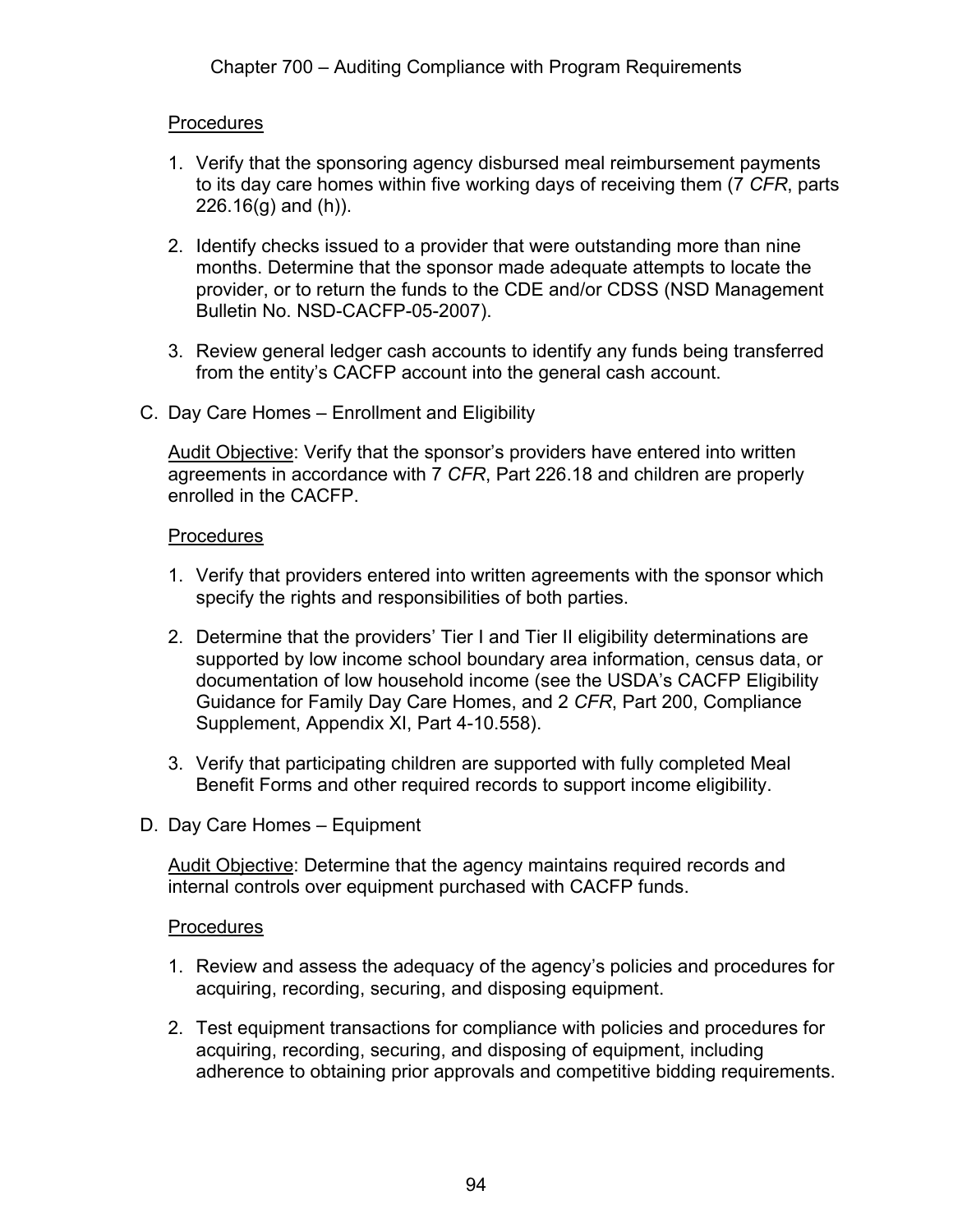- 3. Verify that a physical inventory of equipment purchased with CACFP funds was conducted within the last two years, and reconciles to the agency's general and subsidiary ledgers.
- 4. Select a sample of equipment items to verify physical existence, and to determine if the items were accurately recorded, physically secure, and properly tagged for inventory identification.
- E. Day Care Homes Reported Meals

Audit Objective: Determine if the agency accurately claimed meals for reimbursement.

### Procedures

- 1. Verify that the claimed number of breakfasts, lunches, snacks, and supper did not exceed the agency's licensed capacity.
- 2. If the provider's own children consumed meals, verify enrollment of each child.
- 3. Identify any variances between meals reported for reimbursement and meals supported by documentation. Report any adjustments on the appropriate audit report schedule [\(Chapter 400](#page-51-0) and [Appendix C\)](#page-193-0).

# **SCHOOL NUTRITION PROGRAM 746**

The National School Lunch Program (7 *CFR*, Part 210) and the School Breakfast Program (7 *CFR*, Part 220) offer free or reduced-price prepared meals to eligible children in structured settings. The Special Milk Program for Children (7 *CFR*, Part 215) generally provides milk to children in schools and child-care institutions that do not participate in other federal meal service programs. The procedures below are intended for audits of nonprofit private schools at the high school grade level or under, and public or licensed nonprofit private residential child-care institutions.

A. SNP – Eligibility

Audit Objective: Determine if only eligible children were enrolled in the program in accordance with the requirements of 7 *CFR*, Part 245.

- 1. Verify that enrolled children were eligible to receive free or reduced-price meals under the program by meeting the eligibility requirements of 7 *CFR*, Part 245.6.
- 2. Calculate the impact of the eligibility exceptions to the agency's reimbursements.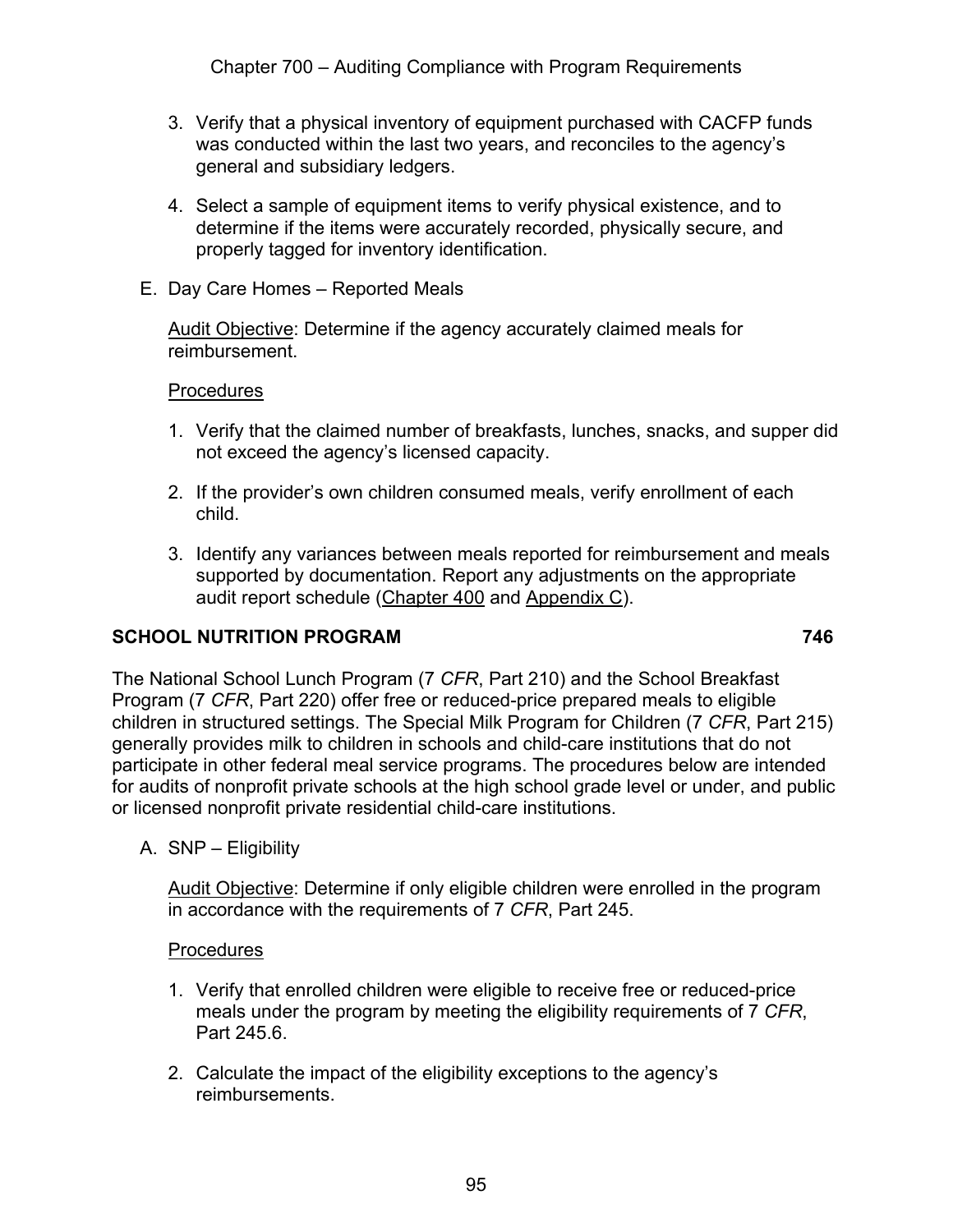B. SNP – Procurement

Audit Objective: Determine if CACFP funds were appropriately spent on food and food services.

#### **Procedures**

- Contracts with Food Service Management Companies
	- 1. Verify that the agency's contracts with all food service management companies were pre-approved by the CDE.
- Discounts, Rebates
	- 1. Determine that cost-reimbursable contracts awarded by the school food authority included the following required provisions:
		- a. Agency billing documents separately identify allowable and unallowable portions of each cost, or include only allowable costs and a certification that payment is sought only for such costs.
		- b. Agency must identify the amount of each discount, rebate, and other applicable credit on bills and invoices presented for payment.
	- 2. Verify that all discounts and rebates are properly credited to the agency's food service expenditure accounts and reimbursed accordingly.
- C. SNP Sub-recipient Special Reporting

Audit Objective: Determine that the agency submitted complete and accurate claims for reimbursement of meals and milk (NSLP at 7 *CFR*, Part 210.8(b)).

#### **Procedures**

(Also see 2 *CFR* Part 200 Appendix XI Compliance Supplement for additional details and exceptions to special reporting for sub-recipients.)

- 1. Verify that reimbursement claims include the number of meal and milk servings by category and type during the reporting periods.
- 2. Determine that claims were supported by documented, accurate meal counts.
- 3. Verify that the agency served the required milk type during meals and snacks.
- **4.** Report any adjustments on the appropriate audit report schedule [\(Chapter](#page-51-0) [400](#page-51-0) and [Appendix E\)](#page-212-0).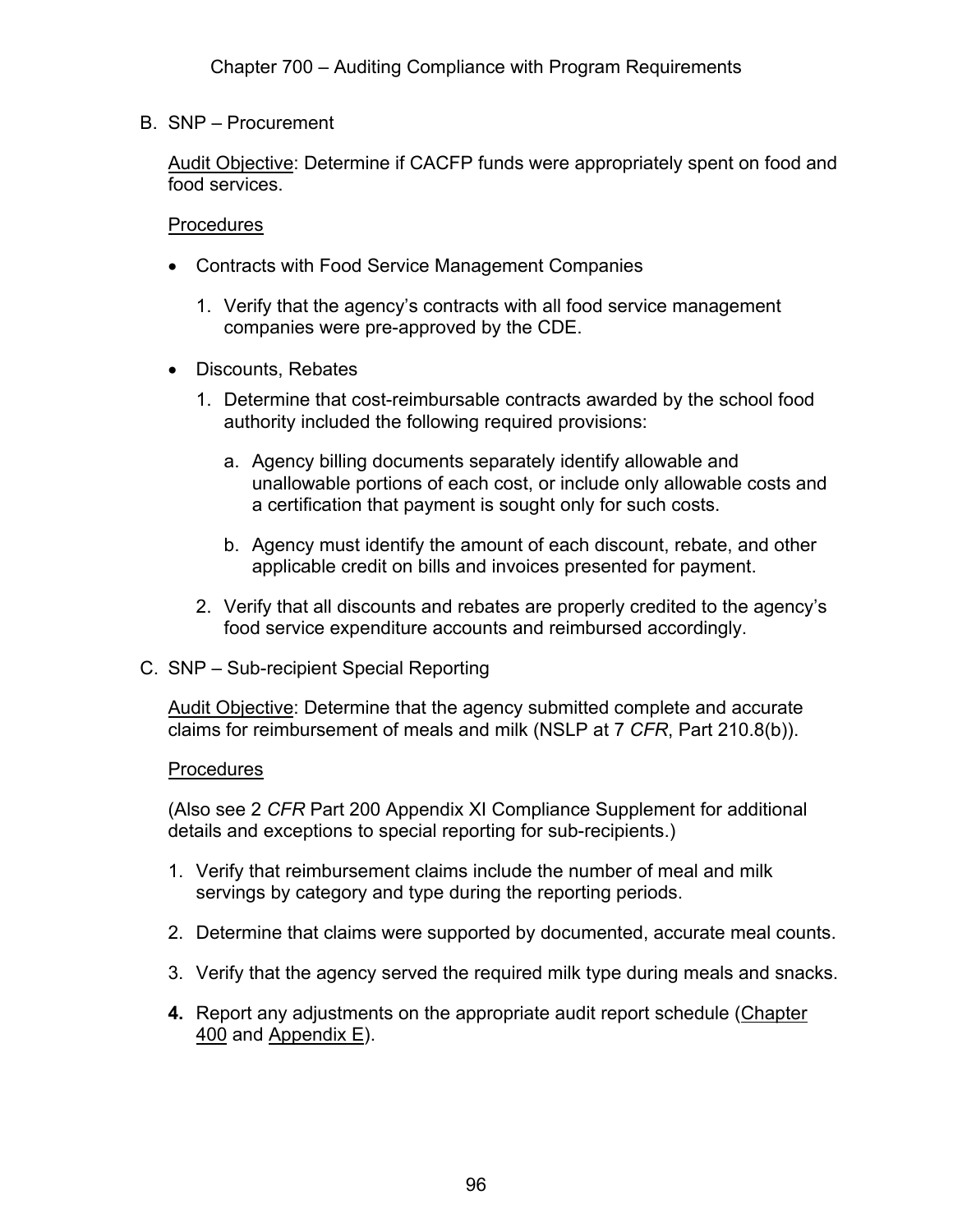# **SUMMER FOOD SERVICE PROGRAM FOR CHILDREN 748**

The SFSP for Children (7 *CFR*, Part 225) provides free or reduced-price meals to children during summer vacation when schools are not in session. It should be noted that the *Audit Guide* addresses only non-public schools. Approved program sponsors may include public or nonprofit residential summer camps, or units of local governments and other private nonprofit agencies that administer a special summer or other school vacation program that provides services similar to those available to children during the school year under the SNP.

A. SFSP for Children – Eligibility

Audit Objective: Determine that only eligible children were enrolled in the program in accordance with the requirements of 7 *CFR*, Part 225.6(c) 2 and 3.

# **Procedures**

(Also see 2 *CFR* Part 200 Appendix XI Compliance Supplement.)

- 1. Determine that enrolled individuals were eligible to receive meals under the program by meeting the definition of "children," as defined by 7 *CFR*, Part 225.2.
- 2. Evaluate the impact that miscategorizing enrolled participants or misreporting eligibility may have on the agency's reimbursements.
- B. SFSP for Children Contracting and Procurement

Audit Objective: Assess the agency's compliance with contract provisions and applicable laws and regulations in 7 *CFR*, Part 225.17.

# **Procedures**

- 1. Gain an understanding of the agency's contracting and procurement policies and procedures, including internal controls, bidding and selection, and approval processes.
- 2. Identify related party contracts and assess the impact to the SFSP (e.g., consider the effect on competitive pricing and the amount of discounts or rebates).
- C. SFSP for Children Sub-recipient Special Reporting

Audit Objective: Determine that the agency submitted complete and accurate claims for reimbursement of meals (7 *CFR*, parts 225.9(d) and 225.15(c)(2)).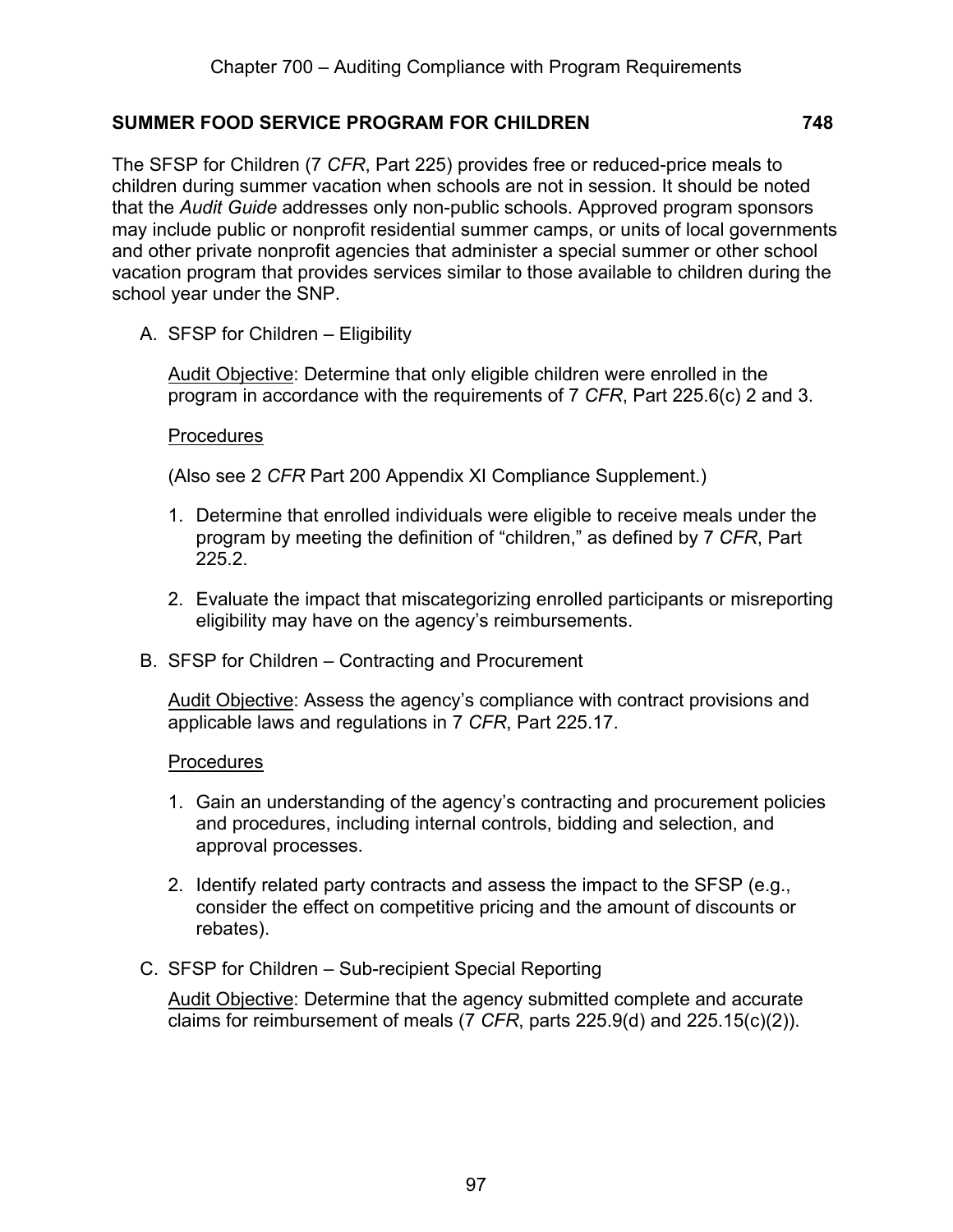# **Procedures**

(Also see 2 *CFR* Part 200 Appendix XI Compliance Supplement.)

- 1. Verify that reimbursement claims include the number of meal and milk servings by category and type during the reporting periods.
- 2. Determine that claims were supported by documented, accurate meal counts.
- 3. Verify that the agency served the required milk type during meals and snacks.

# <span id="page-102-0"></span>**ADULT EDUCATION PROGRAMS 750**

The *Workforce Investment Act of 1998* (*WIA*)*,* Public Law 105-220, was enacted to improve employment, training, literacy, and vocational rehabilitation programs in the United States. Title II of the *WIA*, entitled *Adult Education and Family Literacy Act*, was established to create a partnership among federal, state, and local governments to provide, on a voluntary basis, adult education and literacy services to assist adults to: (1) become literate and obtain the knowledge and skills necessary for employment and self-sufficiency; (2) obtain the educational skills necessary to become full partners in the educational development of their children; and (3) complete secondary school education.

Program requirements applicable to audits include the *WIA*, Title II and other pertinent laws, regulations, rules and guidelines:

- *Uniform Grants Guidance, Part 200, for awards made on or after December 26, 2014*
- 34 *CFR*, Part 74, for awards made before December 26, 2014
- *California State Administrative Manual*
- WIA, Title II Program Reapplication Guidelines and Requirements
- WIA, Title II General Assurances
- Manual for California

The following procedures for auditing federal adult education program funding under the *WIA*, Title II of the *Adult Education and Family Literacy Act* are not intended to be all inclusive for assessing compliance with adult education program requirements. Therefore, the independent auditor must refer to federal adult education program regulations and requirements and apply sound professional judgment when conducting the audit.

A. Adult Education – Internal Controls and Financial Integrity

Audit Objective: Evaluate adequacy of internal controls and financial integrity.

#### **Procedures**

1. Assess weaknesses in the control environment, risk assessment, fiscal activities, monitoring, claims processes, and separation of key duties and responsibilities.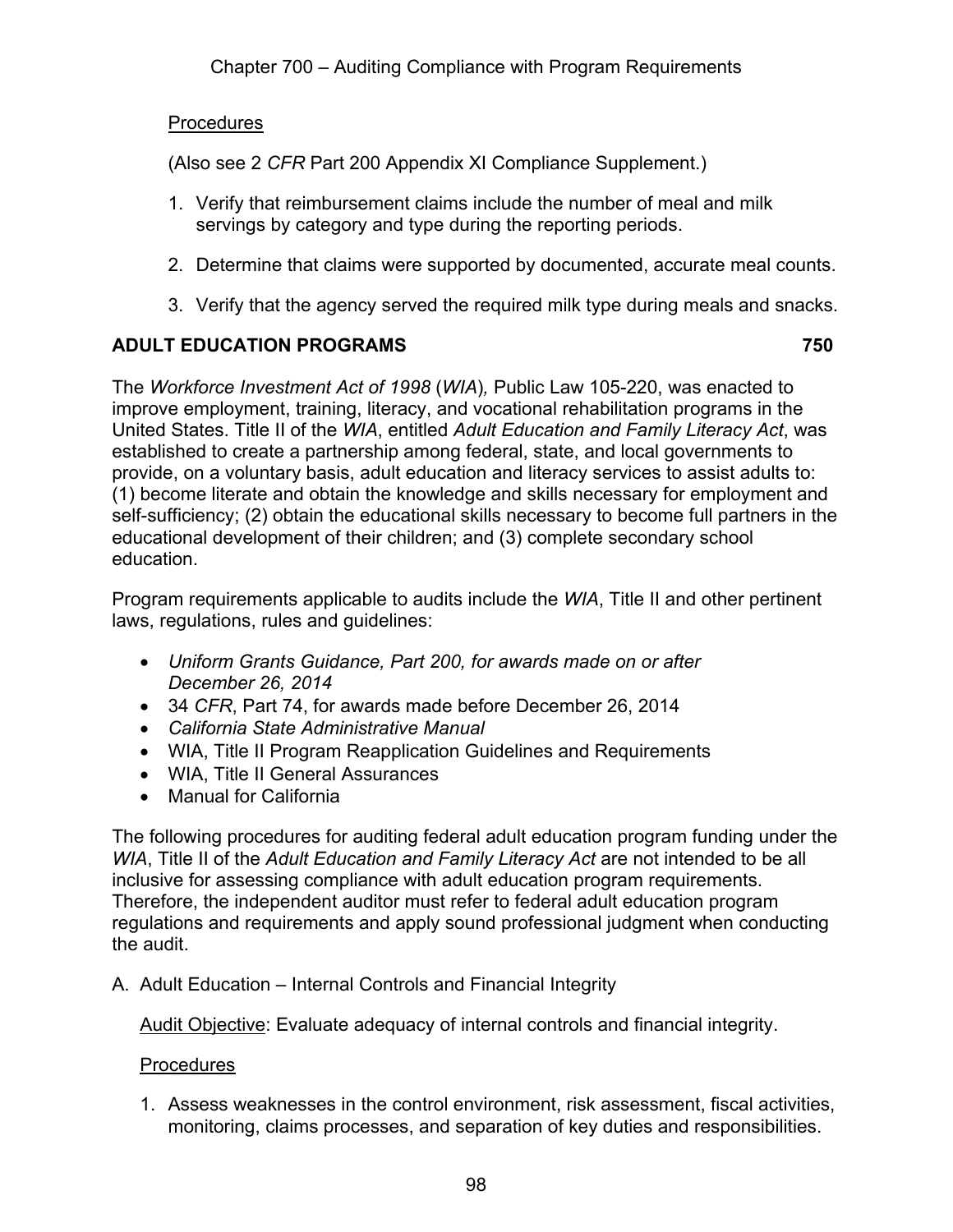- 2. Assess the internal controls over program compliance and financial processes and identify any design deficiencies or potential risks.
- 3. Trace the amount of grant award payments received from the CDE to the agency's cash receipts account in the Profit and Loss statement, general ledger, or other accounting record to verify that all grant payments are accurately accounted for and reported in the agency's records. Determine that the grantee's records adequately identified the source and application of funds.
- 4. Trace the agency's total expenditures reported on the *Final Expenditure Report* filed with the CDE to the agency's Profit and Loss statement, general ledger, or other accounting records to verify accuracy of the reported expenditures.
- 5. Verify that the agency separately accounted for each adult education program funding with expenditures.
- 6. Assess the reasonableness of the allocation methodology if the agency allocated costs amongst programs.
- 7. Review grantee's system for managing and monitoring grant activity. Perform appropriate analytical procedures and ascertain the reasons for any unexpected variances, unmet goals, and cost overruns or high unit costs.
- 8. Determine that salaries and wages are based on records that accurately reflect the work performed. These records must:
	- (a) Be supported by a system of internal control which provides reasonable assurance that the charges are accurate, allowable, and properly allocated.
	- (b) Be incorporated into the official records of the agency.
	- (c) Reasonably reflect the total activity for which the employee is compensated by the agency, not exceeding 100 percent of compensated activities.
	- (d) Encompass both federally assisted and all other activities compensated by the agency on an integrated basis, but may include the use of subsidiary records as defined in the agency's written policy.
	- (e) Comply with the established accounting policies and practices of the agency.
	- (f) Support the distribution of the employee's salary or wages among specific activities or cost objectives if the employee works on more than one federal award; a federal award and a non-federal award; an indirect cost activity and a direct cost activity; two or more indirect activities which are allocated using different allocation bases; or an unallowable activity and a direct or indirect cost activity.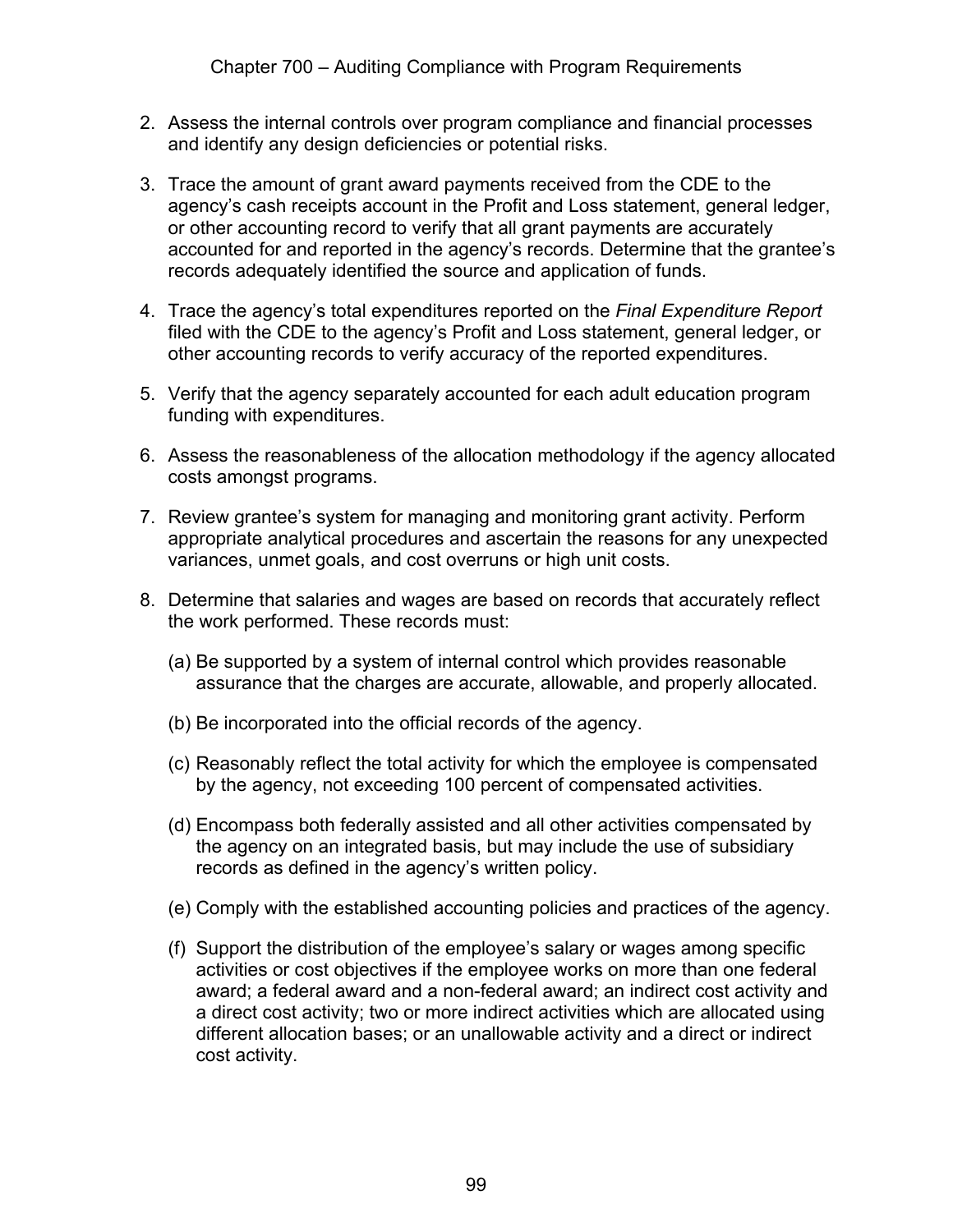Budget estimates (e.g., estimates determined before the services are performed) alone do not qualify as support for charges to federal awards, but may be used for interim accounting purposes.

- 9. Reconcile employee time accounting records to the payroll register to ensure salaries and wages are accurately charged based on the actual hours the employees worked.
- 10.Verify that the agency did not charge the adult education programs more than five percent of total program funds for administrative purposes.
- 11.Ascertain that donations, contributions and volunteer services were appropriately documented and reported for those agencies with cost sharing or matching requirements.
- B. Adult Education Program Expenditures

Audit Objective: Validate program expenditures.

- 1. Select a sample of expenditures posted in the agency's adult education program general ledger accounts for labor costs, educational materials, and other pertinent expenditures to determine that program funds were expended only for allowable activities and costs.
- 2. Examine original invoices or other records to validate that each selected expenditure was: (1) an allowable program cost; (2) adequately supported; (3) properly approved by someone other than the person requesting the expenditure; (4) correctly posted in accounting records; and (5) charged to the correct line item and fiscal period.
- 3. For labor costs, validate that each payroll expenditure was: (1) adequately supported by time distribution activity reports or certifications that reflect the total activity for which the employee is compensated and specify the actual hours spent on each program's activities; and (2) supported by payroll register detail that substantiates the allocated labor costs to the program.
- 4. For facilities rental costs, verify that the lease agreement was conducted at armslength (no related parties) and monthly rent is reasonable and based on an acceptable allocation methodology (e.g. square footage or usage hours).
- 5. Verify that expenditures are allowable, allocable, reasonable, necessary, and supported with source documentation (original vendor invoices and cancelled checks).
- 6. Confirm that no budgeted expenditure line item was over-expended by ten percent or more without CDE's approval for a revised budget (WIA Program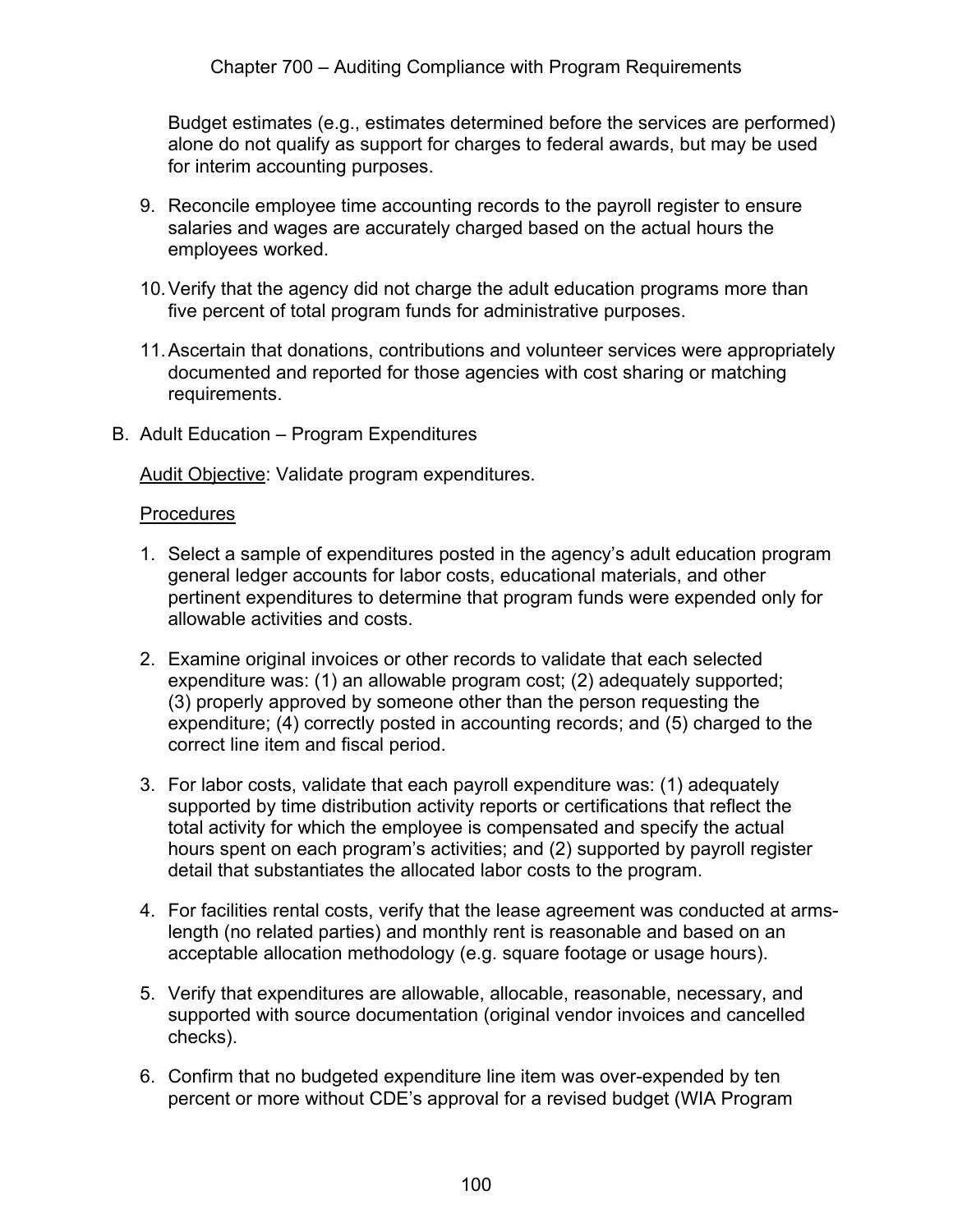Reapplication Guidelines and Requirements, Grant Accountability Requirements and Deliverables, 6. Grant Budget Guidelines).

- 7. Verify that the grantee did not charge students for tuition, fees, books, instructional supplies and materials (*Adult Education and Family Literacy Act*, General Assurances No. 3).
- 8. Verify that all claimed costs fell within the *CSAM* budget line items 1000 5000 and that no indirect costs were claimed (WIA Program Reapplication Guidelines and Requirements, Grant Accountability Requirements and Deliverables, Grant Budget Guidelines).
- C. Adult Education Student Eligibility and Files

Audit Objective: Validate student enrollment, test results, and classroom attendance.

### **Procedures**

- 1. Obtain Comprehensive Adult Student Assessment System reports to identify the names of students that earned achievement payment points.
- 2. Select a sample of students that earned "significant gain" and "two-level gain" payment points based on test scores, and validate that pre- and post-test records are retained in the student files to verify that test scores were correctly recorded and student achievement payment points were accurately computed and documented.
- 3. Examine student files for each learner to verify that the agency appropriately administered and maintained Entry records, Update records, pre- and post-tests, special assessments records, and evidence of 12 or more hours of instruction for each student.
- 4. Observe an adult education class while it is in session to verify that the instruction relates to English-as-a-Second Language, English Literacy, or Citizenship/Civics educational instruction. Compare the number of students in attendance to the sign-in/out sheet.
- D. Adult Education Equipment

Audit Objective: Verify that equipment purchased with grant funds benefitted the adult education programs in proportion to the costs charged to the programs and was adequately safeguarded and accounted for.

#### **Procedures**

1. Review the grantee's policies and procedures, and test transactions for compliance with: (a) management and recordkeeping requirements; (b) classification and identification requirements; (c) purchasing, disposition and physical inventory requirements; and (d) proper maintenance requirements.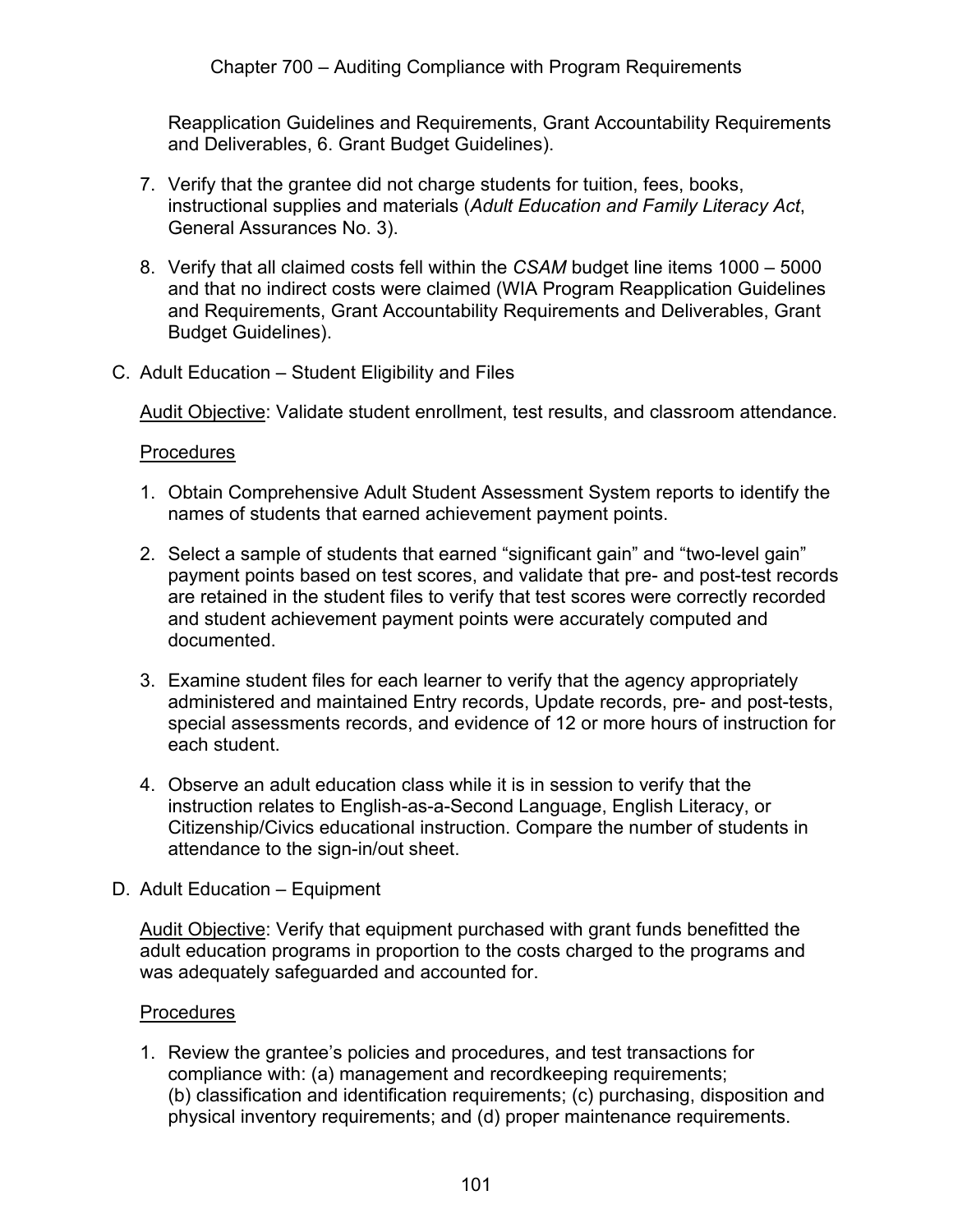- 2. Verify that all equipment purchased during the audit period is used by the adult education programs and is charged in proportion to the costs allocated to the programs.
- 3. Verify that depreciation is charged to the programs in relation with the corresponding equipment.
- 4. Verify that all equipment removed from the asset accounts is adequately documented, including the date of removal, reason for removal, and disposition (e.g. sale or surplus).
- 5. Verify that all equipment sale proceeds during the audit period are reasonable (sold at market value) and properly recorded.
- E. Adult Education Procurement

Audit Objective: Determine that the grantee established and followed procedures for the procurement of supplies and expenditures, equipment and services.

### **Procedures**

- 1. Determine that adequate procedures were in place to: (a) analyze lease and purchase alternatives; (b) avoid purchasing unnecessary items; and (c) ensure that solicitations included a description of the technical requirements the bidder was to fulfill.
- 2. Evaluate that efforts were made to utilize small businesses, minority-owned firms, and women's business enterprises.
- 3. Review cost or price analyses used and evaluate elements to determine reasonableness, allocability, and allowability.
- 4. Determine that procurement records contained the basis for contractor selection, justification for lack of competition when competitive bids or offers were not obtained, and the basis for award cost or price.

# <span id="page-106-0"></span>**21st CENTURY COMMUNITY LEARNING CENTERS PROGRAM 760**

The following procedures for auditing the 21<sup>st</sup> CCLC Program apply when auditing CD programs administered by community-based organizations (CBOs).

21<sup>st</sup> CCLC program requirements:

- Elementary and Secondary Education Act of 1965 (ESEA), Title IV, Part B, sections 4201-4206
- Uniform Grants Guidance, Part 200, for awards made on or after December 26, 2014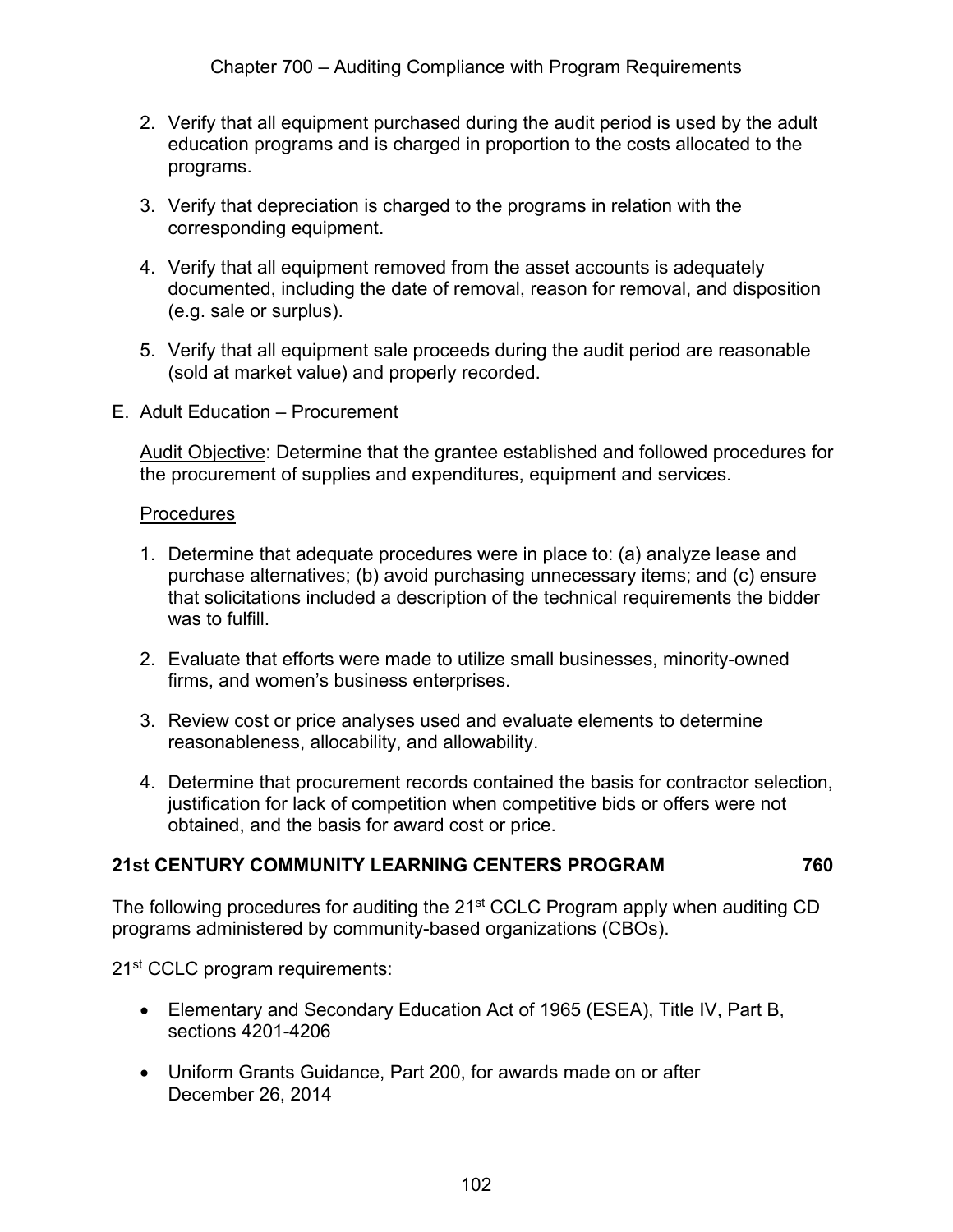- Federal Education Department General Administration Regulations (34 *CFR*, parts 74-86 and 97-99) for awards made before December 26, 2014
- *EC*:
	- o Article 19, 21<sup>st</sup> Century High School After School Safety and Enrichment for Teens Program, sections 8420-8428
	- o Article 22.5, After School Education and Safety Program, sections 8482- 8482.4, 8482.6-8483.4, 8483.8-8484.3, and 8484.6-8484.75
	- $\circ$  Article 22.6, 21<sup>st</sup> CCLC, sections 8484.7-8484.9
- General Assurances (an attachment to the state grant application)
- A. 21st CCLC Activities and Costs

Audit Objective: Determine that the CBO expended federal funds only for allowable activities and costs.

- 1. Ascertain that program activities carried out with 21<sup>st</sup> CCLC funds were authorized by ESEA, Title IV, Part B, Section 4205, and the approved grant application.
- 2. Determine that claimed costs were allowable in accordance with the applicable federal cost principles.
- 3. Determine that salaries and wages are based on records that accurately reflect the work performed. These records must:
	- (a) Be supported by a system of internal control which provides reasonable assurance that the charges are accurate, allowable, and properly allocated.
	- (b) Be incorporated into the official records of the agency.
	- (c) Reasonably reflect the total activity for which the employee is compensated by the agency, not exceeding 100 percent of compensated activities.
	- (d) Encompass both federally assisted and all other activities compensated by the agency on an integrated basis, but may include the use of subsidiary records as defined in the agency's written policy.
	- (e) Comply with the established accounting policies and practices of the agency.
	- (f) Support the distribution of the employee's salary or wages among specific activities or cost objectives if the employee works on more than one federal award; a federal award and a non-federal award; an indirect cost activity and a direct cost activity; two or more indirect activities which are allocated using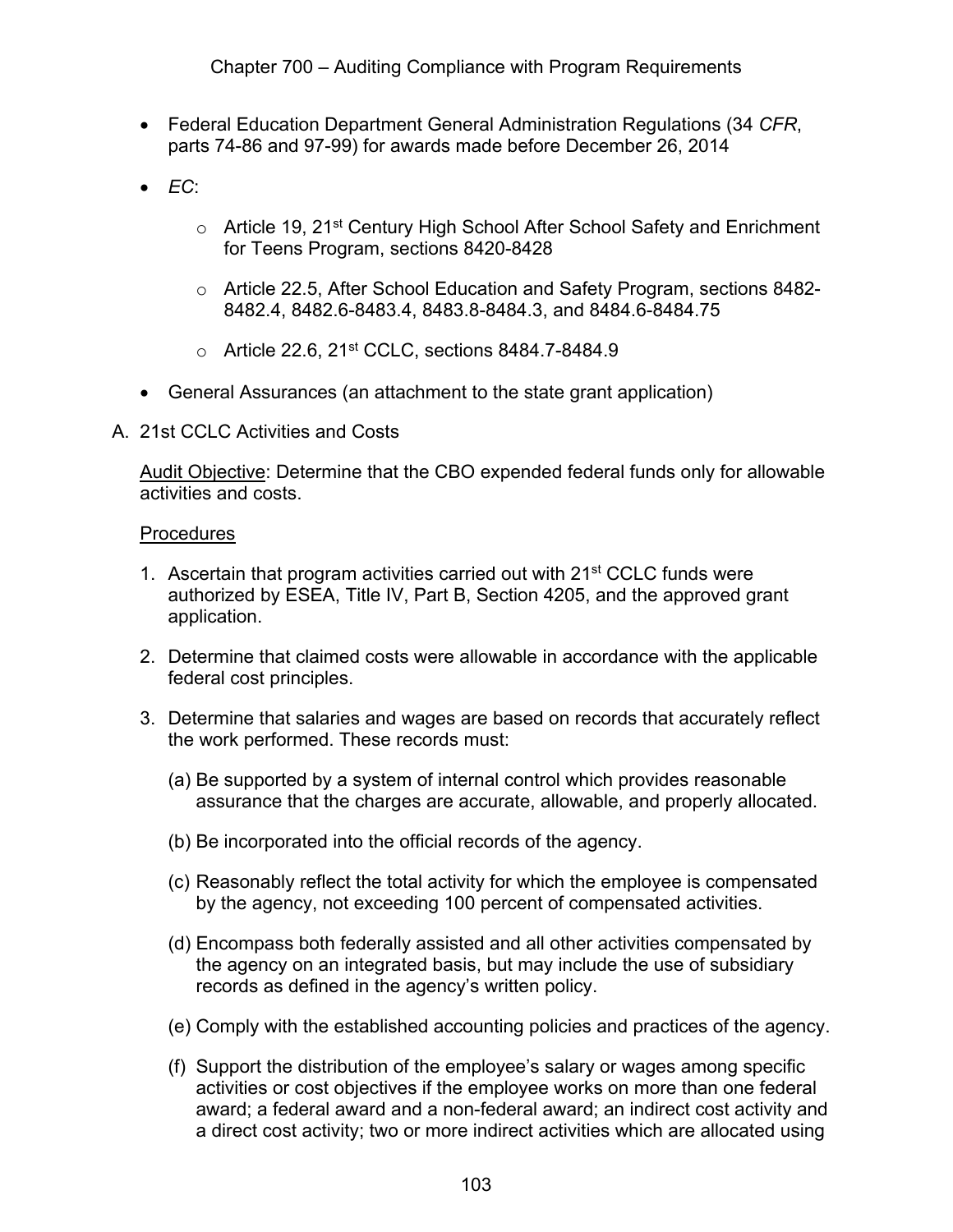Chapter 700 – Auditing Compliance with Program Requirements

different allocation bases; or an unallowable activity and a direct or indirect cost activity.

Budget estimates (e.g., estimates determined before the services are performed) alone do not qualify as support for charges to federal awards, but may be used for interim accounting purposes.

- 4. Reconcile employee time accounting records to the payroll register to ensure salaries and wages are accurately charged based on the actual hours the employees worked.
- 5. Verify that administrative (direct and indirect) costs did not exceed 15 percent of the annual total grant award amount (e.g., no less than 85 percent of funding was allocated for direct services to students) (*EC* sections 8483.9(b) and (c)):
	- a. Verify that direct administrative costs (e.g., collection and maintenance of records) directly benefitted the program charged.
	- b. Verify that indirect costs were part of administrative costs and did not exceed a school district's current CDE-approved indirect cost rate, or five percent, whichever is less (*EC* Section 8483.9(a)). Indirect costs should consist of expenditures for administrative activities that are necessary for general operations, but that cannot be tied to a particular program. To find a county's CDE-approved indirect cost rate, visit the website at [http://www.cde.ca.gov/fg/](http://www.cde.ca.gov/fg/%E2%80%8Cac/ic/) [ac/ic/](http://www.cde.ca.gov/fg/%E2%80%8Cac/ic/) and click on the rates under the section entitled "School District, County Office, and Joint Powers Agency Rates."
- 6. Verify that funds were not used for capital outlays such as real property, construction (including structural alterations, but excludes minor remodeling), or renovation.
- B. 21st CCLC Cash Management

Audit Objective: Determine that the CBO followed procedures to administer and safeguard funds received from the CDE.

#### **Procedure**

- 1. Identify, evaluate, and test procedures established to administer and safeguard funds and to account for and report interest earned.
- C. 21st CCLC Equipment

Audit Objective: Determine that the CBO adequately safeguarded, maintained, and accounted for equipment purchased with federal funds.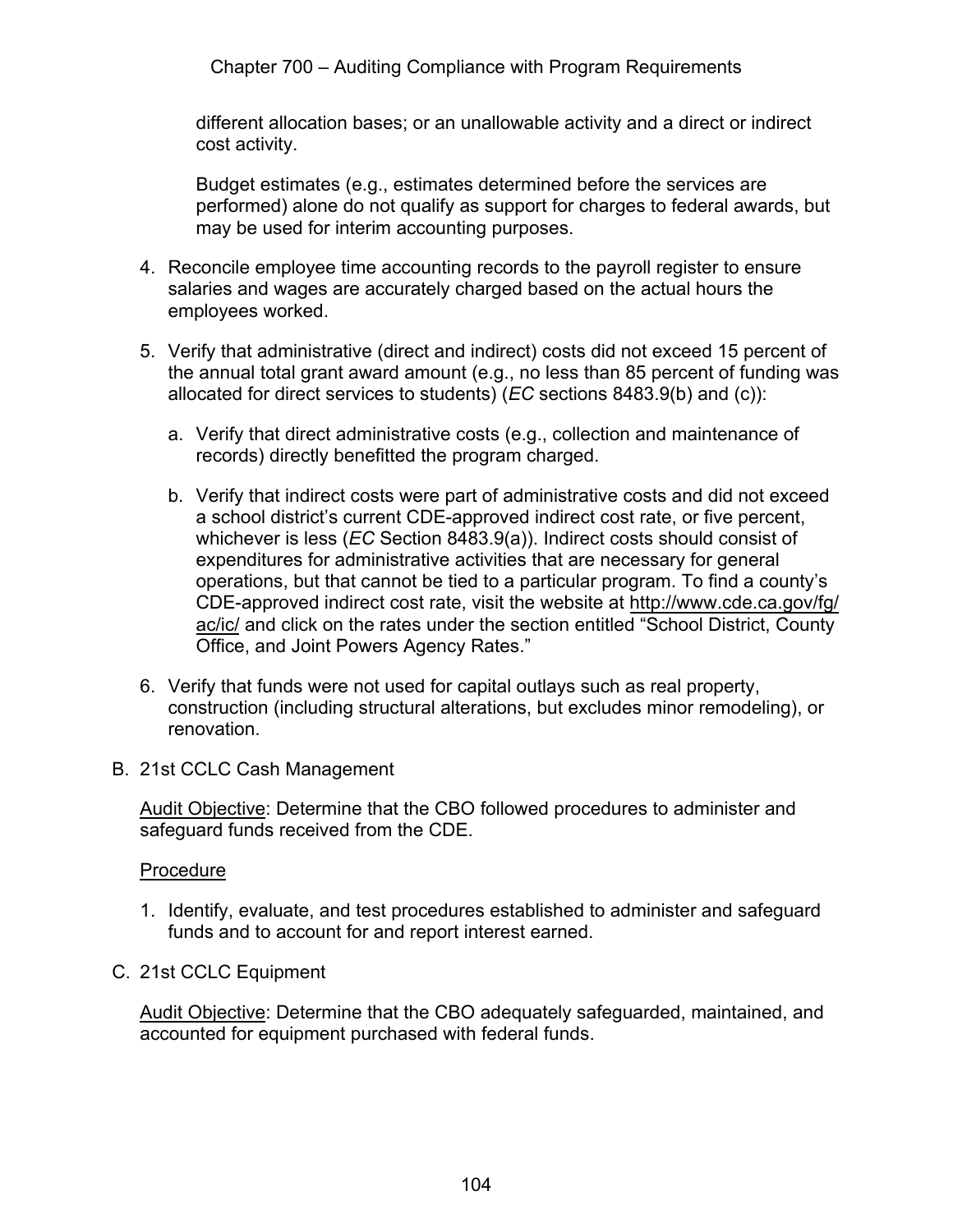### **Procedures**

- 1. For equipment acquired with federal funds (34 *CFR,* Part 74.34), determine that the CBO:
	- a. Maintained accurate equipment records that included prescribed information.
	- b. Tagged the equipment to identify it as purchased with federal funds.
	- c. Performed a physical inventory and reconciled it with equipment records at least once every two years.
	- d. Had a control system in place with adequate safeguards to prevent loss, damage, or theft of the equipment.
	- e. Implemented adequate maintenance procedures to keep the equipment in good condition.
	- f. Disposed of unneeded equipment according to federal requirements.
- D. 21st CCLC Matching and Level of Effort

Audit Objective: Determine that the minimum amount or percentage of contributions or matching funds was provided, specified service or expenditure levels were maintained, and minimum or maximum limits for specified purposes or types of participants were met.

#### **Procedures**

- Matching
	- 1. Perform tests to verify that the CBO's required matching contributions were met.
	- 2. Determine sources of matching contributions and verify they were from an allowable source.
	- 3. Corroborate through tests that the values placed on in-kind contributions were determined in accordance with applicable cost principles and program requirements.
- Level of Effort Maintenance of Effort
	- 1. Perform tests to verify that the required level of effort was met.
	- 2. Verify that only allowable categories of expenditures or other effort indicators (e.g., hours, number of people served) were included in the computation.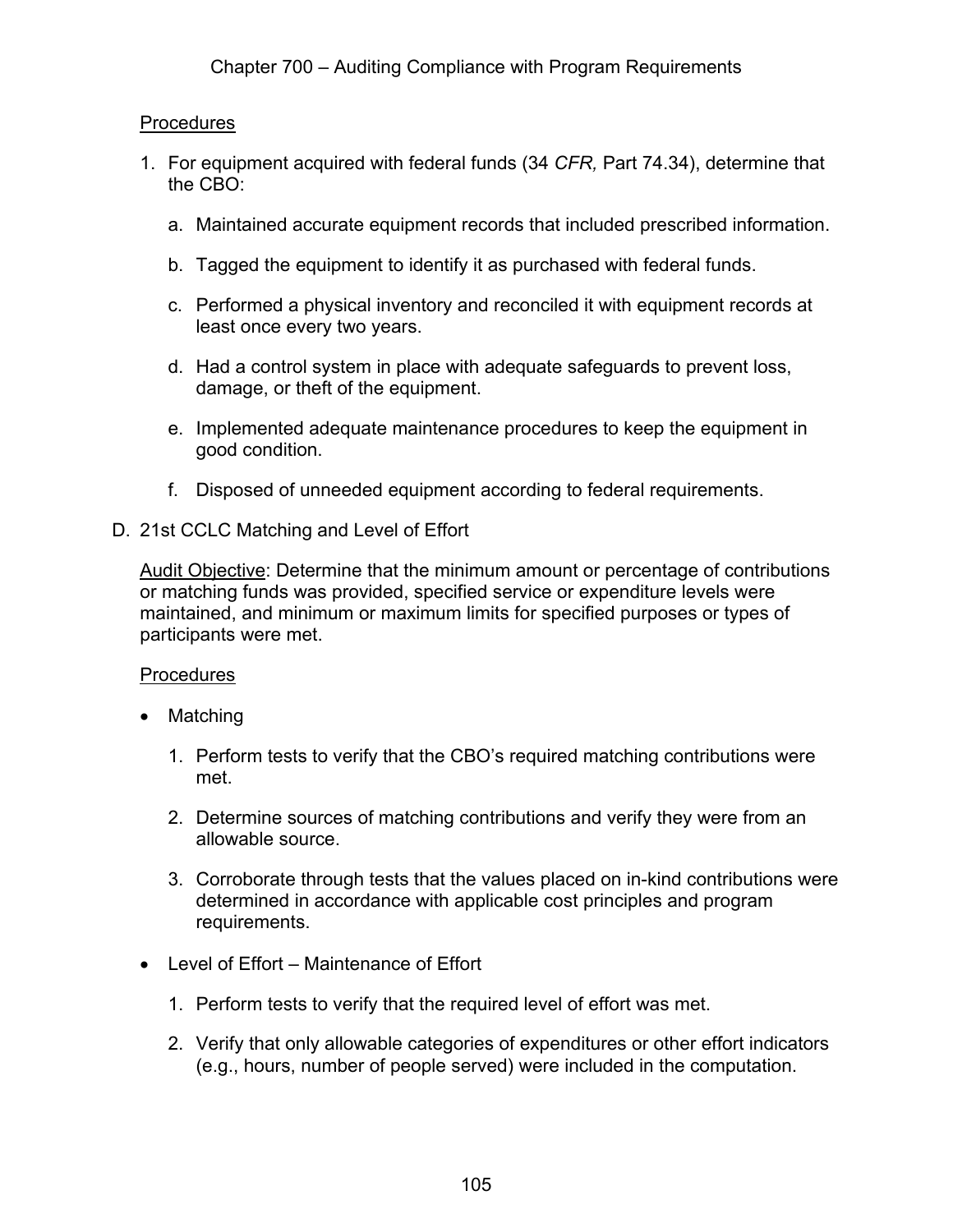Chapter 700 – Auditing Compliance with Program Requirements

- 3. Ascertain that the amounts used in the computation were derived from the books and records from which the audited financial statements were prepared.
- Supplement not Supplant
	- 1. Determine that the organization used federal funds to provide services which the organization was not already required to make available under other federal, state, or local law.
	- 2. Ascertain that the organization did not use federal funds to provide services which were provided with nonfederal funds in the prior year.
- E. 21st CCLC Procurement

Audit Objective: Determine that the CBO appropriately procured supplies and other expendable property, equipment, and services with federal funds.

#### **Procedures**

- 1. Determine that the CBO adequately:
	- a. Solicited bids or estimates that clearly established all requirements that the bidder should fulfill.
	- b. Evaluated bids or estimates (e.g., analyzed comparative prices and quality) to ensure that procurement transactions were conducted in a manner to provide open and free competition.
	- c. Selected the lowest bid or estimate that was responsive to the solicitation requirements or documented the reason(s) for not selecting the lowest bidder.
	- d. Maintained appropriate procurement records and a system of contract administration to ensure the supplier's conformance with the terms, conditions, and specifications of the agreement for the provision of goods and services.
- F. 21st CCLC Program Income

Audit Objective: Determine that the CBO established and followed procedures for the effective control of program income.

#### **Procedures**

- 1. Determine that the CBO appropriately recorded all program income in a separate general ledger account.
- 2. Select and test a sample of transactions to verify that the CBO used program income for only allowable, reasonable, and necessary program goods and services.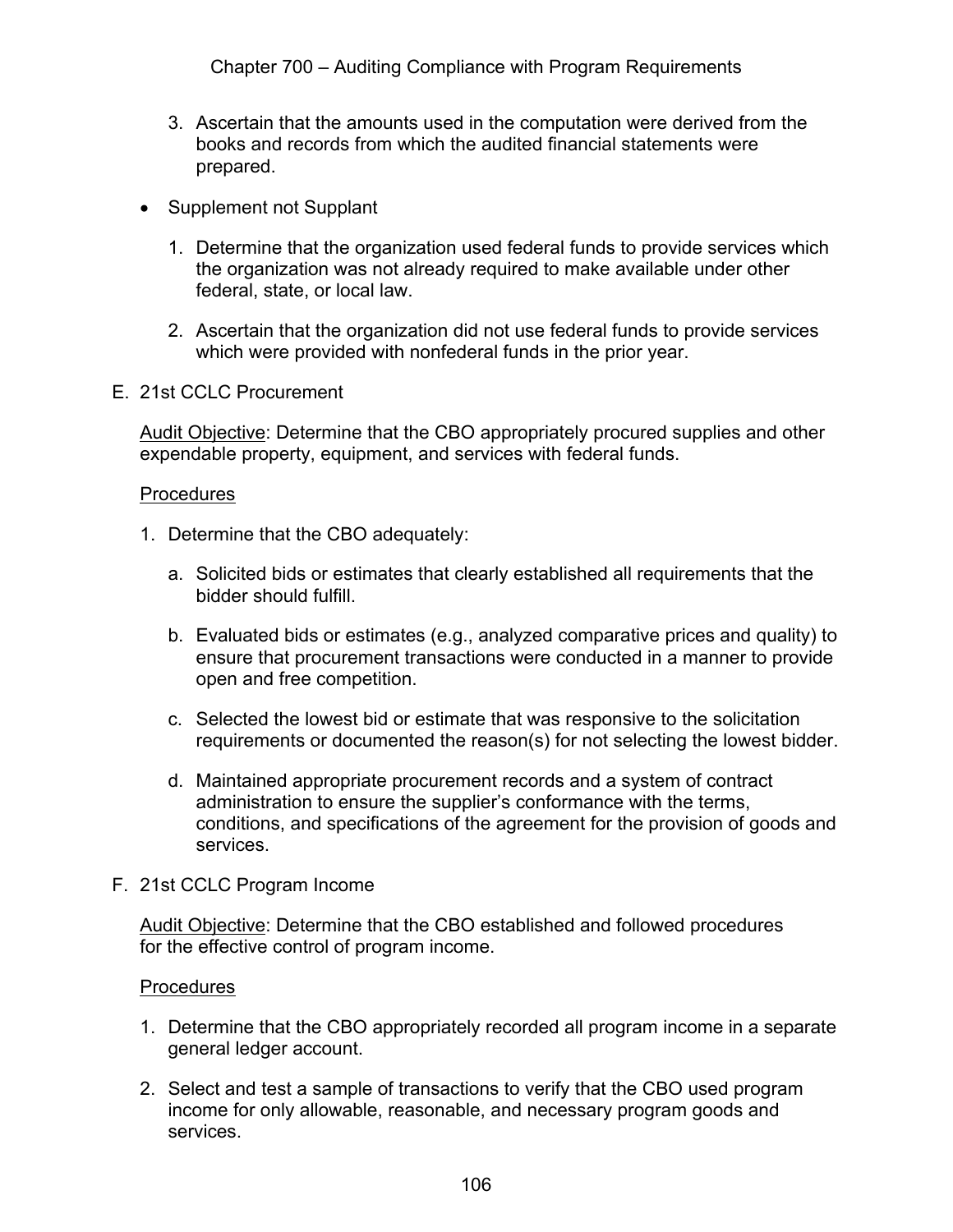G. 21st CCLC Reporting

Audit Objective: Determine that required reports were timely submitted and accurately included all the required information for the reporting period.

### **Procedures**

- 1. Select a sample of attendance reports pertaining to the grant period.
- 2. Determine the accuracy of reported attendance information.
- 3. Select a sample of expenditure reports to verify that: (a) expenditures are reported accurately and in the correct categories; and (b) information is supported by the CBO's official accounting records.
- 4. Determine that salaries and wages are based on records that accurately reflect the work performed. These records must:
	- (a) Be supported by a system of internal control which provides reasonable assurance that the charges are accurate, allowable, and properly allocated.
	- (b) Be incorporated into the official records of the agency.
	- (c) Reasonably reflect the total activity for which the employee is compensated by the agency, not exceeding 100 percent of compensated activities.
	- (d) Encompass both federally assisted and all other activities compensated by the agency on an integrated basis, but may include the use of subsidiary records as defined in the agency's written policy.
	- (e) Comply with the established accounting policies and practices of the agency.
	- (f) Support the distribution of the employee's salary or wages among specific activities or cost objectives if the employee works on more than one federal award; a federal award and a non-federal award; an indirect cost activity and a direct cost activity; two or more indirect activities which are allocated using different allocation bases; or an unallowable activity and a direct or indirect cost activity.

Budget estimates (e.g., estimates determined before the services are performed) alone do not qualify as support for charges to federal awards, but may be used for interim accounting purposes.

5. Reconcile employee time accounting records to the payroll register to ensure salaries and wages are accurately charged based on the actual hours the employees worked.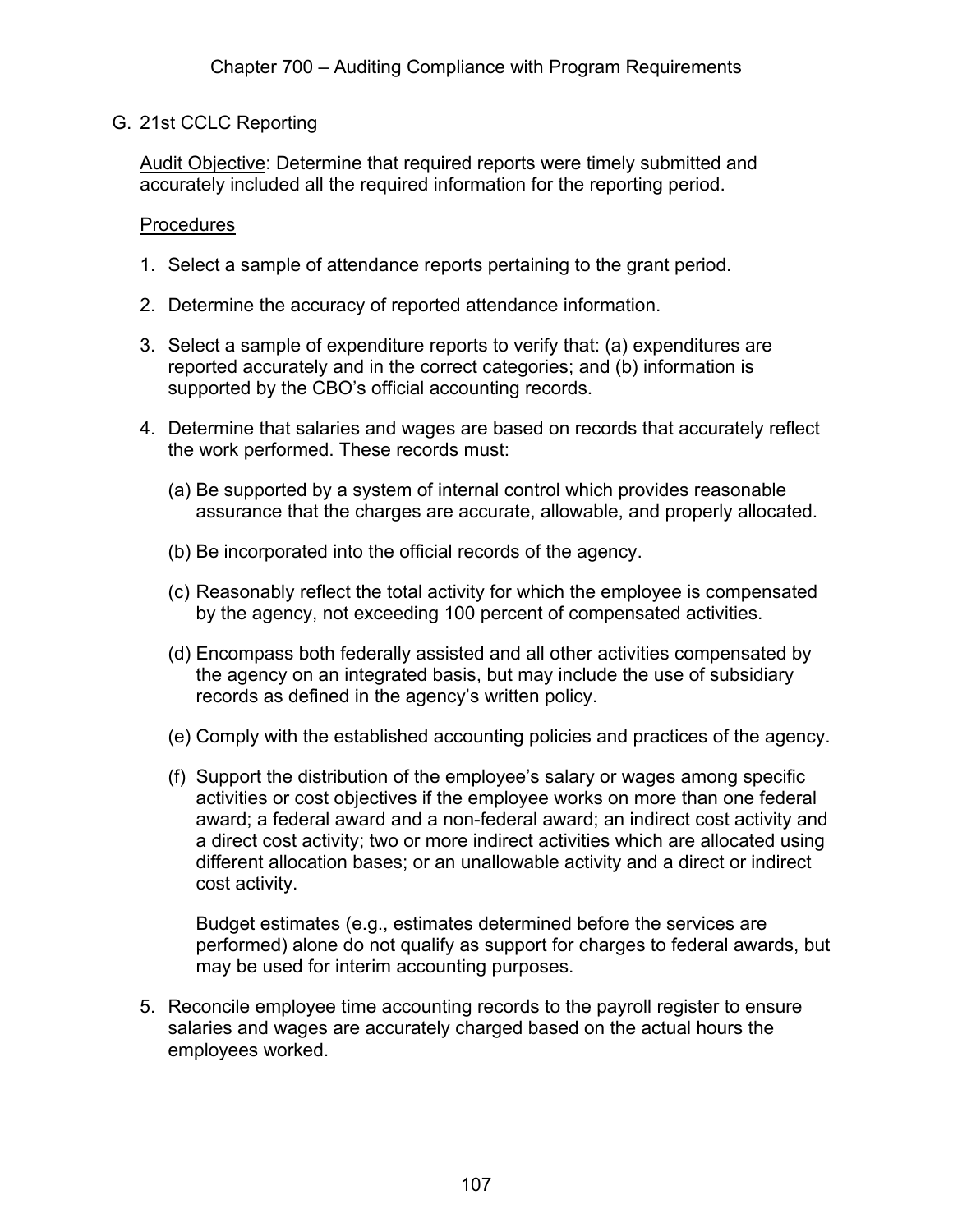**APPENDIX A: ILLUSTRATIVE CONTRACTOR AUDIT REPORT**

**(ADDRESSES SINGLE AUDIT REPORTING REQUIREMENTS OF** *UNIFORM GRANTS GUIDANCE***, 2** *CFR* **PART 200, SUBPART F)**

**EXAMPLE ENTITY**

**FISCAL YEAR ENDED JUNE 30, 2021**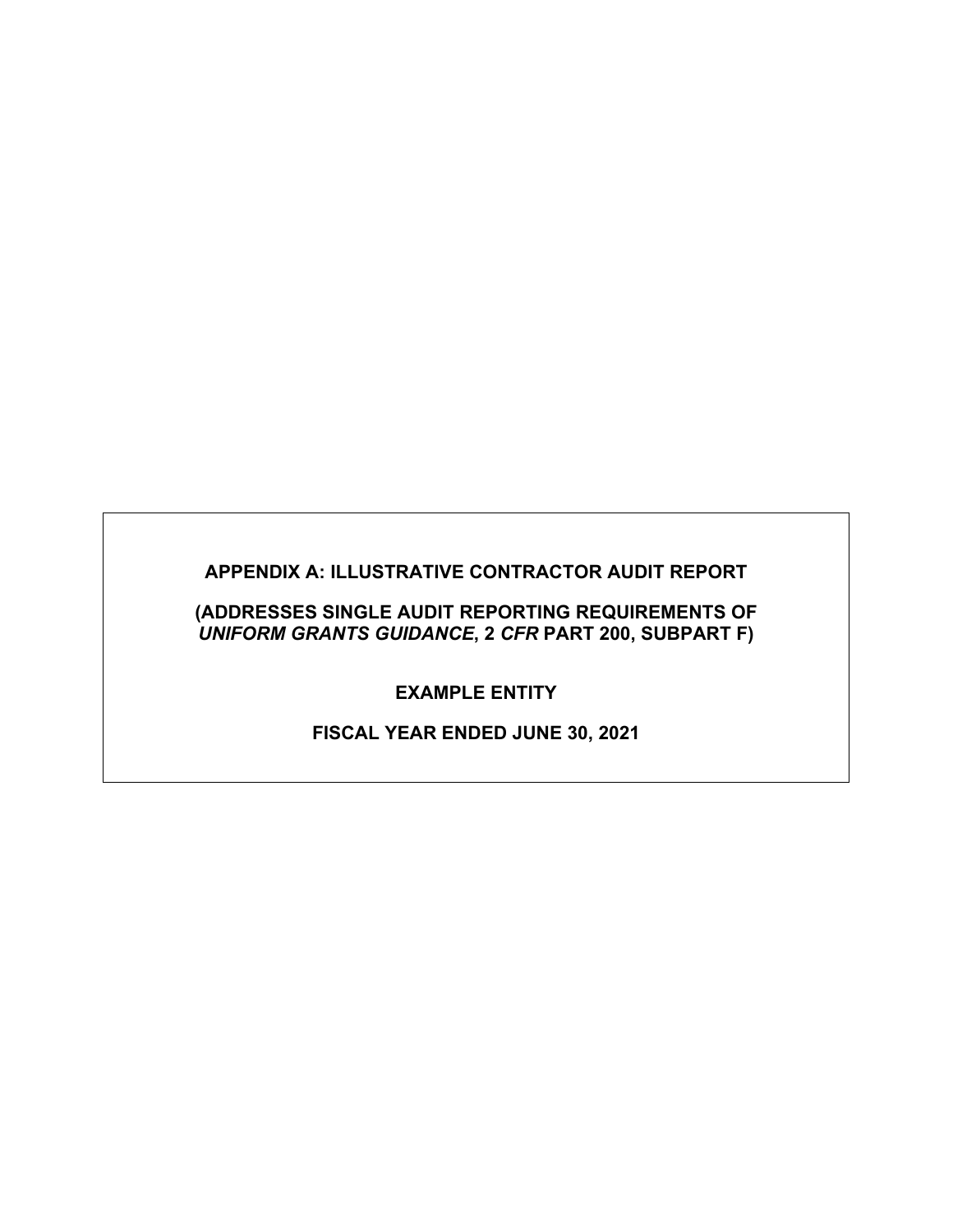# **Illustrative Contractor/Single Audit Report**

## **EXAMPLE ENTITY**

# **Table of Contents**

|                                                                   | Page |
|-------------------------------------------------------------------|------|
|                                                                   |      |
| <b>Financial Statements</b>                                       |      |
|                                                                   |      |
|                                                                   |      |
|                                                                   |      |
|                                                                   |      |
|                                                                   |      |
| <b>Supplementary Information</b>                                  |      |
|                                                                   |      |
|                                                                   |      |
|                                                                   |      |
|                                                                   |      |
|                                                                   |      |
| Schedule of Claimed Expenditures for Renovations and Repairs  A21 |      |
|                                                                   |      |
|                                                                   | A23  |
|                                                                   |      |
| Notes to the Child Care and Development Program Supplemental      |      |
|                                                                   |      |
|                                                                   |      |

[CSPP00X2 – California State Preschool.](#page-151-0).............................................. A35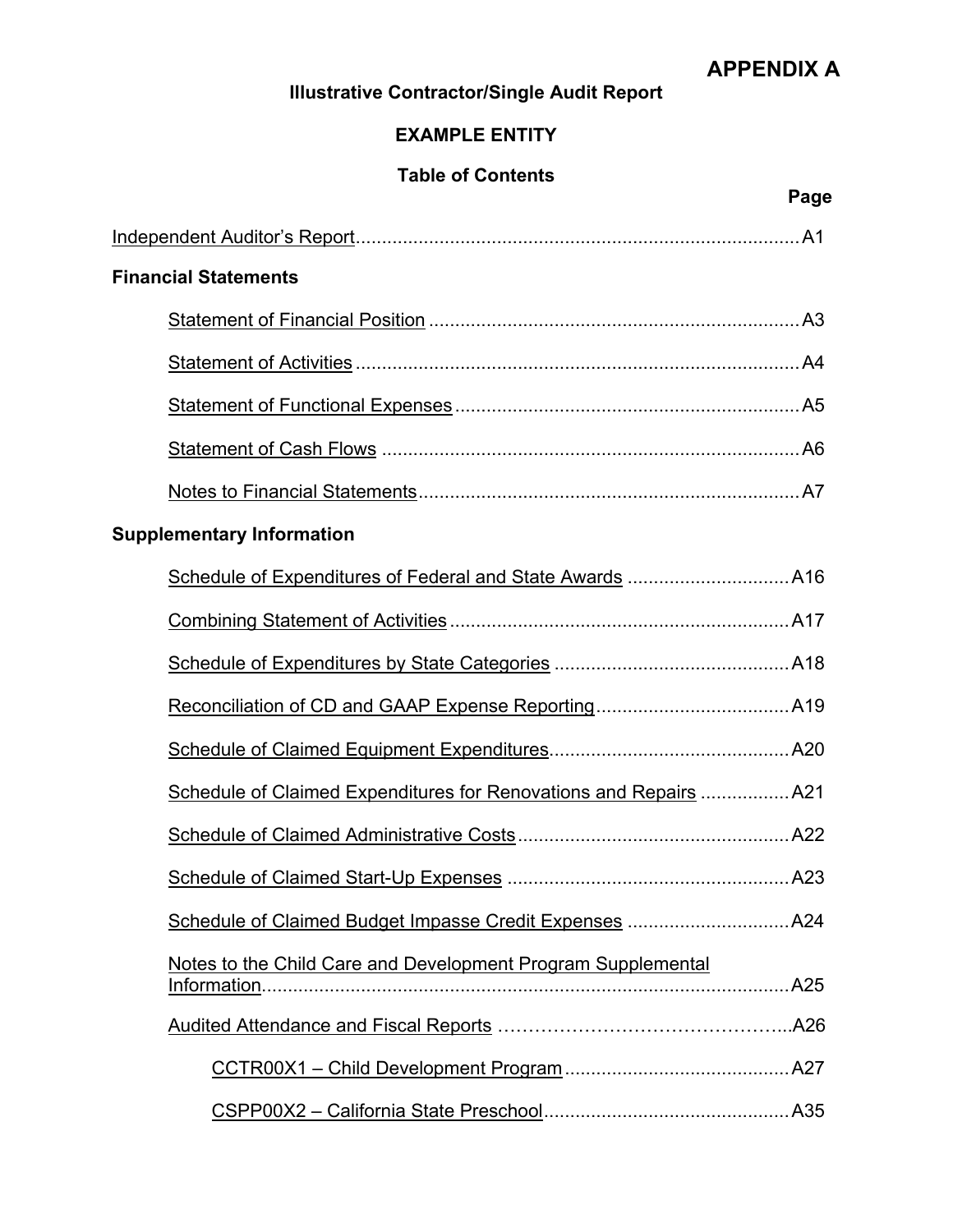**Illustrative Contractor/Single Audit Report**

## **EXAMPLE ENTITY**

### **Table of Contents**

# **Page Supplementary Information (continued)** [CAPP00X3 – Alternative Payment](#page-158-0) ........................................................ A41 [CHST00X4 – Health & Safety Training](#page-162-0) ................................................. A45 [CCTR00X5 – Child Development Program \(Subcontract\).](#page-165-0).................... A48 Audited Reserve Account Activity Report – Center Based.................... A54 **Other Required Information** [Report on Internal Control Over Financial Reporting and on Compliance](#page-170-0) [and Other Matters Based on an Audit of Financial Statements Performed](#page-170-0) in Accordance with *[Government Auditing Standards](#page-170-0)*..................................... A56 [Report on Compliance for Each Major Program, Report on Internal Control](#page-172-0) [Over Compliance, and Report on Schedule of Expenditures of Federal](#page-172-0) Awards Required by *[Uniform Grants Guidance,](#page-172-0)* 2 *CFR* Part 200, [Subpart F](#page-172-0) ...................................................................................................... A58 [Schedule of Findings and Questioned Costs.](#page-175-0)................................................ A61 [Status of Corrective Action on Prior Year Findings.](#page-180-0)....................................... A66 [Illustrative Auditor's Written Communication](#page-181-0) ................................................. A67 [Management Letter](#page-183-0) ....................................................................................... A69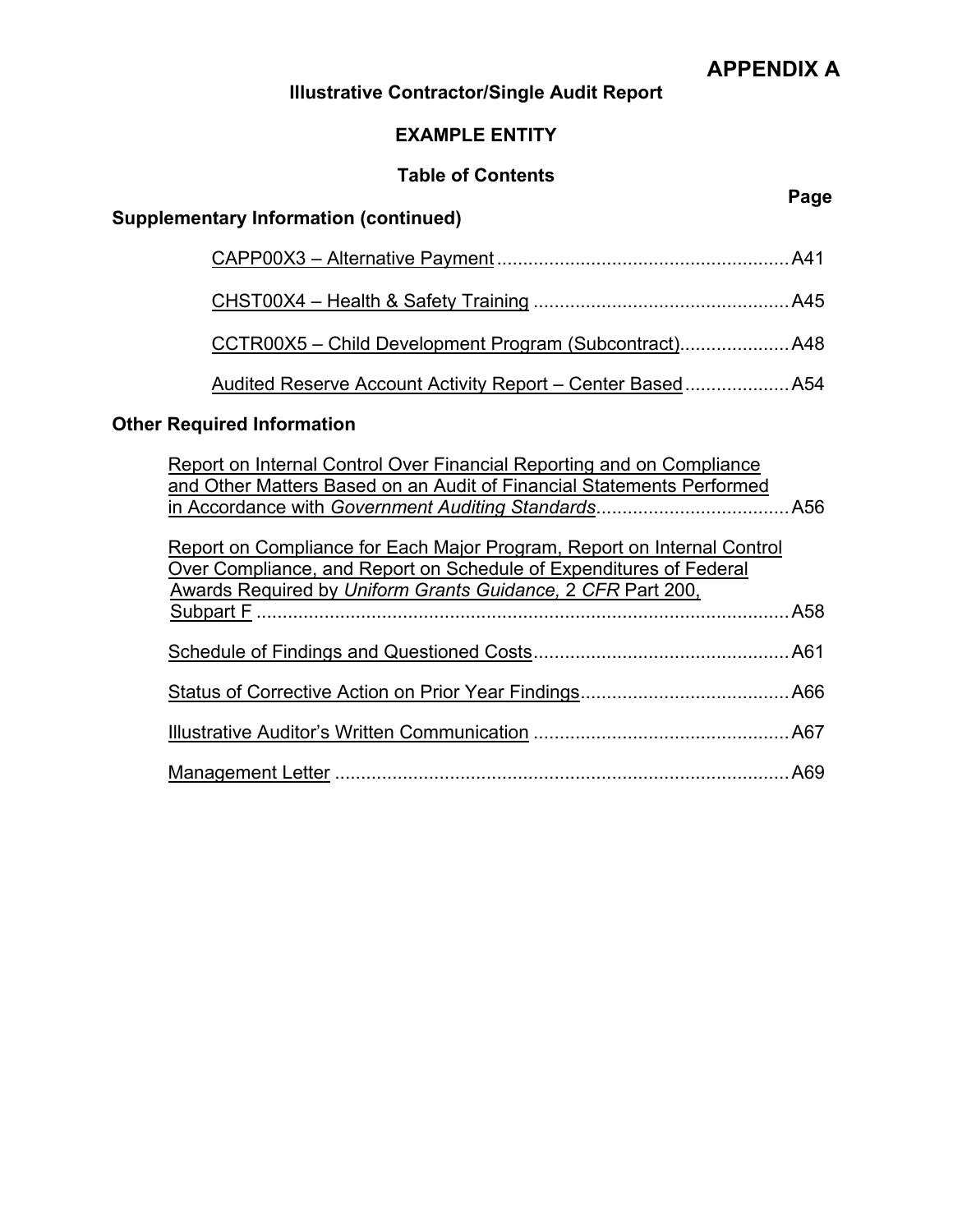### [Auditor's Letterhead]

#### <span id="page-115-0"></span>**Independent Auditor's Report**

To Management and the Board of Directors of Example Entity

#### **Report on the Financial Statements**

We have audited the accompanying financial statements of Example Entity, which comprise the statement of financial position as of June 30, 2021, and the related statements of activities, functional expenses, and cash flows for the year then ended, and the related notes to the financial statements.

#### *Management's Responsibility for the Financial Statements*

Management is responsible for the preparation and fair presentation of these financial statements in accordance with accounting principles generally accepted in the United States of America; this includes the design, implementation, and maintenance of internal control relevant to the preparation and fair presentation of financial statements that are free from material misstatement, whether due to fraud or error.

#### *Auditor's Responsibility*

Our responsibility is to express an opinion on these financial statements based on our audit. We conducted our audit in accordance with auditing standards generally accepted in the United States of America and the standards applicable to financial audits contained in *Government Auditing Standards,* issued by the Comptroller General of the United States. Those standards require that we plan and perform the audit to obtain reasonable assurance about whether the financial statements are free from material misstatement.

An audit involves performing procedures to obtain audit evidence about the amounts and disclosures in the financial statements. The procedures selected depend on the auditor's judgment, including the assessment of the risks of material misstatement of the financial statements, whether due to fraud or error. In making those risk assessments, the auditor considers internal control relevant to the entity's preparation and fair presentation of the financial statements in order to design audit procedures that are appropriate in the circumstances, but not for the purpose of expressing an opinion on the effectiveness of the entity's internal control. Accordingly, we express no such opinion. An audit also includes evaluating the appropriateness of accounting policies used and the reasonableness of significant accounting estimates made by management, as well as evaluating the overall presentation of the financial statements.

We believe that the audit evidence we have obtained is sufficient and appropriate to provide a basis for our audit opinion.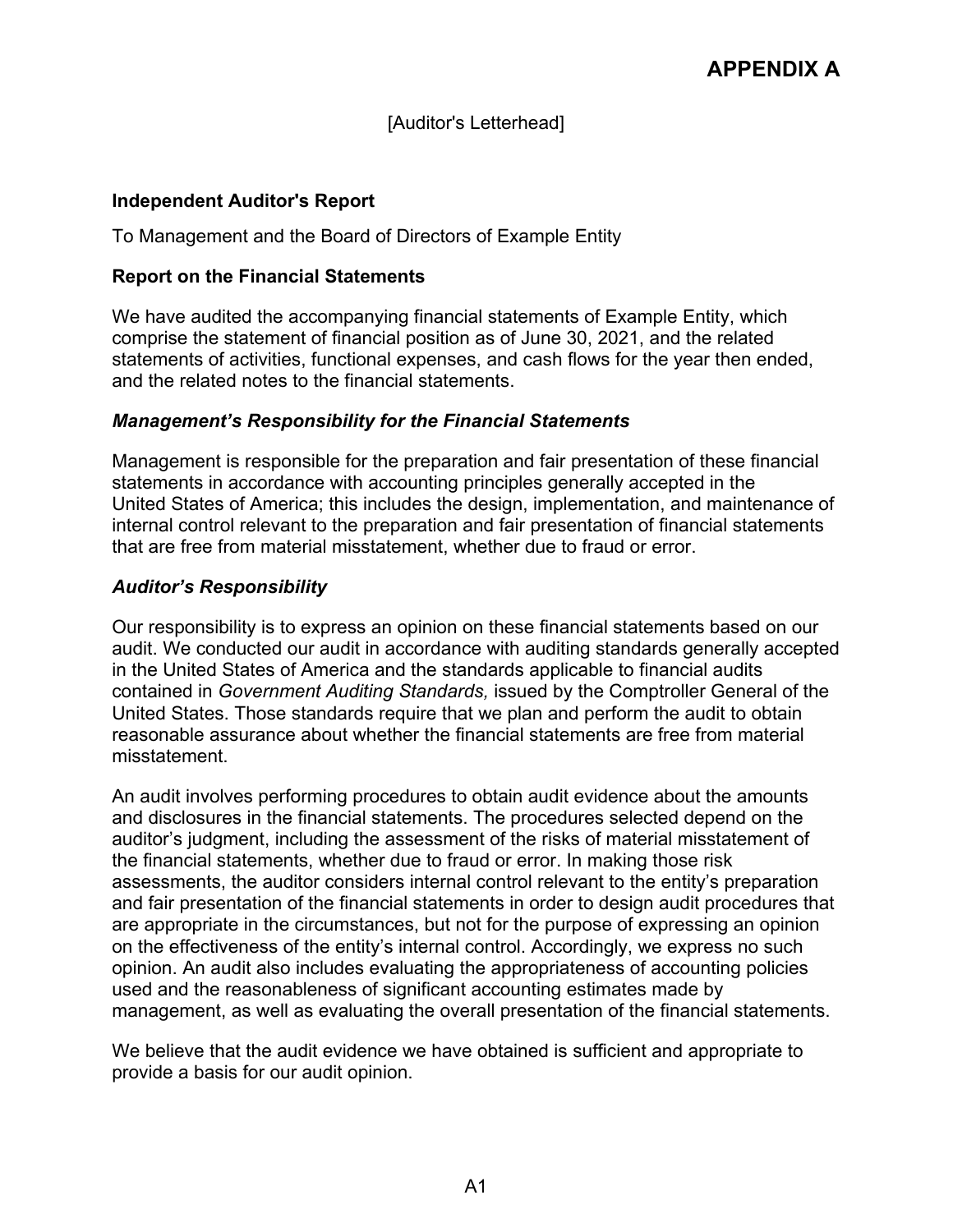## *Opinion*

In our opinion, the financial statements referred to above present fairly, in all material respects, the financial position of Example Entity as of June 30, 2021, and the changes in its net assets and its cash flows for the year then ended in accordance with accounting principles generally accepted in the United States of America.

#### *Other Matters*

Our audit was conducted for the purpose of forming an opinion on the financial statements as a whole. The accompanying supplementary information, such as the *Schedule of Expenditures of Federal [and State] Awards,* as required by *Uniform Grants Guidance*, 2 *CFR* Part 200, Subpart F [if a *Single Audit*]*,* and the additional supplementary information on pages xx through xx required by the *Audit Guide* issued by the California Department of Education and the California Department of Social Services, is/are presented for purposes of additional analysis and is/are not a required part of the financial statements. Such information is the responsibility of management and was derived from and relates directly to the underlying accounting and other records used to prepare the financial statements. The information has been subjected to the auditing procedures applied in the audit of the financial statements and certain additional procedures, including comparing and reconciling such information directly to the underlying accounting and other records used to prepare the financial statements or to the financial statements themselves, and other additional procedures in accordance with auditing standards general accepted in the United States of America. In our opinion, the information is fairly stated, in all material respects, in relation to the financial statements as a whole.

### **Other Reporting Required by** *Government Auditing Standards*

In accordance with *Government Auditing Standards,* we also have issued our report dated [Enter Date Here], on our consideration of Example Entity's internal control over financial reporting and on our tests of its compliance with certain provisions of laws, regulations, contracts, and grant agreements and other matters. The purpose of that report is to describe the scope of our testing of internal control over financial reporting and compliance and the results of that testing, and not to provide an opinion on internal control over financial reporting or on compliance. That report is an integral part of an audit performed in accordance with *Government Auditing Standards* in considering Example Entity's internal control over financial reporting and compliance.

Firm's signature City, State Date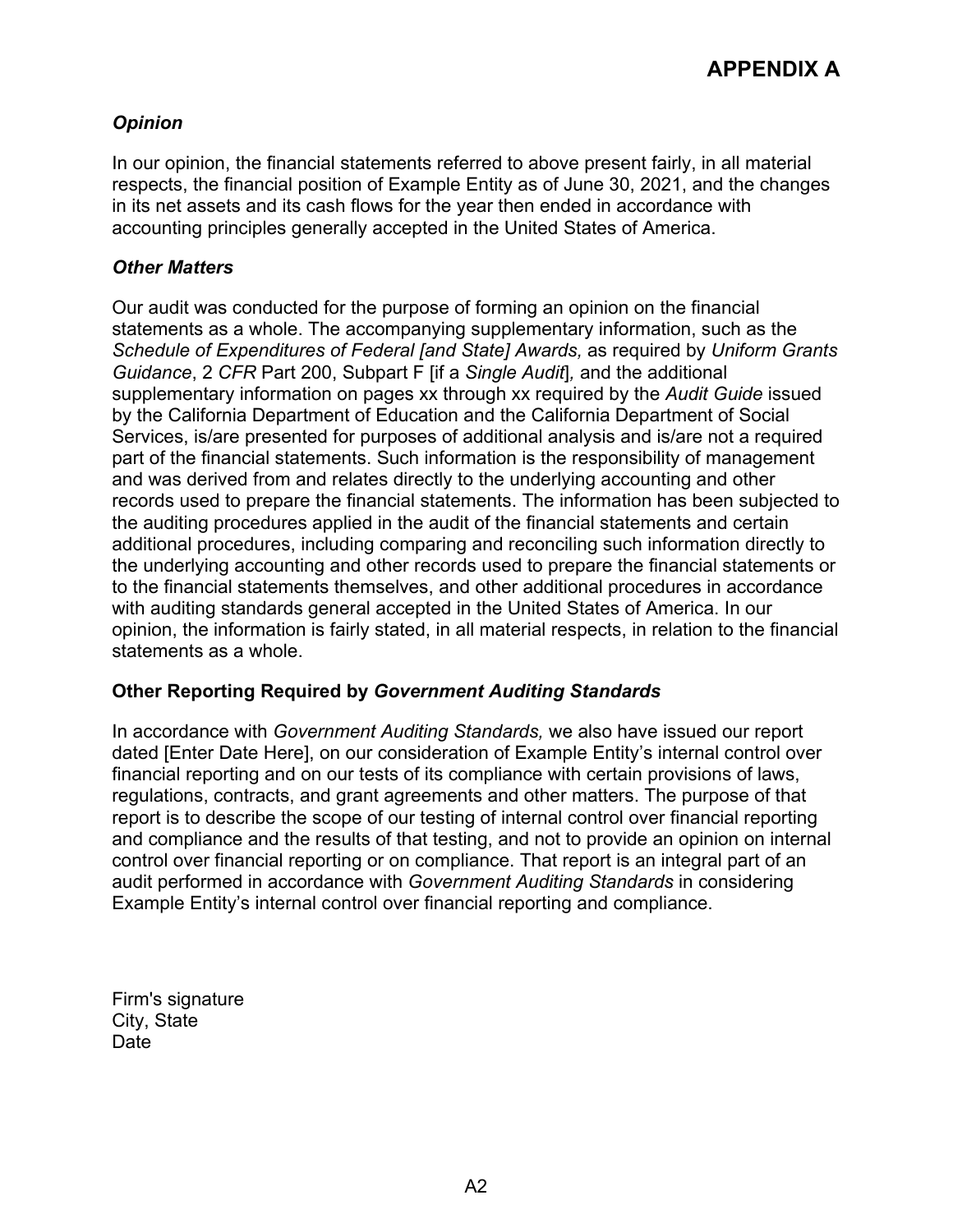### <span id="page-117-0"></span>**EXAMPLE ENTITY Statement of Financial Position June 30, 2021**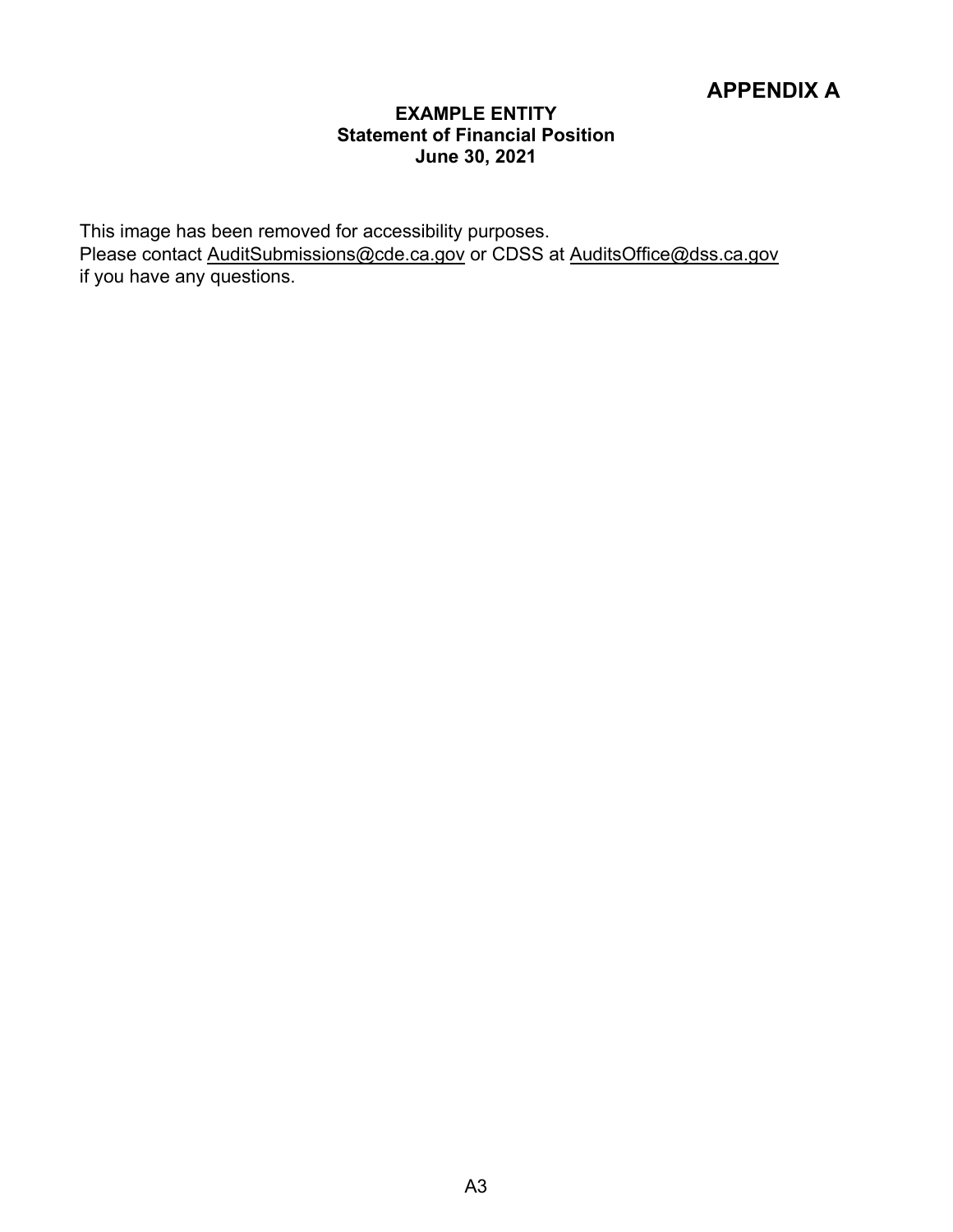#### <span id="page-118-0"></span>**EXAMPLE ENTITY Statement of Activities Year Ended June 30, 2021**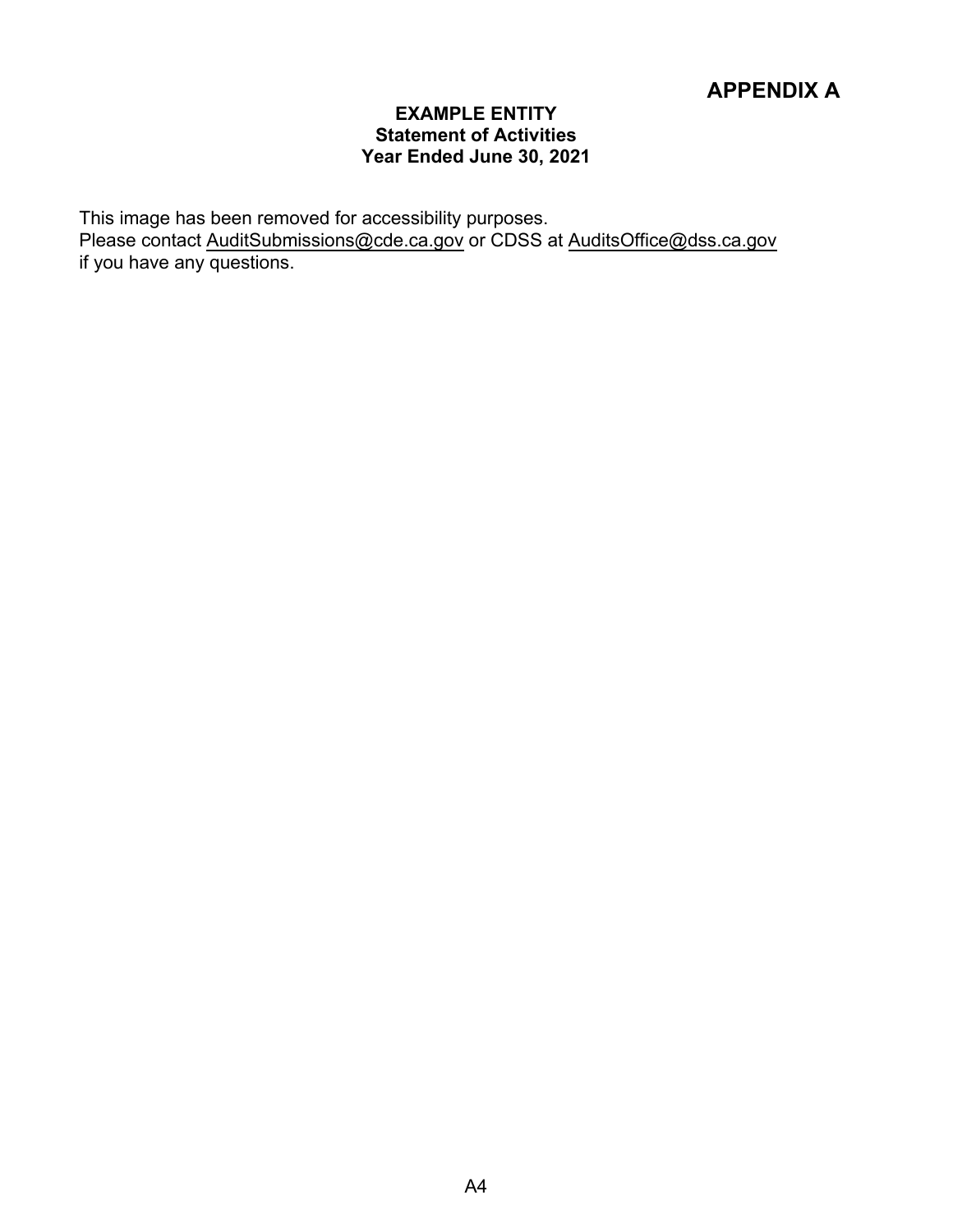#### <span id="page-119-0"></span>**EXAMPLE ENTITY Statement of Functional Expenses Year Ended June 30, 2021**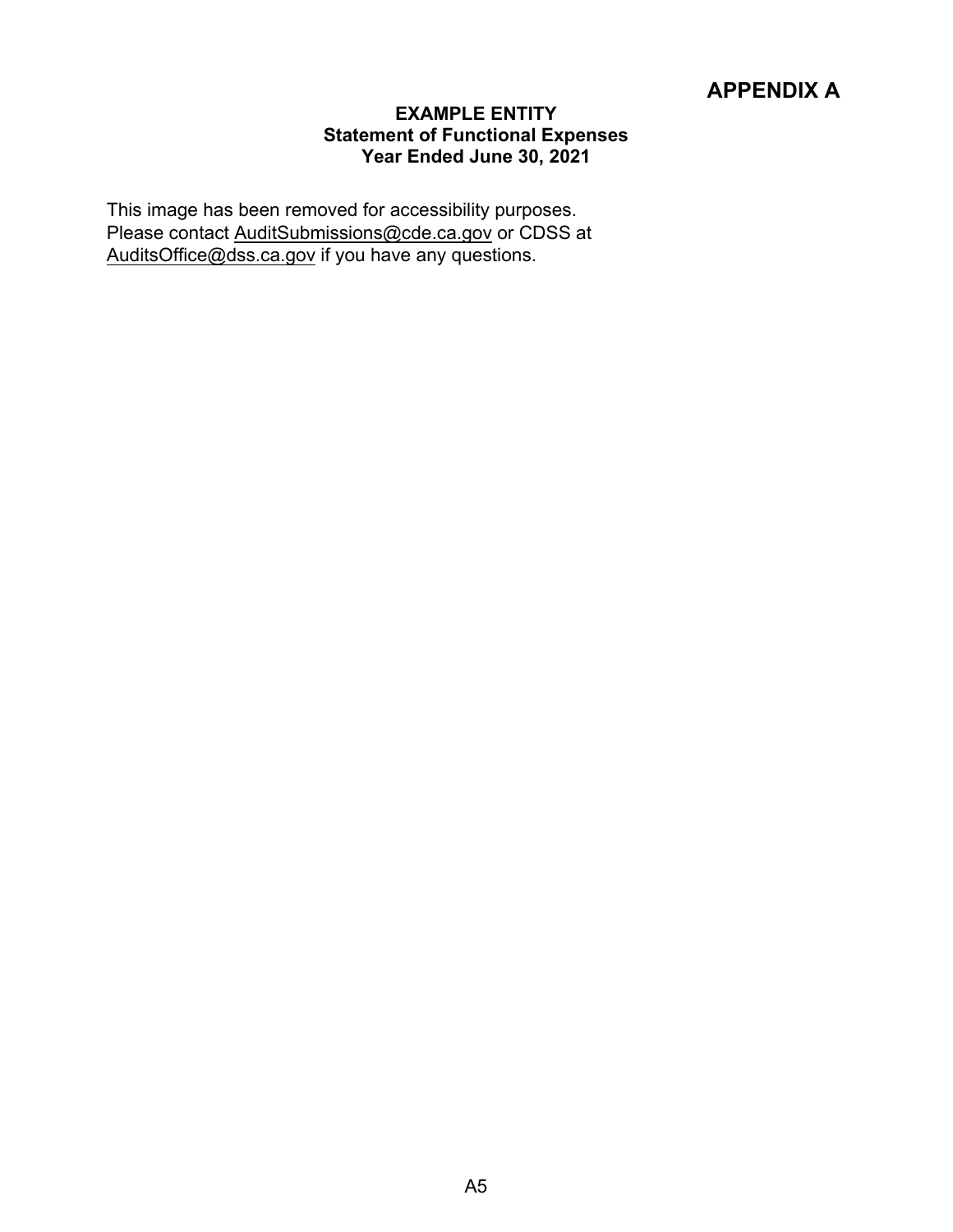#### <span id="page-120-0"></span>**EXAMPLE ENTITY Statement of Cash Flows Year Ended June 30, 2021**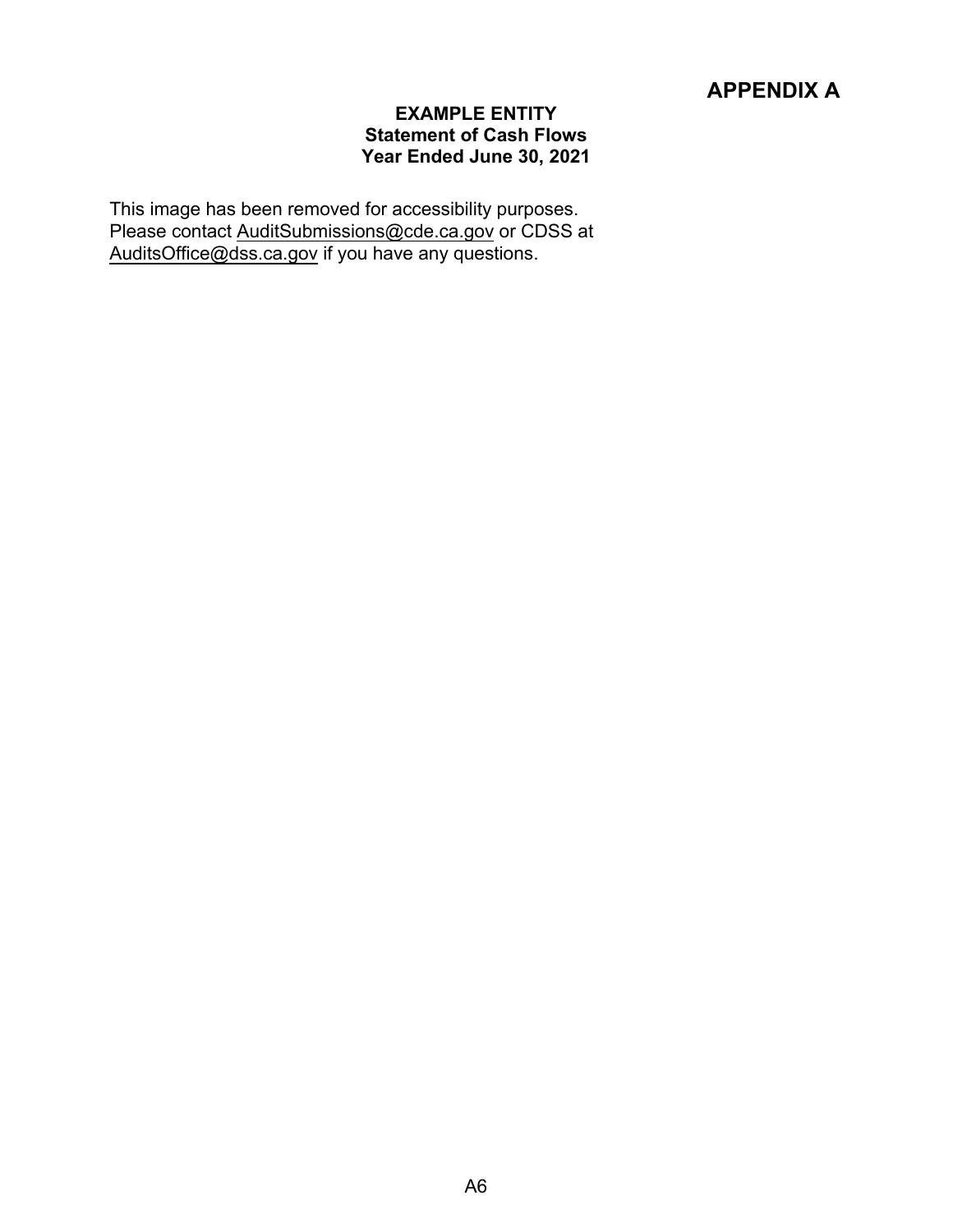#### <span id="page-121-0"></span>**Note 1 Nature of Organization**

Example Entity was incorporated as a not-for-profit corporation in 1998 to establish and maintain CD programs. The organization is publicly and privately funded through agreements with the California Department of Education (CDE) and the California Department of Social Services (CDSS), Bountiful County Office of Education Head Start Program, private donations, and CD fees. Government contracts accounted for 94 percent of the organization's funding for the current fiscal year ended June 30, 2021.

#### **Note 2 Significant Accounting Policies**

- a. *Basis of Accounting*. The financial statements of Example Entity reflect the accrual method of accounting in conformity with Accounting Principles Generally Accepted in the United States of America (*GAAP*). Net assets, revenues, gains and losses are classified based on the existence or absence of donor or grantor-imposed restrictions. Accordingly, net assets and changes therein are classified and reported as follows:
	- i. Without Donor Restrictions. Net assets available for use in general operations and not subject to donor (or certain grantor) restrictions.
	- ii. With Donor Restrictions. Net assets subject to donor (or certain grantor) imposed restrictions. Some donor-imposed restrictions are temporary in nature, such as those that will be met by the passage of time or other events specified by the donor. Other donor-imposed restrictions are perpetual in nature, where the donor stipulates that resources be maintained in perpetuity. Donor-imposed restrictions are released when a restriction expires, that is, when the stipulated time has elapsed, when the stipulated purpose for which the resource was restricted has been fulfilled, or both.

All of Example Entity's net assets were considered to be without donor restrictions as of June 30, 2021, except fixed assets purchased with state funds (Note 4) were considered to be net assets with donor restrictions.

- b. *Cash and Cash Equivalents*. For purposes of the statement of cash flows, Example Entity considers all highly liquid debt instruments purchased with a maturity of three months or less to be cash equivalents.
- c. *Property and Equipment*. Example Entity records purchased property and equipment with extended useful lives at cost, and donated fixed assets at fair market value on the date received. Property and equipment funded by CD are expensed on supplementary reports during the contract period.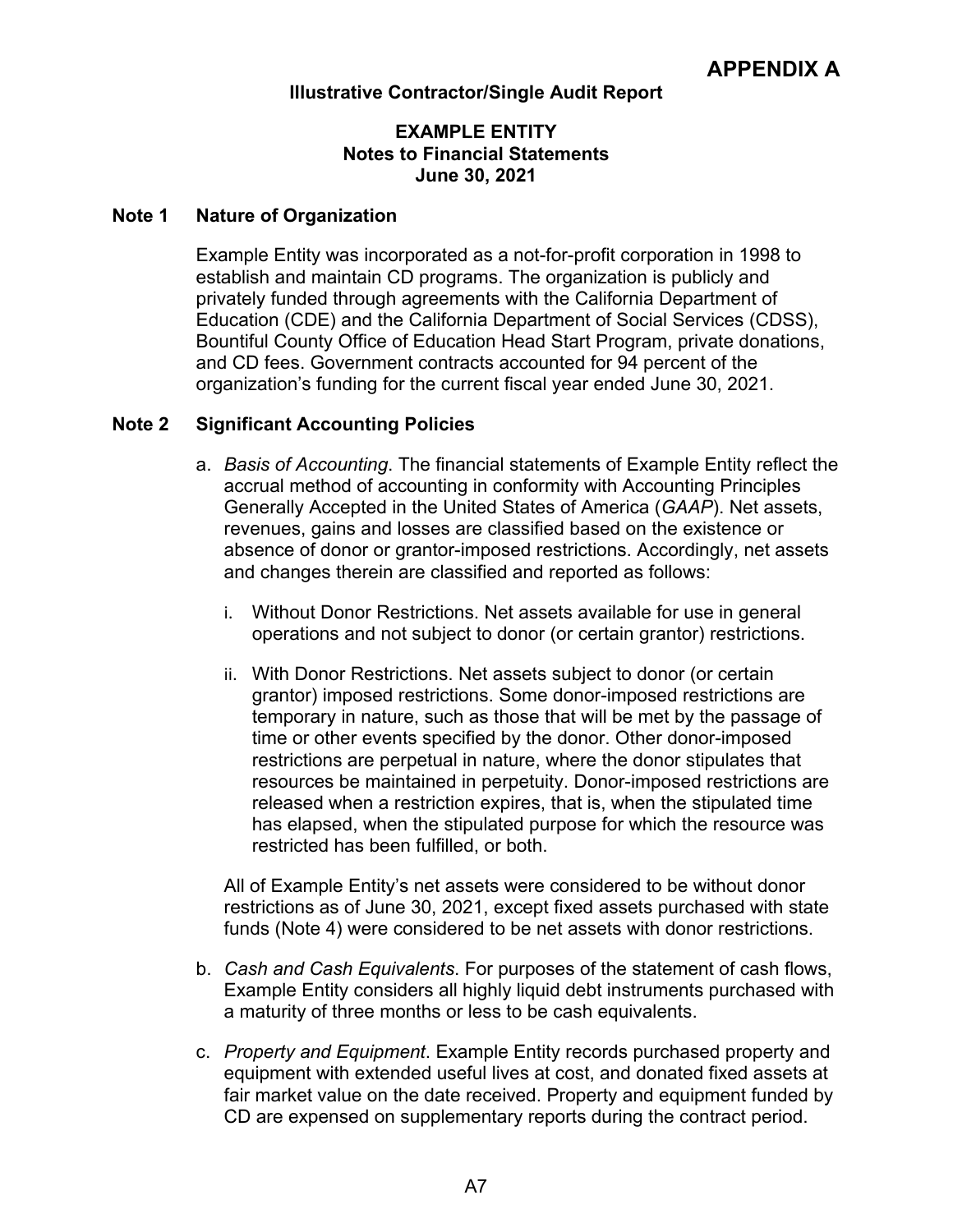#### **Illustrative Contractor/Single Audit Report**

#### **EXAMPLE ENTITY Notes to Financial Statements June 30, 2021**

Depreciation may not be claimed for reimbursement under child development contracts for assets donated or purchased with public funds.

The organization capitalizes and depreciates all fixed assets in accordance with its policies and reports the transactions on the financial statements in conformity with *GAAP*. The organization's capitalization threshold is \$5,000. Depreciation is recorded over the useful lives of the fixed assets using the straight-line method. Depreciation expense for the year ended June 30, 2021, was \$98,312, including depreciation on fixed assets purchased with government funds (Note 4). Also, see Note 2.i.

- d. *Support and Revenue*. Example Entity receives a major portion of its revenues in the form of federal and state grants or contracts for program operations. To ensure observance of limitations and restrictions placed on the use of resources available to Example Entity, the accounts are maintained in accordance with the principles of fund accounting. Fund accounting is the procedure by which resources for various purposes are classified for accounting and reporting purposes into funds established in accordance with their nature and purpose. Separate accounts are maintained for each fund.
- e. *Contributions*. All contributions are considered to be available for unrestricted use unless specifically restricted by the donor. Unconditional promises to give are recorded as contributions when received at the net present value of the amounts expected to be collected. If they are expected to be received after one year, they are discounted using a riskfree rate applicable to the years in which the promises are received. At June 30, 2021, no contributions were recorded as a receivable.
- f. *Donations-In-Kind and Contributed Services*. Donations-In-Kind used in the programs administered by Example Entity are recorded at fair value at the date of donation as unrestricted support and revenue unless the use of such contributed assets is limited by donor-imposed restrictions.

Contributed services are reported as contributions at their fair value if such services create or enhance nonfinancial assets, or would have been purchased if not provided by donation, require specialized skills, and are provided by individuals possessing such specialized skills. Contributed services, reflected in the accompanying financial statement, include space donation.

g. *Income Taxes*. Example Entity is a tax-exempt not-for-profit corporation under Section 501(c)(3) of the *Internal Revenue Code* and Section 23701d of the *California Revenue and Taxation Code*.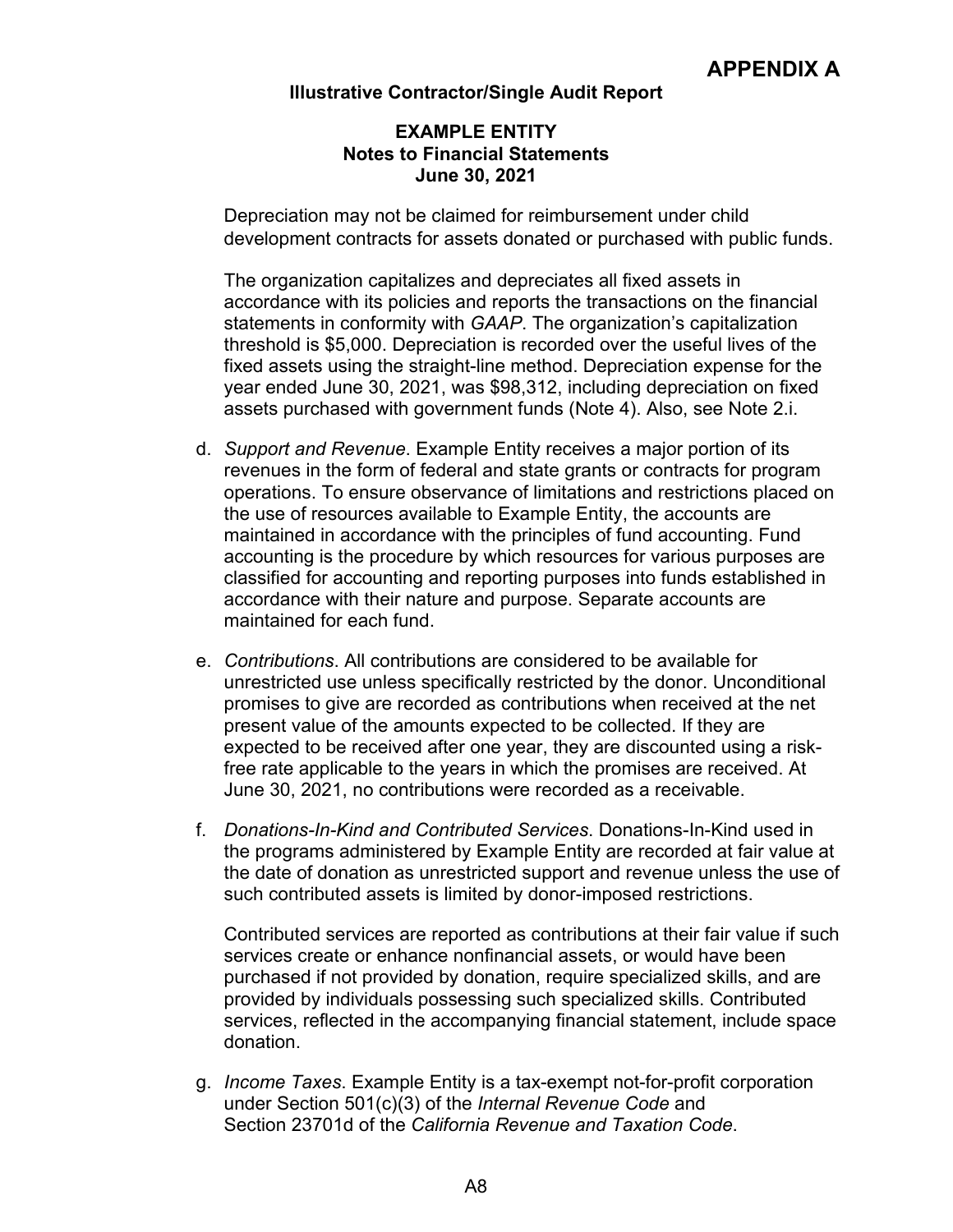#### **Illustrative Contractor/Single Audit Report**

#### **EXAMPLE ENTITY Notes to Financial Statements June 30, 2021**

- h. *Use of Estimates*. The preparation of financial statements in conformity with *GAAP* requires management to make estimates and assumptions that affect the reported amounts of assets and liabilities and disclosure of contingent assets and liabilities at the date of the financial statements and the reported amounts of revenues and expenses during the reporting period. Actual results could differ from those estimates.
- i. *Reconciliation of CD and GAAP Expense Reporting.* The supplementary *Combining Statement of Activities* and basic financial statements present financial data in conformity with *GAAP*. The other supplementary financial data presented in the audit, including data in the *Schedule of Expenditures by State Categories,* present expenditures according to CD reporting requirements. However, reporting differences arise because CD contract funds must be expended during the contract period (usually one year). For example, program amounts that are capitalized and depreciated over multiple years under *GAAP* are expensed in the contract period under CD requirements. To address such reporting differences, the audit report includes a *Reconciliation of CD and GAAP Expense Reporting*.

#### **Note 3 Property and Equipment**

At June 30, 2021, property and equipment consisted of the following:

| Balance, Beginning of Year           | \$1,708,420 |
|--------------------------------------|-------------|
| Additions                            | 52,500      |
| <b>Retirements</b>                   |             |
| Balance, End of Year                 | 1,760,920   |
| <b>Less Accumulated Depreciation</b> | (434, 488)  |
| Net Fixed Asset Balance, End of Year | \$1,326,432 |

#### **Note 4 Fixed Assets Purchased with State Funds**

The CDE and the CDSS retain a reversionary interest in certain assets purchased with CD contract funds. The title to such assets vests in Example Entity only for the period of time during which Example Entity has a contract with the CDE and/or the CDSS. At June 30, 2021, such assets consisted of the following:

| Buildings & Improvements                        | \$173,000  |
|-------------------------------------------------|------------|
| <b>Furniture and Equipment</b>                  | 153,130    |
| Less: Accumulated Depreciation                  | (119, 026) |
| Net Balance (Included in Net Balance at Note 3) | \$207,104  |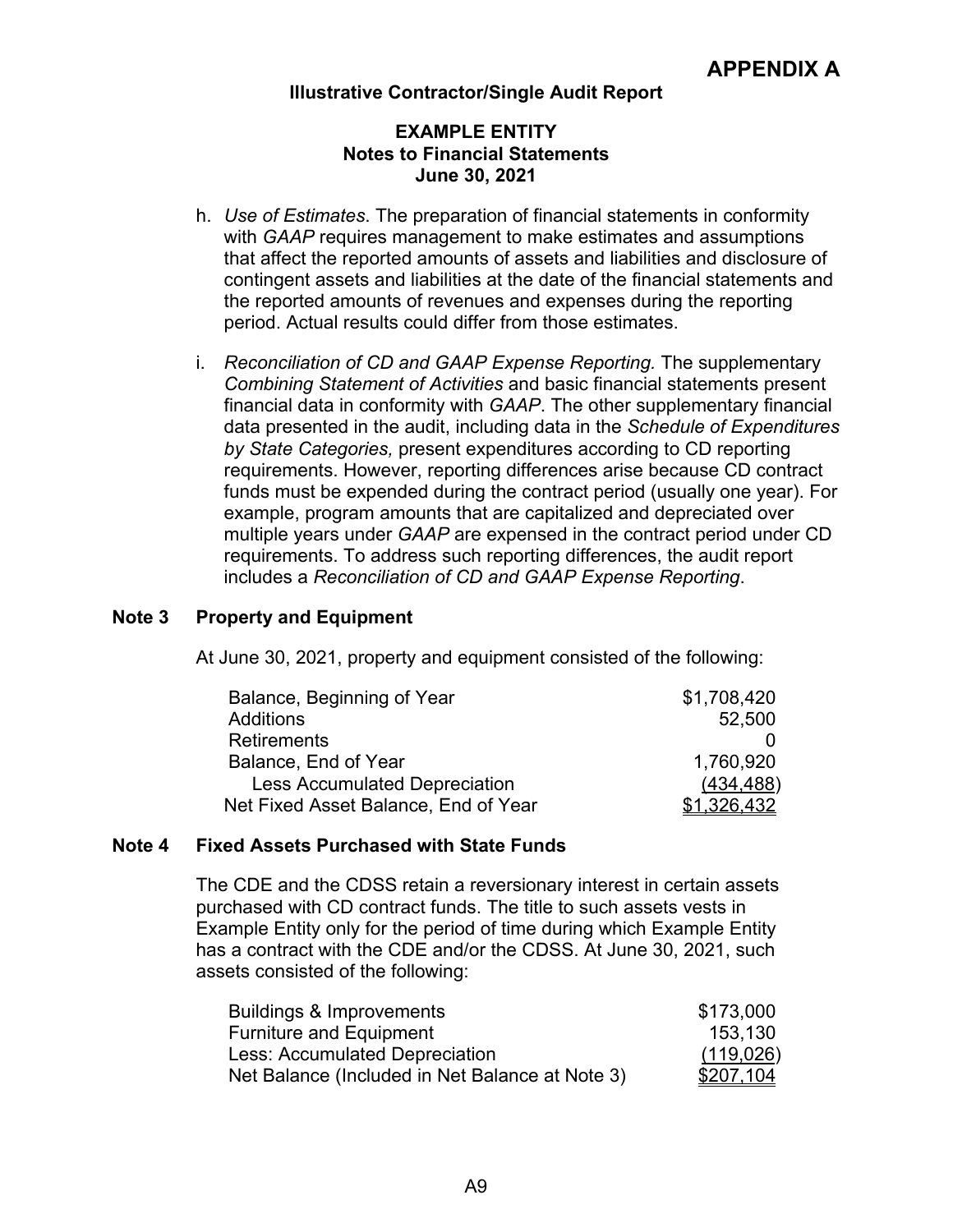#### **Note 5 Government Grants and Contracts Receivable**

| U.S Department of Health and Human Services | \$461.550 |
|---------------------------------------------|-----------|
| California Department of Education          | 198,450   |
| Total                                       | \$660,000 |

#### **Note 6 Related Party Transaction**

Example Entity has entered into a seven-year lease through May 2027 with an affiliate. The annual fair market rent is \$144,000, based on a fair market rental estimate from an independent appraiser, licensed by the California Office of Real Estate Appraisers. The affiliate charges Example Entity \$24,000 annually; the \$120,000 balance is considered an In-Kind Contribution. (See Note 10.)

#### **Note 7 Concentrations of Credit Risk Arising from Cash Deposits in Excess of Insured Limits**

Example Entity maintains cash balances in financial institutions which are insured by the Federal Deposit Insurance Corporation (FDIC) up to \$250,000 for interest-bearing or non-interest-bearing accounts. At June 30, 2021 all bank balances were insured. In addition to bank accounts, the Entity has funds in money market accounts, the balance of which as of June 30, 2021 was \$250,000. These funds are covered by the Securities Investor Protection Corporation up to \$500,000, but are not insured by FDIC.

#### **Note 8 Line of Credit**

Example Entity obtained a line of credit from Big Bank in the amount of \$300,000. The line carries an interest rate of 1 percent over the bank's index rate. No loan balance was outstanding at June 30, 2021.

#### **Note 9 Accrued Vacation and Sick Leave**

Accumulated unpaid employee vacation benefits are recognized as accrued liabilities of Example Entity. The value of accumulated vacation at June 30, 2021 is \$39,000. However, accumulated employee sick leave benefits are not recognized as liabilities of Example Entity because payment of sick leave benefits is not probable and such benefits are recorded as expenses in the period when sick leave is taken.

#### **Note 10 Commitments Under Operating Lease**

Example Entity leases space from an affiliate (Note 6) under a seven-year lease through May 2027. The annual fair market rental is \$144,000. The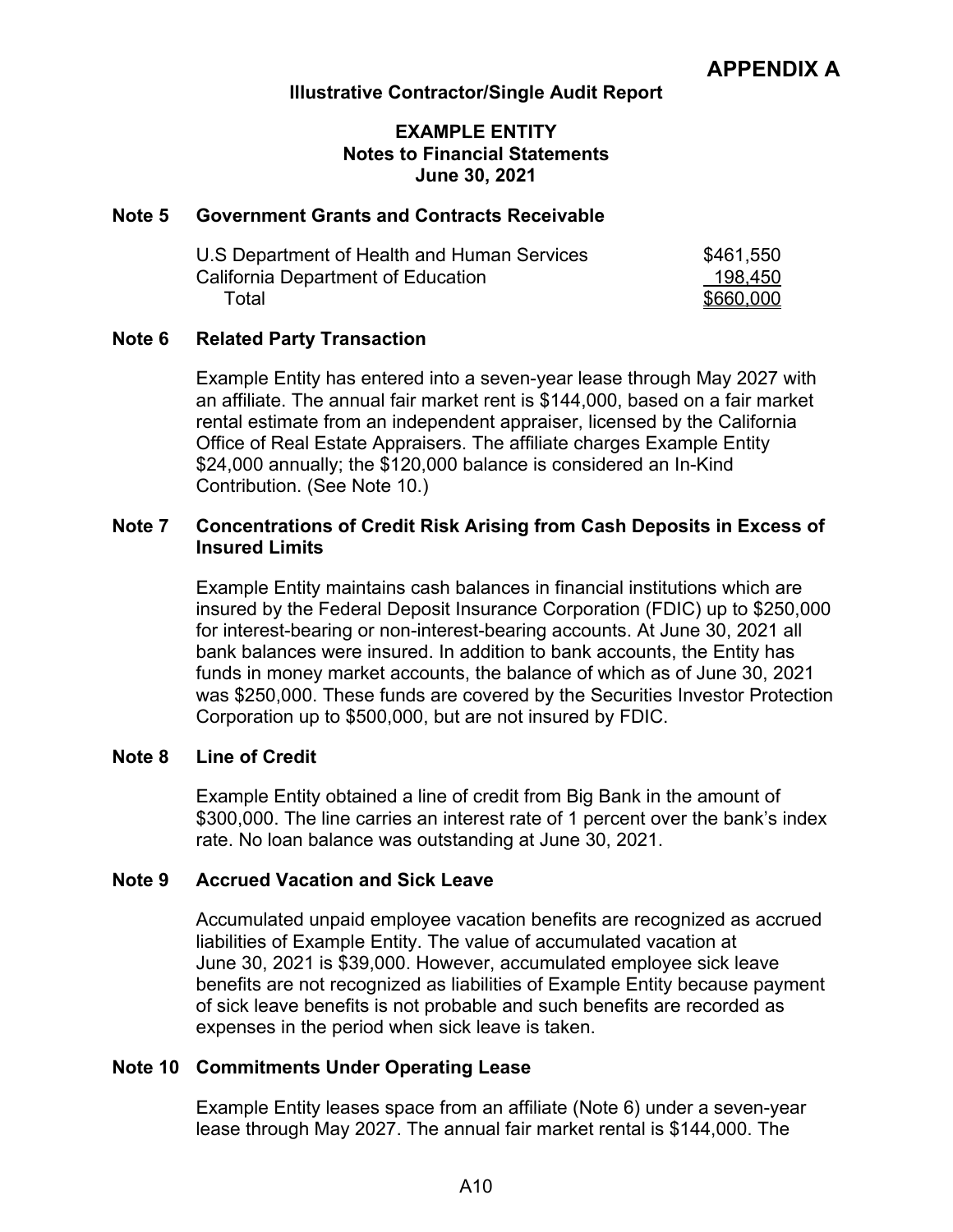#### **Illustrative Contractor/Single Audit Report**

#### **EXAMPLE ENTITY Notes to Financial Statements June 30, 2021**

lessor charges Example Entity \$24,000 annually. The balance of \$120,000 is considered an In-Kind Contribution from the affiliate.

Monthly payments are \$2,000 and total rent paid for the year ended June 30 2021 was \$24,000. Allocation of rental cost is based on square feet of space utilized. Minimum future lease payments under non-cancelable leases for each of the next five years in aggregate for the year ending June 30:

| 2022 | \$24,000  |
|------|-----------|
| 2023 | 24,000    |
| 2024 | 24,000    |
| 2025 | 24,000    |
| 2026 | 24,000    |
|      | \$120,000 |

#### **Note 11 Capital Lease Commitment**

Example Entity received \$150,000 from the CDE during the prior fiscal year to acquire a portable classroom building to be used in its general center program, under CDE Contract No. CSPP00X2. Example Entity also entered into a non-cancelable lease-to-own agreement with the CDE, under Contract No. GREVnnn1. The CDE retains title to the facility until all lease payments are fully paid. The lease contains termination clauses in the event of nonrenewal of the center contract, failure to make required payments, or a repayment of the balance due. The term of the interest-free lease is 10 years. The facility has been capitalized at \$103,027. Amortization of the asset held under capital lease commenced on February 1, 2021.

Minimum lease payments, on an annual basis, for the year ending June 30, are as follows:

| 2022                                    | 15,000    |
|-----------------------------------------|-----------|
| 2023                                    | 15,000    |
| 2024                                    | 15,000    |
| 2025                                    | 15,000    |
| 2026-31                                 | 90,000    |
| Total minimum lease payments            | 150,000   |
| Less: Amount representing interest      | 46,973    |
| Present value of minimum lease payments | \$103,027 |
|                                         |           |
| <b>Current portion</b>                  | \$10,303  |
| Noncurrent portion                      | 92,724    |
|                                         | \$103,027 |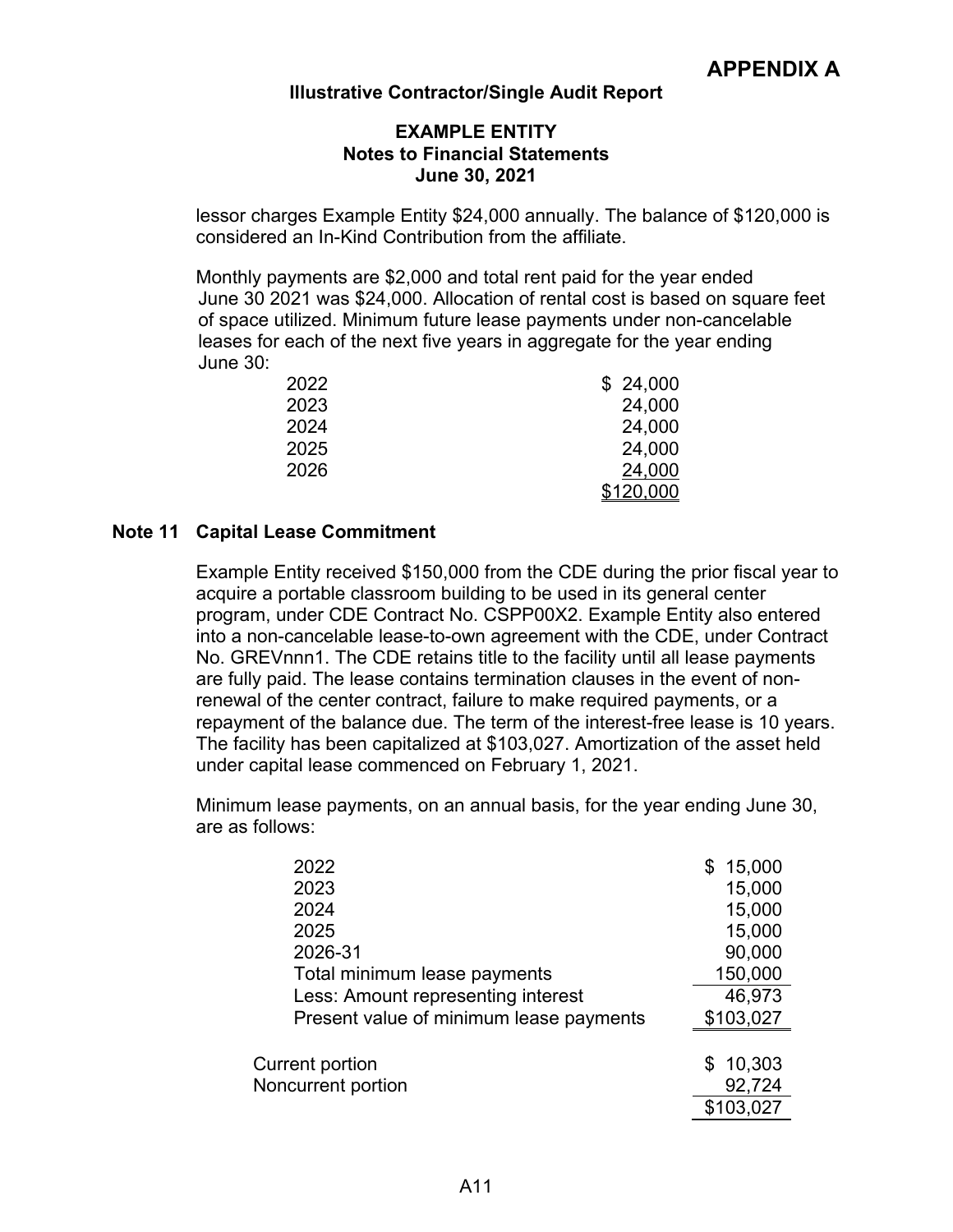#### **Note 12 Mortgage Payable**

Example Entity had a mortgage payable to Big Bank at 6.80 percent per annum in the amount of \$771,360 as of June 30, 2021. The mortgage, with monthly payments of \$8,877, is due June 15, 2031. Annual debt service requirements to maturity are as follows:

| Principal | Interest  |
|-----------|-----------|
| \$55,787  | \$50,811  |
| 59,701    | 46,762    |
| 63,889    | 42,429    |
| 68,373    | 37,792    |
| 523,610   | 115,522   |
| \$771,360 | \$293,316 |
| \$8,877   |           |
| 762,483   |           |
| \$771,360 |           |
|           |           |

#### **Note 13 Cost Allocation Plan**

Example Entity updates its cost allocation plan annually and obtains approval from its Board of Directors. Its indirect cost allocation plan is on file in the organization's main accounting office. Example Entity allocates its costs based on the relative benefits received by the programs or activities. Accordingly, the organization applies several methods for allocating costs:

*Direct Costs.* Costs identified 100 percent to a specific program are charged directly to that program.

*Shared Direct Costs.* Costs identified to specific multiple programs or activities are shared between the programs benefitting.

- Payroll costs are allocated using individual time sheets that report the actual time spent by employees in each program each day.
- Rent and associated utilities, maintenance, and insurance are allocated using the square footage of building space occupied by each program, according to floor plans and/or room measurements.
- Training costs for staff members are allocated to programs in proportion to the actual time employees spent working in those programs.
- Legal fees and audit costs are allocated in proportion to the direct hours charged to each program, based on invoices or engagement letters.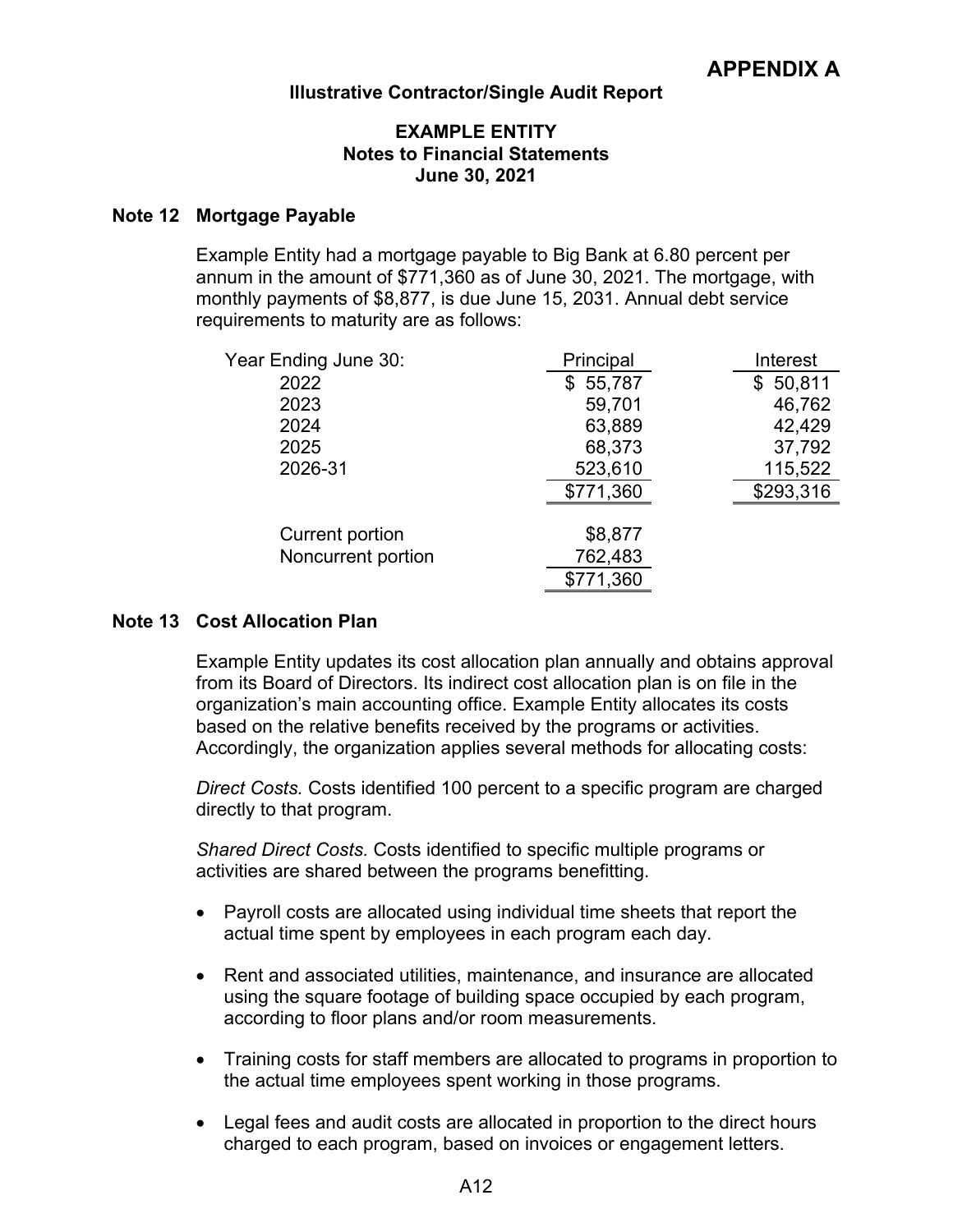*Indirect Costs*. Costs that benefit the operations of the entire organization, which cannot be identified to specific programs or activities, are allocated according to an approved indirect cost allocation plan.

#### **Note 14 Reserve Account**

Child development contractors are allowed, with prior CDE and/or CDSS approval, to maintain a reserve account from earned but unexpended child development contract funds for three types of programs: Center Based, Resource and Referral, and Alternative Payment. Transfers from a reserve account are considered restricted income for child development programs, but may be applied to any of the contracts that are eligible to contribute to that particular program type.

Example Entity maintains a reserve account for Center Based contracts, and funds are deposited into an interest-bearing account. The reserve account balance at June 30, 2021 was \$60,500, which is recorded as an asset in the cash account. Also, upon termination of all child development center-based contracts, Example Entity would have to return the reserve funds to CDE and/or CDSS, so the reserve account is recorded as a liability (deferred revenue) in the amount of \$60,500.

The reserve account balance of \$60,500 includes interest of \$4,250 that the bank paid on the account balances during the year ended June 30, 2021.

#### **Note 15 Contingencies**

Example Entity has received federal and other governmental funds for specific purposes that are subject to review and audit by the funding agencies. Such audits could generate expenditure disallowances or refunds payable under terms of the agency contracts. No material amounts are currently payable. Loss of governmental support would have a significant impact on Example Entity's ability to provide its program services.

#### **Note 16 Subcontract Agreement**

Example Entity entered into a subcontract agreement to operate a general center child care program for ABC Company for the fiscal year ended June 30, 2021. ABC has a direct contract (CCTR00X5) with CDSS under Vendor No. X345. Example Entity received from ABC Company \$1,150,000 of child development contract funds and \$42,000 of supplemental contributions to enhance the operation of the program.

Also, Example Entity received from ABC Company \$110,000 under its Child Care Food Program Agreement with CDSS: CNIPS ID # 0406A-CACFP-19-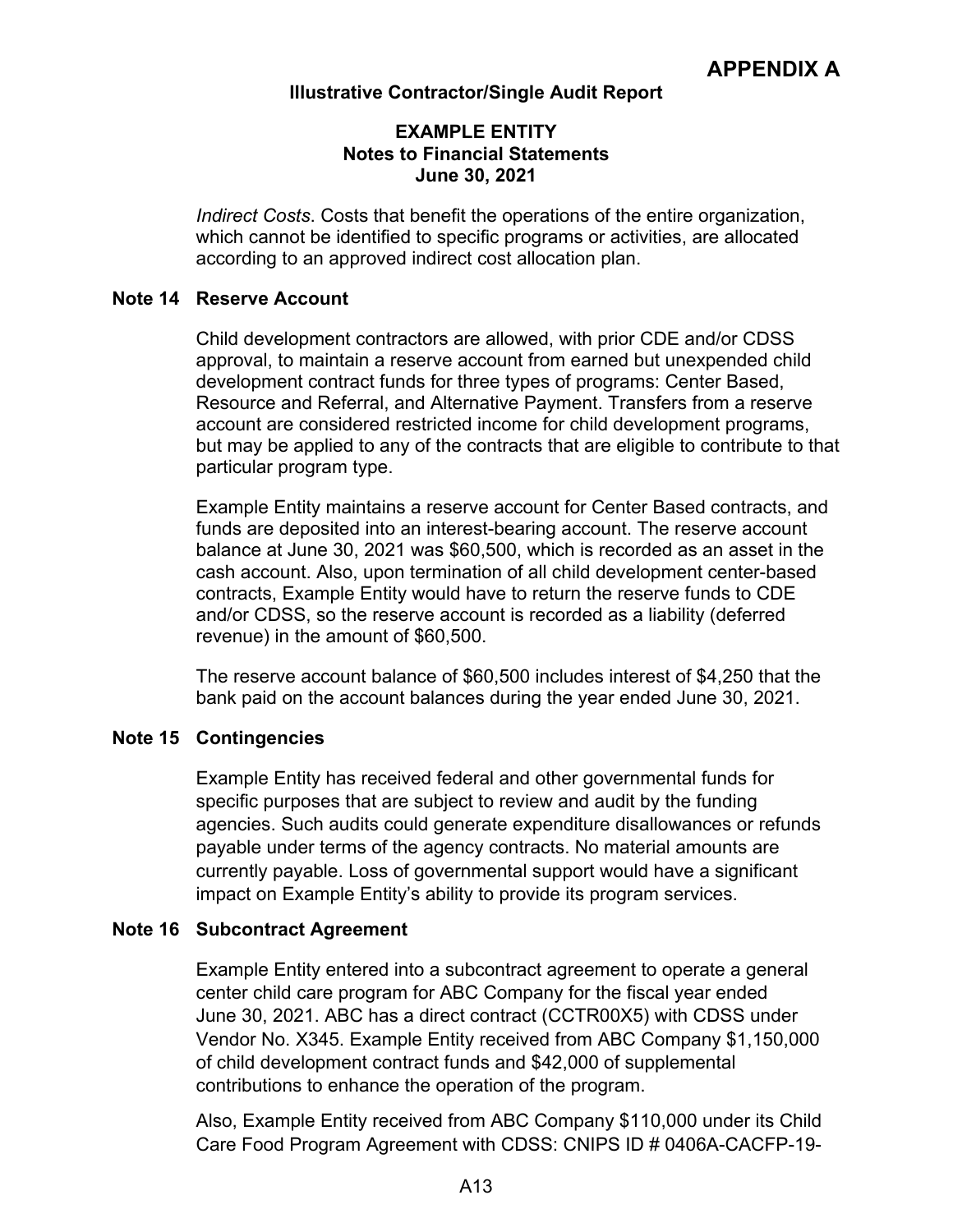NP-CS. The \$110,000 of revenue was reported as restricted income, and the \$110,000 of related expenses was reported as reimbursable expenses under the claim for reimbursement.

#### **Note 17 Nutrition Programs**

The contractor had two nutrition agreements with the CDSS for Child and Adult Care Food Programs, as reported in the *Schedule of Expenditures of Federal and State Awards*. However, no nutrition audit report schedules are included in the audit because: (1) the audit disclosed no nutrition overpayments, underpayments, or program findings; (2) the contractor did not request reimbursement of audit costs; and (3) the audit is not a programspecific nutrition audit.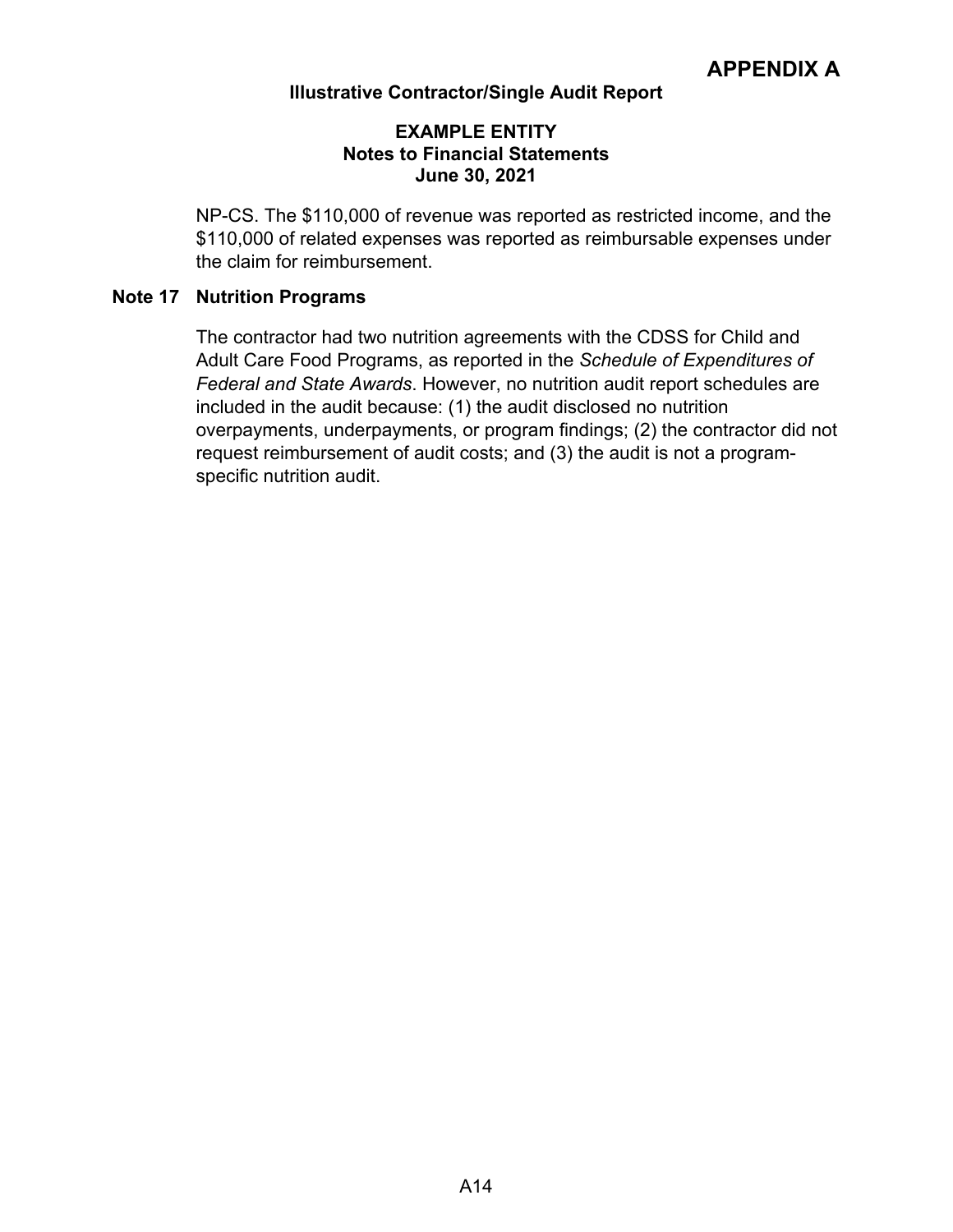**EXAMPLE ENTITY**

# **Supplementary Information**

**For the Year Ended June 30, 2021**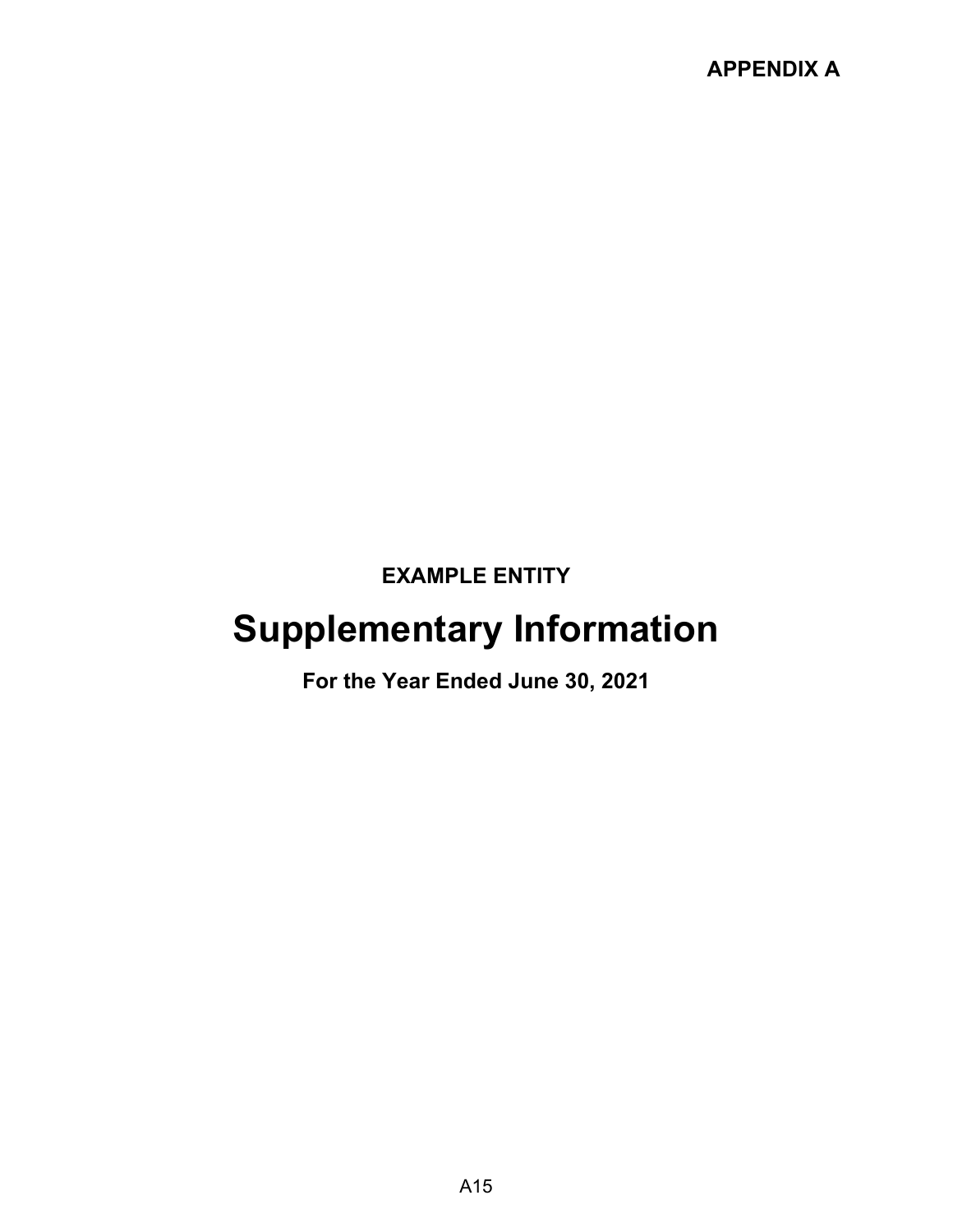#### <span id="page-130-0"></span>**EXAMPLE ENTITY Schedule of Expenditures of Federal and State Awards Year Ended June 30, 2021**

<span id="page-130-1"></span>This image has been removed for accessibility purposes. Please contac[t AuditSubmissions@cde.ca.gov o](AuditSubmissions@cde.ca.gov)r CDSS [at AuditsOffice@dss.ca.g](AuditsOffice@dss.ca.gov)ov if you have any questions.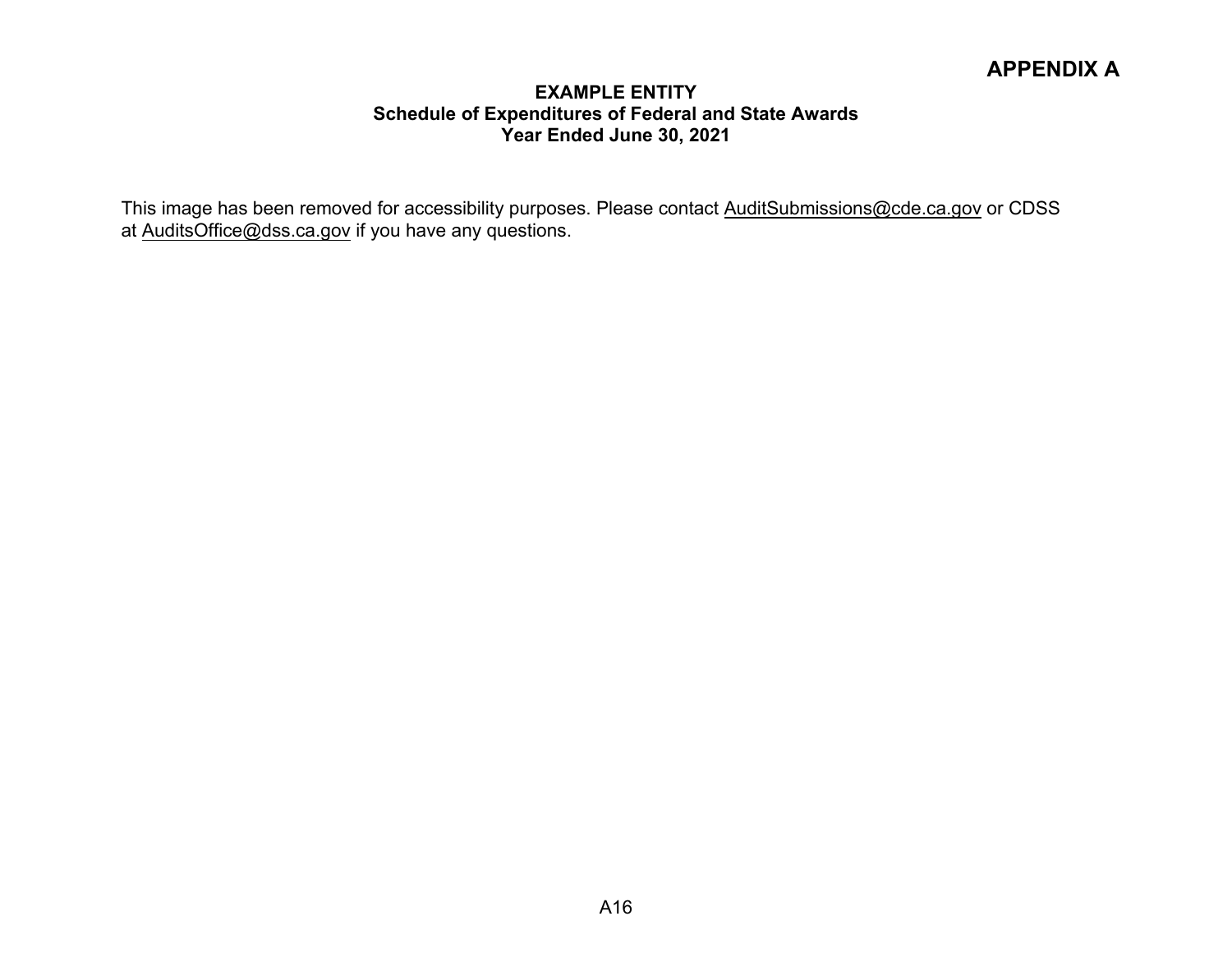#### **EXAMPLE ENTITY Combining Statement of Activities Year Ended June 30, 2021**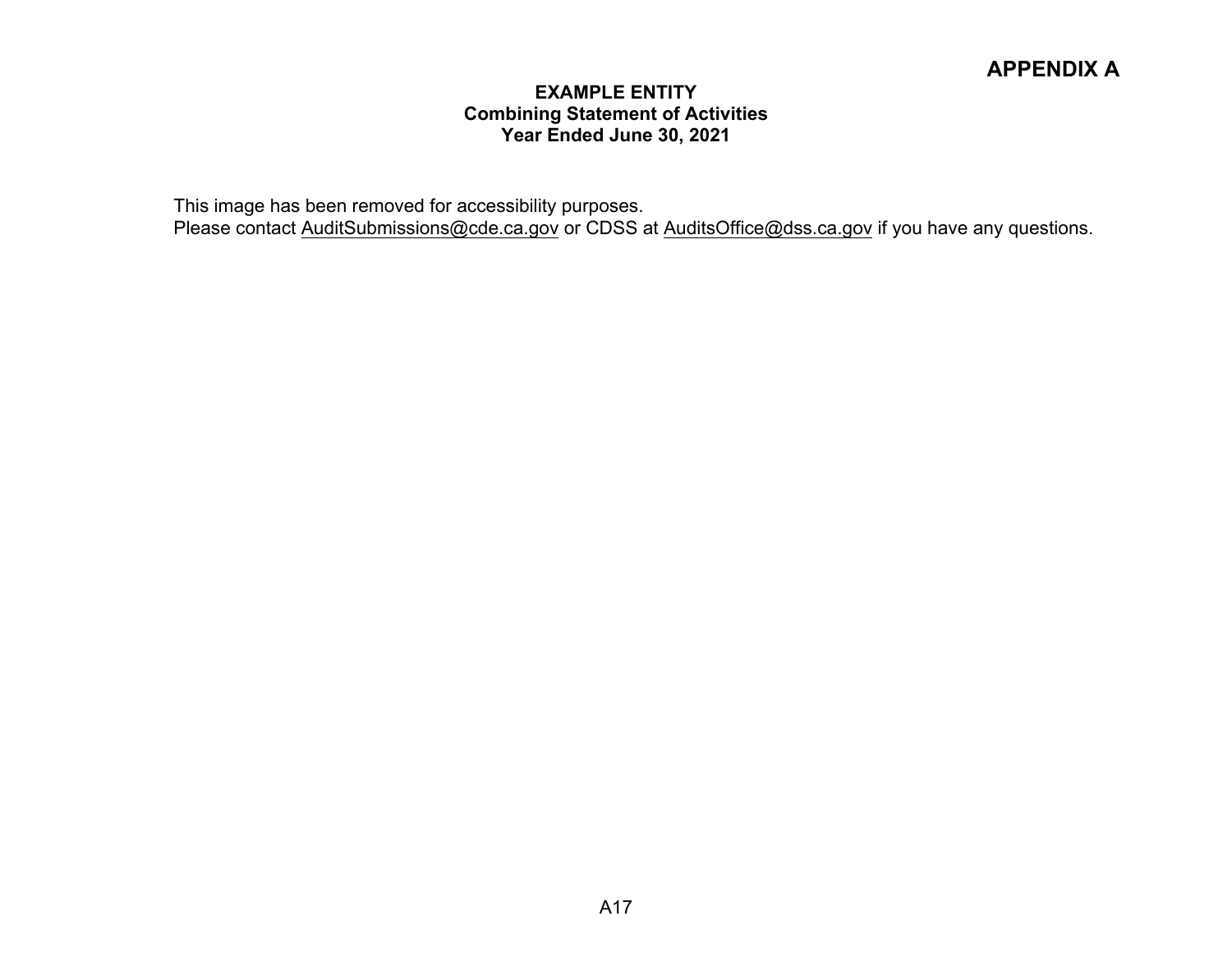#### <span id="page-132-1"></span><span id="page-132-0"></span>**EXAMPLE ENTITY Schedule of Expenditures by State Categories Year Ended June 30, 2021**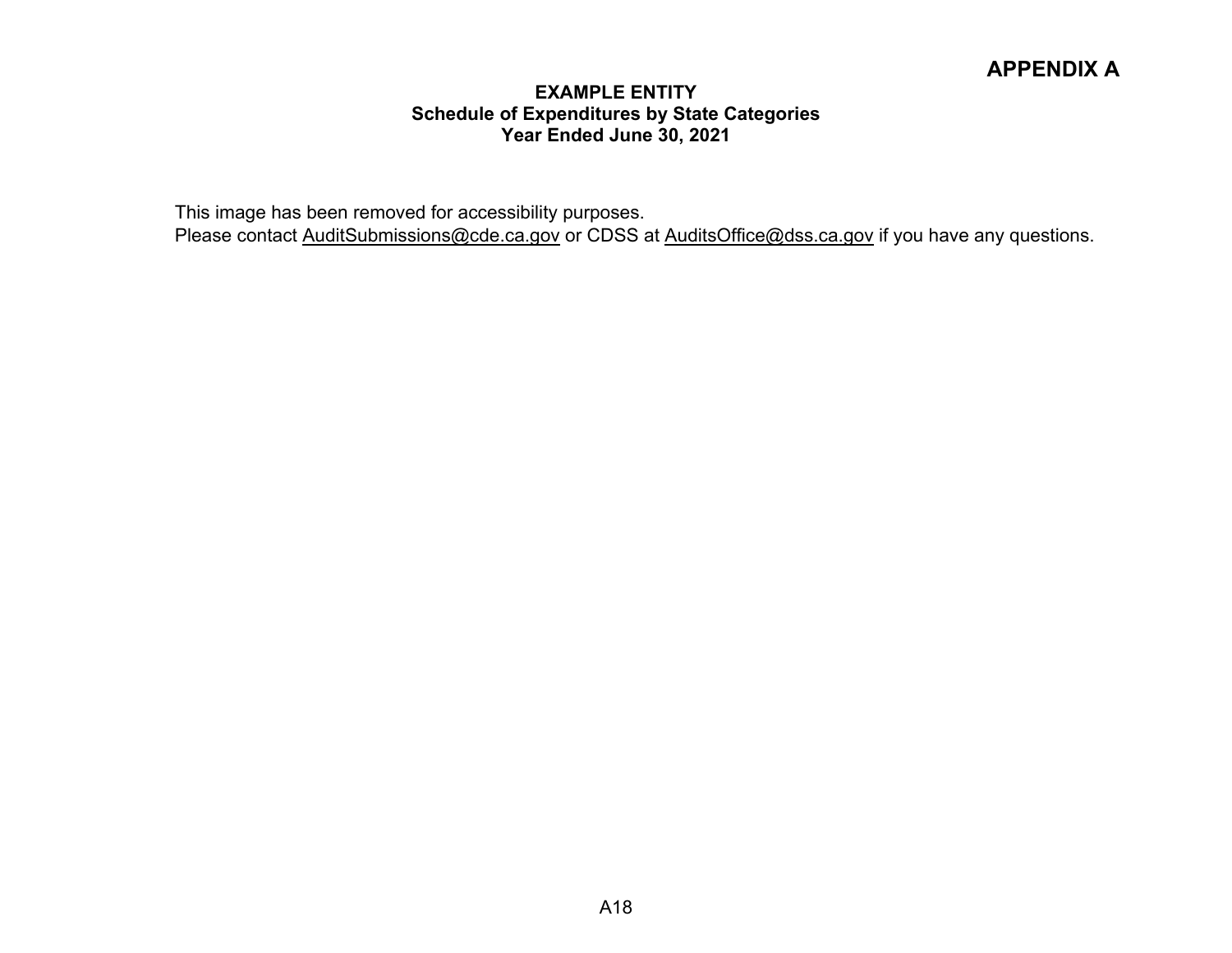#### **EXAMPLE ENTITY Reconciliation of CD and GAAP Expense Reporting Year Ended June 30, 2021**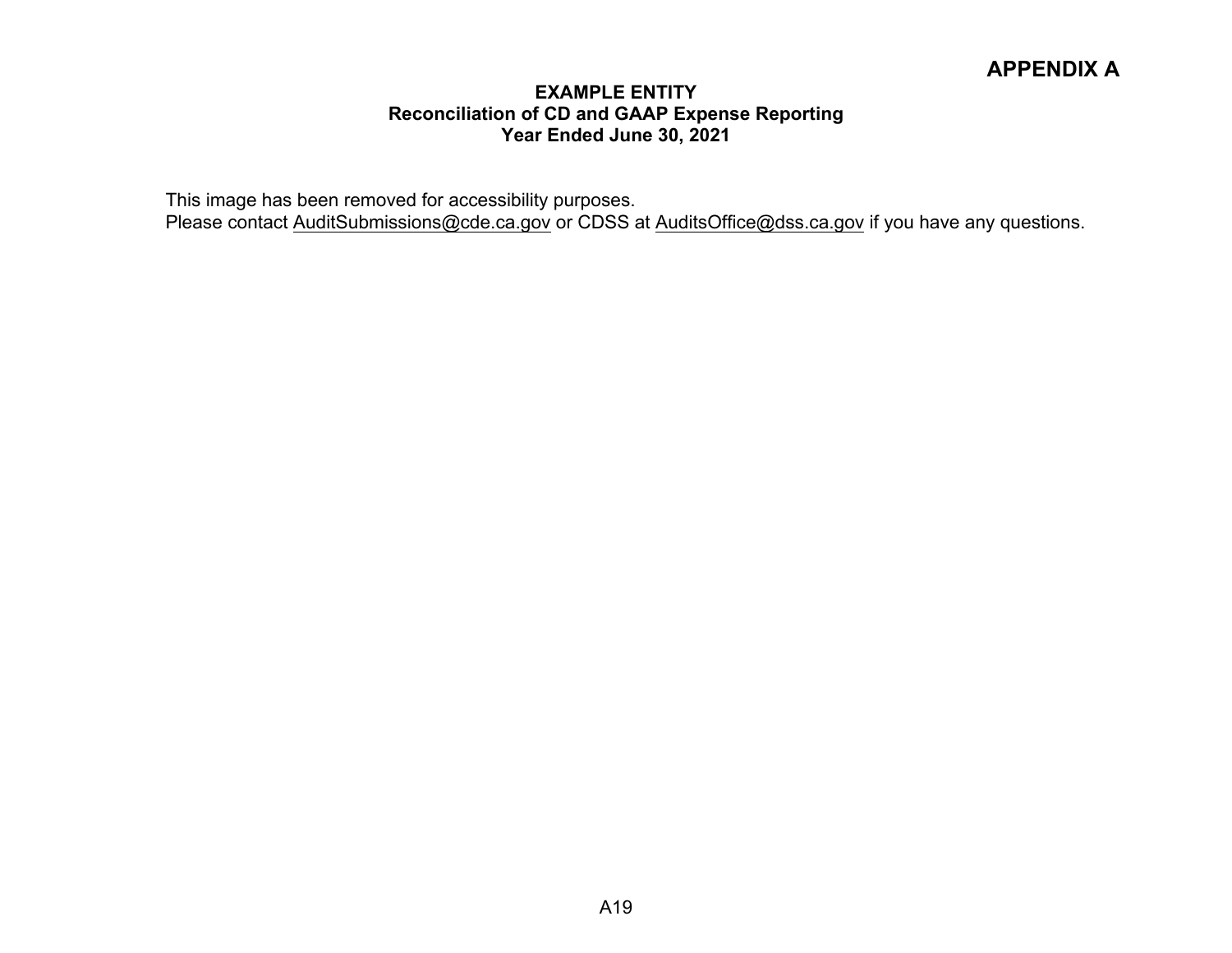#### <span id="page-134-0"></span>**EXAMPLE ENTITY Schedule of Claimed Equipment Expenditures Year Ended June 30, 2021**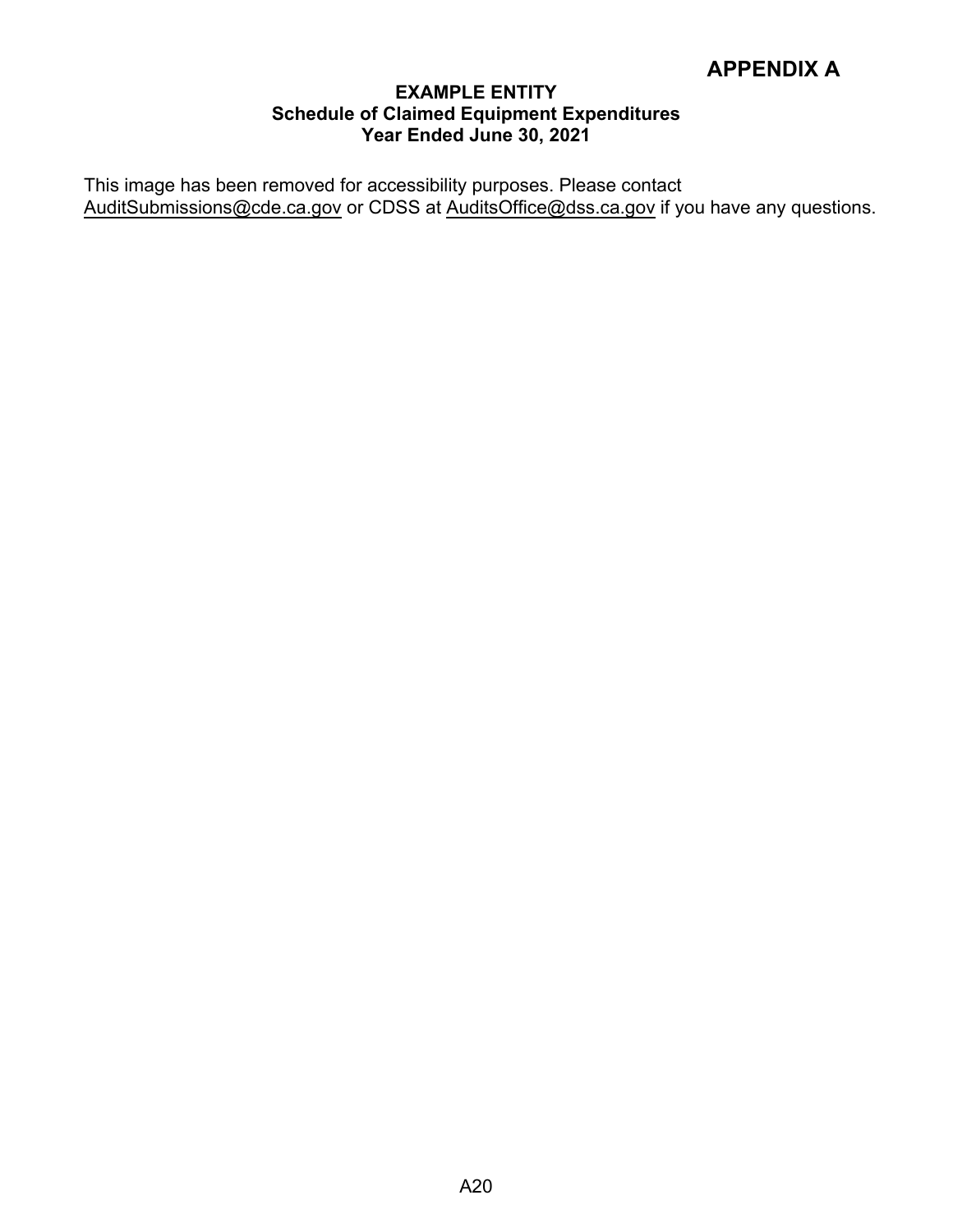#### <span id="page-135-0"></span>**EXAMPLE ENTITY Schedule of Claimed Expenditures for Renovations and Repairs Year Ended June 30, 2021**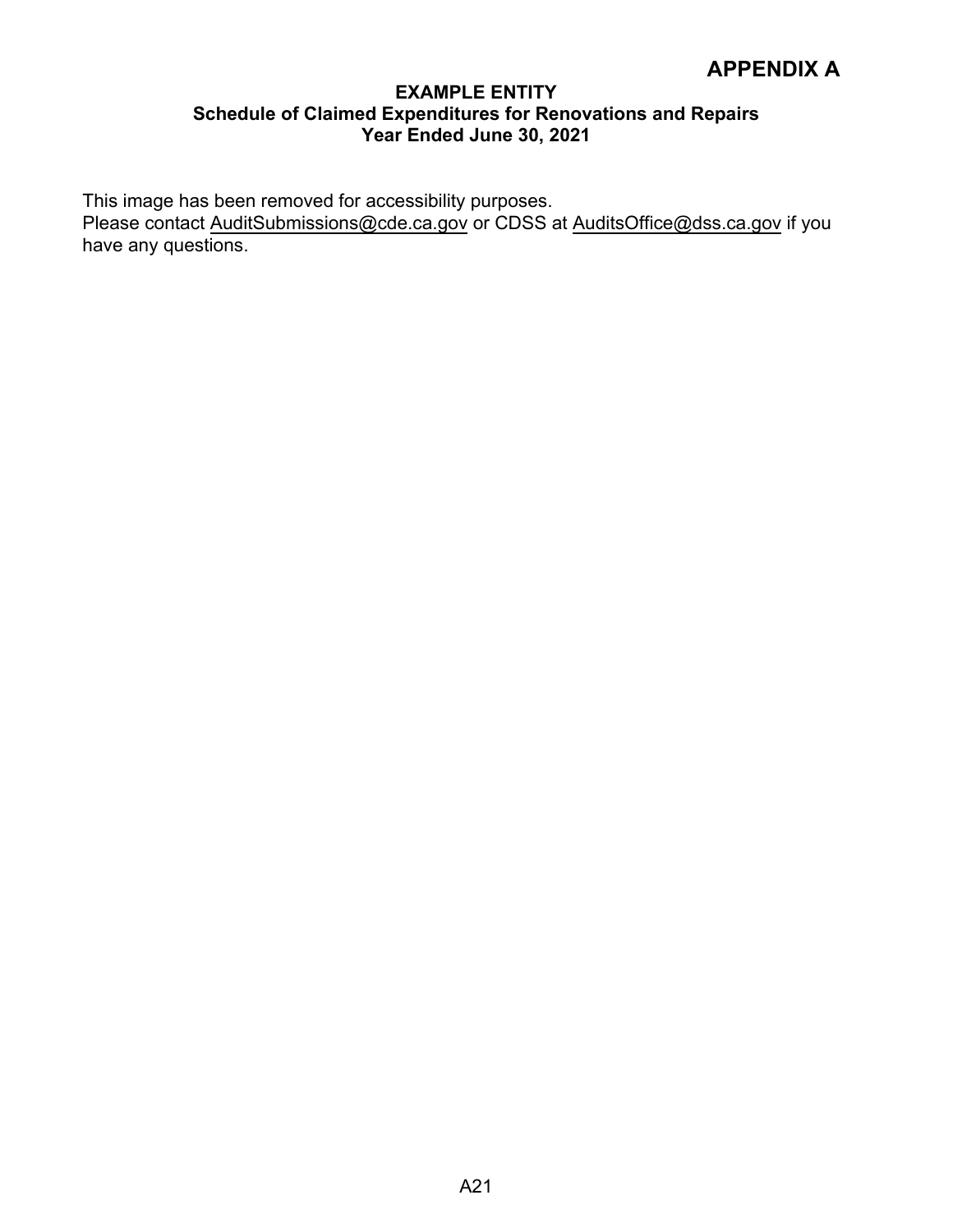#### <span id="page-136-0"></span>**EXAMPLE ENTITY Schedule of Claimed Administrative Costs Year Ended June 30, 2021**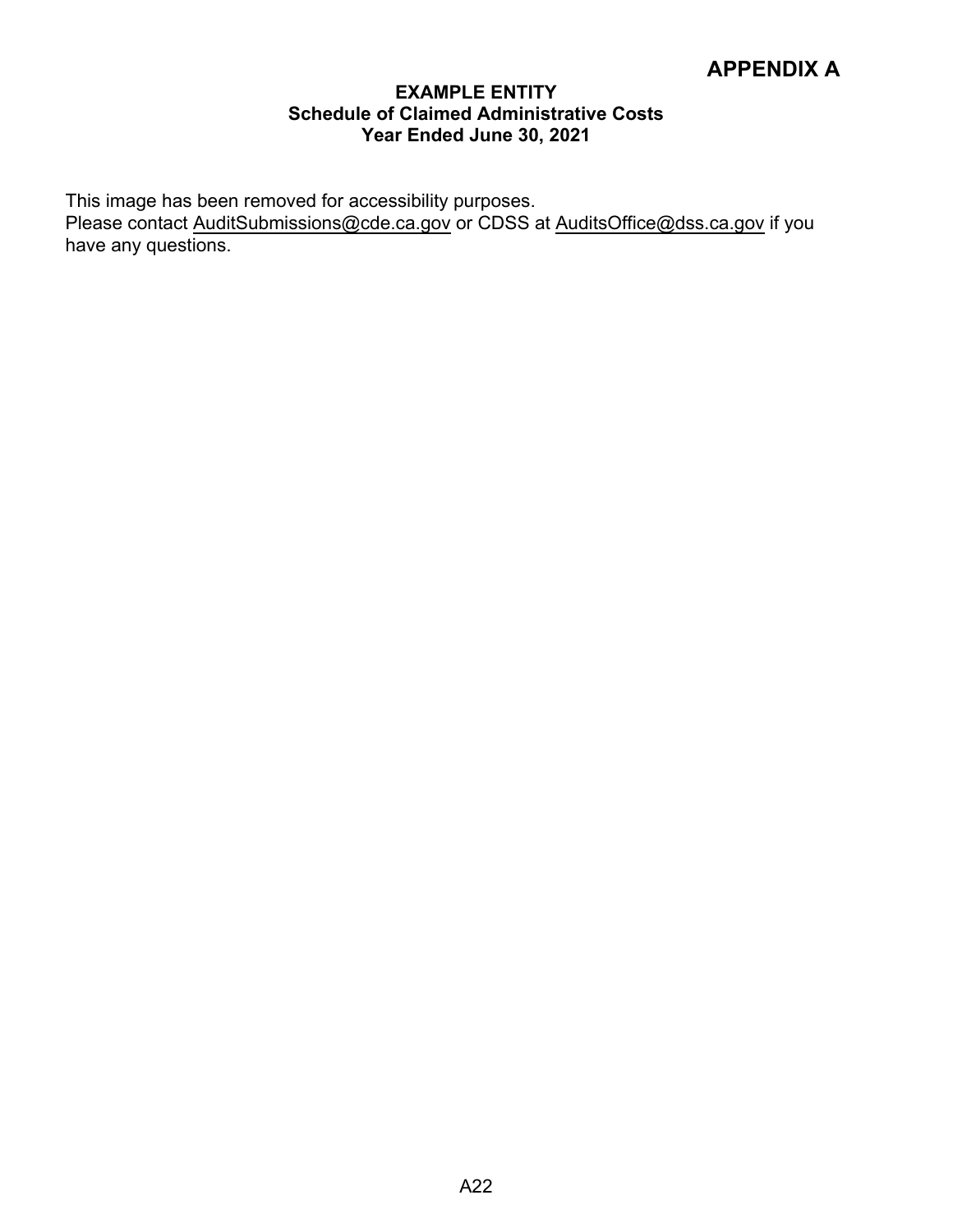#### <span id="page-137-0"></span>**EXAMPLE ENTITY Schedule of Claimed Start-Up<sup>1</sup> Expenses Year Ended June 30, 2021**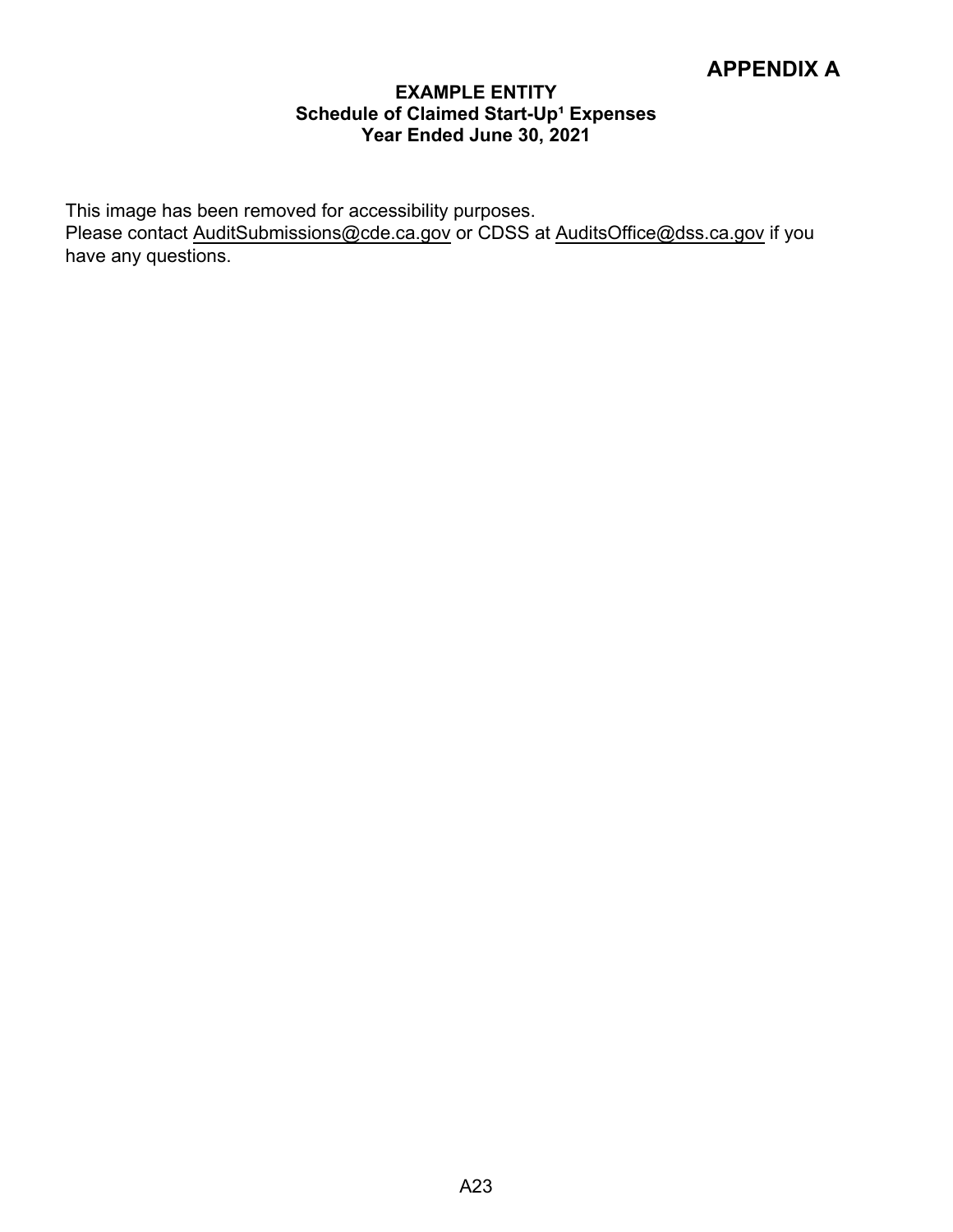#### <span id="page-138-0"></span>**EXAMPLE ENTITY Schedule of Claimed Budget Impasse Credit Expenses Year Ended June 30, 2021**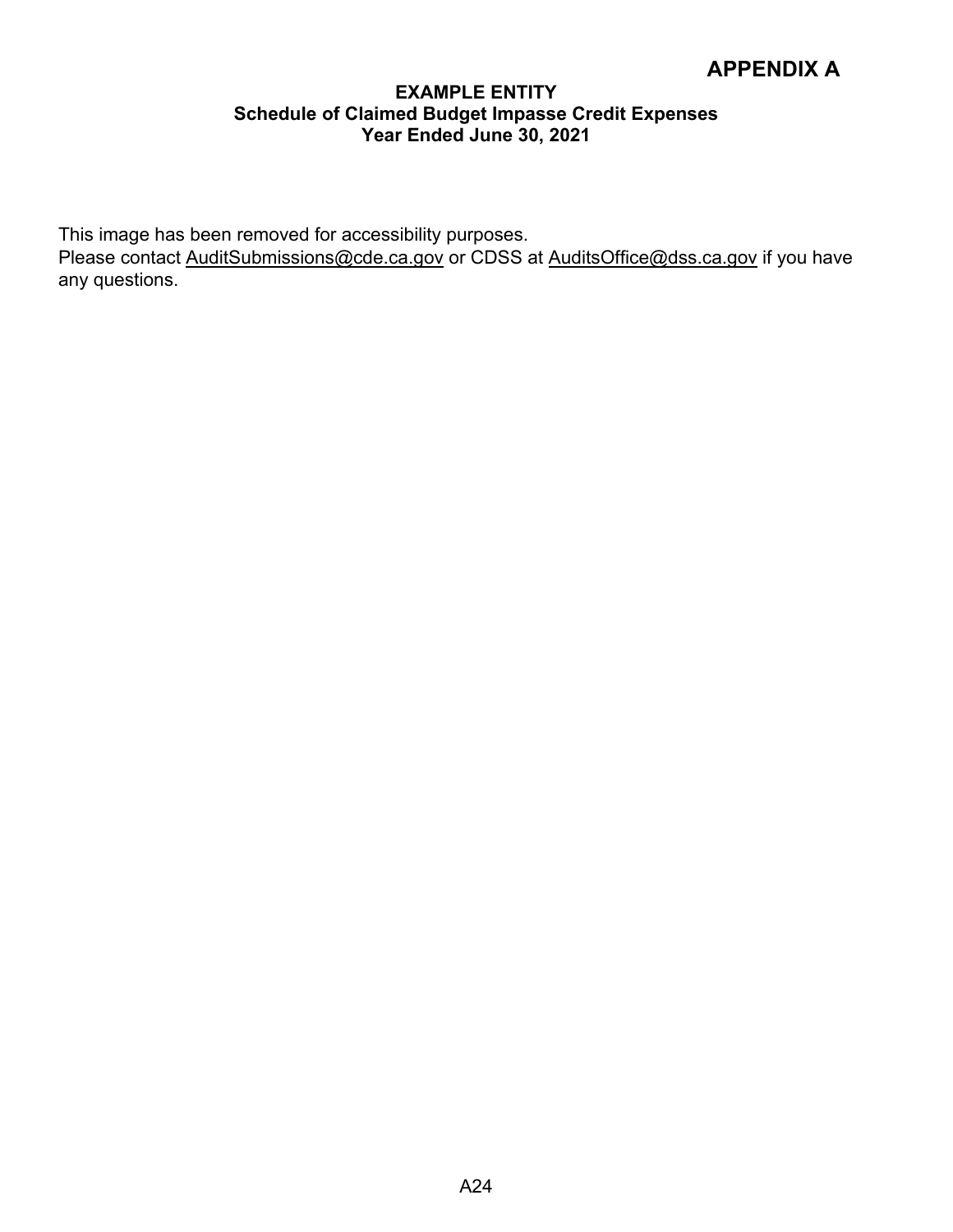## <span id="page-139-0"></span>**EXAMPLE ENTITY**

#### **Notes to the Child Care and Development Program Supplemental Information Year Ended June 30, 2021**

In accordance with the applicable requirements from the Funding Terms & Conditions:

- 1. Interest expense is only allowable as a reimbursable cost in certain circumstances when it has been preapproved by the administering state department or relates to the lease purchase, acquisition, or repair or renovation of early learning and care facilities owned or leased by the contractor. Allowable interest expense of \$3,233 (\$1,234 for Contract # CCTR00X1 and \$1,999 for Contract # CSPP00X2) relating to the mortgage (Note 12) for Example Entity's acquisition of its child care facility was claimed as a reimbursable expense for the year ended June 30, 2021. No interest expense relating to the line of credit (Note 8) was claimed to a child development contract for the year ended June 30, 2021.
- 2. All expenses claimed for reimbursement under a related party rent transaction must be supported by a fair market rental estimate from an independent appraiser, licensed by the California Office of Real Estate Appraisers. Related party rent expense claimed as a reimbursable expense for the year ended June 30, 2021, was \$24,000 (\$10,000 for Contract # CCTR00X1 and \$14,000 for Contract # CSPP00X2). The fair market rental estimate supports reimbursable expenses up to \$144,000.
- 3. Bad debt expense is unallowable unless it relates to uncollected family fees where documentation of adequate collection attempts exists. No bad debt expense was claimed to a child development contract for the year ended June 30, 2021.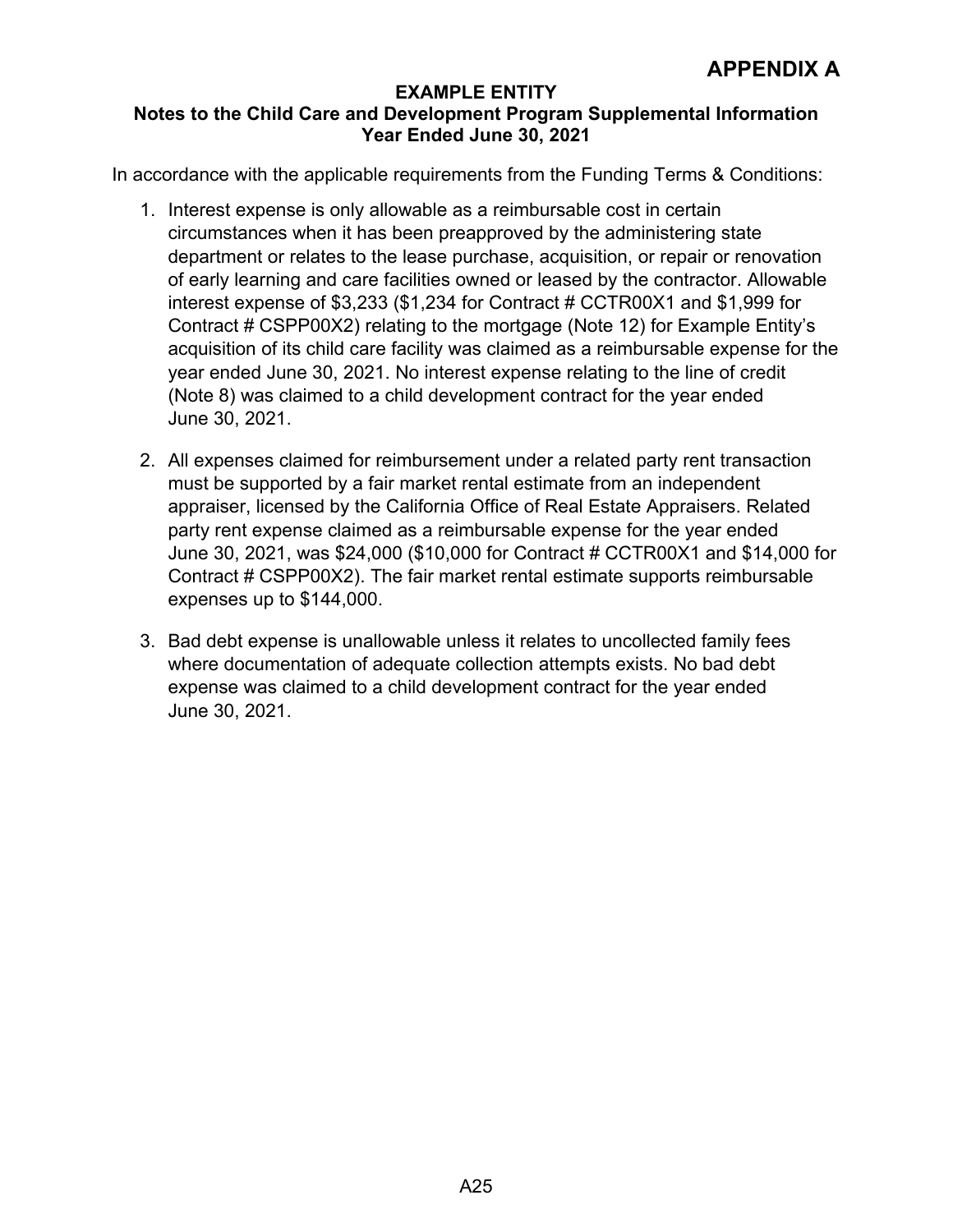# **EXAMPLE ENTITY**

# <span id="page-140-0"></span>Audited Attendance and Fiscal Reports

# **For the Year Ended June 30, 2021**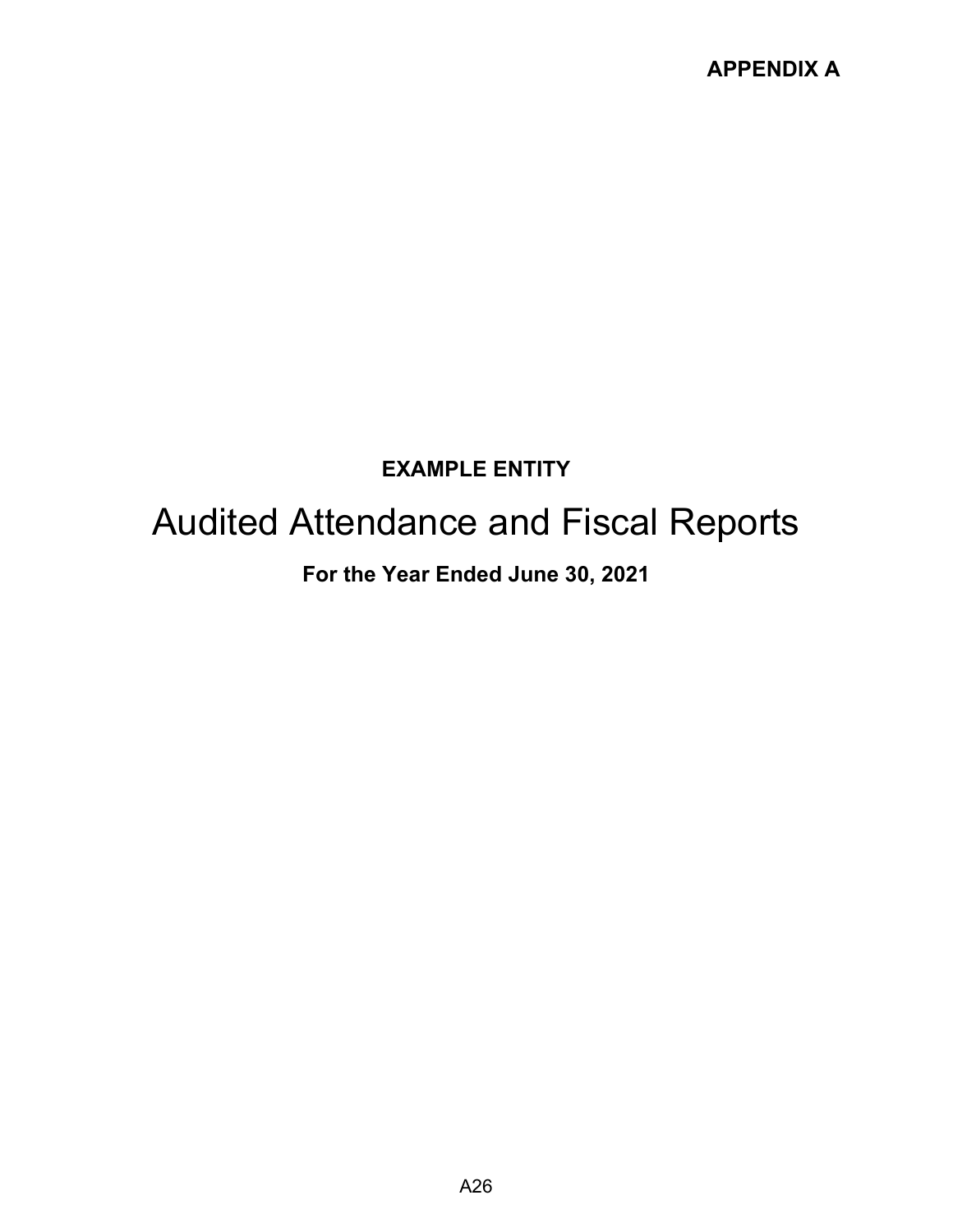<span id="page-141-0"></span>The image for the Audited Attendance and Fiscal Reports, CCTR00X1-Child Development Program, Page 1 of 8 been removed for accessibility purposes. Please conta[ct AuditSubmissions@cde.ca.gov](AuditSubmissions@cde.ca.gov) or CDSS at <AuditsOffice@dss.ca.gov> if you have any questions.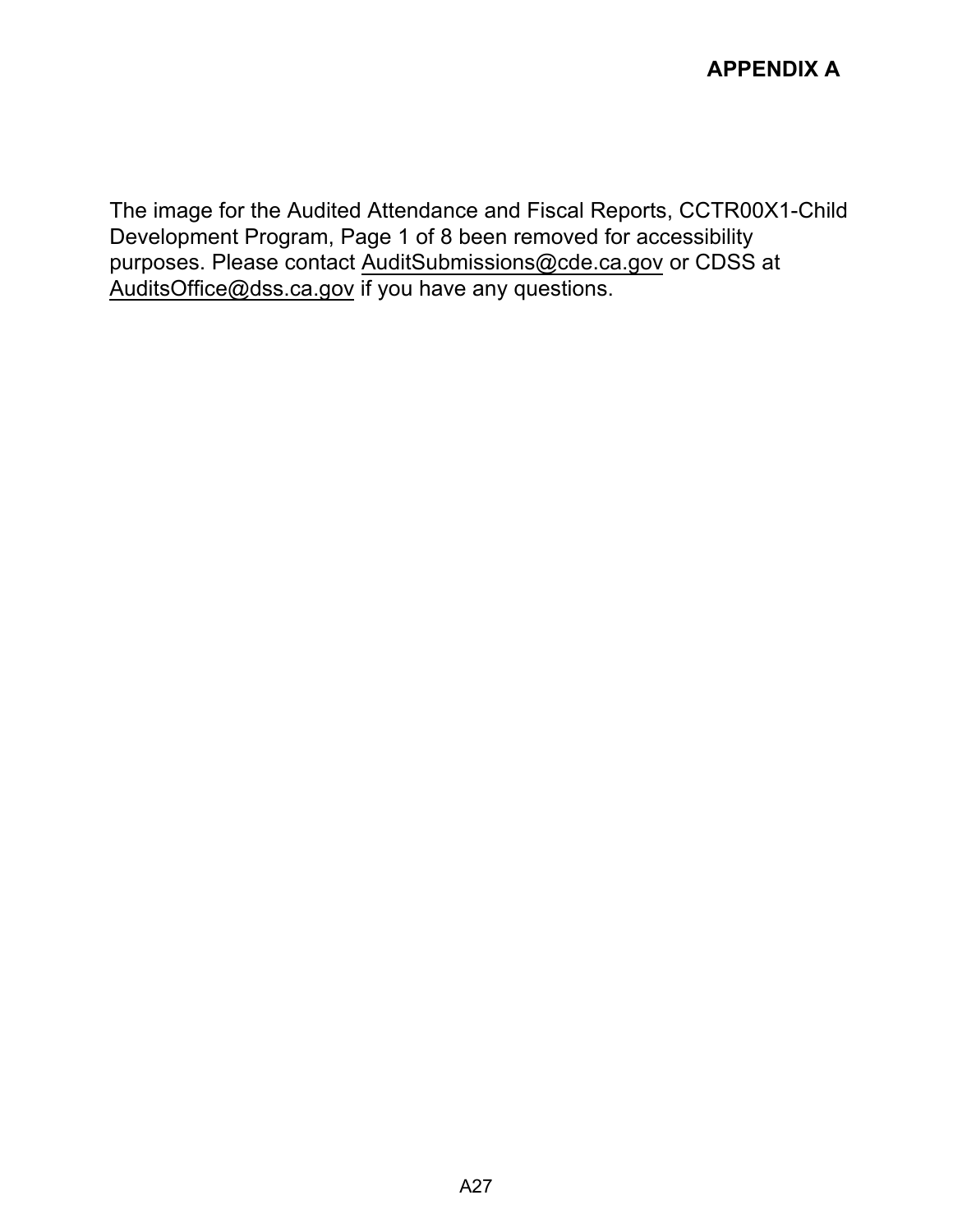The image for the Audited Attendance and Fiscal Reports, CCTR00X1-Child Development Program, Page 2 of 8 been removed for accessibility purposes. Please conta[ct AuditSubmissions@cde.ca.gov](AuditSubmissions@cde.ca.gov) or CDSS at <AuditsOffice@dss.ca.gov> if you have any questions.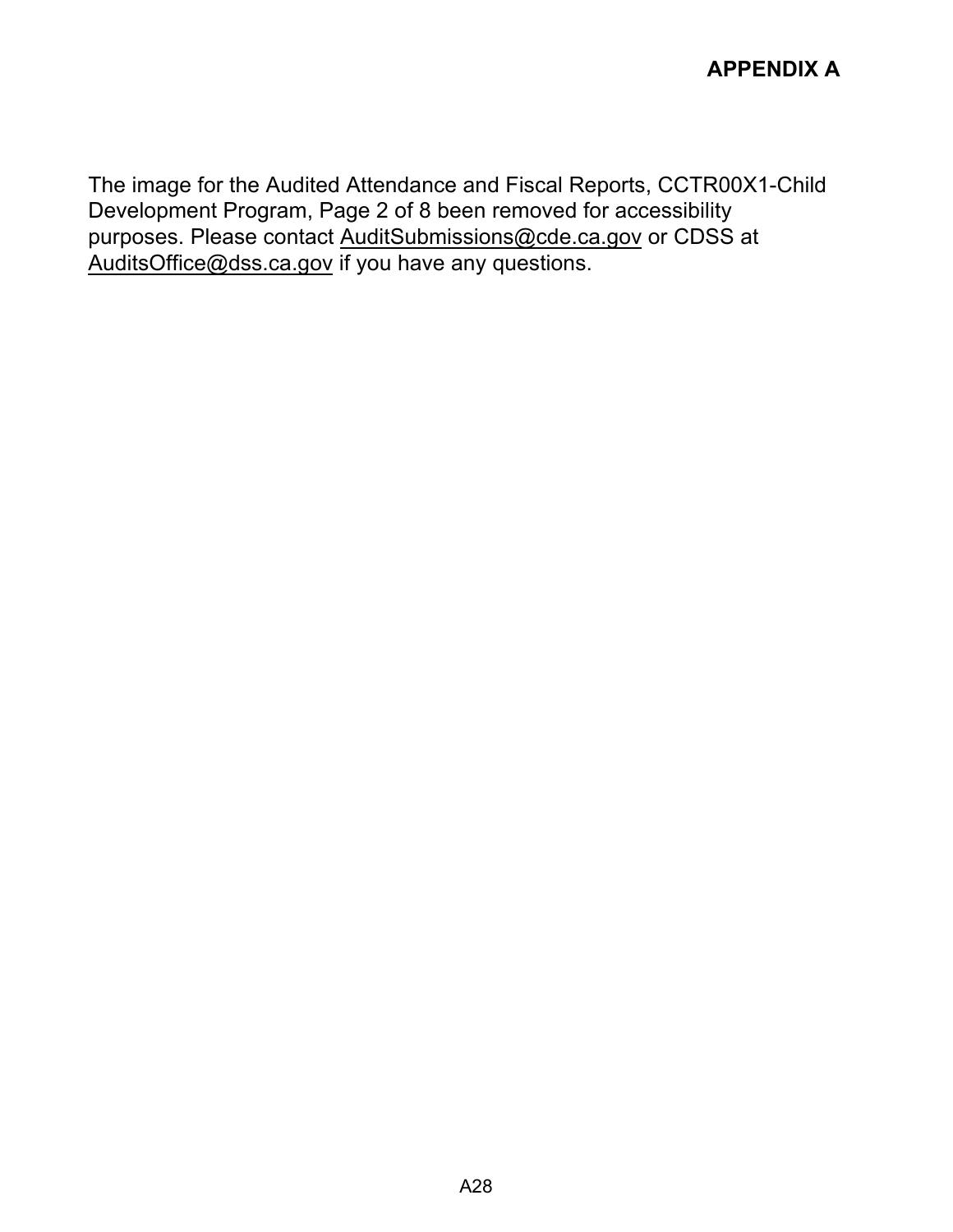The image for the Audited Attendance and Fiscal Reports, CCTR00X1-Child Development Program, Page 3 of 8 been removed for accessibility purposes. Please contac[t AuditSubmissions@cde.ca.gov](AuditSubmissions@cde.ca.gov) or CDSS at <AuditsOffice@dss.ca.gov> if you have any questions.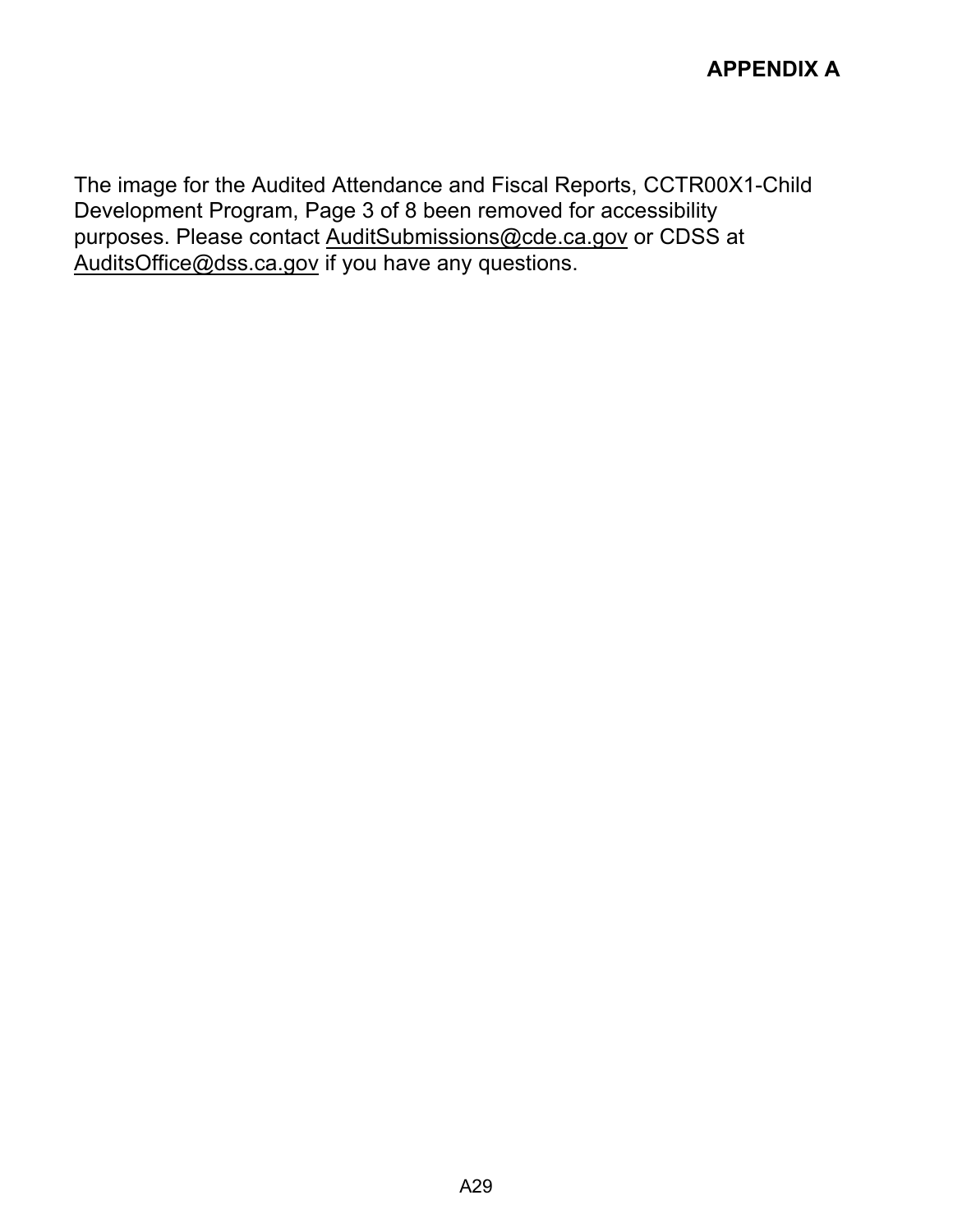The image for the Audited Attendance and Fiscal Reports, CCTR00X1-Child Development Program, Page 4 of 8 been removed for accessibility purposes. Please contac[t AuditSubmissions@cde.ca.gov](AuditSubmissions@cde.ca.gov) or CDSS at<AuditsOffice@dss.ca.gov>if you have any questions.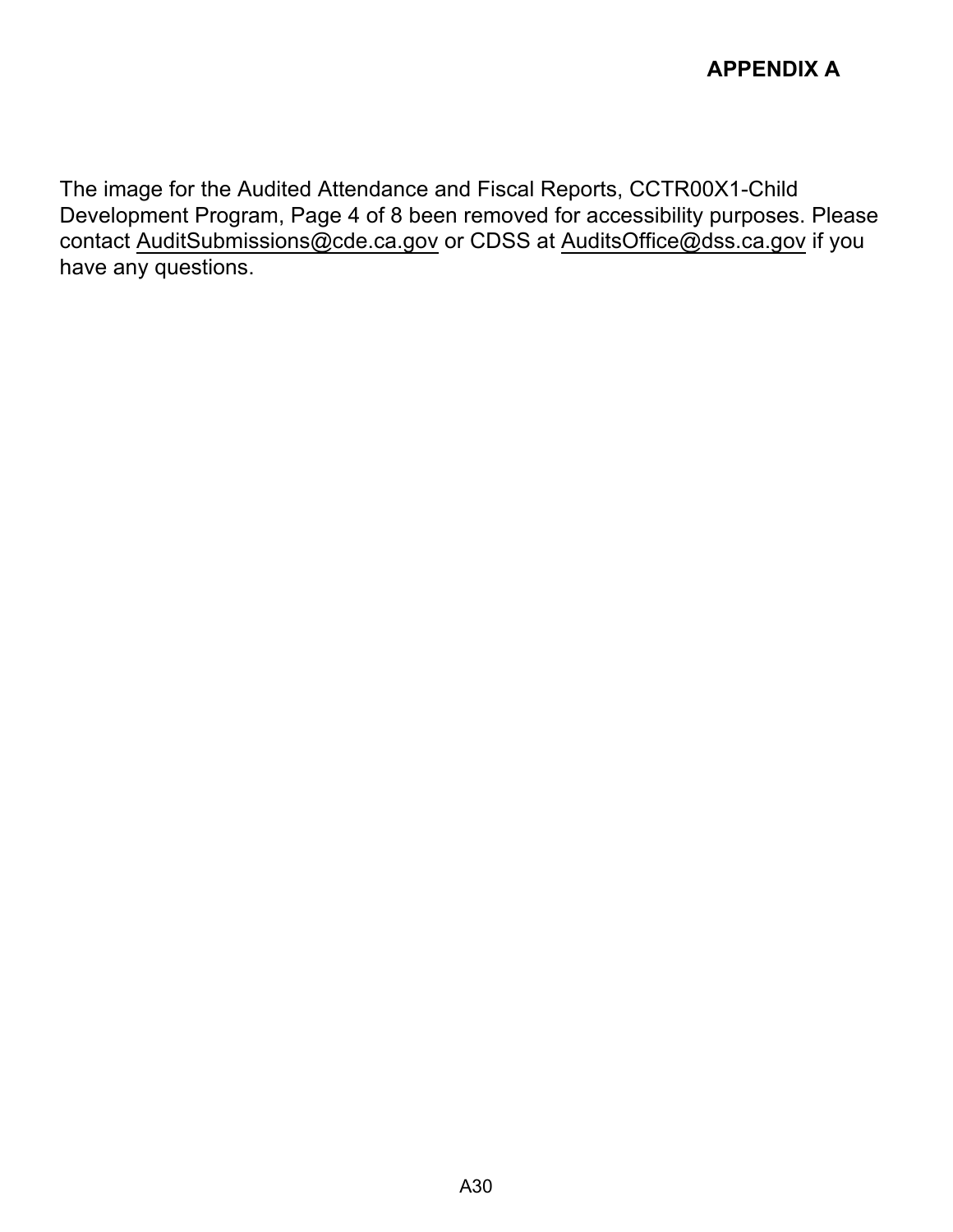The image for the Audited Attendance and Fiscal Reports, CCTR00X1-Child Development Program, Page 5 of 8 been removed for accessibility purposes. Ple[ase contact AuditSubmissions@c](AuditSubmissions@cde.ca.gov)de.ca.gov or CDSS at <AuditsOffice@dss.ca.gov> if you have any questions.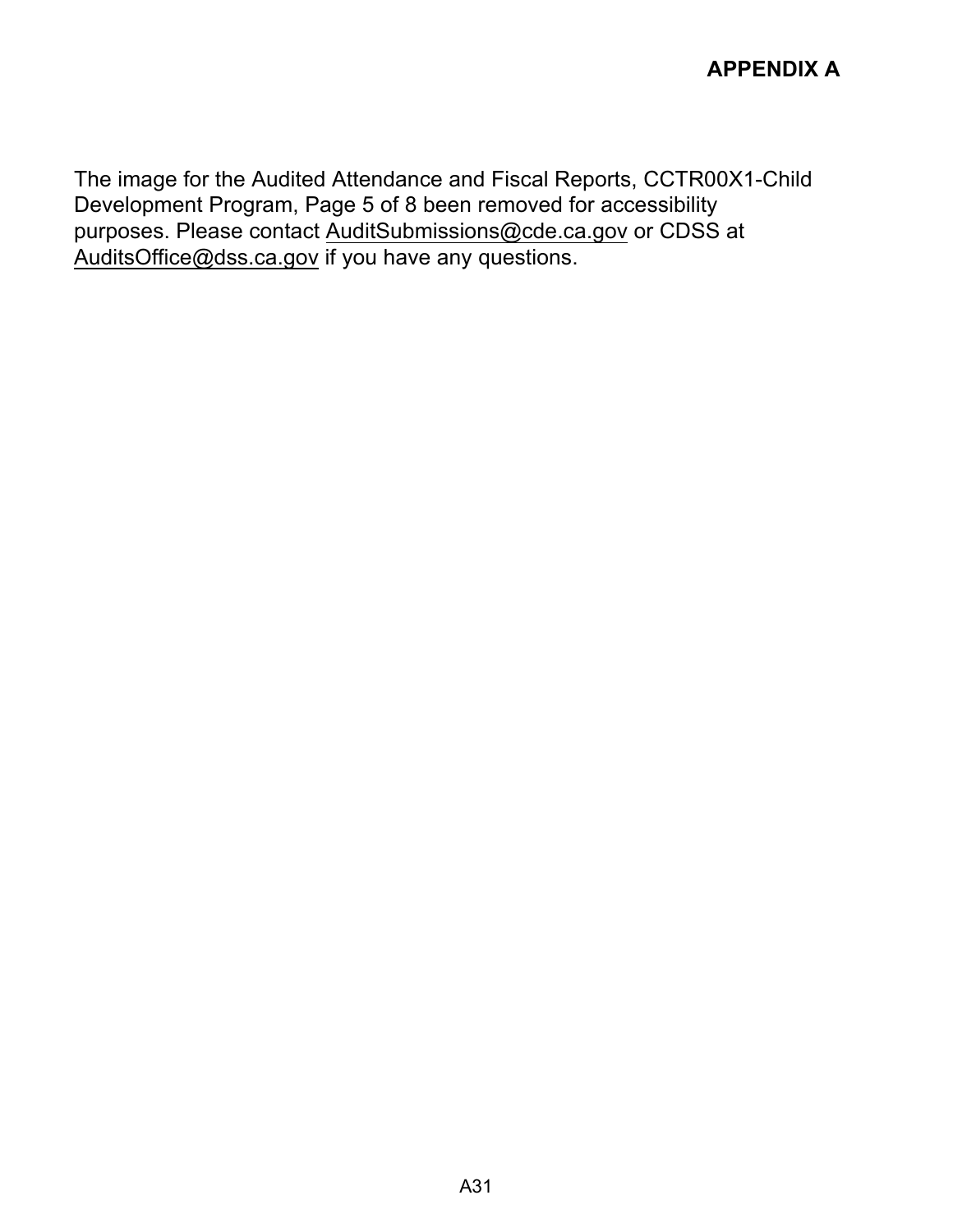The image for the Audited Attendance and Fiscal Reports, CCTR00X1-Child Development Program, Page 6 of 8 been removed for accessibility purposes. Please conta[ct AuditSubmissions@cde.ca.gov o](AuditSubmissions@cde.ca.gov)r CDSS at <AuditsOffice@dss.ca.gov> if you have any questions.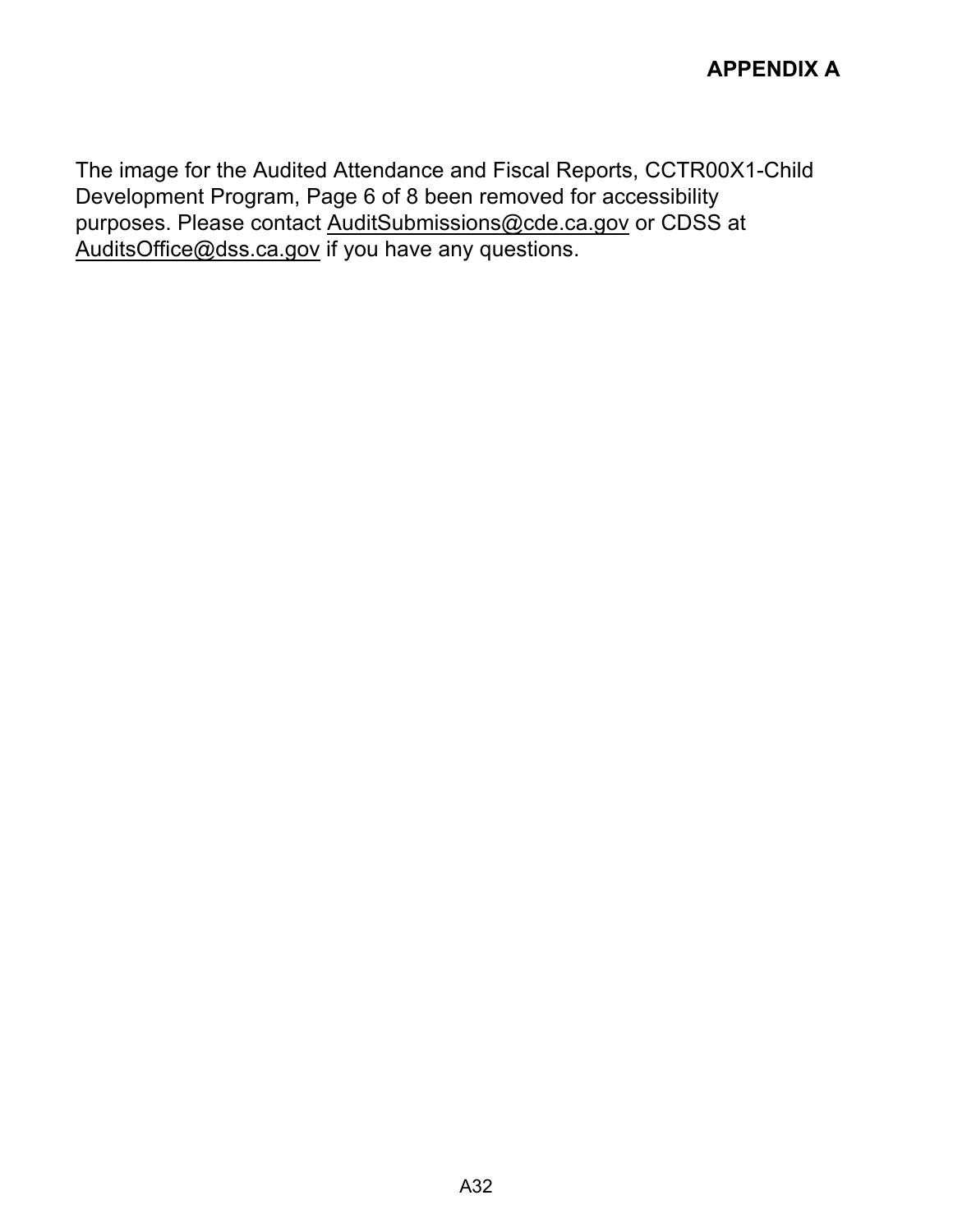The image for the Audited Attendance and Fiscal Reports, CCTR00X1-Child Development Program, Page 7 of 8 been removed for accessibility purposes. Please contac[t AuditSubmissions@cde.ca.gov](AuditSubmissions@cde.ca.gov) or CDSS at [AuditsOffice@dss.ca.gov if](AuditsOffice@dss.ca.gov) you have any questions.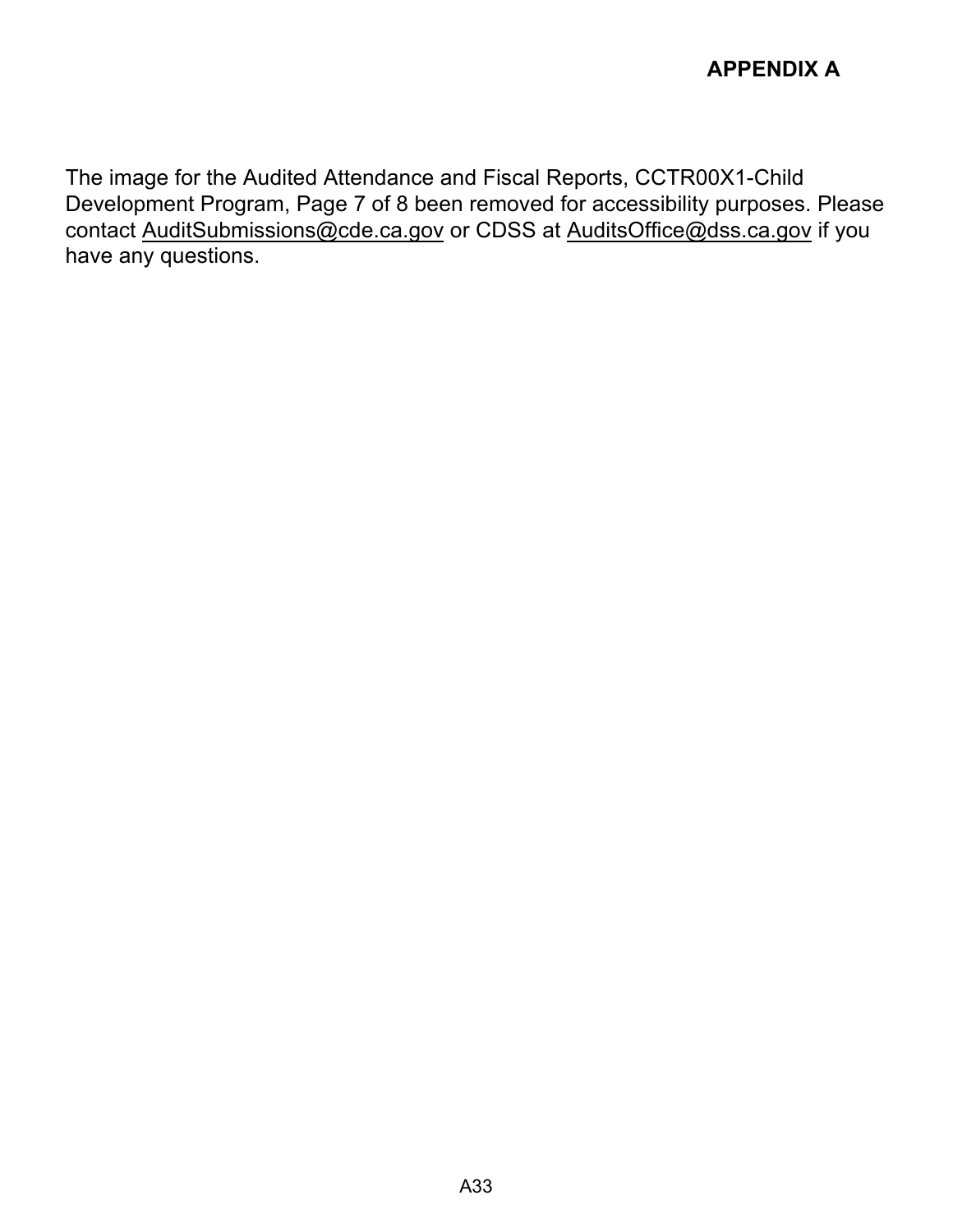The image for the Audited Attendance and Fiscal Reports, CCTR00X1-Child Development Program, Page 8 of 8 been removed for accessibility purposes. Please contac[t AuditSubmissions@cde.ca.gov](AuditSubmissions@cde.ca.gov) or CDSS at [AuditsOffice@dss.ca.gov i](AuditsOffice@dss.ca.gov)f you have any questions.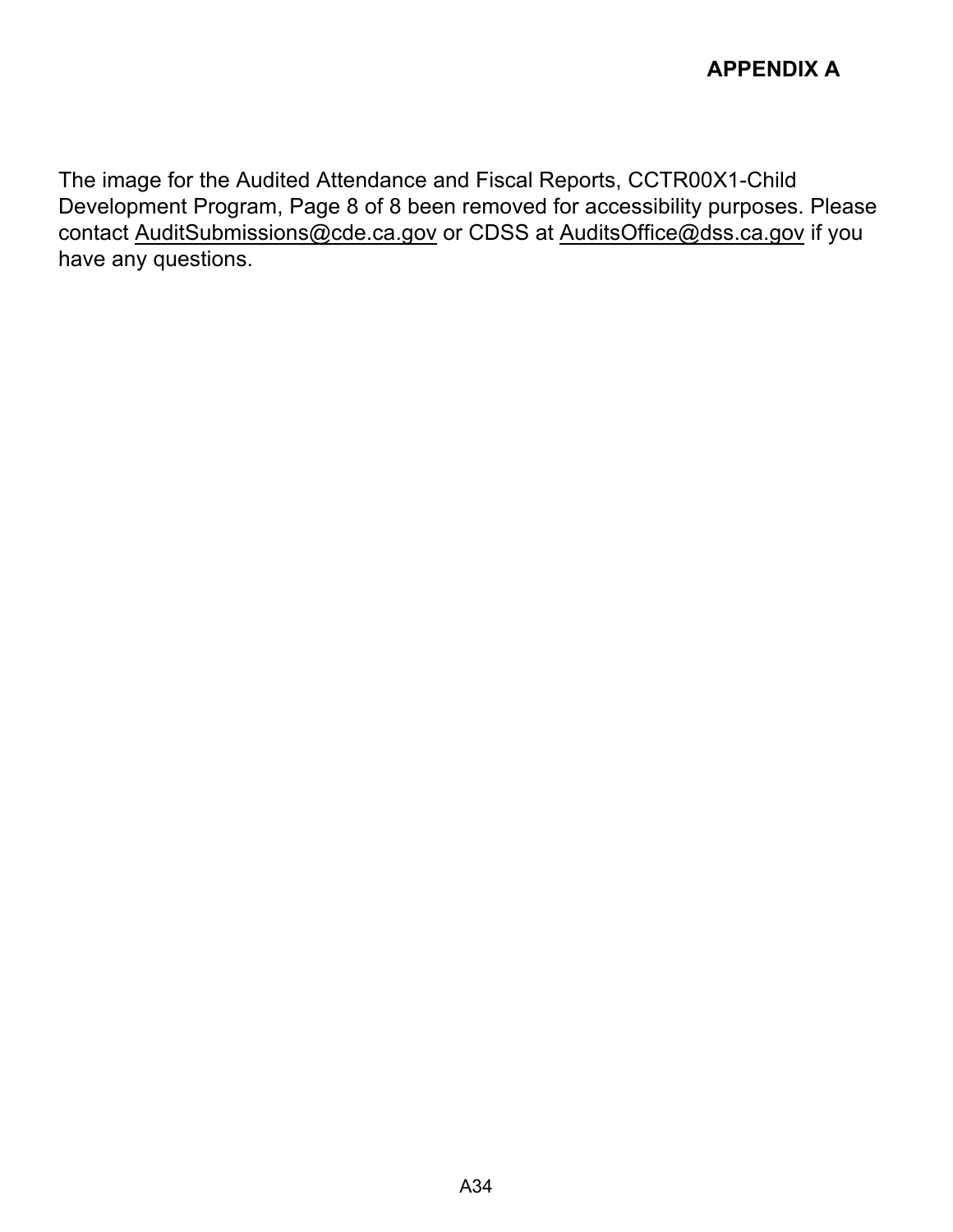The image for the Audited Attendance and Fiscal Reports, CSPP00X2-Child Development Program, Page 1 of 8 has been removed for accessibility purposes. Please contact [AuditSubmissions@cde.ca.gov o](AuditSubmissions@cde.ca.gov)r CDSS at <AuditsOffice@dss.ca.gov> if you have any questions.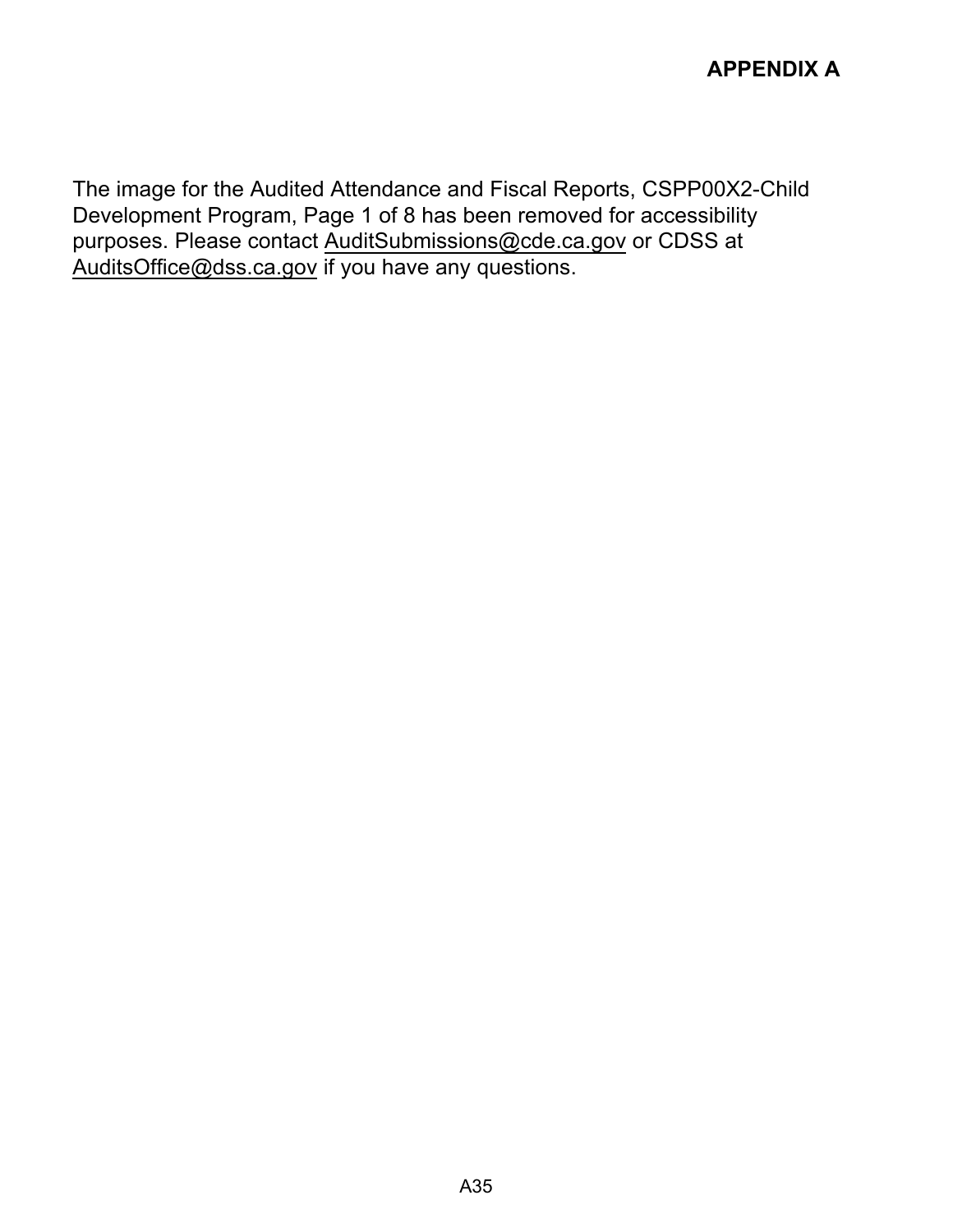The image for the Audited Attendance and Fiscal Reports, CSPP00X2-Child Development Program, Page 2 of 8 has been removed for accessibility purposes. Please conta[ct AuditSubmissions@cde.ca.gov](AuditSubmissions@cde.ca.gov) or CDSS at [AuditsOffice@dss.ca.gov i](AuditsOffice@dss.ca.gov)f you have any questions.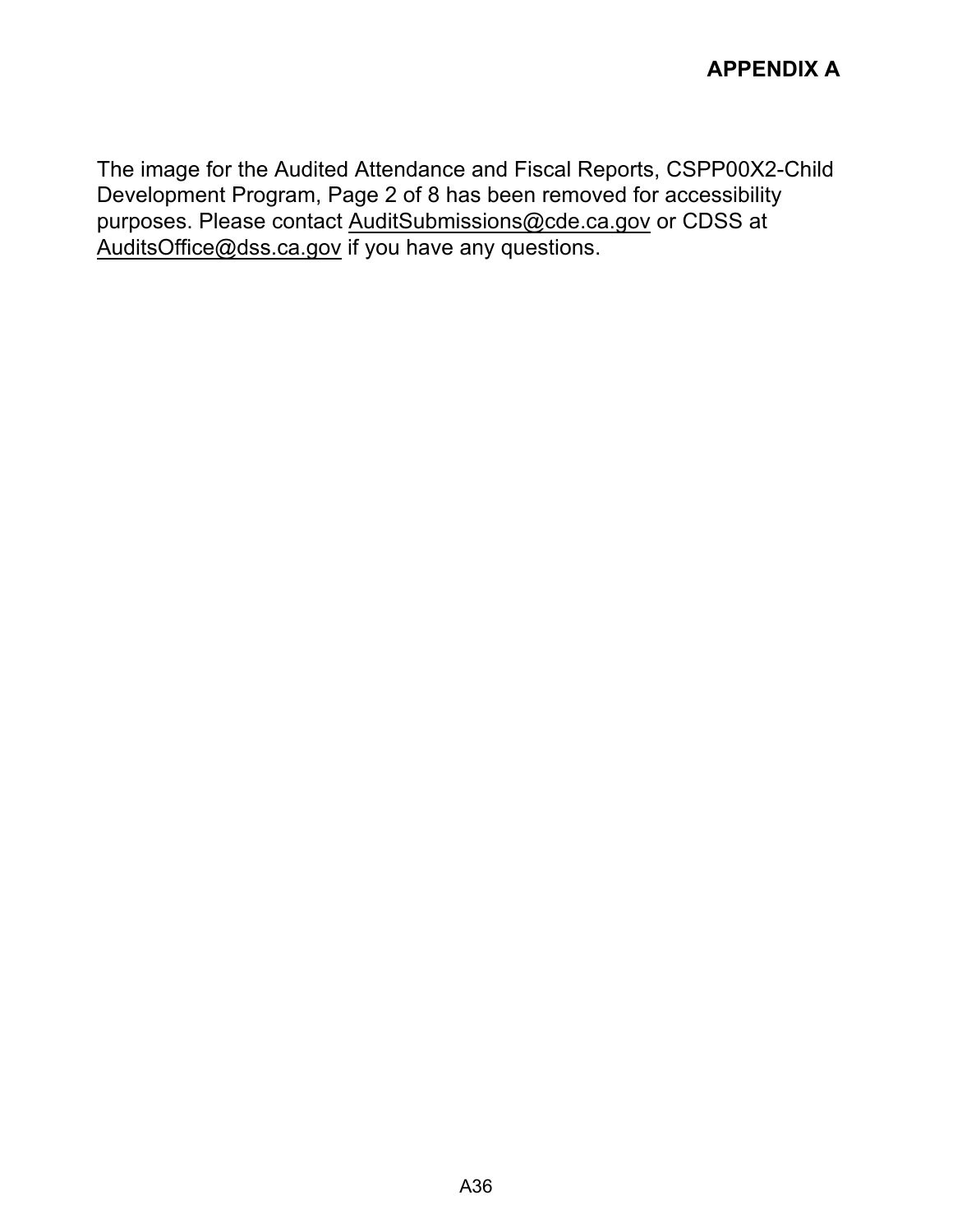The image for the Audited Attendance and Fiscal Reports, CSPP00X2-Child Development Program, Page 5 of 8 has been removed for accessibility purposes. Please contact [AuditSubmissions@cde.ca.gov o](AuditSubmissions@cde.ca.gov)r CDSS at <AuditsOffice@dss.ca.gov> if you have any questions.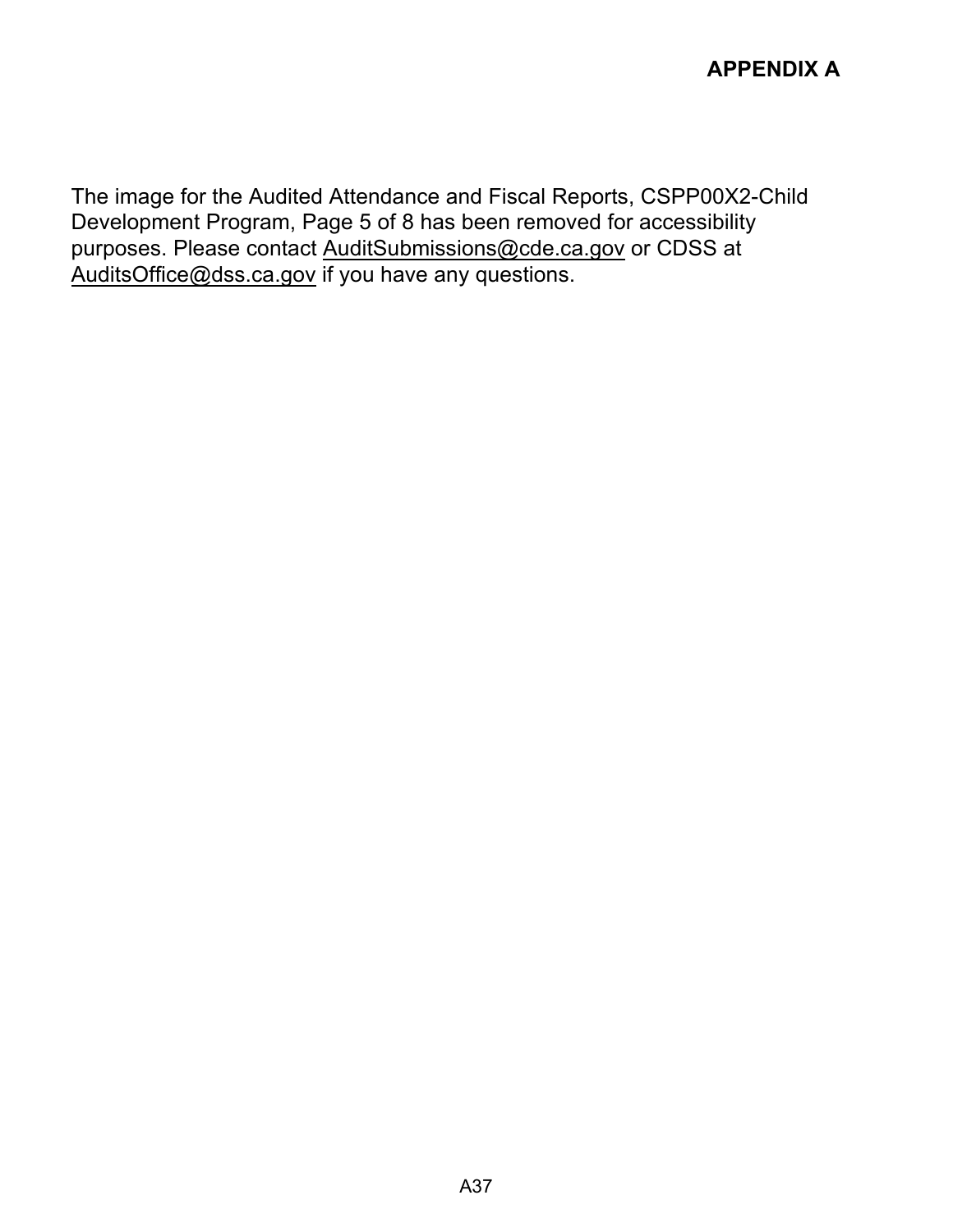The image for the Audited Attendance and Fiscal Reports, CSPP00X2-Child Development Program, Page 6 of 8 has been removed for accessibility purposes. Please conta[ct AuditSubmissions@cde.ca.gov](AuditSubmissions@cde.ca.gov) or CDSS at <AuditsOffice@dss.ca.gov> if you have any questions.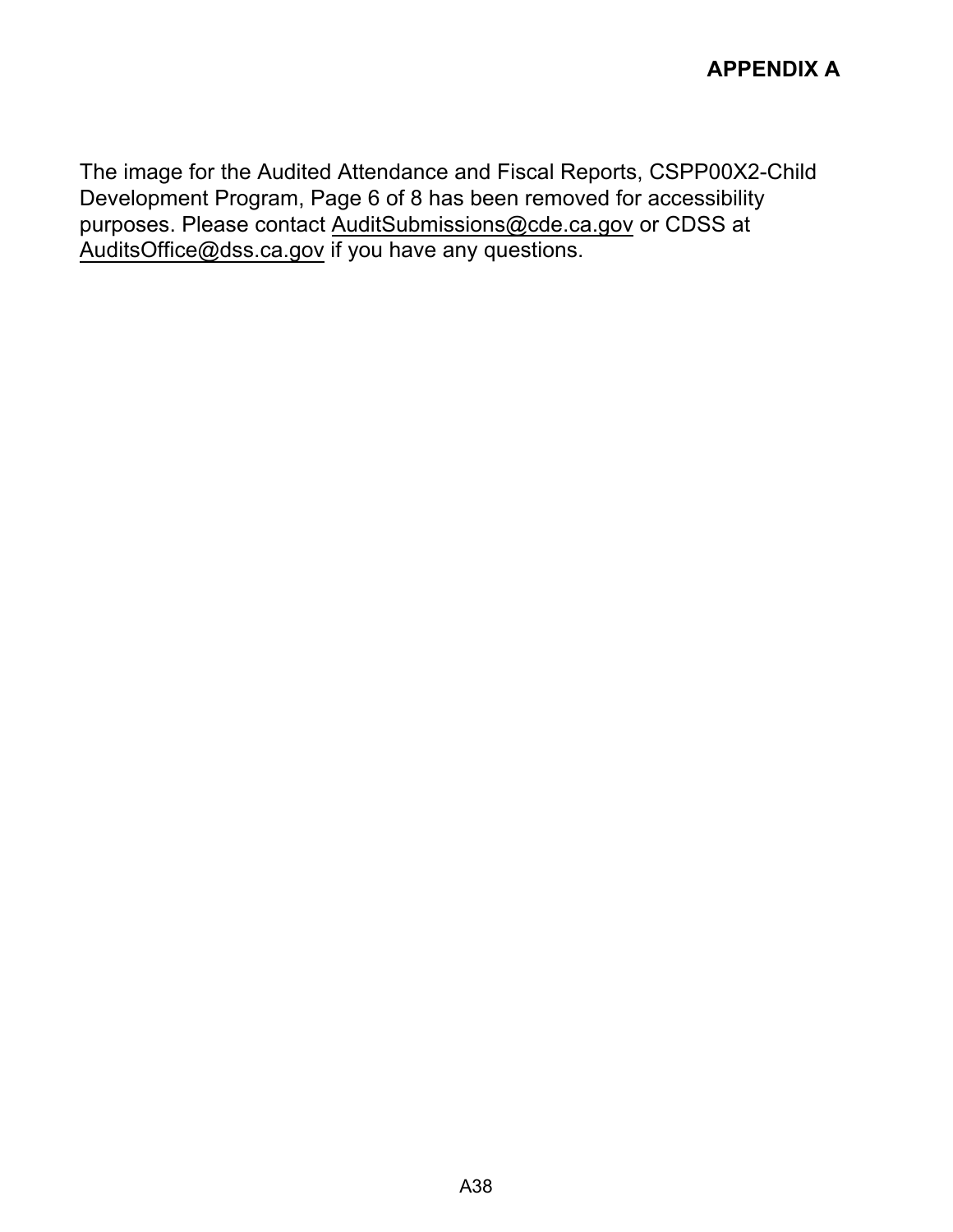The image for the Audited Attendance and Fiscal Reports, CSPP00X2-Child Development Program, Page 7 of 8 has been removed for accessibility purposes. Please contact<AuditSubmissions@cde.ca.gov>or CDSS at [AuditsOffice@dss.ca.gov if](AuditsOffice@dss.ca.gov) you have any questions.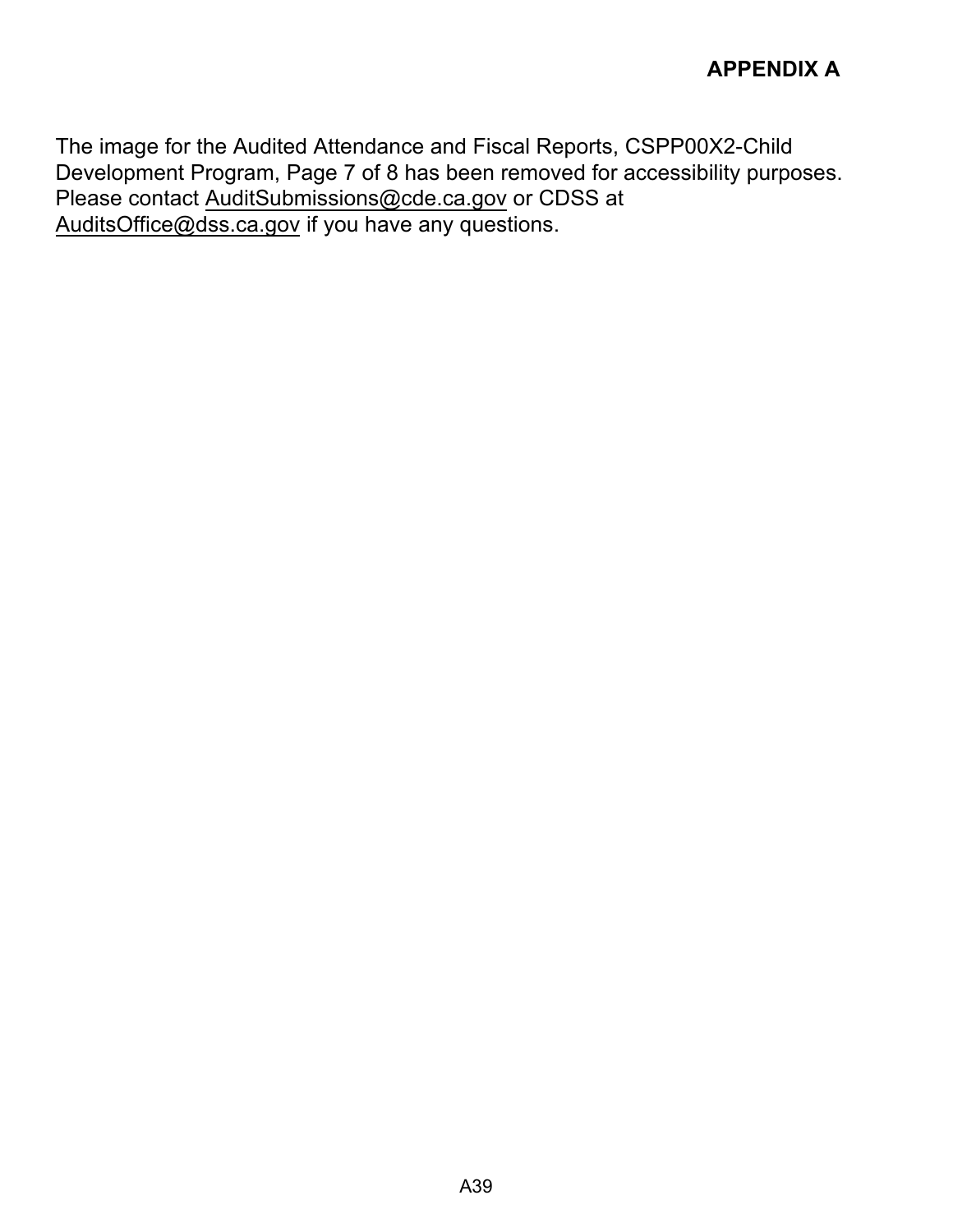The image for the Audited Attendance and Fiscal Reports, CSPP00X2-Child Development Program, Page 8 of 8 has been removed for accessibility purposes. Please contact [AuditSubmissions@cde.ca.gov o](AuditSubmissions@cde.ca.gov)r CDSS at <AuditsOffice@dss.ca.gov> if you have any questions.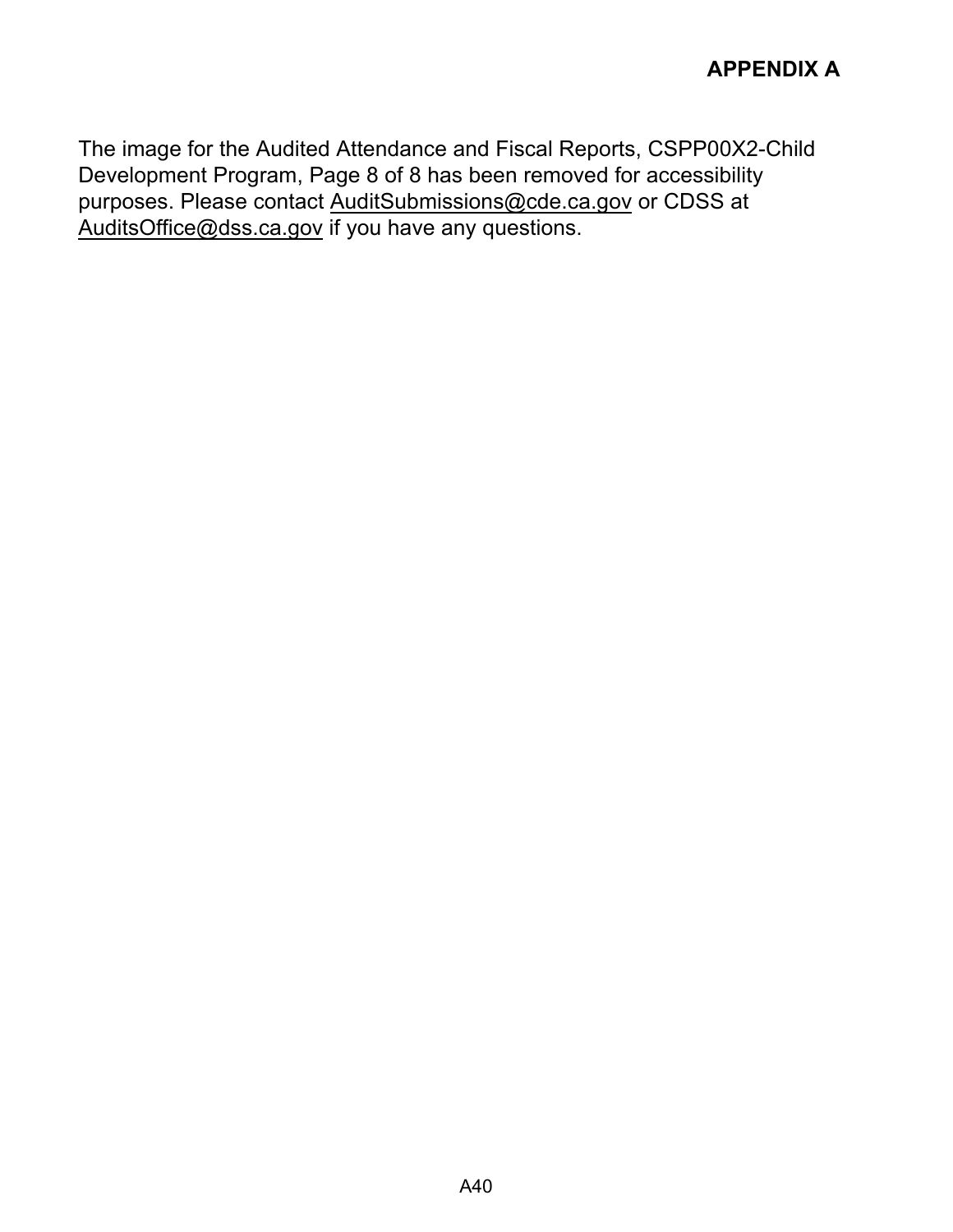The image for the Audited Attendance and Fiscal Reports, CAPP0X3-Child Development Program, Page 1 of 4 has been removed for accessibility purposes. Please contact<AuditSubmissions@cde.ca.gov>or CDSS at <AuditsOffice@dss.ca.gov> if you have any questions.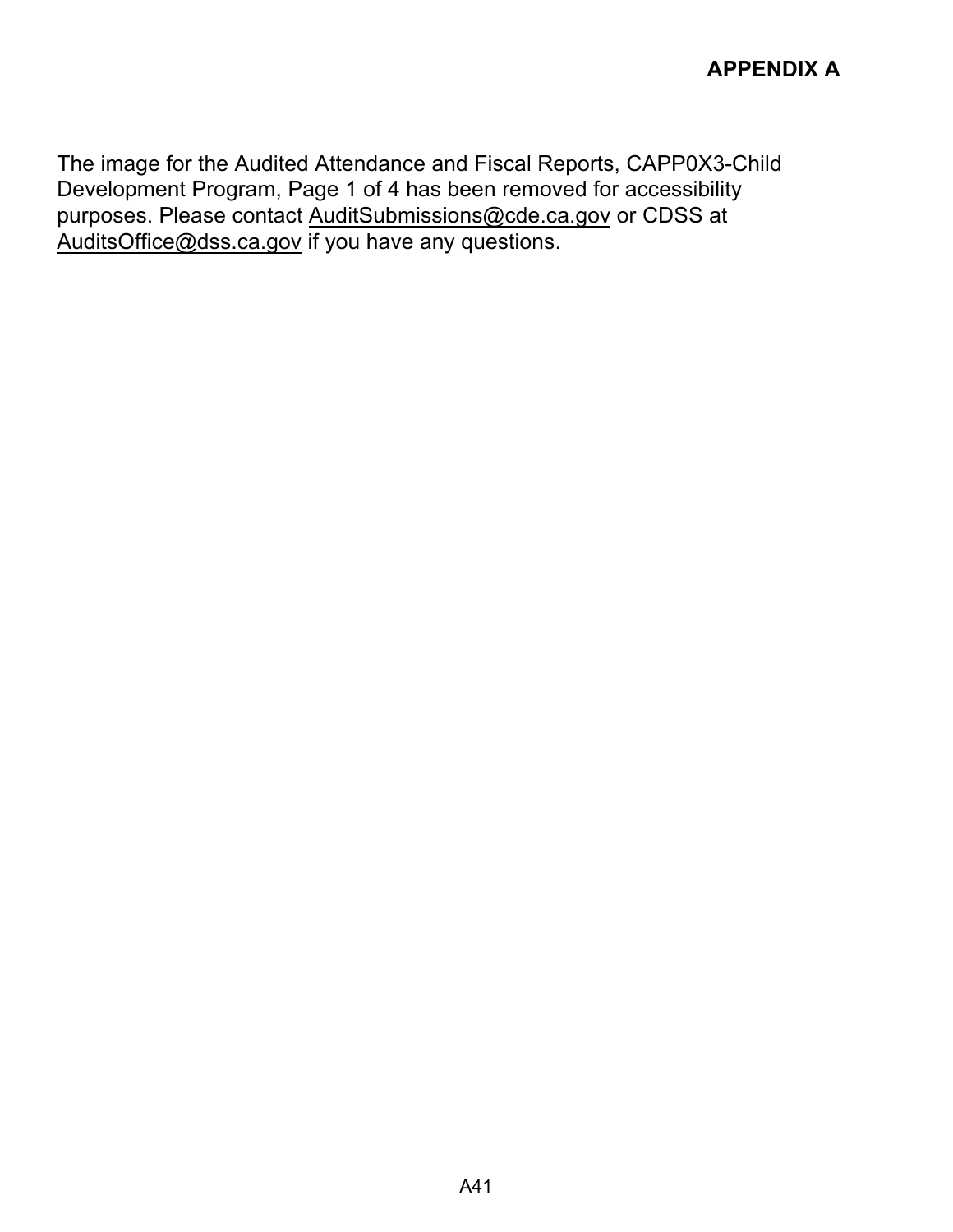The image for the Audited Attendance and Fiscal Reports, CAPP0X3-Child Development Program, Page 2 of 4 has been removed for accessibility purposes. Please contac[t AuditSubmissions@cde.ca.gov](AuditSubmissions@cde.ca.gov) or CDSS at <AuditsOffice@dss.ca.gov> if you have any questions.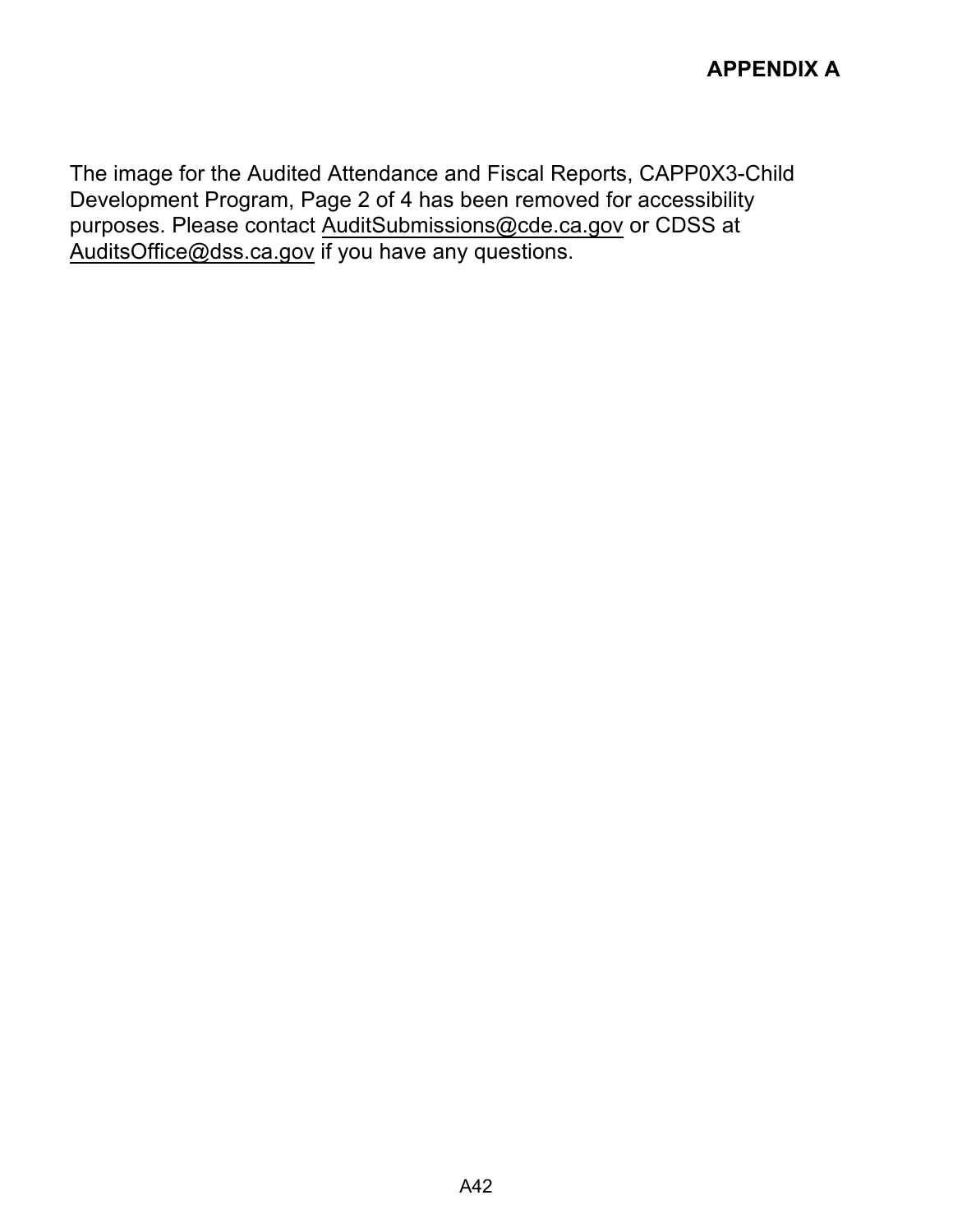The image for the Audited Attendance and Fiscal Reports, CAPP0X3-Child Development Program, Page 3 of 4 has been removed for accessibility purposes. Please contac[t AuditSubmissions@cde.ca.gov](AuditSubmissions@cde.ca.gov) or CDSS at <AuditsOffice@dss.ca.gov> if you have any questions.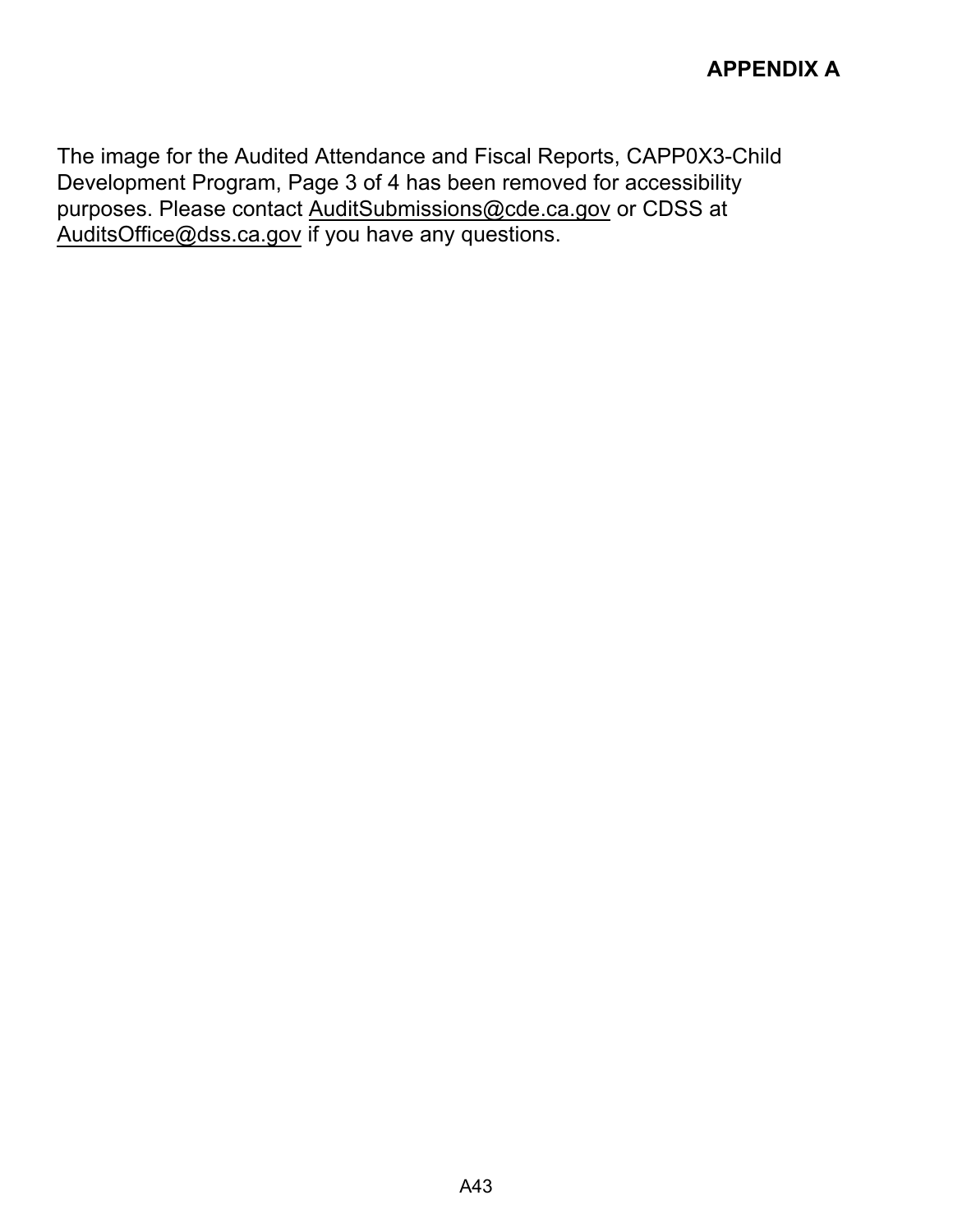The image for the Audited Attendance and Fiscal Reports, CAPP0X3-Child Development Program, Page 4 of 4 has been removed for accessibility purposes. Please contac[t AuditSubmissions@cde.ca.gov](AuditSubmissions@cde.ca.gov) or CDSS at <AuditsOffice@dss.ca.gov> if you have any questions.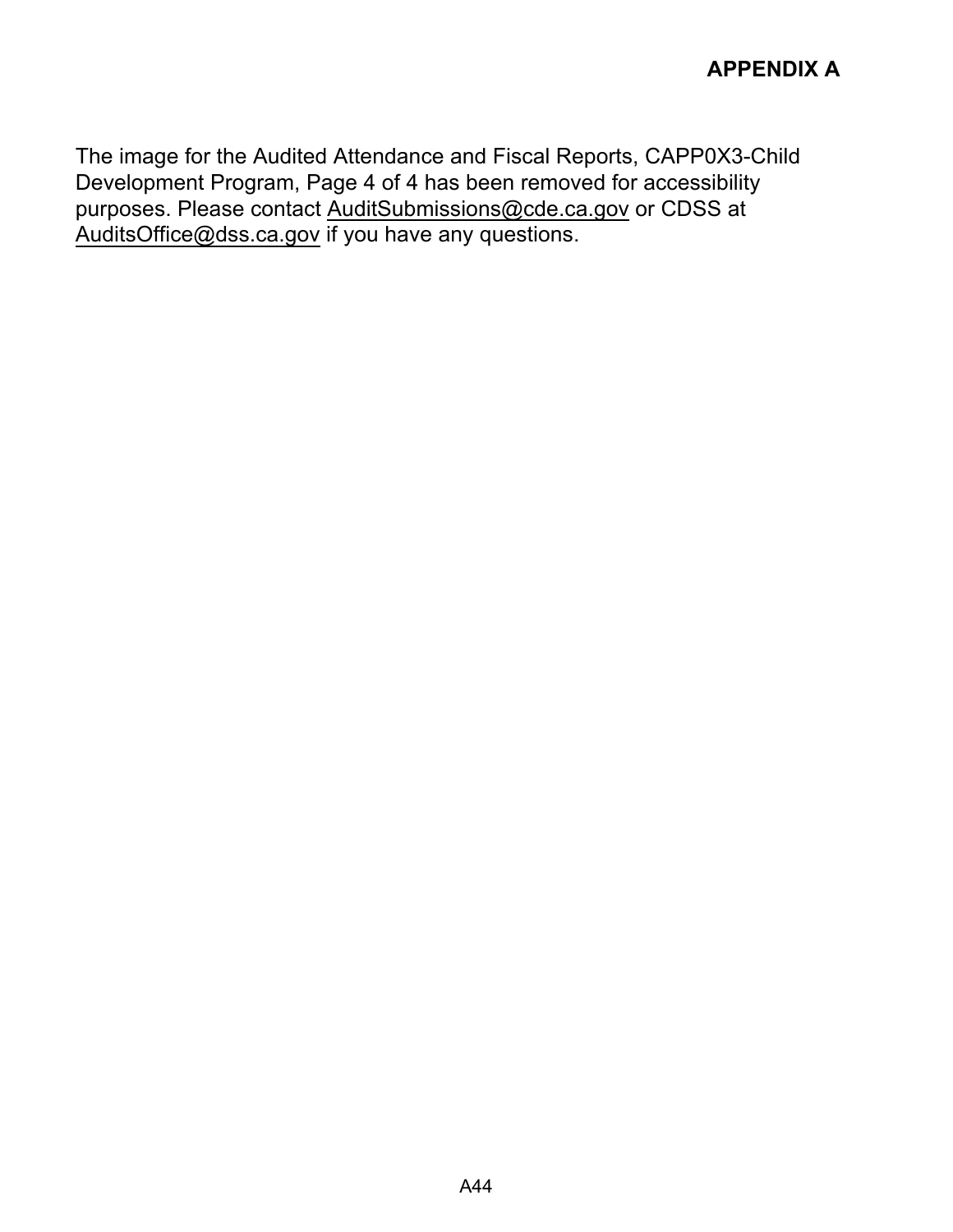The image for the Audited Attendance and Fiscal Reports, CHST00X4-Child Development Program, Page 1 of 4 has been removed for accessibility purposes. Please cont[act AuditSubmissions@cde.ca.gov](AuditSubmissions@cde.ca.gov) or CDSS at <AuditsOffice@dss.ca.gov> if you have any questions.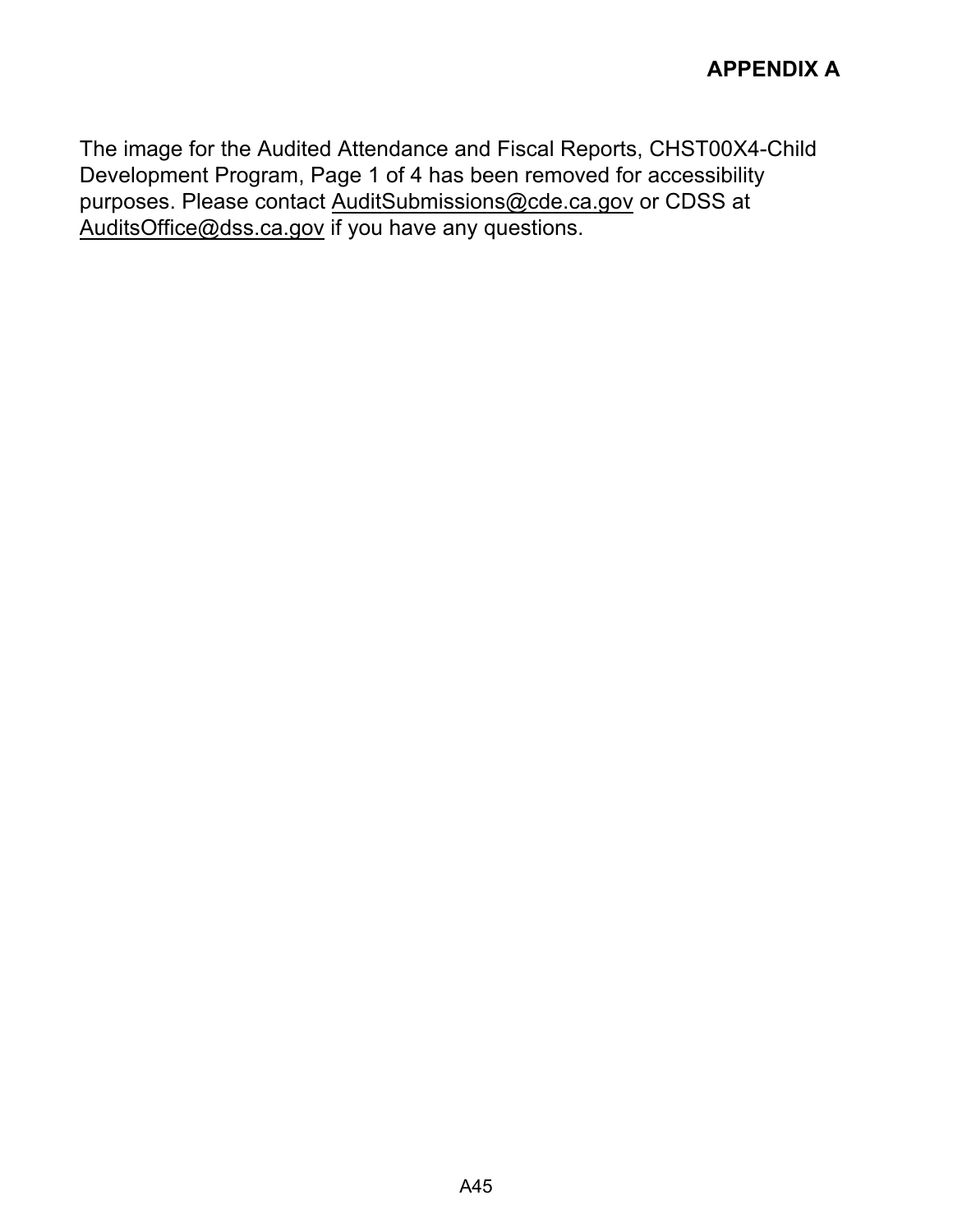The image for the Audited Attendance and Fiscal Reports, CHST00X4-Child Development Program, Page 2 of 4 has been removed for accessibility purposes. Please contact<AuditSubmissions@cde.ca.gov>or CDSS at [AuditsOffice@dss.ca.gov if](AuditsOffice@dss.ca.gov) you have any questions.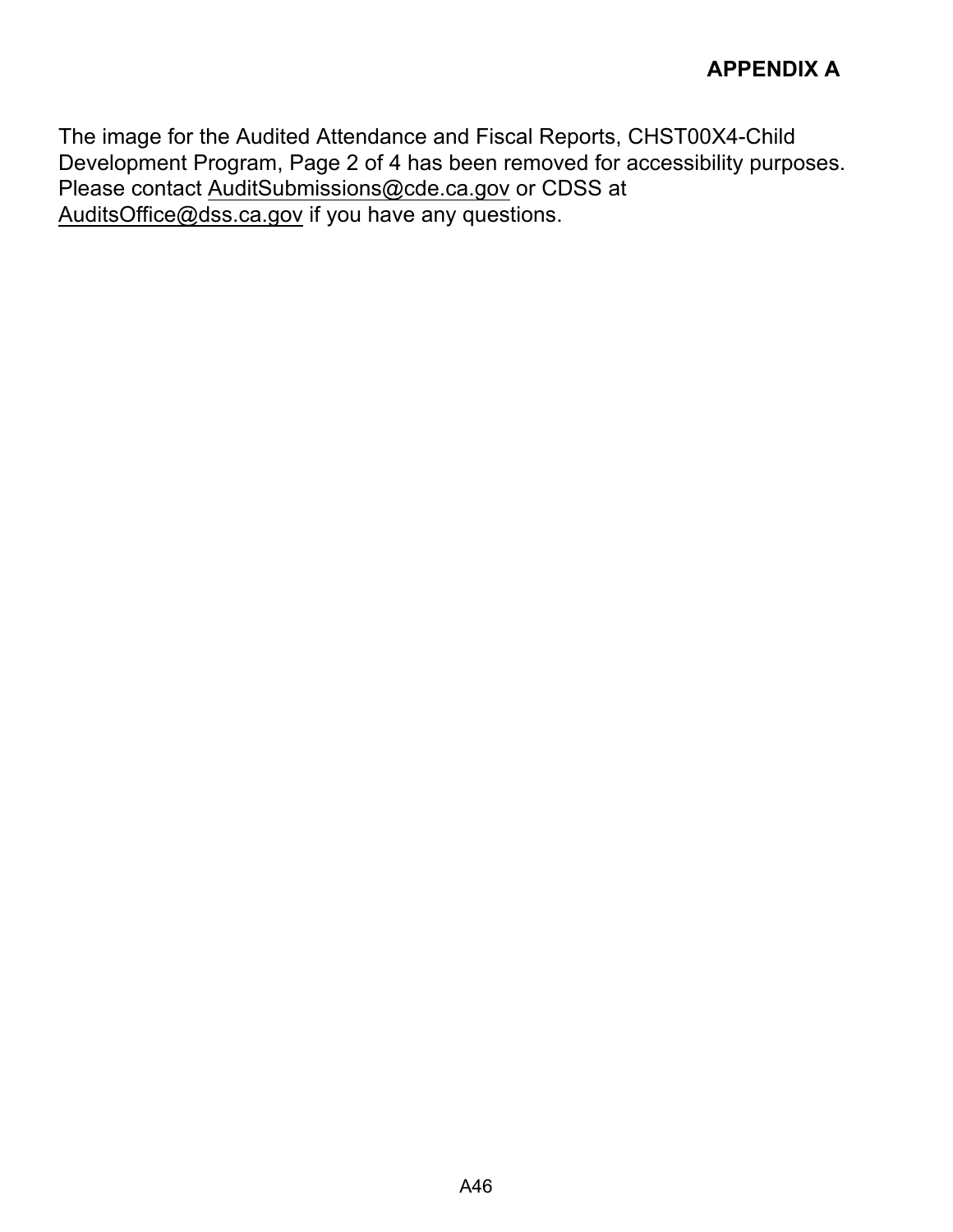The image for the Audited Attendance and Fiscal Reports, CHST00X4-Child Development Program, Page 4 of 4 has been removed for accessibility purposes. Please conta[ct AuditSubmissions@cde.ca.gov](AuditSubmissions@cde.ca.gov) or CDSS at <AuditsOffice@dss.ca.gov> if you have any questions.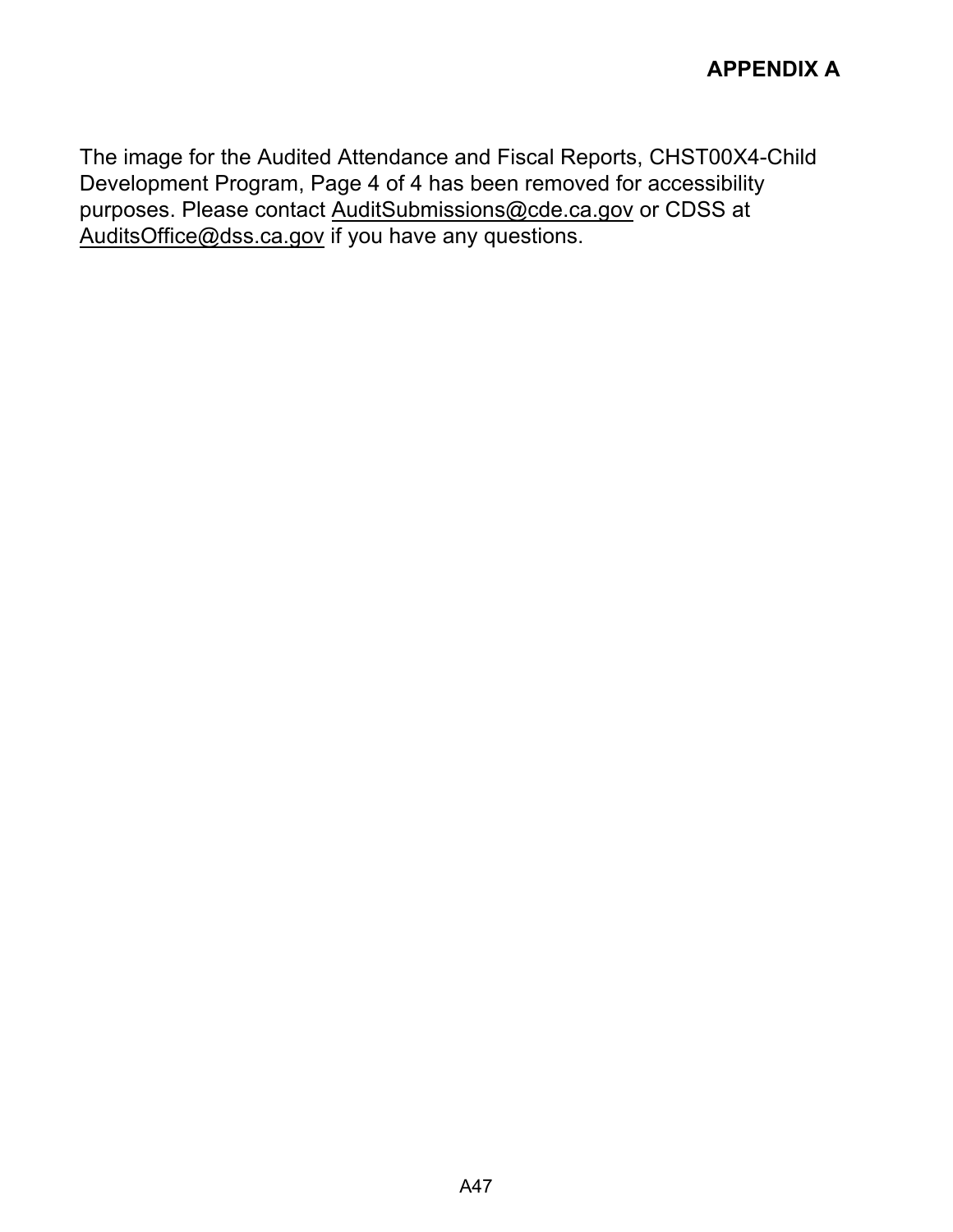The image for the Attendance and Fiscal Reports, CCTR00X5-Child Development Program, Page 1 of 8 has been removed for accessibility purposes. Please contac[t AuditSubmissions@cde.ca.gov o](AuditSubmissions@cde.ca.gov)r CDSS a[t AuditsOffice@dss.ca.gov](AuditsOffice@dss.ca.gov) if you have any questions.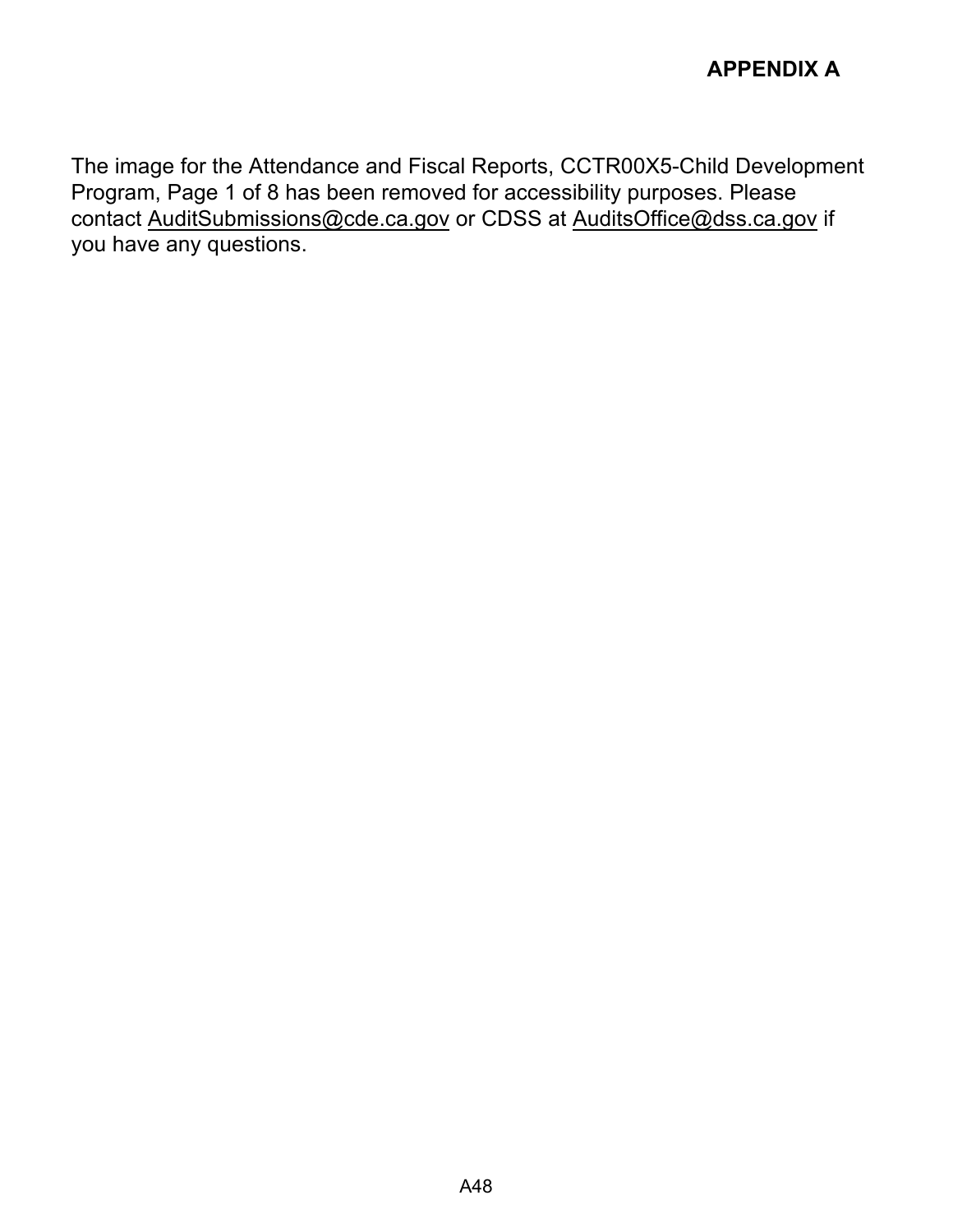# **APPENDIX A**

The image for the Attendance and Fiscal Reports, CCTR00X5-Child Development Program, Page 2 of 8 has been removed for accessibility purposes. Please conta[ct AuditSubmissions@cde.ca.gov](AuditSubmissions@cde.ca.gov) or CDSS [at AuditsOffice@dss.ca.gov](AuditsOffice@dss.ca.gov) if you have any questions.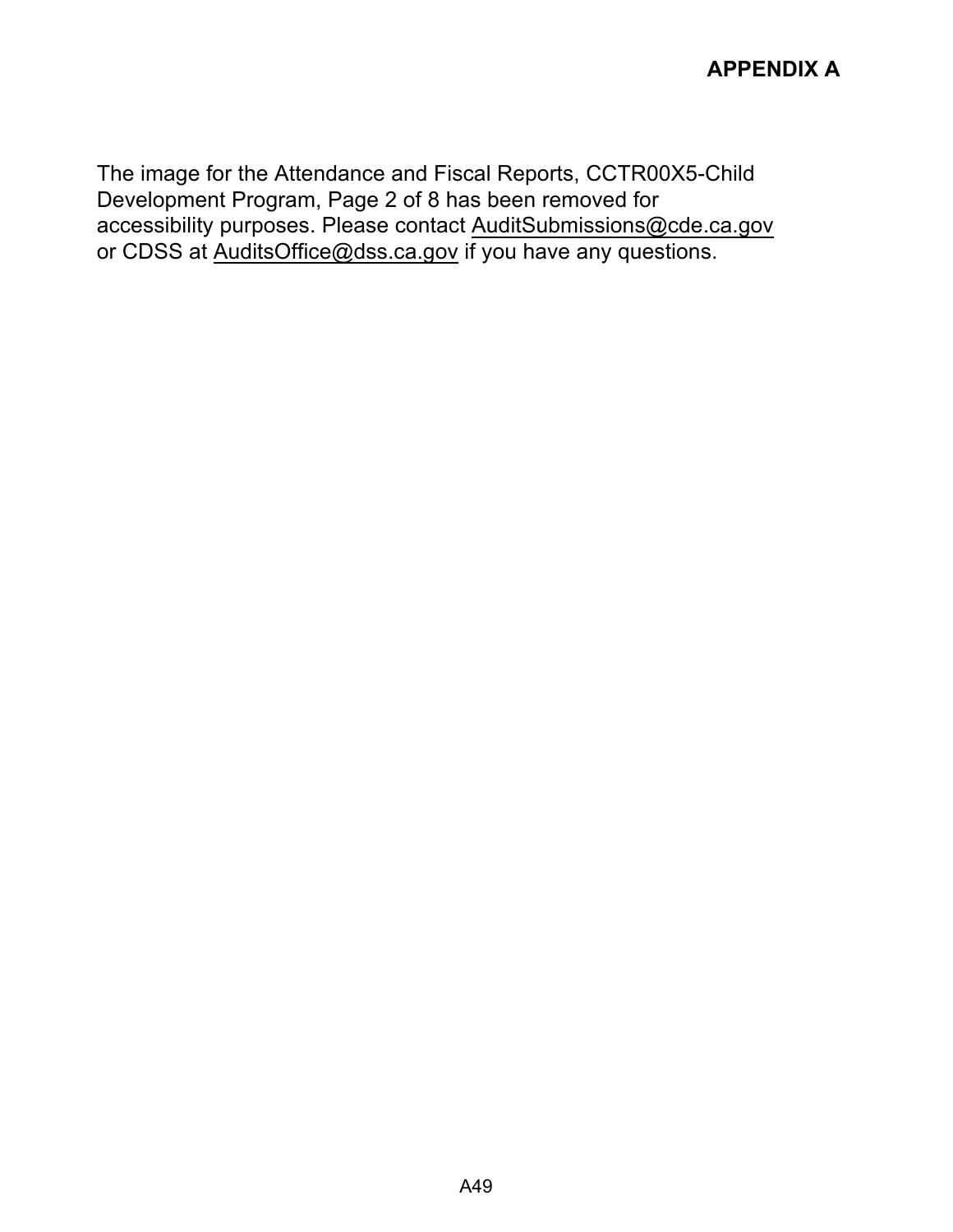The image for the Attendance and Fiscal Reports, CCTR00X5-Child Development Program, Page 5 of 8 has been removed for accessibility purposes. Please contact [AuditSubmissions@cde.ca.gov or](AuditSubmissions@cde.ca.gov) CDSS a[t AuditsOffice@dss.ca.gov](AuditsOffice@dss.ca.gov) if you have any questions.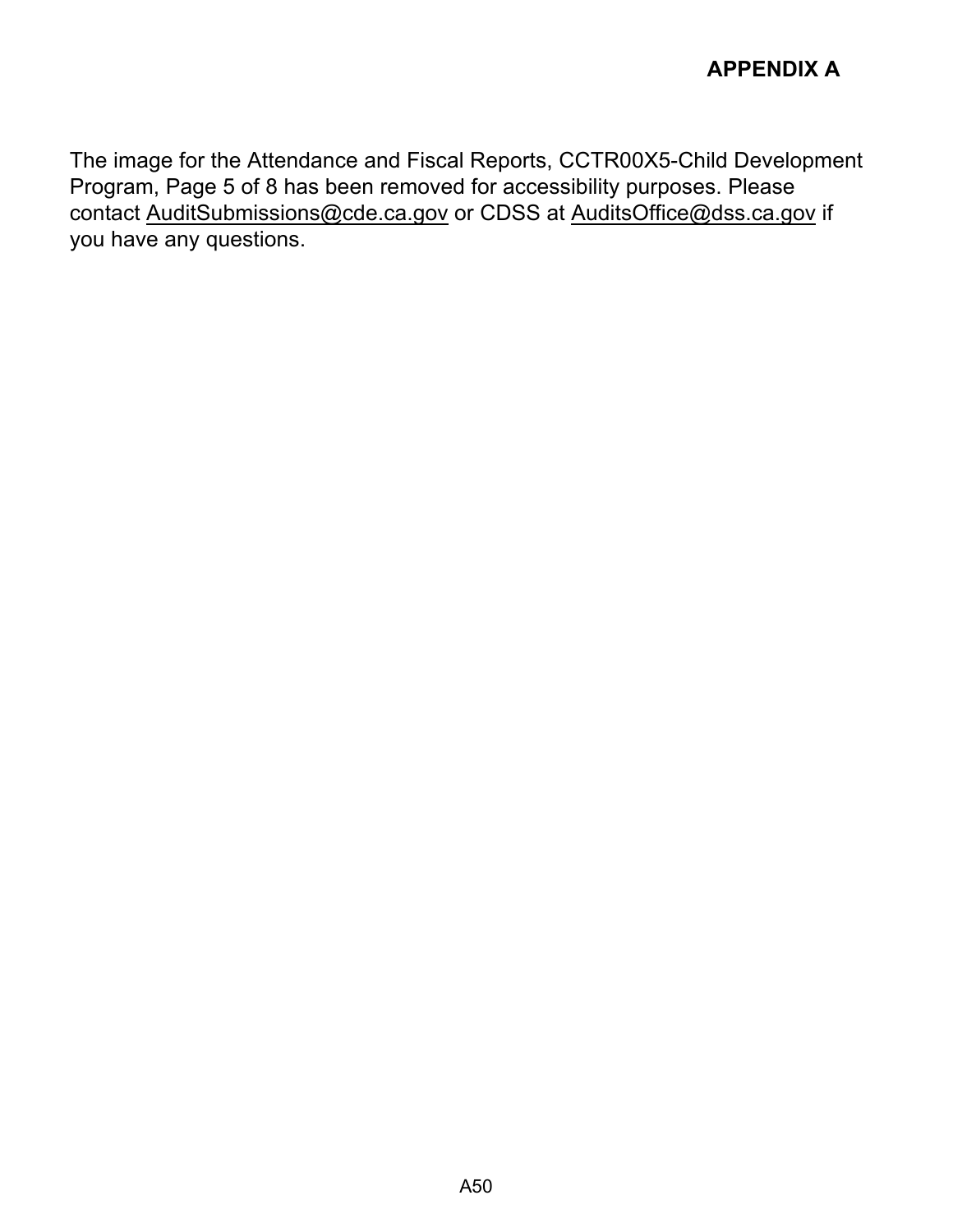# **APPENDIX A**

The image for the Attendance and Fiscal Reports, CCTR00X5-Child Development Program, Page 6 of 8 has been removed for accessibility purposes. Please contac[t AuditSubmissions@cde.ca.gov](AuditSubmissions@cde.ca.gov)  or CDSS a[t AuditsOffice@dss.ca.gov](AuditsOffice@dss.ca.gov) if you have any questions.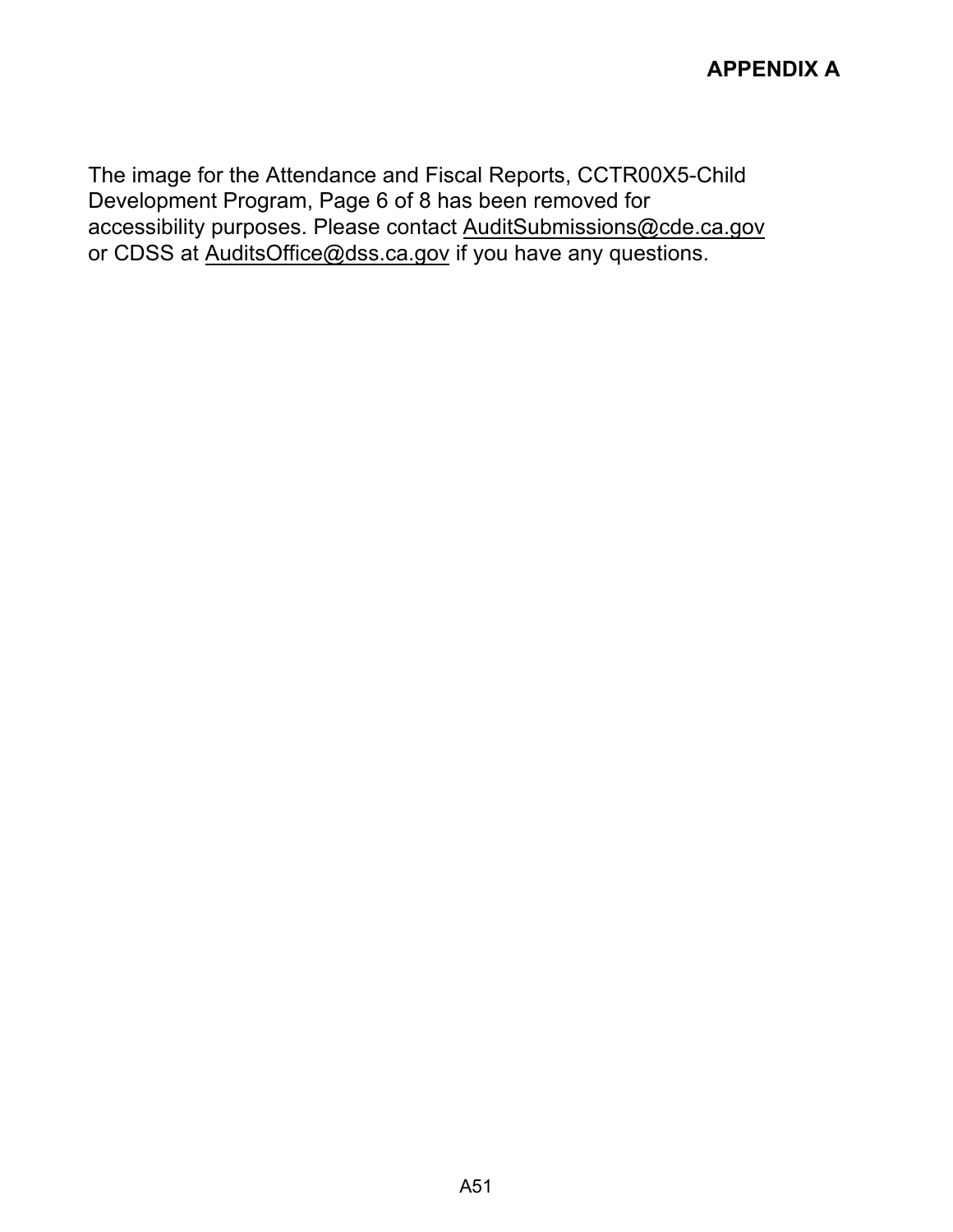# **APPENDIX A**

The image for the Attendance and Fiscal Reports, CCTR00X5-Child Development Program, Page 7 of 8 has been removed for accessibility purposes. Please conta[ct AuditSubmissions@cde.ca.gov](AuditSubmissions@cde.ca.gov) or CDSS at<AuditsOffice@dss.ca.gov> if you have any questions.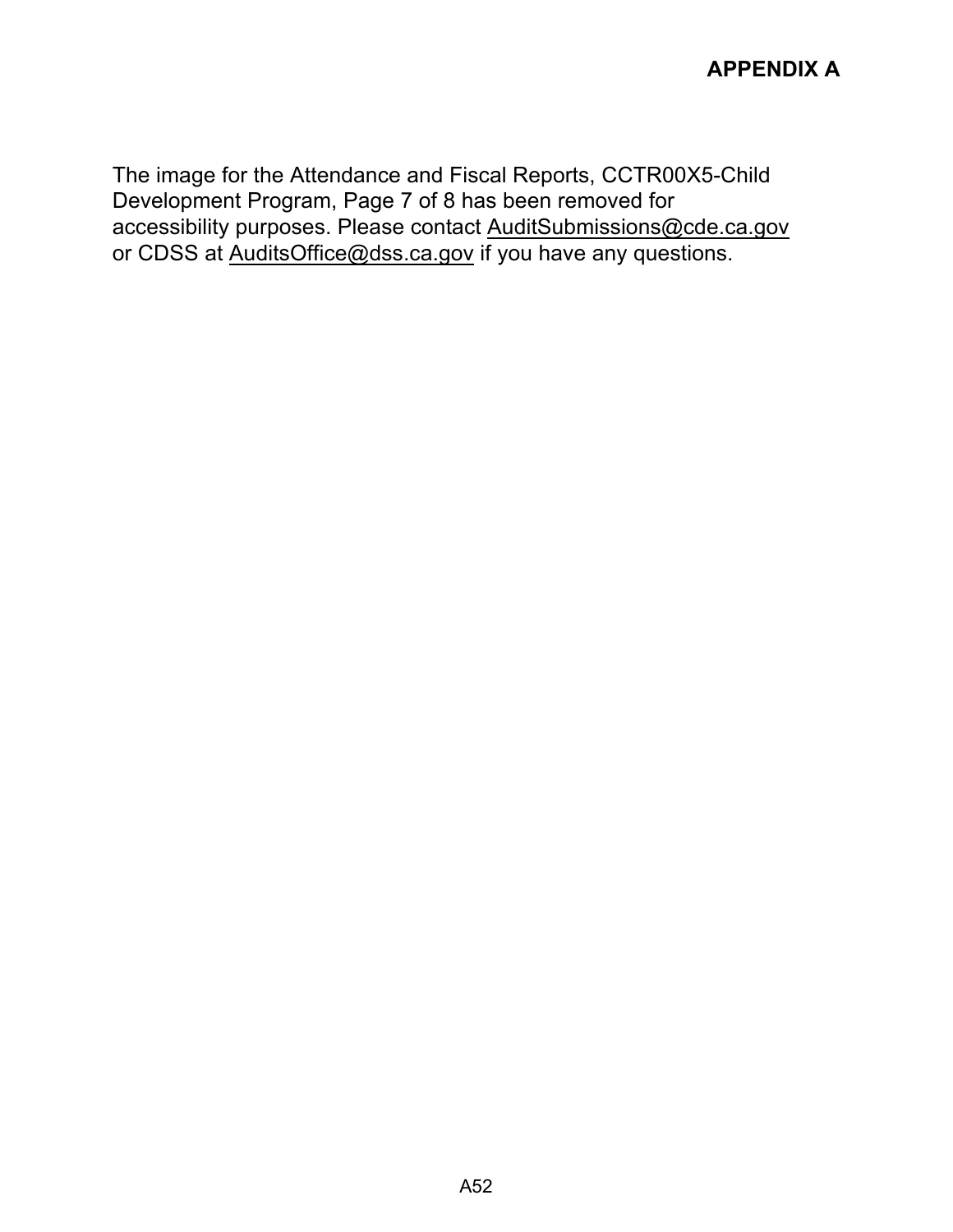The image for the Attendance and Fiscal Reports, CCTR00X5-Child Development Program, Page 1 of 8 has been removed for accessibility purposes. Please contact [AuditSubmissions@cde.ca.gov o](AuditSubmissions@cde.ca.gov)r CDSS a[t AuditsOffice@dss.ca.gov](AuditsOffice@dss.ca.gov) if you have any questions.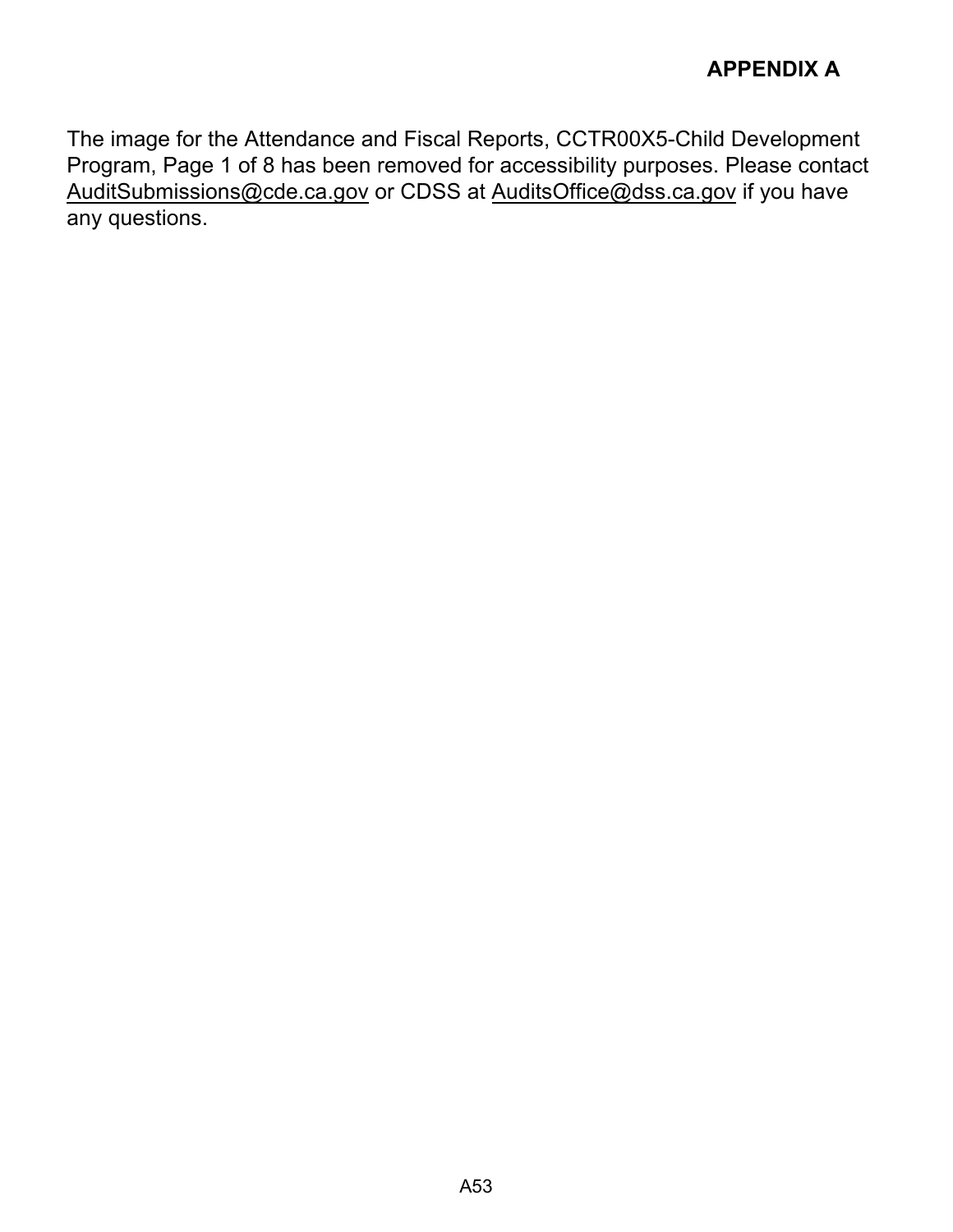The image for the Audited Reserve Account Activity Report, Page 1 of 1 has been removed for accessibility purposes. Please contact [AuditSubmissions@cde.ca.gov o](AuditSubmissions@cde.ca.gov)r CDSS at<AuditsOffice@dss.ca.gov> if you have any questions.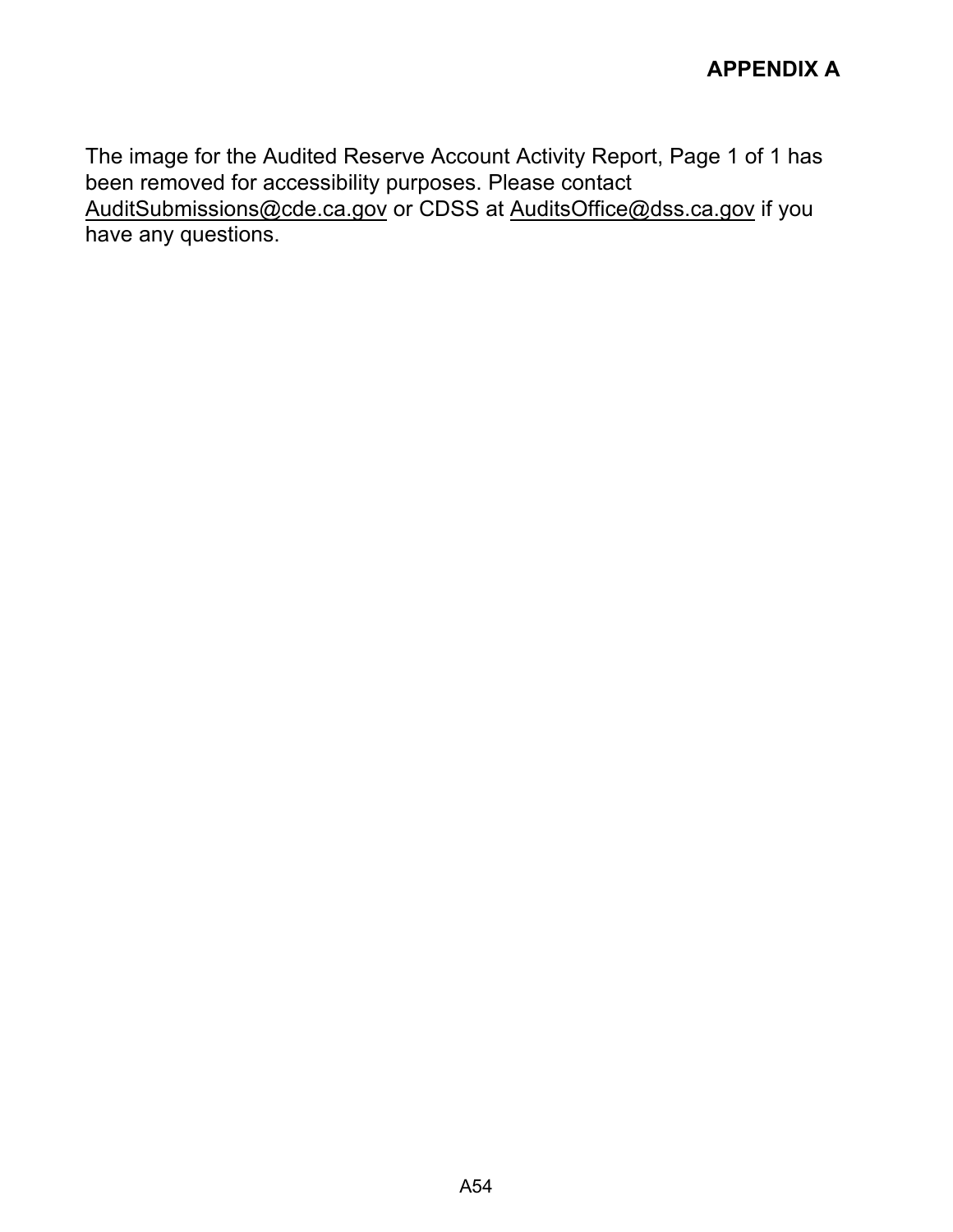# **EXAMPLE ENTITY Other Required Information**

**For the Year Ended June 30, 2021**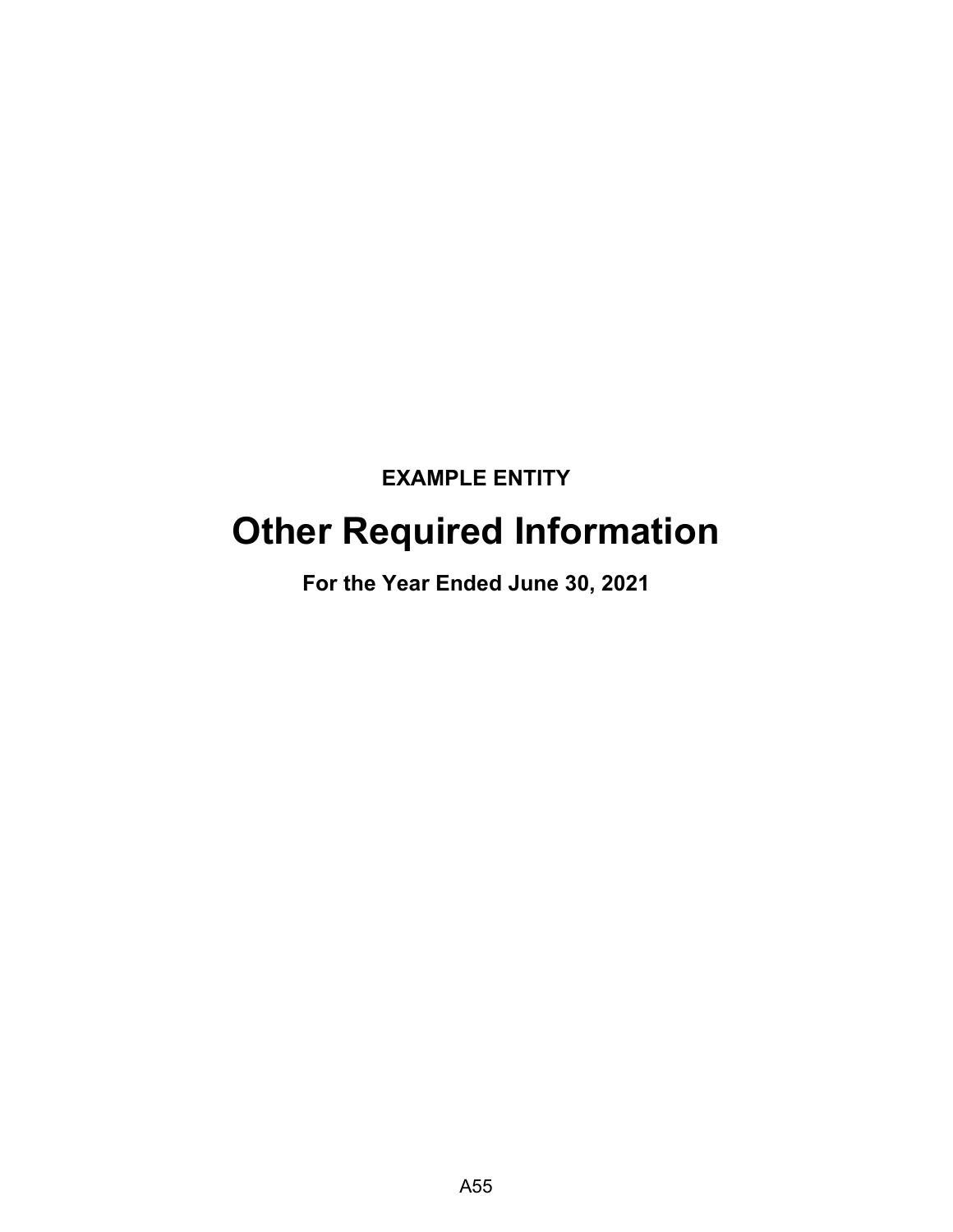[Auditor's Letterhead]

#### **Report on Internal Control Over Financial Reporting and on Compliance and Other Matters Based on an Audit of Financial Statements Performed In Accordance with** *Government Auditing Standards*

Board of Directors Example Entity

We have audited in accordance with the auditing standards generally accepted in the United States of America and the standards applicable to financial audits contained in *Government Auditing Standards* issued by the Comptroller General of the United States, the financial statements of Example Entity, as of and for the year ended June 30, 2021, and the related notes to the financial statements, which collectively comprise Example Entity's basic financial statements, and have issued our report thereon dated [Enter Date Here].

#### **Internal Control Over Financial Reporting**

In planning and performing our audit of the financial statements, we considered Example Entity's internal control over financial reporting (internal control) to determine the audit procedures that are appropriate in the circumstances for the purpose of expressing our opinion on the financial statements, but not for the purpose of expressing an opinion on the effectiveness of Example Entity's internal control. Accordingly, we do not express an opinion on the effectiveness of Example Entity's internal control.

A *deficiency in internal* control exists when the design or operation of a control does not allow management or employees, in the normal course of performing their assigned functions, to prevent, or detect and correct, misstatements on a timely basis. A *material weakness* is a deficiency, or combination of deficiencies, in internal control, such that there is a reasonable possibility that a material misstatement of the entity's financial statements will not be prevented, or detected and corrected on a timely basis. A *significant deficiency* is a deficiency, or a combination of deficiencies, in internal control that is less severe than a material weakness, yet important enough to merit attention by those charged with governance.

Our consideration of internal control was for the limited purpose described in the first paragraph of this section and was not designed to identify all deficiencies in internal control that might be material weaknesses or significant deficiencies and therefore, material weaknesses or significant deficiencies may exist that were not identified. Given these limitations, during our audit we did not identify any deficiencies in internal control that we consider to be material weaknesses. However, we did identify certain deficiencies in internal control, described in the accompanying *Schedule of Findings and Questioned Costs* that we consider to be significant deficiencies (items 2021-1, 2021-2, 2021-3, and 2021-4).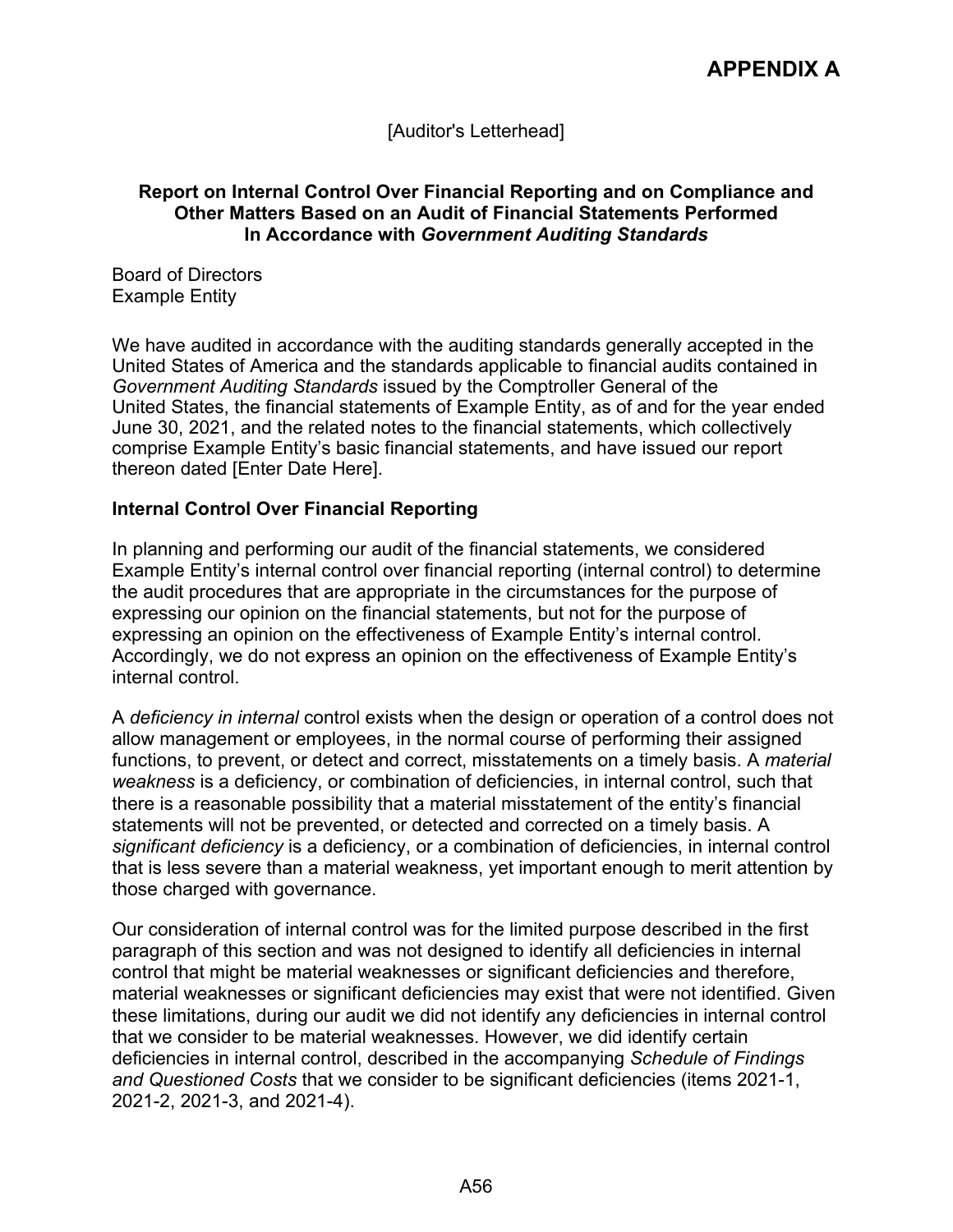#### **Compliance and Other Matters**

As part of obtaining reasonable assurance about whether Example Entity's financial statements are free from material misstatement, we performed tests of its compliance with certain provisions of laws, regulations, contracts, and grant agreements, noncompliance with which could have a direct and material effect on the determination of financial statement amounts. However, providing an opinion on compliance with those provisions was not an objective of our audit, and accordingly, we do not express such an opinion. The results of our tests disclosed instances of noncompliance or other matters that are required to be reported under *Government Auditing Standards* and which are described in the accompanying *Schedule of Findings and Questioned Costs* as items 2021-1, 2021-2, 2021-3, and 2021-4.

We noted certain matters that we reported to management of Example Entity in a separate letter dated [Enter Date Here].

#### **Example Entity's Response to Findings**

Example Entity's response to the findings identified in our audit is described in the accompanying *Schedule of Findings and Questioned Costs*. Example Entity's response was not subjected to the auditing procedures applied in the audit of the financial statements and, accordingly, we express no opinion on it.

#### **Purpose of this Report**

The purpose of this report is solely to describe the scope of our testing of internal control and compliance and the result of that testing, and not to provide an opinion on the effectiveness of the entity's internal control or on compliance. This report is an integral part of an audit performed in accordance with *Government Auditing Standards* in considering the entity's internal control and compliance. Accordingly, this communication is not suitable for any other purpose.

Public Accounting Firm LLP Certified Public Accountants

Date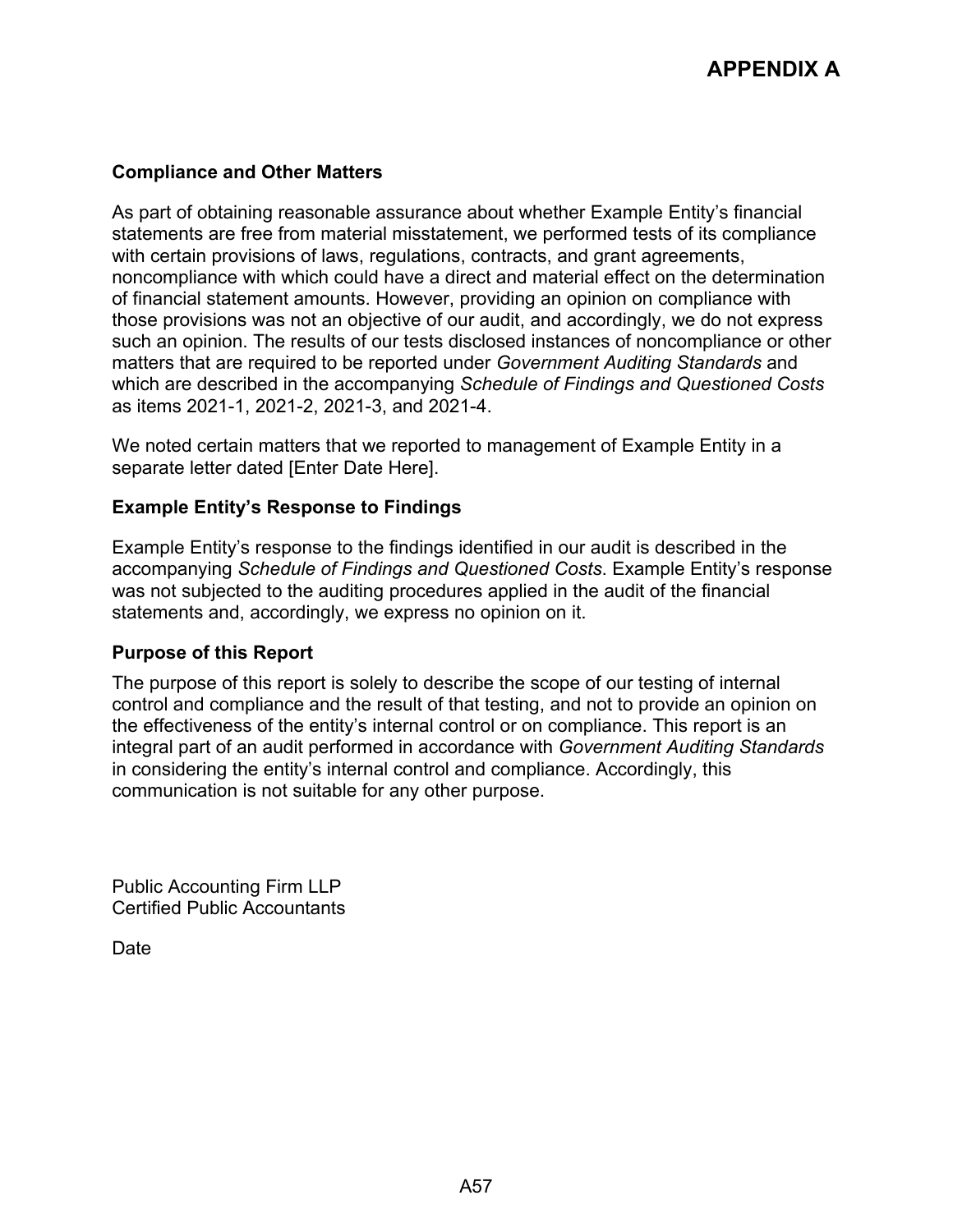#### [Auditor's Letterhead]

#### **Report on Compliance for Each Major Program, Report on Internal Control Over Compliance, and Report on Schedule of Expenditures of Federal Awards Required by** *Uniform Grants Guidance,* **2** *CFR* **Part 200, Subpart F**

Board of Directors Example Entity

#### **Report on Compliance for Each Major Program**

We have audited Example Entity's compliance with the types of compliance requirements described in the *OMB Compliance Supplement* that could have a direct and material effect on each of Example Entity's major federal programs for the year ended June 30, 2021. Example Entity's major federal programs are identified in the summary of auditor's results section of the accompanying *Schedule of Findings and Questioned Costs*.

#### *Management's Responsibility*

Management is responsible for compliance with the requirements of laws, regulations, contracts, and grants applicable to its federal programs.

#### *Auditor's Responsibility*

Our responsibility is to express an opinion on compliance for each of Example Entity's major federal programs based on our audit of the types of compliance requirements referred to above. We conducted our audit of compliance in accordance with auditing standards generally accepted in the United States of America; the standards applicable to financial audits contained in *Government Auditing Standards*, issued by the Comptroller General of the United States; and *Uniform Grants Guidance*, 2 *CFR* Part 200, Subpart F. Those standards and guidance require that we plan and perform the audit to obtain reasonable assurance about whether noncompliance with the types of compliance requirements referred to above that could have a direct and material effect on a major federal program occurred. An audit includes examining, on a test basis, evidence about Example Entity's compliance with those requirements and performing such other procedures as we considered necessary in the circumstances.

We believe that our audit provides a reasonable basis for our opinion on compliance for each major federal program. However, our audit does not provide a legal determination of Example Entity's compliance.

#### *Opinion on Each Major Federal Program*

In our opinion, Example Entity complied, in all material respects, with the types of compliance requirements referred to above that could have a direct and material effect on each of its major federal programs for the year ended June 30, 2021.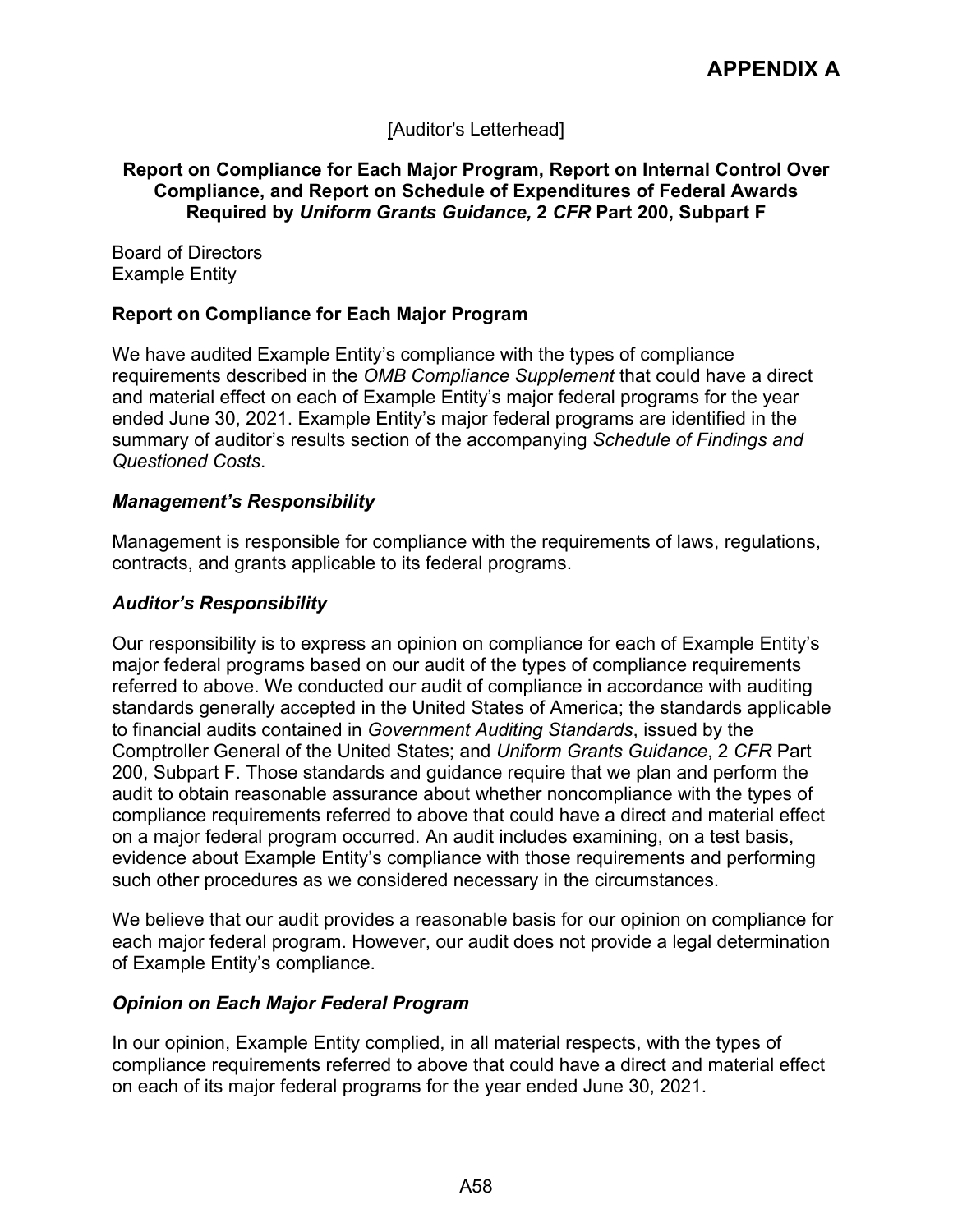#### *Other Matters*

The results of our auditing procedures disclosed instances of noncompliance, which are required to be reported in accordance with *Uniform Grants Guidance*, 2 *CFR* Part 200, Subpart F and which are described in the accompanying *Schedule of Findings and Questioned Costs* as items 2021-1, 2021-2, 2021-3, and 2021-4. Our opinion on each major federal program is not modified with respect to these matters.

Example Entity's responses to the noncompliance findings identified in our audit are described in the accompanying *Schedule of Findings and Questioned Costs. Example Entity's responses were not subjected to the auditing procedures applied in the audit of compliance and, accordingly, we express no opinion on the responses.*

#### **Report on Internal Control Over Compliance**

Management of Example Entity is responsible for establishing and maintaining effective internal control over compliance with the types of compliance requirements referred to above. In planning and performing our audit of compliance, we considered Example Entity's internal control over compliance with the types of requirements that could have a direct and material effect on each major federal program to determine the auditing procedures that are appropriate in the circumstances for the purpose of expressing an opinion on compliance for each major federal program and to test and report on internal control over compliance in accordance with *Uniform Grants Guidance*, 2 *CFR* Part 200, Subpart F, but not for the purpose of expressing an opinion on the effectiveness of internal control over compliance. Accordingly, we do not express an opinion on the effectiveness of Example Entity's internal control over compliance.

A *deficiency in internal control over compliance* exists when the design or operation of a control over compliance does not allow management or employees, in the normal course of performing their assigned functions, to prevent, or detect and correct, noncompliance with a type of compliance requirement of a federal program on a timely basis. A *material weakness in internal control over compliance* is a deficiency, or combination of deficiencies, in internal control over compliance, such that there is a reasonable possibility that material noncompliance with a type of compliance requirement of a federal program will not be prevented, or detected and corrected, on a timely basis. A *significant deficiency in internal control over compliance* is a deficiency, or a combination of deficiencies, in internal control over compliance with a type of compliance requirement of a federal program that is less severe than a material weakness in internal control over compliance, yet important enough to merit attention by those charged with governance.

Our consideration of internal control over compliance was for the limited purpose described in the first paragraph of this section and was not designed to identify all deficiencies in internal control over compliance that might be material weaknesses or significant deficiencies and therefore, material weaknesses or significant deficiencies may exist that were not identified. We did not identify any deficiencies in internal control over compliance that we consider to be material weaknesses. However, we identified certain deficiencies in internal control over compliance, as described in the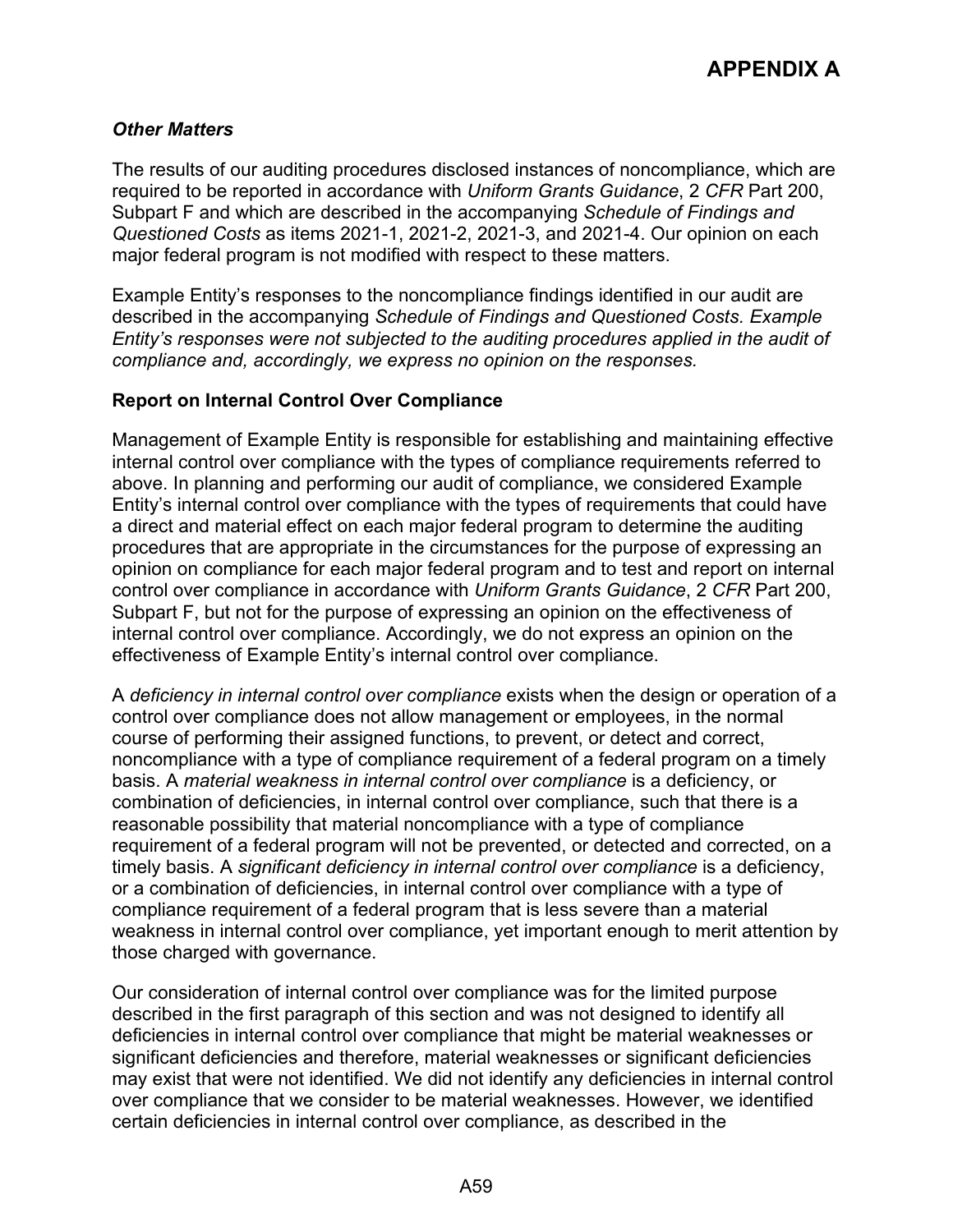accompanying *Schedule of Findings and Questioned Costs* as items 2021-1, 2021-2, 2021-3, and 2021-4 that we consider to be significant deficiencies.

Example Entity's responses to the internal control over compliance findings identified in our audit are described in the accompanying *Schedule of Findings and Questioned Costs*. Example Entity's responses were not subjected to the auditing procedures applied in the audit of compliance and, accordingly, we express no opinion on the responses.

The purpose of this report on internal control over compliance is solely to describe the scope of our testing of internal control over compliance and the results of that testing based on the requirements of *Uniform Grants Guidance*, 2 *CFR* Part 200, Subpart F. Accordingly, this report is not suitable for any other purpose.

#### **Report on Schedule of Expenditures of Federal Awards Required by** *Uniform Grants Guidance,* **2** *CFR* **Part 200, Subpart F**

We have audited the financial statements of Example Entity as of and for the year ended June 30, 2021, and have issued our report thereon dated [Enter Date Here], which contained an unmodified opinion on those financial statements. Our audit was conducted for the purpose of forming an opinion on the financial statement as a whole. The accompanying schedule of expenditures of federal awards is presented for purposes of additional analysis as required by *Uniform Grants Guidance*, 2 *CFR* Part 200, Subpart F and is not a required part of the financial statements. Such information is the responsibility of management and was derived from and relates directly to the underlying accounting and other records used to prepare the financial statements. The information has been subjected to the auditing procedures applied in the audit of the financial statements and certain additional procedures, including comparing and reconciling such information directly to the underlying accounting and other records used to prepare the financial statements or to the financial statements themselves, and other additional procedures in accordance with auditing standards generally accepted in the United States of America. In our opinion, the schedule of expenditure of federal awards is fairly stated in all material respects in relation to the financial statements as a whole.

Public Accounting Firm LLP Certified Public Accountants Date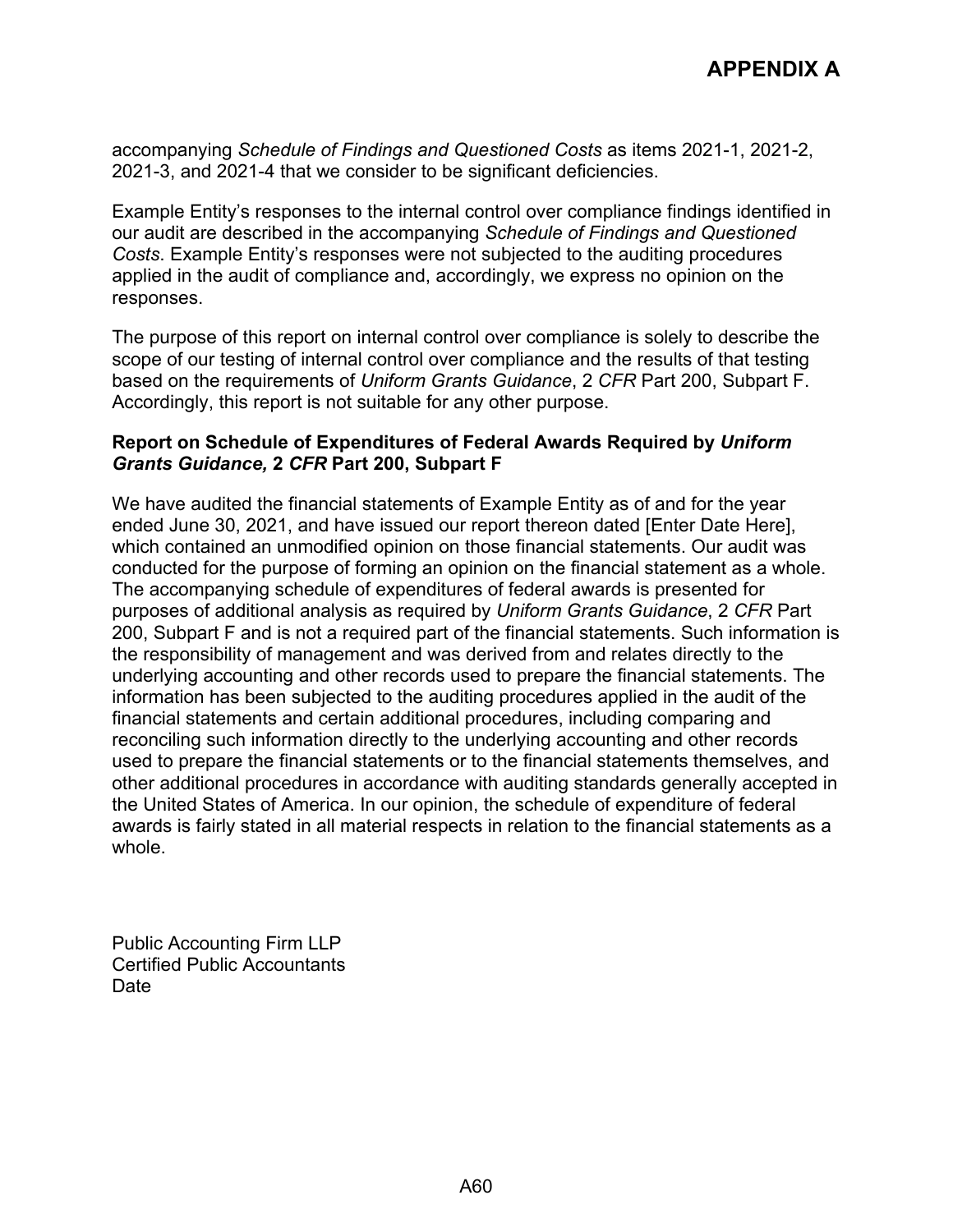The image for the Schedule of Findings and Questioned Costs - Page 1 of 3 has been removed for accessibility purposes. Please contact <AuditSubmissions@cde.ca.gov>or CDSS a[t AuditsOffice@dss.ca.gov](AuditsOffice@dss.ca.gov) if you have any questions.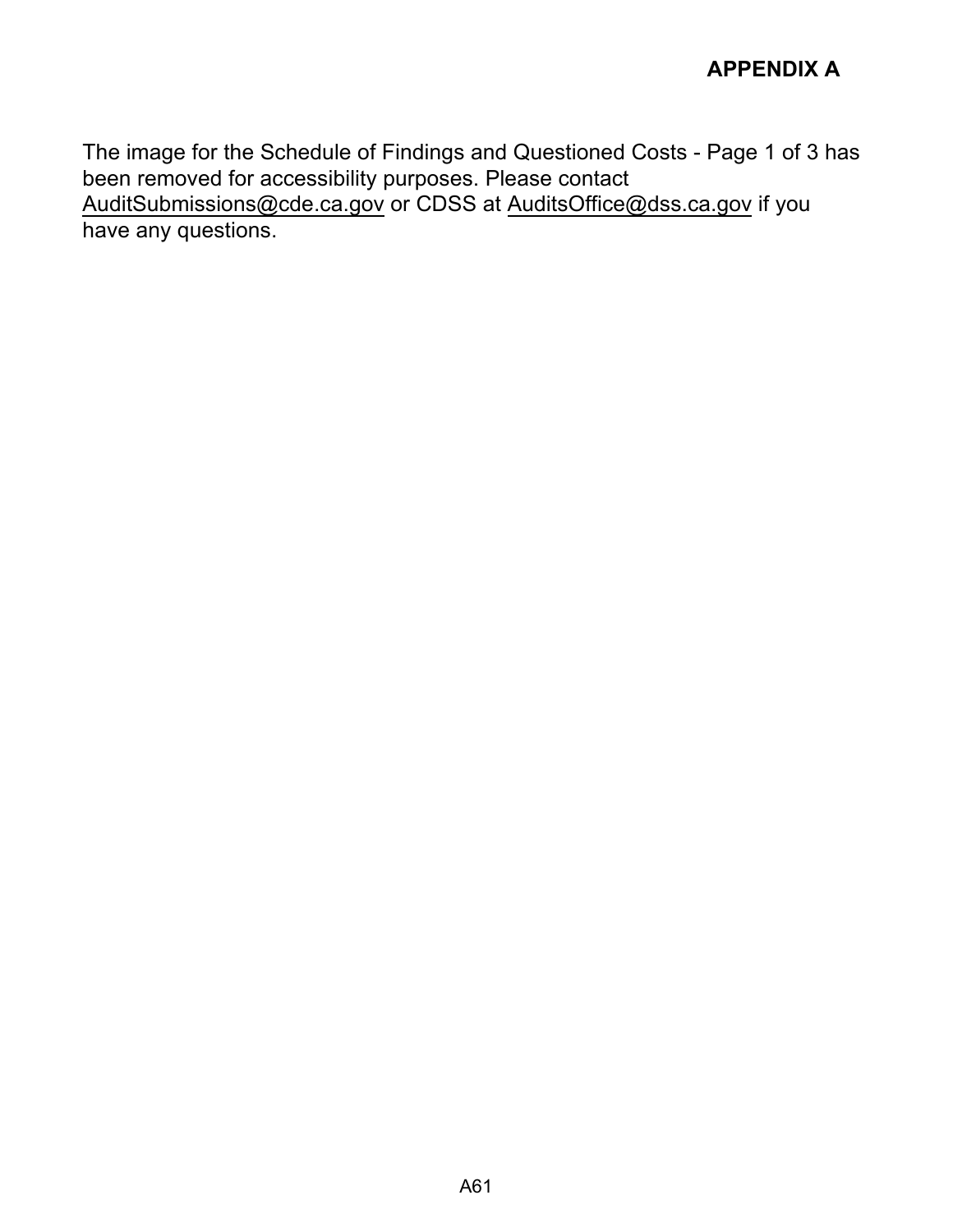#### **Schedule of Findings and Questioned Costs**

Fiscal Year Ended June 30, 2021

**Section III – Findings and Questioned Costs for Federal and State Awards – Current Year**

#### **2021-1: Allowable Start-Up Expenses of \$52,200 Not Claimed**

- 1. Program Information: CFDA No. 93.575/93.596, HHS Child Care and Development Fund; General Center Contract CCTR00X1.
- 2. Criteria: The contract provided a service level exemption of \$52,200 prior to full enrollment, as governed by Section V.E of the Contract *Funding Terms and Conditions*. If the start-up expenses were incurred, then the allowable dollar amount incurred would not have to be earned through provision of services.
- 3. Condition: The contractor incurred \$52,200 of allowable start-up expenses that it failed to report on the appropriate line item of the *Attendance and Fiscal Report* (CDNFS 9500) for the year ended June 30, 2021.
- 4. Questioned Costs: \$52,200, a one-time reimbursable expense.
- 5. Effect and Context: Without correcting the claim, CDSS would have billed the contractor an additional \$52,200. All material expenses claimed for this contract were reviewed to determine which expenses had been incurred prior to full enrollment, thereby qualifying them as start-up expenses.
- 6. Cause: Staff was unaware of the effect of misreporting the start-up expenses.
- 7. Recommendation: Train staff in program requirements, including the correct classification of start-up expenses (service level exemption).
- 8. Views of Responsible Officials and Planned Corrective Actions: Appropriate fiscal and program staff will be trained next month on how to report start-up expenses in accordance with the contract funding terms and conditions. Meanwhile, we have reclassified the questioned expenses to the appropriate line item for start-up expenses.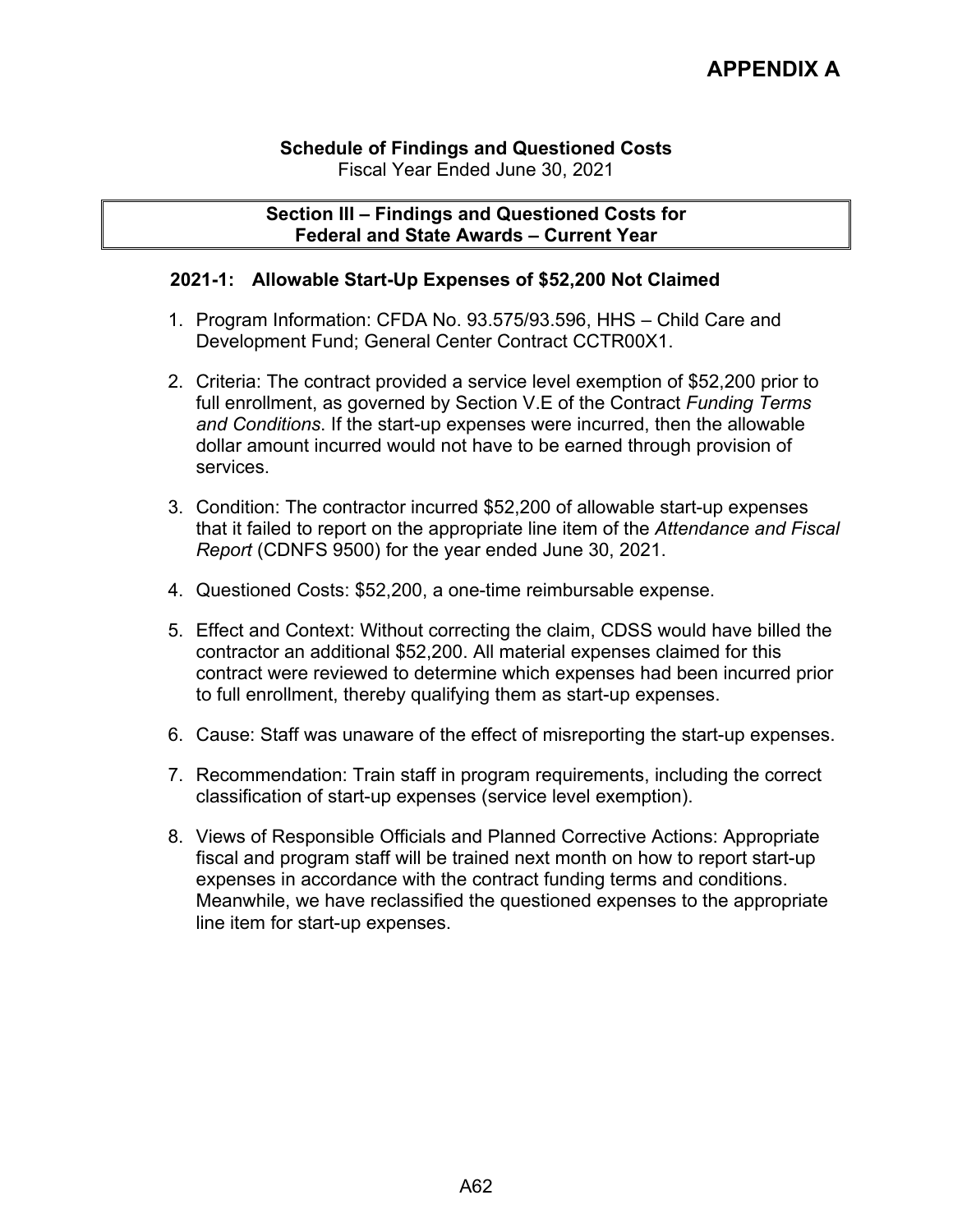# **Schedule of Findings and Questioned Costs**

Fiscal Year Ended June 30, 2021

#### **Section III – Findings and Questioned Costs for Federal and State Awards – Current Year (Continued)**

#### **2021-2: Payroll Costs of \$29,500 Not Supported by Required Time Sheets**

- 1. Program Information: CDE State Preschool Contract CSPP00X2 (no federal component).
- 2. Criteria: Section VI.E of the Contract *Funding Terms and Conditions* requires time sheets that indicate the actual amount of time spent in each program per day for multi-funded employees.
- 3. Condition: The contractor incurred \$49,500 of payroll expenses for an employee who worked on the State Preschool Program (contract CSPP00X2) and two other non-CDE programs, but did not adequately document the time spent in each program. Salary and benefits totaling \$29,500 had been charged to contract CSPP00X2 without the required time sheets to support salary costs. The employee was not certain how much time he may have spent in the State Preschool Program.
- 4. Questioned Costs: \$29,500 of payroll comprising classified salaries of \$23,600 and benefits of \$5,900.
- 5. Effect and Context: The contractor claimed reimbursement from CDE for \$29,500 of non-reimbursable payroll costs. The non-reimbursable payroll expenses were found after testing 15 percent of time sheets for all employees, then by testing all time sheets for the employee in question.
- 6. Cause: Lack of employee training and inadequate supervisory review of employee time sheets.
- 7. Recommendation: Train the employee in time sheet preparation. Remind the supervisor that she must review and sign all applicable time sheets to ensure that salaries are documented appropriately.
- 8. Views of Responsible Officials and Planned Corrective Actions: All supervisors will receive training next month on the requirements for time sheets and that they must review and sign each one. Employees shall receive additional training in how to report time spent in multiple programs.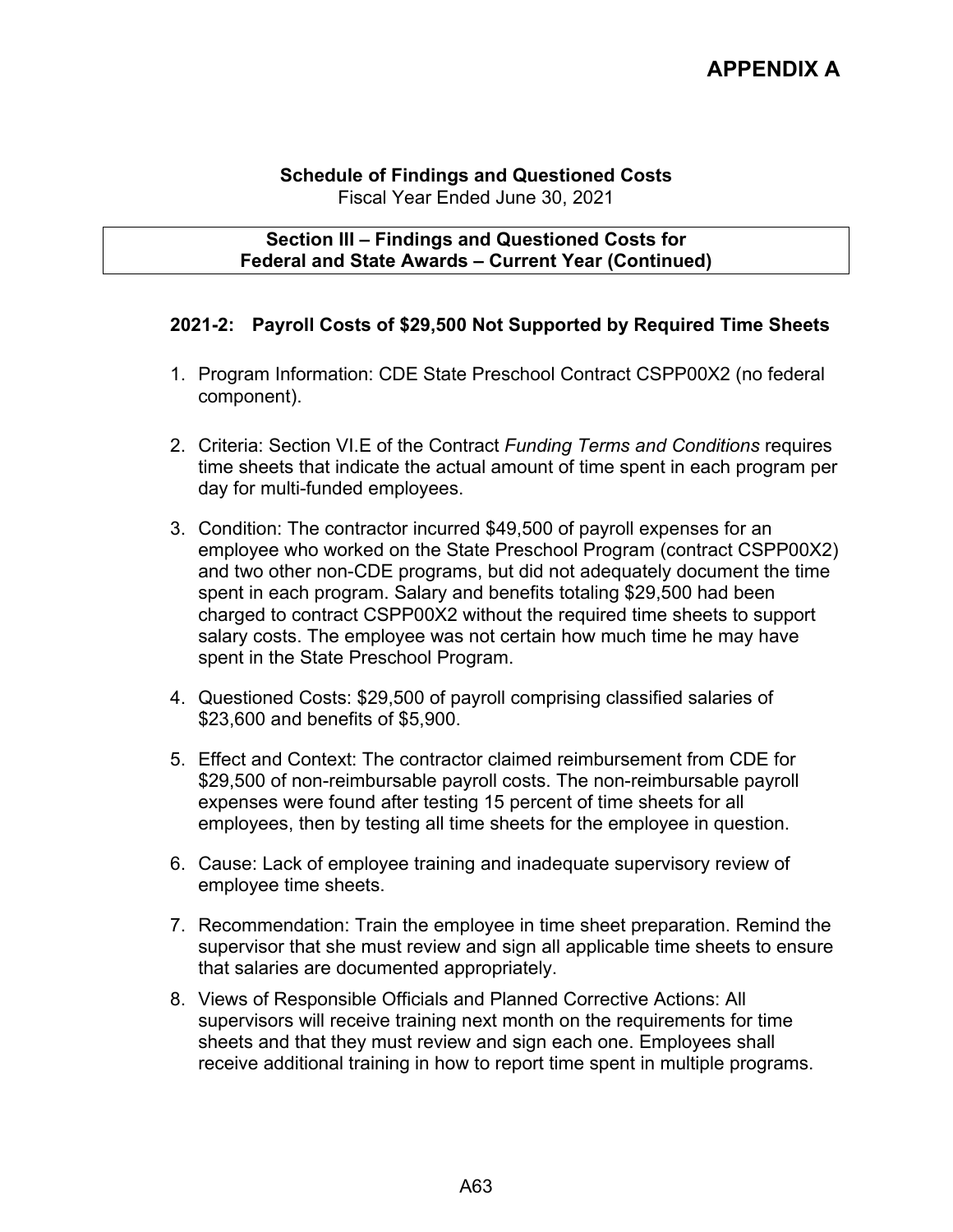#### **Schedule of Findings and Questioned Costs** Fiscal Year Ended June 30, 2021

#### **Section III – Findings and Questioned Costs for Federal and State Awards – Current Year (Continued)**

#### **2021-3: Operating Expenses of \$15,049 Not Adequately Supported**

- 1. Program Information: CFDA No. 93.575/93.596, HHS Child Care and Development Fund; Alternative Payments Program Contract CAPP00X3.
- 2. Criteria: Section VI.E of the Contract *Funding Terms and Conditions* states that claims for reimbursement shall not be paid unless there are documents to support the claims; the contractor has the burden of supporting claims for reimbursement. Also, federal standards for financial management systems indicate that agencies must maintain effective control over, and accountability for all funds (*Uniform Grants Guidance*, 2 *CFR* Part 200).
- 3. Condition: The contractor claimed \$14,250 of operating expenses, but did not adequately document the expenditures. It disbursed funds without proper authorization and did not retain invoices or other appropriate documentation to support payments for goods and services.
- 4. Questioned Costs: \$15,049 is comprised of \$14,250 of direct costs and \$799 of indirect costs.
- 5. Effect and Context: The contractor claimed reimbursement for \$14,250 of non-reimbursable direct costs, plus associated non-reimbursable indirect costs of \$799 that exceeded the 10 percent maximum rate (after the \$14,250 reduction of expenses subject to indirect costs). All operating expense transactions of \$10,000 or more (and 15 percent of the transactions less than \$10,000) were reviewed to determine whether they had been adequately documented with invoices or other appropriate documentation to support payments for goods and services.
- 6. Cause: Inadequate procedures for processing purchases.
- 7. Recommendation: Establish a procurement function that authorizes and controls purchases from the point of requisition, to the receipt of goods and services, and eventual payment.
- 8. Views of Responsible Officials and Planned Corrective Actions: We now prohibit purchases without an approved purchase order, and require the retention of invoices, receiving reports, and other appropriate documentation to support all transactions.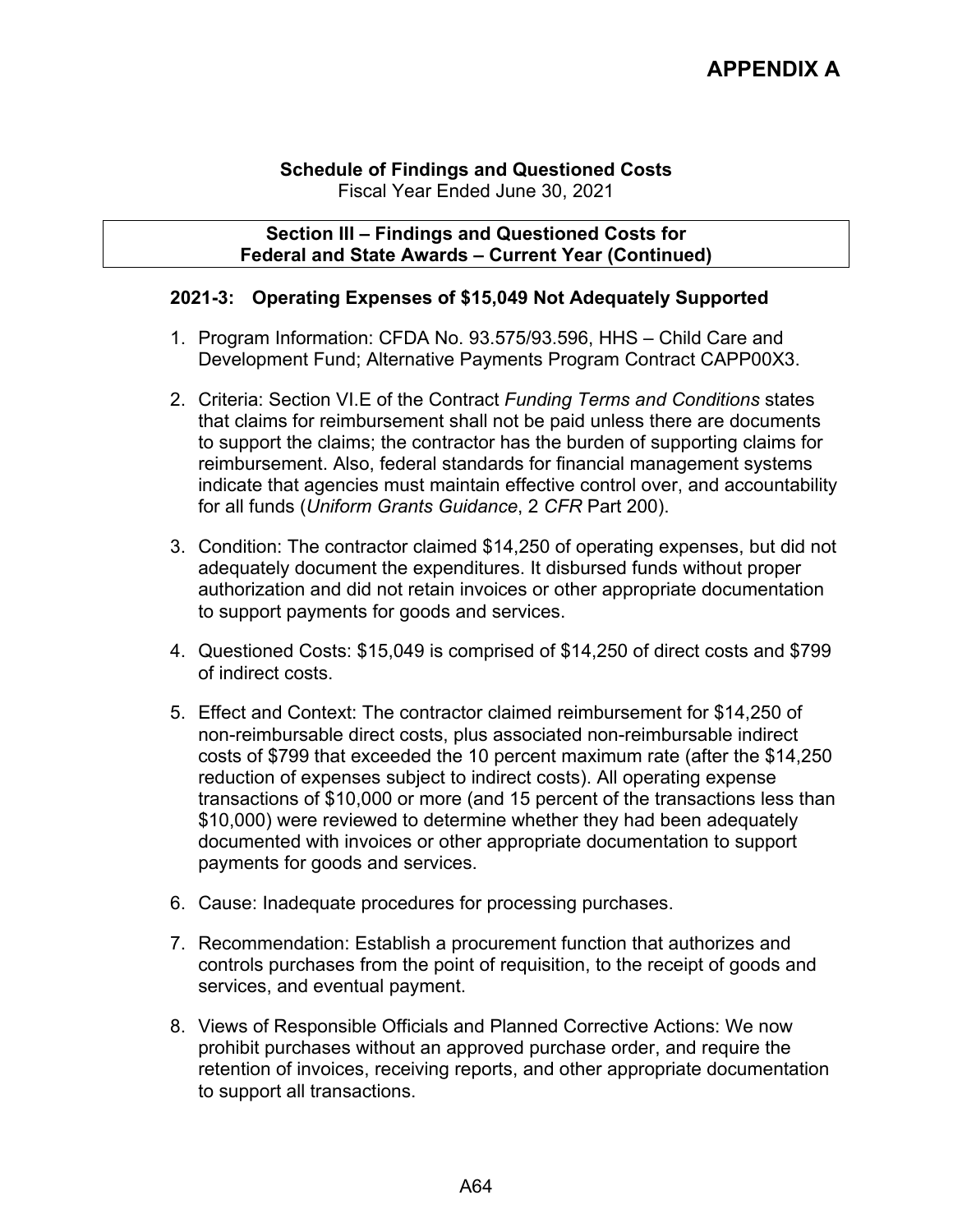# **Schedule of Findings and Questioned Costs**

Fiscal Year Ended June 30, 2021

**Section III – Findings and Questioned Costs for Federal and State Awards – Current Year (Continued)**

#### **2021-4: Non-reimbursable Entertainment Expenses of \$2,500 Claimed in Error**

- 1. Program Information: CFDA No. 93.575/93.596, HHS Child Care and Development Fund; General Center Contract CCTR00X1.
- 2. Criteria: Section V.H of the Contract *Funding Terms and Conditions* states that the costs of amusement or entertainment are not reimbursable under the contract.
- 3. Condition: The contractor claimed \$2,500 of entertainment costs for a staff dinner dance.
- 4. Questioned Costs: \$2,500.
- 5. Effect and Context: The contractor claimed reimbursement for \$2,500 of nonreimbursable costs. The questioned costs represent the total entertainment costs recorded by the contractor.
- 6. Cause: Lack of knowledge of program requirements.
- 7. Recommendation: Train staff in program requirements, including the contract Funding Terms and Conditions.
- 8. Views of Responsible Officials and Planned Corrective Actions: Appropriate fiscal and program staff will be trained next month on how to recognize reimbursable and non-reimbursable expenses, in accordance with the contract funding terms and conditions.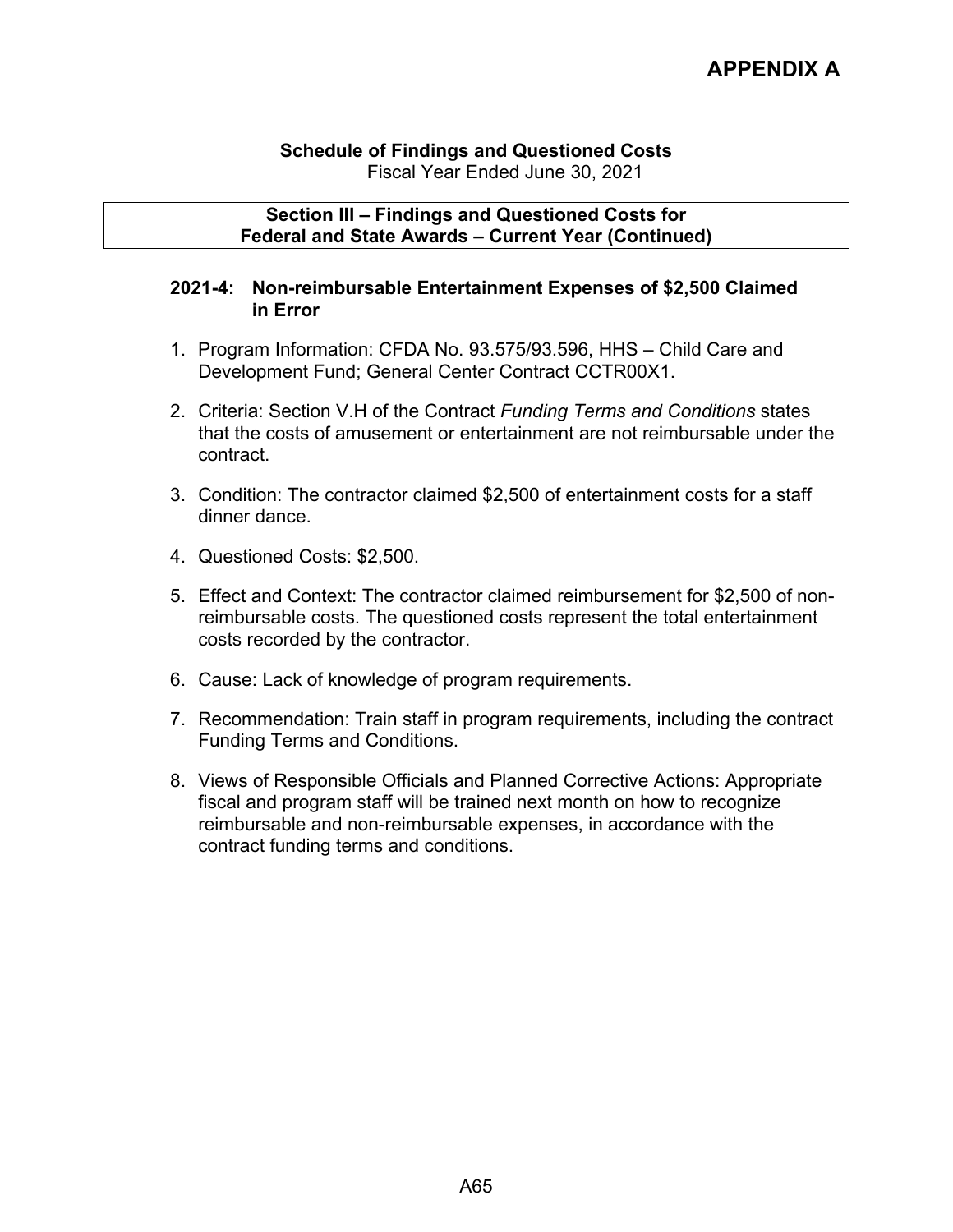# **Schedule of Findings and Questioned Costs**

Fiscal Year Ended June 30, 2021

### **Section IV – Status of Corrective Action on Prior Year Findings**

There was one finding in the prior year:

#### **2020-1: Depreciation Claimed on Property Purchased with CD Funds**

- 1. Program Information: CFDA No. 93.575/93.596, HHS Child Care and Development Fund; General Center Contract CCTR90X1.
- 2. Criteria: Section III.A of the Contract *Funding Terms and Conditions* indicates that depreciation or use allowance shall not be claimed on assets purchased with CDE contract funds.
- 3. Condition: The contractor erroneously claimed for reimbursement \$3,200 of depreciation on property purchased with CD contract funds.
- 4. Questioned Costs: \$3,200, the total depreciation claimed for the current year.
- 5. Effect and Context: The contractor claimed reimbursement for \$3,200 of nonreimbursable costs. All depreciation claimed on CD contracts was reviewed for adherence to program requirements.
- 6. Cause: Lack of knowledge of program requirements.
- 7. Recommendation: Train accounting staff on how to claim only allowable depreciation expense.
- 8. Views of Responsible Officials and Planned Corrective Actions: We plan to send our accountant to a not-for-profit accounting training course, which will address accounting for depreciation.
- 9. Status of Corrective Action: Example Entity's accountant completed a not-forprofit accounting training course that addressed accounting for depreciation. Also, the contract claim was reduced by \$3,200 for the depreciation expense erroneously claimed. This finding has been adequately resolved.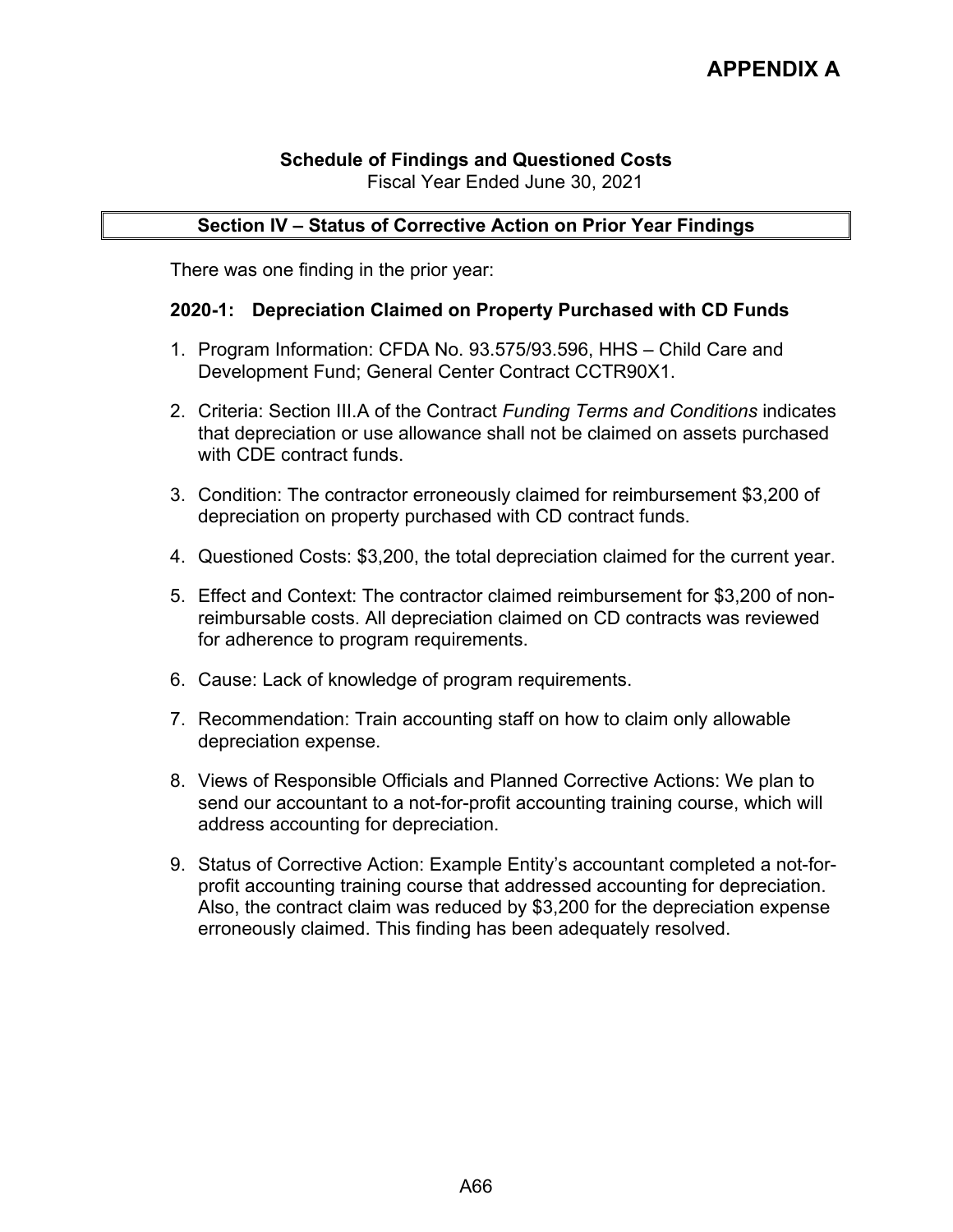### [Auditor's Letterhead]

### **ILLUSTRATIVE AUDITOR'S WRITTEN COMMUNICATION**

To Management and the Board of Directors of Example Entity

In planning and performing our audit of the financial statements of Example Entity as of and for the year ended June 30, 2021, in accordance with auditing standards generally accepted in the United States of America, we considered Example Entity's internal control over financial reporting (internal control) as a basis for designing audit procedures that are appropriate in the circumstances for the purpose of expressing our opinion on the financial statements, but not for the purpose of expressing an opinion on the effectiveness of Example Entity's internal control. Accordingly, we do not express an opinion on the effectiveness of Example Entity's internal control.

Our consideration of internal control was for the limited purpose described in the preceding paragraph and was not designed to identify all deficiencies in internal control that might be material weaknesses or significant deficiencies and therefore, material weaknesses or significant deficiencies may exist that were not identified. We did not identify any deficiencies in internal control that we consider to be material weaknesses. However, as discussed below, we identified certain deficiencies in internal control that we consider to be significant deficiencies.

A deficiency in internal control exists when the design or operation of a control does not allow management or employees, in the normal course of performing their assigned functions, to prevent, or detect and correct misstatements on a timely basis. A material weakness is a deficiency, or a combination of deficiencies, in internal control, such that there is a reasonable possibility that a material misstatement of the entity's financial statements will not be prevented, or detected and corrected on a timely basis. A significant deficiency is a deficiency, or a combination of deficiencies, in internal control that is less severe than a material weakness, yet important enough to merit attention by those charged with governance. We consider the following deficiencies in Example Entity's internal control to be significant deficiencies:

- 1. Allowable start-up expenses of \$52,000 were not claimed due to the lack of staff training necessary to fulfill assigned functions (2021-1).
- 2. Payroll costs of \$29,500 were not supported by required time sheets because of inadequate design of controls to monitor staff (2021-2).
- 3. Operating expenses of \$15,049 were not adequately supported due to the faulty design of purchase procedures (2021-3).
- 4. Non-reimbursable entertainment expenses of \$2,500 were claimed in error because staff lacked knowledge of program requirements (2021-4).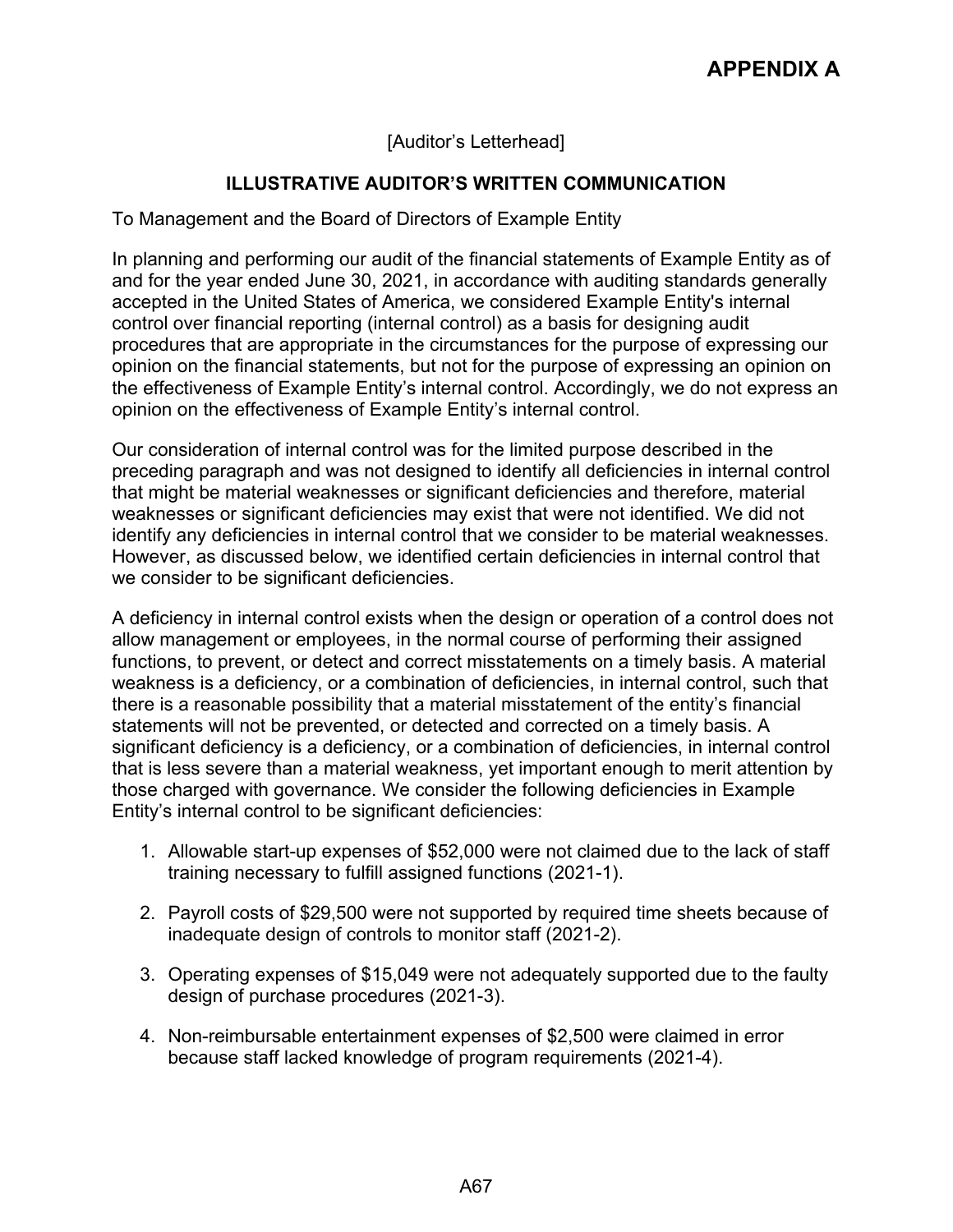This communication is intended solely for the information and use of management and the Board of Directors of Example Entity, others within the organization, and officials of the California Department of Education and the California Department of Social Services and is not intended to be, and should not be, used by anyone other than these specified parties.

Firm's signature City, State Date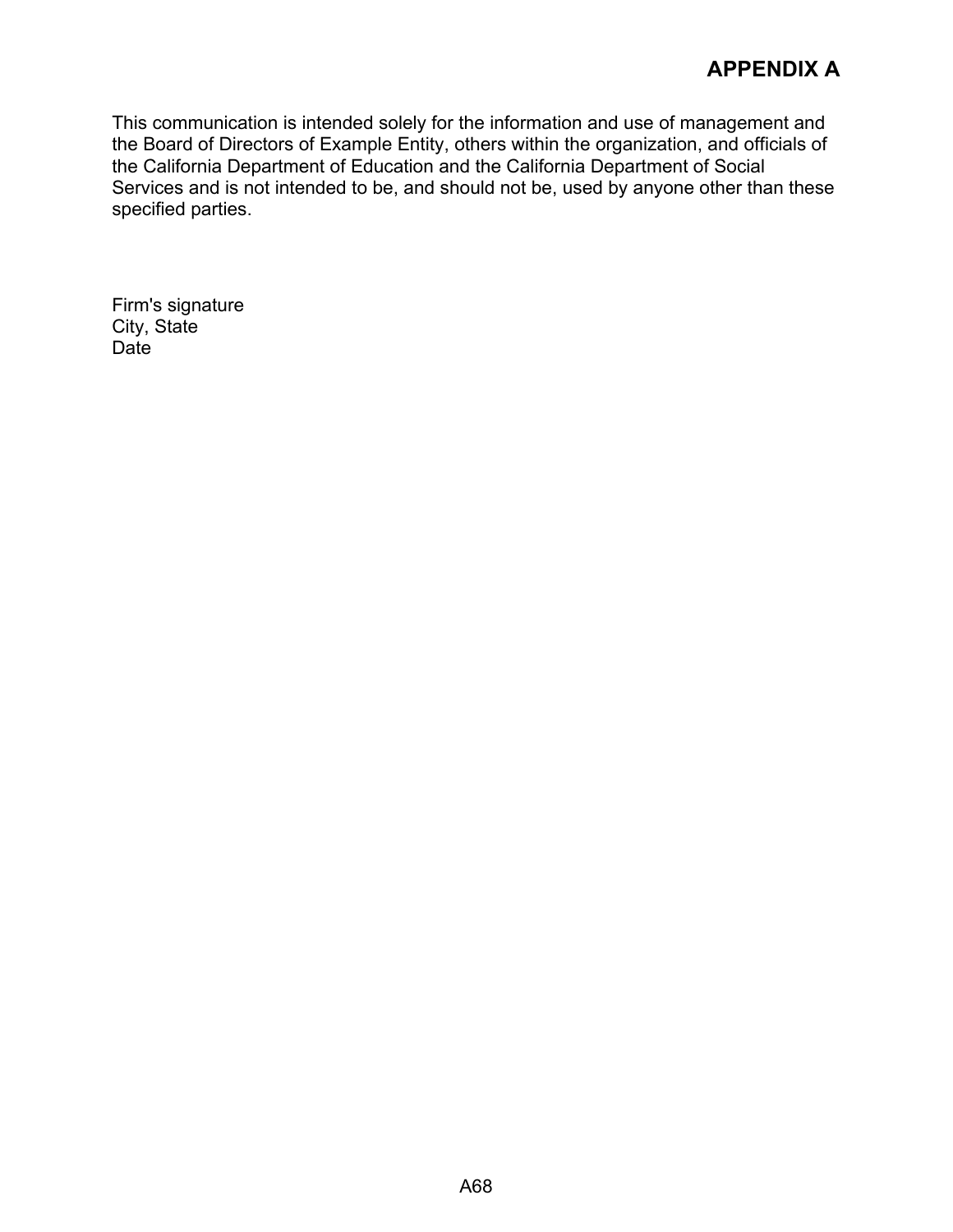### [Auditor's Letterhead]

### **MANAGEMENT LETTER**

To Management and the Board of Directors of Example Entity

In planning and performing our audit of the financial statements of Example Entity as of and for the year ended June 30, 2021, in accordance with auditing standards generally accepted in the United States of America, we considered Example Entity's internal controls over financial reporting as a basis for designing our audit procedures for the purpose of expressing our opinion on the financial statements, but not for the purpose of expressing an opinion on the effectiveness of the internal controls. Accordingly, we do not express an opinion on the effectiveness of Example Entity's internal controls.

However, during our audit we became aware of several matters that are opportunities for strengthening internal controls and operating efficiency. Our comments and suggestions regarding those matters are presented below. This letter does not affect our report dated [Enter Date Here], on the financial statements of Example Entity.

*Comment 1.* Enrollment and attendance records for CD contracts were not maintained adequately, or consistently reviewed by the supervisor. As a result, minor over- and under-reporting occurred on Contract CCTR00X1 and attendance was overstated on Contract CSPP00X2.

Recommendation: Staff should develop and use a checklist to ensure all steps are taken to prepare accurate enrollment and attendance reports.

Management's Response: The suggested checklist has been prepared. The site supervisor will be held responsible for ensuring the list is used by staff to prepare accurate enrollment and attendance reports.

*Comment 2.* During our review of accrued expenses, we noted that the validity of some account balances at year end could not be determined by Example Entity's management. The balances were immaterial to the overall financial statements, individually and collectively. However, a key part of financial management of the organization is ensuring that all transactions are correctly presented and accounted for.

Recommendation: Example Entity's management should determine the validity of all balances that are recorded on the financial statements.

Management's Response: Our closing and reconciliation process is being reviewed to improve the effectiveness of the year-end procedures and controls to determine the validity of all recorded balances.

*Comment 3.* Review of Example Entity's operating lease schedule, to determine future minimum operating lease payment disclosures, identified some lease amounts recorded incorrectly. This could adversely impact the ability to budget accurately and consistently with actual future expenditures and financial statements.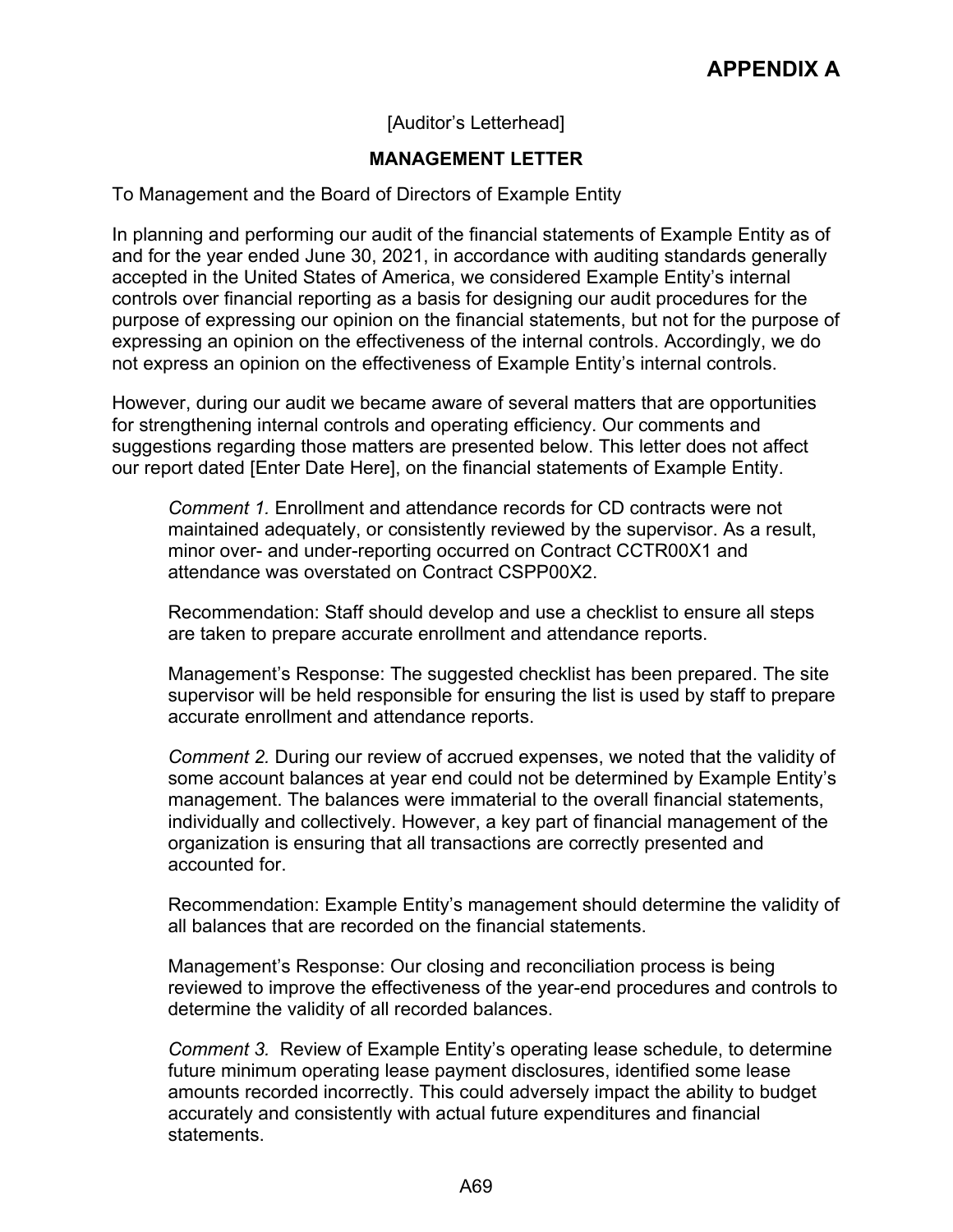Recommendation: The operating lease schedule must be reviewed periodically by management for accuracy.

Management's Response: Example Entity's management is taking steps to ensure that the operating lease schedule is reviewed by management for accuracy on a regular basis.

We will review the status of these comments during our next audit engagement. We have already discussed these comments and suggestions with various management of your organization, and will be pleased to discuss them in further detail at your convenience, to perform any additional study of these matters, or to assist you in further implementing the recommendations.

Firm's signature City, State **Date** 

[Note to auditor: These comments could have been included in the Internal Control Communication Letter, providing they were set apart as other matters related to internal control.]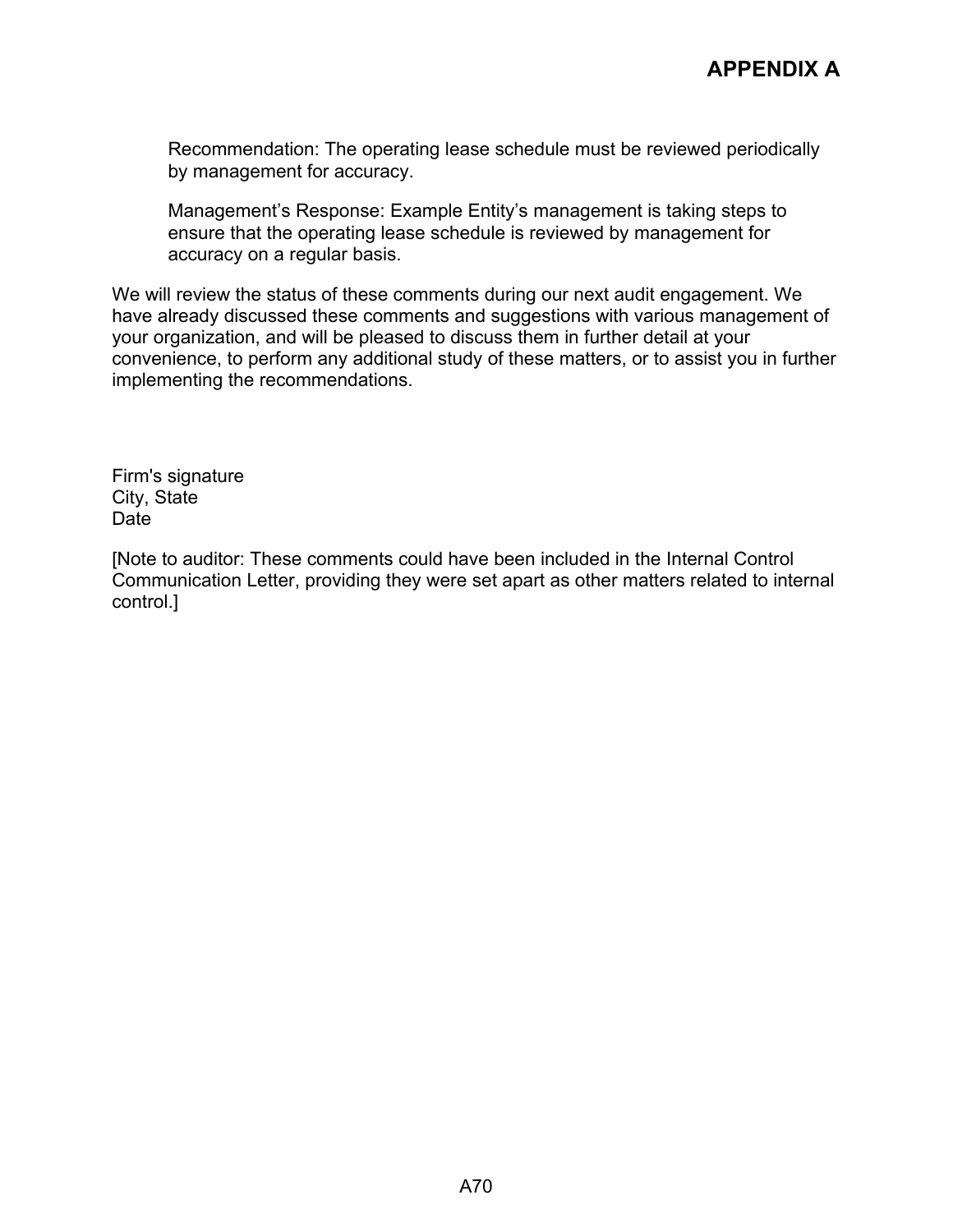## **APPENDIX B: ILLUSTRATIVE SCHEDULES**

**CHILD AND ADULT CARE FOOD PROGRAM**

**SPONSOR OF CHILD CARE CENTERS**

**(FIXED PERCENTAGE METHOD)**

**XYZ CHILD CARE CENTER, INC.**

**FISCAL YEAR ENDED JUNE 30, 2021**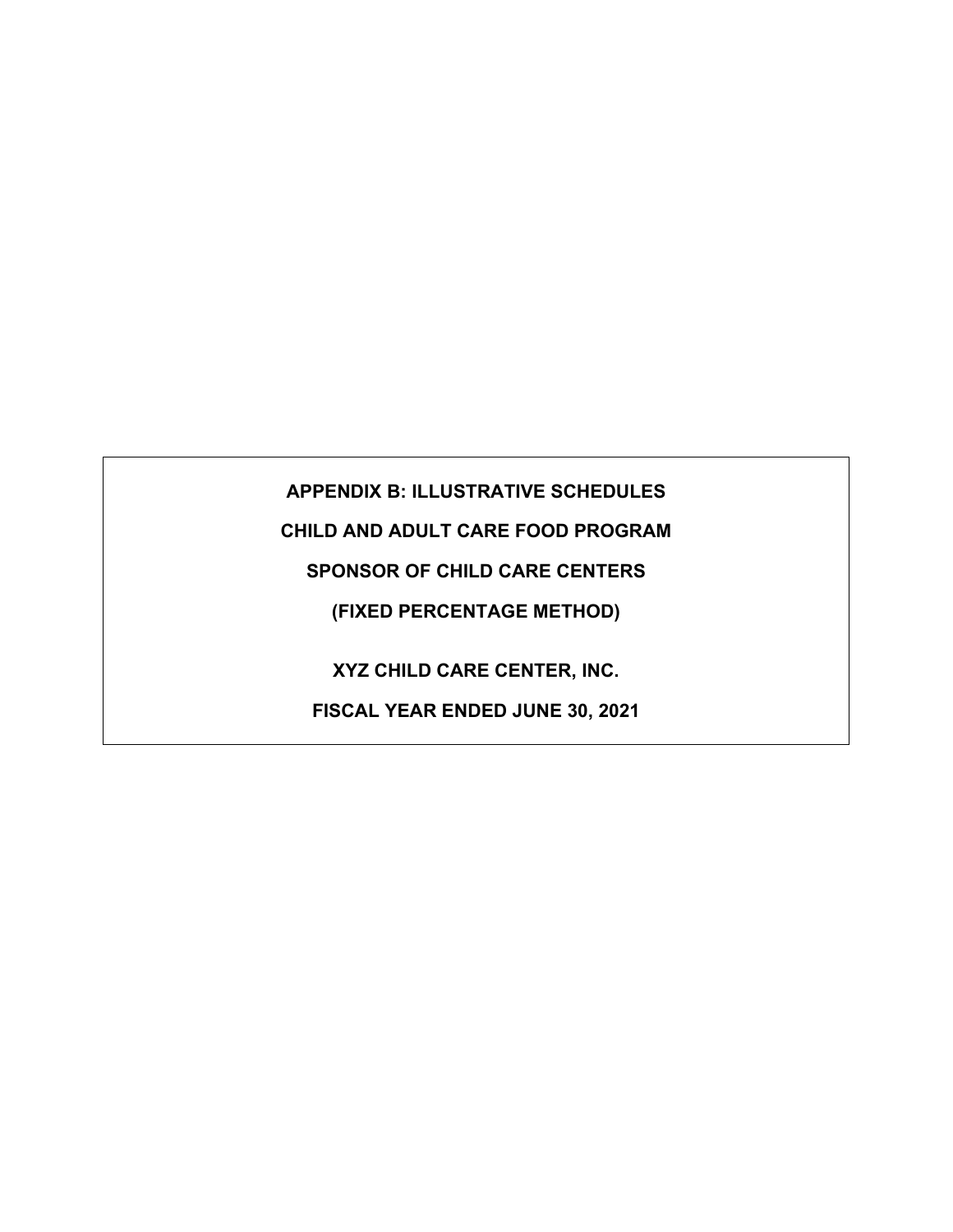### **XYZ Child Care Center, Inc. Fiscal Year Ended June 30, 2021**

## **Illustrative Schedules**

# **Sponsor of Child Care Centers**

## **Table of Contents**

### **Exhibit**

| Schedule of Reported, Adjusted, and Allowed Meals and Earned ReimbursementC |  |
|-----------------------------------------------------------------------------|--|
|                                                                             |  |
|                                                                             |  |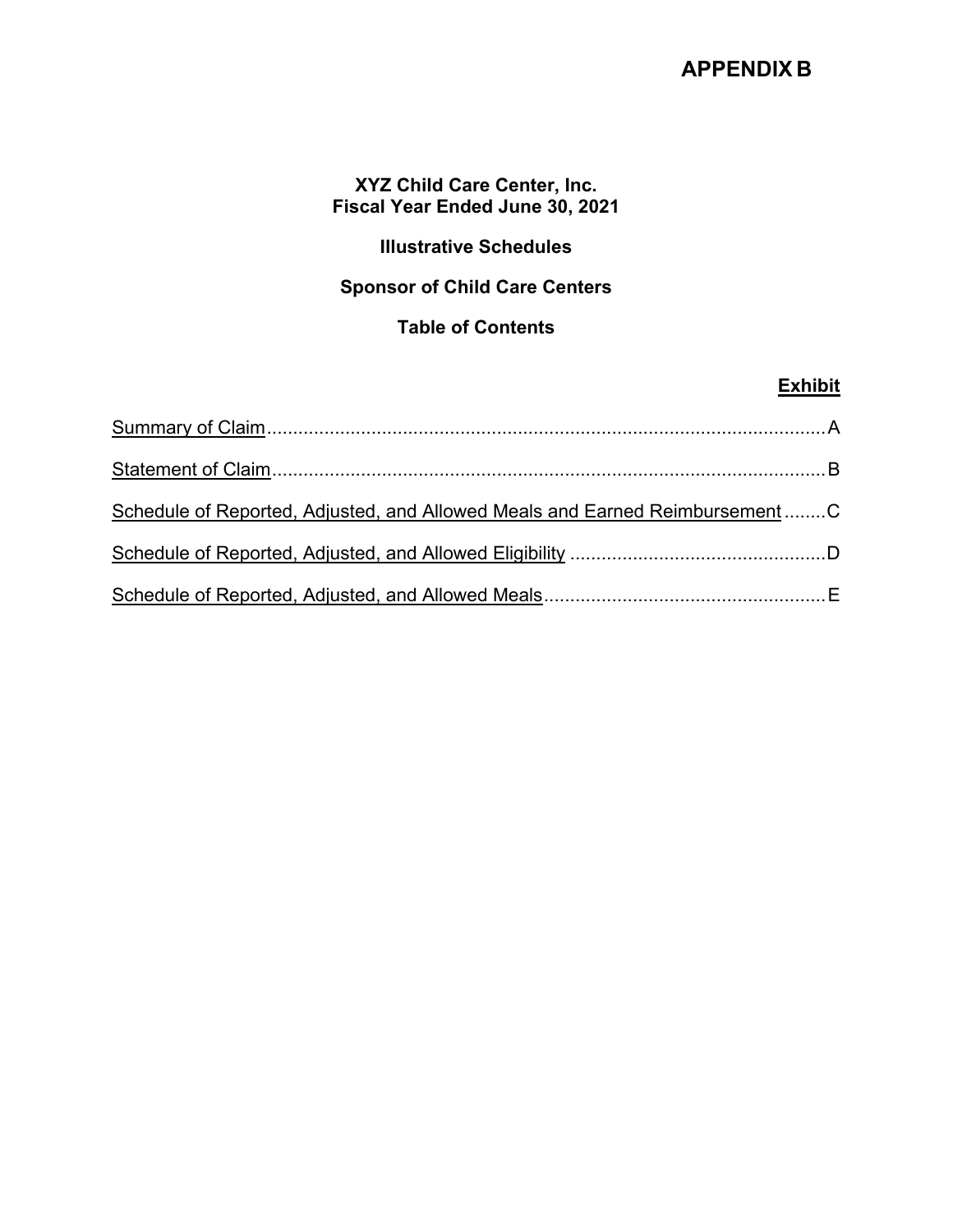#### <span id="page-187-0"></span>XYZ Child Care Center, Inc. **SUMMARY OF CLAIM Exhibit A**  Agreement No: xxxxx-CACFP-xx-xx-CS FOR THE PERIOD JULY 1, 2020 TO JUNE 30, 2021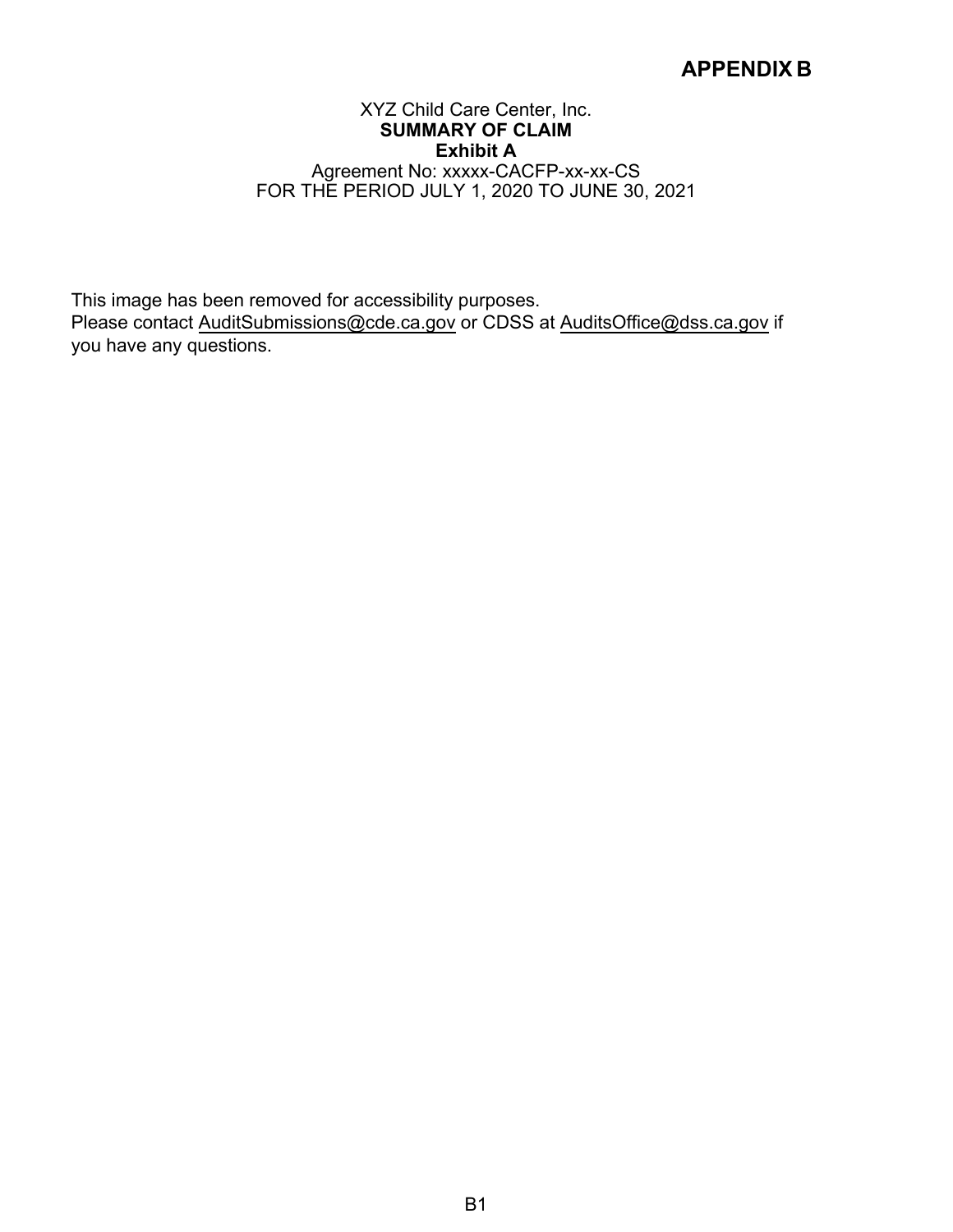#### XYZ Child Care Center, Inc. **STATEMENT OF CLAIM Exhibit B**

Agreement No: xxxxx-CACFP-xx-xx-CS FOR THE PERIOD JULY 1, 2020 TO JUNE 30, 2021

<span id="page-188-0"></span>Reimbursement per Examination **\$1,053,696** (Supported by Exhibits B, C, D, and E)

| Program Reimbursements Claimed and Received | 1,112,172 |
|---------------------------------------------|-----------|
|---------------------------------------------|-----------|

Amount Due from Agency and the state of the state of the state of the state  $(1, 58, 475)$ 

### **Footnotes:**

1) A footnote to include income that accrued to the program.

2) A footnote to reflect if the CACFP claims for reimbursement have been paid or not.

3) A footnote to include revised claims.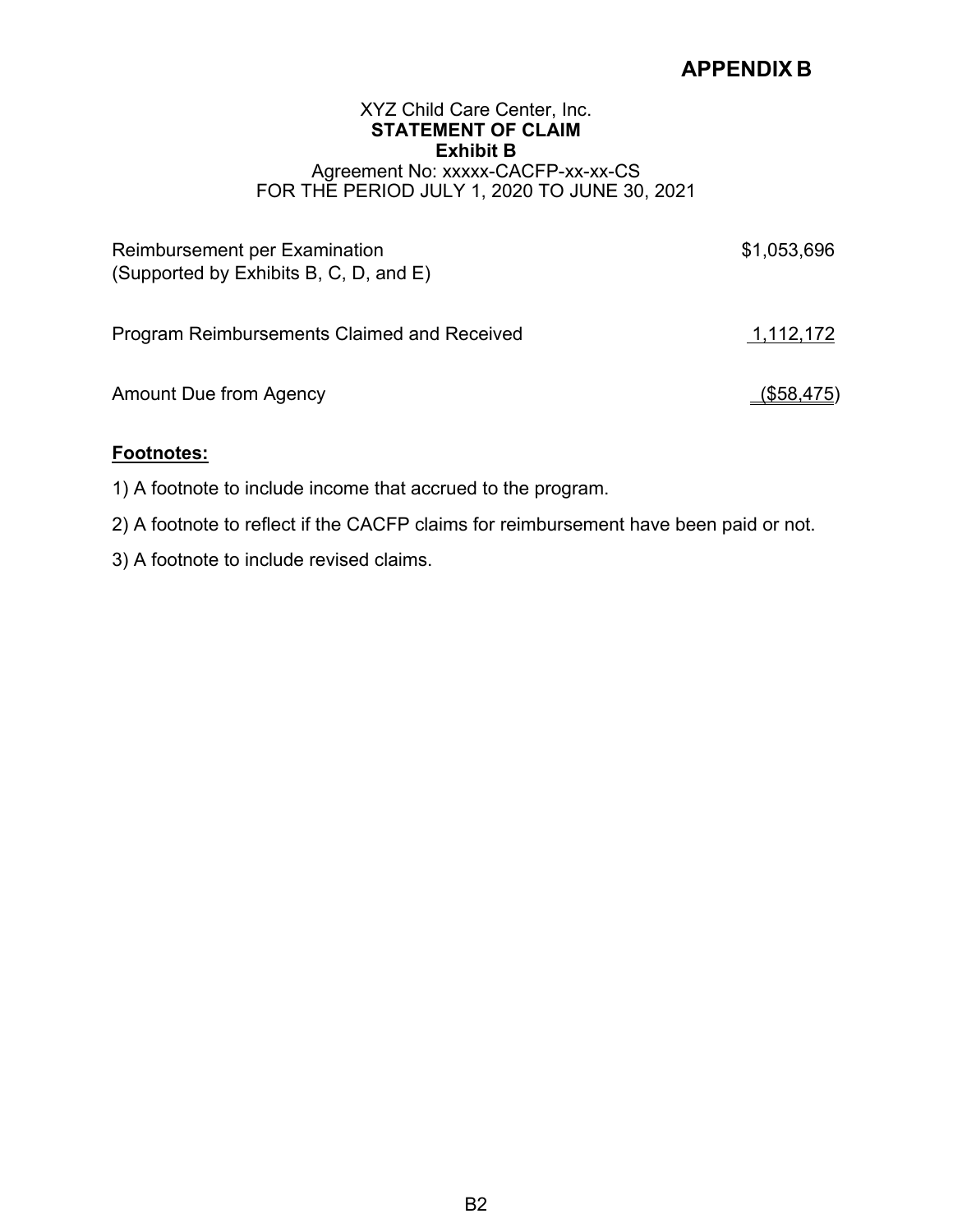#### <span id="page-189-0"></span>XYZ Child Care Center, Inc. **SCHEDULE OF REPORTED, ADJUSTED, AND ALLOWED MEALS AND EARNED REIMBURSEMENT Exhibit C** Agreement No: xxxxx-CACFP-xx-xx-CS FOR THE PERIOD JULY 1, 2020 TO JUNE 30, 2021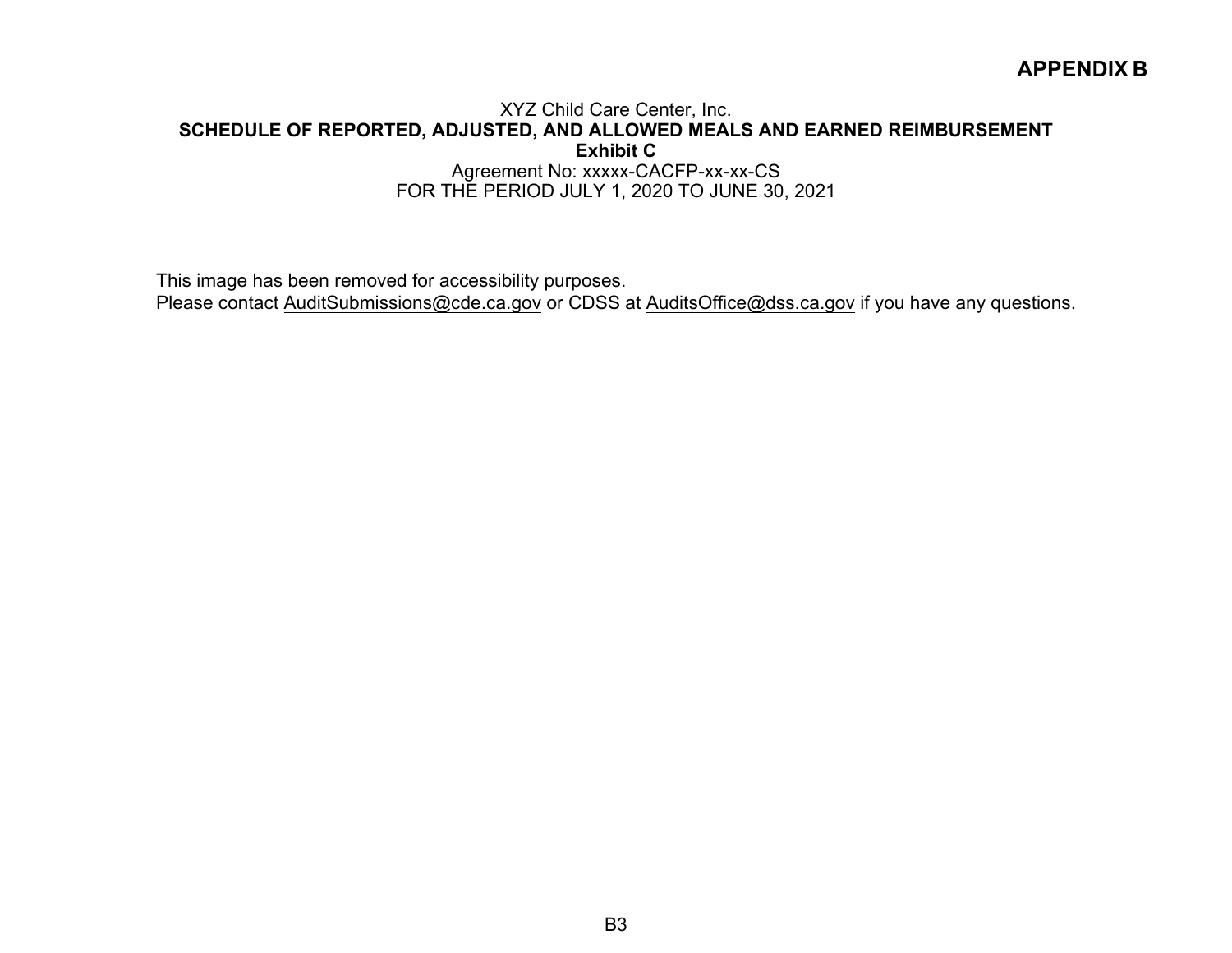#### <span id="page-190-0"></span>XYZ Child Care Center, Inc. **SCHEDULE OF REPORTED, ADJUSTED, AND ALLOWED ELIGIBILITY Exhibit D**  Agreement No: xxxxx-CACFP-xx-xx-CS FOR THE PERIOD JULY 1, 2020 TO JUNE 30, 2021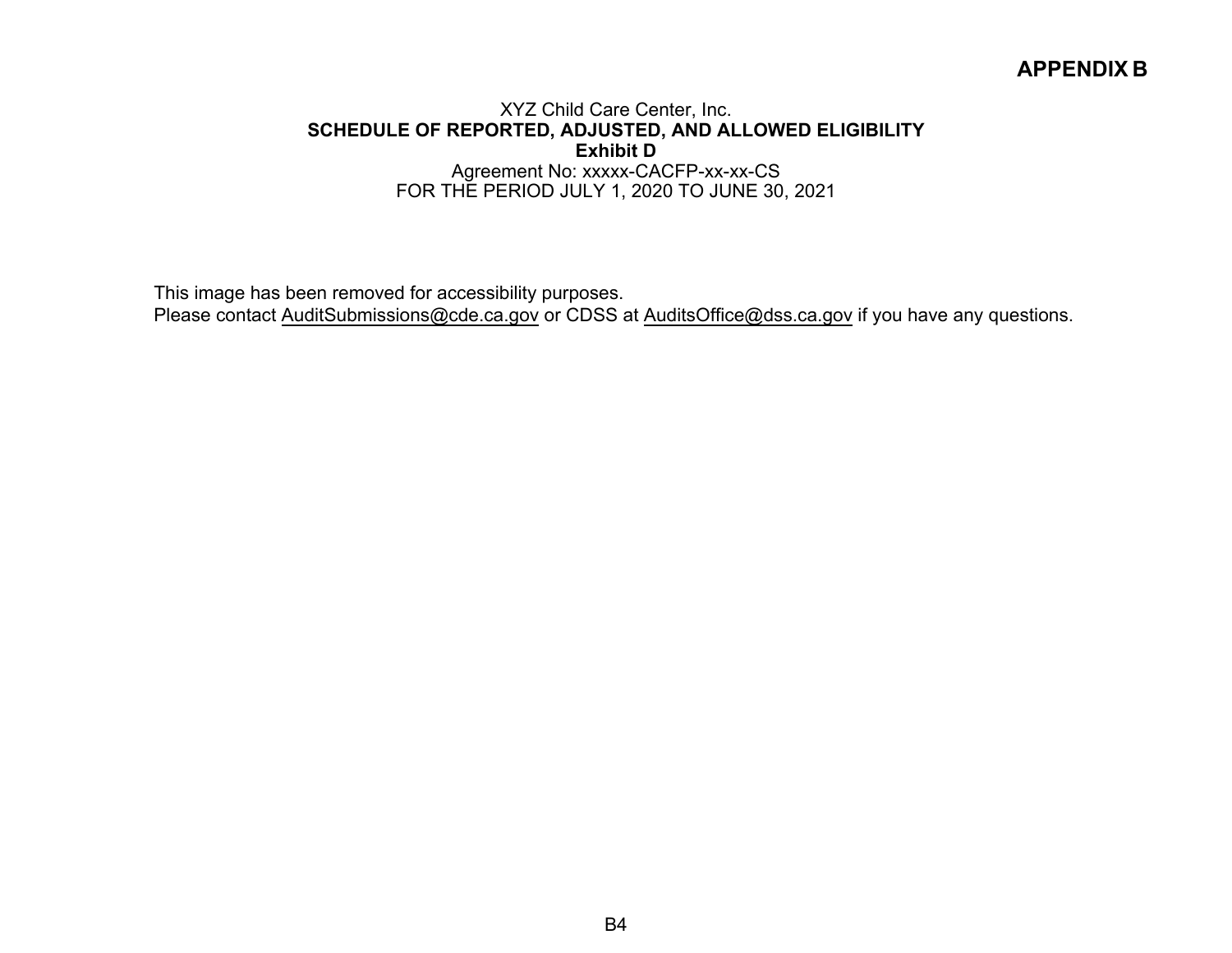#### <span id="page-191-0"></span>XYZ Child Care Center, Inc. **SCHEDULE OF REPORTED, ADJUSTED, AND ALLOWED MEALS Exhibit E Page 1 of 2** Agreement No: xxxxx-CACFP-xx-xx-CS FOR THE PERIOD JULY 1, 2020 TO JUNE 30, 2021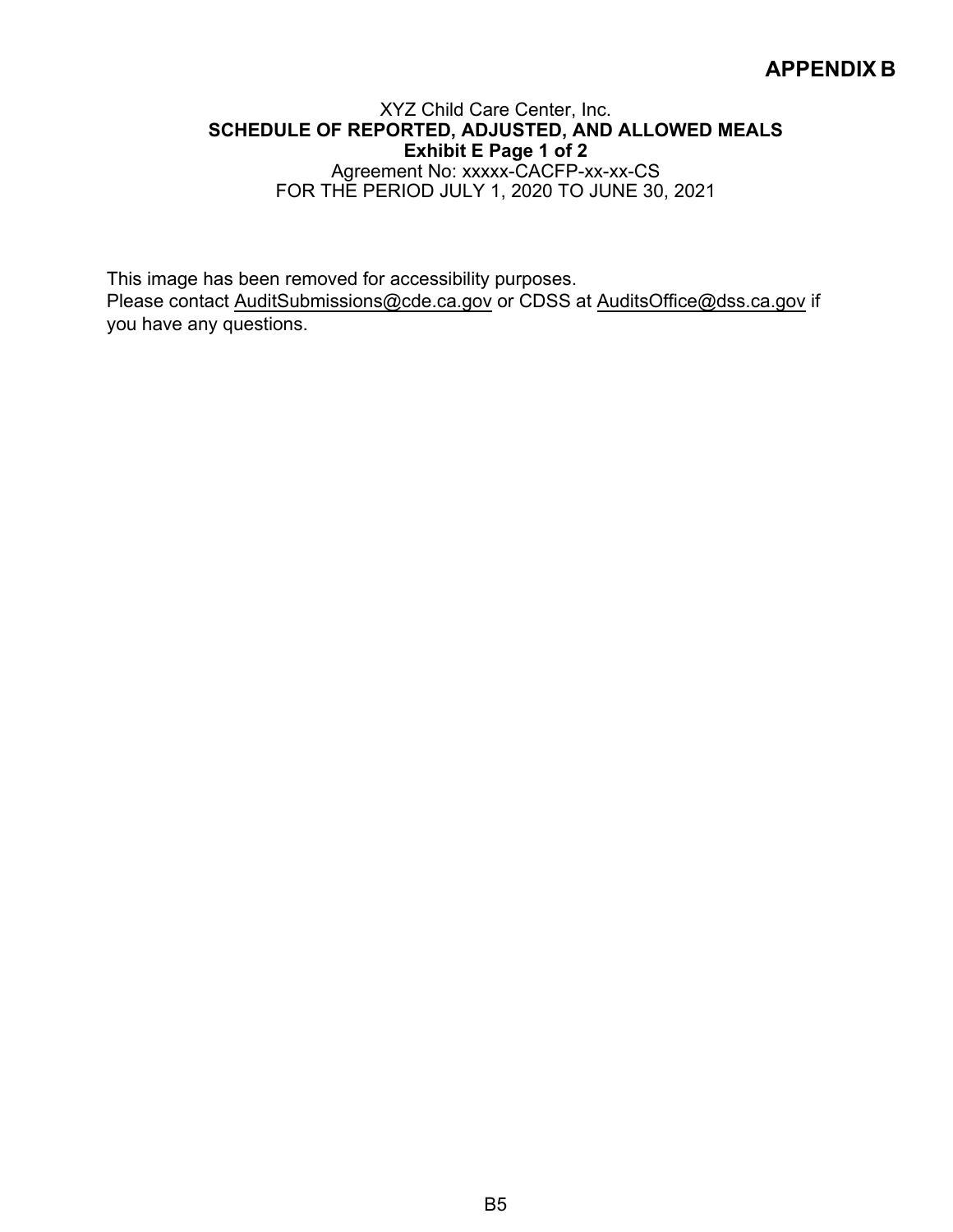#### XYZ Child Care Center, Inc. **SCHEDULE OF REPORTED, ADJUSTED, AND ALLOWED MEALS Exhibit E Page 2 of 2** Agreement No: xxxxx-CACFP-xx-xx-CS FOR THE PERIOD JULY 1, 2020 TO JUNE 30, 2021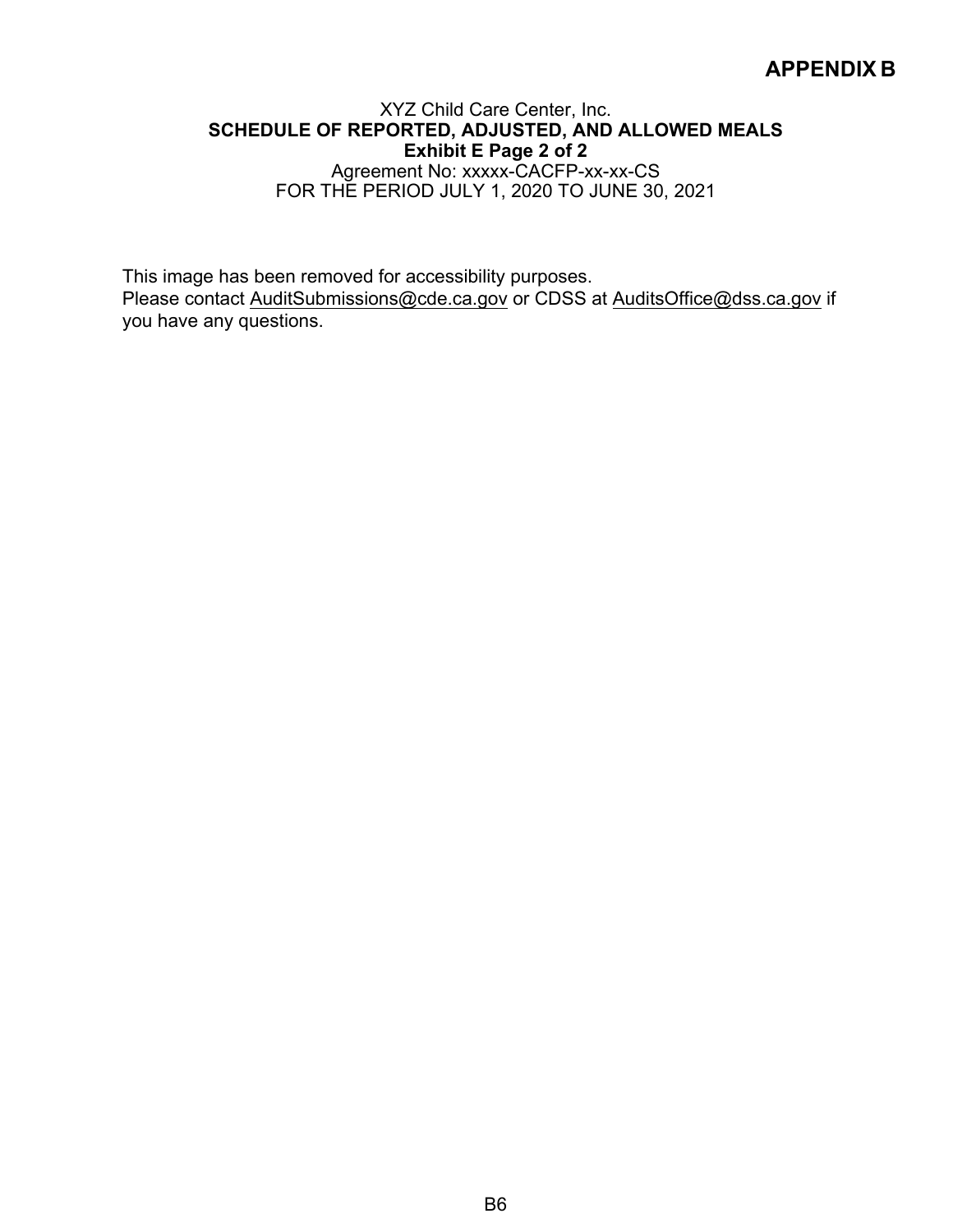# **APPENDIX C: ILLUSTRATIVE SCHEDULES**

# **CHILD AND ADULT CARE FOOD PROGRAM**

## **SPONSOR OF DAY CARE HOMES**

**(TIERING METHOD)**

**XYZ DAY CARE HOME, INC.**

**FISCAL YEAR ENDED JUNE 30, 2021**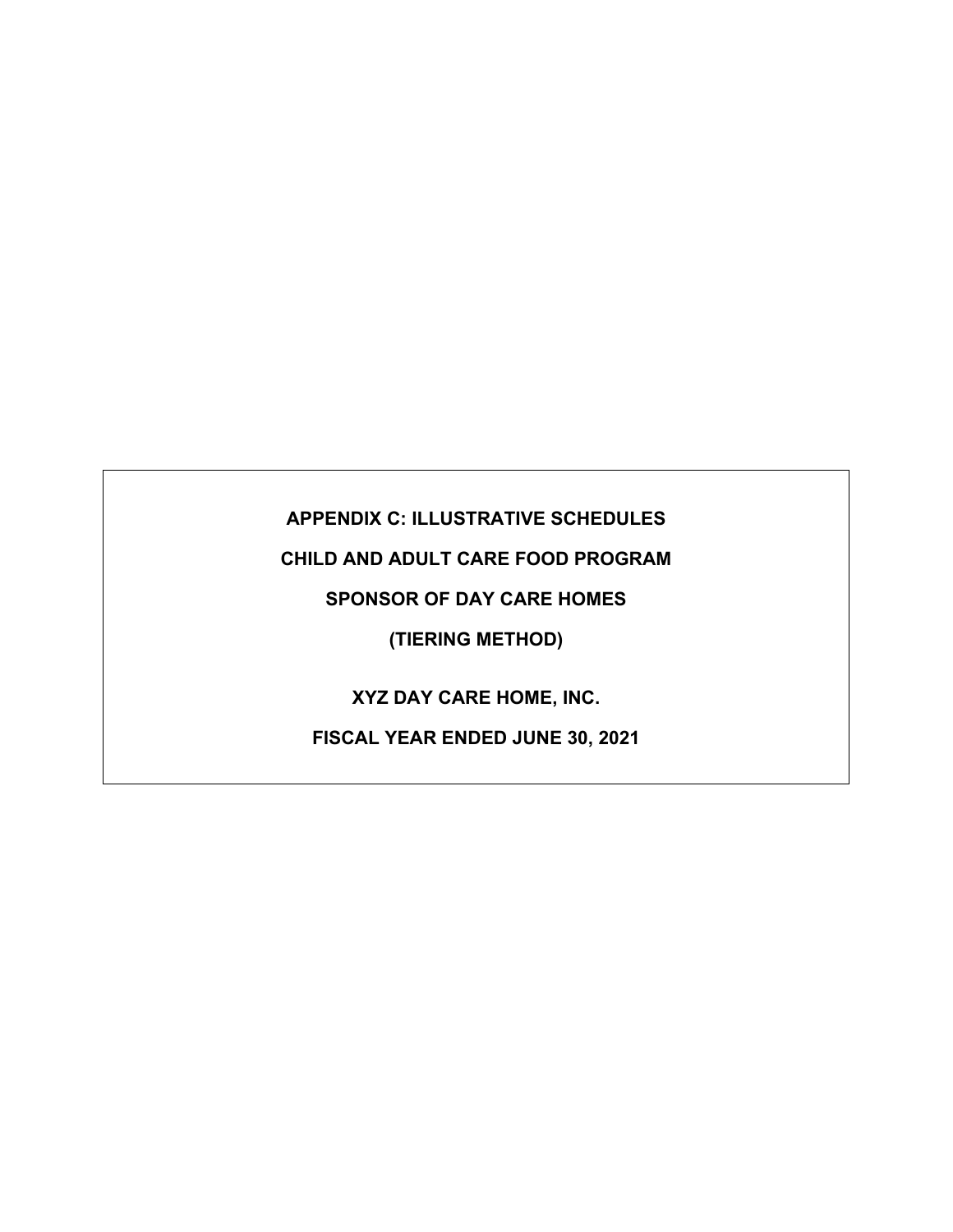# **APPENDIX C**

### **XYZ Day Care Home, Inc. Fiscal Year Ended June 30, 2021**

### **Illustrative Schedules**

### **Sponsor of Day Care Homes**

# **Table of Contents**

### **Exhibit**

| Schedule of Reported, Adjusted, and Allowed Meals, Sites             |  |
|----------------------------------------------------------------------|--|
|                                                                      |  |
|                                                                      |  |
| Schedule of Reported, Adjusted, and Allowed                          |  |
| Determination of Reported, Adjusted, and Allowed Administrative Cost |  |
|                                                                      |  |
|                                                                      |  |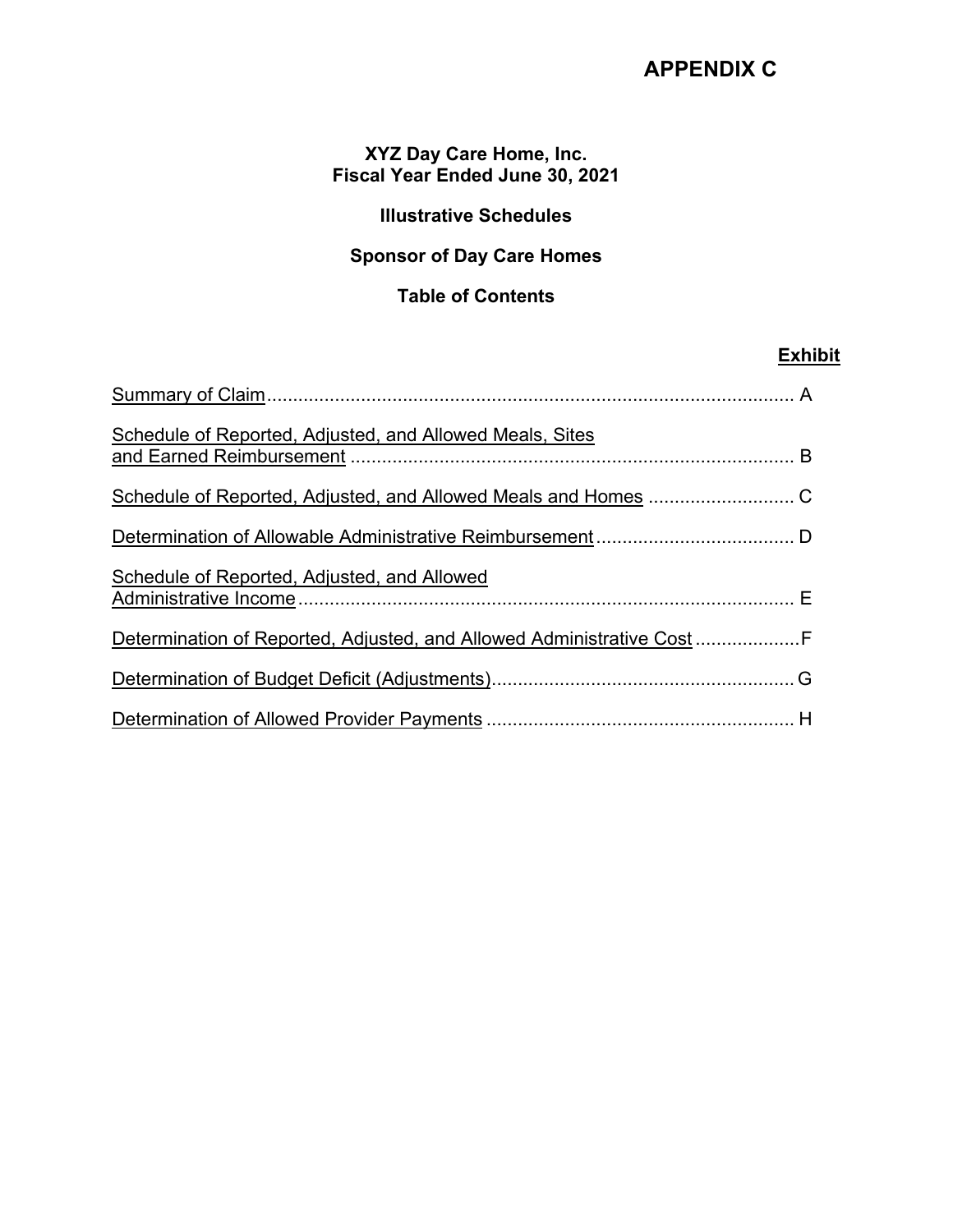# **APPENDIX C**

#### <span id="page-195-0"></span>XYZ Child Care Center, Inc. **SUMMARY OF CLAIM Exhibit A**  Agreement No: xxxxx-CACFP-xx-xx-DCH FOR THE PERIOD JULY 1, 2020 TO JUNE 30, 2021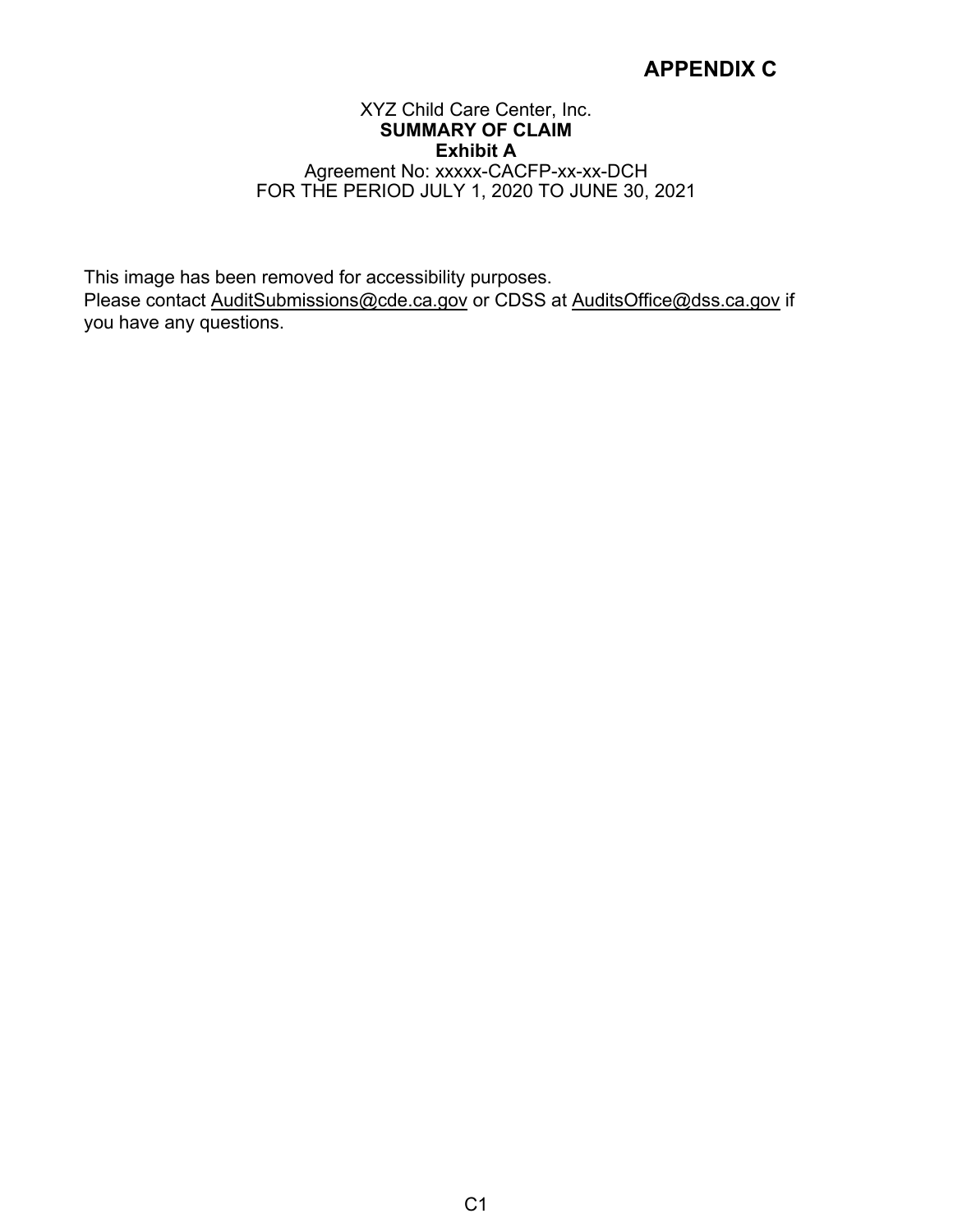#### <span id="page-196-0"></span>XYZ Child Care Center, Inc. **SCHEDULE OF REPORTED, ADJUSTED, ALLOWED MEALS, SITES AND EARNED REIMBURSMENT Exhibit B**  Agreement No: xxxxx-CACFP-xx-xx-DCH FOR THE PERIOD JULY 1, 2020 TO JUNE 30, 2021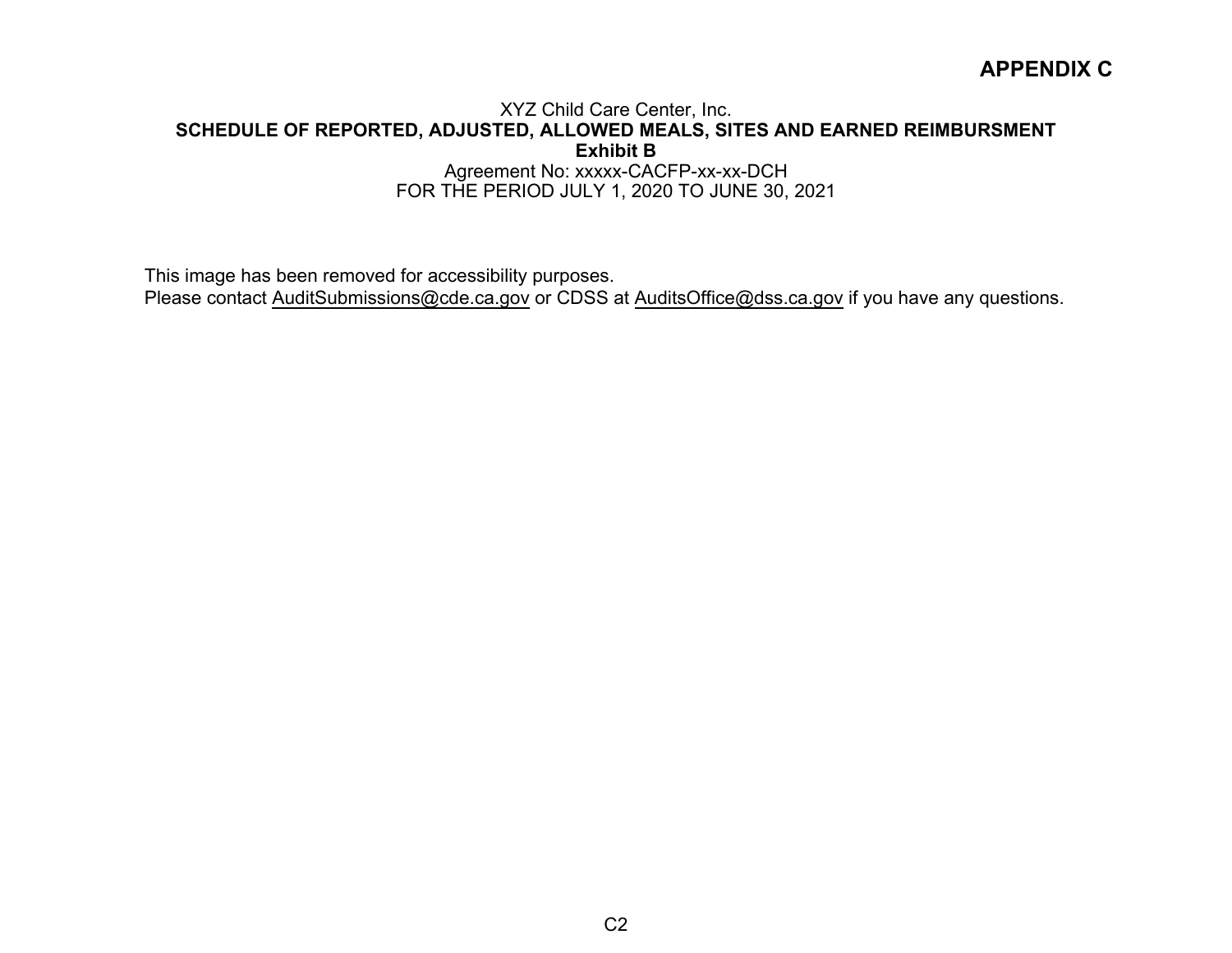# **APPENDIX C**

#### <span id="page-197-0"></span>XYZ Child Care Center, Inc. **SCHEDULE OF REPORTED, ADJUSTED, ALLOWED MEALS AND HOMES Exhibit C**  Agreement No: xxxxx-CACFP-xx-xx-DCH FOR THE PERIOD JULY 1, 2020 TO JUNE 30, 2021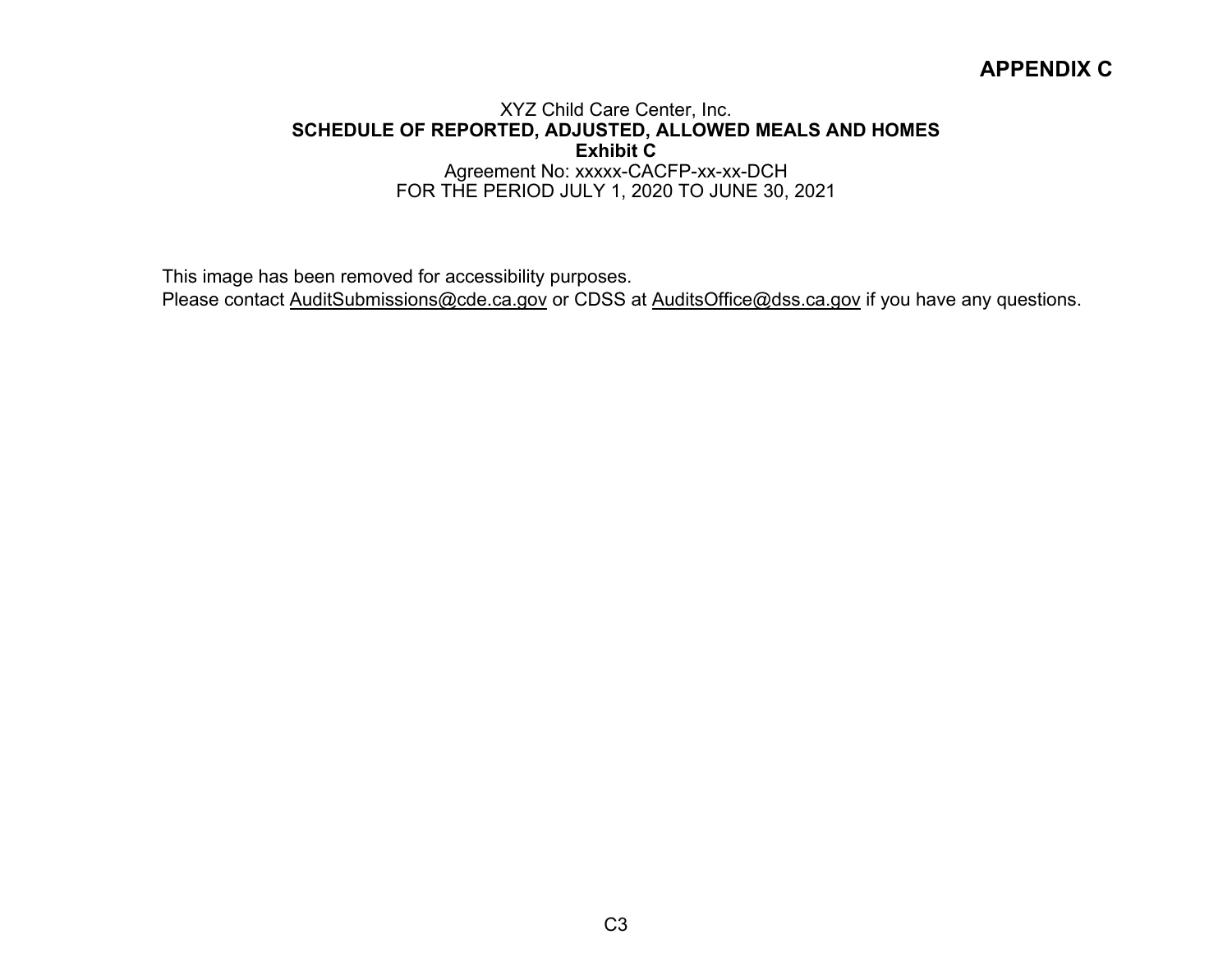# **APPENDIX C**

#### <span id="page-198-0"></span>XYZ Child Care Center, Inc. **DETERMINATION OF ALLOWABLE ADMINISTRATIVE REIMBURSEMENT Exhibit D**  Agreement No: xxxxx-CACFP-xx-xx-DCH FOR THE PERIOD JULY 1, 2020 TO JUNE 30, 2021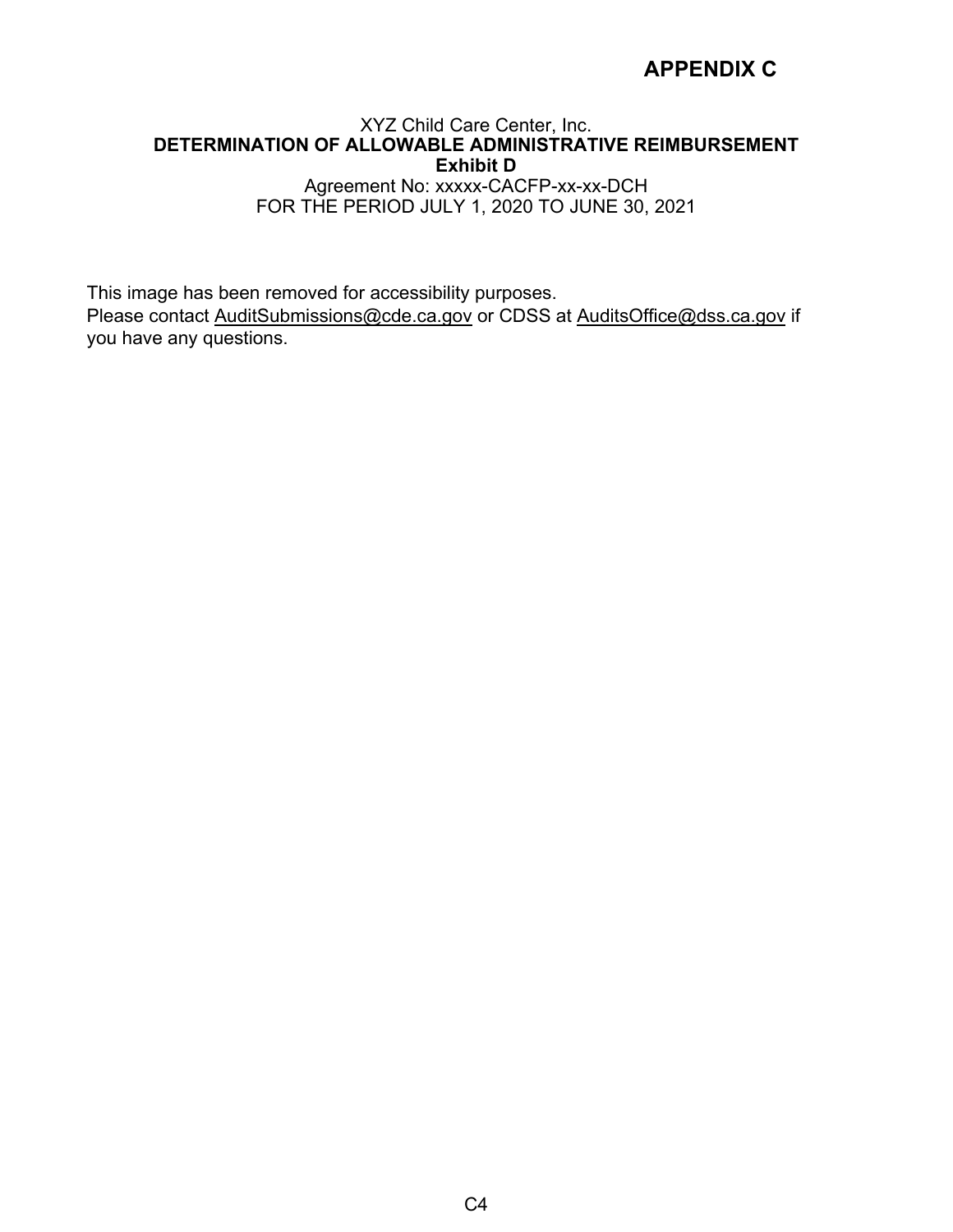#### <span id="page-199-0"></span>XYZ Child Care Center, Inc. **SCHEDULE OF REPORTED, ADJUSTED, AND ALLOWED ADMINISTRATIVE INCOME Exhibit E**  Agreement No: xxxxx-CACFP-xx-xx-DCH FOR THE PERIOD JULY 1, 2020 TO JUNE 30, 2021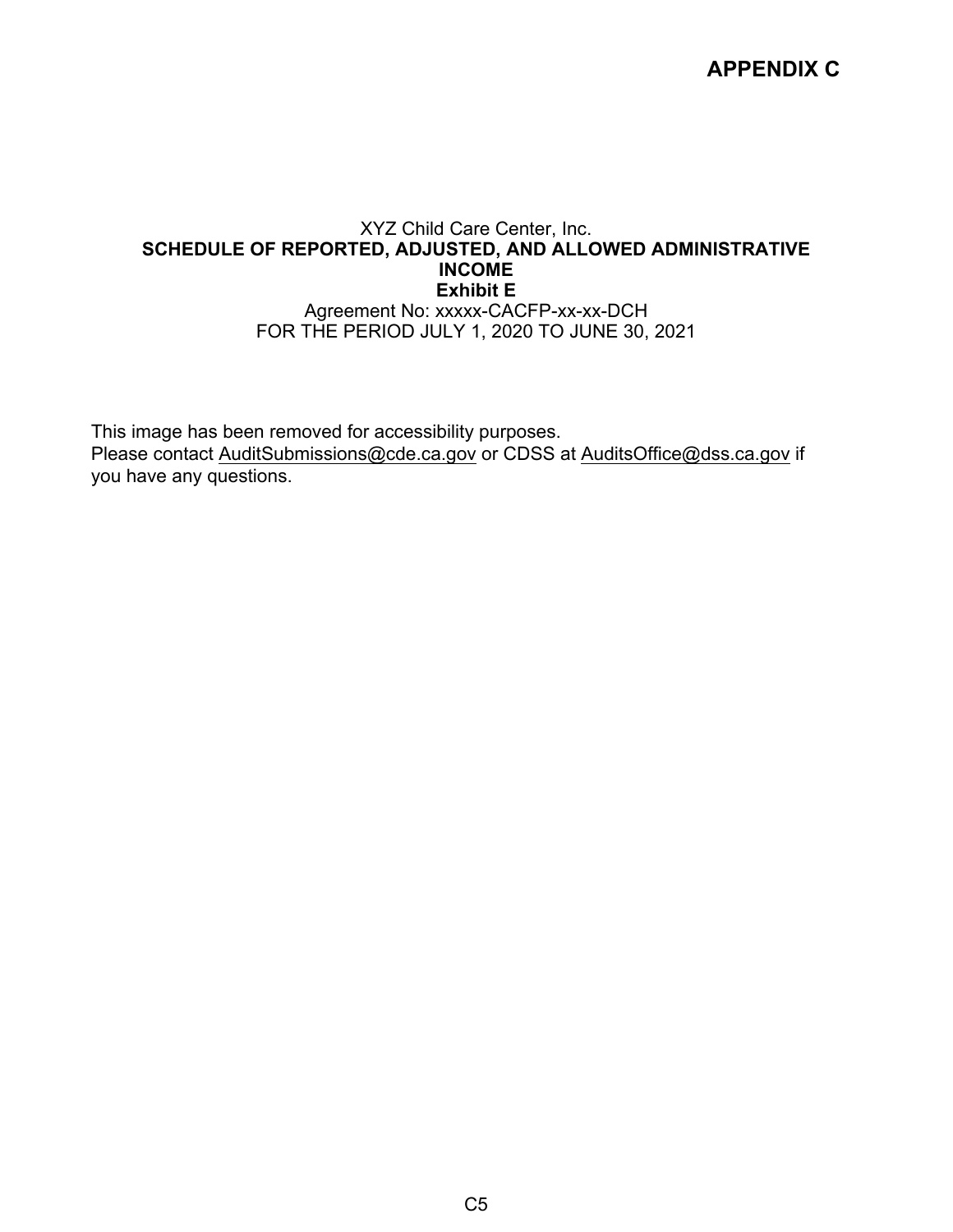# <span id="page-200-0"></span>**APPENDIX C**

#### XYZ Child Care Center, Inc. **DETERMINATION OF REPORTED, ADJUSTED, AND ALLOWED ADMINISTRATIVE COST Exhibit F**  Agreement No: xxxxx-CACFP-xx-xx-DCH FOR THE PERIOD JULY 1, 2020 TO JUNE 30, 2021

Period Reported Adjusted Advised Allowed July \$23,485 0 \$23,485 August 24,655 0 24,655 September 28,673 0 28,673 October 21,657 0 21,657 November 23,543 0 23,543 December 20,477 0 20,477 January 23,238 0 23,238 February 23,554 0 23,554 March 28,117 0 28,117 April 21,233 0 21,233 May 20,501 0 20,501 June 23,182 0 23,182 Total  $$282,315$   $$0$   $$282,315$  $1$ ncome  $\left(6,000\right)$ Net Allowed Administrative Costs \$276,315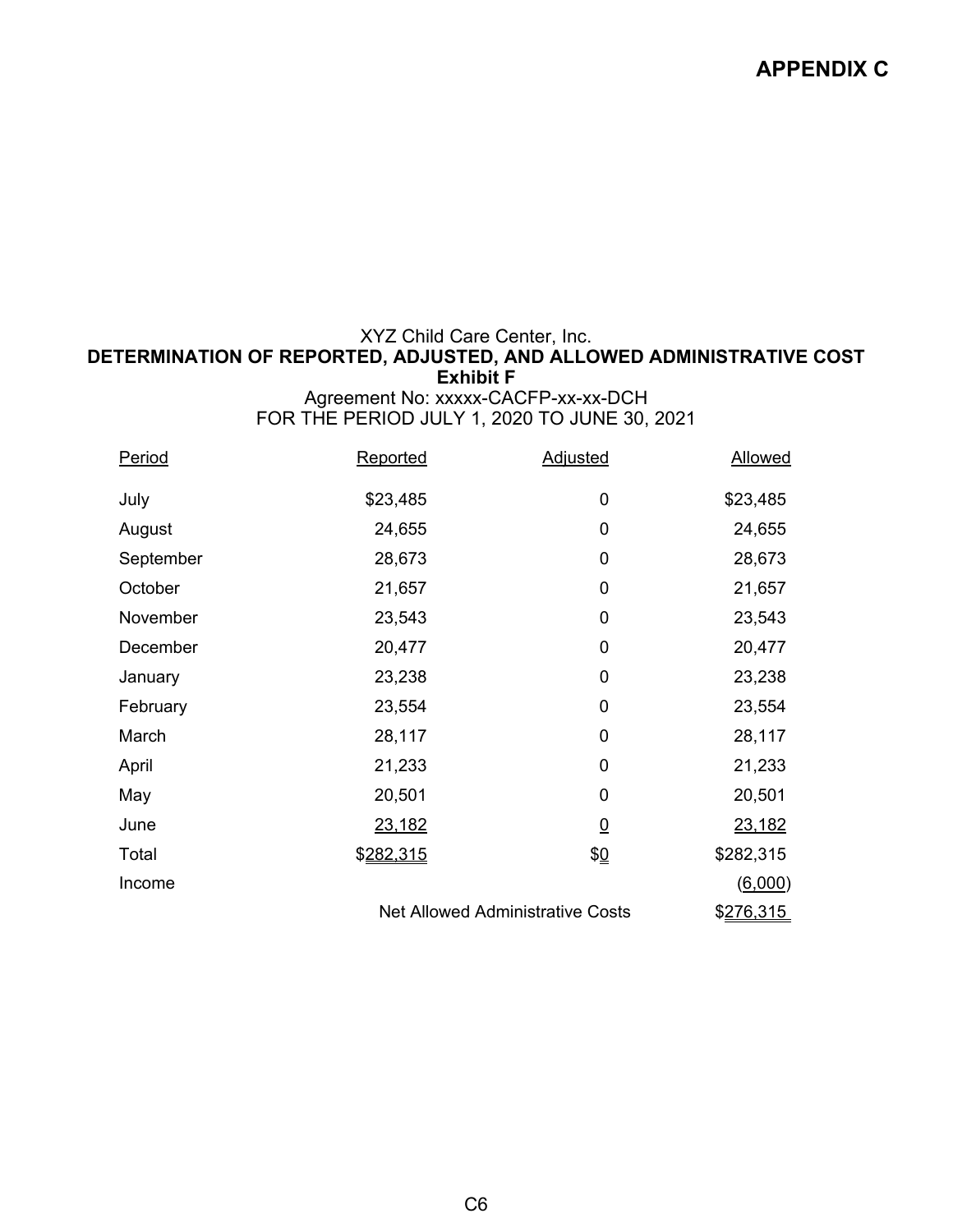#### <span id="page-201-0"></span>XYZ Child Care Center, Inc. **DETERMINATION OF BUDGET DEFICIT (ADJUSTMENTS) Exhibit G**  Agreement No: xxxxx-CACFP-xx-xx-DCH FOR THE PERIOD JULY 1, 2020 TO JUNE 30, 2021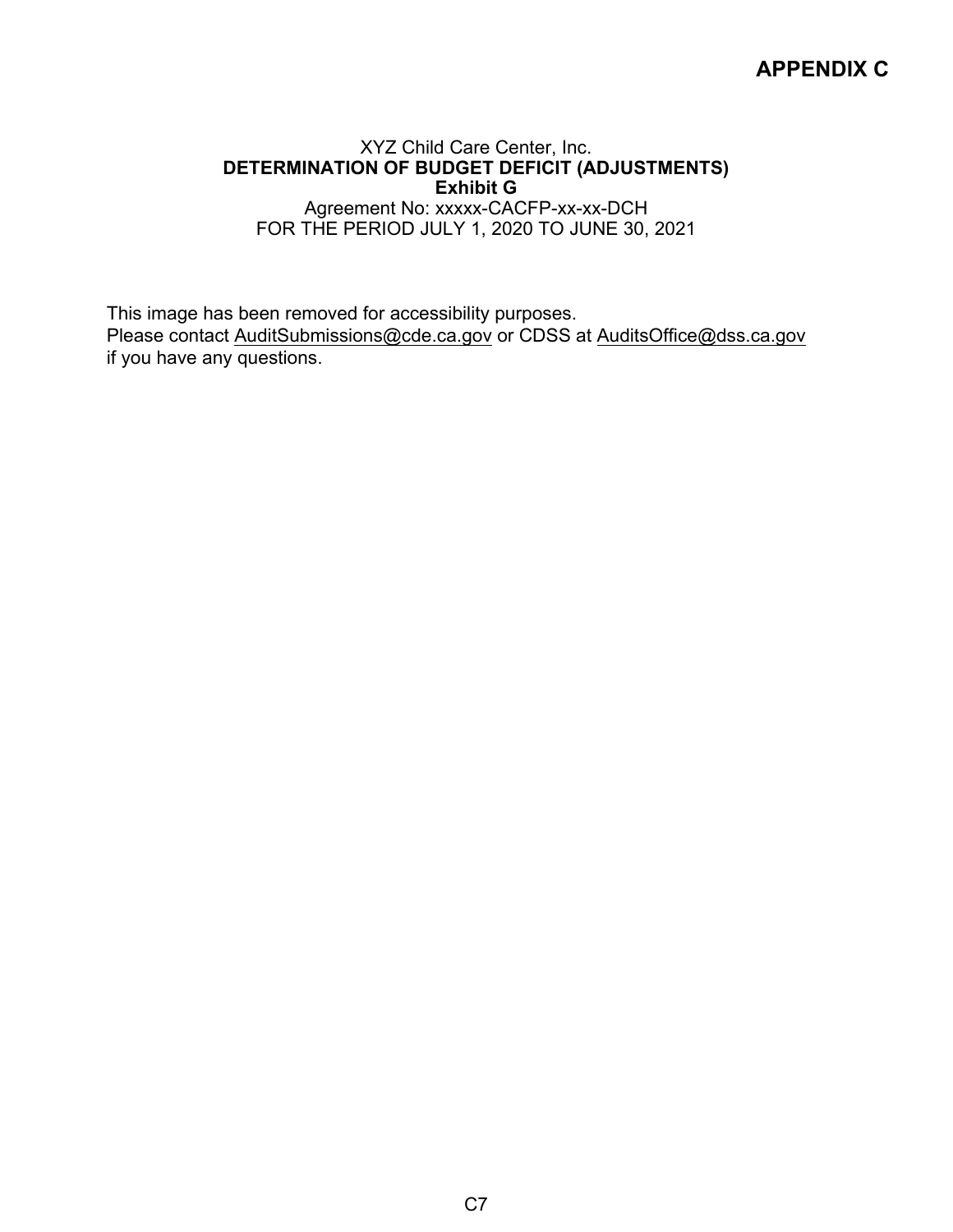#### <span id="page-202-0"></span>XYZ Child Care Center, Inc. **DETERMINATION OF ALLOWED PROVIDER PAYMENTS (FEDERAL & STATE) Exhibit H**  Agreement No: xxxxx-CACFP-xx-xx-DCH FOR THE PERIOD JULY 1, 2020 TO JUNE 30, 2021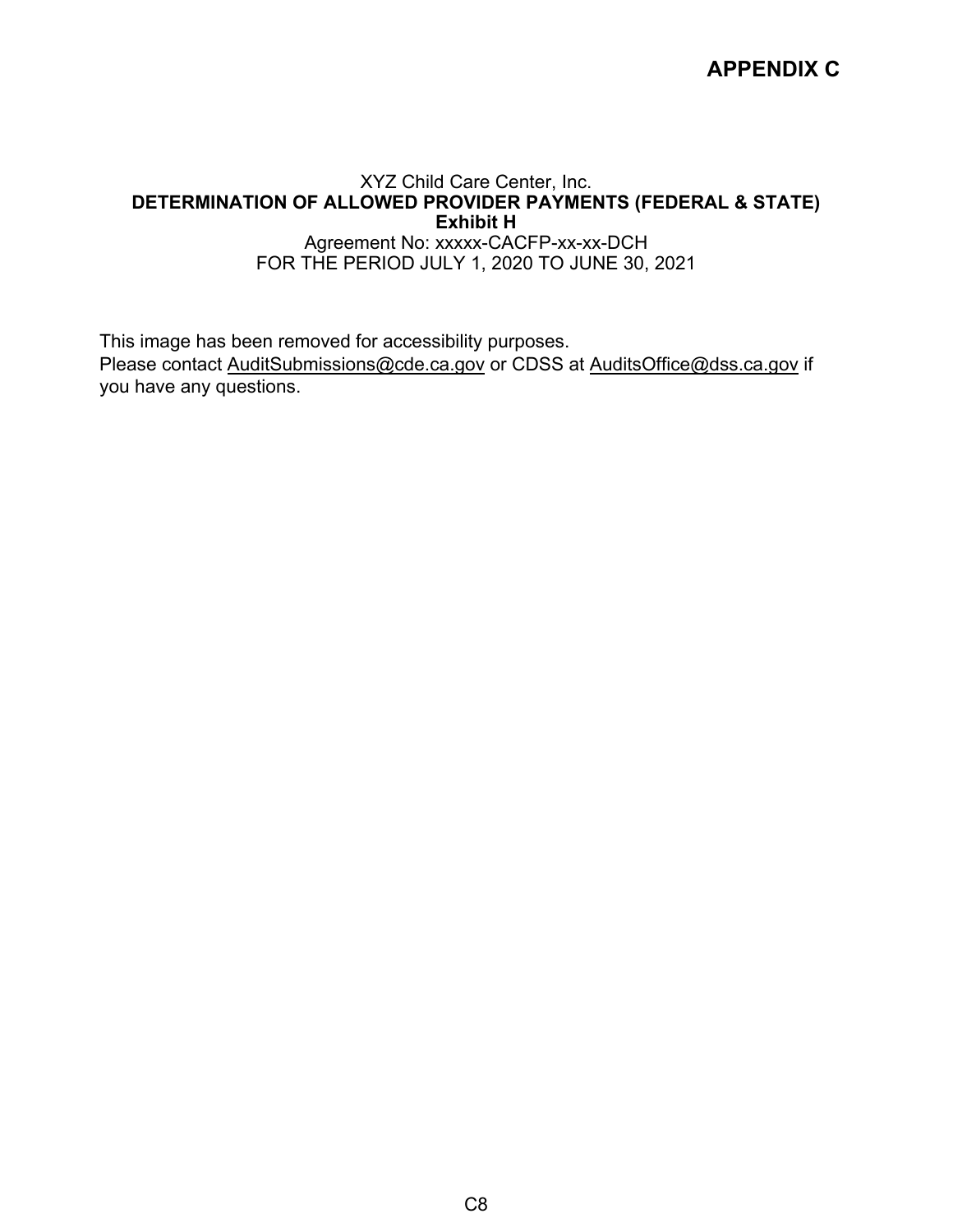## **APPENDIX D: ILLUSTRATIVE SCHEDULES**

**CHILD AND ADULT CARE FOOD PROGRAM**

**SPONSOR OF INDEPENDENT CENTERS**

**(FIXED PERCENTAGE METHOD)**

**LITTLE COUNTRY SCHOOL**

**FISCAL YEAR ENDED SEPTEMBER 30, 2021**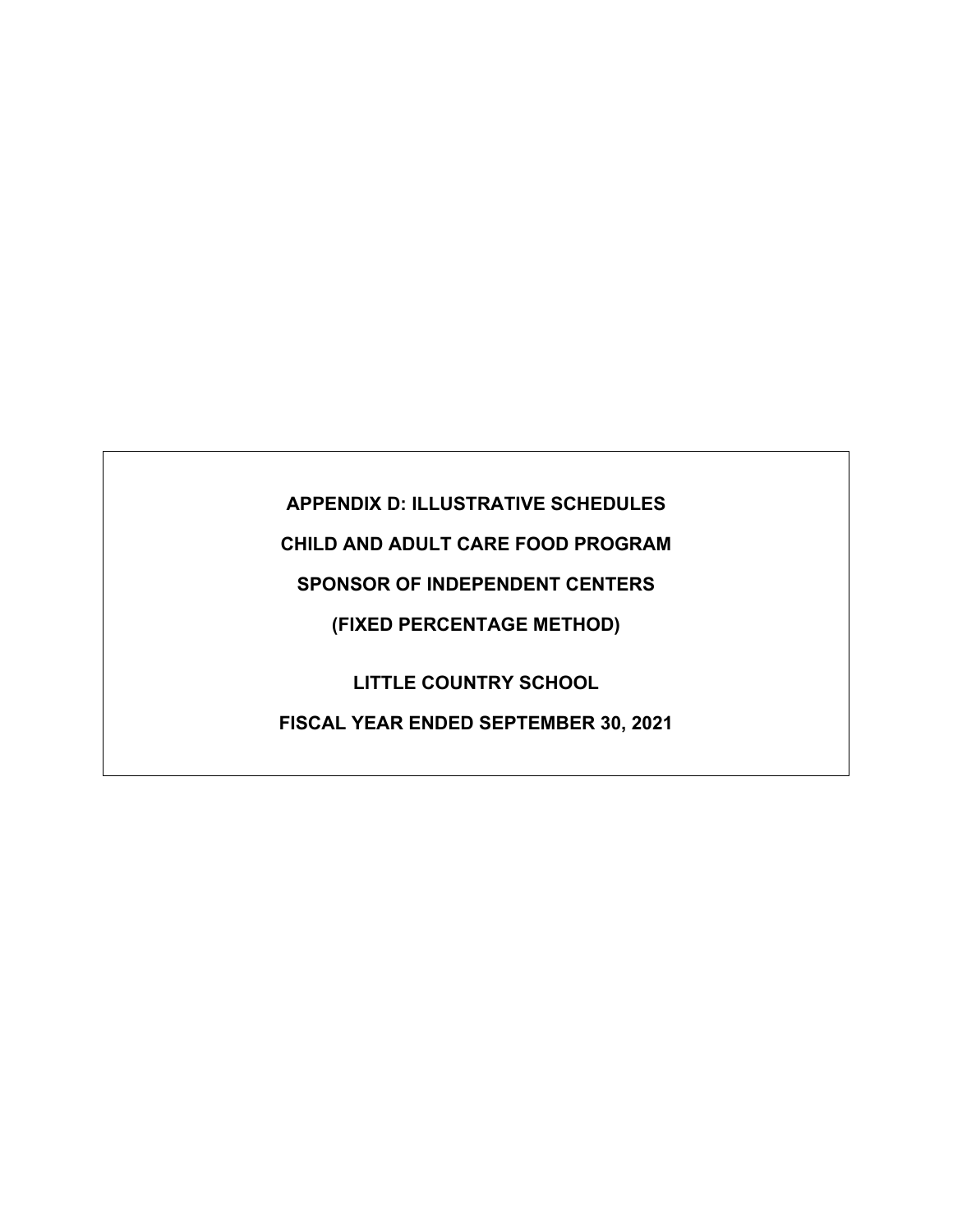## **Little Country School Fiscal Year Ended September 30, 2021**

## **Illustrative Schedules**

## **Sponsor of Independent Centers**

### **Table of Contents**

### **Exhibit**

| Schedule of Reported, Adjusted, and Allowed Meals and |  |
|-------------------------------------------------------|--|
|                                                       |  |
|                                                       |  |
|                                                       |  |
|                                                       |  |
|                                                       |  |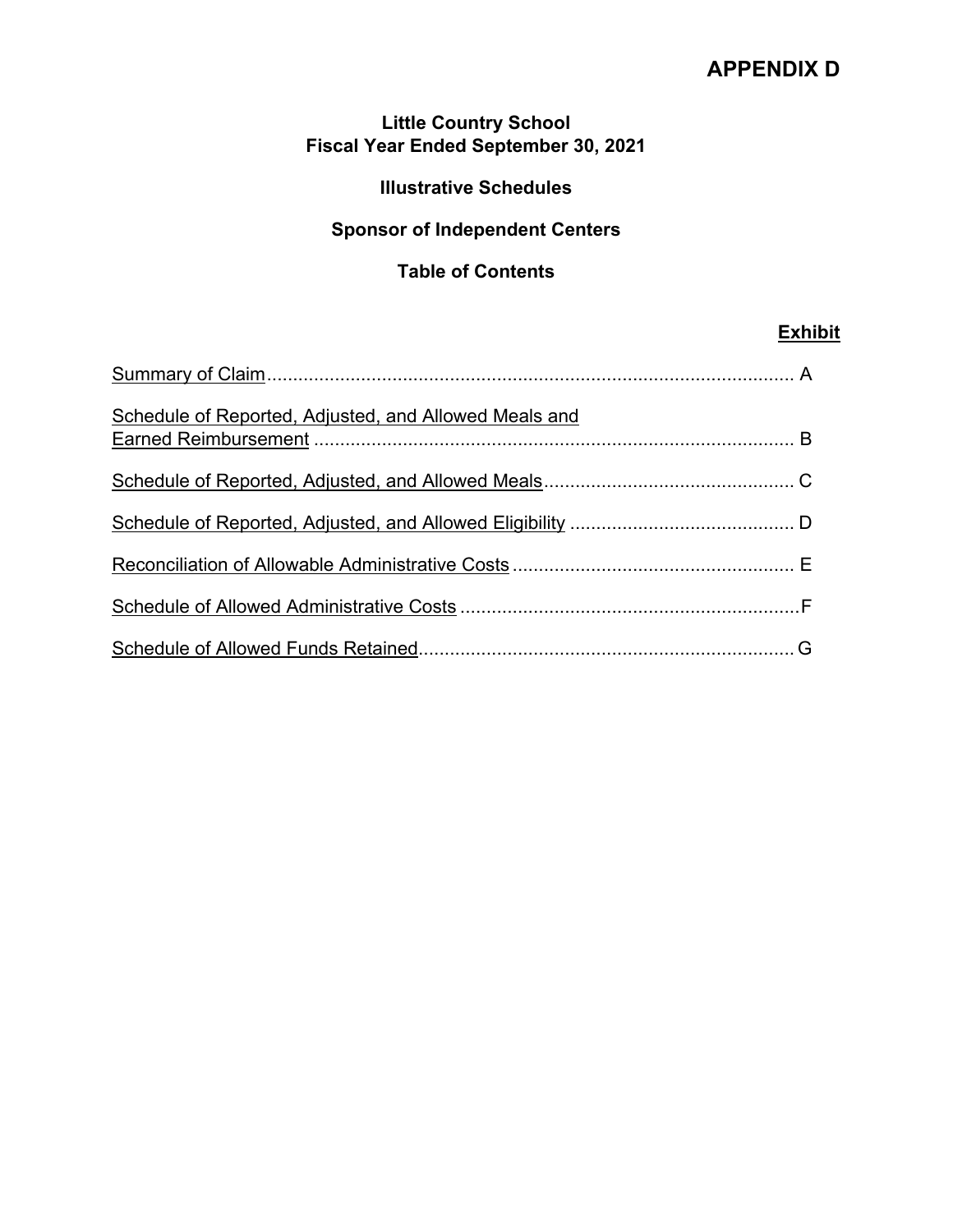### LITTLE COUNTRY SCHOOL **SUMMARY OF CLAIM Exhibit A**

#### <span id="page-205-0"></span>Agreement No: xxxxx-CACFP-xx-xx-IC FOR THE PERIOD OCTOBER 1, 2020 TO SEPTEMBER 30, 2021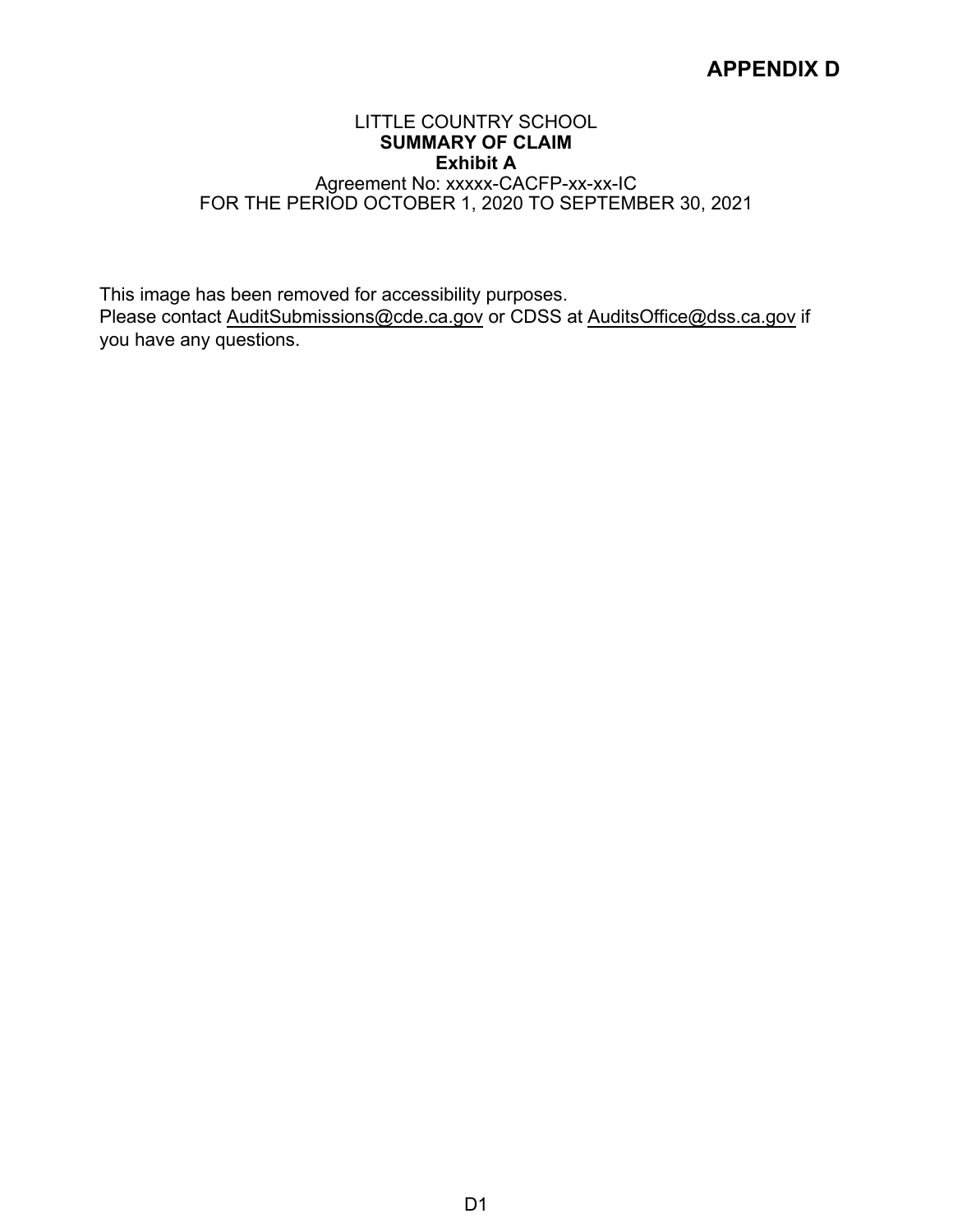#### LITTLE COUNTRY SCHOOL **SCHEDULE OF REPORTED, ADJUSTED AND ALLOWED MEALS AND EARNED REIMBURSEMENT Exhibit B**  Agreement No: xxxxx-CACFP-xx-xx-IC FOR THE PERIOD OCTOBER 1, 2020 TO SEPTEMBER 30, 2021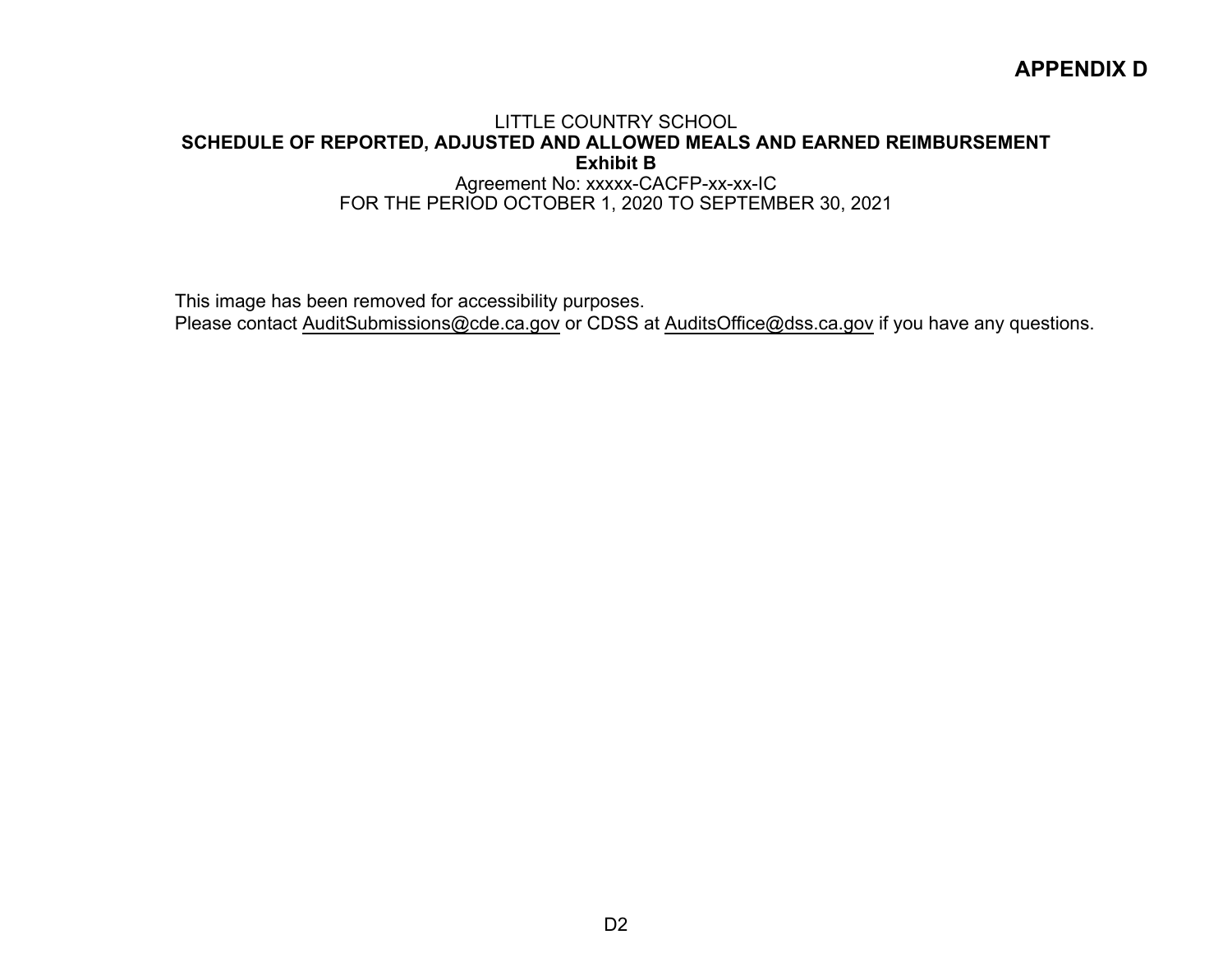#### <span id="page-207-0"></span>LITTLE COUNTRY SCHOOL **SCHEDULE OF REPORTED, ADJUSTED AND ALLOWED MEALS Exhibit C**  Agreement No: xxxxx-CACFP-xx-xx-IC FOR THE PERIOD OCTOBER 1, 2020 TO SEPTEMBER 30, 2021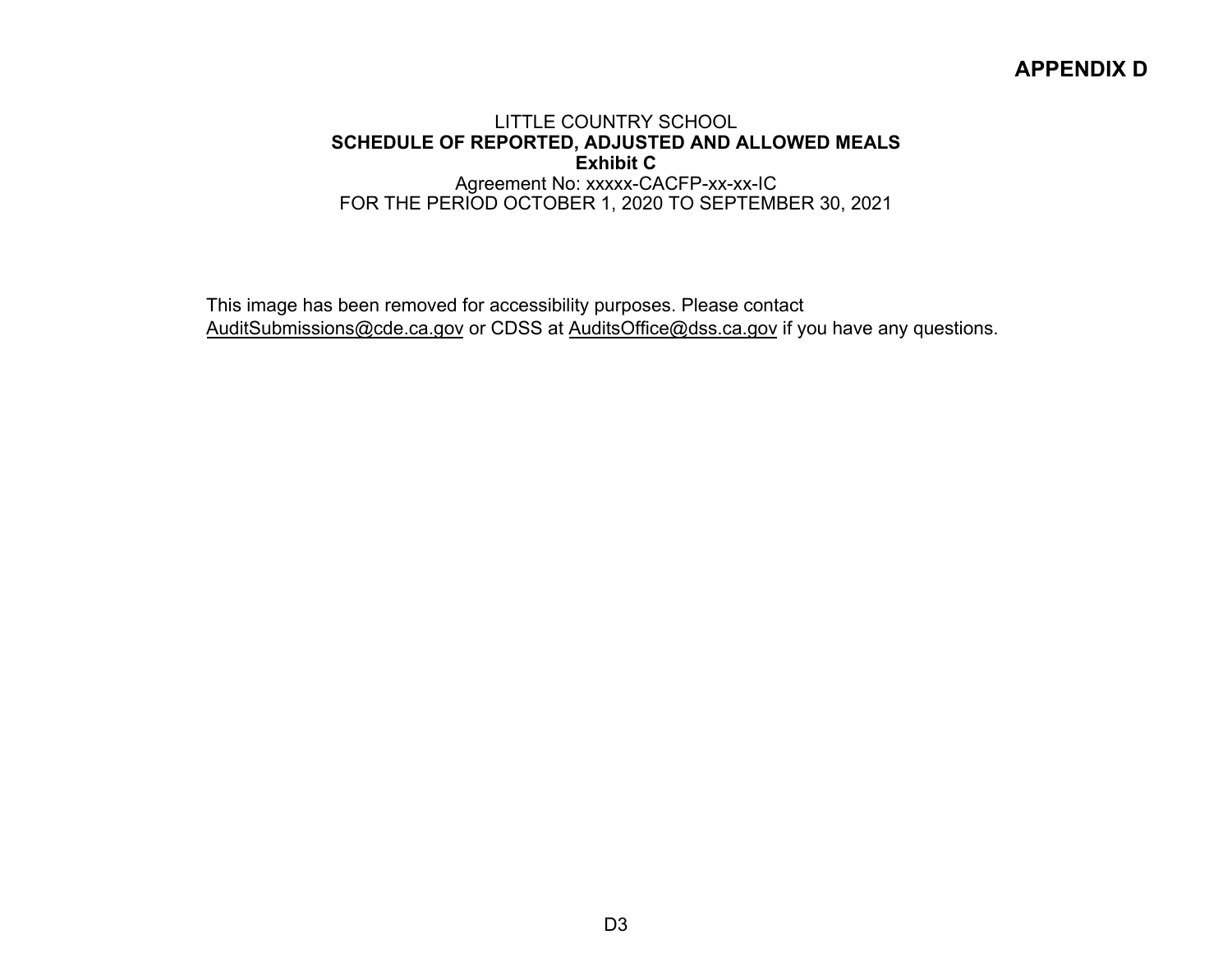### <span id="page-208-0"></span>LITTLE COUNTRY SCHOOL **SCHEDULE OF REPORTED, ADJUSTED AND ALLOWED ELIGIBILITY Exhibit D**  Agreement No: xxxxx-CACFP-xx-xx-IC FOR THE PERIOD OCTOBER 1, 2020 TO SEPTEMBER 30, 2021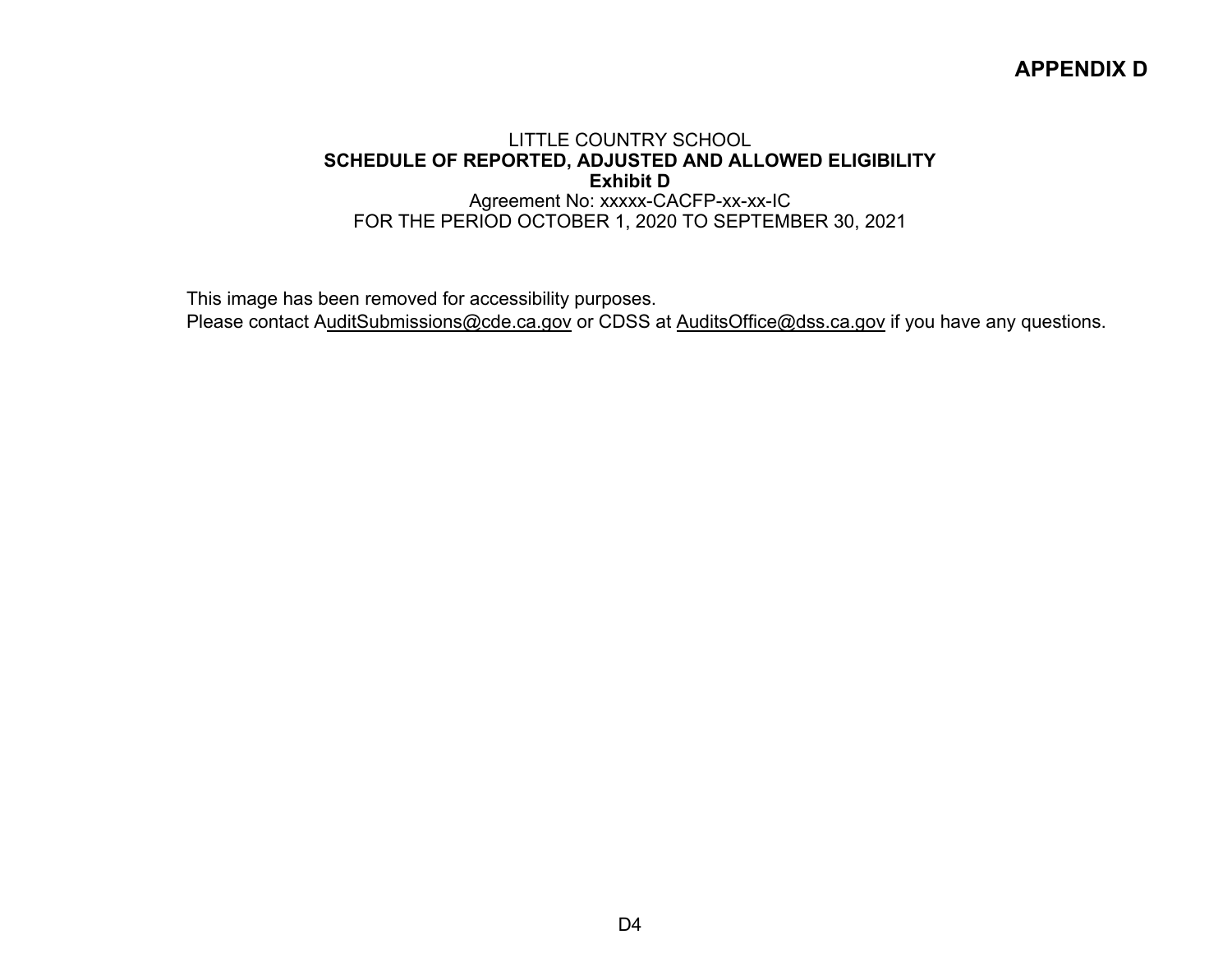#### <span id="page-209-0"></span>LITTLE COUNTRY SCHOOL **RECONCILIATION OF ALLOWABLE ADMINISTRATIVE COSTS Exhibit E**

#### Agreement No: xxxxx-CACFP-xx-xx-IC FOR THE PERIOD OCTOBER 1, 2020 TO SEPTEMBER 30, 2021

| (1) |                                                                         |           |
|-----|-------------------------------------------------------------------------|-----------|
|     | <b>Total Excess Funds Retained</b>                                      | \$23,684  |
| (2) | Total Allowed Funds Retained (Per Audited Meals)  Exhibit G \$489,113   |           |
|     | Excess Funds Retained – Funds Owed to Centers                           | \$23,378" |
| (3) | Less Total Allowed Funds Retained (Per Audited Meals) Exhibit G 489,113 |           |
|     | Excess Funds Retained – Funds Due the State                             |           |
|     | *Include in Findings and Recommendation Section                         |           |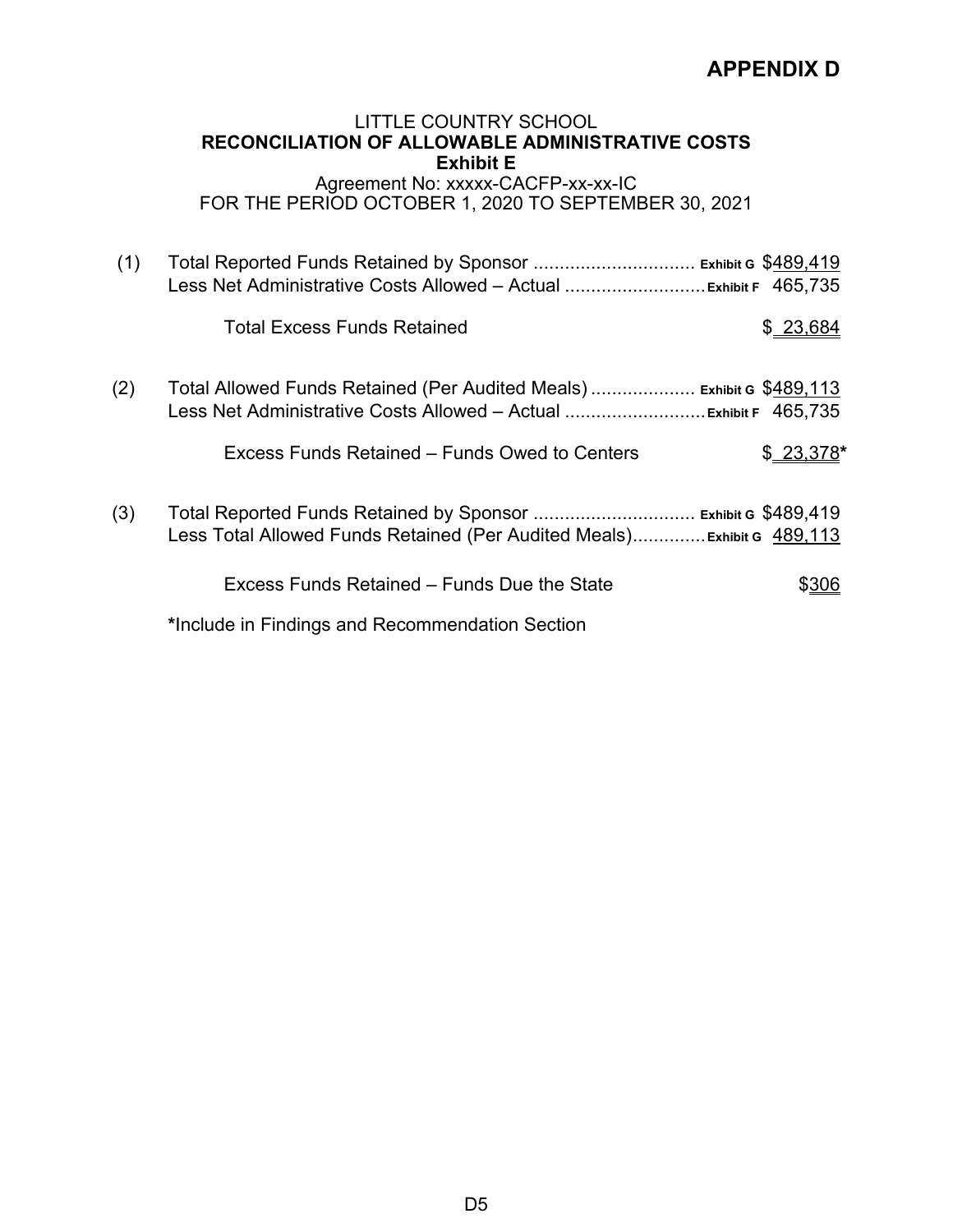### LITTLE COUNTRY SCHOOL **SCHEDULE OF ALLOWED ADMINISTRATIVE COSTS Exhibit F**

<span id="page-210-0"></span>Agreement No: xxxxx-CACFP-xx-xx-IC FOR THE PERIOD OCTOBER 1, 2020 TO SEPTEMBER 30, 2021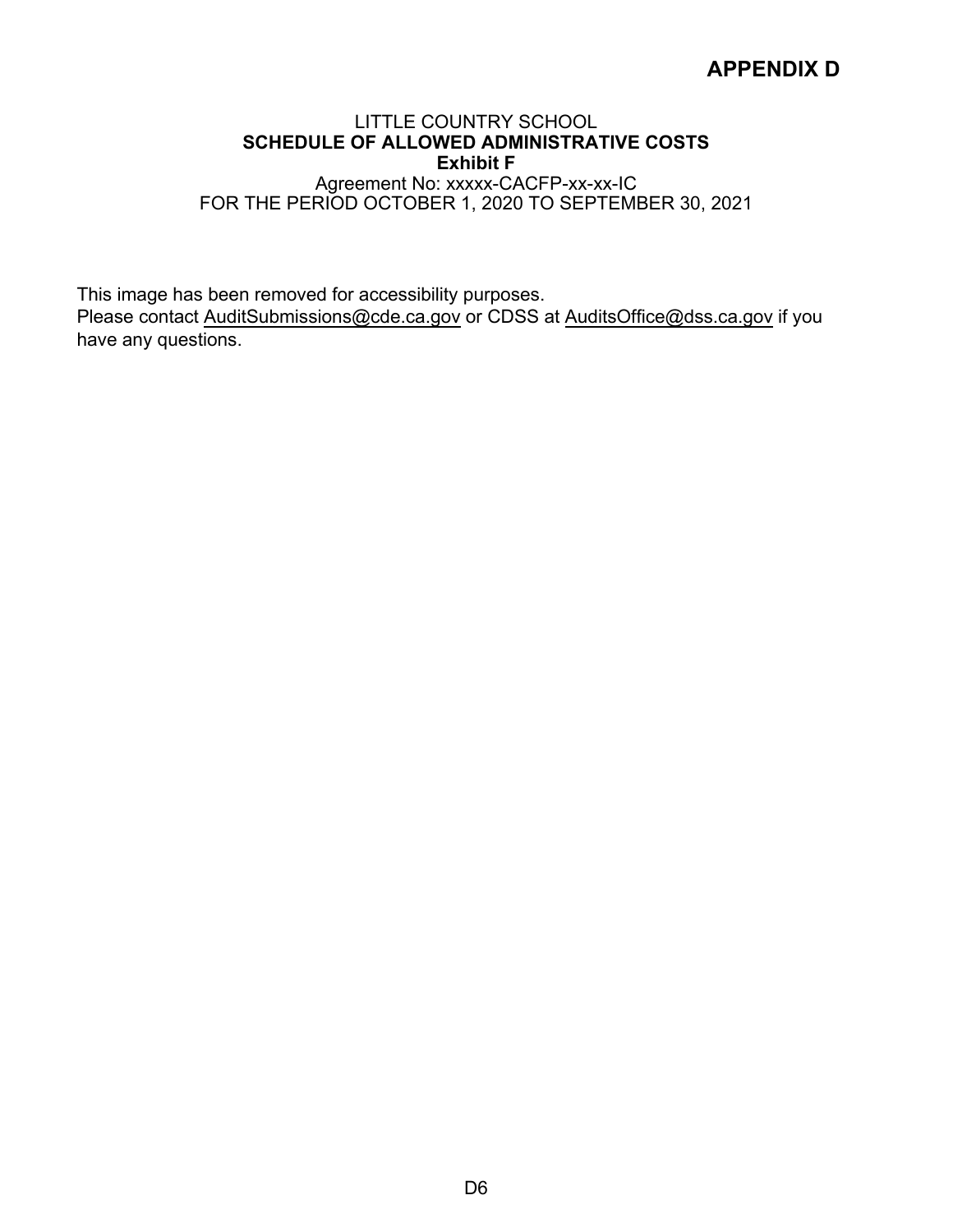#### <span id="page-211-0"></span>LITTLE COUNTRY SCHOOL **SCHEDULE OF ALLOWED FUNDS RETAINED Exhibit G**  Agreement No: xxxxx-CACFP-xx-xx-IC FOR THE PERIOD OCTOBER 1, 2020 TO SEPTEMBER 30, 2021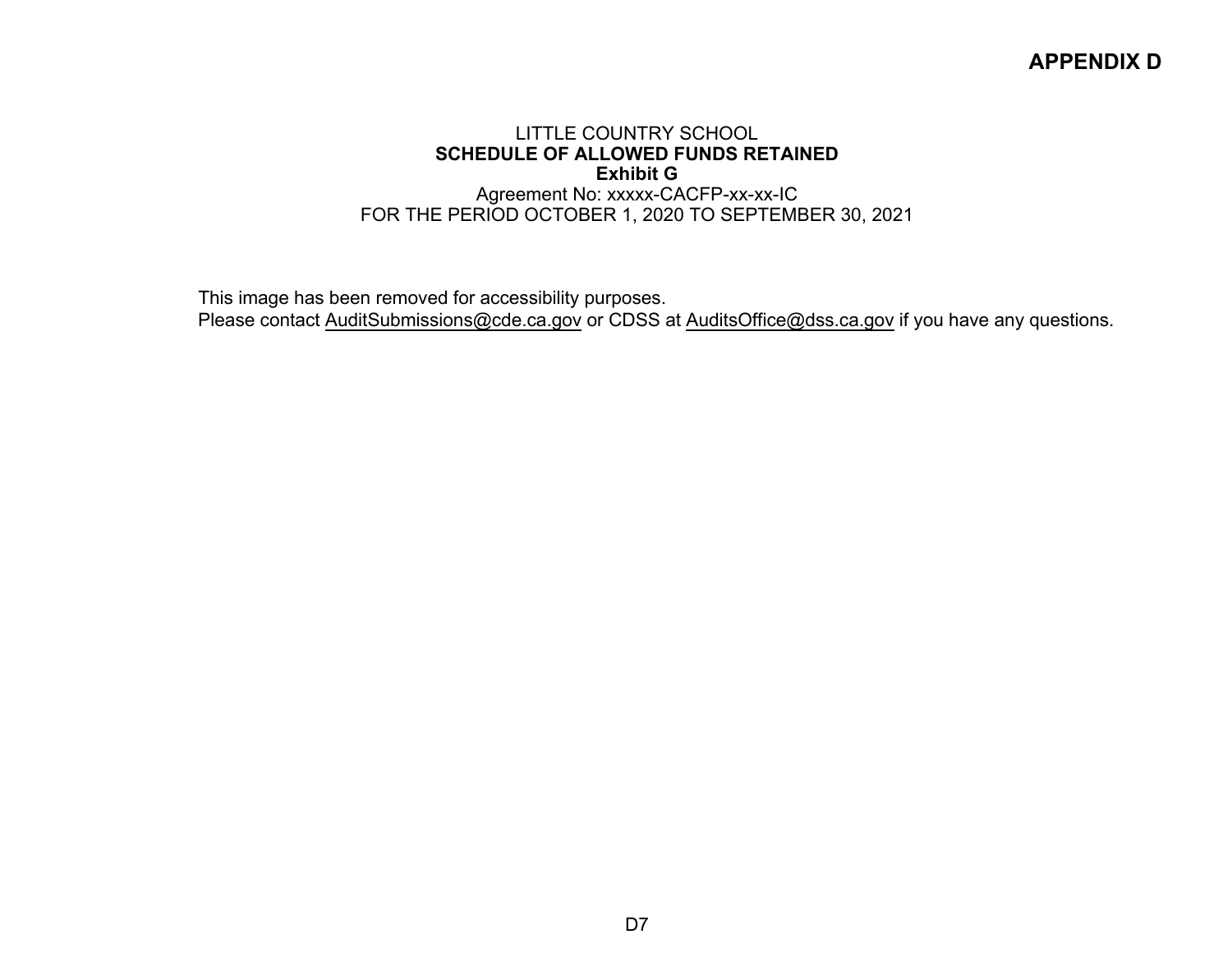**APPENDIX E: ILLUSTRATIVE SCHEDULES SCHOOL NUTRITION PROGRAM SPONSOR OF SCHOOL FOOD AUTHORITY XYZ SCHOOL NUTRITION, INC. FISCAL YEAR ENDED JUNE 30, 2021**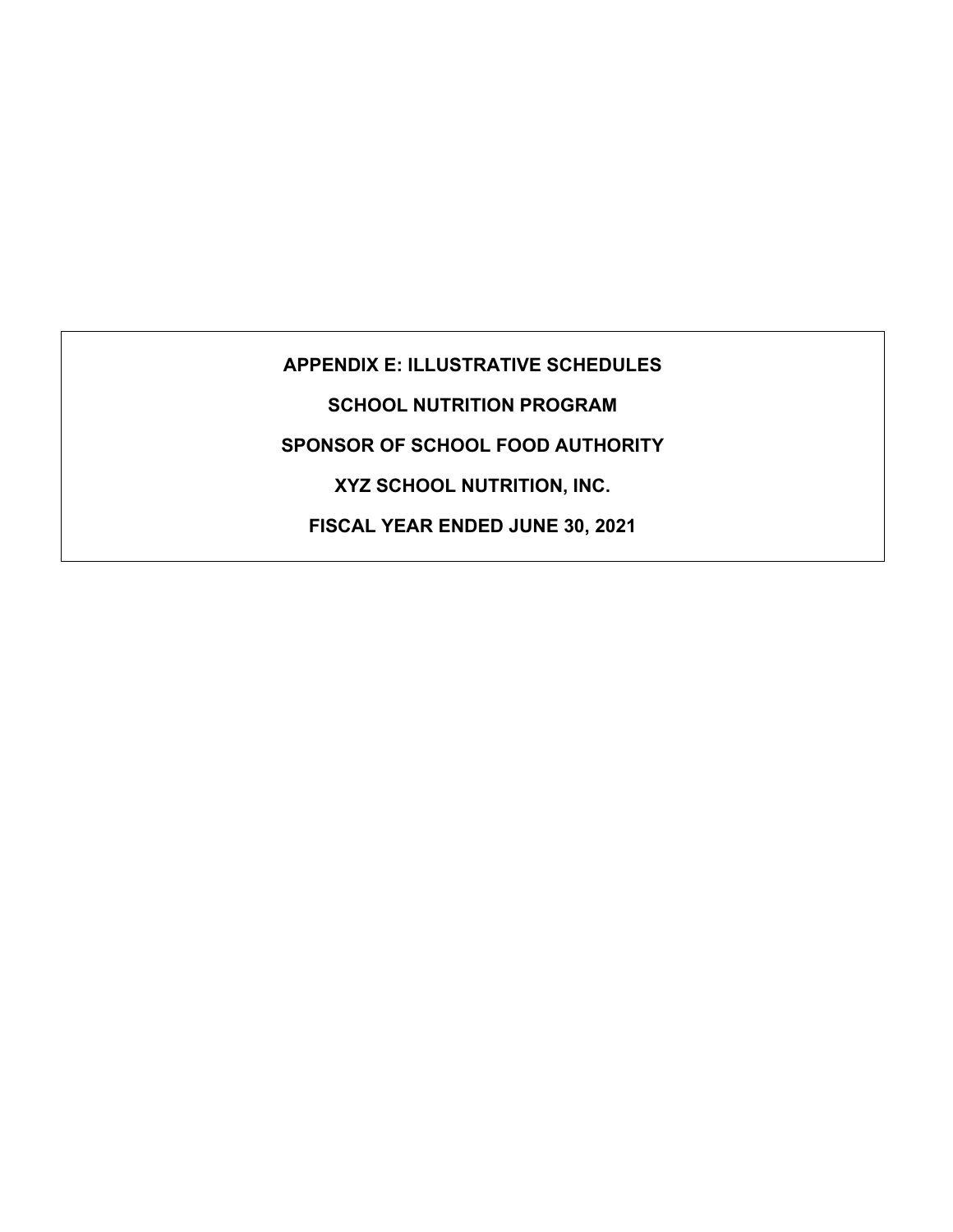## **XYZ School Nutrition, Inc. Fiscal Year Ended June 30, 2021**

# **Illustrative Schedules**

# **Sponsor of School Food Authority**

### **Table of Contents**

## **Exhibit**

| Schedule of Reported, Adjusted, and Allowed Meals and |  |
|-------------------------------------------------------|--|
|                                                       |  |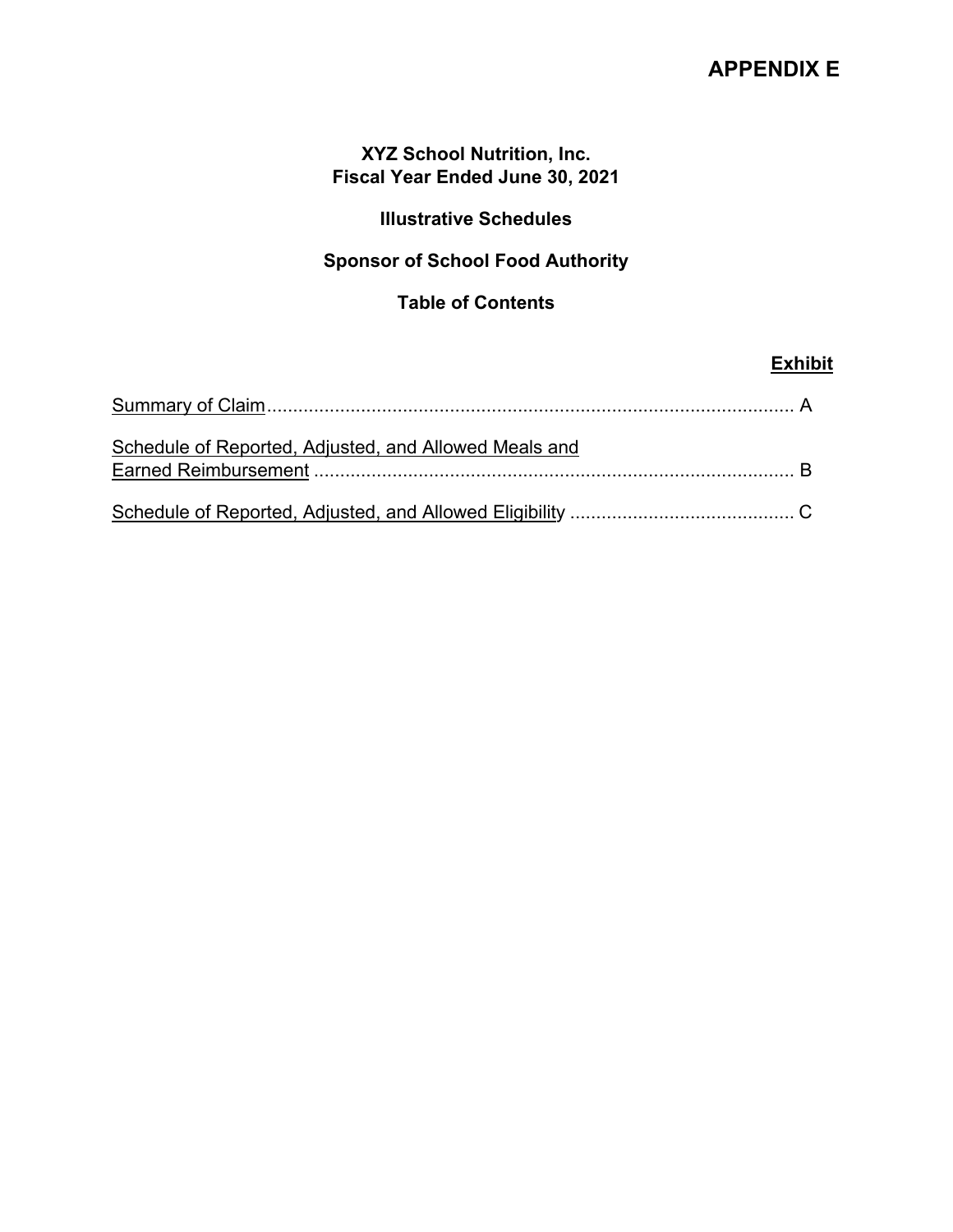# **APPENDIX E**

#### <span id="page-214-0"></span>XYZ SCHOOL NUTRITION, INC. **SUMMARY OF CLAIM Exhibit A**  Agreement No: xxxxx-SN-xx-xx FOR THE PERIOD JULY 1, 2020 TO JUNE 30, 2021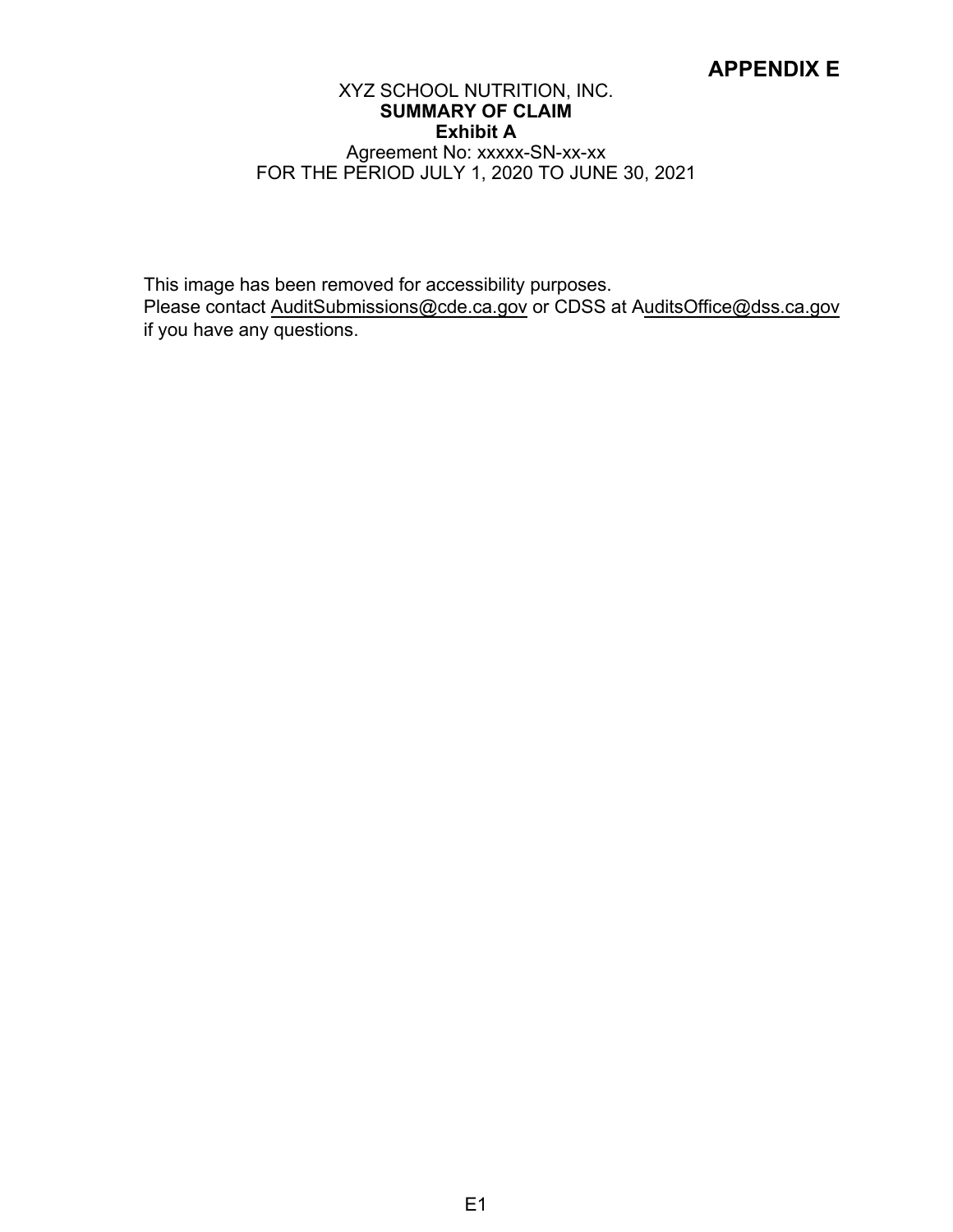#### <span id="page-215-0"></span>XYZ SCHOOL NUTRITION, INC. **SCHEDULE OF REPORTED, ADJUSTED, AND ALLOWED MEALS AND EARNED REIMBURSEMENT Exhibit B**  Agreement No: xxxxx-SN-xx-xx FOR THE PERIOD JULY 1, 2020 TO JUNE 30, 2021